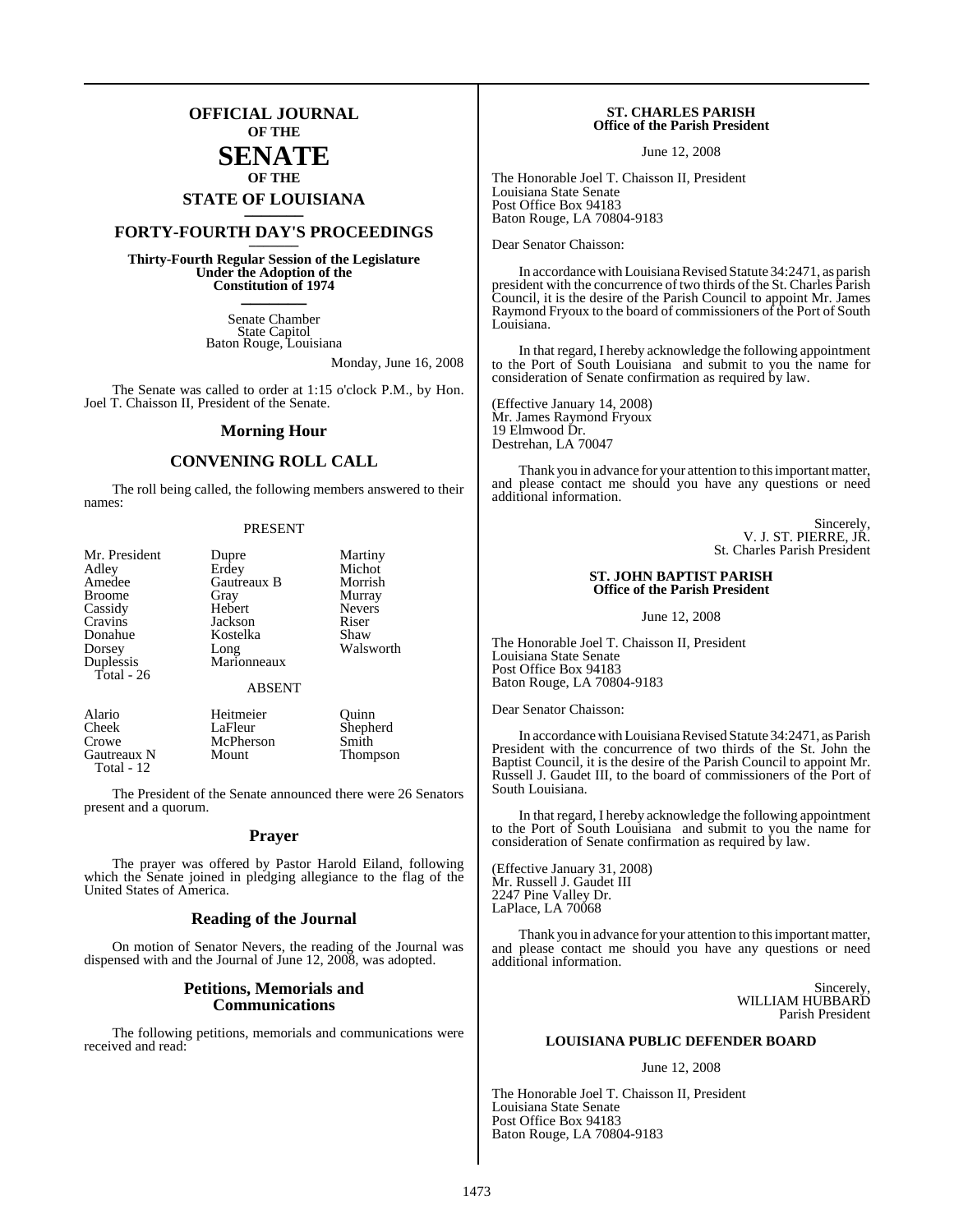# June 16, 2008

Dear Senator Chaisson:

Act 2007, No. 307, effective Aug. 15, 2007, replaced the Indigent Defense Assistance Board with the Louisiana Public Defender Board. The Act continues the existing membership of the Indigent Defense Assistance Board on the Louisiana Public Defender Board without limitation of existing terms, however, members who were not previously confirmed by the Senate, are now subject to Senate confirmation. Therefore, under the provisions of R.S. 15:146, the following names are being submitted to you for consideration of Senate confirmation as required by law.

Ms. Luceia V. LeDoux 1450 Poydras St., Suite 1550 New Orleans, LA 70112 Appointed by the Chief Justice of the Supreme Court

Mr. William "Bill" Norris III P. O. Box 3076 West Monroe, LA 71294 Appointed by the Speaker of the House

Mr. Walter M. Sanchez P. O. Box 2227 Lake Charles, LA 70602 Appointed by the President of the LA State Bar Association

Mr. Remy Voisin Starns 8335 Summa Ave., G3 Baton Rouge, LA 790809 Appointed by the President of the Senate

Ms. Gina B. Womack 1600 Oretha Castle Haley Blvd. New Orleans, LA 70113 Appointed by the President of the LA Chapter of the Louis A. Martinet Society

Mr. Samuel S. Dalton P.O. Box 10501 New Orleans, LA 70181 Appointed by Children's Code Advisory Committee - LSLI

Mr. Francis X. Neuner, Jr., Chair 1001 W. Pinhook Road, Suite 200 Lafayette, LA 70503 Board Chair, designated by the Governor

Thank you in advance for your attention to this important matter, and please contact me should you have any questions or need additional information.

> Sincerely, EDWARD R. GREENLEE Interim-State Public Defender

#### **NEW ORLEANS PLANTATION COUNTRY**

June 10, 2008

Senator Joel T. Chaisson II President of the Louisiana Senate Post Office Box 94183 Baton Rouge, Louisiana 70804

Dear Senator Chaisson:

I would appreciate if you and all members of the Senate would consider the following person for appointment to the River Parishes Convention, Tourist and Visitors Commission.

# **Page 2 SENATE 44th DAY'S PROCEEDINGS**

St. James Parish Commissioner St. John Parish Commissioner Paul Aucoin Mike Norton 134 Goodwill Plantation Rd. 1036 W. Airline Hwy.<br>Vacherie, La. 70090 La Place, La. 70068 Vacherie, La. 70090

St. Charles Parish Commissioner Nancy Robert 10011 River Road Ama, La, 70031

If you have any questions please do not hesitate to contact me.

Thanking you and with best personal regards, I am,

Very truly yours, PAUL G. AUCOIN Chairman

#### **SECRETARY OF STATE State of Louisiana**

June 12, 2008

Honorable Joel Chaisson President Louisiana Senate P.O. Box 94183 Baton Rouge, LA 70804-9183

Dear Mr. President:

I am submitting a correction to the surname of one of the appointees in the letter dated May 12, 2008. In accordance with R. S. 25:380.22, I have appointed the following individual to the governing board of the Louisiana State Oil and Gas Museum.

In that regard, I hereby submit to you the following name for consideration for Senate confirmation as required by law:

Ms. Leone Brown Fitzgerald 1265 Capilano Drive Shreveport, LA 71106

Thank you in advance for your attention to this matter and please let me know if you require additional information.

> Very truly yours, JAY DARDENNE Secretary of State

### **Privilege Report of the Legislative Bureau**

June 16, 2008

To the President and Members of the Senate:

I am directed by your Legislative Bureau to submit the following report:

The following bills are approved as to construction and duplication. We advise and suggest the following amendments to the engrossed bills.

**HOUSE BILL NO. 32—**

BY REPRESENTATIVE RICHMOND AN ACT

To amend and reenact R.S. 44:231.1, relative to the office of recorder of mortgages in Orleans Parish; to provide that no special election or qualifying period shall be held to fill a vacancy occurring in the term of office expiring December 31, 2008; to provide for applicability; and to provide for related matters.

Reported without amendments.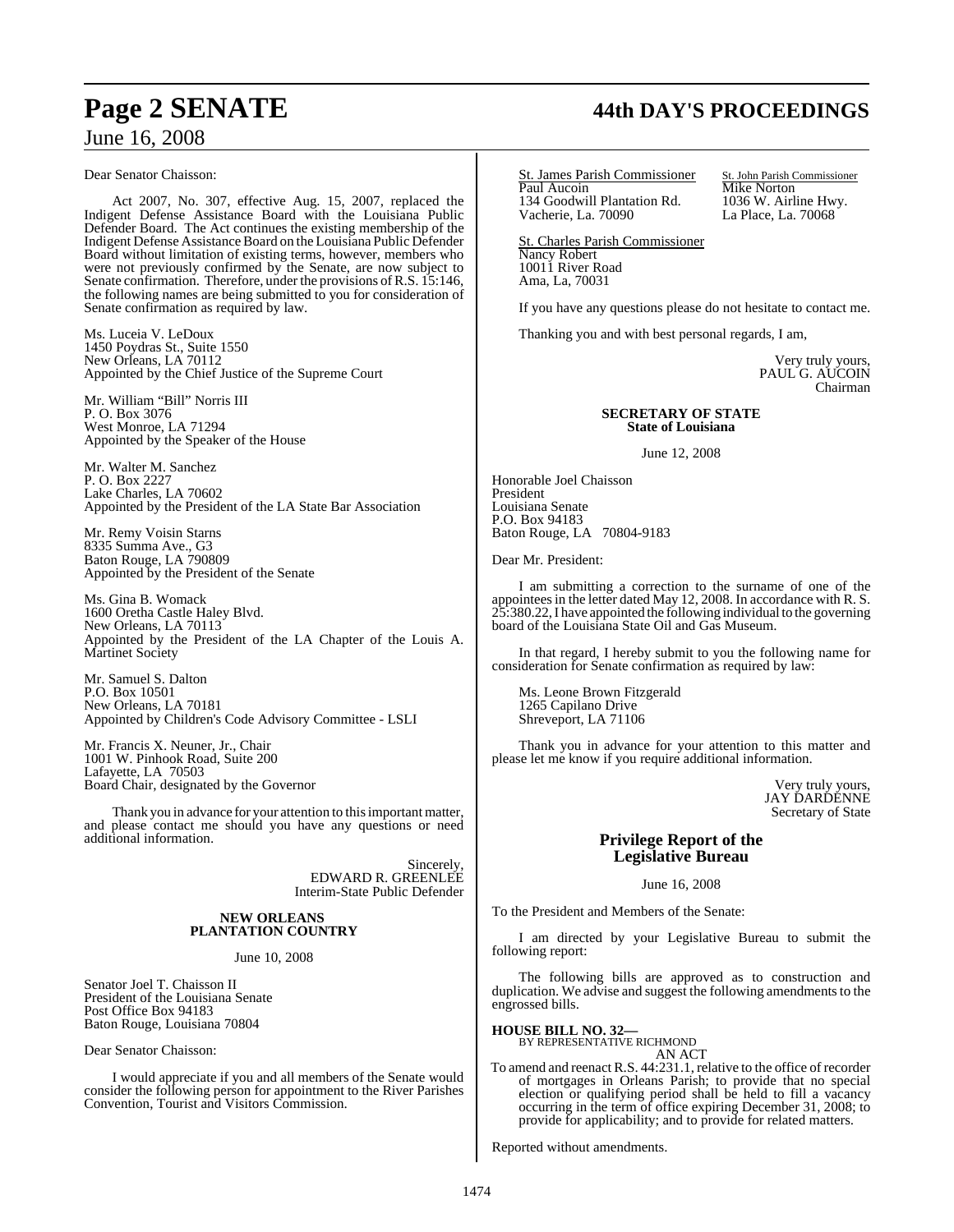# **44th DAY'S PROCEEDINGS Page 3 SENATE**

# June 16, 2008

**HOUSE BILL NO. 176—** BY REPRESENTATIVES ABRAMSON, GREENE, AND HENRY AN ACT

To enact R.S. 42:1124.6, relative to disclosure of information by certain officials; to require certain disclosures by certain elected officials; to provide for the content of and procedures for such disclosures; to provide for enforcement and penalties; and to provide for related matters.

Reported with amendments.

### **LEGISLATIVE BUREAU AMENDMENTS**

Amendments proposed by Legislative Bureau to Engrossed House Bill No. 176 by Representative Abramson

#### AMENDMENT NO. 1

On page 1, line 11, following "Section" delete "as provided" and on line 12, delete "in that Subsection"

## **HOUSE BILL NO. 326—** BY REPRESENTATIVE ARNOLD

AN ACT

To amend and reenact R.S. 9:2447, 3410, and 3432(C), R.S.  $12:23(G)(2)(b)$ ,  $171(A)(introductory paragraph)$  and  $(B)$ ,  $205.1(B)$ ,  $263(A)$ (introductory paragraph) and (B), 316(A)(introductory paragraph) and  $(\vec{B})$ , 419(A), 469, and 1364, R.S. 14:325(A), R.S. 49:222, and R.S. 51:214(D) and (E), 216(A)(1), and 217(B), relative to fees charged by the secretary of state; to provide relative to the authority of the secretary of state to determine and to collect certain fees; to provide for certain fees charged by the secretary of state; and to provide for related matters.

Reported with amendments.

### **LEGISLATIVE BUREAU AMENDMENTS**

Amendments proposed by Legislative Bureau to Reengrossed House Bill No. 326 by Representative Arnold

#### AMENDMENT NO. 1

On page 2, line 20, following "469" and before "," delete "(A)(introductory paragraph) and (B)"

#### AMENDMENT NO. 2

On page 5, line 18, delete "\*\*\*" and insert

"(1) For filing and recording articles of association.

- (2) For filing and recording amended articles of association.
- (3) For filing and recording dissolution proceedings.
- (4) For filing and recording merger proceedings."

#### **HOUSE BILL NO. 368—**

BY REPRESENTATIVES NOWLIN, ABRAMSON, BALDONE, BURFORD,<br>HENRY BURNS, CHANDLER, CORTEZ, DOWNS, FANNIN, GISCLAIR,<br>HARDY, HARRISON, HINES, HOFFMANN, GIROD JACKSON, SAM<br>JONES, KATZ, KLECKLEY, LABRUZZO, LIGI, MILLS, RITCHIE,<br>SMI

#### AN ACT

To enact R.S. 49:965.2 through 965.7, relative to the Regulatory Flexibility Act; to create the Regulatory Flexibility Act; to set forth legislative intent and findings; to provide for definitions; to require the preparation of an economic impact statement prior to the adoption of a proposed administrative rule affecting small businesses; to require the preparation of a regulatory flexibility analysis prior to the adoption of a proposed administrative rule affecting small businesses; to require an agency to notify the Department of Economic Development; to provide for certain notification; to provide for the duties of certain agencies relative to such notification; and to provide for related matters.

Reported without amendments.

**HOUSE BILL NO. 876—**<br>BY REPRESENTATIVES RICHMOND, ABRAMSON, ANDERS, ARMES, ARNOLD, AUBERT, BOBBY BADON, BARROW, BILLIOT, HENRY<br>BURNS, BURRELL, CARTER, CONNICK, DIXON, DOERGE, EDWARDS,<br>FRANKLIN, GALLOT, GISCLAIR, HARDY, HA TEMPLET, TUCKER, WILLIAMS, AND WOOTON AN ACT

To enact R.S. 36:4(X) and Chapter 18 of Title 49 of the Louisiana Revised Statutes of 1950, to be comprised of R.S. 49:1211 through 1213, relative to the Louisiana Council on the Social Status of Black Men and Boys; to create the council; to provide for the membership of the council; to provide for the powers, duties, and responsibilities of the council; to provide legislative findings; and to provide for related matters.

Reported without amendments.

**HOUSE BILL NO. 906—** BY REPRESENTATIVES HUTTER, ARMES, BILLIOT, BURRELL, HARDY, HILL, AND WOOTON

#### AN ACT

To amend and reenact R.S.  $42:1141(B)(1)(a)$  and  $(C)(4)(e)$ , relative to the enforcement procedures of the Board of Ethics; to require the board to provide certain information to the accused and the complainant; to provide relative to deadlines for the provision of such information; to provide for the standard of evidence for public hearings; and to provide for related matters.

Reported without amendments.

## **HOUSE BILL NO. 935—** BY REPRESENTATIVE FANNIN

- AN ACT
- To amend and reenact R.S.  $36:4(B)(1)(dd)$  and (H),  $408(D)$ , and 478(G), R.S. 23:2042, R.S. 46:2521, R.S. 49:220.4(A)(1), R.S.  $51:911.26(A)(1)$ , and Sections 5 and  $6(B)$  of Act No. 5 of the 2006 First Extraordinary Session of the Legislature, to enact R.S. 36:309(B)(3), 409(J), and 803.1, and to repeal R.S. 36:4(B)(14) and (F) and 4.1(D)(16) and R.S. 23:2056, relative to the organization of the executive branch of state government; to transfer certain agencies in the office of the governor into the division of administration in the office of the governor and to transfer certain agencies from the office of the governor to certain executive branch departments; to provide relative to the exercise of the powers, duties, functions, and responsibilities of such agencies; to provide relative to the existence of certain agencies placed in the division of administration; and to provide for related matters.

Reported without amendments.

**HOUSE BILL NO. 937—** BY REPRESENTATIVES ST. GERMAIN AND AUBERT AN ACT

To amend and reenact R.S. 4:211(5) and R.S. 27:353(4) and to enact R.S. 18:1300.24, relative to conducting live horse racing and pari-mutuel wagering in Iberville Parish; to provide for the calling and conducting of certain referendum elections in Iberville Parish relative to authorizing the conducting of horse racing and pari-mutuel wagering in the parish, authorizing the operation of an offtrack wagering facility in Iberville Parish, and authorizing an eligible horse racing facility in Iberville Parish to conduct slot machine gaming; to provide for the submission of propositions by the governing authority of Iberville Parish; to provide relative to the approval of the propositions by the voters; to provide for applicability; to amend the definition of eligible facility for the purposes of conducting slot machine gaming; to amend the definition of pari-mutuel facility for the purpose of offtrack wagering; and to provide for related matters.

Reported without amendments.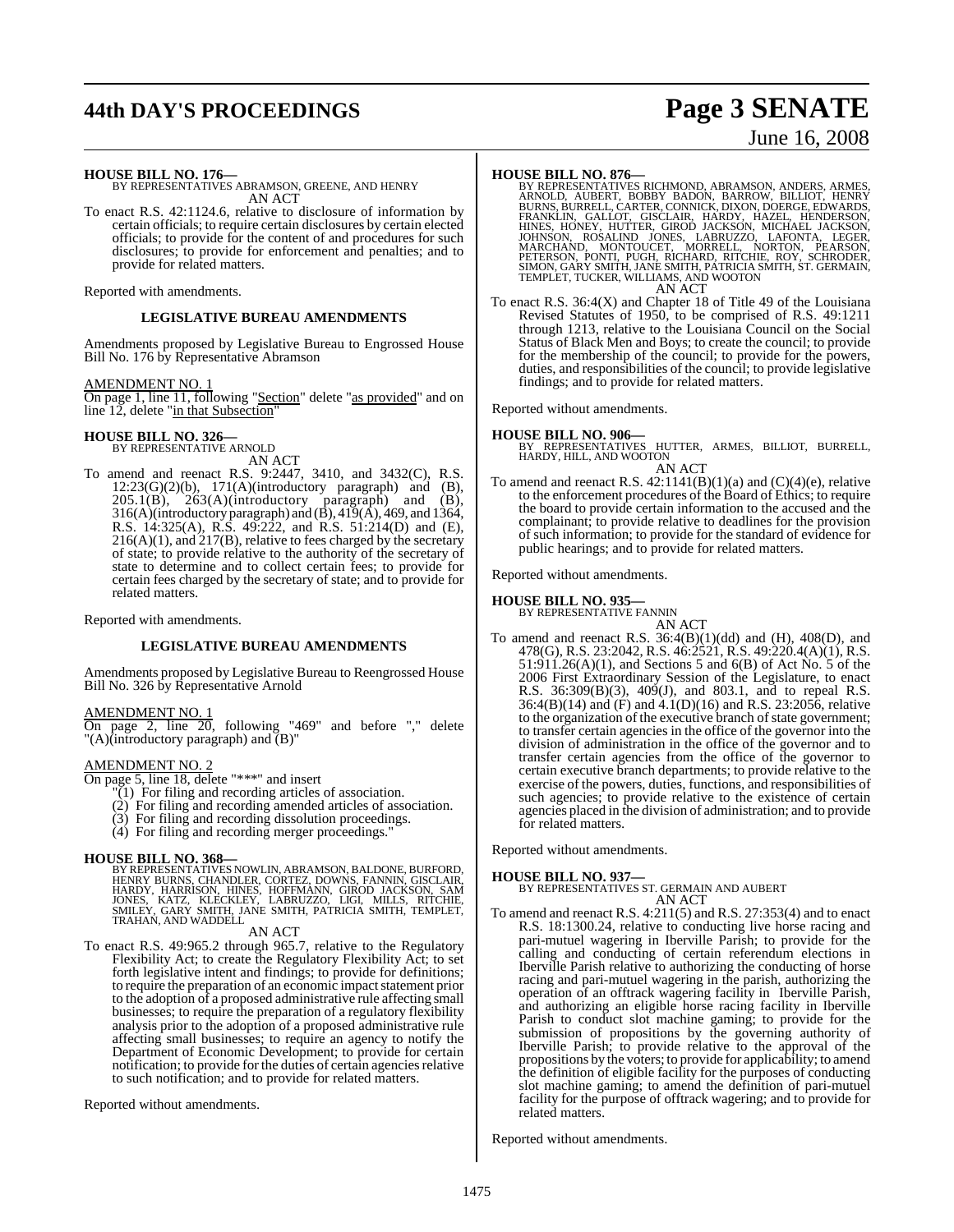## **Page 4 SENATE 44th DAY'S PROCEEDINGS**

## June 16, 2008

**HOUSE BILL NO. 962—** BY REPRESENTATIVE PETERSON AND SENATOR GRAY AND REPRESENTATIVE LEGER AN ACT

To enact Subpart P of Part II-A of Chapter 1 of Subtitle I of Title 39 of the Louisiana Revised Statutes of 1950, to be comprised of R.S. 39:100.62, relative to state funds; to create the Louisiana Statewide Educational Facilities Fund as a special fund in the state treasury; to provide for the deposit, use, and investment of monies in the fund; to provide for an effective date; and to provide for related matters.

Reported without amendments.

#### **HOUSE BILL NO. 988—**

BY REPRESENTATIVE WADDELL AN ACT

To amend and reenact R.S. 24:31.4(B) and (C), relative to the legislature; to provide relative to district offices of members of the legislature; to provide relative to district office allowances and payments related to district offices; to provide relative to transactions related to district offices; to provide for effectiveness; and to provide for related matters.

Reported without amendments.

**HOUSE BILL NO. 1011—** BY REPRESENTATIVE LAFONTA

AN ACT

To enact R.S. 18:177.1, relative to registration of voters; to require the Department of Public Safety and Corrections to provide certain information concerning registration and reinstatement to certain persons; to require the Department of Public Safety and Corrections to provide certain persons with voter registration applications; and to provide for related matters.

Reported without amendments.

#### **HOUSE BILL NO. 1063—**

BY REPRESENTATIVES TUCKER, BARRAS, CROMER, DANAHAY,<br>ELLINGTON, GALLOT, HENRY, GIROD JACKSON, ROSALIND JONES,<br>LIGI, PETERSON, PUGH, RICHARD, SMILEY, JANE SMITH, AND **WADDELL** 

AN ACT

To amend and reenact R.S. 24:31.5, relative to the legislature; to provide relative to certain legislative employees; to provide relative to the salary of certain legislative employees; to provide relative to the duties of the Legislative Budgetary Control Council relative thereto; to provide relative to eligibility for benefits for certain legislative employees; to provide eligibility criteria for participation in the state group benefits program, the state employees' retirement system, and other benefits for legislative assistants; and to provide for related matters.

Reported without amendments.

## **HOUSE BILL NO. 1175—** BY REPRESENTATIVE MONTOUCET

AN ACT

To amend and reenact R.S. 42:1123(39)(a), relative to ethics; to provide relative to an exception to the ethics code for the immediate family member of a legislator registering as a lobbyist or lobbying; to provide for effectiveness; and to provide for related matters.

Reported without amendments.

## **HOUSE BILL NO. 1181—** BY REPRESENTATIVE LORUSSO

AN ACT

To amend and reenact R.S. 42:1102(18), relative to the Code of Governmental Ethics; to provide an exception to the definition of "public employee" for certain specified members of the National Guard; and to provide for related matters.

Reported without amendments.

#### **HOUSE BILL NO. 1182—**

BY REPRESENTATIVE SCHRODER AN ACT

To enact R.S. 24:653(K) and R.S. 39:345.1, relative to the expenditure of public funds; to provide with respect to the approval by the Joint Legislative Committee on the Budget of budgets of certain public entities or salaries of certain public officials; to authorize the committee to direct by resolution the withholding of certain warrants of monies from the state treasury under certain circumstances; to designate certain expenditures as prohibited donations; and to provide for related matters.

Reported without amendments.

#### **HOUSE BILL NO. 1337—**

BY REPRESENTATIVE AUBERT AN ACT

To enact R.S. 42:1123(40), relative to the Code of Governmental Ethics; to provide for an exception to the Code of Governmental Ethics to allow a person to enter into certain transactions to obtain a governmental service provided by his agency under certain circumstances; and to provide for related matters.

Reported without amendments.

# **HOUSE BILL NO. 1372— (Substitute for House Bill No. 1016**

**by Representative Smiley)**<br>BY REPRESENTATIVES SMILEY, ABRAMSON, BALDONE, BURFORD,<br>CHAMPAGNE, CONNICK, GISCLAIR, HINES, HOFFMANN, JOHNSON,<br>KATZ, LEGER, LIGI, MORRELL, PEARSON, PUGH, RICHARD, JANE<br>SMITH, AND WADDELL

AN ACT

To amend and reenact R.S. 17:185.3, R.S. 36:4(B)(1)(e), R.S. 40:1299.40(E), and R.S. 46:2352(10)(a)(iii) and to repeal R.S. 17:3397.3(C), Chapter 27 of Title 25 of the Louisiana Revised Statutes of 1950, comprised ofR.S. 25:1231 through 1237, R.S. 36:4.1(D)(7), 109(B)(1) and (2), 209(Q), 259(JJ) and (KK), 509(D) and (V), 919.8, and 919.10, Chapter 27 of Title 37 of the Louisiana Revised Statutes of 1950, comprised of R.S. 37:2301 through 2319, Part XXXIII of Chapter 13 of Title 38 of the Louisiana Revised Statutes of 1950, comprised of R.S. 38:3087.321 through 3087.335, R.S. 39:301, R.S. 40:31.2, and Subpart E of Part VII of Chapter 5 of Title 40 of the Louisiana Revised Statutes of 1950, comprised of R.S. 40:1236.15 through 1236.29, R.S. 46:2355, 2525.1, Chapter 46-A of Title 46 of the Louisiana Revised Statutes of 1950, comprised of R.S. 46:2616 through 2618, Chapter 23 of Title 48 of the Louisiana Revised Statutes of 1950, comprised of R.S. 48:1831 through 1836, Chapter 25 of Title 48 of the Louisiana Revised Statutes of 1950, comprised of R.S. 48:2001 through 2006, Chapter 29 of Title 48 of the Louisiana Revised Statues of 1950, comprised of R.S. 48:2061 through 2067, Part VI of Chapter 3 of Title 51 of the Louisiana Revised Statues of 1950, comprised of R.S. 51:971 through 978, Chapter 12-A of Title 51 of the Louisiana Revised Statutes of 1950, comprised of R.S. 51:1371 through 1377, and Chapter 49 of Title 51 of the Louisiana Revised Statutes of 1950, comprised of R.S. 51:3051 through 3056, relative to boards, commissions, districts, authorities, and like entities; to abolish certain boards, commissions, districts, authorities, and like entities; to remove referencesto, provisions for, and the powers, functions, and duties of the Louisiana Purchase Bicentennial Commission, the Advisory Council for Technology Access by Individuals with Disabilities, the Medical Disclosure Panel, the Bio-recovery Technician Certification Commission, the InteragencyTask Force on HealthLiteracy, the Diabetes Initiative Council, the Task Force on Violent Crime Against Women, the Telephone Access Program Board, the Agriculture Education Advisory Committee, the Research and Development Council, the Jackson Parish Dugdemona Watershed Authority, the Jean Lafitte Scenic Byway District, the Real French Destination Scenic Byway District, the Investment in Infrastructure for Economic Development Commission, the Waterways Infrastructure and Development Bank and its board of directors, the Applied Polymer Technology Extension Consortium Board of Directors and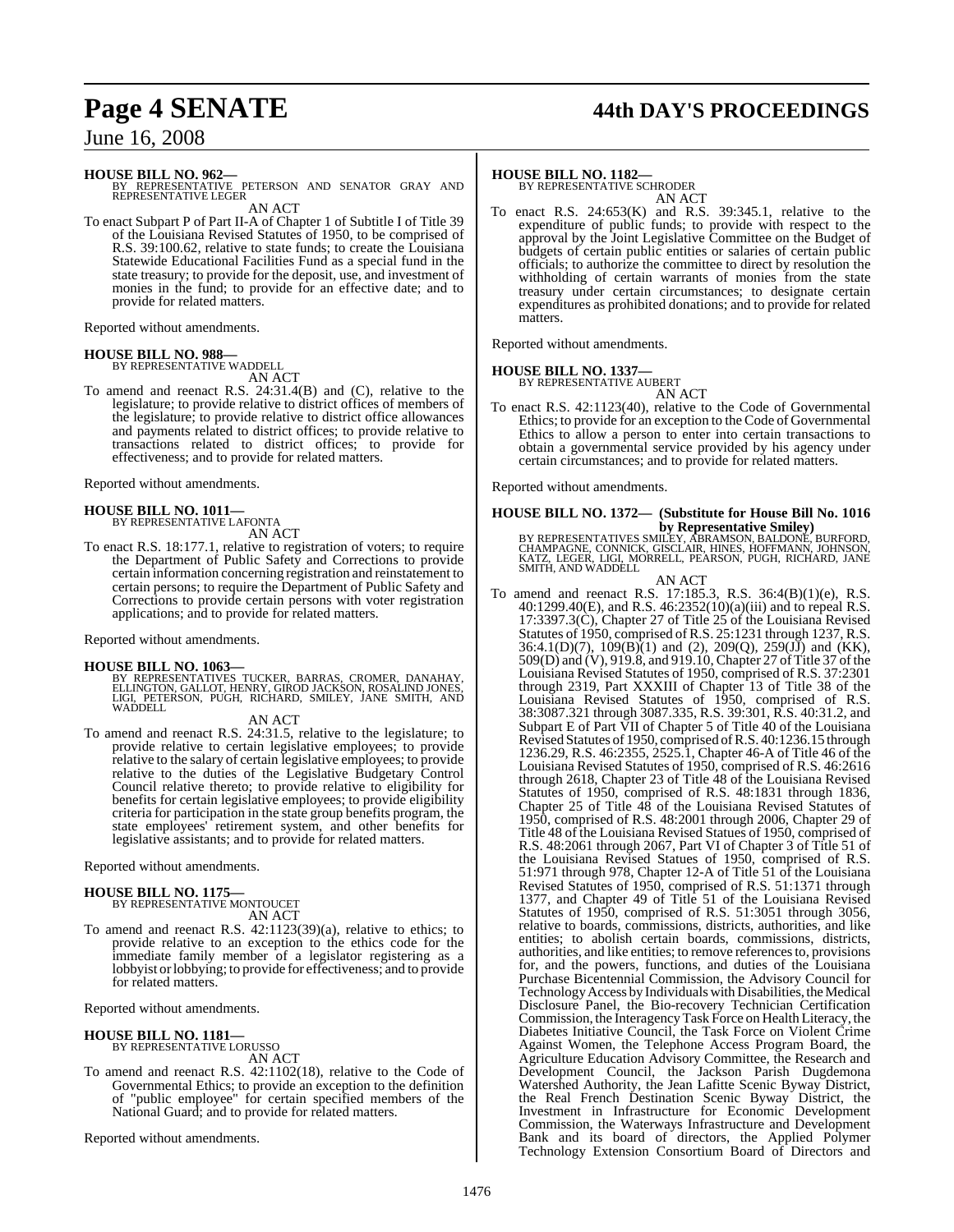## **44th DAY'S PROCEEDINGS Page 5 SENATE**

# June 16, 2008

Advisory Committee, the Major Projects Development Authority, and the Louisiana State Radio and Television Technicians Board; to transfer powers and responsibilities of certain abolished entities; and to provide for related matters.

Reported without amendments.

## **HOUSE BILL NO. 1385— (Substitute for HouseBill No. 875 by Representative Jackson)** BY REPRESENTATIVES MICHAEL JACKSON AND ABRAMSON

AN ACT

To enact Part II of Chapter 58 of Title 46 of the Louisiana Revised Statutes of 1950, to be comprised ofR.S. 46:2745 through 2749, relative to reimbursement for mental health services; to create the Mental Health Access Committee; to provide for the membership, functions, and duties of the committee; to provide for the study of a revised reimbursement methodology and standards of participation for community mental health clinics; to provide for the promulgation of rules and regulations; to provide forMedicare-certified communitymental health centers and community mental health clinics; and to provide for related matters.

Reported without amendments.

Respectfully submitted, ROB MARIONNEAUX Chairman

### **Adoption of Legislative Bureau Report**

On motion of Senator Marionneaux, the Legislative Bureau amendments were adopted and the Bills were read by title and passed to a third reading.

#### **Messages from the House**

The following Messages from the House were received and read as follows:

### **Message from the House**

#### **PASSED SENATE BILLS AND JOINT RESOLUTIONS**

June 13, 2008

To the Honorable President and Members of the Senate:

I am directed to inform your honorable body that the House of Representatives has finally passed the following Senate Bills and Joint Resolutions:

#### **SENATE BILL NO. 112—** BY SENATOR HEITMEIER

AN ACT

To amend and reenact R.S. 37:1041(C)(5), relative to optometry; to provide for the definition of "optometry"; and to provide for related matters.

Reported without amendments.

#### **SENATE BILL NO. 115** BY SENATOR MARTINY

AN ACT

To amend and reenact R.S. 18:465(E) and to enact R.S.  $18:465(C)(7)$ , relative to qualifying for a primary election; to provide for nominating petitions; to provide relative to the signatures required upon and the certification of such petitions; to provide for qualification by nominating petition when qualifying is reopened following the death of a candidate; to provide for an effective date; and to provide for related matters.

Reported without amendments.

#### **SENATE BILL NO. 122—**

BY SENATORS DUPRE, CRAVINS, LONG AND MORRISH AN ACT

To enact R.S. 22:636.2(E), relative to insurance policies; to provide for annual review of certain insurers who cancel or fail to renew certain policies that negatively impact the financial solvency of the insurer; and to provide for related matters.

Reported without amendments.

## **SENATE BILL NO. 180—** BY SENATOR MICHOT

AN ACT

To enact R.S. 36:209(R) and to repeal R.S. 36:651(D)(5), relative to executive reorganization; to provide for the Council for the Development of French in Louisiana in the Department of Culture, Recreation and Tourism; and to provide for related matters.

Reported without amendments.

#### **SENATE BILL NO. 638** BY SENATOR B. GAUTREAUX

AN ACT

To enact R.S. 49:149.29, relative to the names of state buildings; to provide for the name of the Louisiana Real Estate Commission Building in Baton Rouge; and to provide for related matters.

Reported without amendments.

#### **SENATE BILL NO. 343—** BY SENATOR DUPLESSIS

AN ACT

To amend and reenact R.S. 44:22(F), relative to economic development negotiations; to extend certain provisions; and to provide for related matters.

Reported without amendments.

**SENATE BILL NO. 473—**<br>BY SENATOR JACKSON AND REPRESENTATIVES ARMES, AUBERT,<br>BOBBY BADON, BARROW, HENRY BURNS, BURRELL, CARMODY,<br>CHANEY, DIXON, BEWARDS, ELLINGTON, GEYMANN, GISCLAIR,<br>ELBERT GUILLORY, HARRISON, GIROD JACKSO AN ACT

To enact R.S. 17:1206.2, relative to extended sick leave for employees; to permit employees of every parish and city school board to take up to ninety days of extended sick leave in each six-year period of employment; to provide for definitions; to provide relative to physician statements; and to provide for related matters.

Reported without amendments.

# **SENATE BILL NO. 537—** BY SENATOR NEVERS

AN ACT

To enact R.S. 17:3129.8, relative to education; to provide for the articulation of credits earned in secondary and postsecondary educational institutions; to provide for an effective date; to provide for reporting requirements; and to provide for related matters.

Reported without amendments.

#### **SENATE BILL NO. 775—**

BY SENATORS NEVERS AND BROOME AN ACT

To amend and reenact R.S. 40:967(B)(3), relative to controlled dangerous substance; to provide regarding the production or manufacturing of methamphetamine; to provide for certain criteria; to provide for penalties; and to provide for related matters.

Reported without amendments.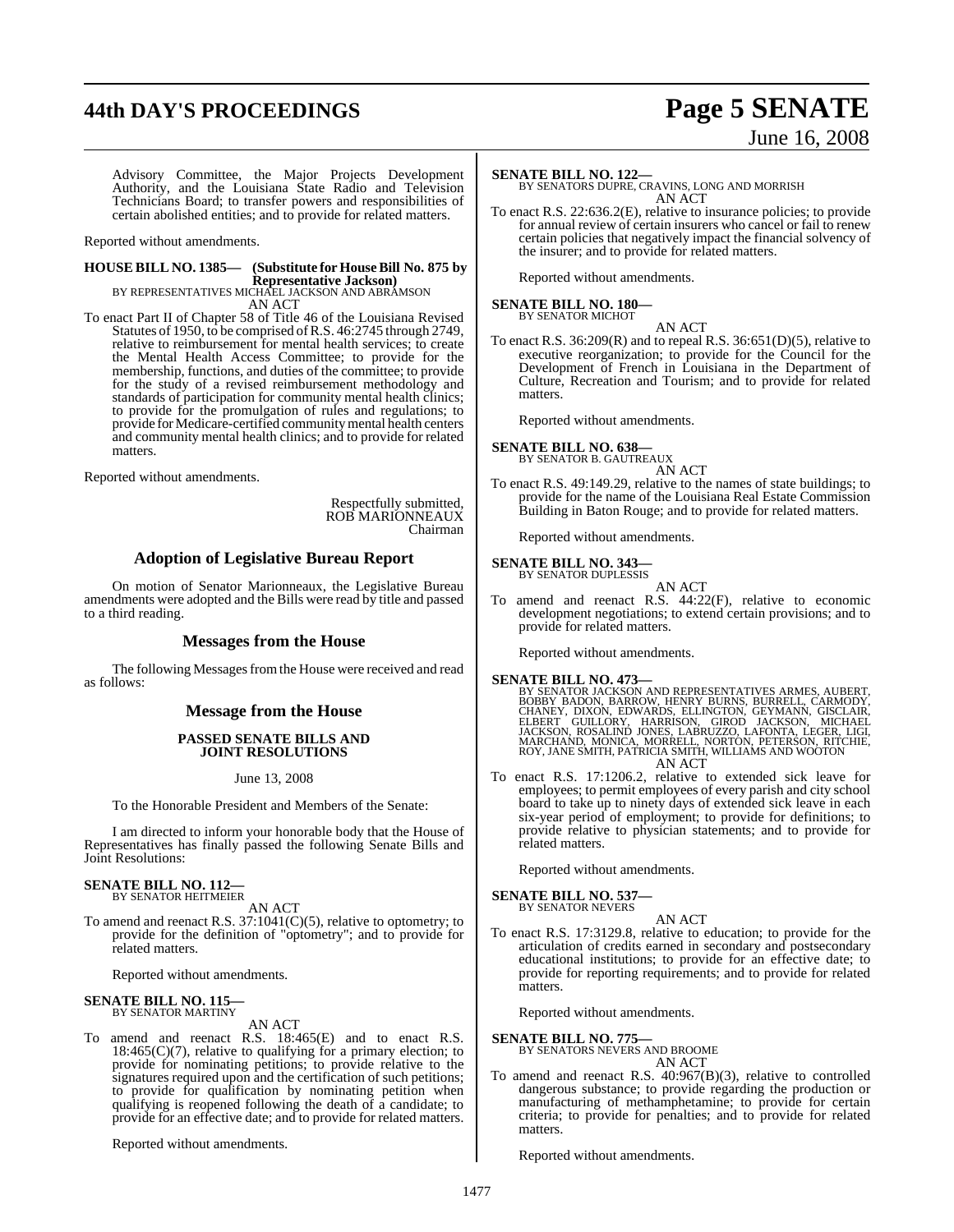## **Page 6 SENATE 44th DAY'S PROCEEDINGS**

June 16, 2008

#### **SENATE BILL NO. 274—** BY SENATOR MOUNT

AN ACT

To amend and reenact R.S. 32:663, relative to motor vehicles and traffic regulations; to provide for a determination of the qualifications and competence of those issued permits for the purpose of chemical testing for drivers suspected of operating a vehicle while impaired by alcohol or controlled dangerous substances; and to provide for related matters.

Reported without amendments.

#### **SENATE BILL NO. 432—** BY SENATOR LAFLEUR

AN ACT

To amend and reenact R.S. 22:619, relative to insurance policies; to provide for certain statements by an applicant for life or health and accident insurance; to provide for the effect of certain falsities or misrepresentations; and to provide for related matters.

Reported without amendments.

## **SENATE BILL NO. 603—** BY SENATOR CHEEK

AN ACT

To repeal R.S. 32:414(M), relative to commercial driver's licenses; deletes the penalty for any person who is convicted of violating any law or rule while operating any commercial vehicle without holding the commercial driver's license; and to provide for related matters.

Reported without amendments.

#### **SENATE BILL NO. 695—** BY SENATOR LAFLEUR

AN ACT

To amend and reenact R.S.  $22:1324(A)(1)$  and  $1451(G)$  and to enact R.S. 22:1324(A)(4), relative to filing of certain financial reports by insurers; to provide with respect to the commissioner's determinations of compliance that would constitute a financial hardship on the insurer; to provide with respect to the requirement of electronic filings with the National Association of Insurance Commissioners; and to provide for related matters.

Reported without amendments.

#### **SENATE BILL NO. 765—** BY SENATORS MICHOT AND BROOME

AN ACT

To amend and reenact R.S. 46:979, relative to Medicaid; to provide for maximizing Medicaid funding; to provide for department responsibility; and to provide for related matters.

Reported without amendments.

#### **SENATE BILL NO. 107—** BY SENATOR MORRISH

AN ACT

To amend and reenact R.S. 13:985(A), (B), (C), (D), (E), (F), (H) and (I) and  $985.1(A)(1)$ ,  $(2)(b)$  and  $(3)$  and to enact R.S. 13:985.1(A)(2)(c), relative to court reporters for the Thirty-First Judicial District; to provide for the number of court reporters to be appointed in the Thirty-First Judicial District; to provide for salaries; to provide for the indigent transcript fund; and to provide for related matters.

Reported without amendments.

### **SENATE BILL NO. 117—**

BY SENATOR AMEDEE AN ACT

To amend and reenact R.S. 13:2563.17(A) and (B) and to enact R.S. 13:2563.17(D), relative to the judicial expense fund of the Parish Court for the parish of Ascension; to provide for the collection of fees; to provide for creation of the Parish Court Probation Fee Fund as a separate account in the judicial expense fund; to provide for inspection; to provide for an audit; to provide for purposes; and to provide for related matters.

Reported without amendments.

#### **SENATE BILL NO. 156—** BY SENATOR CRAVINS

AN ACT

To amend and reenact R.S. 33:130.302(A)(3)(a),(B), (C), and (D), relative to the St. Landry Parish Economic and Industrial Development District; to provide for the terms of the members of the board of commissioners; to provide for an effective date; and to provide for related matters.

Reported without amendments.

#### **SENATE BILL NO. 423—**

BY SENATORS CRAVINS, BROOME, CASSIDY, CHAISSON, CHEEK, DUPRE, ERDEY, B. GAUTREAUX, N. GAUTREAUX, GRAY, HEBERT,<br>DUPRE, ERDEY, B. GAUTREAUX, N. GAUTREAUX, GRAY, HEBERT,<br>MOUNT, MURRAY, NEVERS, SHAW, SMITH, THOMPSON AND<br>WALSWO

AN ACT

To enact Chapter 24-D of Title 40 of the Louisiana Revised Statutes of 1950, to be comprised of R.S. 40:2530.1 through 2530.5, relative to the missing senior citizen and missing person with developmental disabilities alert program; to provide for the creation and operation of the program; and to provide for related matters.

Reported without amendments.

#### **SENATE BILL NO. 241—**

BY SENATOR CRAVINS AN ACT

To amend and reenact R.S. 22:230.1(A), relative to coverage for rehabilitative physical therapy, occupational therapy, and speech and language pathology therapy; to provide for the inclusion of standard benefits; and to provide for related matters.

Reported without amendments.

#### **SENATE BILL NO. 444—** BY SENATOR HEBERT

AN ACT

To amend and reenact R.S. 13:4581, relative to bonds in judicial proceedings; to provide with respect to state, state agencies, political subdivisions and public boards and commissions not required to furnish bond; to include Louisiana Insurance Guaranty Association as not required to furnish bond; and to provide for related matters.

Reported without amendments.

## **SENATE BILL NO. 608—** BY SENATOR DUPLESSIS

AN ACT

To amend and reenact R.S. 13:621.44(A), relative to courts; to provide with respect to the abolition of Orleans Parish Juvenile Court; to provide with respect to terms of office of the judges of juvenile court; to change the term of office of a judge elected to fill a vacancy; to provide for an effective date; and to provide for related matters.

Reported without amendments.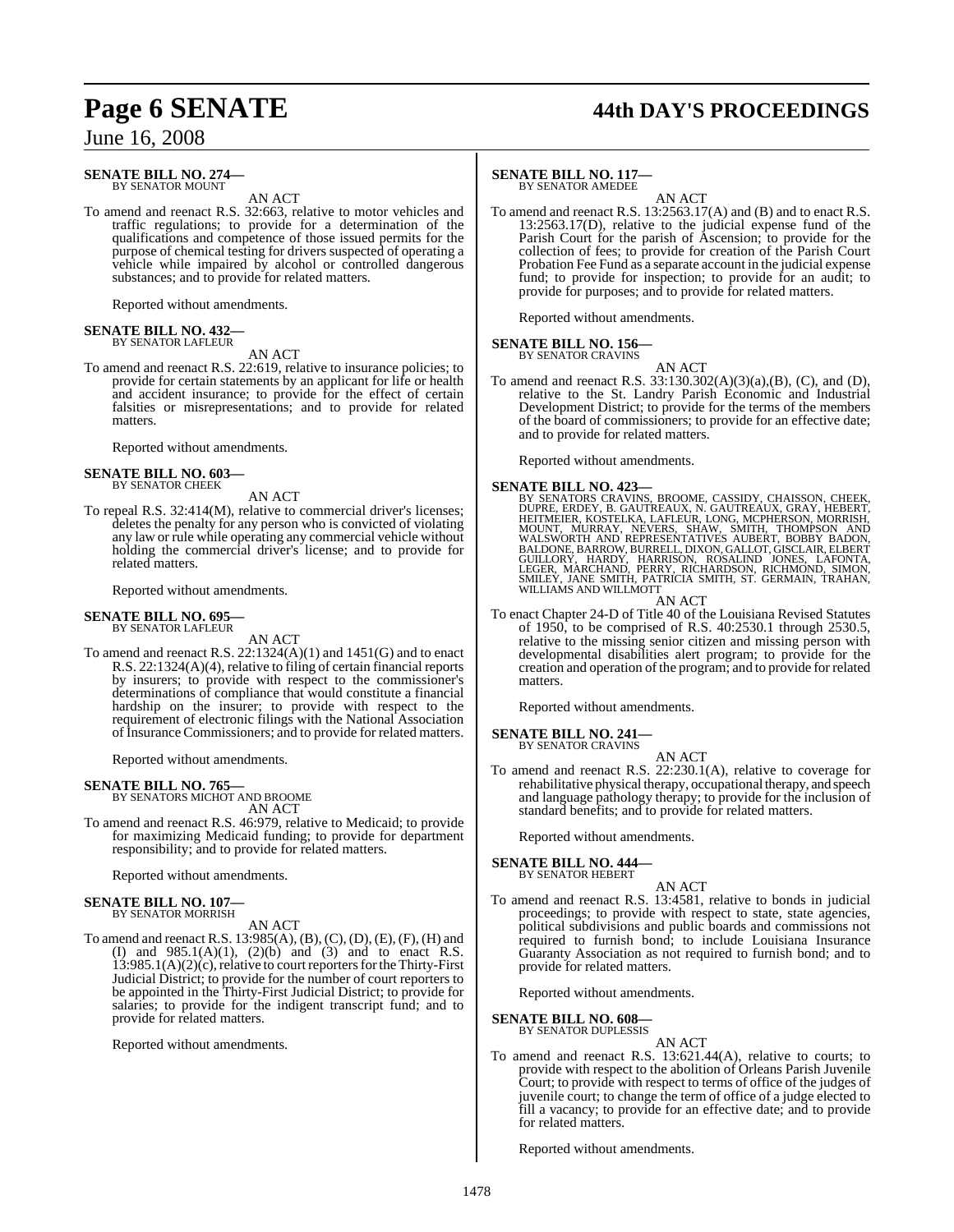## **44th DAY'S PROCEEDINGS Page 7 SENATE**

# June 16, 2008

#### **SENATE BILL NO. 682—** BY SENATOR SHAW

AN ACT

To amend and reenact R.S. 15:556(2) and to repeal Chapter 3-C of Title 15 of the Louisiana Revised Statutes of 1950, comprised of R.S. 15:555 and 556, to provide for the Louisiana Sexual Assault Task Force; and to provide for related matters.

Reported without amendments.

## **SENATE BILL NO. 773—** BY SENATOR MARTINY

AN ACT

To amend and reenact R.S. 26:80(A)(3) and 280(A)(3), relative to alcohol permits; to provide for the issuance of alcohol permits to certain facilities which are leased for the purpose of conducting charitable games of chance; to provide for permits for dealers in beverages of low alcoholic content to certain facilities which are leased for the purposes of conducting charitable games of chance; and to provide for related matters.

Reported without amendments.

## **SENATE BILL NO. 802—** BY SENATORS GRAY AND NEVERS

AN ACT

To amend and reenact Chapter 33 of Title 25 of the Louisiana Revised Statutes of 1950, comprised of R.S. 25:1301 through 1307; to reestablish and provide for the Hurricane Katrina Memorial Commission; and to provide for related matters.

Reported without amendments.

#### **SENATE BILL NO. 5—** BY SENATOR QUINN

AN ACT

To amend and reenact R.S. 22:1430.24 and to enact R.S. 22:1430.25, relative to the Louisiana Citizens Property Insurance Corporation; to require the Louisiana Citizens Property Insurance Corporation to provide a preference to Louisiana adjusters and adjusting firms; to provide for certain monthly reports to be submitted to the corporation by its service providers; to require Louisiana Citizens Property Insurance Corporation to provide a preference to Louisiana insurance underwriters; and to provide for related matters.

Reported with amendments.

# **SENATE BILL NO. 198—** BY SENATOR THOMPSON

AN ACT

To enact Chapter 20-A of Title 3 of the Louisiana Revised Statutes of 1950, to be comprised of R.S. 3:3396.1 through 3396.6, relative to pest control programs; to provide relative to the state's participation in the Pest Control Compact; to provide for purposes, findings, and declaration of policy; to provide for definitions; to provide relative to the Pest Control Insurance Fund; to provide for administration and management of the fund; to provide relative to state assistance, reimbursement, and expenditures; to provide for administration and management of the Compact; to provide for rulemaking procedures; to provide for entry and withdrawal procedures; to provide for severability; and to provide for related matters.

Reported with amendments.

**SENATE BILL NO. 671—**<br>BY SENATOR SMITH AND REPRESENTATIVES ARMES, DANAHAY,<br>GEYMANN AND HILL AN ACT

To enact R.S. 33:4712.12, relative to naming public buildings; to authorize governing authority of certain parishes to name certain buildings after a living person; and to provide for related matters.

Reported with amendments.

### **SENATE BILL NO. 710—**

BY SENATOR SHEPHERD

AN ACT To enact R.S. 40:431.1, relative to the Jefferson Parish Housing Authority; to provide with respect to the board of trustees of such authority; to provide for the powers and duties of such board; to authorize the board to levy a tax under certain circumstances; to provide procedures for the imposition of such taxes; to provide for the use of such taxes; to provide for an effective date; and to provide for related matters.

Reported with amendments.

#### **SENATE BILL NO. 58—** BY SENATOR KOSTELKA

AN ACT

To amend and reenact R.S. 18:192(A) and (B), and 193(A) and (B), relative to the annual canvass of the registrants in all precincts in a parish; to require the provision by the Department of State of corrected addressesto registrars; to provide for the funding of the provision of new voter identification cards; to provide regarding challengesto voter registrations; to provide relative to the inactive voter list; and to provide for related matters.

Reported with amendments.

## **SENATE BILL NO. 63—** BY SENATOR KOSTELKA

AN ACT

To enact R.S. 18:154(G), relative to voter registration records; to prohibit disclosure of any voter registration data received from another state pursuant to a cooperative agreement and any geographical coding of addresses of registered voters; and to provide for related matters.

Reported with amendments.

#### **SENATE BILL NO. 43—** BY SENATOR MOUNT

AN ACT

To enact R.S. 40:2199.1, relative to health care facilities; to provide for alternative remedies against health care facilities for violations; to provide for rules and regulations; to provide for enforcement; and to provide for related matters.

Reported with amendments.

**SENATE BILL NO. 154—** BY SENATORS CRAVINS AND THOMPSON AN ACT

To enact Part XII-C of Chapter 2 of Title 22 of the Louisiana Revised Statutes of 1950, to be comprised of R.S. 22:2037.1 through 2037.11, relative to discount medical plans; to provide for definitions; to provide for regulation by the commissioner of insurance, including the requirement for registration by discount medical plan organizations; to provide for application for registration; to provide for expiration and renewal of registration; to provide for denial, nonrenewal, suspension, or revocation ofregistration; to provide for penalties; to provide for marketers; to provide for the powers of the commissioner of insurance, including the authority to adopt reasonable regulations; and to provide for related matters.

Reported with amendments.

#### **SENATE BILL NO. 155—**

BY SENATOR CRAVINS

AN ACT To amend and reenact R.S. 22:3071(1), (6), (8) and (17) through (32) and to enact R.S. 22:3071(33) and (34) and 3093, relative to medical necessity review organizations; to provide for definitions; to provide for applications; to provide for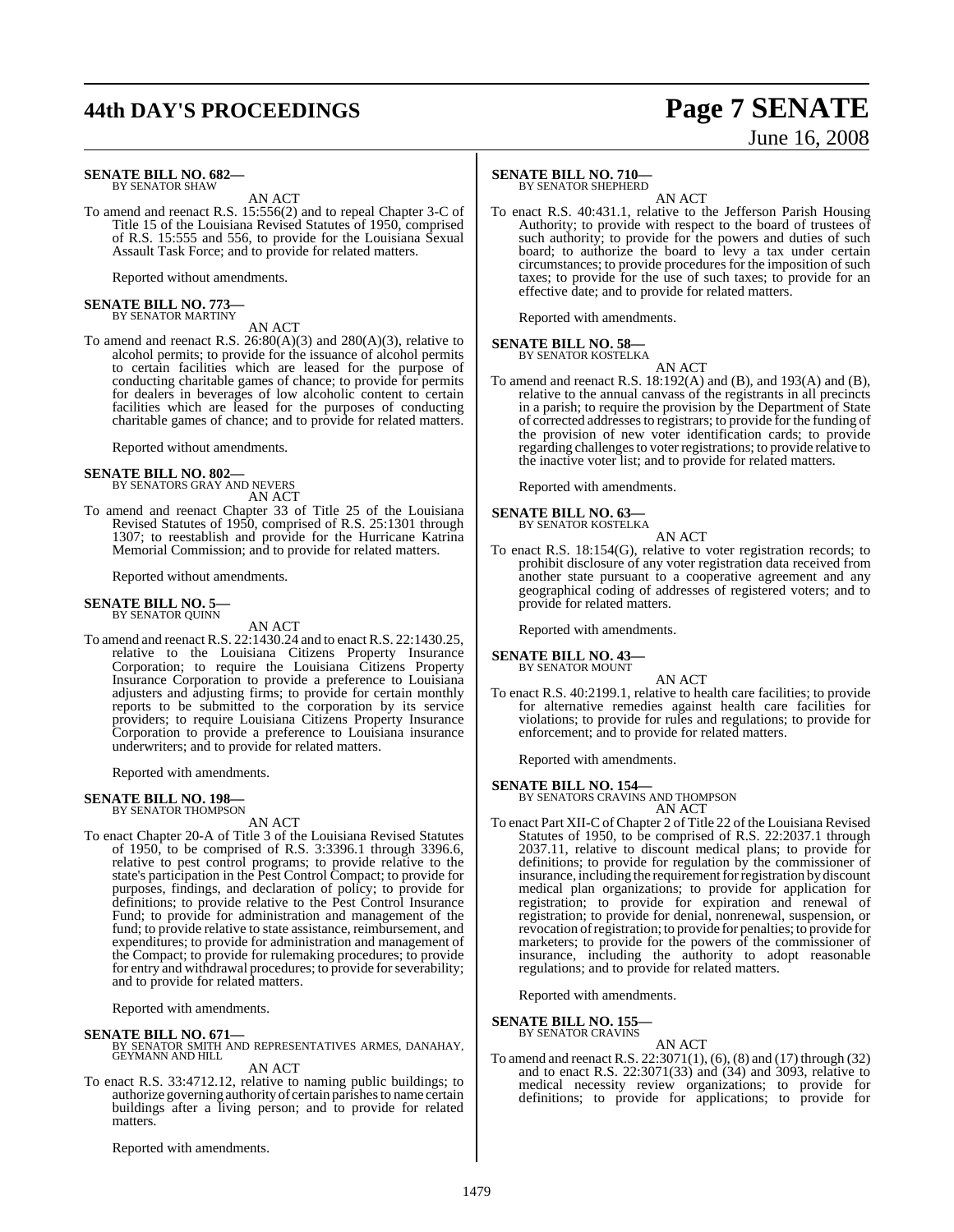## **Page 8 SENATE 44th DAY'S PROCEEDINGS**

June 16, 2008

notifications; to provide for review of experimental or investigational determinations; and to provide for related matters.

Reported with amendments.

#### **SENATE BILL NO. 210—** BY SENATOR MARIONNEAUX

AN ACT

To amend and reenact R.S. 24:14(G) and to enact R.S. 24:14(K), relative to Senate confirmations; to require that appointees to boards and commissions, who are subject to Senate confirmation, be reconfirmed at the beginning of each legislative term; and to provide for related matters.

Reported with amendments.

#### **SENATE BILL NO. 240—** BY SENATOR CRAVINS

AN ACT

To amend and reenact R.S.  $22:1382(A)(1)(a)$  relative to the Louisiana Insurance Guaranty Association; to provide for the limits of liability of the association; and to provide for related matters.

Reported with amendments.

## **SENATE BILL NO. 258—** BY SENATOR N. GAUTREAUX

AN ACT

To amend and reenact Children's Code Article 311(B)(1)(b) and R.S. 6:333(B), R.S. 44:4.1(B)(28), and R.S. 46:236.1.9(B), to enact R.S. 46:236.1.1(8), and to repeal Children's Code Article 311(A)(1)(c), relative to the Department of Social Services and support enforcement jurisdiction; to provide relative to proceedings; to provide definitions; to provide for certain limitations and exceptions to public and financial records; and to provide for related matters.

Reported with amendments.

#### **SENATE BILL NO. 312—**

BY SENATORS MOUNT, ALARIO, BROOME, CASSIDY, CHAISSON,<br>CHEEK, CRAVINS, CROWE, DONAHUE, DORSEY, DUPLESSIS, DUPRE,<br>ERDEY, B. GAUTREAUX, N. GAUTREAUX, GRAY, HEBERT,<br>HEITMEIER, LAFLEUR, LONG, MARIONNEAUX, MARTINY,<br>MCPHERSON, MI AN ACT

To amend and reenact R.S. 40:5.11(B) and (G) relative to the water fluoridation program; to provide for funding; to provide for reporting; to provide for exemptions; and to provide for related matters.

Reported with amendments.

#### **SENATE BILL NO. 363—** BY SENATOR NEVERS

AN ACT

To amend and reenact R.S. 44:4.1(B)(12) and to enact R.S. 24:973.1(B)(3)(e) and (f), and (G) and R.S. 44:4(43), relative to civic education; to provide for the confidentiality of certain information submitted by minors applying for membership on the Louisiana Legislative Youth Advisory Council; to provide an exception to the public records law for such information; to authorize the designation of nonvoting youth advisorymembers to the council; and to provide for related matters.

Reported with amendments.

#### **SENATE BILL NO. 367—** BY SENATOR DUPRE

AN ACT To amend and reenact R.S. 49:213.1(D), 213.2(9), (10), and (11), 213.3(C), 213.4(A)(1), (2), (4), (7), (B)(1), (2), (4), (5), (6), (8), (9), (C)(1), (2), (4), and (D), 213.5(A)(11), and 213.6(A)(1) and to enact R.S. 49:213.2(12), 213.4(E), 213.7(C)(3), and 213.13,

relative to Louisiana Coastal Protection, Conservation, Restoration, and Management; to provide relative to the Coastal Protection and Restoration Authority; to provide for the powers and duties; to provide definitions, terms and conditions; to provide for membership of the authority; to provide for a threeyear projection in the required annual plan; to provide for dedication of funding; to provide for employment of outside legal counsel; and to provide for related matters.

Reported with amendments.

**SENATE BILL NO. 407—** BY SENATOR DONAHUE AND REPRESENTATIVES SCHRODER AND PEARSON AN ACT

To enact Part IV of Chapter 5 of Title 48 of the Louisiana Revised Statutes of 1950, to be comprised of R.S. 48:1171, relative to public bridges; to prohibit certain contracts with regard to certain bridges without legislative approval; and to provide for related matters.

Reported with amendments.

## **SENATE BILL NO. 743—** BY SENATOR CHEEK

AN ACT

To enact R.S. 32:299.1 relative to the operation of off-road vehicles; to require reports of accidents of certain persons; and to provide for related matters.

Reported with amendments.

#### **SENATE BILL NO. 164—** BY SENATOR THOMPSON

AN ACT

To amend and reenact the Title of Chapter 5-N of Title 25 of the Louisiana Revised Statutes of 1950, R.S. 25:380.111, 380.112(A) and (C)(1), 380.113(B)(4) and (C)(3), 380.114, 380.115, and 380.116 and R.S. 36:744(Y) and 801.18(A) and (C), relative to state museums; to change the name of the Aviation and Military Museum of Louisiana, Inc., to the Chennault Aviation and Military Museum of Louisiana, Inc.; and to provide for related matters.

Reported with amendments.

**SENATE BILL NO. 319—** BY SENATOR CASSIDY

AN ACT

To enact Chapter 6-E of Title 18 of the Louisiana Revised Statutes of 1950, to be comprised of R.S. 18:1300.31 through 1300.33 and Chapter 30 of Title 33 of the Louisiana Revised Statutes of 1950, to be comprised of R.S. 33:9100.1, relative to creating neighborhood crime prevention and security districts and levying parcel fees; to provide for an additional procedure to create such districts and levy such fees; to provide for approval of certain local governing authorities; to provide for collecting signatures of certain electors for the purpose of authorizing an election concerning such matters; to provide for the district, its boundaries and its powers and duties; and to provide for related matters.

Reported with amendments.

**SENATE BILL NO. 744—** BY SENATOR DUPRE

#### AN ACT

To amend and reenact R.S. 56:302.9(H) and to enact R.S. 56:302.9(I), relative to charter boat fishing guide licensees; to require licensees to provide landing reports and information to the Department of Wildlife and Fisheries; to provide terms and conditions; and to provide for related matters.

Reported with amendments.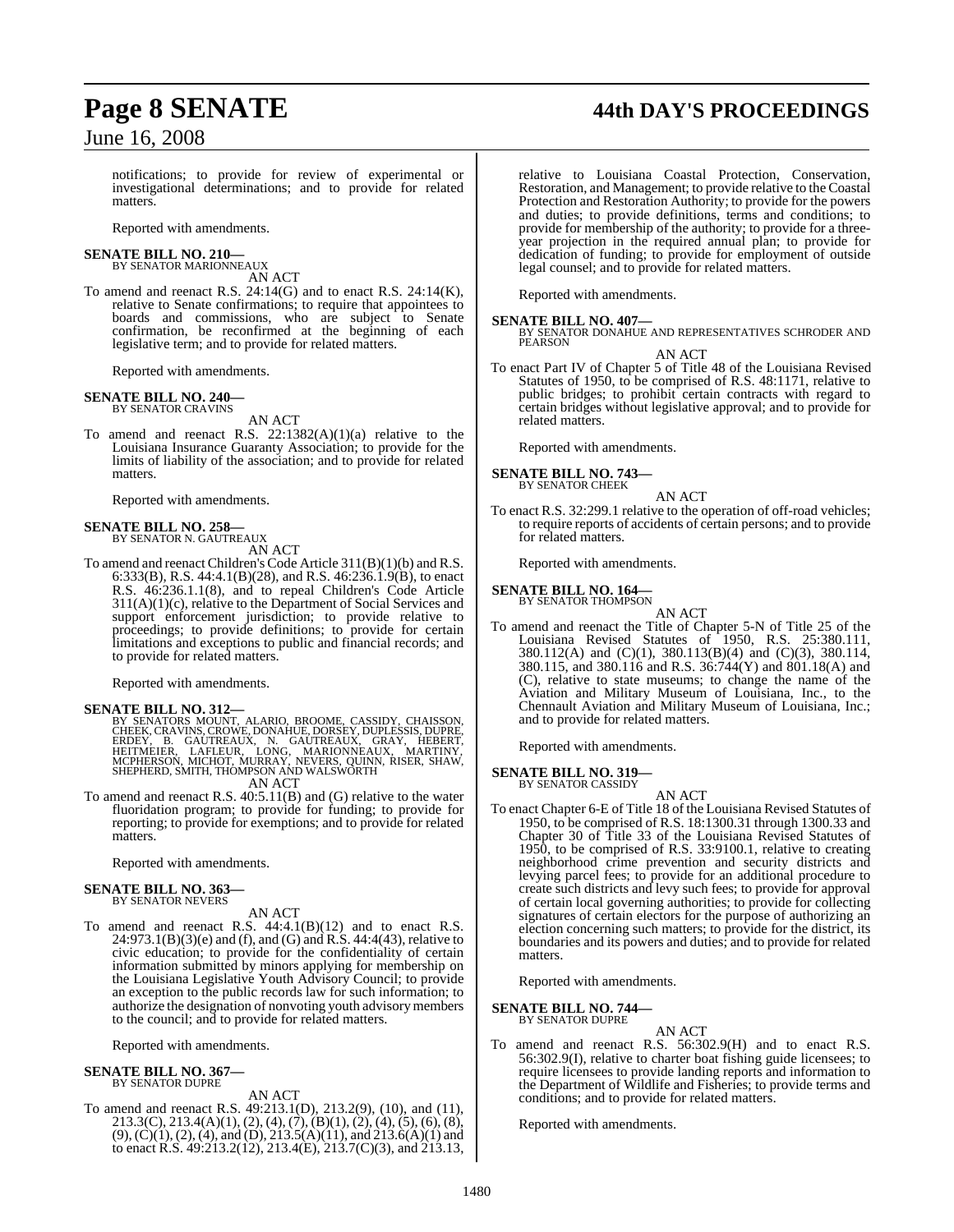## **44th DAY'S PROCEEDINGS Page 9 SENATE**

#### **SENATE BILL NO. 383—** BY SENATOR HEBERT

AN ACT

To enact R.S. 30:2159, relative to landfill sites in certain parishes; to provide for certain restrictions; and to provide for related matters.

Reported with amendments.

#### **SENATE BILL NO. 474—** BY SENATOR GRAY

#### AN ACT

To amend and reenact Code of Criminal Procedure Article 648(A)(introductory paragraph), (A)(2), and (B)(3)(introductory paragraph) and to repeal Code of Criminal Procedure Article  $648(B)(2)$ , relative to mental capacity to proceed to trial in criminal cases; to provide for procedure after determination of mental capacity; to require that certain criteria be satisfied; and to provide for related matters.

Reported with amendments.

#### **SENATE BILL NO. 517—**

BY SENATORS AMEDEE, ADLEY, BROOME, CHAISSON, CHEEK,<br>CRAVINS,CROWE,DONAHUE,DORSEY,DUPLESSIS,DUPRÉ,ERDEY,<br>B.GAUTREAUX,N.GAUTREAUX,GRAY,HEBERT,HEITMEIER,LONG,<br>MARTINY, MCPHERSON, MICHOT, MORRISH, MOUNT, MURRAY,<br>NEVERS, QUINN,

AN ACT

To amend and reenact R.S.  $15:544(A)$ , (B)(1) and (D)(1) and (2), relative to registration of sex offenders; to provide for registration and notification of sex offenders; to provide for procedure; and to provide for related matters.

Reported with amendments.

#### **SENATE BILL NO. 781—** BY SENATOR JACKSON

AN ACT

To enact Children's Code Article 554, relative to legal representation of children; to provide with respect to multi-disciplinary interaction of an attorney representing a child in a child abuse and neglect case, together with other professionals involved with the child; to provide for an effective date; and to provide for related matters.

Reported with amendments.

#### **SENATE BILL NO. 672—** BY SENATOR DUPLESSIS

AN ACT

To amend and reenact R.S. 24:31.1(A), 502(A), 504(B), 506(A), and 507(B), relative to compensation of members of the legislature and per diem; to provide for per diem during regular and extraordinary sessions; to provide for an increase in the compensation paid to legislators; to provide for an increase in compensation paid to the speaker of the House of Representatives and the president of the Senate; to provide for an increase in the compensation paid to the speaker pro tempore of the House of Representatives and the president pro tempore of the Senate; to provide for an increase in compensation paid to the chairman of the Senate Finance Committee, the chairman of the Senate Revenue and Fiscal Affairs Committee, the chairman of the House Appropriations Committee, and the chairman of the House Ways and Means Committee; and to provide for related matters.

Reported with amendments.

#### **SENATE BILL NO. 564—** BY SENATOR GRAY

#### AN ACT

To enact R.S. 33:9091.12, relative to the Maple Area Residents Security Tax District in Orleans Parish; to create and provide relative to such district, including provisions for the district and its board of commissioners and their powers, duties, functions

# and responsibilities; to provide forthe imposition and collection

June 16, 2008

of a parcel fee and for the use thereof; to provide relative to liability of board members and officers; and to provide for related matters.

Reported with amendments.

#### **SENATE BILL NO. 593—**

BY SENATORS RISER AND N. GAUTREAUX AN ACT

To amend and reenact R.S. 16:516, relative to district attorneys; to provide relative to the payment of health insurance premiums out of the district attorney's general fund; and to provide for related matters.

Reported with amendments.

#### **SENATE BILL NO. 686—** BY SENATOR DUPRE

AN ACT

To amend and reenact R.S. 46:123(A)(1) and (C), relative to the Louisiana Military Family Assistance Board; to change the jurisdiction of the board fromthe Department of Social Services to the Department of Veterans Affairs; to permit the board to enter into a cooperative agreement with a third party administrator; and to provide for related matters.

Reported with amendments.

#### **SENATE BILL NO. 724—** BY SENATOR THOMPSON

AN ACT

To amend and reenact R.S. 25:341(D) and (E), 342(A)(1), (B)(1) and (2), 343, and 351, and R.S. 36:207(A)(1) and (2), 208(C), and 909, relative to the Louisiana State Museum; to provide for the appointment and service of members of the Board of Directors of the Louisiana State Museum; to provide for appointment of the museum director and assistant secretary for the office of the state museum; to provide for board meetings and domicile; to provide for lease of certain museum property; to provide for board members serving on the effective date of the Act; and to provide for related matters.

Reported with amendments.

#### **SENATE BILL NO. 749—** BY SENATOR CRAVINS

AN ACT To amend and reenact R.S. 15:902.3(A), 905(A), (B), (C), and (D), 921(C), 1097.1(A)(5), and 1106.1(A)(2)(i), R.S. 17:100.1(A)(1) and (C) and 419.2(A), R.S. 24:933(B)(8), R.S. 28:621(A), R.S. 36:401(C)(1)(b)(iii), 405(D)(3) and (6), 407(B), 408(H)(1) and  $(2)(b)$ ,  $(c)$ ,  $(d)$ , and  $(f)$ , R.S. 39:1482 $(F)(1)(introducing$ paragraph), and R.S. 46:2404(B)(3)(c), 2605(B)(19),  $2605.3(\text{A})(4)$ ,  $2755(\text{B})(3)$  and  $2757(\text{B})$  and to enact R.S. 15:902.4 and R.S. 46:2755(B)(4) and (C)(6), relative to the Juvenile Justice Reform Act Implementation Commission; to provide for membership, powers, duties, and functions of the Juvenile Justice Reform Act Implementation Commission; to provide for the office of youth development; to provide for the closure of Jetson Youth Center-East Baton Rouge Parish Unit; and to provide for related matters.

Reported with amendments.

**SENATE BILL NO. 760—** BY SENATORS THOMPSON, CASSIDY, DORSEY, LAFLEUR AND LONG

#### AN ACT

To amend and reenact R.S.  $25:845(B)$  and  $(E)$ , and  $1242(C)(1)$  and to enact R.S. 25:845(E)(14) and to repeal R.S. 25:1242(C)(3), relative to the membership of the Louisiana Civil Rights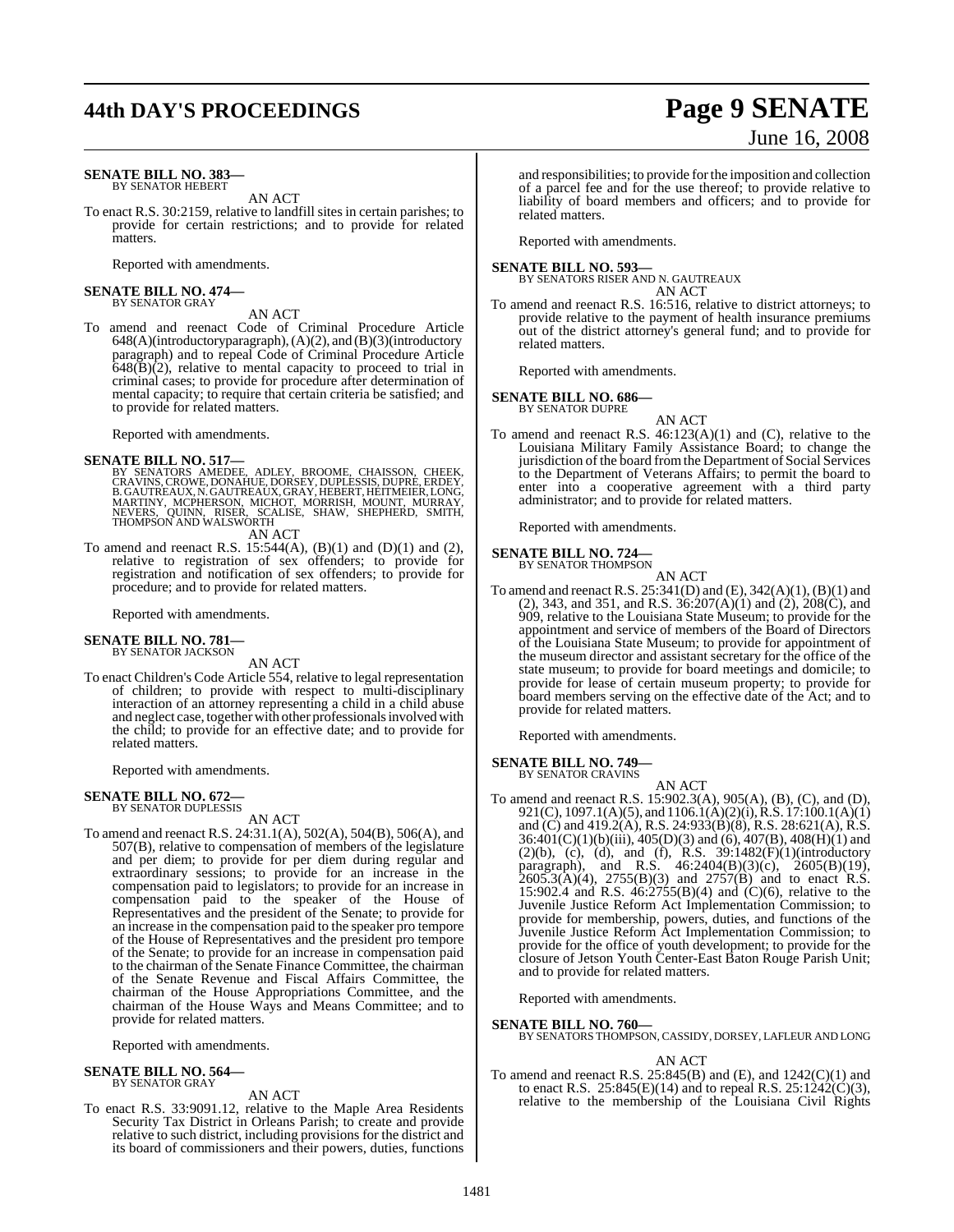## June 16, 2008

Museum Advisory Board and the Eddie G. Robinson Museum Commission; to provide for changes to the membership of the advisory board and the commission; and to provide for related matters.

Reported with amendments.

#### **SENATE BILL NO. 799—** BY SENATOR MCPHERSON

AN ACT

To enact R.S. 40:2401.1, relative to law enforcement; to provide for the prohibition of quotas; to provide for exceptions; to provide for an effective date; and to provide for related matters.

Reported with amendments.

Respectfully submitted, ALFRED W. SPEER Clerk of the House of Representatives

#### **Message from the House**

#### **CONCURRING IN SENATE CONCURRENT RESOLUTIONS**

#### June 13, 2008

To the Honorable President and Members of the Senate:

I am directed to inform your honorable body that the House of Representatives has finally concurred in the following Senate Concurrent Resolutions:

#### **SENATE CONCURRENT RESOLUTION NO. 105—** BY SENATOR SMITH

A CONCURRENT RESOLUTION

To commend Mary Louise "Weegie" Peabody, Executive Director of the State Board of Elementary and Secondary Education, BESE, and to recognize thirty years of extraordinary public service in the field of education.

Reported without amendments.

# **SENATE CONCURRENT RESOLUTION NO. 106—**<br>BY SENATORS THOMPSON, ALARIO, JACKSON, LAFLEUR, LONG, MICHOT, MURRAY, NEVERS, RISER, SMITH AND WALSWORTH AND MACHOT, A CONCURRENT RESOLUTION

To urge and request state agencies to donate certain food, produce and water to the Louisiana Food Bank Association.

Reported without amendments.

Respectfully submitted, ALFRED W. SPEER Clerk of the House of Representatives

### **Message from the House**

#### **DISAGREEMENT TO HOUSE BILL**

June 13, 2008

To the Honorable President and Members of the Senate:

I am directed to inform your honorable body that the House of Representatives has refused to concur in the proposed Senate Amendment(s) to House Bill No. 422 by Representative Greene, and ask the President to appoint on the part of the Senate a committee to confer with a like committee from the House on the disagreement.

> Respectfully submitted, ALFRED W. SPEER Clerk of the House of Representatives

# **Page 10 SENATE 44th DAY'S PROCEEDINGS**

### **Message from the House**

#### **DISAGREEMENT TO HOUSE BILL**

June 12, 2008

To the Honorable President and Members of the Senate:

I am directed to inform your honorable body that the House of Representatives has refused to concur in the proposed Senate Amendment(s) to House Bill No. 548 by Representative Foil, and ask the President to appoint on the part of the Senate a committee to confer with a like committee from the House on the disagreement.

> Respectfully submitted, ALFRED W. SPEER Clerk of the House of Representatives

#### **Message from the House**

#### **HOUSE CONFEREES APPOINTED**

June 12, 2008

To the Honorable President and Members of the Senate:

I am directed to inform your honorable body that the Speaker of the House of Representatives has appointed the following members, on the part of the House of Representatives, to confer, with a like committee from the Senate, on the disagreement to House Bill No. 548 by Representative Foil:

Representatives Foil, T. Burns and Lorusso.

Respectfully submitted, ALFRED W. SPEER Clerk of the House of Representatives

#### **Message from the House**

#### **DISAGREEMENT TO HOUSE BILL**

June 12, 2008

To the Honorable President and Members of the Senate:

I am directed to inform your honorable body that the House of Representatives has refused to concur in the proposed Senate Amendment(s) to House Bill No. 553 by Representative Arnold, and ask the President to appoint on the part of the Senate a committee to confer with a like committee from the House on the disagreement.

> Respectfully submitted, ALFRED W. SPEER Clerk of the House of Representatives

#### **Message from the House**

### **DISAGREEMENT TO HOUSE BILL**

June 12, 2008

To the Honorable President and Members of the Senate:

I am directed to inform your honorable body that the House of Representatives has refused to concur in the proposed Senate Amendment(s) to House Bill No. 920 by Representative Fannin, and ask the President to appoint on the part of the Senate a committee to confer with a like committee from the House on the disagreement.

> Respectfully submitted, ALFRED W. SPEER Clerk of the House of Representatives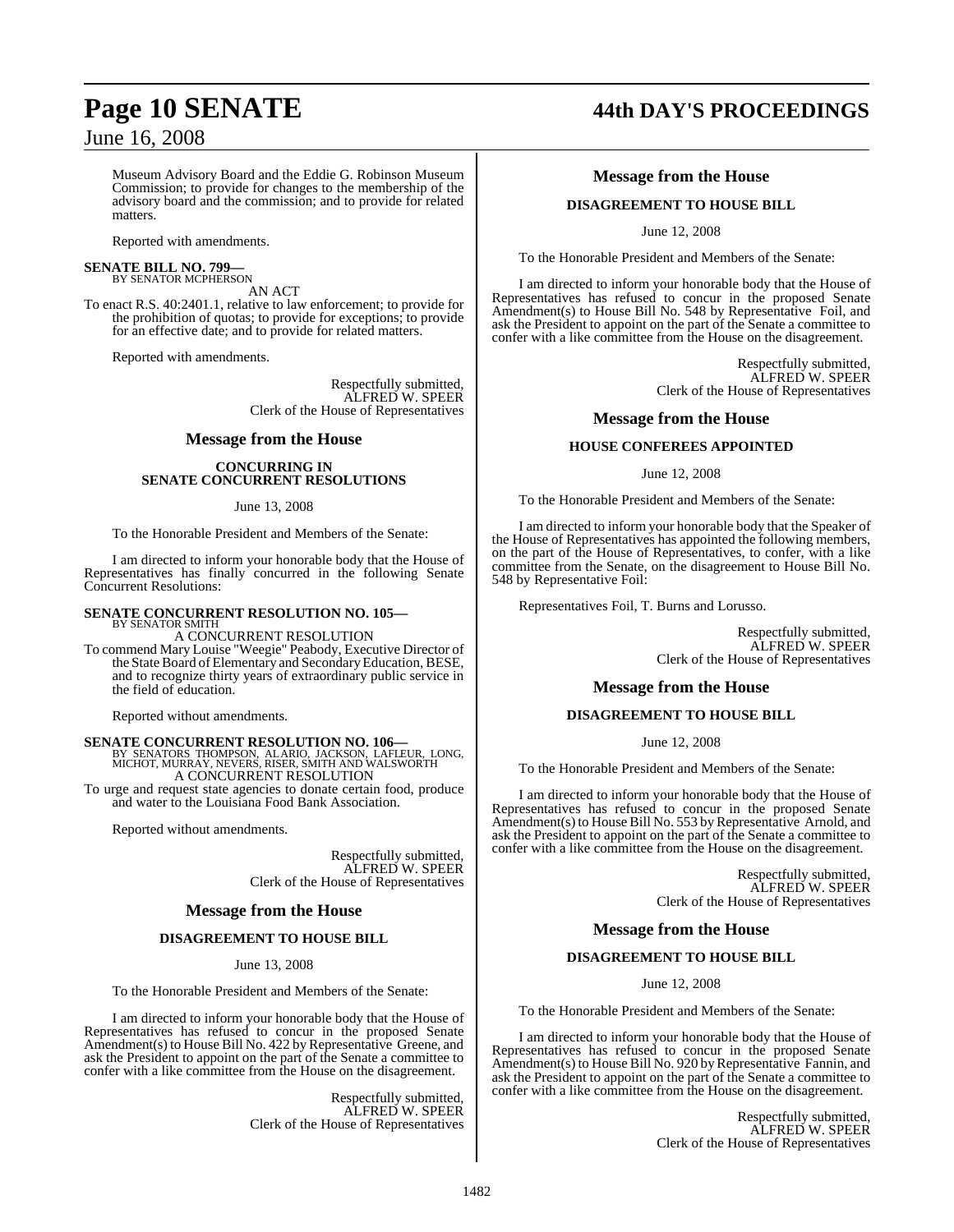## **44th DAY'S PROCEEDINGS Page 11 SENATE**

# June 16, 2008

## **Message from the House**

**ASKING CONCURRENCE IN HOUSE CONCURRENT RESOLUTIONS**

June 13, 2008

To the Honorable President and Members of the Senate:

I am directed to inform your honorable body that the House of Representatives has finally passed and asks your concurrence in the following House Concurrent Resolutions:

## **HOUSE CONCURRENT RESOLUTION NO. 138—** BY REPRESENTATIVES PATRICIA SMITH AND ST. GERMAIN

A CONCURRENT RESOLUTION To urge and request the Louisiana Department of Transportation and Development and the Louisiana Department of Natural Resources to convene a conference on expanding mass transit in Louisiana.

## **HOUSE CONCURRENT RESOLUTION NO. 146—** BY REPRESENTATIVE FOIL

A CONCURRENT RESOLUTION

To urge and request the Louisiana State Law Institute to study and make recommendations on the revision, reorganization, and consolidation of the laws of the state relative to corporations.

# **HOUSE CONCURRENT RESOLUTION NO. 166—** BY REPRESENTATIVE BARROW

A CONCURRENT RESOLUTION

To request the House Committee on Commerce and the Senate Committee on Commerce, Consumer Protection, and International Affairs to meet and function as a joint committee to study the use of a minor's identity to establish service with a public utility.

**HOUSE CONCURRENT RESOLUTION NO. 162—**<br>
BY REPRESENTATIVES GARY SMITH, BARRAS, CONNICK,<br>
ELLINGTON, GIROD JACKSON, ROSALIND JONES, MARCHAND,<br>
PETERSON, PUGH, RICHARD, AND WADDELL<br>
A CONCURRENT RESOLUTION

To amend and readopt Joint Rule No.  $4(B)(1)$ ,  $(4)$ ,  $(5)$ , and  $(6)$  of the Joint Rules of the Senate and House of Representatives and to adopt Joint Rule No. 4(B)(7) of the Joint Rules of the Senate and House of Representatives, relative to fiscal notes; to authorize the executive director of House Legislative Services and the administrator of Senate Legislative Services to request a fiscal note at prefiling or introduction; to authorize any member of the legislature to request a fiscal note on any measure in the possession of his house of the legislature; and to provide for related matters.

## **HOUSE CONCURRENT RESOLUTION NO. 190—** BY REPRESENTATIVE TUCKER AND SENATOR CHAISSON

A CONCURRENT RESOLUTION

To approve a proposed amendment, Action Plan Amendment Number 6, to the Action Plan for Fiscal Year 2006 Community Development Block Grant Disaster Recovery Funds proposed by the Louisiana Recovery Authority and approved by the governor and the Joint Legislative Committee on the Budget for the Long Term Community Recovery Program and for Infrastructure Program Delivery; and to provide for other matters pertaining thereto.

## **HOUSE CONCURRENT RESOLUTION NO. 191—** BY REPRESENTATIVE TUCKER AND SENATOR CHAISSON

A CONCURRENT RESOLUTION

To approve a proposed amendment, Action Plan Amendment Number 19, to the Action Plan for Fiscal Year 2006 Community Development Block Grant Disaster Recovery Funds proposed by the Louisiana Recovery Authority and approved by the

governor and the Joint Legislative Committee on the Budget for the Long Term Community Recovery Program and the Local Government Emergency Infrastructure Program: Primary and Secondary Education Infrastructure; and to provide for other matters pertaining thereto.

## **HOUSE CONCURRENT RESOLUTION NO. 153—** BY REPRESENTATIVES DIXON AND CORTEZ A CONCURRENT RESOLUTION

To urge and request the High School Redesign Commission to include in its recommendations a requirement that teachers and other appropriate high school staff participate in site-based inservice training programs provided by local businesses and industries.

# **HOUSE CONCURRENT RESOLUTION NO. 160—**

BY REPRESENTATIVES LEGER, DOWNS, AND TRAHAN A CONCURRENT RESOLUTION

To urge and request the State Board of Elementary and Secondary Education to study the issue of harassment, intimidation, and bullying of students and to submit a written report of its findings, including any recommendationsforlegislation relative to the issue, to the House Committee on Education and the Senate Committee on Education not later than sixty days prior to the beginning of the 2009 Regular Session.

# **HOUSE CONCURRENT RESOLUTION NO. 168—** BY REPRESENTATIVE TRAHAN

A CONCURRENT RESOLUTION

To urge and request the State Board of Elementary and Secondary Education to study the extent to which there is collaboration among the various early childhood education programs provided to children in Louisiana, to determine if such collaborative efforts are sufficient in providing the most effective and efficient delivery of services offered to children, and to report study findings and recommendations to the House Committee on Education and the Senate Committee on Education prior to the 2009 Regular Session.

# **HOUSE CONCURRENT RESOLUTION NO. 170—** BY REPRESENTATIVES MORRELL AND TRAHAN

A CONCURRENT RESOLUTION

To urge and request the State Board of Elementary and Secondary Education to study the feasibility of giving equal weight to the subjects of science and social studies as is given to English/language arts and mathematics in administering the Louisiana Educational Assessment Program tests and to submit a written report of study findings and recommendations to the House Committee on Education and the Senate Committee on Education prior to the 2009 Regular Session.

# **HOUSE CONCURRENT RESOLUTION NO. 64—** BY REPRESENTATIVE SCHRODER

A CONCURRENT RESOLUTION

To urge and request the Louisiana Supreme Court Committee on Bar Admissions to study including the Children's Code as a subject matter on the bar examination.

#### **HOUSE CONCURRENT RESOLUTION NO. 159—** BY REPRESENTATIVE ANDER

A CONCURRENT RESOLUTION

To suspend until June 30, 2009, the provisions of R.S. 3:551.33(B), relative to the assessment levied on grain sorghum grown within the state.

#### **HOUSE CONCURRENT RESOLUTION NO. 200—** BY REPRESENTATIVE HINES A CONCURRENT RESOLUTION

To urge and request the Department of Health and Hospitals and the State Board of Elementary and Secondary Education jointly to study the feasibility and advisability of prohibiting food or

snacks containing trans fat from being served or made available to students at public elementary and secondary schools or on the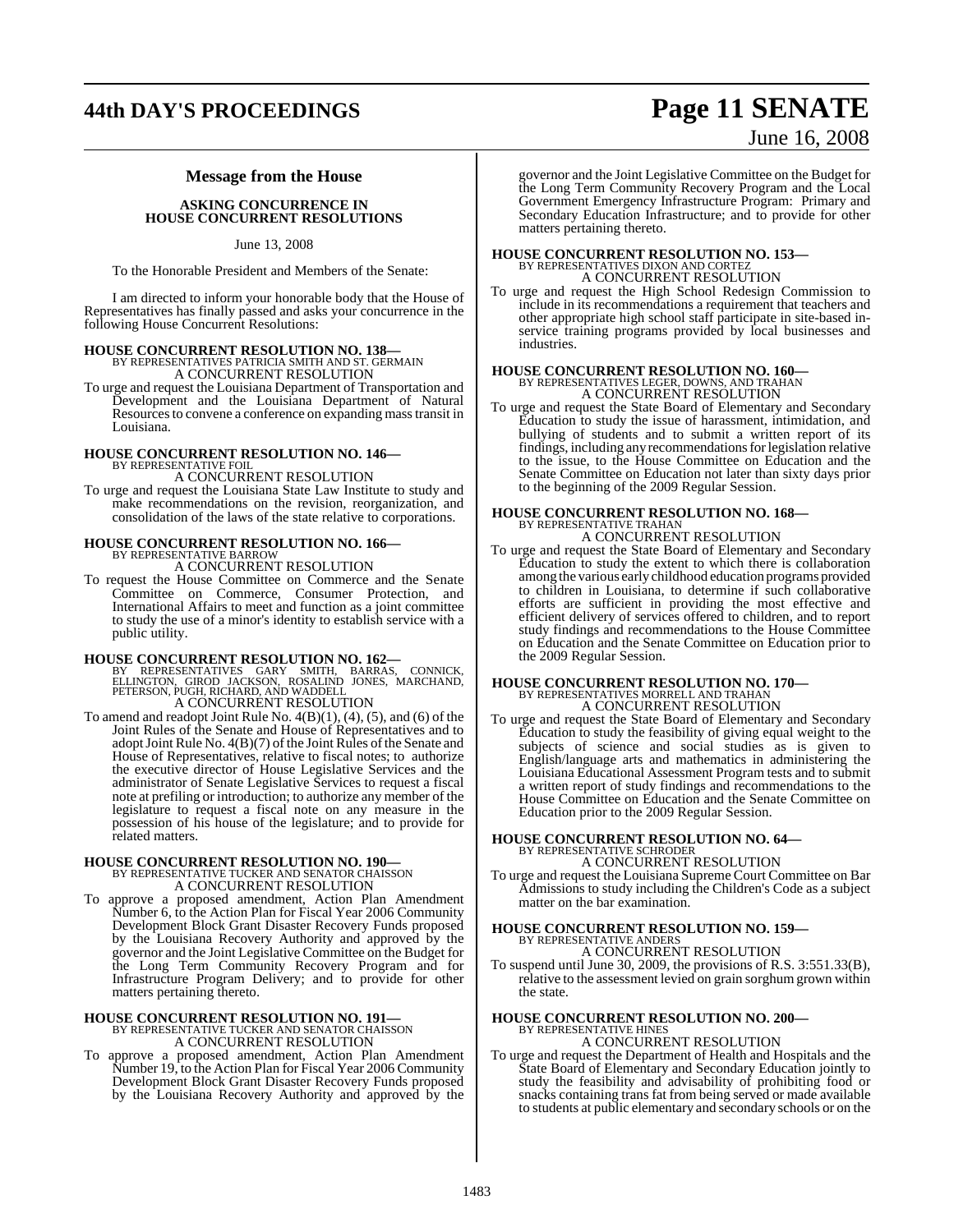## **Page 12 SENATE 44th DAY'S PROCEEDINGS**

## June 16, 2008

grounds of public elementary and secondary schools and to report study findings and recommendations to the House Committee on Health and Welfare, the Senate Committee on Health and Welfare, the House Committee on Education, and the Senate Committee on Education prior to the beginning of the 2009 Regular Session.

# **HOUSE CONCURRENT RESOLUTION NO. 202—** BY REPRESENTATIVE DIXON

A CONCURRENT RESOLUTION

To urge and request the State Board of Elementary and Secondary Education to study the feasibility of establishing a statewide minimum salary schedule for school support personnel and to report study findings and recommendations to the House Committee on Education and the Senate Committee on Education prior to the 2009 Regular Session.

## **HOUSE CONCURRENT RESOLUTION NO. 207—** BY REPRESENTATIVE TRAHAN

A CONCURRENT RESOLUTION

To provide for legislative approval of the formula to determine the cost of a minimum foundation program of education in all public elementary and secondary schools as well as to equitably allocate the funds to parish and city school systems as developed by the State Board of Elementary and Secondary Education and adopted by the board on June 6, 2008.

**HOUSE CONCURRENT RESOLUTION NO. 212—** BY REPRESENTATIVES GALLOT, FRANKLIN, GEYMANN, GUINN, HILL, KLECKLEY, AND LAFONTA AND SENATORS MORRISH AND MOUNT

#### A CONCURRENT RESOLUTION

To commend Dewey and Marceline Lewis upon the celebration of their fiftieth wedding anniversary.

#### **HOUSE CONCURRENT RESOLUTION NO. 214—** BY REPRESENTATIVE GALLOT A CONCURRENT RESOLUTION

To recognize October 1, 2008, as World Peace Day in the state of Louisiana.

# **HOUSE CONCURRENT RESOLUTION NO. 216—** BY REPRESENTATIVE PATRICIA SMITH A CONCURRENT RESOLUTION

To commend the LSU baseball Tigers upon winning the 2008 Southeastern Conference Tournament and the 2008 National Collegiate Athletic Association Baton Rouge Super Regional and to extend best wishes for victory in the 2008 College World Series.

#### **HOUSE CONCURRENT RESOLUTION NO. 215—** BY REPRESENTATIVE TIM BURNS

A CONCURRENT RESOLUTION

To urge and request the Department of Transportation and Development to erect a traffic light on the corner of Louisiana Highway 190 in the vicinity of Carondelet Street in St. Tammany Parish.

> Respectfully submitted, ALFRED W. SPEER Clerk of the House of Representatives

### **House Concurrent Resolutions on First Reading**

The following House Concurrent Resolutions were read a first time by their titles and placed on the Calendar for their second reading:

# **HOUSE CONCURRENT RESOLUTION NO. 64—** BY REPRESENTATIVE SCHRODER

A CONCURRENT RESOLUTION

To urge and request the Louisiana Supreme Court Committee on Bar Admissions to study including the Children's Code as a subject matter on the bar examination.

The resolution was read by title; lies over under the rules.

- **HOUSE CONCURRENT RESOLUTION NO. 138—** BY REPRESENTATIVES PATRICIA SMITH AND ST. GERMAIN A CONCURRENT RESOLUTION
- To urge and request the Louisiana Department of Transportation and Development and the Louisiana Department of Natural Resourcesto convene a conference on expanding masstransit in Louisiana.

The resolution was read by title; lies over under the rules.

#### **HOUSE CONCURRENT RESOLUTION NO. 146—** BY REPRESENTATIVE FOIL A CONCURRENT RESOLUTION

To urge and request the Louisiana State Law Institute to study and

make recommendations on the revision, reorganization, and consolidation of the laws of the state relative to corporations.

The resolution was read by title; lies over under the rules.

# **HOUSE CONCURRENT RESOLUTION NO. 153—** BY REPRESENTATIVES DIXON AND CORTEZ

A CONCURRENT RESOLUTION

To urge and request the High School Redesign Commission to include in its recommendations a requirement that teachers and other appropriate high school staff participate in site-based inservice training programs provided by local businesses and industries.

The resolution was read by title; lies over under the rules.

# **HOUSE CONCURRENT RESOLUTION NO. 159—**<br>BY REPRESENTATIVE ANDERS <br>A CONCURRENT RESOLUTION

To suspend until June 30, 2009, the provisions of R.S. 3:551.33(B), relative to the assessment levied on grain sorghum grown within the state.

The resolution was read by title; lies over under the rules.

## **HOUSE CONCURRENT RESOLUTION NO. 160—** BY REPRESENTATIVES LEGER, DOWNS, AND TRAHAN A CONCURRENT RESOLUTION

To urge and request the State Board of Elementary and Secondary Education to study the issue of harassment, intimidation, and bullying of students and to submit a written report of its findings, including any recommendationsforlegislation relative to the issue, to the House Committee on Education and the Senate Committee on Education not later than sixty days prior to the beginning of the 2009 Regular Session.

The resolution was read by title; lies over under the rules.

**HOUSE CONCURRENT RESOLUTION NO. 162—**<br>
BY REPRESENTATIVES GARY SMITH, BARRAS, CONNICK,<br>
ELLINGTON, GIROD JACKSON, ROSALIND JONES, MARCHAND,<br>
PETERSON, PUGH, RICHARD, AND WADDELL A CONCURRENT RESOLUTION

To amend and readopt Joint Rule No.  $4(B)(1)$ ,  $(4)$ ,  $(5)$ , and  $(6)$  of the Joint Rules of the Senate and House of Representatives and to adopt Joint Rule No. 4(B)(7) of the Joint Rules of the Senate and House of Representatives, relative to fiscal notes; to authorize the executive director of House Legislative Services and the administrator of Senate Legislative Services to request a fiscal note at prefiling or introduction; to authorize any member of the legislature to request a fiscal note on any measure in the possession of his house of the legislature; and to provide for related matters.

The resolution was read by title; lies over under the rules.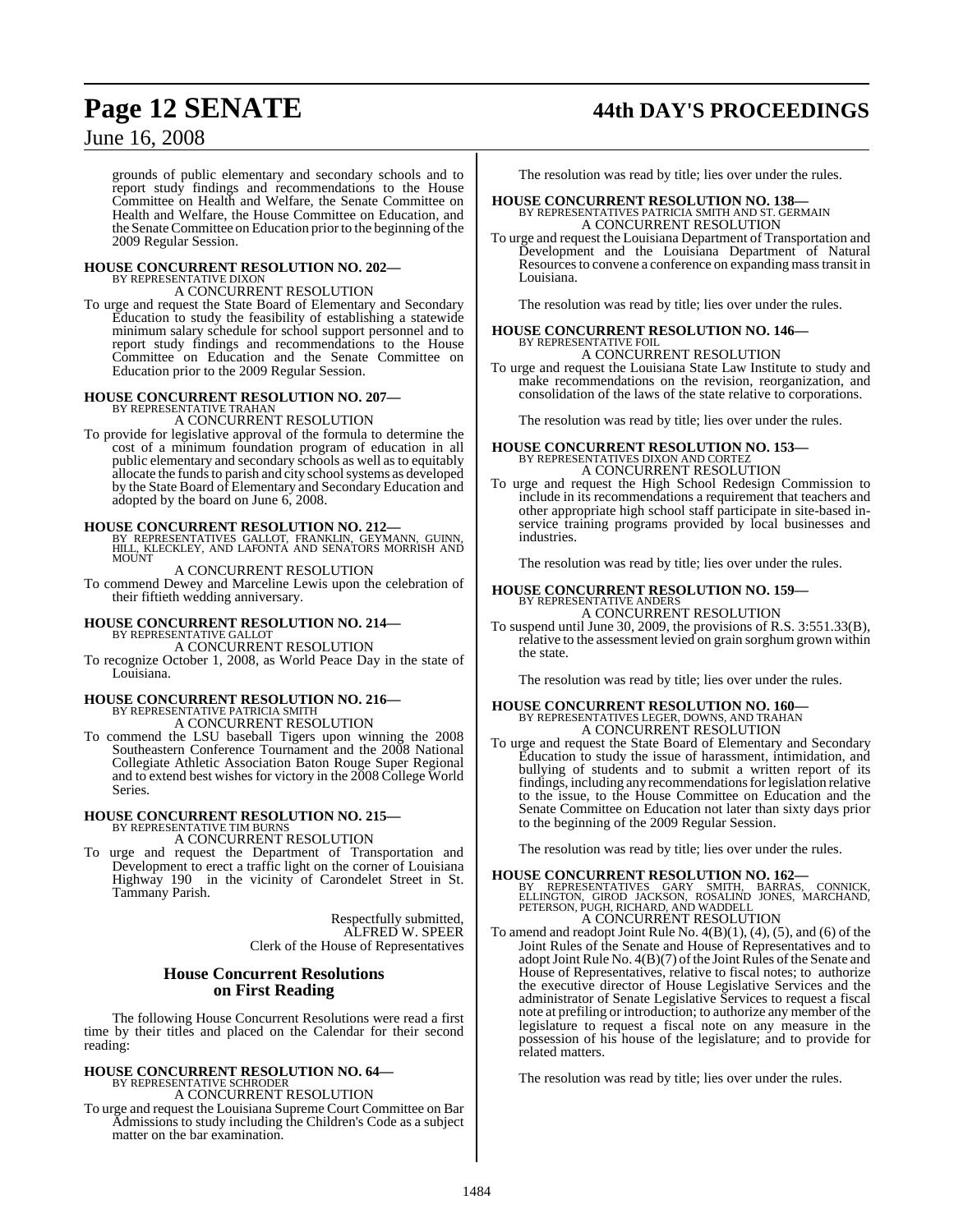# **44th DAY'S PROCEEDINGS Page 13 SENATE**

## **HOUSE CONCURRENT RESOLUTION NO. 166—** BY REPRESENTATIVE BARROW

A CONCURRENT RESOLUTION

To request the House Committee on Commerce and the Senate Committee on Commerce, Consumer Protection, and International Affairs to meet and function as a joint committee to study the use of a minor's identity to establish service with a public utility.

The resolution was read by title; lies over under the rules.

# **HOUSE CONCURRENT RESOLUTION NO. 168—** BY REPRESENTATIVE TRAHAN

A CONCURRENT RESOLUTION

To urge and request the State Board of Elementary and Secondary Education to study the extent to which there is collaboration among the various early childhood education programs provided to children in Louisiana, to determine if such collaborative efforts are sufficient in providing the most effective and efficient delivery of services offered to children, and to report study findings and recommendations to the House Committee on Education and the Senate Committee on Education prior to the 2009 Regular Session.

The resolution was read by title; lies over under the rules.

## **HOUSE CONCURRENT RESOLUTION NO. 170—** BY REPRESENTATIVES MORRELL AND TRAHAN A CONCURRENT RESOLUTION

To urge and request the State Board of Elementary and Secondary Education to study the feasibility of giving equal weight to the subjects of science and social studies as is given to English/language arts and mathematics in administering the Louisiana Educational Assessment Program tests and to submit a written report of study findings and recommendations to the House Committee on Education and the Senate Committee on Education prior to the 2009 Regular Session.

The resolution was read by title; lies over under the rules.

## **HOUSE CONCURRENT RESOLUTION NO. 190—** BY REPRESENTATIVE TUCKER AND SENATOR CHAISSON

A CONCURRENT RESOLUTION

To approve a proposed amendment, Action Plan Amendment Number 6, to the Action Plan for Fiscal Year 2006 Community Development Block Grant Disaster Recovery Funds proposed by the Louisiana Recovery Authority and approved by the governor and the Joint Legislative Committee on the Budget for the Long Term Community Recovery Program and for Infrastructure Program Delivery; and to provide for other matters pertaining thereto.

The resolution was read by title; lies over under the rules.

# **HOUSE CONCURRENT RESOLUTION NO. 191—** BY REPRESENTATIVE TUCKER AND SENATOR CHAISSON

A CONCURRENT RESOLUTION

To approve a proposed amendment, Action Plan Amendment Number 19, to the Action Plan for Fiscal Year 2006 Community Development Block Grant Disaster Recovery Funds proposed by the Louisiana Recovery Authority and approved by the governor and the Joint Legislative Committee on the Budget for the Long Term Community Recovery Program and the Local Government Emergency Infrastructure Program: Primary and Secondary Education Infrastructure; and to provide for other matters pertaining thereto.

The resolution was read by title; lies over under the rules.

# **HOUSE CONCURRENT RESOLUTION NO. 200—** BY REPRESENTATIVE HINES

A CONCURRENT RESOLUTION

To urge and request the Department of Health and Hospitals and the State Board of Elementary and Secondary Education jointly to study the feasibility and advisability of prohibiting food or snacks containing trans fat from being served or made available

# June 16, 2008

to students at public elementary and secondary schools or on the grounds of public elementary and secondary schools and to report study findings and recommendations to the House Committee on Health and Welfare, the Senate Committee on Health and Welfare, the House Committee on Education, and the Senate Committee on Education prior to the beginning of the 2009 Regular Session.

The resolution was read by title; lies over under the rules.

## **HOUSE CONCURRENT RESOLUTION NO. 202—** BY REPRESENTATIVE DIXON A CONCURRENT RESOLUTION

To urge and request the State Board of Elementary and Secondary Education to study the feasibility of establishing a statewide minimum salary schedule for school support personnel and to report study findings and recommendations to the House Committee on Education and the Senate Committee on Education prior to the 2009 Regular Session.

The resolution was read by title; lies over under the rules.

# **HOUSE CONCURRENT RESOLUTION NO. 207—** BY REPRESENTATIVE TRAHAN

A CONCURRENT RESOLUTION To provide for legislative approval of the formula to determine the cost of a minimum foundation program of education in all public elementary and secondary schools as well asto equitably allocate the funds to parish and city school systems as developed by the State Board of Elementary and Secondary Education and adopted by the board on June 6, 2008.

The resolution was read by title; lies over under the rules.

**HOUSE CONCURRENT RESOLUTION NO. 212—**<br>BY REPRESENTATIVES GALLOT, FRANKLIN, GEYMANN, GUINN,<br>HILL, KLECKLEY, AND LAFONTA AND SENATORS MORRISH AND<br>MOUNT

A CONCURRENT RESOLUTION

To commend Dewey and Marceline Lewis upon the celebration of their fiftieth wedding anniversary.

The resolution was read by title; lies over under the rules.

## **HOUSE CONCURRENT RESOLUTION NO. 214—** BY REPRESENTATIVE GALLOT A CONCURRENT RESOLUTION

To recognize October 1, 2008, as World Peace Day in the state of Louisiana.

The resolution was read by title; lies over under the rules.

#### **HOUSE CONCURRENT RESOLUTION NO. 215—** BY REPRESENTATIVE TIM BURNS A CONCURRENT RESOLUTION

To urge and request the Department of Transportation and Development to erect a traffic light on the corner of Louisiana Highway 190 in the vicinity of Carondelet Street in St. Tammany Parish.

The resolution was read by title; lies over under the rules.

## **HOUSE CONCURRENT RESOLUTION NO. 216—** BY REPRESENTATIVE PATRICIA SMITH A CONCURRENT RESOLUTION

To commend the LSU baseball Tigers upon winning the 2008 Southeastern Conference Tournament and the 2008 National Collegiate Athletic Association Baton Rouge Super Regional and to extend best wishes for victory in the 2008 College World Series.

The resolution was read by title; lies over under the rules.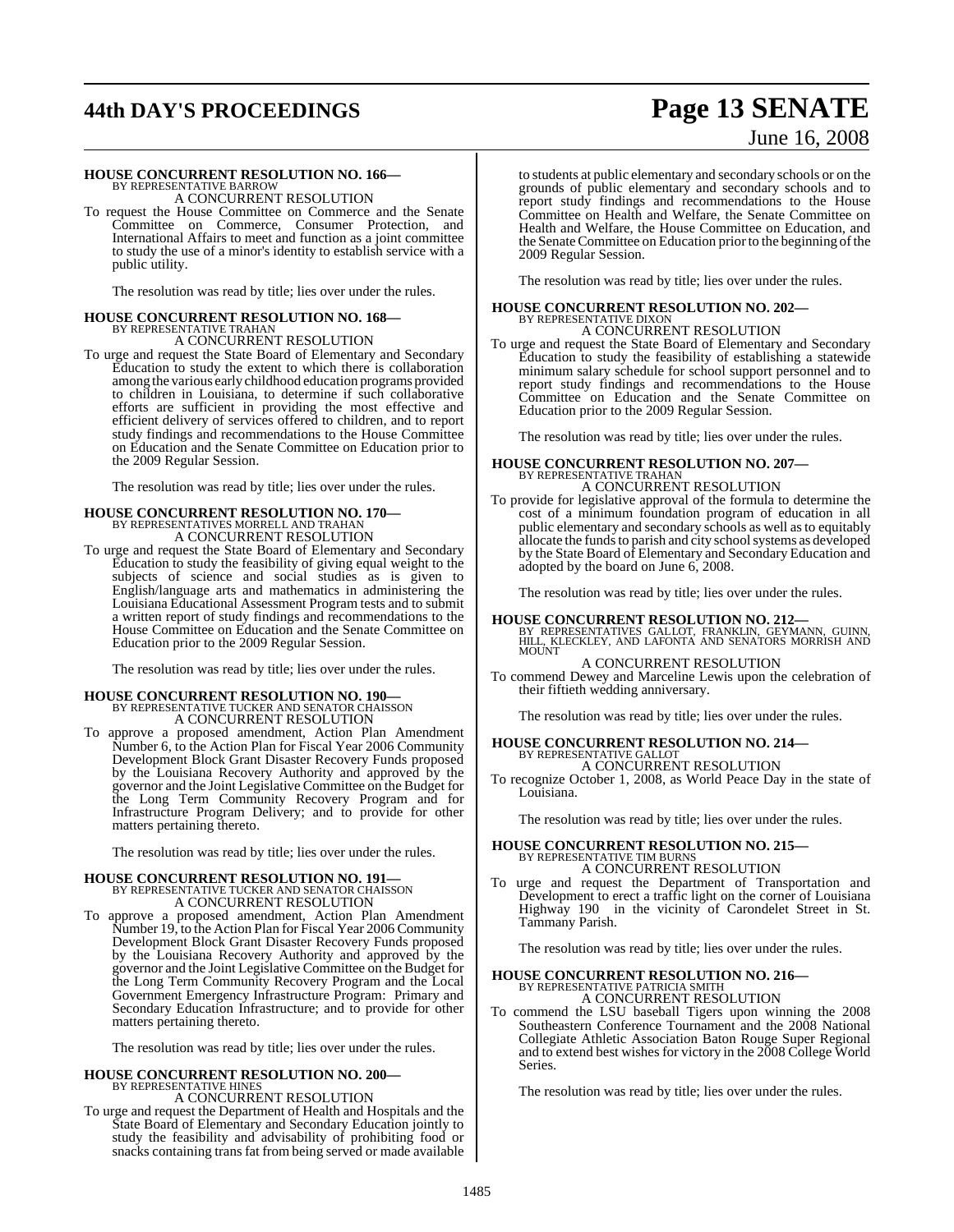## **Page 14 SENATE 44th DAY'S PROCEEDINGS**

## June 16, 2008

### **Reports of Committees**

The following reports of committees were received and read:

#### **REPORT OF COMMITTEE ON**

#### **JUDICIARY B**

Senator Daniel R. Martiny, Chairman on behalf of the Committee on Judiciary B, submitted the following report:

#### June 12, 2008

To the President and Members of the Senate:

I am directed by your Committee on Judiciary B to submit the following report:

## **HOUSE BILL NO. 462—** BY REPRESENTATIVE WOOTON

AN ACT

To enact R.S. 27:311.10, relative to the Video Draw Poker Devices Control Law; to provide for a reduction in processing fees for video draw poker licenses issued to qualified truck stop facilities under certain circumstances; to provide for restrictions; to authorize the promulgation of rules; and to provide for related matters.

Reported with amendments.

## **HOUSE BILL NO. 1369— (Substitute for HouseBill No. 948 by**

**Representative St. Germain)**<br>BY REPRESENTATIVES ST. GERMAIN, BALDONE, BARROW, BILLIOT,<br>GISCLAIR, HARRISON, LABRUZZO, LEBAS, LEGER, MORRIS,<br>PETERSON, JANE SMITH, TRAHAN, AND WOOTON<br>PETERSON, JANE SMITH, TRAHAN, AND WOOTON AN ACT

To enactR.S. 22:1405(D)(11),R.S. 36:408(D)(6) and 409(C)(7), and R.S. 40:1594, 1594.1, and 1594.2, relative to property insurance; to create the Louisiana Addendum Board within the office of the state fire marshal, code enforcement and building safety, of the Department of Public Safety and Corrections; to charge the board with the responsibility of creating and maintaining the Louisiana Addendum to the Insurance Services Office (ISO) Fire Suppression Rating Schedule; to provide for the responsibilities of the office with regard to the addendum; to require the Property Insurance Association of Louisiana to apply the Louisiana Addendum in assigning a public fire protection classification or grading for a public fire protection area; and to provide for related matters.

Reported with amendments.

Respectfully submitted, DANIEL R. MARTINY Chairman

#### **REPORT OF COMMITTEE ON**

#### **FINANCE**

Senator Michael J. "Mike" Michot, Chairman on behalf of the Committee on Finance, submitted the following report:

#### June 12, 2008

To the President and Members of the Senate:

I am directed by your Committee on Finance to submit the following report:

#### **HOUSE BILL NO. 734—**

BY REPRESENTATIVE TRAHAN AN ACT

To enact R.S.  $17:3351(A)(5)(e)$ , relative to tuition and mandatory attendance fees; to authorize each public postsecondary education management board to establish tuition and mandatory fee amounts for resident students; to provide for adjustments to such amounts; to provide relative to certain guidelines established by the Board of Regents; to provide for waivers; to provide for effectiveness; and to provide for related matters.

Reported favorably.

#### **HOUSE BILL NO. 899—** BY REPRESENTATIVE PETERSON

AN ACT

To enact R.S. 39:34(D), 51(E), and 56(D), relative to the state operating budget; to require the inclusion of certain tax exemption information in the executive budget and the state budget; to require that certain tax exemption information shall be available as an appendix to the General Appropriation Bill; and to provide for related matters.

Reported favorably.

#### **HOUSE BILL NO. 1201—**



To amend and reenact R.S. 39:1532, relative to the office of risk management; to require reporting on the payment and satisfaction of certain claims and judgments; to provide for an effective date; and to provide for related matters.

Reported favorably.

Respectfully submitted, MICHAEL J. "MIKE" MICHOT Chairman

#### **REPORT OF COMMITTEE ON**

#### **TRANSPORTATION, HIGHWAYS AND PUBLIC WORKS**

Senator William Joseph McPherson, Jr., Chairman on behalf of the Committee on Transportation, Highways and Public Works, submitted the following report:

June 12, 2008

To the President and Members of the Senate:

I am directed by your Committee on Transportation, Highways and Public Works to submit the following report:

## **HOUSE CONCURRENT RESOLUTION NO. 187—** BY REPRESENTATIVE SIMON

A CONCURRENT RESOLUTION

To urge and request the town of Abita Springs, with the assistance of the Department of Transportation and Development, to develop a model "complete streets" plan which could be used as a design template for building streets, highways, and communities that provide for travel by all citizens regardless of mode of travel.

Reported favorably.

#### **HOUSE BILL NO. 550—**

BY REPRESENTATIVE HENRY AN ACT

To amend and reenact R.S. 45:161, 162(2), (5)(a) and (c), (6), (6.1), (7), (10), and (13), 163(A), 164(A) and (E)(1), 167, and 169.1(A)(1) and (C)(1) and (2), to enact R.S. 32:1526, and to repeal R.S.  $45:163(D)(3)$ , 163.1, and 194, relative to the Unified Carrier Registration Agreement; to require participation in the Unified Carrier Registration Agreement; to create the Unified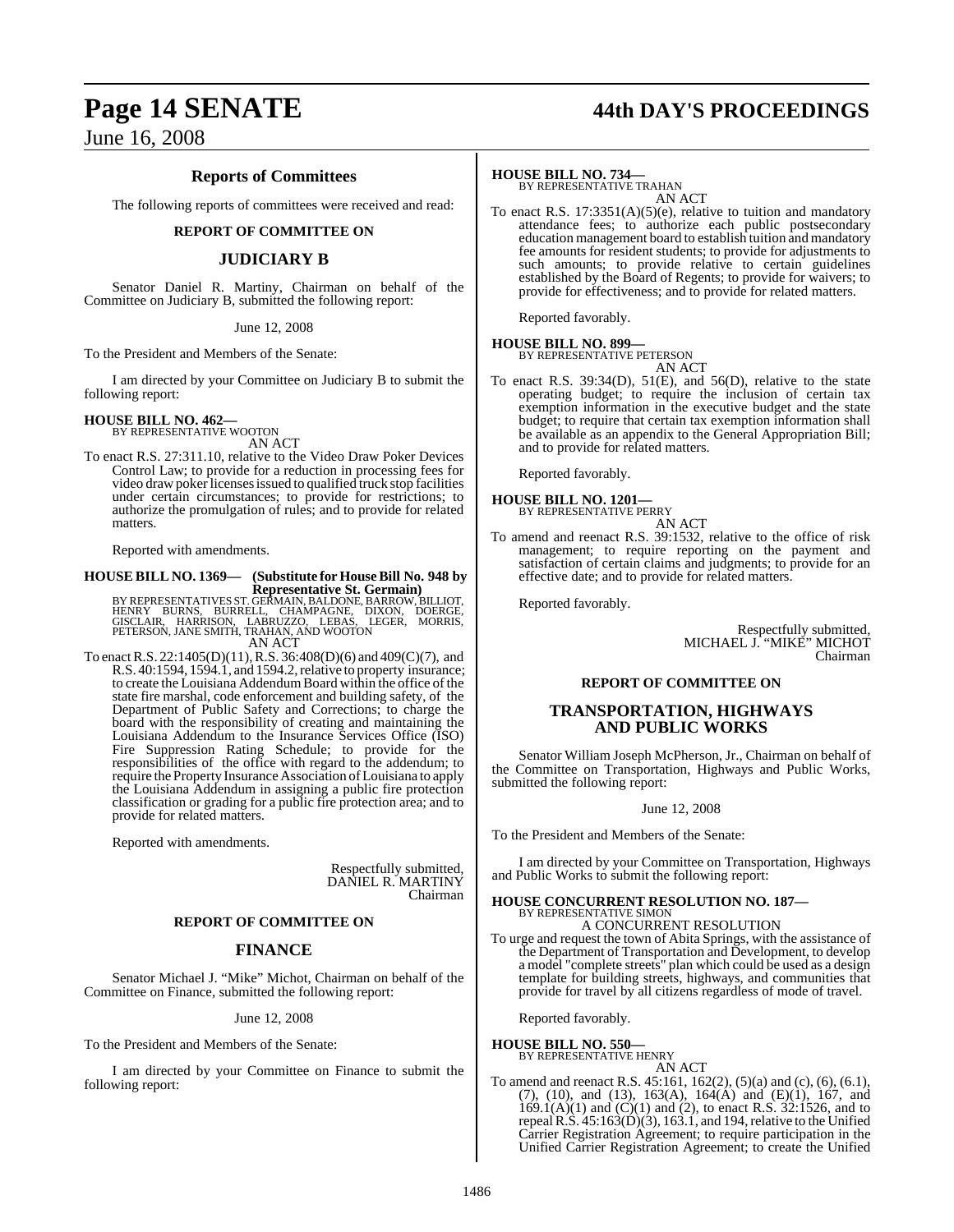## **44th DAY'S PROCEEDINGS Page 15 SENATE**

Carrier Registration Fund; to give authority to the Department of Public Safety and Corrections; to provide for the deposit of funds into the state treasury; to provide for the use of funds deposited into the state treasury; to provide for the regulation of common carriers operating intrastate; to provide for powers of the Louisiana Public Safety Commission; to provide for definitions; to provide for common carriers' certificates and permits; to provide for the defraying of the cost of regulation; to repeal certain provisions pertaining to the regulation of common carriers; and to provide for related matters.

Reported with amendments.

#### **HOUSE BILL NO. 638—**

BY REPRESENTATIVE LABRUZZO AN ACT

To enact Subpart K of Part III of Chapter 17 of Title 39 of the Louisiana Revised Statutes of 1950, to be comprised of R.S. 39:1646, relative to procurement of certain motor vehicles by state agencies; to require fuel efficiency standards for certain motor vehicles purchased or leased by a state agency; to provide for exemptions; to provide for an effective date; and to provide for related matters.

Reported with amendments.

#### **HOUSE BILL NO. 885—**

BY REPRESENTATIVE WOOTON AN ACT

To amend and reenact R.S. 32:667(D) and (E), relative to the suspension or revocation of driving privileges; to require the Department of Public Safety and Corrections to forward a record of a case to the division of administrative law; to require that the division of administrative law schedule a hearing after receiving the record; to permit the division of administrative law to grant a continuance of a hearing; and to provide for related matters.

Reported with amendments.

#### **HOUSE BILL NO. 918—**

BY REPRESENTATIVE HENRY AN ACT

To enact R.S. 38:2212.7 and R.S. 39:1496.2 and 1594.3, relative to procurement; to prohibit bids or proposals for public contracts by certain contract consultants; and to provide for related matters.

Reported favorably.

**HOUSE BILL NO. 1034—** BY REPRESENTATIVES MCVEA AND WOOTON AN ACT

To amend and reenact R.S. 32:414.2(A)(9)(b), relative to operators of commercial motor vehicles; to require certain violations be included on the operating record of commercial motor vehicle drivers; to require law enforcement officersto issue "hard copy" tickets for moving violations committed by operators of commercial motor vehicles; and to provide for related matters.

Reported favorably.

# **HOUSE BILL NO. 1155—** BY REPRESENTATIVE MORRELL

AN ACT

To amend and reenact Section 4 of Act No. 762 of the 1986 Regular Session of the Legislature, as amended by Act No. 875 of the 1988 Regular Session ofthe Legislature, as amended by Act No. 1227 of the 1995 Regular Session of the Legislature, and as amended by Act No. 932 of the 2003 Regular Session of the Legislature, relative to the Greater New Orleans Expressway Commission; to provide for use of surplus funds; to provide for an effective date; and to provide for related matters.

Reported with amendments.

# June 16, 2008

**HOUSE BILL NO. 1272—** BY REPRESENTATIVES TUCKER, ABRAMSON, ARNOLD, BALDONE, HENRY BURNS, TIM BURNS, DOVE, GISCLAIR, GUINN, HENDERSON, HINES, LAFONTA, LEGER, LOPINTO, LORUSSO, MORRELL, NORTON, JANE SMITH, TEMPLET, AND TRAHAN AN ACT

To enact Chapter 6 of Title 2 of the Louisiana Revised Statutes of 1950, to be comprised of R.S. 2:701 through 710, relative to airports; to create the Southeast Regional Airport Authority, to provide for definitions; to provide for the board of commissioners of the authority; to provide for the powers, duties, and functions of the board; to require the authority to conform and comply with all parish and municipal zoning ordinances; to authorize for the issuance of bonds by the authority; and to provide for related matters.

Reported with amendments.

**HOUSE BILL NO. 1388— (Substitute for House Bill No. 1086**

**by Representative Tucker)**<br>BADON, BOBBY BADON, HENRY BURAMSON, AUBERT, AUSTIN<br>BADON, BOBBY BADON, HENRY BURNS, TIM BURNS, BURRELL,<br>CHANDLER, CHANEY, CONNICK, CROMER, DIXON, DOWNS, FANNIN,<br>GISCLAIR, GREENE, MICHAEL JACKSON

#### AN ACT

To amend and reenact R.S.  $34:1(A)(1)$ ,  $(2)$ , and  $(3)$ ,  $(B)(3)$ (introductory paragraph),  $(E)(3)$  and  $(4)$ ,  $(F)(3)$ ,  $(G)$ ,  $(H)$ , and  $21(A)$  and to enact R.S.  $34:1(A)(5)$ ,  $(B)(4)$ ,  $(E)(5)$ , and (F)(4), relative to the Board of Commissioners of the Port of New Orleans; to add members representing Plaquemines Parish and St. Bernard Parish; to provide for their appointment and term of office; to provide relative to the territorial jurisdiction of the Port of New Orleans; to provide for financial disclosure; and to provide for related matters.

Reported with amendments.

Respectfully submitted, JOE MCPHERSON, Chairman

#### **House Bills and Joint Resolutions on Second Reading Reported by Committees**

Senator Mount asked for and obtained a suspension of the rules to take up at this time the following House Bills and Joint Resolutions just reported by Committees.

## **HOUSE BILL NO. 462—** BY REPRESENTATIVE WOOTON

AN ACT

To enact R.S. 27:311.10, relative to the Video Draw Poker Devices Control Law; to provide for a reduction in processing fees for video draw poker licenses issued to qualified truck stop facilities under certain circumstances; to provide for restrictions; to authorize the promulgation of rules; and to provide for related matters.

Reported with amendments by the Committee on Judiciary B.

#### **SENATE COMMITTEE AMENDMENTS**

Amendments proposed by Senate Committee on Judiciary B to Reengrossed House Bill No. 462 by Representative Wooton

AMENDMENT NO. 1 On page 1, line 2, change "R.S. 27:311.10" to "R.S. 27:306(I)"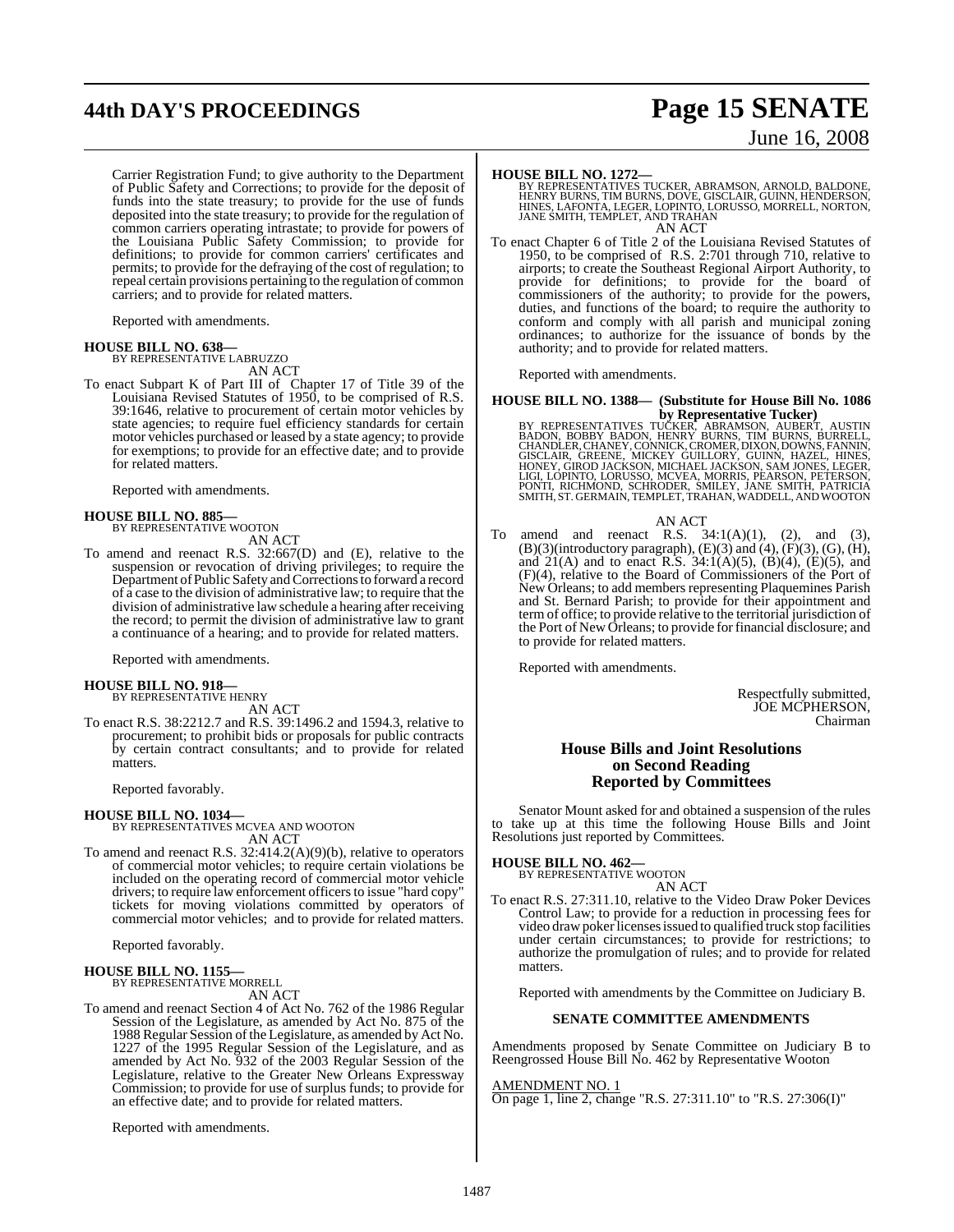# **Page 16 SENATE 44th DAY'S PROCEEDINGS**

## June 16, 2008

#### AMENDMENT NO. 2

On page 1, delete lines 3 through 5 and insert the following: "for a license to operate video draw poker devices in a qualified truck stop facility; to provide for duties of the Louisiana Gaming Control Board; and to provide for related matters.

#### AMENDMENT NO. 3

On page 1, line 7, change "R.S. 27:311.10" to "R.S. 27:306(I)"

#### AMENDMENT NO. 4

On page 1, delete lines 8 through 20 and insert the following: "§306. State license qualifications; limitations; right to hearing

\* \* \* I.(1) After investigation by the division, and a determination that a truck stop facility meets all the amenity provisions required by this Chapter, and upon a further finding that the applicant for license to operate video draw poker devices is suitable, the applicant shall be issued a license to operate video draw poker devices at that qualified truck stop facility.

(2) The provisions of this Subsection shall not be construed to preclude the Louisiana Gaming Control Board from conducting any hearings deemed necessary to determine the suitability of an applicant for a license to operate video draw poker devices should the Louisiana Gaming Control Board or division become aware of facts or information which may result in the licensee or qualified truck stop facility being found unsuitable or disqualified."

#### AMENDMENT NO. 5 Delete page 2 in its entirety

#### AMENDMENT NO. 6

On page 3, delete lines 1 through 6

On motion of Senator Martiny, the committee amendment was adopted. Under the provisions of Joint Rule No. 3 of the Rules of the Senate, the amended bill was read by title and referred to the Legislative Bureau.

## **HOUSE BILL NO. 550—** BY REPRESENTATIVE HENRY

AN ACT

To amend and reenact R.S. 45:161, 162(2), (5)(a) and (c), (6), (6.1), (7), (10), and (13), 163(A), 164(A) and (E)(1), 167, and  $169.1(A)(1)$  and  $(C)(1)$  and  $(2)$ , to enact R.S.  $32.1526$ , and to repeal R.S. 45:163(D)(3), 163.1, and 194,relative to the Unified Carrier Registration Agreement; to require participation in the Unified Carrier Registration Agreement; to create the Unified Carrier Registration Fund; to give authority to the Department of Public Safety and Corrections; to provide for the deposit of funds into the state treasury; to provide for the use of funds deposited into the state treasury; to provide for the regulation of common carriers operating intrastate; to provide for powers of the Louisiana Public Safety Commission; to provide for definitions; to provide for common carriers' certificates and permits; to provide for the defraying of the cost of regulation; to repeal certain provisions pertaining to the regulation of common carriers; and to provide for related matters.

Reported with amendments by the Committee on Transportation, Highways and Public Works.

#### **SENATE COMMITTEE AMENDMENTS**

Amendments proposed by Senate Committee on Transportation, Highways and Public Works to Reengrossed House Bill No. 550 by Representative Henry

#### AMENDMENT NO. 1

On page 1, line 13, after "carriers;" insert "to provide relative to the transfer of certain employees at the Louisiana Public Service Commission;"

#### AMENDMENT NO. 2

On page 7, between lines 14 and 15, insert:

"Section 4. A. The Legislature of Louisiana hereby expressesits intention that the transition proposed by the implementation of the Unified Carrier Registration Agreement by the Department of Public Safety and Corrections not disrupt the lives of and cause economic harm to valued and experienced employees of the Public Service Commission now employed in the enforcement and administration of matters which will be administered and enforced by the Department of Public Safety and Corrections pursuant to the terms of this Act. The legislature hereby finds that such employees are a valuable resource which should not be wasted.

B. Therefore, such veteran employees which the Public Service Commission determines are not needed for the administration and enforcement of laws relating to the control of motor carriers which transport household goods, passengers, or waste, and of wreckers and towing services, under the jurisdiction of the commission shall be transferred to the Department of Public Safety and Corrections to administer or assist in the administration or enforcement of the Unified Carrier Registration Agreement by such department.

C. In order to implement the policy provided for in this Section, no employee of the Public Service Commission employed on June 1, 2008 in the administration and enforcement of matters which will be administered and enforced by the Department of Public Safety and Corrections pursuant to the terms of this Act shall, for a transitional period of three years from the effective date of the implementation of the Agreement, suffer a demotion, suspension, reduction in pay, or a termination because of the implementation of this Act and that agreement; provided that the commission or the department may demote, suspend, reduce in pay, or terminate any employee for disciplinary purposes in accordance with the rules of the State Civil Service Commission. Any savings in salary and related benefits for such time period shall be by attrition."

#### AMENDMENT NO. 3

On page 7, line 15, change "Section 4." to "Section 5."

On motion of Senator Erdey the committee amendment was adopted. The amended bill was read by title and recommitted to the Committee on Revenue and Fiscal Affairs.

#### **HOUSE BILL NO. 638—**

BY REPRESENTATIVE LABRUZZO

AN ACT

To enact Subpart K of Part III of Chapter 17 of Title 39 of the Louisiana Revised Statutes of 1950, to be comprised of R.S. 39:1646, relative to procurement of certain motor vehicles by state agencies; to require fuel efficiency standards for certain motor vehicles purchased or leased by a state agency; to provide for exemptions; to provide for an effective date; and to provide for related matters.

Reported with amendments by the Committee on Transportation, Highways and Public Works.

#### **SENATE COMMITTEE AMENDMENTS**

Amendments proposed by Senate Committee on Transportation, Highways and Public Works to Engrossed House Bill No. 638 by Representative LaBruzzo

AMENDMENT NO. 1 On page 1, line 4, delete "by state agencies"

AMENDMENT NO. 2 On page 1, line 5, delete "by a state agency"

### AMENDMENT NO. 3

On page 2, line 7, delete line 7, and insert: "responders and emergency personnel when required for the performance of their duties, or a vehicle used in the conduct of military activities.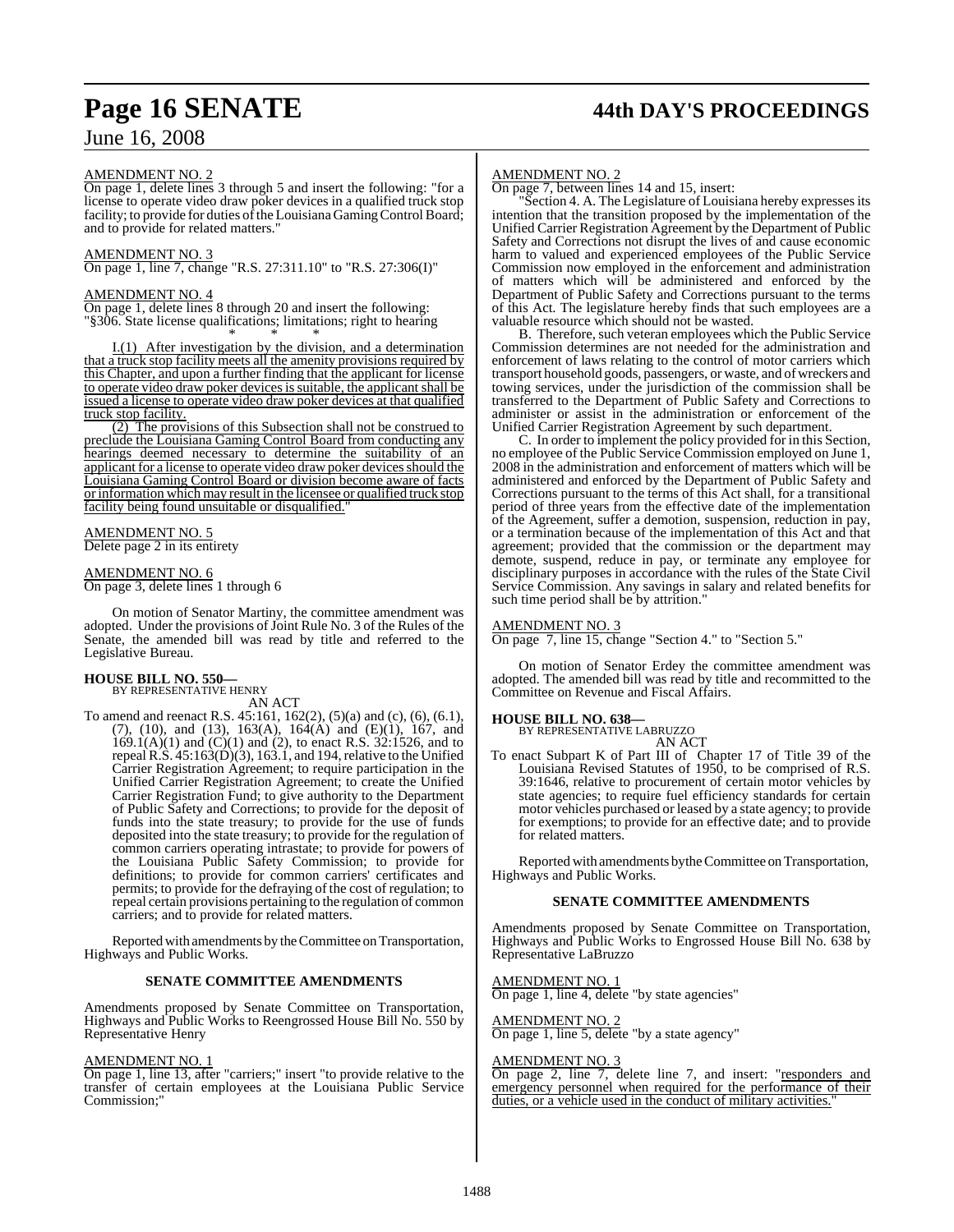## **44th DAY'S PROCEEDINGS Page 17 SENATE**

# June 16, 2008

AMENDMENT NO. 4 On page 2, delete lines 8 and 9.

AMENDMENT NO. 5 On page 2, line 10, change " $(4)$ " to " $(2)$ "

#### AMENDMENT NO. 6

On page 2, line 12, after "administration" delete the remainder of the line and insert "and approved by him, or a vehicle to be used by an employee of a political subdivision of the state when the governing authority of the political subdivision authorizes such purchase."

#### AMENDMENT NO. 7 On page 2, delete line 13.

On motion of Senator Erdey, the committee amendment was adopted. Under the provisions of Joint Rule No. 3 of the Rules of the Senate, the amended bill was read by title and referred to the Legislative Bureau.

## **HOUSE BILL NO. 734—** BY REPRESENTATIVE TRAHAN

AN ACT

To enact R.S. 17:3351(A)(5)(e), relative to tuition and mandatory attendance fees; to authorize each public postsecondary education management board to establish tuition and mandatory fee amounts for resident students; to provide for adjustments to such amounts; to provide relative to certain guidelines established by the Board of Regents; to provide for waivers; to provide for effectiveness; and to provide for related matters.

Reported favorably by the Committee on Finance. Under the provisions of Joint Rule No. 3 of the Rules of the Senate, the bill was read by title and referred to the Legislative Bureau.

#### **HOUSE BILL NO. 885—**

BY REPRESENTATIVE WOOTON AN ACT

To amend and reenact R.S. 32:667(D) and (E), relative to the suspension or revocation of driving privileges; to require the Department of Public Safety and Corrections to forward a record of a case to the division of administrative law; to require that the division of administrative law schedule a hearing after receiving the record; to permit the division of administrative law to grant a continuance of a hearing; and to provide for related matters.

Reported with amendments by the Committee on Transportation, Highways and Public Works.

#### **SENATE COMMITTEE AMENDMENTS**

Amendments proposed by Senate Committee on Transportation, Highways and Public Works to Reengrossed House Bill No. 885 by Representative Wooton

#### AMENDMENT NO. 1

On page 2, line 14, after "privileges" delete the remainder of the line and insert a period "."

#### AMENDMENT NO. 2

On page 2, delete lines 15 and 16, and insert: "A continuance may be granted for good cause shown."

On motion of Senator Erdey, the committee amendment was adopted. Under the provisions of Joint Rule No. 3 of the Rules of the Senate, the amended bill was read by title and referred to the Legislative Bureau.

#### **HOUSE BILL NO. 899—** BY REPRESENTATIVE PETERSON

AN ACT

To enact R.S.  $39:34(D)$ ,  $51(E)$ , and  $56(D)$ , relative to the state operating budget; to require the inclusion of certain tax exemption information in the executive budget and the state budget; to require that certain tax exemption information shall

be available as an appendix to the General Appropriation Bill; and to provide for related matters.

Reported favorably by the Committee on Finance. Under the provisions of Joint Rule No. 3 of the Rules of the Senate, the bill was read by title and referred to the Legislative Bureau.

#### **HOUSE BILL NO. 918—** BY REPRESENTATIVE HENRY

AN ACT

To enact R.S. 38:2212.7 and R.S. 39:1496.2 and 1594.3, relative to procurement; to prohibit bids or proposals for public contracts by certain contract consultants; and to provide for related matters.

Reported favorably by the Committee on Transportation, Highways and Public Works. Under the provisions of Joint Rule No. 3 of the Rules of the Senate, the bill was read by title and referred to the Legislative Bureau.

**HOUSE BILL NO. 1034—** BY REPRESENTATIVES MCVEA AND WOOTON

- AN ACT
- To amend and reenact R.S. 32:414.2(A)(9)(b), relative to operators of commercial motor vehicles; to require certain violations be included on the operating record of commercial motor vehicle drivers; to require law enforcement officers to issue "hard copy" tickets for moving violations committed by operators of commercial motor vehicles; and to provide for related matters.

Reported favorably by the Committee on Transportation, Highways and Public Works. Under the provisions of Joint Rule No. 3 of the Rules of the Senate, the bill was read by title and referred to the Legislative Bureau.

## **HOUSE BILL NO. 1155—** BY REPRESENTATIVE MORRELL

AN ACT

To amend and reenact Section 4 of Act No. 762 of the 1986 Regular Session of the Legislature, as amended by Act No. 875 of the 1988 Regular Session of the Legislature, as amended by Act No. 1227 of the 1995 Regular Session of the Legislature, and as amended by Act No. 932 of the 2003 Regular Session of the Legislature, relative to the Greater New Orleans Expressway Commission; to provide for use of surplus funds; to provide for an effective date; and to provide for related matters.

Reported with amendments by theCommittee on Transportation, Highways and Public Works.

#### **SENATE COMMITTEE AMENDMENTS**

Amendments proposed by Senate Committee on Transportation, Highways and Public Works to Engrossed House Bill No. 1155 by Representative Morrell

#### AMENDMENT NO. 1

On page 3, delete lines 1 though 9, and insert: "of purchasing bulletproof bulletproof vests for the Strategic Weapons and Tactics Team, and, beginning Fiscal Year 2007-2008 and each fiscal year thereafter, one -half for the New Orleans Recreational Department, and one-half for the use of the New Orleans Police Department, to be used in Fiscal Year 2007-2008 to replace/upgrade equipment for the Special Operations Division and in Fiscal Year 2008-2009 and thereafter for the purchase of bullet proof vests for new officers; provided further than that any such action shall require the approval of the House and Senate Committees on Transportation, Highways and Public Works committees on transportation, highways, and public works and the Joint Legislative Committee on the Budget.

On motion of Senator Erdey, the committee amendment was adopted. Under the provisions of Joint Rule No. 3 of the Rules of the Senate, the amended bill was read by title and referred to the Legislative Bureau.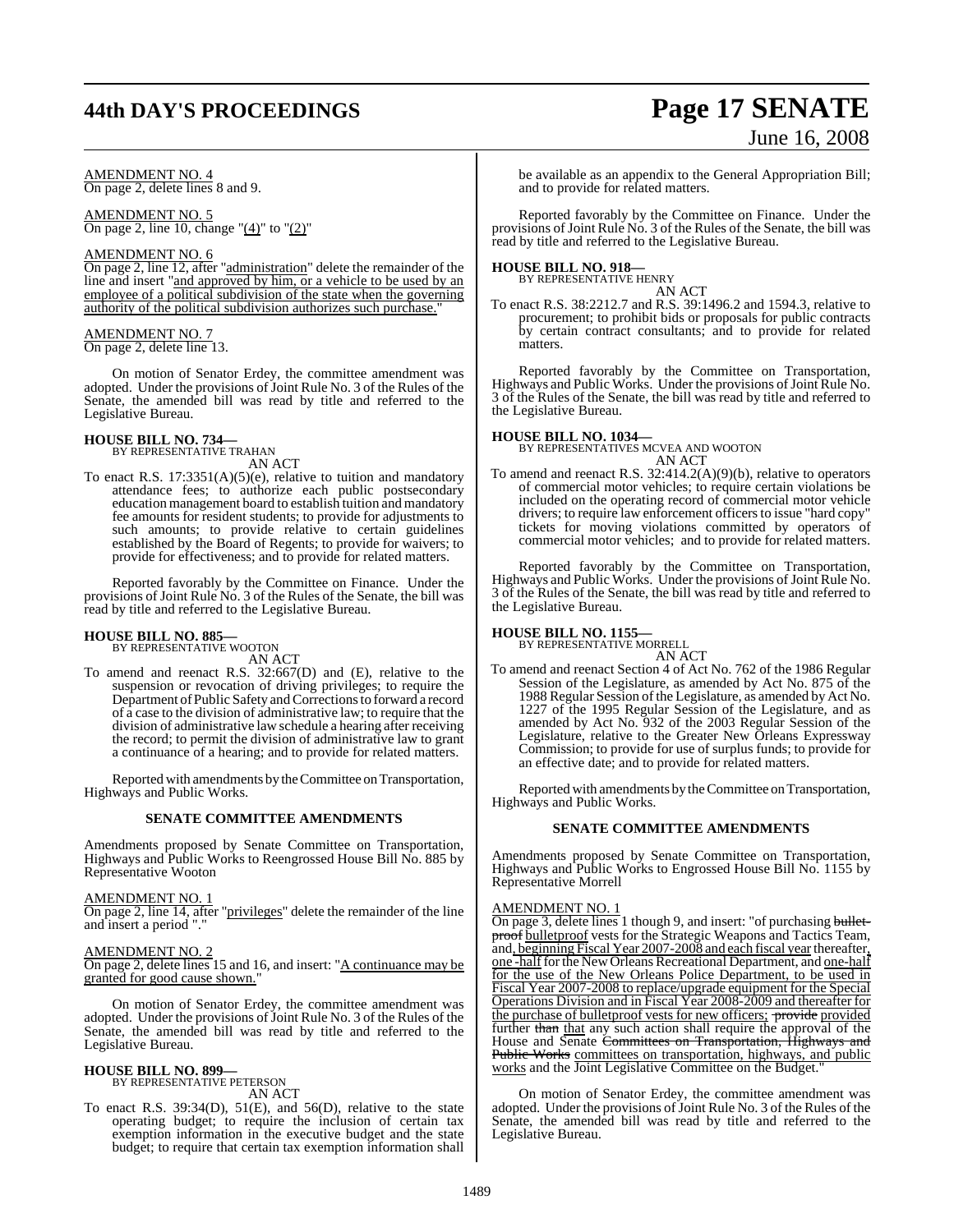## **Page 18 SENATE 44th DAY'S PROCEEDINGS**

## June 16, 2008

#### **HOUSE BILL NO. 1201—** BY REPRESENTATIVE PERRY

AN ACT

To amend and reenact R.S. 39:1532, relative to the office of risk management; to require reporting on the payment and satisfaction of certain claims and judgments; to provide for an effective date; and to provide for related matters.

Reported favorably by the Committee on Finance. Under the provisions ofJoint Rule No. 3 of the Rules of the Senate, the bill was read by title and referred to the Legislative Bureau.

#### **HOUSE BILL NO. 1272—**

BY REPRESENTATIVES TUCKER, ABRAMSON, ARNOLD, BALDONE,<br>HENRY BURNS, TIM BURNS, DOVE, GISCLAIR, GUINN, HENDERSON,<br>HINES, LAFONTA, LEGER, LOPINTO, LORUSSO, MORRELL, NORTON,<br>JANE SMITH, TEMPLET, AND TRAHAN

AN ACT

To enact Chapter 6 of Title 2 of the Louisiana Revised Statutes of 1950, to be comprised of R.S. 2:701 through 710, relative to airports; to create the Southeast Regional Airport Authority, to provide for definitions; to provide for the board of commissioners of the authority; to provide for the powers, duties, and functions of the board; to require the authority to conform and comply with all parish and municipal zoning ordinances; to authorize for the issuance of bonds by the authority; and to provide for related matters.

Reported with amendments by the Committee on Transportation, Highways and Public Works.

#### **SENATE COMMITTEE AMENDMENTS**

Amendments proposed by Senate Committee on Transportation, Highways and Public Works to Reengrossed House Bill No. 1272 by Representative Tucker

#### AMENDMENT NO. 1

On page 1, line 5, after "board;" insert: "to provide for a two-thirds vote for the expropriation of property;"

#### AMENDMENT NO. 2

On page 5, line 1, after "Parish" insert "with the concurrence of twothirds of the members of the St. Charles Parish Council

#### AMENDMENT NO. 3

On page 5, at the end of line 2, after "Parish." insert: "If the parish president fails, within sixty days of the initial effective date of this Paragraph or within sixty days of the occurrence of a vacancy in this position, to appoint a member from St. Charles Parish, or if he fails to get concurrence of two-thirds of the respective parish council on any such appointment, the commissioner from that parish shall be appointed by the governor.

#### AMENDMENT NO. 4

On page 5, line 3, after "from" delete the remainder of the line, delete line 4, and insert "a list of three nominees submitted by a Resolution of the St. Charles Parish Council."

#### AMENDMENT NO. 5

On page 10, between lines 25 and 26, insert:

"F. On March first of each year, the authority shall provide a status report to the House and Senate committees on transportation, highways, and public works and shall appear before such committees and be subject to oversight by the committees, and on financial matters shall submit a status report to the Joint Legislative Committee on the Budget and shall be subject to oversight by such committees concerning such financial matters."

#### AMENDMENT NO. 6

On page 11, between lines 2 and 3, insert the following: §706.2. Expropriation

A two-thirds vote of the membership of the Southeast Regional Airport Authority shall be required forthe expropriation of property."

On motion of Senator Erdey, the committee amendment was adopted. Under the provisions of Joint Rule No. 3 of the Rules of the Senate, the amended bill was read by title and referred to the Legislative Bureau.

### **HOUSE BILL NO. 1369— (Substitute for House Bill No. 948 by**

**Representative St. Germain)**<br>BY REPRESENTATIVES ST. GERMAIN, BALDONE, BARROW, BILLIOT,<br>GISCLAIR, HARRISON, LABRUZZO, LEBAS, LEGER, MORRIS,<br>PETERSON, JANE SMITH, TRAHAN, AND WOOTON<br>PETERSON, JANE SMITH, TRAHAN, AND WOOTON AN ACT

To enactR.S. 22:1405(D)(11), R.S. 36:408(D)(6) and 409(C)(7), and R.S. 40:1594, 1594.1, and 1594.2,relative to property insurance; to create the Louisiana Addendum Board within the office of the state fire marshal, code enforcement and building safety, of the Department of Public Safety and Corrections; to charge the board with the responsibility of creating and maintaining the Louisiana Addendum to the Insurance Services Office (ISO) Fire Suppression Rating Schedule; to provide for the responsibilities of the office with regard to the addendum; to require the Property Insurance Association of Louisiana to apply the Louisiana Addendum in assigning a public fire protection classification or grading for a public fire protection area; and to provide for related matters.

Reported with amendments by the Committee on Judiciary B.

#### **SENATE COMMITTEE AMENDMENTS**

Amendments proposed by Senate Committee on Judiciary B to Reengrossed House Bill No. 1369 by Representative St. Germain

#### AMENDMENT NO. 1

On page 1, line 2, after "To" delete the remainder of the line and insert the following: "amend and reenact the introductory paragraph of R.S. 22:1405( $\overline{B}(2)$  and to enact R.S. 22:1405( $\overline{B}(2)$ (i) and (j),  $(D)(11)$ , and  $(M)$ "

#### AMENDMENT NO. 2

On page 1, line 3, delete "and 1594.2," and after "insurance;" delete the remainder of line and insert the following: "to provide for the formation of a advisory committee of the board of directors of the Property Insurance Association of Louisiana to study and evaluate the public fire protection classification or grading for a public fire protection area; to provide for membership of the board of directors of the Louisiana Property Insurance Association of Louisiana; and"

#### AMENDMENT NO. 3

On page 1, delete lines 4 through 10

## AMENDMENT NO. 4

On page 1, line 13, after "Section 1." delete the remainder of the line and insert in lieu thereof the following: "The introductory paragraph of R.S. 22:1405(B)(2) is hereby amended and reenacted and R.S.  $22:1405(B)(2)(i)$  and  $(i)$ ,  $(D)(11)$ , and  $(M)$  are hereby enacted to read as follows:"

#### AMENDMENT NO. 5

On page 1, between lines 15 and 16, insert the following:<br> $\overset{\text{w}}{\text{B}}$ .

 $"B.$  \* \* \* (2) The board of directors of the association shall be residents of this state and consist of seventeen nineteen members, as follows: \* \* \*

(i) One member shall be a representative designated by the Louisiana Fire Chiefs Association.

(j) One member shall be a representative designated by the Louisiana State Firemen's Association. \* \* \*"

#### AMENDMENT NO. 6

On page 2, line 1, after "(11)" delete the remainder of line and delete lines 2 through 29 and insert the following: "To consider the addendum and other recommendations of the advisory committee of the board of directors of the Property Insurance Association of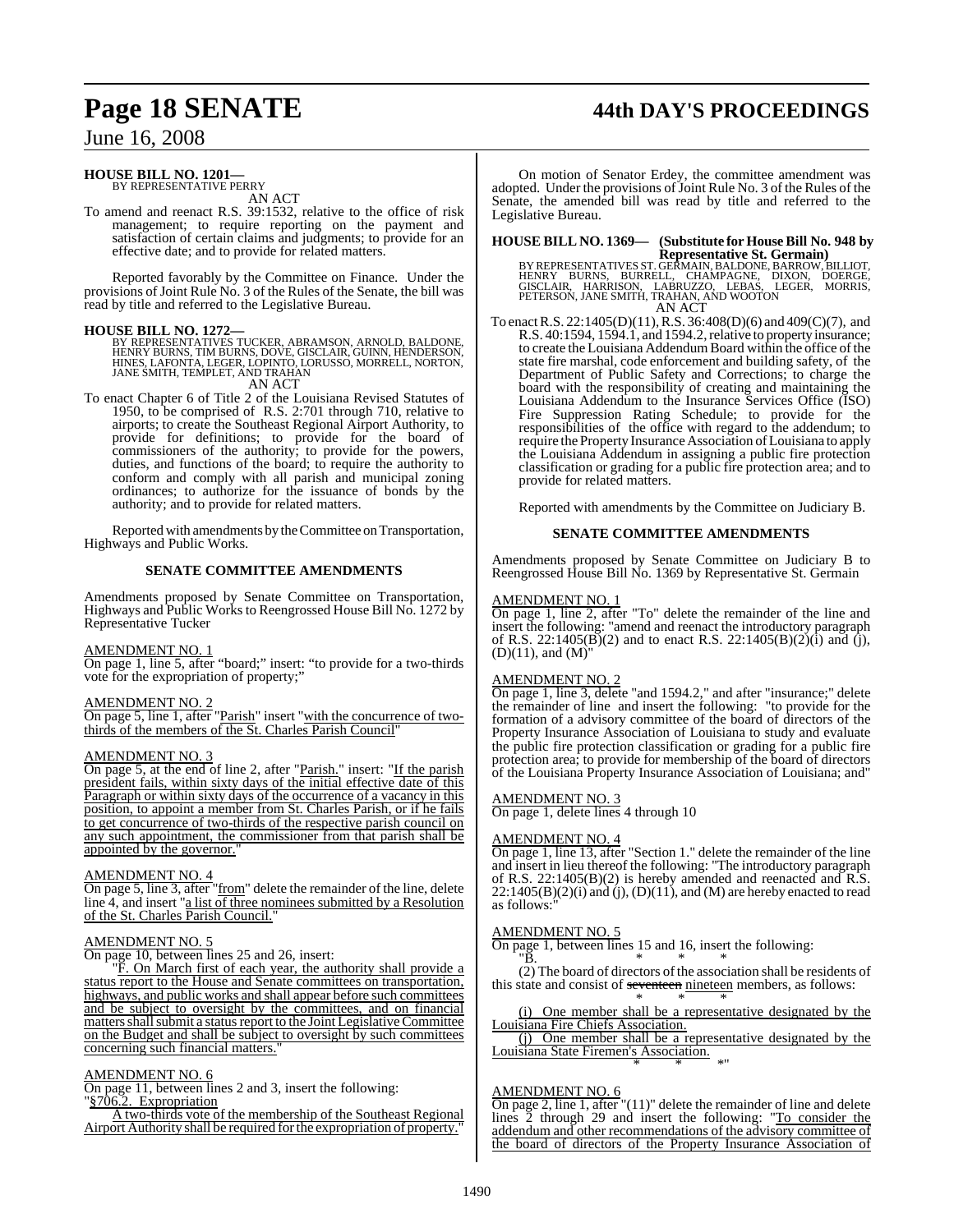# **44th DAY'S PROCEEDINGS Page 19 SENATE**

# June 16, 2008

Louisiana in accordance with Subsection M of this Section and to make public the current addendum as approved by the board of directors of the Property Insurance Association of Louisiana. \* \* \*

M. (1) An advisory committee to the board of directors to the Property Insurance Association of Louisiana shall be formed. The advisory committee shall study and evaluate the public fire protection classification or grading for a public fire protection area, which shall include the Louisiana addendum to the ISO Fire Suppression Rating Schedule.

(2) The board of directors of the Property Insurance Association of Louisiana shall establish and provide for the meetings of the advisory committee which shall be composed as follows, with each individual member of the advisory committee serving as a voting member of the committee:

(a) Three members of the Property Insurance Association of Louisiana board of directors.

(b) One member from the Louisiana Fire Chiefs Association.

(c) One member from the Louisiana State Firemen's Association.

(d) One member from the Professional Fire Fighters Association of Louisiana.

(e) The director of the Fire Rating Division of the Property Insurance Association of Louisiana.

(f) The Louisiana State Fire Marshal.

(3) The chairman of the advisory committee shall be the executive director of the Property Insurance Association of Louisiana and shall be a non-voting member.

(4) The advisory committee shall serve in an advisory capacity to the board of directors of the Property Insurance Association of Louisiana.

#### AMENDMENT NO. 7

Delete pages 3 through 5 in their entirety

#### AMENDMENT NO. 8

On page 6, delete lines 1 through 9

On motion of Senator Martiny, the committee amendment was adopted. Under the provisions of Joint Rule No. 3 of the Rules of the Senate, the amended bill was read by title and referred to the Legislative Bureau.

#### **HOUSE BILL NO. 1388— (Substitute for House Bill No. 1086 by Representative Tucker)**

BY REPRESENTATIVES TUČKER, ABRAMSON, AUBERT, AUSTIN,<br>BADON, BOBBY BADON, HENRY BURNS, TIM BURNS, BURRELL,<br>CHANDLER,CHANEY,CONNICK,CROMER,DIXON,DOWNS, FANNIN,<br>GISCLAIR, GREENE, MICKEY GUILLORY, GUINN, HAZEL, HINES,<br>HONEY, G

#### AN ACT

To amend and reenact R.S.  $34:1(A)(1)$ ,  $(2)$ , and  $(3)$ ,  $(B)(3)$ (introductory paragraph),  $(E)(3)$  and  $(4)$ ,  $(F)(3)$ ,  $(G)$ ,  $(H)$ , and  $21(A)$  and to enact R.S.  $34:1(A)(5)$ ,  $(B)(4)$ ,  $(E)(5)$ , and (F)(4), relative to the Board of Commissioners of the Port of New Orleans; to add members representing Plaquemines Parish and St. Bernard Parish; to provide for their appointment and termof office; to provide relative to the territorial jurisdiction of the Port of New Orleans; to provide for financial disclosure; and to provide for related matters.

Reported with amendments by the Committee on Transportation, Highways and Public Works.

#### **SENATE COMMITTEE AMENDMENTS**

Amendments proposed by Senate Committee on Transportation, Highways and Public Works to Reengrossed House Bill No. 1388 by Representative Tucker

#### AMENDMENT NO. 1

On page 1, line 2, delete "(B)(3)(introductory paragraph)," and insert "(C),"

### AMENDMENT NO. 2

On page 1, line 3, delete " $(F)(3)$ ," and change "and  $21(A)$ " to " $21(A)$ , and  $2\delta$ 

#### AMENDMENT NO. 3

On page 1, line 5, delete "and St. Bernard Parish"

#### AMENDMENT NO. 4

On page 1, line 10, delete "(B)(3)(introductory paragraph)," and  $insert$ " $(C)$ ,

#### AMENDMENT NO. 5

On page 1, line  $\overline{11}$ , delete "(F)(3)," and change "and  $21(A)$ " to "21(A), and 26"

#### AMENDMENT NO. 6 On page 2, at the end of line 13, insert "the"

AMENDMENT NO. 7 On page 2, line 14, after "expiration of" insert "a "

AMENDMENT NO. 8 On page 3, delete lines 2 through 6

#### AMENDMENT NO. 9

On page 3, at the beginning of line 10, change "nominating organization" to "Nominating Organization"

#### AMENDMENT NO. 10

On page 3, at the end of line 11, change "nominating organization" to "Nominating Organization"

#### AMENDMENT NO. 11

On page 3, between lines 14 and 15, insert:

"C. Nominating Councils; selection of nominees. Each nominating organization shall have a nominating council on which shall be seated the presidents or recognized heads of the nominating agencies of that nominating organization, as enumerated in Subsections (B)(1), (2) and, (3), and (4) respectively, of this Section. Nominees to the governor for appointment to the board shall be selected by the nominating council of the appropriate nominating organization fromamong those named by the nominating agencies of said nominating organization as required by this Section.

#### AMENDMENT NO. 12

On page 3, line 19, after "agency of" insert "the"

AMENDMENT NO. 13 On page 3, line 27, after "agency of" insert "the"

AMENDMENT NO. 14 On page 4, delete lines 11 through 19

#### AMENDMENT NO. 15 On page 5, line 20, delete "project" and insert "exercise of shared jurisdiction

AMENDMENT NO. 16 On page 5, line 21, after "Orleans" insert "in Plaquemines Parish including the right"

#### AMENDMENT NO. 17

On page 5, line 23, after "require" delete "a" and insert "and be based upon a written"

#### AMENDMENT NO. 18

On page 5, line 23, delete "with" and insert "mutually agreed to by and between"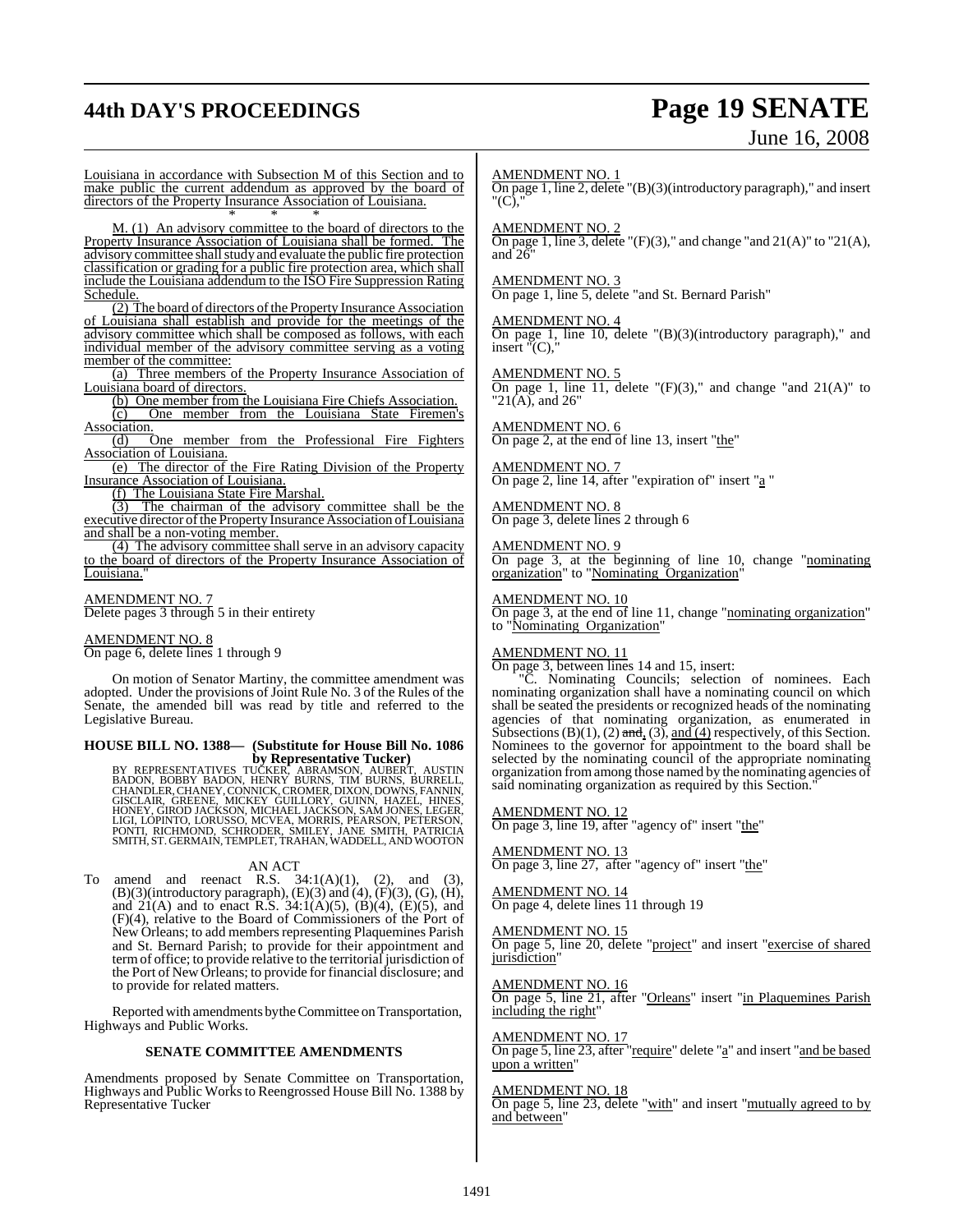# **Page 20 SENATE 44th DAY'S PROCEEDINGS**

## June 16, 2008

#### AMENDMENT NO. 19

On page 5, delete line 24, and insert: "governing authority and the board of commissioners for the Port of New Orleans. All cooperative endeavor agreements shall be approved by a majority vote of the governing authority of Plaquemines Parish. Nothing herein shall be interpreted in any way to restrict, limit, or modify the

#### AMENDMENT NO. 20

On page 5, delete line 25, and insert: "powers granted to the governing authority of Plaquemines Parish to exercise its authority, power, and jurisdiction including, but not limited to acquiring, developing, operating, managing, and maintaining port related terminals and port"

AMENDMENT NO. 21 On page 5, line 26, change "their" to "its"

#### AMENDMENT NO. 22

On page 5, line 27, after "manner to" delete the remainder of the line and insert: "restrict, limit, or modify the right of the governing authority of Plaquemines"

#### AMENDMENT NO. 23

On page 5, at the end of line 28, delete "in that parish" and insert within Plaquemines Parish'

#### AMENDMENT NO. 24

On page 5, after line 29, insert:

"§26. Port and harbor police

A. The board of commissioners may, in its discretion, appoint, fix salaries of, and pay port and harbor police; said police to consist of such number of men of good character and citizens of the state, not under 21 years of age. Each of the port and harbor police so appointed shall furnish bond in a sum to be fixed by the board of commissioners at not less than one thousand dollars, conditioned on the faithful performance of his duties, and any person injured or damaged by any port or harbor police may sue upon said bond. The port and harbor police shall have, under the direction and control of the board of commissioners, the same power to make arrests, in and upon the property within the jurisdiction of the board and approaches thereto, and to execute and return all criminal warrants and processes, as sheriffs of this state have, and shall under the same direction and authority, have all the powers of sheriffs as peace officers in all places and on all premises under the jurisdiction and control of the board, and the streets and approaches thereto. Any persons arrested by officers of the board and the return of all warrants or processes served by said officers shall be forthwith surrendered or delivered to the criminal sheriff of the Parish of Orleans or sheriffs of St. Bernard and Jefferson parishes; provided thisshall in no way deprive the New Orleans city police or any sheriff or deputy sheriff in the parishes of Orleans, St. Bernard orJefferson frommaking arrests or fromserving warrants or process of court in any such place or on any such premises. The board of commissioners shall make rules and regulations for the conduct, management and control of the port and harbor police, and shall, fromtime to time, enlarge, modify or change such rules and regulations in its discretion.

B. Notwithstanding any other law to the contrary, the sheriff of Plaquemines Parish shall have sole jurisdiction to enforce ordinances within the parish of Plaquemines."

#### AMENDMENT NO. 25

On page 6, at the end of line 2, delete "additional member" and on line 3, delete "to be appointed from St. Bernard Parish and the"

On motion of Senator Erdey, the committee amendment was adopted. Under the provisions of Joint Rule No. 3 of the Rules of the Senate, the amended bill was read by title and referred to the Legislative Bureau.

#### **House Bills and Joint Resolutions on Second Reading Reported by Committees**

The following House Bills and Joint Resolutions reported by Committees were taken up and acted upon as follows:

## **HOUSE BILL NO. 187—** BY REPRESENTATIVE KATZ

AN ACT

To enact R.S. 17:170.1(G), relative to immunizations of persons registering for courses at postsecondary education institutions; to require chief administrators of all postsecondary education institutions to check student immunization records for compliance with applicable law; to provide for the electronic transmission of immunization compliance reports; and to provide for related matters.

Reported favorably by the Committee on Education. Under the provisions of Joint Rule No. 3 of the Rules of the Senate, the bill was read by title and referred to the Legislative Bureau.

## **HOUSE BILL NO. 303—** BY REPRESENTATIVE HAZEL

AN ACT To amend and reenact R.S. 11:1631(F), relative to the District Attorneys' Retirement System; to provide for the reemployment of certain retirees; to allow such reemployed retirees to receive full salary and benefits; to provide with respect to employer and employee contributions; and to provide for related matters.

Reported favorably by the Committee on Finance. Under the provisions of Joint Rule No. 3 of the Rules of the Senate, the bill was read by title and referred to the Legislative Bureau.

## **HOUSE BILL NO. 401—** BY REPRESENTATIVE MORRELL

AN ACT

To enact R.S. 33:9038.62, relative to Orleans Parish; to create and provide for the Gentilly Taxing District within the parish; to provide relative to the boundaries, purpose, and governance of the district; to provide relative to the powers and duties of the district including the power to provide for tax increment financing; to provide for the term of the district; and to provide for related matters.

Reported with amendments by the Committee on Local and Municipal Affairs.

#### **SENATE COMMITTEE AMENDMENTS**

Amendments proposed bySenate Committee on Local and Municipal Affairs to Reengrossed House Bill No. 401 by Representative Morrell

#### AMENDMENT NO. 1

On page 2, line 7, change "94" to "96"

On motion of Senator Gray the committee amendment was adopted. The amended bill was read by title and recommitted to the Committee on Finance.

#### **HOUSE BILL NO. 535—**

BY REPRESENTATIVE PONTI

AN ACT To amend and reenact R.S. 23:1232, relative to workers' compensation death benefits; to provide for the equal allocation of payments to dependents of injured workers; to provide for the schedule of payments; and to provide for related matters.

Reported favorably by the Committee on Labor and Industrial Relations. Under the provisions of Joint Rule No. 3 of the Rules of the Senate, the bill was read by title and referred to the Legislative Bureau.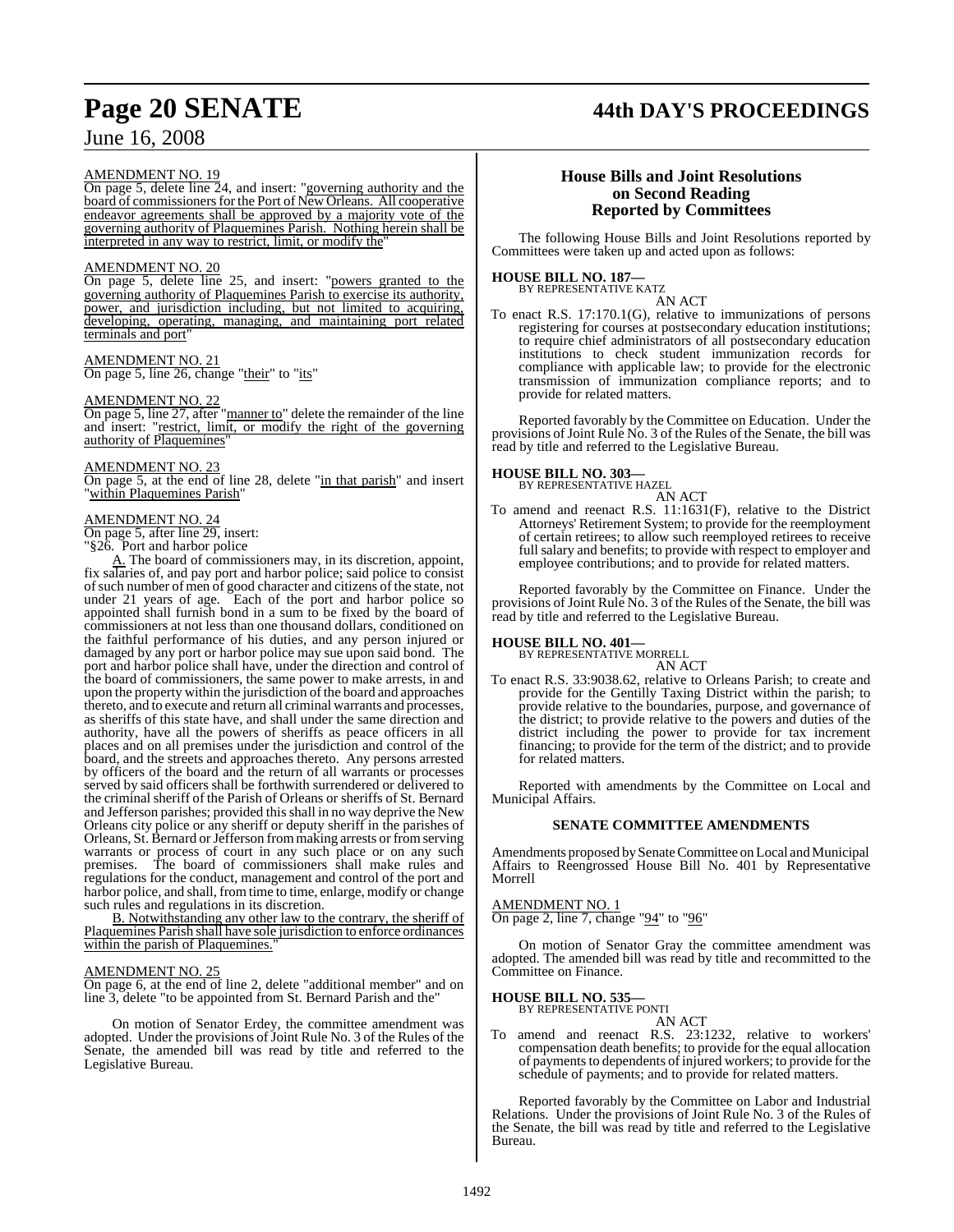## **44th DAY'S PROCEEDINGS Page 21 SENATE**

## **HOUSE BILL NO. 547—** BY REPRESENTATIVE PONTI

AN ACT

To amend and reenact R.S. 23:1310.11, relative to workers' compensation; to provide relative to a time and procedure for the submission of filing fees; to provide for an application for waiver of costs; to require payment of a filing fee to the office of workers' compensation administration within five days of the date of denial of the waiver of costs; and to provide for related matters.

Reported favorably by the Committee on Labor and Industrial Relations. Under the provisions of Joint Rule No. 3 of the Rules of the Senate, the bill was read by title and referred to the Legislative Bureau.

## **HOUSE BILL NO. 554—** BY REPRESENTATIVE PATRICIA SMITH

AN ACT

To amend and reenact R.S.  $23:1171.1(C)(1)$ , relative to discontinuance of business; to provide for penalties and fines for employers out of compliance; to provide for procedures for employers out of compliance; and to provide for related matters.

Reported with amendments by the Committee on Labor and Industrial Relations.

#### **SENATE COMMITTEE AMENDMENTS**

Amendments proposed by Senate Committee on Labor and Industrial Relations to Engrossed House Bill No. 554 by Representative Patricia Smith

#### AMENDMENT NO. 1

On page 1, line 11 after "dollars" delete the comma ","

On motion of Senator Riser, the committee amendment was adopted. Under the provisions of Joint Rule No. 3 of the Rules of the Senate, the amended bill was read by title and referred to the Legislative Bureau.

## **HOUSE BILL NO. 583—** BY REPRESENTATIVE RICHARDSON

AN ACT

To enact R.S. 41:903, relative to public lands; to provide relative to school board lands; to authorize the Central Community School Board to exchange certain unused school land; to provide procedures and conditions; and to provide for related matters.

Reported with amendments by the Committee on Natural Resources.

#### **SENATE COMMITTEE AMENDMENTS**

Amendments proposed by Senate Committee on Natural Resources to Reengrossed House Bill No. 583 by Representative Richardson

#### AMENDMENT NO. 1

On page 2, line 10, delete "school board" and insert "parish in which the land is situated"

On motion of Senator Dupre, the committee amendment was adopted. Under the provisions of Joint Rule No. 3 of the Rules of the Senate, the amended bill was read by title and referred to the Legislative Bureau.

## **HOUSE BILL NO. 836—** BY REPRESENTATIVE AUSTIN BADON

AN ACT

To enact Chapter 30 of Title 33 of the Louisiana Revised Statutes of 1950, to be comprised of R.S. 33:9100.1 through 9100.13, relative to New Orleans East; to establish and provide for the membership, governance, purposes, duties, powers, and functions of the East New Orleans Neighborhood Advisory Commission; and to provide for related matters.

# June 16, 2008

Reported with amendments by the Committee on Local and Municipal Affairs.

#### **SENATE COMMITTEE AMENDMENTS**

Amendments proposed by Senate Committee on Local and Municipal Affairs to Reengrossed House Bill No. 836 by Representative Austin Badon

#### AMENDMENT NO. 1

On page 1, line 3, after the comma "," and before "relative" insert the following: "and Chapter 30-A of Title 33 of the Louisiana Revised Statutes of 1950, to be comprised of R.S. 33:9100.51 through 9100.63"

#### AMENDMENT NO. 2

On page 1, line 3, after "Orleans" delete "East"

#### AMENDMENT NO. 3

On page 1, line 5, after "Commission;" and before "and" insert the following: "to establish and provide for the membership, duties, powers and functions of the River Front Alliance Advisory Neighborhood Commission;"

#### AMENDMENT NO. 4

On page 8, after line 23, insert the following:

"Section 2. Chapter 30-A of Title 33 of the Louisiana Revised Statutes of 1950, comprised of R.S. 33:9100.51 through 9100.63, is hereby enacted to read as follows:

#### Chapter 30-A RIVER FRONT ALLIANCE ADVISORY NEIGHBORHOOD COMMISSION

§9100.51. Definitions

Whenever used in this Chapter, unless a different meaning clearly appears in the context, the following terms, whether used in

the singular or plural, shall be given the following interpretations: (1) "Governing authority" means the governing authority of the city of New Orleans.

(2) "Commission" means the River Front Alliance Advisory Neighborhood Commission.

(3) "Area" means the neighborhoods in New Orleans that are represented on the commission membership.

§9100.52.River Front Alliance Advisory Neighborhood Commission established

The River Front Alliance Advisory Neighborhood Commission is hereby created. The commission shall constitute a body corporate in law, with all the powers of a corporation, and with all the powers and rights of a political subdivision of the state as provided by the constitution and laws of this state.

§9100.53. Purposes

A. The commission is established for the primary object and purpose of advising the appropriate governmental entities on matters of government policy.

B. Within the commission's area, the commission shall:

(1) Present and further the interest of the individual homeowners in the area to aid in the preservation of property values and to improve the character and integrity of individual residential neighborhoods.

(2) Educate and inform member neighborhood organizations and associations on matters and issues of general interest.

(3) Participate in planning and improvement.

(4) Participate with community-based organizations which seek to improve the community environment.

§9100.54. Commission membership

A. The commission shall consist of the chief executive officer and one representative, appointed by the chief executive officer, from each duly organized nonprofit organization or association representing single-family homeowners in the French Quarter, Marigny, and Bywater areas of New Orleans which requests membership on the commission.

B. Each representative appointed by a chief executive officer for membership on the commission shall be an elector and be domiciled within the respective neighborhood.

C. Commission members shall serve without compensation.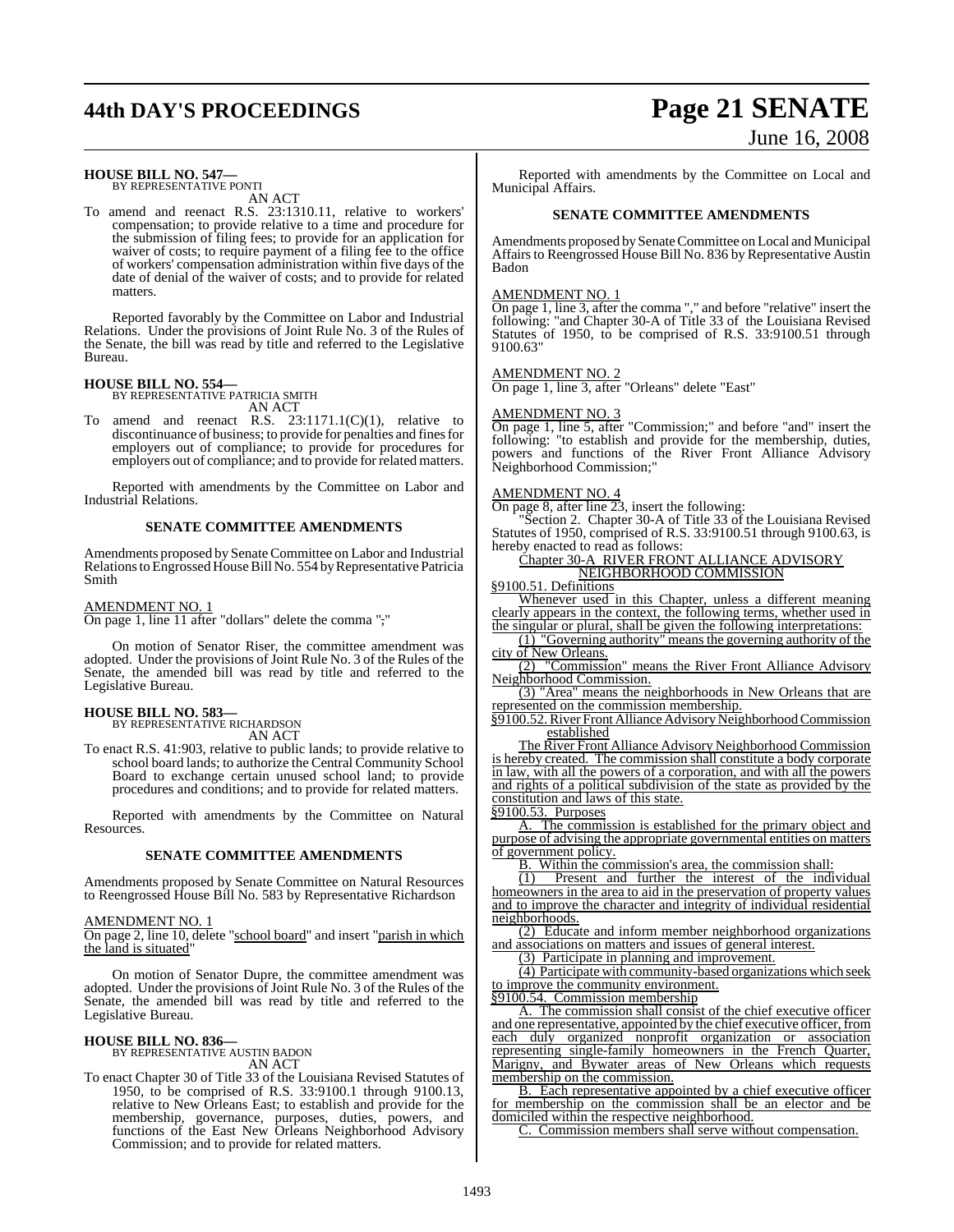## **Page 22 SENATE 44th DAY'S PROCEEDINGS**

June 16, 2008

 $D(1)$  The term of each commission member who is an appointed representative of an organization or association shall be two years. A member may be appointed for a succeeding term; however, no such member shall serve more than three consecutive terms.

A commissioner shall serve until his successor has been appointed and qualified.

(3)(a) Any appointed representative member of the commission who ceases to be domiciled in his respective neighborhood shall be considered to have resigned and the position shall be declared vacant.

(b) A vacancy on the commission shall be filled in the manner of the original appointment for the remainder of the unexpired term. (4) No elected public official may serve as a member of the commission.

E. Each commission member shall have a vote at commission meetings.

§9100.55. Commission officers

A. Annually, the commission shall elect from its membership a chairman, vice chairman, secretary, and such other officers as it deems appropriate.

B. The chairman shall be the chief executive officer of the commission, shall manage its affairs and operation, subject to the rules and regulations and bylaws adopted by the commission and the executive board, and shall preside at meetings of the commission and of the executive board.

The vice chairman shall perform the duties of the chairman  $\frac{\text{in his absence.}}{\text{D}}$ 

The secretary shall be responsible for ensuring that appropriate notice of meetings of the commission and the executive board is provided. Recording the proceedings of the meetings of the commission and the executive board, he shall also maintain the minute books and archives of the commission and the executive <u>board.</u><br>§9100.56.

Commission meetings

The commission shall hold regular meetings as shall be provided in the bylaws and may hold special meetings at such times and places within the commission's area designed to reasonably accommodate the residents of the area attending the meeting as may be provided in the bylaws. Special meetings may be called by the chairman or by the executive board and shall be called by the chairman upon written request of at least ten percent of the total commission membership.

B. Notice of regular or special commission meeting shall be provided to each commission member at least two days prior to the meeting.

C. The presence of at least twenty-five percent of the total commission membership shall constitute a quorumforthe transaction  $\frac{\overline{\text{of business}}}{\text{D}}$ 

The commission shall keep and maintain minutes of all meetings and shall make a copy of such minutes available through the commission's secretary.

E. At any meeting, the commission may consider and make recommendations regarding matters before it, including actions or proposed actions of the governing authority, the mayor, or any other agency, department, board, commission, or other entity of local, state, or federal government.

A portion of each commission meeting shall be set aside to hear the views of area residents and other affected persons on problems or issues of concern within the area and on proposed actions that affect the area.

G. The commission shall establish a method to ensure the broadest dissemination of information with respect to commission meetings, positions, and actions.

§9100.57. Commission powers and duties

A. The commission shall:

 $(1)$  Adopt such rules and regulations as it deems necessary or advisable for conducting its business affairs. The rules and regulations relative to public notice and conduct of public meetings shall all conform with the Open Meetings Law.

(2) Have official custody of all monies, funds, and accounts of the commission.

B. The commission may:

(1) Sue or be sued.

(2) Adopt, use, and alter at will a seal and bylaws.

Receive and expend funds collected pursuant to R.S. 33:9100.61 or otherwise made available to the commission and in accordance with a budget adopted as provided by R.S. 33:9100.62.

(4) Enter into contracts or agreements with individuals or entities, private or public, to carry out its powers and duties and accomplish its purposes.

(5) Purchase items and supplies which it deems instrumental to achieving its purposes.

(6) Employ an executive director and staff.

(7) Acquire, purchase, lease as lessee and hold and use any property, real, personal, or mixed, tangible or intangible, or any interest therein necessary or desirable for carrying out its purposes and to sell, lease as lessor, transfer, or dispose of any property or interest therein acquired by it.

(8) Construct, improve, maintain, repair, and operate facilities which it deems necessary or convenient to carry out its purposes.

(9) Pledge all or any part of its revenues.

(10) Perform or have performed any other function or activity necessary or appropriate to carry out its purposes.

C. Notwithstanding the provisions of any other law to the contrary, in and for the city of New Orleans, before funding can be approved for certain programs and processes in the French Quarter, Marigny, and Bywater areas of New Orleans, input from the commission shall be mandated.

#### §9100.58. Executive board

There shall be an executive board of the commission consisting of the commission's officers. The board shall manage the affairs of the commission. The board shall exercise the powers and have general supervision over the affairs of the commission during the interim between meetings of the commission. However, the board shall exercise no policy-making function, nor incur any indebtedness nor obligate under contract, normake any disbursement of funds of the commission, except as may have been specifically authorized by the commission.

B. The board shall hold regular meetings as shall be provided in the bylaws and may hold special meetings atsuch times and places within the area as may be provided in the bylaws. Board meetings may be called by the chairman and shall be called by the chairman upon written request of any two members of the board.

C. A majority of the members of the board shall constitute a quorum for the transaction of the business.

D. The board shall keep and maintain minutes of all meetings and shall make a copy of such minutes available through the commission's secretary.

§9100.59. Executive director

The executive director, with the concurrence of the commission, may hire such staff and other personnel as may be necessary to carry out the directions and instructions of the commission, and do other acts as may be directed or authorized by the commission.

§9100.60. Advisory authority of commission; official representation A. The commission may advise the governing authority, the mayor, or any other agency, department, board, commission, or other entity of local, state or federal government with respect to all proposed matters of government policy which affect the area including, but not limited to, decisions regarding planning, zoning, streets, recreation, social services programs, education, health, safety, budget, and sanitation.<br>B. The governing

The governing authority, mayor, or applicable agency, department, board, commission, or other entity of local, state, or federal government shall provide at least thirty days written notice to the commission officers and executive director of any intent to acquire or dispose of an interest in immovable property in the area or any intent to change the use of property owned or leased by the respective governmental entity in the area.

C.(1) "Proposed government action" as covered by this Chapter, includes but is not limited to, action of the governing authority, the mayor, or any other agency, department, board, commission, or other entity of local, state, or federal government.

(2) Each local, state, or federal agency, department, board, or commission, prior to transmitting to the governing authority or other respective governmental entity any proposed revenue bond issuance, or before the formation of any final policy, decision, or guidelines with respect to grant application, comprehension plans, requested or proposed zoning changes, variances, public improvements, licenses,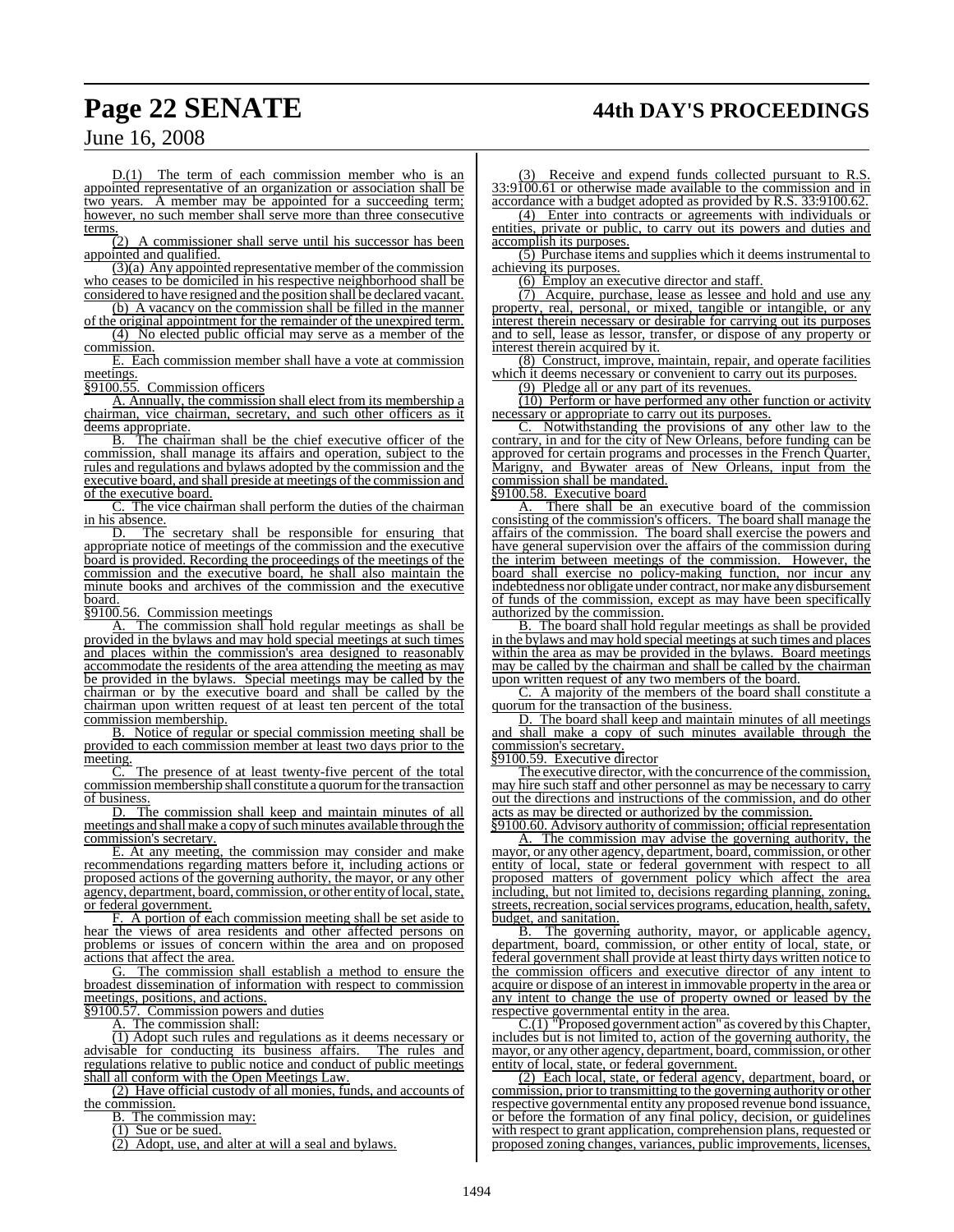# **44th DAY'S PROCEEDINGS Page 23 SENATE**

# June 16, 2008

or permits affecting the area, the parish budget and goals and priorities, proposed changes in local, state, or federal government services delivery, and opening of any proposed specialty systems, shall provide at least thirty days advance notice of the proposed action to each commission officer and the executive director.

D. The issues and concerns raised in recommendation of the commission shall be given great weight during the deliberations of the governing authority, the mayor, or any other agency, department, board, commission, or other entity of local, state, or federal government. This requires acknowledgment of the commission as the source of the recommendation and reference to each issue and concern.

E. The views of the commission shall be presented only by an officer of the commission or by a commission representative duly selected at a public meeting by the commission to represent its view on the particular issue or proposed action.

F. The provisions of this Section shall not apply to the department of Health and Hospitals and the department of Social Services.

§9100.61. Parcel fee

A. The governing authority may levy and collect a parcel fee upon each parcel of taxable real property within the commission in accordance with the provisions of this Section. For purposes of this Section, "parcel" means a lot, a subdivided portion of ground, or an individual tract.<br>B. Such

Such fee shall be levied only as authorized by the commission as provided in this Subsection.

(1) The amount of the fees shall be as requested by duly adopted resolution of the commission. The fee, however, shall not exceed one hundred dollars per parcel per year. The owner of the parcel shall be responsible for payment of the fee.

(2) The fee shall be levied only upon request by the commission to the city of New Orleans and only after the question of its levy has been approved by a majority of the registered voters of the area voting on the proposition at an election held for that purpose in accordance with the LouisianaElectionCode at a regularly scheduled election. The commission may increase the amount of the fee, by duly adopted resolution, not to exceed the amount provided in Paragraph (1) of this Subsection without the necessity of an election.

(3) The fee shall be levied initially for a term not to exceed nine years, provided that such term shall expire on December thirty-first of the year of a mayoral election. Subsequent to its initial levy, the fee may be renewed as provided in Paragraph (2) of this Subsection for a term not to exceed eight years. Any election to authorize renewal of the fee shall be held only at the same time as the mayoral primary election.

(4) Such fee shall be levied and collected in the same manner and at the same time as ad valorem taxes on property are levied and collected by the city.

(5) Any unpaid fee will be added to the tax rolls of the city and shall be enforced with the same authority and subject to the same penalties and procedures as unpaid ad valorem taxes.

(6) Except for the collection fee authorized in this Subsection, the proceeds of the fee shall be used solely and exclusively for the purposes and benefit of the commission. The process shall be paid over to the Board of Liquidation, City Debt, day by day as the same proceeds are collected and received by the appropriate officials of the city of New Orleans and maintained in a separate account. The city of New Orleans and maintained in a separate account. Board of Liquidation, City Debt, shall remit to the commission payments requested by warrant or draft not more than thirty days after the receipt of the warrant or draft. However, the city may retain one percent of the amount collected as a collection fee. §9100.62. Budget; audit; applicability of other laws

A. The commission shall adopt an annual budget in accordance with the Louisiana Local Government Budget Act, R.S. 39:1301 et seq. The budget and all amendments shall be subject to the approval of the governing authority.

B. The commission shall be subject to audit by the legislative auditor pursuant to R.S. 24:513.

C. Except as otherwise specifically provided in this Chapter, the commission and executive board shall be subject to the Open Meetings Law, the Public Records Law, and Code of Governmental Ethics.

#### §9100.63. Cooperation with other entities

A. The governing authority, the mayor, or any other agency, department, board, commission, or other entity of local, state, or federal government may provide the commission with staff support and assistance to perform its duties.

B. The commission shall cooperate and may contract with local, state, or federal government or any agency, department, board, commission or other entity thereof and may accept gifts, grants, and donations of property and money therefrom.

On motion of Senator Gray, the committee amendment was adopted. Under the provisions of Joint Rule No. 3 of the Rules of the Senate, the amended bill was read by title and referred to the Legislative Bureau.

HOUSE BILL NO. 934—<br>BY REPRESENTATIVES TEMPLET, BALDONE, BILLIOT, BURFORD,<br>BURRELL, CARMODY, CHAMPAGNE, CONNICK, DIXON, ELLINGTON,<br>GALLOT, GUINN, HENDERSON, HINES, HOFFMANN, GIROD<br>JACKSON, LAFONTA, LEGER, LIGI, LOPINTO, LO

To amend and reenact Subpart D of Part I of Chapter 14 of Title 33 of the Louisiana Revised Statutes of 1950, formerly comprised of R.S. 33:4761 through 4768, to be comprised of R.S. 33:4761 through 4770, relative to the removal of dangerous structures; to provide relative to the establishment of and procedures for the enforcement of certain liens and privileges; to provide for applicability to parishes and municipalities; to provide relative to funding from the state; to create the Louisiana Blighted Property Reclamation Revolving Loan Fund; to provide for applicability to the Louisiana Housing Finance Agency; and to provide for related matters.

Reported favorably by the Committee on Local and Municipal Affairs. Under the provisions of Joint Rule No. 3 of the Rules of the Senate, the bill was read by title and referred to the Legislative Bureau.

#### **HOUSE BILL NO. 968—**

BY REPRESENTATIVE EDWARDS AN ACT

To enact R.S. 23:921(F)(1)(c), relative to covenants not to compete; to provide relative to employment with a franchise; and to provide for related matters.

Reported favorably by the Committee on Labor and Industrial Relations. Under the provisions of Joint Rule No. 3 of the Rules of the Senate, the bill was read by title and referred to the Legislative Bureau.

**HOUSE BILL NO. 1075—** BY REPRESENTATIVES LABRUZZO AND RICHMOND AN ACT

To amend and reenact R.S. 17:3048.6(A)(1), relative to initial eligibility requirements for Tuition Opportunity Program for Students awards for certain students displaced by Hurricane Katrina or Rita, or both; to provide waivers and exceptions; to provide limitations; to provide an effective date; and to provide for related matters.

Reported favorably by the Committee on Education. Under the provisions of Joint Rule No. 3 of the Rules of the Senate, the bill was read by title and referred to the Legislative Bureau.

**HOUSE BILL NO. 1156—** BY REPRESENTATIVES ABRAMSON, BARROW, HENRY BURNS, BURRELL, FRANKLIN, GREENE, HARDY, HAZEL, HINES, HOFFMANN, LABRUZZO, LAFONTA, LEGER, MARCHAND, MORRELL, NORTON, PETERSON, RITCHIE, GARY SMITH, JANE SMITH, AND PATRICIA **SMITH** 

#### AN ACT

To enact Subpart P of Part II-A of Chapter 1 of Subtitle I of Title 39 of the Louisiana Revised Statutes of 1950, to be comprised of R.S. 39:100.71 through 100.75, relative to state grants; to establish the Grants for Grads Program; to provide for administration and operation of the program by certain agencies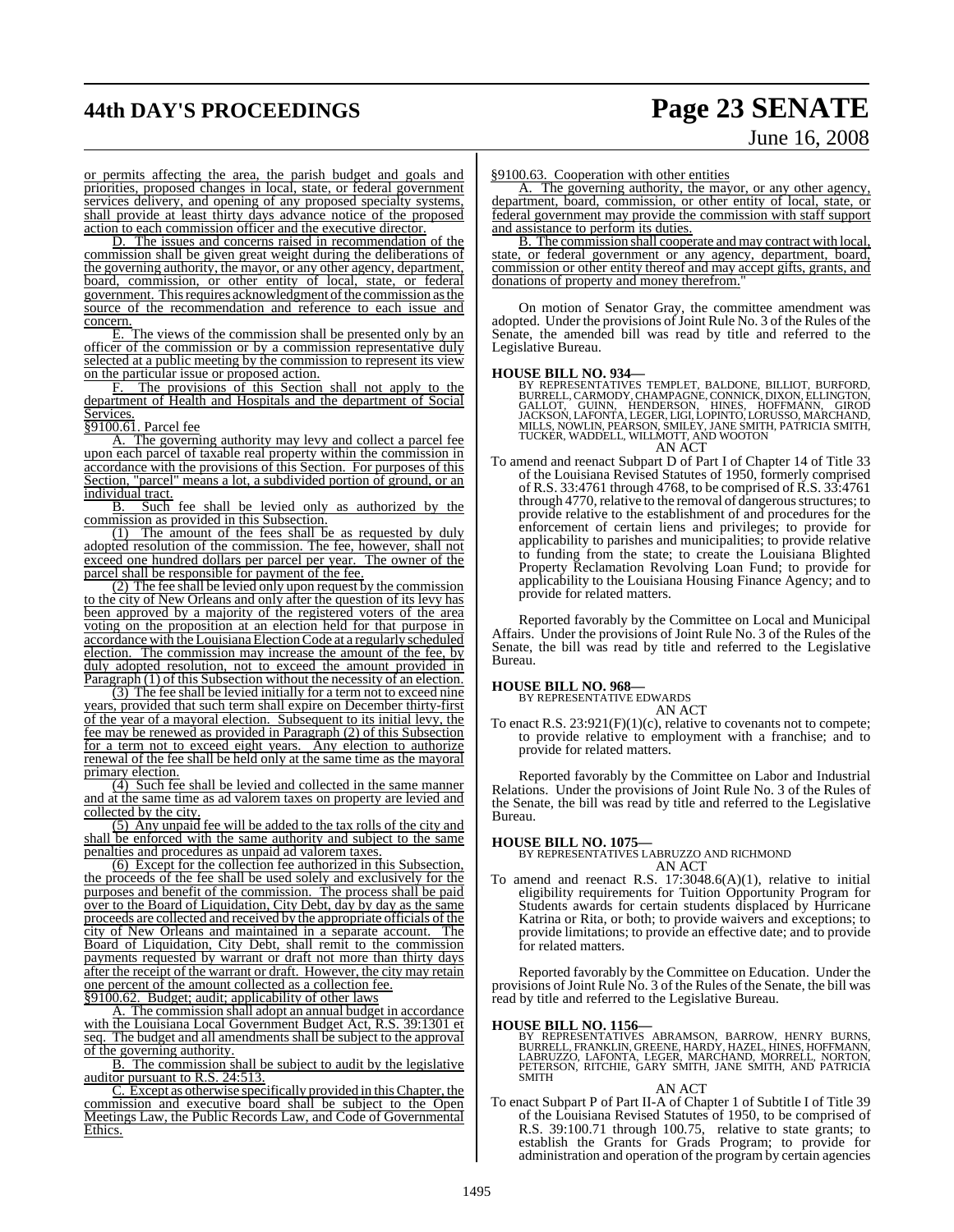## **Page 24 SENATE 44th DAY'S PROCEEDINGS**

## June 16, 2008

of the state; to provide for eligibility and participation in the program; to establish the Grants for Grads Fund as a special treasury fund; to provide for the deposit, use, transfer, and investment of monies in the fund; to provide for the making of grants to certain home buyers; to provide for the deposit of monies into the TOPS Fund; to authorize rulemaking; and to provide for related matters.

Reported with amendments by the Committee on Education.

#### **SENATE COMMITTEE AMENDMENTS**

Amendments proposed by Senate Committee on Education to Reengrossed House Bill No. 1156 by Representative Abramson

#### AMENDMENT NO. 1

On page 1, delete line 9 in its entirety and insert the following: "buyers; to authorize the recapture of grant funds under certain circumstances; to authorize"

#### AMENDMENT NO. 2

On page 2, line 27, after "resident"" delete "means a person" and insert the following: "means any of the following: (a) A person

## AMENDMENT NO. 3

On page 3, between lines 2 and 3, insert the following:

(b) A person who was a Louisiana resident at the time of completing, through the twelfth grade level, a home-study program approved by the State Board of Elementary and Secondary Education, and who is a resident of Louisiana at the time of registering for the Grants for Grads Program.

(c) A person who attended an out-of-state high school that was accredited by a regional accrediting organization recognized by the United States Department of Education and met the standards adopted by the State Board of Elementary and Secondary Education for approval of nonpublic schools in Louisiana or from a high school approved by the United States Department of Defense and whose parent was a resident of Louisiana at the time of his graduation from such high school, and who is a resident of Louisiana at the time of registering for the Grants for Grads Program."

#### AMENDMENT NO. 4

On page 4, at the end of line 15, insert "; recapture of grant funds under certain circumstances"

#### AMENDMENT NO. 5

On page 6, between lines 15 and 16, insert the following:

"C. Recapture of grant funds. If the Louisiana Housing Finance Agency finds that a grantee or grant recipient fails to comply with the criteria of home ownership as provided for in R.S. 39:100.71(B)(4), then the grantee or grant recipient's state income tax for the applicable taxable period shall be increased by an amount necessary for the recapture of the amount of the grant awarded according to the provisions of this Section. An action to recapture grant funds shall be initiated within three years from December thirty-first of the year in which the grant was awarded."

On motion of Senator Nevers, the committee amendment was adopted. Under the provisions of Joint Rule No. 3 of the Rules of the Senate, the amended bill was read by title and referred to the Legislative Bureau.

## **HOUSE BILL NO. 1266—** BY REPRESENTATIVE BALDONE

AN ACT

To amend and reenact R.S. 46:440.1(C) and to enact R.S. 46:440.1(D) through (F), relative to the Medical Assistance Programs Fraud Detection Fund; to allocate monies collected; to provide for the reversion of appropriated funds left unspent; and to provide for related matters.

Reported with amendments by the Committee on Finance.

#### **SENATE COMMITTEE AMENDMENTS**

Amendments proposed by Senate Committee on Finance to Reengrossed House Bill No. 1266 by Representative Baldone

#### AMENDMENT NO. 1

On page 1, line 2, change " $(F)$ ," to " $(E)$ ,"

#### AMENDMENT NO. 2

On page 1, delete line 4 and insert "collected; to provide for an effective date; and to"

## AMENDMENT NO. 3

On page 1, line 8, change " $(F)$ " to " $(E)$ "

#### AMENDMENT NO. 4

On page 2, delete lines 11 and 12 and insert the following: "Section 2. This Act shall become effective July 1, 2009."

On motion of Senator Michot, the committee amendment was adopted. Under the provisions of Joint Rule No. 3 of the Rules of the Senate, the amended bill was read by title and referred to the Legislative Bureau.

#### **HOUSE BILL NO. 1278—**

BY REPRESENTATIVE WADDELL AN ACT

To enact R.S. 17:3048.1(B)(4), relative to eligible schools for use of a TOPS-Tech Award pursuant to the Tuition Opportunity Program for Students; to include certain schools having a valid and current certificate of registration issued by the State Board of Cosmetology and proprietary schools having a valid and current license issued by the Board of Regents; to provide conditions; to provide relative to award amounts at such schools; to provide limitations; to provide effectiveness; to provide an effective date; and to provide for related matters.

Reported favorably by the Committee on Education. Under the provisions of Joint Rule No. 3 of the Rules of the Senate, the bill was read by title and referred to the Legislative Bureau.

## **HOUSE BILL NO. 1383— (Substitute for House Bill No. 1281 by Representative Wooton)** BY REPRESENTATIVE WOOTON AND SENATOR DUPRE

AN ACT

To enact R.S. 36:610(L) and R.S. 56:433.1, relative to taking oysters from the public seed grounds; to provide for an oyster seed ground vessel permit; to provide for eligibility for such permit; to provide for the terms and conditions of such permit; to establish the Oyster Seed Ground Vessel Permit Appeals Board; and to provide for related matters.

Reported with amendments by the Committee on Natural Resources.

#### **SENATE COMMITTEE AMENDMENTS**

Amendments proposed by Senate Committee on Natural Resources to Reengrossed House Bill No. 1383 by Representative Wooton

#### AMENDMENT NO. 1

On page 2, line 17, delete "; Oyster Seed Ground Vessel Permit Appeals Board'

#### AMENDMENT NO. 2

On page 4, after line 28, insert

"E. The provisions of this Section shall be applicable to license year 2009 and thereafter and shall become null and void and of no effect beginning on November 15, 2013, and thereafter."

On motion of Senator Dupre, the committee amendment was adopted. Under the provisions of Joint Rule No. 3 of the Rules of the Senate, the amended bill was read by title and referred to the Legislative Bureau.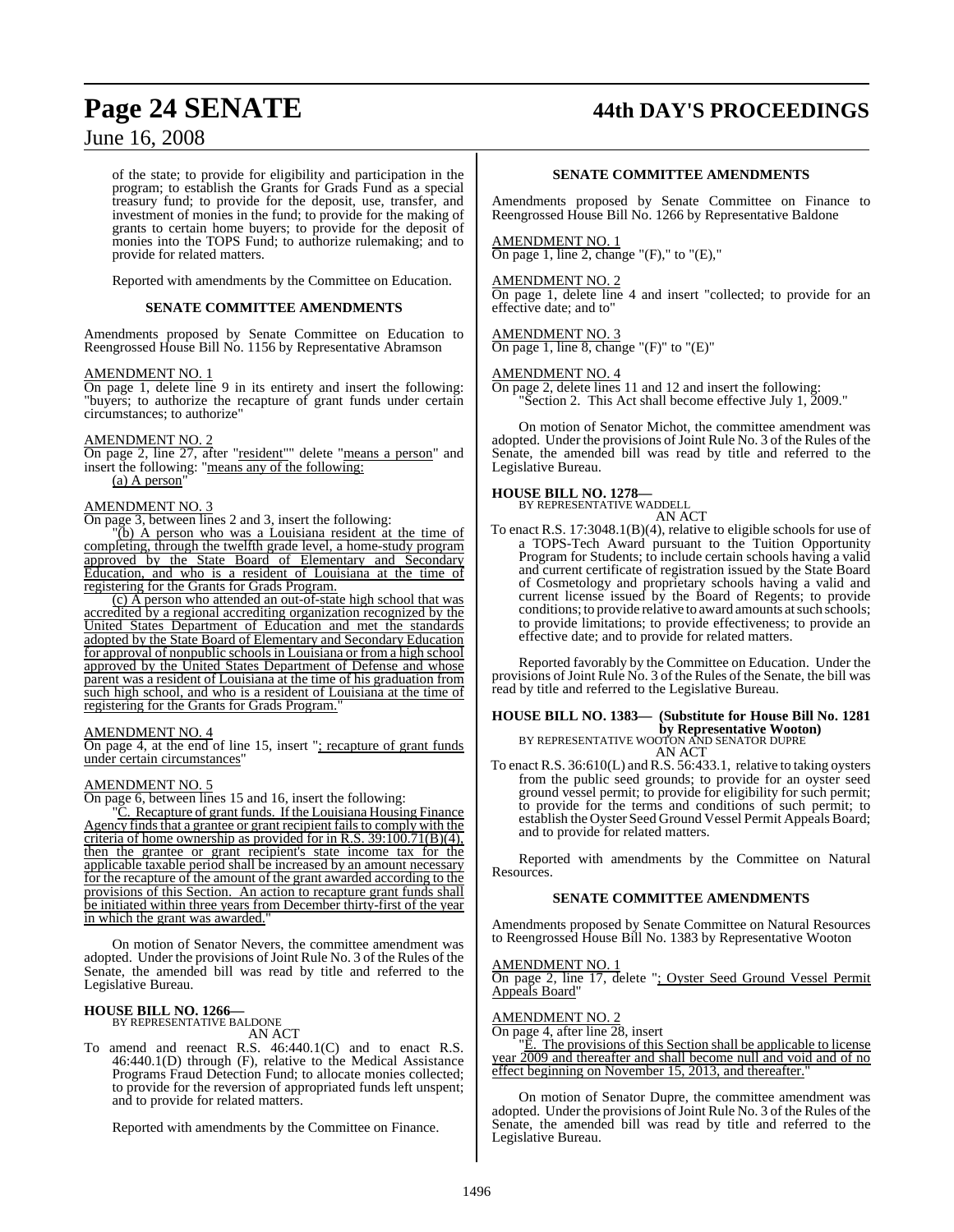## **44th DAY'S PROCEEDINGS Page 25 SENATE**

# June 16, 2008

## **HOUSE BILL NO. 1387— (Substitute for House Bill No. 1083 by Representative Patricia Smith)**<br>BY REPRESENTATIVE PATRICIA SMITH

AN ACT

To enact Part II-A of Chapter 9 of Title 23 of the Louisiana Revised Statutes of 1950, to be comprised of R.S. 23:931 through 934, relative to the classification of employees; to provide for definitions; to provide relative to the duty to classify employees; to provide with respect to penalties for failure to classify; to provide for restitution; to provide with respect to investigation and prosecution; to provide for suspension of all professional licenses; to provide with respect to civil actions; to provide for penalties for evading detection; to require the Department of Labor to promulgate rules; to provide for subpoena power; to require employers to maintain certain records; and to provide for related matters.

Reported with amendments by the Committee on Labor and Industrial Relations.

#### **SENATE COMMITTEE AMENDMENTS**

Amendments proposed by Senate Committee on Labor and Industrial Relations to Reengrossed House Bill No. 1387 by Representative Patricia Smith

AMENDMENT NO. 1 On page 4, line 27 delete "shall" and insert "may"

On motion of Senator Riser the committee amendment was adopted. The amended bill was read by title and recommitted to the Committee on Finance.

#### **Senator Marionneaux in the Chair**

#### **Senate Bills and Joint Resolutions Returned from the House of Representatives with Amendments**

The following Senate Bills and Joint Resolutions returned from the House of Representatives with amendments were taken up and acted upon as follows:

#### **SENATE BILL NO. 4—** BY SENATOR SHEPHERD

AN ACT

To enact R.S. 14:67.16.1, relative to the registration of persons convicted of identity theft; to require registration of persons convicted of identity theft; to provide penalties for violations; and to provide for related matters.

The bill was read by title. Returned from the House of Representatives with the following amendments:

#### **HOUSE COMMITTEE AMENDMENTS**

Amendments proposed by House Committee on Administration of Criminal Justice to Reengrossed Senate Bill No. 4 by Senator Shepherd

AMENDMENT NO. 1 On page 6, line 11, after "for" delete the remainder of the line and add "not more than ten years." and delete line 12 in its entirety

AMENDMENT NO. 2

On page 6, line 15, after "for" delete the remainder of the line and add "not more than twenty years." and delete line 16 in its entirety

#### **LEGISLATIVE BUREAU AMENDMENTS**

Amendments proposed by Legislative Bureau to Reengrossed Senate Bill No. 4 by Senator Shepherd

AMENDMENT NO. 1

On page 2, line 4, following "**facility of**" and before "**identity**" change "**their**" to "**his**"

AMENDMENT NO. 2 On page 2, line 17, following "**organization**" and before "**which**" delete "**,**"

#### **HOUSE FLOOR AMENDMENTS**

Amendments proposed by Representative Burrell to Reengrossed Senate Bill No. 4 by Senator Shepherd

AMENDMENT NO. 1 On page 1, line 8, after "**A.**" delete "**(1)**"

AMENDMENT NO. 2 On page 1, delete line 17 in its entirety

AMENDMENT NO. 3 On page 2, delete lines 1 through 29 in their entirety

AMENDMENT NO. 4 On page 3, delete line 1 in its entirety

AMENDMENT NO. 5 On page 3, line 12, after "**weight.**" delete the remainder of the line

AMENDMENT NO. 6 On page 3, delete lines 13 and 14 in their entirety

AMENDMENT NO. 7 On page 3, line 17, delete the colon ":" and insert "**the Louisiana Bureau of Criminal Identification and Information. The information shall be posted on the internet for public inspection.**"

AMENDMENT NO. 8 On page 3, delete lines 18 through 29 in their entirety

AMENDMENT NO. 9 On page 4, delete lines 1 through 3 in their entirety

A<u>MENDMENT NO. 10</u> On page 6, line 11, after "**with**" and before "**hard**" insert "**or without**"

AMENDMENT NO. 11 On page 6, line 11, change "**two**" to "**one**" and "**ten**" to "**five**"

AMENDMENT NO. 12 On page 6, at the end of line 11 insert a period "."

AMENDMENT NO. 13 On page 6, delete line 12 in its entirety

AMENDMENT NO. 14 On page 6, line 14, change "**three thousand**" to "**two thousand five hundred**"

AMENDMENT NO. 15 On page 6, line 15, after "**with**" and before "**hard**" insert "**or without**"

AMENDMENT NO. 16 On page 6, line 15, change "**five**" to "**three**" and "**twenty**" to "**fifteen**"

AMENDMENT NO. 17 On page 6, line 15, after "**years**" insert a period "." and delete the remainder of the line

AMENDMENT NO. 18 On page 6, delete line 16 in its entirety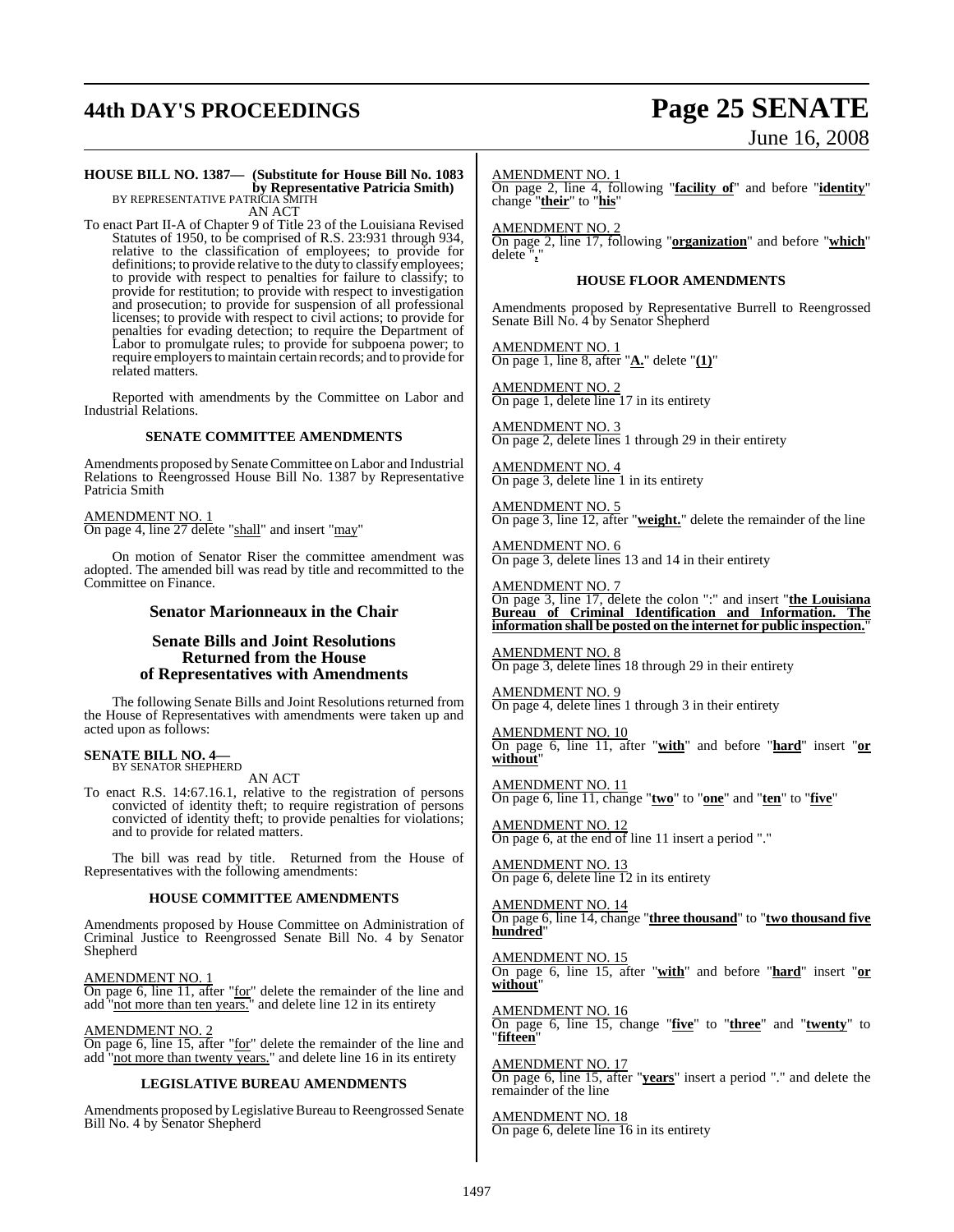# **Page 26 SENATE 44th DAY'S PROCEEDINGS**

June 16, 2008

AMENDMENT NO. 19 On page 6, line 19, change "**life**" to "**twenty years**"

#### **HOUSE FLOOR AMENDMENTS**

Amendments proposed by Representative Baldone to Reengrossed Senate Bill No. 4 by Senator Shepherd

#### AMENDMENT NO. 1

On page 6, between lines 19 and 20 insert the following: "**H. Notwithstanding any other provision of law to the contrary,the registrationandnotificationprovisions provided for**

**in this Section shall apply to all persons convicted of a crime of** violence as defined in R.S. 14:2(B).

Senator Shepherd moved to reject the amendments proposed by the House.

#### **ROLL CALL**

The roll was called with the following result:

#### YEAS

| Mr. President | Dupre       | McPherson     |
|---------------|-------------|---------------|
| Adley         | Erdey       | Michot        |
| Alario        | Gautreaux B | Morrish       |
| Amedee        | Gautreaux N | Mount         |
| <b>Broome</b> | Gray        | Murray        |
| Cassidy       | Hebert      | <b>Nevers</b> |
| Cheek         | Heitmeier   | Riser         |
| Cravins       | Jackson     | Shaw          |
| Crowe         | LaFleur     | Shepherd      |
| Donahue       | Long        | Smith         |
| Dorsey        | Marionneaux | Walsworth     |
| Duplessis     | Martiny     |               |
| Total - 35    |             |               |
|               | <b>NAYS</b> |               |
| Total - 0     | ABSENT      |               |

Kostelka Quinn Thompson Total - 3

The Chair declared the amendments proposed by the House were rejected. Senator Shepherd moved to reconsider the vote by which the amendments were rejected and laid the motion on the table.

#### **SENATE BILL NO. 11—**

BY SENATORS N. GAUTREAUX, LONG, NEVERS, RISER, SMITH AND THOMPSON AN ACT

To amend and reenact R.S. 3:3602(2), (4), and (6), 3603(A) and (B), 3604, and 3607(A) and (C) and to enact R.S. 3:3601(B)(3) and 3602(16), (17), (18), (19), and (20) relative to the right to farm; to provide for legislative findings; to provide for definitions; to provide for the right to farm; to provide for local ordinances; to provide relative to nuisance actions; and to provide for related matters.

The bill was read by title. Returned from the House of Representatives with the following amendments:

#### **HOUSE COMMITTEE AMENDMENTS**

Amendments proposed by House Committee on Agriculture, Forestry, Aquaculture, and Rural Development to Reengrossed Senate Bill No. 11 by Senator N. Gautreaux

AMENDMENT NO. 1

On page 1, line 2, after "R.S." delete "3:3602(2), (4), and (6)" and insert "3:3602(4)"

AMENDMENT NO. 2

On page 1, line 3, after "(17)" change the comma "," to "and" and after " $(18)$ " delete the comma "," and " $(19)$ , and  $(20)$ "

AMENDMENT NO. 3

On page 1, line 8, after "R.S." delete "3:3602(2), (4), and (6)" and insert "3:3602(4)"

#### AMENDMENT NO. 4

On page 1, line 9, after "(17)" change the comma "," to "and" and after " $(18)$ " delete the remainder of the line and at the beginning of line 10, delete "(20)"

AMENDMENT NO. 5 On page 2, delete lines 3 through 7 in their entirety

#### AMENDMENT NO. 6

On page 2, line 13, after "purposes" change the comma "," to a period "."

#### AMENDMENT NO. 7

On page 2, delete line 14 in its entirety and at the beginning of line 15, delete "rendering plant or a transfer center."

#### AMENDMENT NO. 8

On page 2, delete lines 20 through 23 in their entirety

#### AMENDMENT NO. 9

On page 2, line 25, after "entity" change the comma "," to a period "." and delete the remainder of the line and delete line 26 in its entirety

AMENDMENT NO. 10

On page 3, delete lines 12 through19 in their entirety

Senator N. Gautreaux moved to concur in the amendments proposed by the House.

#### **ROLL CALL**

The roll was called with the following result:

| Mr. President | Erdey       | Michot        |
|---------------|-------------|---------------|
| Adley         | Gautreaux B | Morrish       |
| Alario        | Gautreaux N | Mount         |
| Amedee        | Gray        | Murray        |
| <b>Broome</b> | Hebert      | <b>Nevers</b> |
| Cassidy       | Heitmeier   | Ouinn         |
| Cheek         | Jackson     | Riser         |
| Cravins       | Kostelka    | Shaw          |
| Crowe         | LaFleur     | Shepherd      |
| Donahue       | Long        | Smith         |
| Dorsey        | Marionneaux | Walsworth     |
| Duplessis     | Martiny     |               |
| Dupre         | McPherson   |               |
| Total - 37    |             |               |
|               | <b>NAYS</b> |               |
| Total - 0     |             |               |
|               | ABSENT      |               |

Thompson

Total - 1

The Chair declared the amendments proposed by the House were concurred in. Senator N. Gautreaux moved to reconsider the vote bywhich the amendments were concurred in and laid the motion on the table.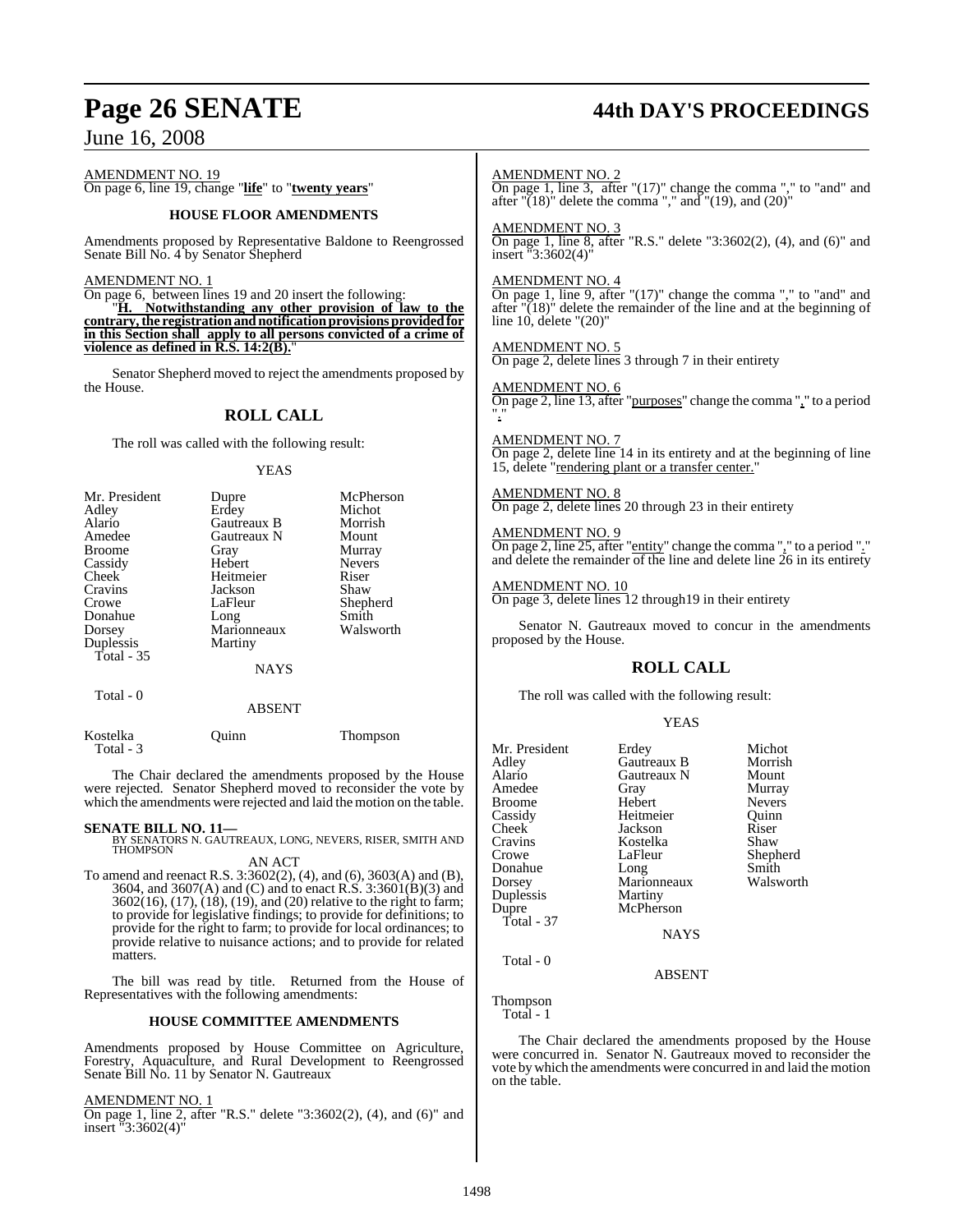## **44th DAY'S PROCEEDINGS Page 27 SENATE**

# June 16, 2008

**SENATE BILL NO. 15—**<br>BY SENATORS DUPRE, ADLEY, ERDEY, B. GAUTREAUX,<br>MCPHERSON, MOUNT AND SHAW AN ACT

To enact R.S. 47:463.136, relative to motor vehicle prestige license plates; to provide relative to the creation and issuance of a Gold Star motor vehicle prestige license plate for immediate family members of those military personnel killed in the line of duty; and to provide for related matters.

The bill was read by title. Returned from the House of Representatives with the following amendments:

#### **HOUSE COMMITTEE AMENDMENTS**

Amendments proposed by House Committee on Transportation, Highways, and Public Works to Engrossed Senate Bill No. 15 by Senator Dupre

#### AMENDMENT NO. 1

On page 2, line 23, after "**parentis;**" insert " **grandparents;**"

#### AMENDMENT NO. 2

On page 3, at the end of line 13, insert the following:

Section 2. The provisions of this Act shall not become effective until the implementation of the Next Generation Motor Vehicle Project of the Department of Public Safety and Corrections, office of motor vehicles, is finalized."

Senator Dupre moved to concur in the amendments proposed by the House.

#### **ROLL CALL**

The roll was called with the following result:

#### YEAS

| Mr. President | Dupre       | Martiny       |
|---------------|-------------|---------------|
| Adley         | Erdey       | McPherson     |
| Alario        | Gautreaux B | Michot        |
| Amedee        | Gautreaux N | Morrish       |
| <b>Broome</b> | Gray        | Mount         |
| Cassidy       | Hebert      | Murray        |
| Cheek         | Heitmeier   | <b>Nevers</b> |
| Cravins       | Jackson     | Riser         |
| Crowe         | Kostelka    | Shaw          |
| Donahue       | LaFleur     | Shepherd      |
| Dorsey        | Long        | Smith         |
| Duplessis     | Marionneaux | Walsworth     |
| Total - 36    |             |               |
|               | <b>NAYS</b> |               |
|               |             |               |

Total - 2

Quinn Thompson

The Chair declared the amendments proposed by the House were concurred in. Senator Dupre moved to reconsider the vote by which the amendments were concurred in and laid the motion on the table.

ABSENT

**SENATE BILL NO. 76—**<br>BY SENATORS GRAY, DONAHUE, N. GAUTREAUX, KOSTELKA,<br>MICHOT, MURRAY AND QUINN AN ACT

To enact Chapter 11 of Title X of the Children's Code, to be comprised of Articles 1051 through 1053, and Article 1146(E), relative to the restoration of parental rights after termination; to provide for the motion to restore parental rights; to provide for the duties of the department; to provide for the hearing; to provide for the permanency hearing; to provide for the review hearing; and to provide for related matters.

The bill was read by title. Returned from the House of Representatives with the following amendments:

#### **HOUSE COMMITTEE AMENDMENTS**

Amendments proposed by House Committee on Civil Law and Procedure to Reengrossed Senate Bill No. 76 by Senator Gray

AMENDMENT NO. 1 On page 1, line 16, change "**child's counsel**" to "**counsel for the child**"

AMENDMENT NO. 2 On page 2, line 8, after "**after**" and before "**filing**" insert "**the**"

AMENDMENT NO. 3 On page 2, line 10, change "**child's parents, foster parents, and CASA volunteer**" to "**parents,foster parents and CASA volunteer of the child**"

AMENDMENT NO. 4 On page 2, line 14, change "**unless that parent**" to "**without the consent of the parent.**" and delete line 15 in its entirety

#### AMENDMENT NO. 5

On page 3, line 13, after "**information**" insert a period "**.**" and delete the remainder of the line and delete line 14 in its entirety

#### AMENDMENT NO. 6 On page 3, line 24, after "**department,**" delete "**the child's counsel, the child's CASA volunteer,**"

#### AMENDMENT NO. 7

On page 3, line 25, change "**and the child's parent**" to "**counsel for the child, CASA volunteer, and the parent**"

AMENDMENT NO. 8 On page 3, line 28, delete "**court's**"

Senator Gray moved to concur in the amendments proposed by the House.

### **ROLL CALL**

The roll was called with the following result:

#### YEAS

| Mr. President<br>Adley<br>Alario<br>Amedee<br><b>Broome</b><br>Cassidy<br><b>Cheek</b><br>Cravins<br>Crowe<br>Donahue<br>Dorsey<br>Duplessis<br>Total - $36$ | Dupre<br>Erdey<br>Gautreaux B<br>Gautreaux N<br>Gray<br>Hebert<br>Heitmeier<br>Jackson<br>Kostelka<br>LaFleur<br>Long<br>Marionneaux<br><b>NAYS</b> | Martiny<br>McPherson<br>Michot<br>Morrish<br>Mount<br>Murray<br><b>Nevers</b><br>Riser<br>Shaw<br>Shepherd<br>Smith<br>Walsworth |
|--------------------------------------------------------------------------------------------------------------------------------------------------------------|-----------------------------------------------------------------------------------------------------------------------------------------------------|----------------------------------------------------------------------------------------------------------------------------------|
| Total - 0                                                                                                                                                    | <b>ABSENT</b>                                                                                                                                       |                                                                                                                                  |

Quinn Thompson  $Total - 2$ 

The Chair declared the amendments proposed by the House were concurred in. Senator Gray moved to reconsider the vote by which the amendments were concurred in and laid the motion on the table.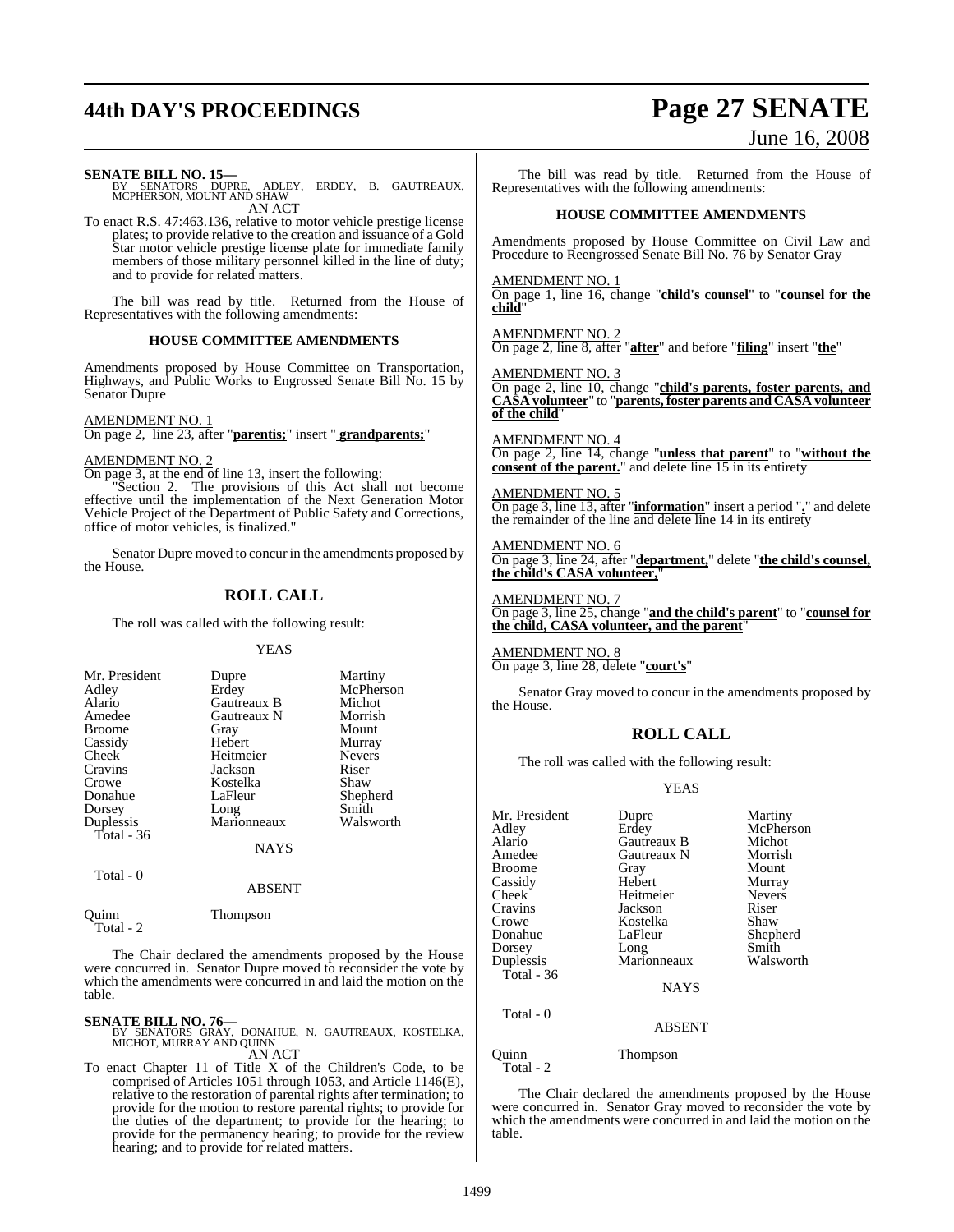## June 16, 2008

#### **SENATE BILL NO. 144—**

BY SENATORS N. GAUTREAUX, AMEDEE, DORSEY, DUPLESSIS AND **MOUNT** 

AN ACT

To enact R.S. 14:43.6, relative to certain sex offenses; to provide for the administration of medroxyprogesterone acetate to or voluntary castration of sex offenders; to provide penalties for noncompliance; and to provide for related matters.

The bill was read by title. Returned from the House of Representatives with the following amendments:

#### **HOUSE COMMITTEE AMENDMENTS**

Amendments proposed by House Committee on Administration of Criminal Justice to Reengrossed Senate Bill No. 144 by Senator N. Gautreaux

#### AMENDMENT NO. 1

On page 1, line 2, after "offenses;" delete the remainder of the line and delete line 3 in its entirety and insert "to authorize the administration of medroxyprogesterone acetate for persons convicted of certain sex offenses; to require the administration of medroxyprogesterone acetate for persons convicted of more than one sex offense; to provide for a determination by a medical expert; to provide for criminal"

#### AMENDMENT NO. 2

On page 1, delete lines 10 through 13 in their entirety and insert "a first conviction of R.S.  $14:42$  (aggravated rape), R.S.  $14:42.\overline{1}$ (forcible rape), R.S. 14:43.2 (second degree sexual battery), R.S. 14:78.1 (aggravated incest), R.S. 14:81.2(E) (molestation of a juvenile when the victim is under the age of thirteen), and R.S. 14:89.1 (aggravated crime against nature), the court"

#### AMENDMENT NO. 3

On page 2, delete lines 1 through 4 and insert "a second or subsequent conviction of R.S.  $14:42$  (aggravated rape), R.S. 14:42.1 (forcible rape), R.S. 14:43.2 (second degree sexual battery), R.S. 14:78.1 (aggravated incest), R.S. 14:81.2(E) (molestation of a juvenile when the victim is under the age of thirteen), and R.S. 14:89.1 (aggravated crime against nature), the court"

#### AMENDMENT NO. 4

On page 3, delete lines 3 through 6 in their entirety

AMENDMENT NO. 5

On page 3, at the beginning of line 7, change  $\degree(5)$ " to  $\degree(4)$ "

### AMENDMENT NO. 6

On page 3, at the beginning of line 16, change " $(6)$ " to " $(5)$ "

#### AMENDMENT NO. 7

On page 3, line 11, after "be" delete the remainder of the line and delete lines 12 through 14 in their entirety and insert "charged with a violation of the provisions of this Section. Upon conviction, the offender shall be imprisoned, with or without hard labor, for not less than three years nor more than five years without benefit of probation, parole, or suspension of sentence."

#### AMENDMENT NO. 8

On page 3, line 18, after "court" insert a period "." and delete the remainder of the line.

### **LEGISLATIVE BUREAU AMENDMENTS**

Amendments proposed by Legislative Bureau to Reengrossed Senate Bill No. 144 by Senator N. Gautreaux

#### AMENDMENT NO. 1

In House Committee Amendment No. 6 proposed by the House Committee on Administration of Criminal Justice to Reengrossed Senate Bill No. 144 by Senator N. Gautreaux, on page 1, line 24, change "beginning of line 16" to "beginning of line 15"

## **Page 28 SENATE 44th DAY'S PROCEEDINGS**

Senator N. Gautreaux moved to concur in the amendments proposed by the House.

## **ROLL CALL**

The roll was called with the following result:

Gautreaux N<br>Grav

Kostelka<br>LaFleur

Marionneaux Martiny McPherson

#### YEAS

| Mr. President |
|---------------|
| Adley         |
| Alario        |
| Amedee        |
| Broome        |
| Cassidy       |
| Cheek         |
| Cravins       |
| Crowe         |
| Donahue       |
| Dorsey        |
| Duplessis     |
| Dupre         |
| Total - 37    |
|               |
|               |

Erdey Michot<br>Gautreaux B Morrish Gautreaux B Morrish<br>Gautreaux N Mount Gray Murray<br>Hebert Nevers Nevers<br>Quinn Heitmeier Quinn<br>
Jackson Riser Jackson Riser<br>Kostelka Shaw Shepherd<br>Smith Long Smith<br>Marionneaux Walsworth

**NAYS** 

#### ABSENT

Thompson Total - 1

Total - 0

The Chair declared the amendments proposed by the House were concurred in. Senator N. Gautreaux moved to reconsider the vote by which the amendments were concurred in and laid the motion on the table.

#### **SENATE BILL NO. 160—**

BY SENATORS CRAVINS, LAFLEUR, LONG, MORRISH AND QUINN AN ACT

To enact R.S. 22:635.3(D) and (E) and 636.2(E) and (F) relative to homeowner's insurance; to provide for changes in homeowners insurance policy deductibles for named storms or hurricanes; to provide for premium quotes involving homeowner's policies and policy deductibles; to provide for application of deductibles in the event of a loss; and to provide for related matters.

The bill was read by title. Returned from the House of Representatives with the following amendments:

#### **HOUSE COMMITTEE AMENDMENTS**

Amendments proposed by House Committee on Insurance to Reengrossed Senate Bill No. 160 by Senator Cravins

#### AMENDMENT NO. 1

On page 1, line 2, after "enact" delete "R.S. 22:635.3(D) and (E) and 636.2(E) and (F)" and insert "R.S. 22:635.3(D), (E), and (F) and  $636.2(E)$ , (F), and (G),"

#### AMENDMENT NO. 2

On page 1, line 8, after "1." delete "R.S. 22:635.3(D) and (E) and 636.2(E) and (F)" and insert "R.S. 22:635.3(D), (E), and (F) and  $636.2(E)$ , (F), and (G)"

#### **HOUSE FLOOR AMENDMENTS**

Amendments proposed by Representatives Kleckley and Cortez to Reengrossed Senate Bill No. 160 by Senator Cravins

#### AMENDMENT NO. 1

On page 2, line 2, after "**years.**" insert the following: "**Any insurer filing with the commissioner pursuant to this Subsection shall file with the commissioner a business plan setting forth the insurer's plan to write new business in this state. The commissioner's**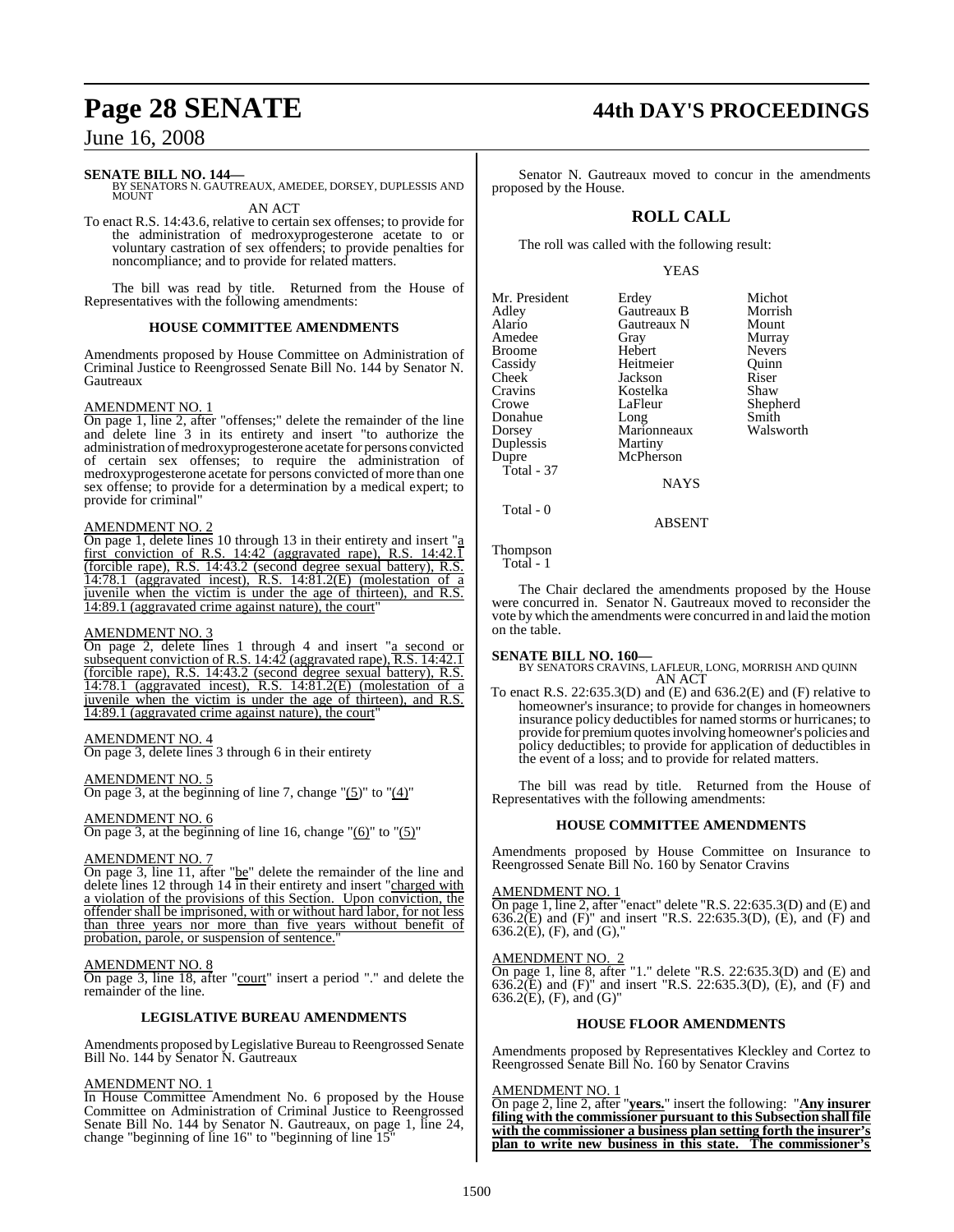## **44th DAY'S PROCEEDINGS Page 29 SENATE**

June 16, 2008

**approval is to be based on the insurer's commitment to the writing of new business in this state. The commissioner may subsequently rescind his approval of any filing made pursuant to this Subsection in the event the insurer failsto write new business in accordance with the business plan.**"

#### AMENDMENT NO. 2

On page 2, line 27, after "**years.**" insert the following: "**Any insurer filing with the commissioner pursuant to this Subsection shall file with the commissioner a business plan setting forth the insurer's plan to write new business in this state. The commissioner's approval is to be based on the insurer's commitment to the writing of new business in this state. The commissioner may subsequently rescind his approval of any filing made pursuant to this Subsection in the event the insurer failsto write new business in accordance with the business plan.**"

Senator Cravins moved to reject the amendments proposed by the House.

### **ROLL CALL**

The roll was called with the following result:

#### YEAS

| Mr. President | Erdey         | Michot        |
|---------------|---------------|---------------|
| Adley         | Gautreaux B   | Morrish       |
| Alario        | Gautreaux N   | Mount         |
| Amedee        | Gray          | Murray        |
| <b>Broome</b> | Hebert        | <b>Nevers</b> |
| Cassidy       | Heitmeier     | Ouinn         |
| Cheek         | Jackson       | Riser         |
| Cravins       | Kostelka      | Shaw          |
| Crowe         | LaFleur       | Shepherd      |
| Donahue       | Long          | Smith         |
| Dorsey        | Marionneaux   | Walsworth     |
| Duplessis     | Martiny       |               |
| Dupre         | McPherson     |               |
| Total $-37$   |               |               |
|               | <b>NAYS</b>   |               |
| Total - 0     |               |               |
|               | <b>ABSENT</b> |               |
|               |               |               |

Thompson Total - 1

The Chair declared the amendments proposed by the House were rejected. Senator Cravins moved to reconsider the vote by which the amendments were rejected and laid the motion on the table.

#### **Senator Broome in the Chair**

**SENATE BILL NO. 161—** BY SENATOR JACKSON

### AN ACT

To amend and reenact R.S. 9:397.1(B), R.S. 13:4291(A), and R.S. 46:236.3(B)(1) and (K), relative to income assignment orders; to provide for the interruption of prescription of child support payments intercepted through any means; to authorize the use of income assignment orders; to collect paternity testing costs; to provide for fines against employers for failing to withhold payments from income assignment orders; to provide terms and conditions; and to provide for related matters.

The bill was read by title. Returned from the House of Representatives with the following amendments:

#### **HOUSE COMMITTEE AMENDMENTS**

Amendments proposed by House Committee on Civil Law and Procedure to Reengrossed Senate Bill No. 161 by Senator Jackson

#### AMENDMENT NO. 1

On page 1, line 2, change "R.S.  $46:236.3(B)(1)$  and  $(K)$ " to "R.S.  $46:\overline{236}.3(B)(1), (I), and (K)''$ 

#### AMENDMENT NO. 2

On page 1, line 7, after the semicolon ";" and before "and" insert "to provide for the effect of the notice to withhold;"

#### AMENDMENT NO. 3

On page 2, line 20, change "R.S. 46:236.3(B)(1) and (K)" to "R.S.  $46:\overline{236}.3(B)(1), (I), and (K)''$ 

#### AMENDMENT NO. 4

On page 3, between lines 4 and 5, insert the following:

"I. The notice to withhold shall operate as an assignment and shall be binding**, fourteen days after mailing or other transmission, or from the department by administrative order of income assignment,** upon any existing or future employers or payors of income of the person ordered to pay support upon whom a copy of the notice to withhold is served. \* \* \*"

#### AMENDMENT NO. 5

On page 3, at the end of line 13, after the period "." add "**The fine shall not exceed the support amount that should have been withheld or paid over to the obligee.**"

Senator Jackson moved to concur in the amendments proposed by the House.

#### **ROLL CALL**

The roll was called with the following result:

#### YEAS

| Mr. President<br>Adley<br>Alario<br>Amedee<br><b>Broome</b><br>Cassidy<br>Cheek<br>Cravins<br>Crowe<br>Donahue<br>Dorsey<br>Duplessis<br>Dupre<br>Total - 37 | Erdey<br>Gautreaux B<br>Gautreaux N<br>Gray<br>Hebert<br>Heitmeier<br>Jackson<br>Kostelka<br>LaFleur<br>Long<br>Marionneaux<br>Martiny<br>McPherson<br><b>NAYS</b> | Michot<br>Morrish<br>Mount<br>Murray<br><b>Nevers</b><br>Ouinn<br>Riser<br>Shaw<br>Shepherd<br>Smith<br>Walsworth |
|--------------------------------------------------------------------------------------------------------------------------------------------------------------|--------------------------------------------------------------------------------------------------------------------------------------------------------------------|-------------------------------------------------------------------------------------------------------------------|
| Total - 0                                                                                                                                                    |                                                                                                                                                                    |                                                                                                                   |
|                                                                                                                                                              | $1 - 2 - 3 - 3 - 7 - 7$                                                                                                                                            |                                                                                                                   |

ABSENT

Thompson Total - 1

The Chair declared the amendments proposed by the House were concurred in. Senator Jackson moved to reconsider the vote by which the amendments were concurred in and laid the motion on the table.

**SENATE BILL NO. 166—** BY SENATOR MURRAY

#### AN ACT

To enact R.S. 13:621.48, relative to the Forty-First Judicial District Court; to provide relative to judges and magistrates of the Forty-First Judicial District Court; to provide for the reversion by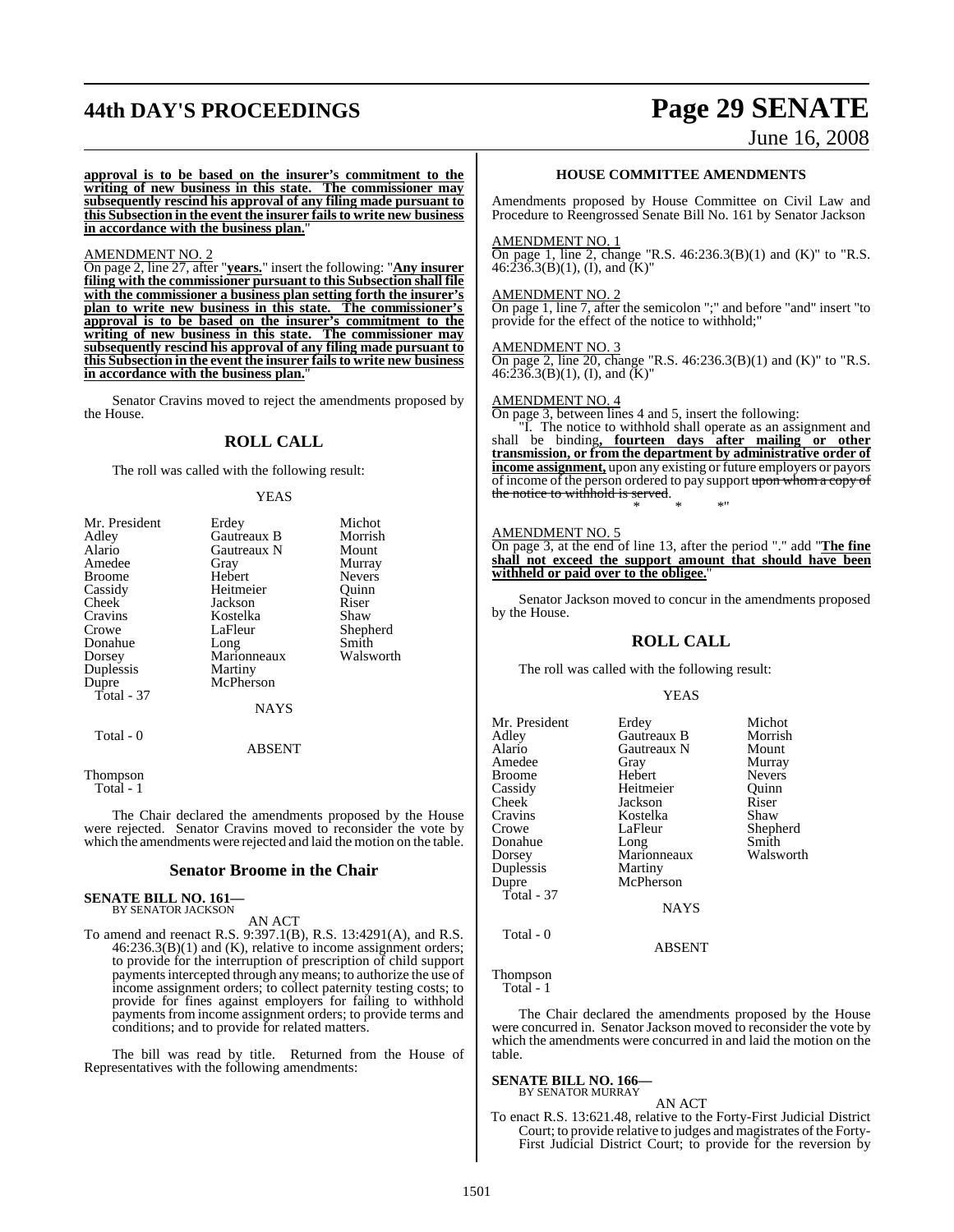# **Page 30 SENATE 44th DAY'S PROCEEDINGS**

## June 16, 2008

certain judges and magistrates to their office, division, or section in civil and criminal district courts for the parish of Orleans if Act 621 of the 2006 Regular Session of the Louisiana Legislature is held unconstitutional; to provide certain terms, conditions, and procedures; to provide for an effective date; and to provide for related matters.

The bill was read by title. Returned from the House of Representatives with the following amendments:

#### **HOUSE COMMITTEE AMENDMENTS**

Amendments proposed by House Committee on Judiciary to Reengrossed Senate Bill No. 166 by Senator Murray

#### AMENDMENT NO. 1

On page 1, line 16, after "January 1, 2009," delete the remainder of the line in its entirety and delete line 17 in its entirety

#### AMENDMENT NO. 2

On page 2, delete lines 1 and 2 in their entirety and insert in lieu thereof "shall be assigned to the corresponding section or division in the civil and criminal district courts of Orleans Parish in existence prior to the enactment of Act 621 of the 2006 Regular Session of the Louisiana Legislature for the duration of"

#### AMENDMENT NO. 3

On page 2, line 7, after "Court" delete the remainder of the line in its entirety and delete lines 8 through 11 in their entirety and insert in lieu thereof "on January 1, 2009, shall be assigned to the corresponding section or division in the civil and criminal district courts of Orleans Parish in existence prior to the enactment of Act 621 of the 2006 Regular Session of the Louisiana Legislature."

#### **LEGISLATIVE BUREAU AMENDMENTS**

Amendments proposed by Legislative Bureau to Reengrossed Senate Bill No. 166 by Senator Murray

#### AMENDMENT NO. 1

In House Committee Amendment No. 3 proposed by the House Committee on Judiciary A to Reengrossed Senate Bill 166 by Senator Murray, on page 1, line 14, after "Legislature" delete ".

Senator Murray moved to reject the amendments proposed by the House.

### **ROLL CALL**

The roll was called with the following result:

#### YEAS

| Mr. President<br>Adley<br>Alario<br>Amedee<br><b>Broome</b><br>Cassidy<br>Cheek<br>Cravins<br>Crowe<br>Donahue<br>Dorsey<br>Duplessis<br>Total - 36 | Dupre<br>Erdey<br>Gautreaux B<br>Gautreaux N<br>Gray<br>Hebert<br>Heitmeier<br>Jackson<br>Kostelka<br>LaFleur<br>Long<br>Marionneaux | Martiny<br>McPherson<br>Michot<br>Morrish<br>Mount<br>Murray<br><b>Nevers</b><br>Ouinn<br>Riser<br>Shaw<br>Shepherd<br>Smith |
|-----------------------------------------------------------------------------------------------------------------------------------------------------|--------------------------------------------------------------------------------------------------------------------------------------|------------------------------------------------------------------------------------------------------------------------------|
|                                                                                                                                                     | <b>NAYS</b>                                                                                                                          |                                                                                                                              |
| Total - 0                                                                                                                                           | ABSENT                                                                                                                               |                                                                                                                              |

Thompson Walsworth

Total - 2

The Chair declared the amendments proposed by the House were rejected. Senator Murray moved to reconsider the vote by which the amendments were rejected and laid the motion on the table.

#### **SENATE BILL NO. 168—**

BY SENATORS MURRAY, RISER, SCALISE, THOMPSON AND WALSWORTH

AN ACT

To amend and reenact R.S. 23:1552(B)(6) and repeal R.S. 23:1552(B)(7), relative to unemployment compensation; to provide with respect to reimbursement of unemployment claims paid as a result of hurricanes Katrina and Rita; and to provide for related matters.

The bill was read by title. Returned from the House of Representatives with the following amendments:

#### **HOUSE COMMITTEE AMENDMENTS**

Amendments proposed by House Committee on Labor and Industrial Relations to Engrossed Senate Bill No. 168 by Senator Murray

#### AMENDMENT NO. 1

On page 1, line 2, after "R.S. 23:1552(B)(6) and" insert "to"

AMENDMENT NO. 2

On page 2, line 9, after "**recouped**" change the comma "**,**" to a period "**.**" and delete the remainder of the line

AMENDMENT NO. 3

On page 2, delete lines 10 and 11 in their entirety

#### **LEGISLATIVE BUREAU AMENDMENTS**

Amendments proposed by Legislative Bureau to Engrossed Senate Bill No. 168 by Senator Murray

AMENDMENT NO. 1 On page 1, line 16, following "U.S.C." and before "which" change " $\frac{1}{2}$ (s)(3) of the U.S. Internal Revenue Code" to "501(c)(3)"

AMENDMENT NO. 2 On page 1, line 17, following "U.S.C." and before "." change "§501(a) of said code" to "501(a)"

#### **HOUSE FLOOR AMENDMENTS**

Amendments proposed by Representative Honey to Engrossed Senate Bill No. 168 by Senator Murray

#### AMENDMENT NO. 1

On page 2, at the end of line 11, insert the following: "In the event that any employer pursuant to this Section was insured by private entities offering any form of insurances, bonds, certificates of deposit or any other form of guarantee against unemployment claims chargeable to the employers account, the state shall have the right to recoup such funds from those private entities or their insurer for repayment of funds paid out of the unemployment compensation trust fund for any unemployment claims covered in this Section.

Senator Murray moved to concur in the amendments proposed by the House.

### **ROLL CALL**

The roll was called with the following result:

#### YEAS

| Mr. President<br>Adley | Erdey<br>Gautreaux B | Michot<br>Morrish |
|------------------------|----------------------|-------------------|
| Alario                 | Gautreaux N          | Mount             |
| Amedee                 | Gray                 | Murray            |
| <b>Broome</b>          | Hebert               | <b>Nevers</b>     |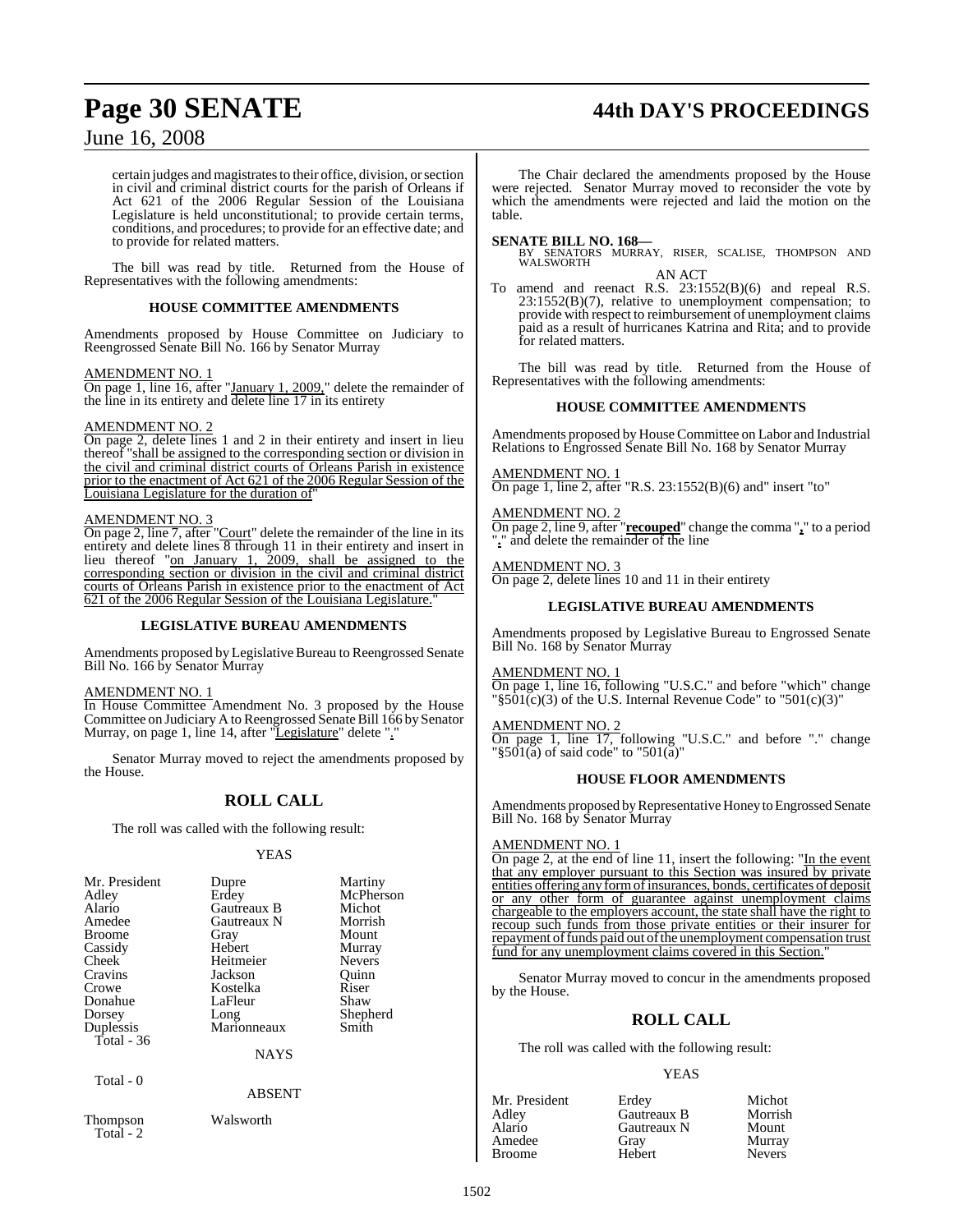## **44th DAY'S PROCEEDINGS Page 31 SENATE**

Cravins Kostelka<br>Crowe LaFleur Duplessis<br>Dupre Total - 37

Cassidy Heitmeier Quinn<br>
Cheek Jackson Riser Cheek Jackson Riser<br>Cravins Kostelka Shaw LaFleur Shepherd<br>Long Smith Donahue Long Smith Dorsey Marionneaux<br>
Duplessis Martiny McPherson

**NAYS** 

#### Total - 0

ABSENT

Thompson Total - 1

The Chair declared the amendments proposed by the House were concurred in. Senator Murray moved to reconsider the vote by which the amendments were concurred in and laid the motion on the table.

#### **SENATE BILL NO. 179—** BY SENATOR QUINN

AN ACT

To amend and reenact Civil Code Article 2339, relative to community property; to provide relative to the fruits and revenues of separate property; to provide for reservation as separate property; to provide certain terms, conditions, procedures, requirements and effects; to provide for notice; and to provide for related matters.

The bill was read by title. Returned from the House of Representatives with the following amendments:

#### **HOUSE COMMITTEE AMENDMENTS**

Amendments proposed by House Committee on Civil Law and Procedure to Reengrossed Senate Bill No. 179 by Senator Quinn

AMENDMENT NO. 1

On page 2, at the beginning of line 3, insert "**notice is delivered to the prospective spouse and is**"

AMENDMENT NO. 2

On page 2, line 4, after "when" and before "filed" insert "**notice is delivered to the prospective spouse and is**"

Senator Quinn moved to reject the amendments proposed by the House.

### **ROLL CALL**

The roll was called with the following result:

#### YEAS

| Mr. President | Erdey       | Michot        |
|---------------|-------------|---------------|
| Adley         | Gautreaux B | Morrish       |
| Alario        | Gautreaux N | Mount         |
| Amedee        | Gray        | Murray        |
| <b>Broome</b> | Hebert      | <b>Nevers</b> |
| Cassidy       | Heitmeier   | Ouinn         |
| Cheek         | Jackson     | Riser         |
| Cravins       | Kostelka    | Shaw          |
| Crowe         | LaFleur     | Shepherd      |
| Donahue       | Long        | Smith         |
| Dorsey        | Marionneaux | Thompson      |
| Duplessis     | Martiny     | Walsworth     |
| Dupre         | McPherson   |               |
| Total - 38    |             |               |

# June 16, 2008

#### **NAYS**

ABSENT

Total - 0

Total - 0

The Chair declared the amendments proposed by the House were rejected. Senator Quinn moved to reconsider the vote by which the amendments were rejected and laid the motion on the table.

**SENATE BILL NO. 228—** BY SENATORS HEITMEIER, BROOME, GRAY, MURRAY AND NEVERS AN ACT

To enact R.S. 28:22, R.S. 40:2006(B)(2)(i) and (E)(2)(x), and Part VI-F of Chapter 11 of Title 40 of the Louisiana Revised Statutes of 1950, to be comprised of R.S. 40:2180.6 through 2180.11, relative to crisis receiving centers; to provide for a crisis response system; to provide for definitions; to provide for fees; to provide for licensing; to provide for rules and regulations; to provide for penalties; and to provide for related matters.

The bill was read by title. Returned from the House of Representatives with the following amendments:

#### **HOUSE COMMITTEE AMENDMENTS**

Amendments proposed by House Committee on Health and Welfare to Reengrossed Senate Bill No. 228 by Senator Heitmeier

AMENDMENT NO. 1

On page 1, line 16, between "**communities**" and "**and**" insert a comma "**,**"

AMENDMENT NO. 2 On page 2, at the beginning of line 4, change "**inter-jurisdictional**" to "**interjurisdictional**"

#### AMENDMENT NO. 3

On page 2, line 5, between "**district**" and "**or**" insert a comma "**,**"

AMENDMENT NO. 4 On page 2, line 8, between "**hospitalizations**" and "**and**" insert a comma<sup>"</sup>,

AMENDMENT NO. 5 On page 2, line 14, between "**disorders**" and "**and**" insert a comma "**,**"

AMENDMENT NO. 6 On page 2, line 16, change "**coroner's office**" to "**office of the coroner**" and between "**district**" and "**or**" insert a comma "**,**"

AMENDMENT NO. 7 On page 2, line 17, change "**Emergency Medical Services**" to "**emergency medical services**"

AMENDMENT NO. 8 On page 2, line 27, between "**professionals**" and "**and**" insert a comma "**,**"

AMENDMENT NO. 9 On page 3, line 1, delete "**individual's**" and between "**needs**" and the period "**.**" insert "**of the individual**"

AMENDMENT NO. 10 On page 3, line 2, between "**include**" and "**but**" delete the comma "**,**" and change "**is not**" to "**shall not be**"

### AMENDMENT NO. 11

On page 3, delete line 6 and insert in lieu thereof "**(4) Review, follow-up, and referral.**"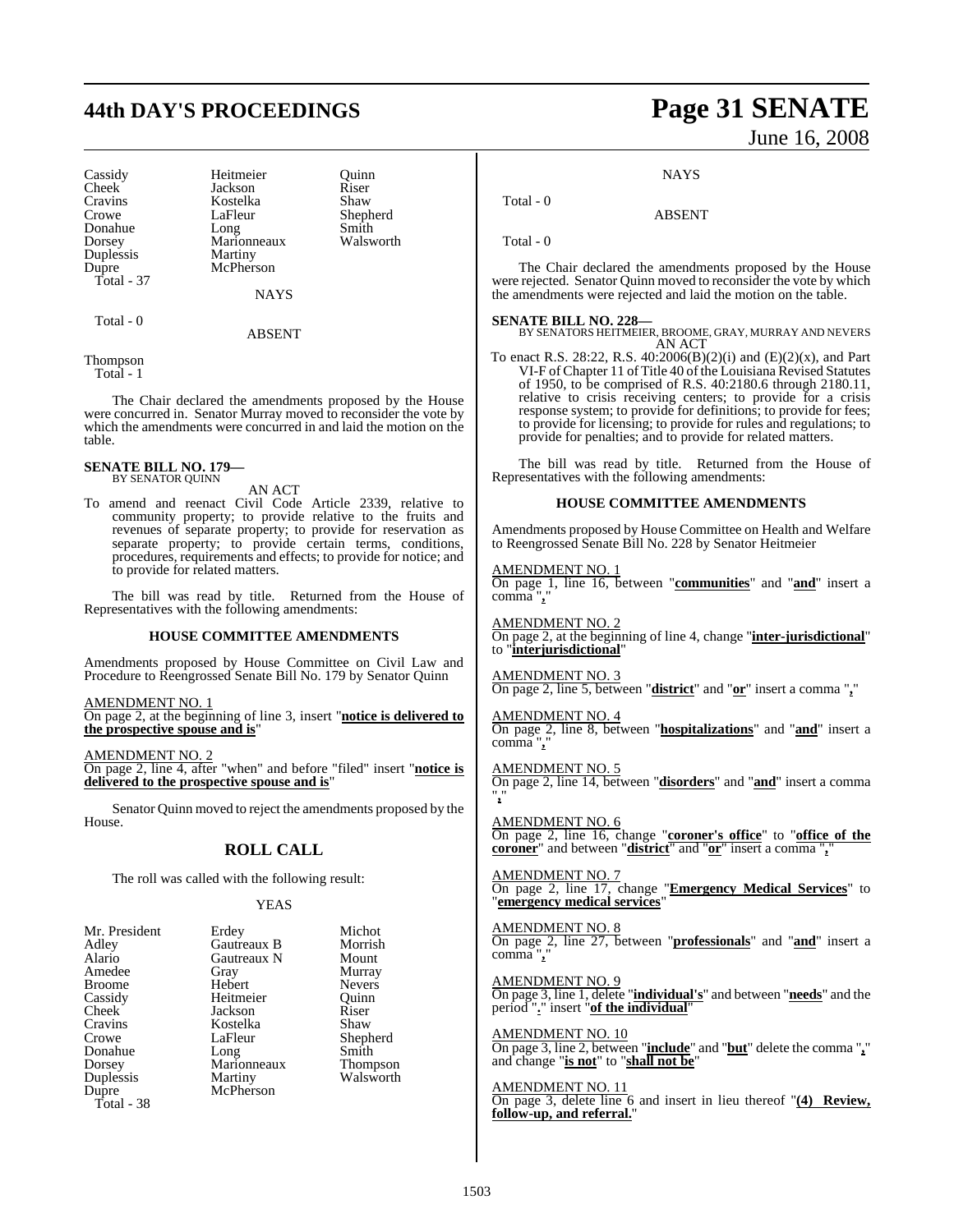## June 16, 2008

# **Page 32 SENATE 44th DAY'S PROCEEDINGS**

AMENDMENT NO. 12

On page 3, line 8, delete "**and consultation/collaboration**" and insert a comma "**,**" and "**consultation, and collaboration**"

AMENDMENT NO. 13 On page 3, line 13, between "**refer**" and "**or**" insert a comma "**,**"

AMENDMENT NO. 14 On page 3, line 19, between "**facilities**" and "**or**" insert a comma "**,**"

AMENDMENT NO. 15 On page 3, line 21, between "**department**" and the period "**.**" insert "**as provided by Part VI-F of Chapter 11 of Title 40 of the Louisiana Revised Statutes of 1950**"

AMENDMENT NO. 16 On page 5, line 2, change "**will**" to "**shall**"

AMENDMENT NO. 17 On page 8, line 17, delete "and this Section"

### **HOUSE FLOOR AMENDMENTS**

Amendments proposed by Representative Katz to Reengrossed Senate Bill No. 228 by Senator Heitmeier

AMENDMENT NO. 1 On page 1, line 2, after "R.S. 28:22" delete the comma "," and "R.S.  $40:\!2006(B)(2)(i)$  and  $(E)(2)(x)$ ,"

AMENDMENT NO. 2 On page 1, line 5, after "definitions;" delete "to provide for fees;"

AMENDMENT NO. 3 On page 3, delete line 29 in its entirety

AMENDMENT NO. 4 On page 4, delete lines 1 through 13 in their entirety

AMENDMENT NO. 5 On page 4, line 14, between "Section" and the period "." change "3" to  $\frac{1}{2}$ "

AMENDMENT NO. 6 On page 6, delete lines 23 through 26 in their entirety

AMENDMENT NO. 7 On page 7, delete lines 4 through 6 in their entirety

AMENDMENT NO. 8 On page 7, line 7, change "C." to "B." and delete "**and licensing fee**"

AMENDMENT NO. 9 On page 7, at the beginning of line 12, change "**D.**" to "**C.**"

AMENDMENT NO. 10 On page 7, line 15, delete the semi-colon "**;**" and "**additionally, the annual renewal licensing fee must be submitted with**"

AMENDMENT NO. 11 On page 7, line 16, delete "**the annual renewal application**"

AMENDMENT NO. 12 On page 7, line 17, delete "**and the annual renewal licensing fee**"

AMENDMENT NO. 13 On page 8, line 17, change "4" to "3" and delete the comma "," and "2, and 5" and insert "and 4"

AMENDMENT NO. 14 On page 8, line 23, change "5" to "4" and change "3" to "2"

#### **HOUSE FLOOR AMENDMENTS**

Amendments proposed by Representative Willmott to Reengrossed Senate Bill No. 228 by Senator Heitmeier

AMENDMENT NO. 1

On page 3, between lines 28 and 29, insert the following:

"**(4) Crisis receiving centers shall be accessible to any person regardless of their residence or whether the authority presenting the person is located outside the region where the receiving center is located.**"

#### **HOUSE FLOOR AMENDMENTS**

Amendments proposed by Representative Mills to Reengrossed Senate Bill No. 228 by Senator Heitmeier

AMENDMENT NO. 1 Delete House Committee Amendment No. 17 proposed by the House Committee on Health and Welfare to Reengrossed Senate Bill No. 228 by Senator Gray.

Senator Heitmeier moved to concur in the amendments proposed by the House.

## **ROLL CALL**

The roll was called with the following result:

YEAS

| Mr. President<br>Adley<br>Alario<br>Amedee<br><b>Broome</b><br>Cassidy<br>Cheek<br>Cravins<br>Crowe<br>Donahue<br>Dorsey<br>Duplessis<br>Dupre<br>Total - 38 | Erdey<br>Gautreaux B<br>Gautreaux N<br>Gray<br>Hebert<br>Heitmeier<br>Jackson<br>Kostelka<br>LaFleur<br>Long<br>Marionneaux<br>Martiny<br>McPherson<br><b>NAYS</b> | Michot<br>Morrish<br>Mount<br>Murray<br><b>Nevers</b><br>Ouinn<br>Riser<br>Shaw<br>Shepherd<br>Smith<br>Thompson<br>Walsworth |
|--------------------------------------------------------------------------------------------------------------------------------------------------------------|--------------------------------------------------------------------------------------------------------------------------------------------------------------------|-------------------------------------------------------------------------------------------------------------------------------|
| Total - 0                                                                                                                                                    |                                                                                                                                                                    |                                                                                                                               |

ABSENT

Total - 0

The Chair declared the amendments proposed by the House were concurred in. Senator Heitmeier moved to reconsider the vote by which the amendments were concurred in and laid the motion on the table.

**SENATE BILL NO. 238—** BY SENATOR CASSIDY AND REPRESENTATIVES LEBAS AND MILLS AN ACT

To enact R.S. 40:1064.1, relative to expedited partner therapy; to provide for the prescription of medications to individuals who may have been exposed to certain venereal diseases absent a doctor-patient relationship and absent a clinical assessment; to provide for the promulgation of rules; and to provide for related matters.

The bill was read by title. Returned from the House of Representatives with the following amendments: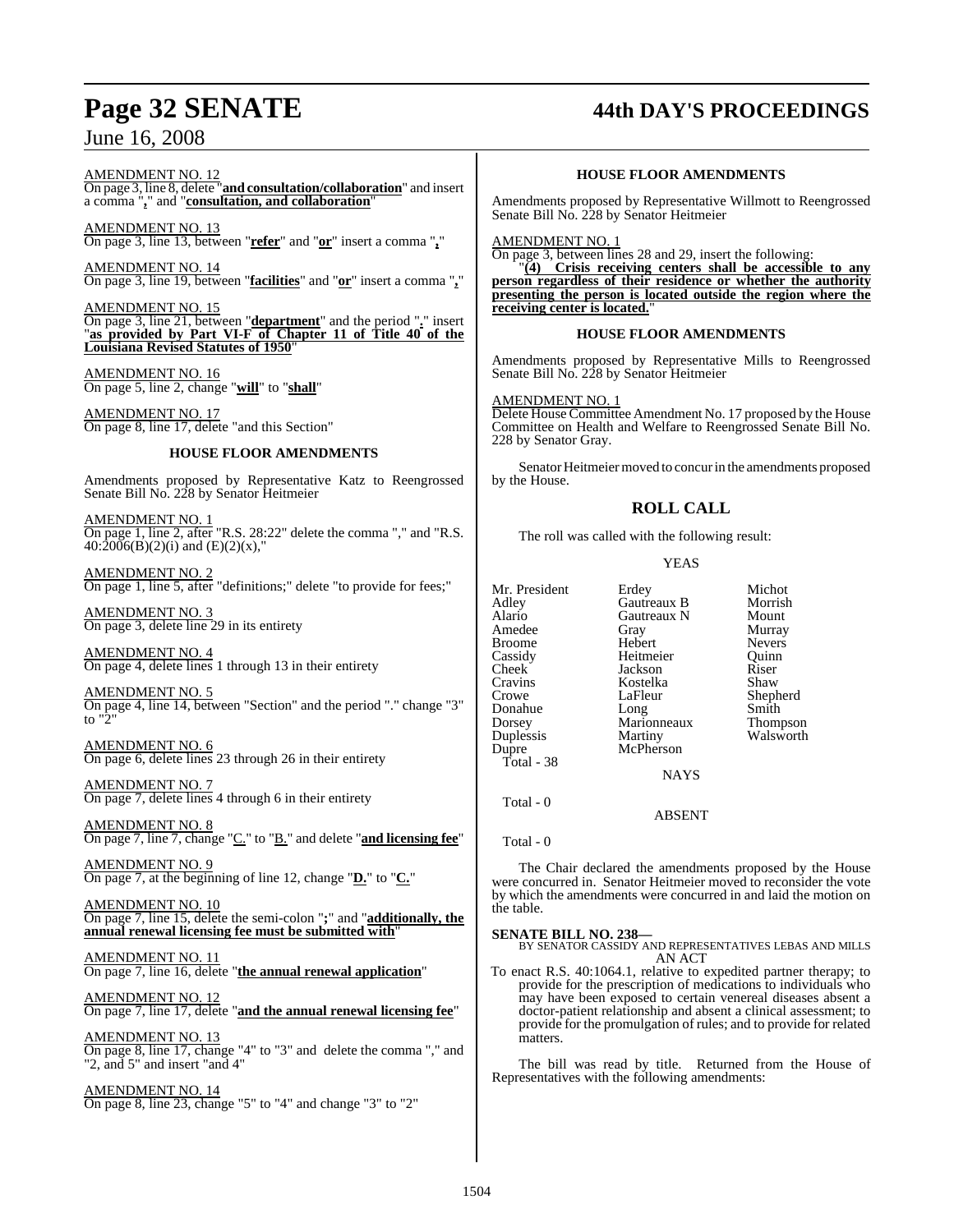## **44th DAY'S PROCEEDINGS Page 33 SENATE**

#### **HOUSE COMMITTEE AMENDMENTS**

Amendments proposed by House Committee on Health and Welfare to Engrossed Senate Bill No. 238 by Senator Cassidy

#### AMENDMENT NO. 1

On page 2, line 5, delete "**dispense,**"

Senator Cassidy moved to concur in the amendments proposed by the House.

### **ROLL CALL**

The roll was called with the following result:

#### YEAS

| Mr. President | Erdey         | Michot        |
|---------------|---------------|---------------|
| Adley         | Gautreaux B   | Morrish       |
| Alario        | Gautreaux N   | Mount         |
| Amedee        | Gray          | Murray        |
| <b>Broome</b> | Hebert        | <b>Nevers</b> |
| Cassidy       | Heitmeier     | Ouinn         |
| Cheek         | Jackson       | Riser         |
| Cravins       | Kostelka      | Shaw          |
| Crowe         | LaFleur       | Shepherd      |
| Donahue       | Long          | Smith         |
| Dorsey        | Marionneaux   | Thompson      |
| Duplessis     | Martiny       | Walsworth     |
| Dupre         | McPherson     |               |
| Total - 38    |               |               |
|               | <b>NAYS</b>   |               |
| Total - 0     |               |               |
|               | <b>ABSENT</b> |               |

Total - 0

The Chair declared the amendments proposed by the House were concurred in. Senator Cassidy moved to reconsider the vote by which the amendments were concurred in and laid the motion on the table.

#### **SENATE BILL NO. 243—**

BY SENATORS MCPHERSON, ADLEY, ALARIO, AMEDEE, BROOME,<br>CASSIDY, CHAISSON, CHEEK, CRAVINS, CROWE, DONAHUE,<br>DORSEY,DUPRE,ERDEY,B.GAUTREAUX,N.GAUTREAUX,HEBERT,<br>HEITMEIER,JACKSON,LAFLEUR,LONG,MARIONNEAUX,MORRISH,<br>MOUNT,MURRAY,N WALSWORTH

AN ACT

To enact R.S.48:394, relative to private railroad crossings; to provide a procedure relative to the closure or removal of private crossings; to provide for notice to the Louisiana Public Service Commission and owner of record; to provide for a public hearing; and to provide for related matters.

The bill was read by title. Returned from the House of Representatives with the following amendments:

#### **LEGISLATIVE BUREAU AMENDMENTS**

Amendments proposed by Legislative Bureau to Reengrossed Senate Bill No. 243 by Senator McPherson

#### AMENDMENT NO. 1

On page 1, line 13, following "**.**" and before "**written**" change "**Such**" to "**The**"

#### AMENDMENT NO. 2

On page 1, line 17, following "**from**" and before "**railroad**" change "**such**" to "**the**"

Senator McPherson moved to concur in the amendments proposed by the House.

# June 16, 2008

## **ROLL CALL**

The roll was called with the following result:

#### YEAS

| Mr. President | Erdey       | Michot        |
|---------------|-------------|---------------|
| Adlev         | Gautreaux B | Morrish       |
| Alario        | Gautreaux N | Mount         |
| Amedee        | Gray        | Murray        |
| Broome        | Hebert      | <b>Nevers</b> |
| Cassidy       | Heitmeier   | Ouinn         |
| Cheek         | Jackson     | Riser         |
| Cravins       | Kostelka    | Shaw          |
| Crowe         | LaFleur     | Shepherd      |
| Donahue       | Long        | Smith         |
| Dorsey        | Marionneaux | Thompson      |
| Duplessis     | Martiny     | Walsworth     |
| Dupre         | McPherson   |               |
| Total - 38    |             |               |
|               | <b>NAYS</b> |               |
| Total - 0     |             |               |

```
 Total - 0
```
The Chair declared the amendments proposed by the House were concurred in. Senator McPherson moved to reconsider the vote by which the amendments were concurred in and laid the motion on the table.

ABSENT

#### **SENATE BILL NO. 252—** BY SENATOR MICHOT

AN ACT

To amend and reenact R.S. 6:1088.1(A)(5) and (B), relative to licensure of certain persons engaged in residential mortgage lending; to provide relative to certain fees for such persons to utilize the licensing system; and to provide for related matters.

On motion of Senator Michot, the bill was read by title and returned to the Calendar, subject to call.

## **SENATE BILL NO. 253—** BY SENATOR MICHOT

AN ACT To amend and reenact R.S. 6:1091(B)(1), relative to licensed residential mortgage lenders; to provide for examination of books, records and accounts; and to provide for related matters.

The bill was read by title. Returned from the House of Representatives with the following amendments:

#### **HOUSE FLOOR AMENDMENTS**

Amendments proposed by Representative Trahan to Engrossed Senate Bill No. 253 by Senator Michot

### AMENDMENT NO. 1

On page 1, line 2, after "R.S.  $6:1091(B)(1)$ " insert "and  $1094\tilde{C}$ (1)(a)"

#### AMENDMENT NO. 2

On page 1, line 3, after "accounts;" insert "to provide for continuing professional education requirements for reinstatement or renewal of a mortgage broker, mortgage lender, or originator license;"

#### AMENDMENT NO. 3

On page 1, line  $6$ , change "R.S.  $6:1091(B)(1)$  is" to "R.S. 6:109 $\overline{1(B)}(1)$  and  $1094(C)(1)(a)$  are"

#### AMENDMENT NO. 4

On page 2, between lines 16 and 17 insert the following:

"§1094. Professional education required for licensure; examination; continuing education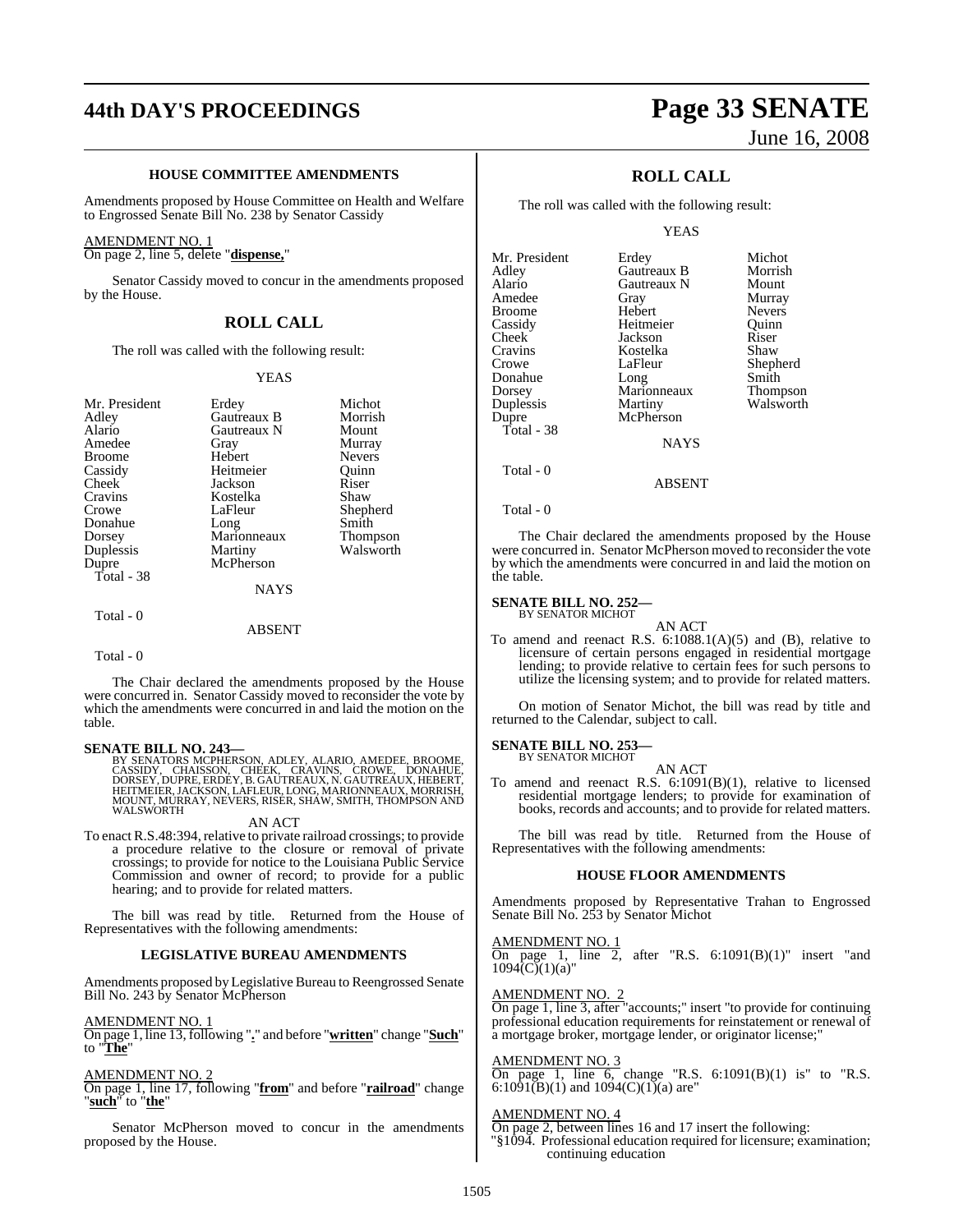June 16, 2008

## **Page 34 SENATE 44th DAY'S PROCEEDINGS**

AMENDMENT NO. 2

On page 5, line 21, after "**as**" and before "**parent**" insert "**a**"

Senator Jackson moved to concur in the amendments proposed by the House.

## **ROLL CALL**

The roll was called with the following result:

|--|--|--|

| Mr. President | Erdey       | Michot        |
|---------------|-------------|---------------|
| Adley         | Gautreaux B | Morrish       |
| Alario        | Gautreaux N | Mount         |
| Amedee        | Gray        | Murray        |
| <b>Broome</b> | Hebert      | <b>Nevers</b> |
| Cassidy       | Heitmeier   | Ouinn         |
| Cheek         | Jackson     | Riser         |
| Cravins       | Kostelka    | Shaw          |
| Crowe         | LaFleur     | Shepherd      |
| Donahue       | Long        | Smith         |
| Dorsey        | Marionneaux | Thompson      |
| Duplessis     | Martiny     | Walsworth     |
| Dupre         | McPherson   |               |
| Total - 38    |             |               |
|               | <b>NAYS</b> |               |
| Total - 0     |             |               |

Total - 0

The Chair declared the amendments proposed by the House were concurred in. Senator Jackson moved to reconsider the vote by which the amendments were concurred in and laid the motion on the table.

ABSENT

### **Rules Suspended**

Senator Duplessis asked for and obtained a suspension of the rules for the purpose of taking up at this time.

#### **Senate Bills and Joint Resolutions Just Returned from the House of Representatives with Amendments**

Senator Duplessis asked for and obtained a suspension of the rules to take up at this time the following Senate Bills and Joint Resolutions just returned from the House of Representatives with amendments.

**SENATE BILL NO. 672—** BY SENATOR DUPLESSIS

- AN ACT
- To amend and reenact R.S. 24:31.1(A), 502(A), 504(B), 506(A), and 507(B), relative to compensation of members of the legislature and per diem; to provide for per diem during regular and extraordinary sessions; to provide for an increase in the compensation paid to legislators; to provide for an increase in compensation paid to the speaker of the House of Representatives and the president of the Senate; to provide for an increase in the compensation paid to the speaker pro tempore of the House of Representatives and the president pro tempore of the Senate; to provide for an increase in compensation paid to the chairman of the Senate Finance Committee, the chairman of the Senate Revenue and Fiscal Affairs Committee, the chairman of the House Appropriations Committee, and the chairman of the House Ways and Means Committee; and to provide for related matters.

The bill was read by title. Returned from the House of Representatives with the following amendments:

C.(1)(a) All persons applying for reinstatement or renewal of their mortgage broker, mortgage lender, or originator license shall have completed ten **eight** hours of continuing professional education in order to reinstate or renew their license on January first of the following year. Each applicant shall submit documentation to the commissioner from a recognized professional educational institution approved by the commissioner and the board as provided in R.S. 6:1093(B). Proof of the applicant's completion of these continuing professional requirements shall be submitted as part of the applicant's license renewal application.

\* \* \*

\* \* \*"

Senator Michot moved to concur in the amendments proposed by the House.

## **ROLL CALL**

The roll was called with the following result:

#### YEAS

| Mr. President | Erdey       | Michot        |
|---------------|-------------|---------------|
| Adley         | Gautreaux B | Morrish       |
| Alario        | Gautreaux N | Mount         |
| Amedee        | Gray        | Murray        |
| <b>Broome</b> | Hebert      | <b>Nevers</b> |
| Cassidy       | Heitmeier   | Ouinn         |
| Cheek         | Jackson     | Riser         |
| Cravins       | Kostelka    | Shaw          |
| Crowe         | LaFleur     | Shepherd      |
| Donahue       | Long        | Smith         |
| Dorsey        | Marionneaux | Thompson      |
| Duplessis     | Martiny     | Walsworth     |
| Dupre         | McPherson   |               |
| Total - 38    |             |               |
|               | NAYS        |               |

Total - 0

### ABSENT

Total - 0

The Chair declared the amendments proposed by the House were concurred in. Senator Michot moved to reconsider the vote by which the amendments were concurred in and laid the motion on the table.

## **Mr. President in the Chair**

#### **SENATE BILL NO. 260—** BY SENATOR JACKSON

AN ACT

To amend and reenact R.S. 9:406 and to enact R.S. 9:399.1, relative to paternity; to provide for formal notice of revocation of acknowledgments; to provide for nullification of an acknowledgment to provide time periods for bringing a petition to vacate judgments establishing paternity; to provide time periods for nullification of a judgment of paternity; and to provide for related matters.

The bill was read by title. Returned from the House of Representatives with the following amendments:

## **HOUSE COMMITTEE AMENDMENTS**

Amendments proposed by House Committee on Civil Law and Procedure to Reengrossed Senate Bill No. 260 by Senator Jackson

AMENDMENT NO. 1

On page 2, line 9, change "**2 or 3**" to "**(2)**"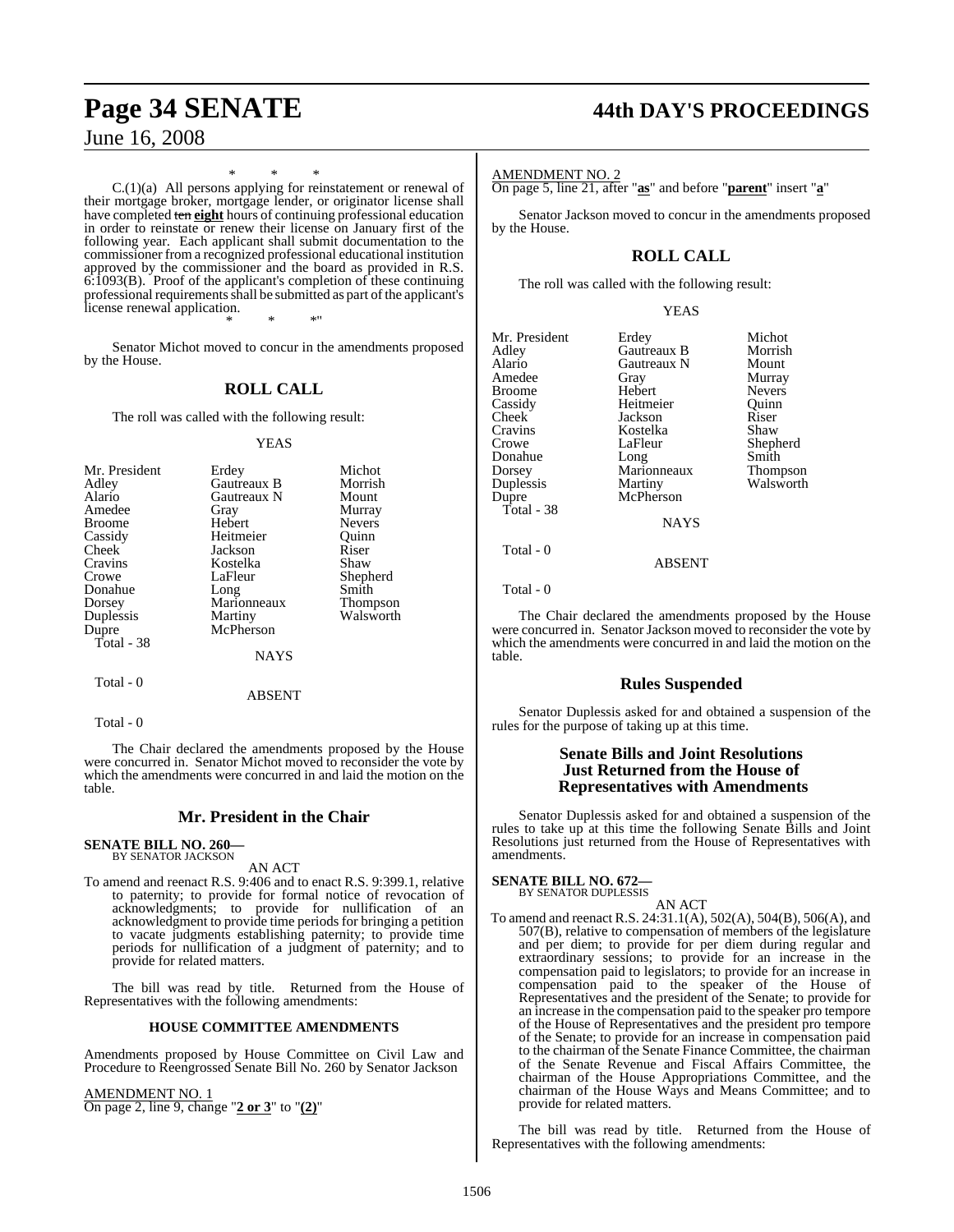## **44th DAY'S PROCEEDINGS Page 35 SENATE**

#### **HOUSE FLOOR AMENDMENTS**

Amendments proposed by Representative Tucker to Reengrossed Senate Bill No. 672 by Senator Duplessis

#### AMENDMENT NO. 1

On page 2, delete lines 7 through 12 and insert the following: "full sum of sixteen thousand eight hundred **thirty-seven thousand five hundred** dollars per annum. **Beginning on July 1, 2009, and annually thereafter, if there has been an increase in the Consumer Price Index for all urban consumers (CPI-U), as prepared by the United States Department of Labor, Bureau of Labor Statistics in the preceding calendar year, the salary shall be adjusted by the same percentage as the increase in that CPI-U rounded to the nearest whole dollar.**"

#### AMENDMENT NO. 2

On page 2, line 16, after "**Committee shall be**" delete the remainder of the line and delete lines 17 through 28 and insert the following: "**fifty-four thousand seven hundred fifty dollars per annum. Beginning on July 1, 2009, and annually thereafter, if there has been an increase in the Consumer Price Index for all urban consumers(CPI-U), as prepared by the United States Department of Labor, Bureau of Labor Statistics in the preceding calendar year, the salary shall be adjusted by the same percentage as the** increase in that CPI-U rounded to the nearest whole dollar.

#### AMENDMENT NO. 3

Delete page 3 and on page 4, delete lines 1 through 17 and insert the following:

"§502. Speaker of the House of Representatives; salary; expenses

A. The salary of the speaker of the House of Representatives shall be thirty-two thousand **seventy-one thousand two hundred fifty** dollars per annum, such salary to be payable monthly on his own warrant and drawn on the general fund of the state. **Beginning on July 1, 2009, and annually thereafter, if there has been an increase in the Consumer Price Index for all urban consumers (CPI-U), as prepared by the United States Department of Labor, Bureau of Labor Statistics in the preceding calendar year, the salary shall be adjusted by the same percentage as the increase in that CPI-U rounded to the nearest whole dollar.** This salary shall be compensation to the speaker for service to the House of Representatives, including that rendered during regular and extraordinary sessions of the legislature and during the interim between sessions.

\* \* \*

§504. Speaker pro tempore; assumption of duties of speaker; salary \* \* \*

B. The salary of the speaker pro tempore of the House of Representatives shall be twenty-fourthousand five hundred **fifty-four thousand seven hundred fifty** dollars per annum. **Beginning on July 1, 2009, and annually thereafter, if there has been an increase in the Consumer Price Index for all urban consumers (CPI-U), as prepared by the United States Department of Labor, Bureau of Labor Statistics in the preceding calendar year, the salary shall be adjusted by the same percentage as the increase in that CPI-U rounded to the nearest whole dollar.** This salary shall be compensation to the speaker pro tempore for service to the House of Representatives, including that rendered during regular and extraordinary sessions of the legislature and during the interim between sessions. The salary provided for in this Section shall be payable in the same manner as provided in R.S. 24:31.1(B). The speaker pro tempore shall be entitled to the per diem and all other allowances provided by law for members of the Legislature of Louisiana.

\* \* \* §506. President of the Senate; salary; expenses

A. The salary of the president of the Senate shall be thirty-two thousand **seventy-one thousand two hundred fifty** dollars per annum, such salary to be payable monthly on his own warrant and drawn on the general fund of the state. **Beginning on July 1, 2009, and annually thereafter, if there has been an increase in the Consumer Price Index for all urban consumers (CPI-U), as prepared by the United States Department of Labor, Bureau of** 

# June 16, 2008

**Labor Statistics in the preceding calendar year, the salary shall be adjusted by the same percentage as the increase in that CPI-U rounded to the nearest whole dollar.** This salary shall be compensation to the president for service to the Senate, including that rendered during regular and extraordinary sessions of the legislature and during the interim between sessions. \* \* \*

§507. President pro tempore; assumption of duties of president; salary

\* \* \* B. The salary of the president pro tempore of the Senate shall be twenty-four thousand five hundred **fifty-four thousand seven hundred fifty** dollars per annum. **Beginning on July 1, 2009, and annually thereafter, if there has been an increase in the Consumer Price Index for all urban consumers (CPI-U), as prepared by the United States Department of Labor, Bureau of Labor Statistics in the preceding calendar year, the salary shall be adjusted by the same percentage as the increase in that CPI-U rounded to the nearest whole dollar.** This salary shall be compensation to the president pro tempore for service to the Senate, including that rendered during regular and extraordinary sessions of the legislature and during the interim between sessions. The salary provided for in this Section shall be payable in the same manner as provided in R.S. 24:31.1(B). The president pro tempore shall be entitled to the per diem and all other allowances provided by law for members of the Legislature of Louisiana."

Senator Duplessis moved to concur in the amendments proposed by the House.

#### **ROLL CALL**

The roll was called with the following result:

#### YEAS

| Mr. President<br>Adley<br>Broome<br>Dorsey<br>Duplessis<br>Dupre<br>Erdey<br><b>Total</b> - 20 | Gautreaux B<br>Gray<br>Jackson<br>Kostelka<br>LaFleur<br>Marionneaux<br>Martiny<br><b>NAYS</b> | Michot<br>Murray<br><b>Nevers</b><br>Shepherd<br>Smith<br><b>Thompson</b> |
|------------------------------------------------------------------------------------------------|------------------------------------------------------------------------------------------------|---------------------------------------------------------------------------|
| Alario<br>Amedee<br>Cassidy<br>Cheek<br>Cravins<br>Crowe<br>Total - 18                         | Donahue<br>Gautreaux N<br>Hebert<br>Heitmeier<br>Long<br>McPherson                             | Morrish<br>Mount<br>Ouinn<br>Riser<br>Shaw<br>Walsworth                   |

ABSENT

Total - 0

The Chair declared the amendments proposed by the House were concurred in. Senator Duplessis moved to reconsider the vote by which the amendments were concurred in and laid the motion on the table.

### **Senate Bills and Joint Resolutions Returned from the House of Representatives with Amendments, Resumed**

The following Senate Bills and Joint Resolutions returned from the House of Representatives with amendments were taken up and acted upon as follows:

1507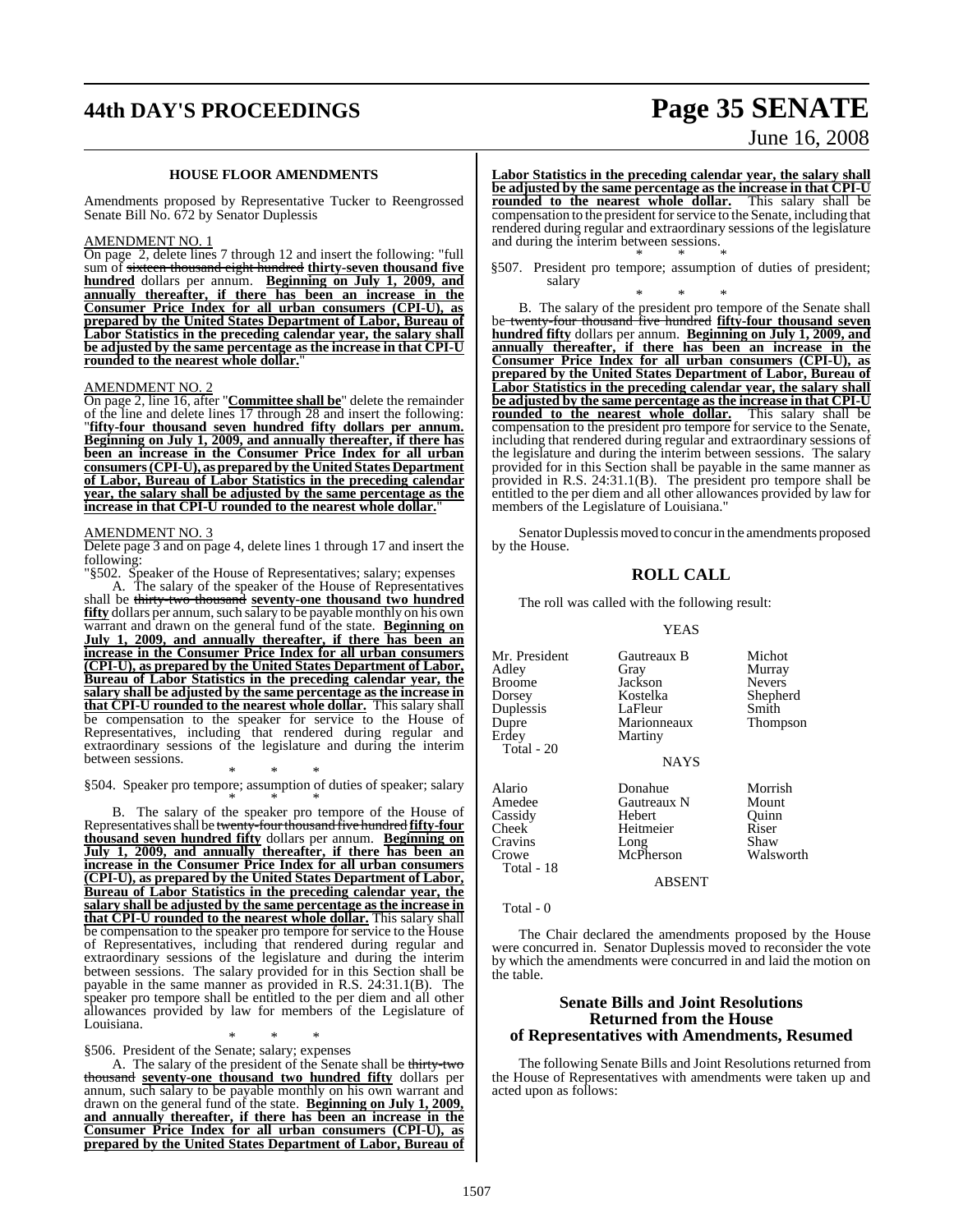## **Page 36 SENATE 44th DAY'S PROCEEDINGS**

## June 16, 2008

**SENATE BILL NO. 301—**<br>BY SENATOR CHAISSON AND REPRESENTATIVES ARMES, ARNOLD, BOBBY BADON, BILLIOT, BURFORD, HENRY BURNS, CARMODY, CARTER, CHAMPAGNE, CHANEY, CONNICK, CORTEZ, DIXON, GISCLAIR, HARDY, HARRISON, HAZEL, HINES, AN ACT

To enact R.S. 29:735.3, relative to civil liability of medical personnel; to provide immunity for medical personnel during a declared state of emergency who render emergency care, health care services, or first aid as a result of evacuations or treatment conducted in accordance with disaster medicine protocol and at the direction of military or government authorities; to provide for a definition of disaster medicine protocol; and to provide for related matters.

The bill was read by title. Returned from the House of Representatives with the following amendments:

#### **HOUSE COMMITTEE AMENDMENTS**

Amendments proposed by House Committee on Civil Law and Procedure to Reengrossed Senate Bill No. 301 by Senator Chaisson

#### AMENDMENT NO. 1

On page 1, line 6, change "a definition of disaster medicine" to "definitions"

#### AMENDMENT NO. 2

On page 1, at the beginning of line 7, delete "protocol"

#### AMENDMENT NO. 3

On page 1, at the end of line 11, delete "**immune**" and at the beginning of line 12, delete "**from liability in R.S. 37:1731**"

#### AMENDMENT NO. 4

On page 1, at the beginning of line 14, change "**patients**" to "**a person**"

AMENDMENT NO. 5 On page 1, line 16, change "**such**" to "**the**"

#### AMENDMENT NO. 6

On page 1, at the beginning of line 17, change "**was**" to "**is**" and after "**willful**" insert "**and wanton**" and after "**misconduct**" insert a period "." and delete the remainder of the line

#### AMENDMENT NO. 7

On page 2, line 1, after "**Section**" change the comma "," to a colon ":" and delete the remainder of the line

AMENDMENT NO. 8 On page 2, at the beginning of line 2, insert "**(1) "Disaster medicine protocol" means the order**" and change "**patients by priorities**" to "**persons by priority**" and at the end of the line delete "**the**"

AMENDMENT NO. 9 On page 2, line 3, delete "**may**"

AMENDMENT NO. 10 On page 2, at the beginning of line 5, change "**C. As used in this Section, "disaster**" to "**(2) "Disaster**"

AMENDMENT NO. 11 On page 2, line 6, delete "**under circumstances of stress**"

AMENDMENT NO. 12 On page 2, line 7, delete "**in which a sudden concentration of**" and at the beginning of line 8, delete "**casualties overwhelms existing medical**"

#### AMENDMENT NO. 13 On page 2, at the beginning of line 9, change "**D. As used in this Section, "during**" to "**(3) "During**"

#### AMENDMENT NO. 14

On page 2, delete line 10, and insert "**means a declaration of the governor in accordance with R.S. 29:724 or 766 and shall include the time period as set forth in the declaration and shall also**"

AMENDMENT NO. 15

On page 2, at the end of line 11, before the period "." insert "**of disaster or public emergency**"

#### AMENDMENT NO. 16

On page 2, between lines 11 and 12, insert the following:

"**(4) "Medical personnel" means an individual or person subject to the provisions of R.S. 37:1731, regardless of compensation.**"

#### **LEGISLATIVE BUREAU AMENDMENTS**

Amendments proposed by Legislative Bureau to Reengrossed Senate Bill No. 301 by Senator Chaisson

## AMENDMENT NO. 1

In House Committee Amendment No. 14 proposed by the House Committee on Civil Law and Procedure to Senate Bill No. 301 by Senator Chaisson, on page 2, line 7, following "**means**" and before "**a declaration**" insert "**during the period of time set forth in**"

Senator Chaisson moved to concur in the amendments proposed by the House.

## **ROLL CALL**

The roll was called with the following result:

#### YEAS

Shepherd<br>Smith

Mr. President Gautreaux B Morrish<br>Adley Gautreaux N Mount Adley Gautreaux N<br>Alario Gray Gray Murray<br>Hebert Nevers Amedee<br>Broome Broome Heitmeier Quinn<br>
Cheek Jackson Riser Cheek Jackson Riser<br>Cravins Kostelka Shaw Cravins Kostelka<br>Crowe LaFleur Donahue Long Smith<br>Dorsey Marionneaux Thompson Dorsey Marionneaux<br>
Duplessis Martiny Duplessis Martiny Walsworth<br>
Dupre McPherson McPherson Erdey Michot Total - 37

Total - 0

**Cassidy** Total - 1

The Chair declared the amendments proposed by the House were concurred in. Senator Chaisson moved to reconsider the vote by which the amendments were concurred in and laid the motion on the table.

**NAYS** 

ABSENT

#### **SENATE BILL NO. 330—** BY SENATOR CHAISSON

AN ACT

To enact R.S. 37:1731.1, relative to limitation of liability; to provide relative to medical services performed during a declared state of emergency; to provide certain limitations of liability; to provide definitions, terms, and conditions; to provide for an effective date; and to provide for related matters.

The bill was read by title. Returned from the House of Representatives with the following amendments: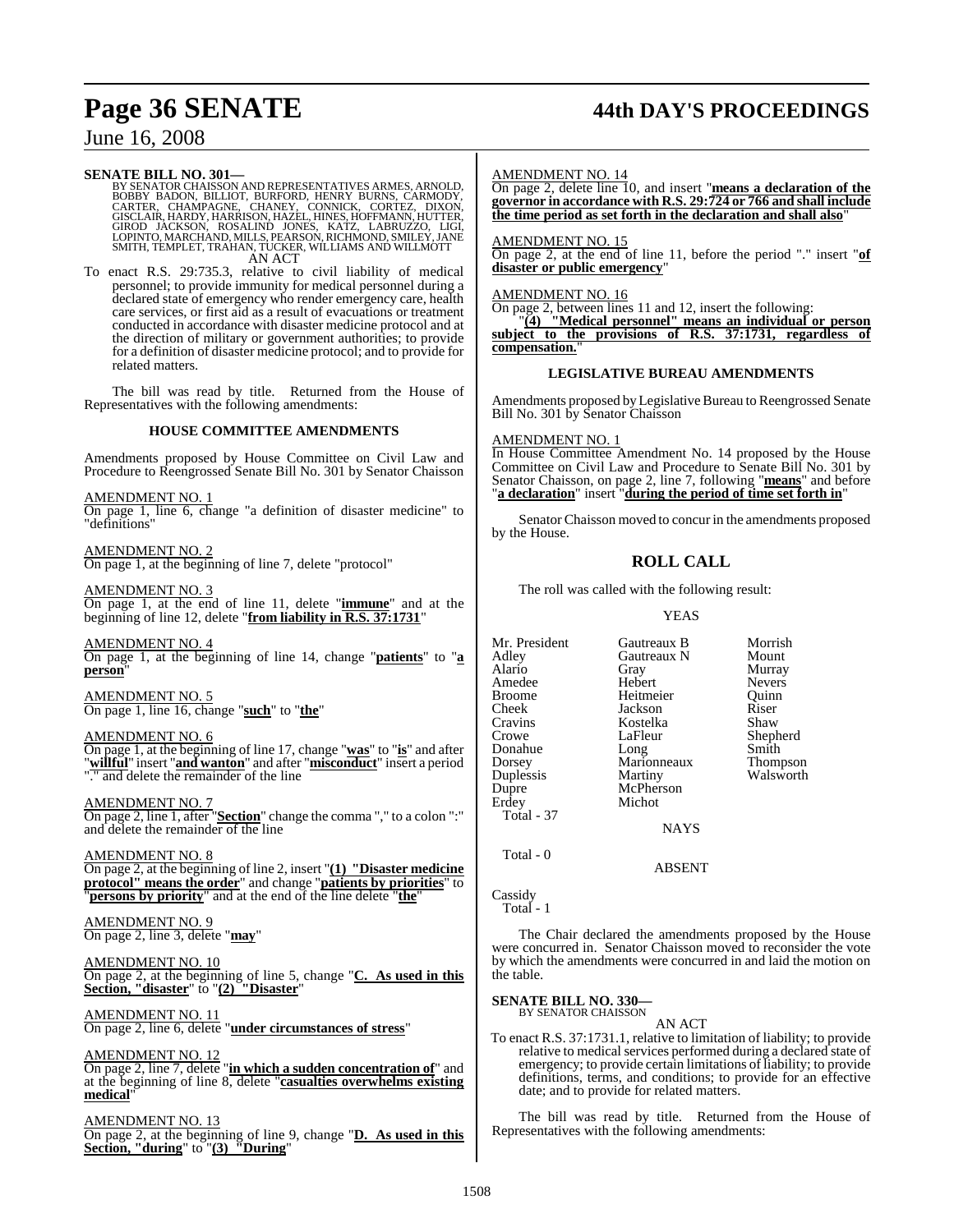# **44th DAY'S PROCEEDINGS Page 37 SENATE**

#### **HOUSE COMMITTEE AMENDMENTS**

Amendments proposed by House Committee on Civil Law and Procedure to Engrossed Senate Bill No. 330 by Senator Chaisson

AMENDMENT NO. 1 On page 1, line 12, change "**such**" to "**the**"

AMENDMENT NO. 2 On page 1, line 13, delete "**such**"

AMENDMENT NO. 3 On page 1, line 14, change "**such**" to "**the**"

AMENDMENT NO. 4 On page 1, line 16, after "**willful**" insert "**and wanton**"

AMENDMENT NO. 5 On page 1, line 17, change "**herein**" to "**in this Section**"

AMENDMENT NO. 6 On page 2, delete lines 1 through 4 in their entirety

AMENDMENT NO. 7 On page 2, at the beginning of line 5, change "**(3)**" to "**(1)**"

AMENDMENT NO. 8

On page 2, line 7, change "**patient**" to "**person.**" and delete the remainder of the line and delete line 8 in its entirety

#### AMENDMENT NO. 9

On page 2, delete lines 9 through 11 and insert the following: "**(2) "Medical personnel" means an individual or person subject to the provisions of R.S. 37:1731, regardless of** compensation.

#### AMENDMENT NO. 10

On page 2, at the beginning of line 12, change "**(5)**" to "**(3)**" and after "**means**" delete the remainder of the line and delete lines 13 and 14 in their entirety and insert the following:"**a declaration of the governor in accordance with R.S. 29:724 and shall include the time period as set forth in the declaration and shall also be retroactive to the precipitating event requiring the declaration.**"

#### **LEGISLATIVE BUREAU AMENDMENTS**

Amendments proposed by Legislative Bureau to Engrossed Senate Bill No. 330 by Senator Chaisson

#### AMENDMENT NO. 1

In House Committee Amendment No. 10 proposed by the House Committee on Civil Law and Procedure to Senate Bill No. 330 by Senator Chaisson, on line 25, before "**a declaration,**" insert "**during the period of time set forth in**"

SenatorChaisson moved to concur in the amendments proposed by the House.

#### **ROLL CALL**

The roll was called with the following result:

#### YEAS

- Adley Gautreaux B Morrish en Amedee Gray Grame Murray<br>Broome Hebert Nevers Broome Hebert Nevers<br>
Cassidy Heitmeier Quinn Cassidy Heitmeier Quinn Cheek Jackson Riser<br>Cravins Kostelka Shaw Cravins Kostelka<br>Crowe LaFleur Donahue Long
- Mr. President Erdey Michot<br>Adlev Gautreaux B Morrish Gautreaux N Mount<br>Gray Murray

Shepherd<br>Smith

# June 16, 2008

Dorsey Marionneaux Thompson<br>
Duplessis Martiny Walsworth Duplessis<br>Dupre McPherson Total - 38 **NAYS** Total - 0

Total - 0

The Chair declared the amendments proposed by the House were concurred in. Senator Chaisson moved to reconsider the vote by which the amendments were concurred in and laid the motion on the table.

ABSENT

**SENATE BILL NO. 339—** BY SENATORS THOMPSON, RISER AND WALSWORTH AN ACT

To enact R.S. 8:69.2, relative to cemeteries placed into receivership; to provide for the qualifications of a receiver; to provide for establishment of a receivership; to provide for the administration and duties of a receivership; to provide for the termination of a receivership; and to provide for related matters.

The bill was read by title. Returned from the House of Representatives with the following amendments:

#### **HOUSE COMMITTEE AMENDMENTS**

Amendments proposed by House Committee on Commerce to Reengrossed Senate Bill No. 339 by Senator Thompson

#### AMENDMENT NO. 1

On page 2, line 26, after "**apply**" delete the comma "**,**" and delete "**ex parte,**"

#### **LEGISLATIVE BUREAU AMENDMENTS**

Amendments proposed byLegislative Bureau to Reengrossed Senate Bill No. 339 by Senator Thompson

#### AMENDMENT NO. 1

On page 3, line 21, following "**appertaining**" and before "**thereto**" delete "**to**"

AMENDMENT NO. 2

On page 4, line 18, following "**board.**" and before "**appointments**" change "**Such**" to "**The**"

Senator Thompson moved to concur in the amendments proposed by the House.

#### **ROLL CALL**

The roll was called with the following result:

McPherson

#### YEAS

Mr. President Erdey Michot<br>Adley Gautreaux B Morrish Adley Gautreaux B Morrish Alario Gautreaux N<br>Amedee Gray Broome Hebert Nevers<br>
Cassidy Heitmeier Quinn Cassidy Heitmeier Quinn<br>
Cheek Jackson Riser Cheek Jackson Riser Cravins Kostelka<br>Crowe LaFleur Donahue Long Smith<br>Dorsey Marionneaux Thompson Dorsey Marionneaux<br>
Duplessis Martiny Duplessis Martiny Walsworth<br>Dupre McPherson Total - 38

Gray Murray<br>Hebert Nevers Shepherd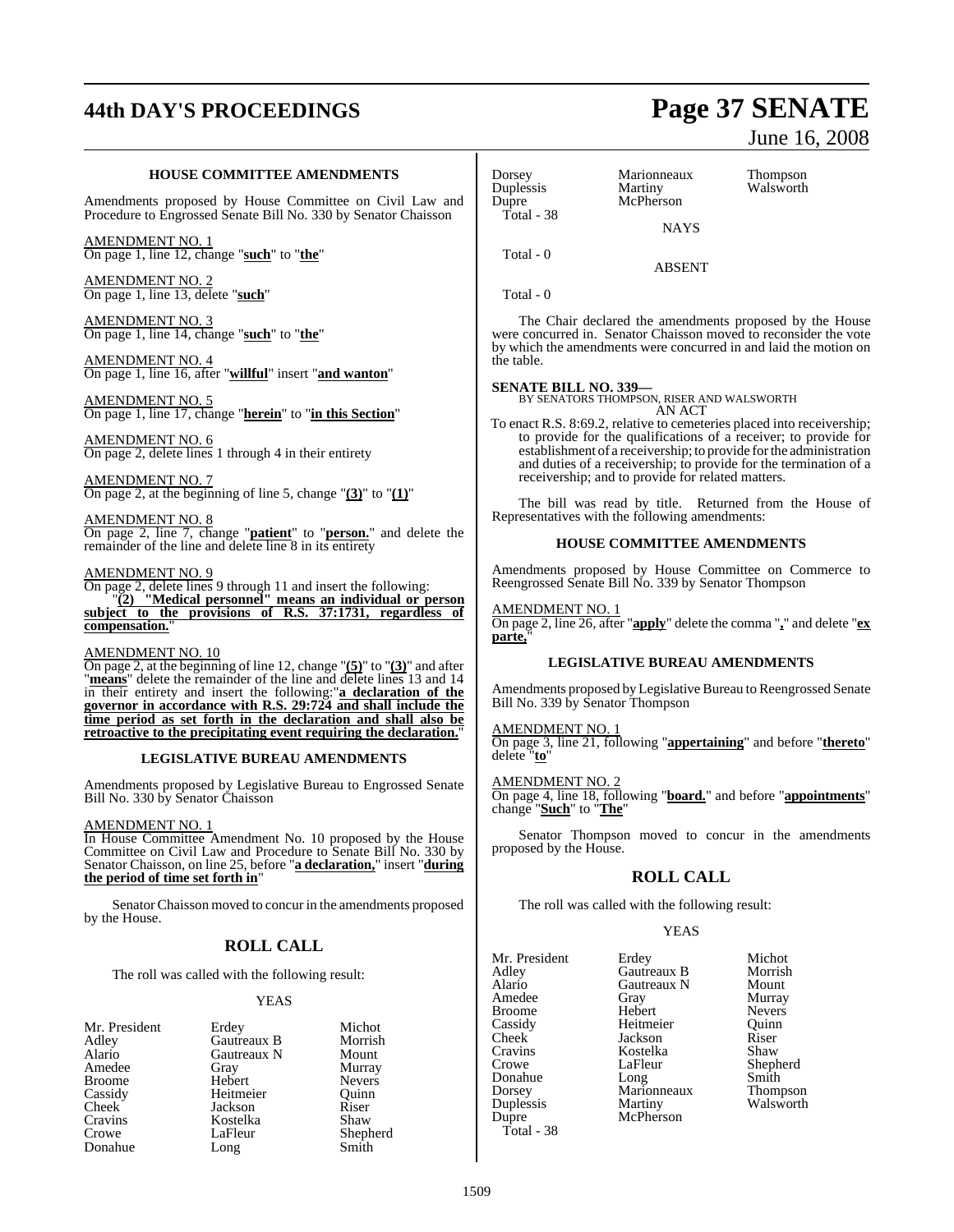#### **NAYS**

#### Total - 0

#### ABSENT

Total - 0

The Chair declared the amendments proposed by the House were concurred in. Senator Thompson moved to reconsider the vote by which the amendments were concurred in and laid the motion on the table.

**SENATE BILL NO. 355—**<br>BY SENATOR N. GAUTREAUX AND REPRESENTATIVES BOBBY<br>BADON, BALDONE, CHAMPAGNE, DOWNS, GISCLAIR, HARDY AND **TEMPLET** 

AN ACT

To enact R.S. 39:1546.1, relative to the office of risk management; to create the Non-litigated Claims Management Fund as a special fund in the state treasury; to provide for the deposit into and use of monies in the fund; to provide for an effective date; and to provide for related matters.

The bill was read by title. Returned from the House of Representatives with the following amendments:

#### **HOUSE COMMITTEE AMENDMENTS**

Amendments proposed by House Committee on Appropriations to Engrossed Senate Bill No. 355 by Senator N. Gautreaux

AMENDMENT NO. 1

On page 1, line 11, after "**annually**" and before "**deposit**" insert "**transfer from the state general fund for**"

Senator N. Gautreaux moved to concur in the amendments proposed by the House.

#### **ROLL CALL**

The roll was called with the following result:

#### YEAS

| Mr. President      | Erdey       | Michot        |
|--------------------|-------------|---------------|
|                    |             |               |
| Adley              | Gautreaux B | Morrish       |
| Alario             | Gautreaux N | Mount         |
| Amedee             | Gray        | Murray        |
| <b>Broome</b>      | Hebert      | <b>Nevers</b> |
| Cassidy            | Heitmeier   | Ouinn         |
| Cheek <sup>1</sup> | Jackson     | Riser         |
| Cravins            | Kostelka    | Shaw          |
| Crowe              | LaFleur     | Shepherd      |
| Donahue            | Long        | Smith         |
| Dorsey             | Marionneaux | Thompson      |
| Duplessis          | Martiny     | Walsworth     |
| Dupre              | McPherson   |               |
| Total - 38         |             |               |
|                    | <b>NAYS</b> |               |
| Total - 0          |             |               |
|                    | ABSENT      |               |

Total - 0

The Chair declared the amendments proposed by the House were concurred in. Senator N. Gautreaux moved to reconsider the vote by which the amendments were concurred in and laid the motion on the table.

# **Page 38 SENATE 44th DAY'S PROCEEDINGS**

#### **SENATE BILL NO. 382—** BY SENATOR MARTINY

AN ACT

To amend and reenact Code of Criminal Procedure Article 895(B), R.S. 14:30.1(A)(2), 32.1(A)(introductory paragraph),  $32.8(A)(2)$ (introductory paragraph) and (c),  $40.1(B)$ , and 98(F)(2) and to enact Code of Criminal Procedure Article  $894(\hat{A})(6)$ , R.S. 14:32.8(A)(2)(d), (e), and (f), and 40.1(C), relative to the continuous revision of the Criminal Code and the Code of Criminal Procedure; to provide for probation in felony and misdemeanor cases assigned to the drug division probations program; to provide for second degree murder; to provide for vehicular homicide; to provide for third degree feticide; to provide for terrorizing; to provide for operating a vehicle while intoxicated; and to provide for related matters.

The bill was read by title. Returned from the House of Representatives with the following amendments:

#### **HOUSE FLOOR AMENDMENTS**

Amendments proposed by Representative Greene to Reengrossed Senate Bill No. 382 by Senator Martiny

#### AMENDMENT NO. 1

On page 1, at the end of line 2, add "32 $(C)$ ,"

#### AMENDMENT NO. 2

On page 1, line 8, after "murder;" and before "to" insert "to provide with respect to criminal penalties for negligent homicide; to require the court to issue reasons with regard to sentencing;"

#### AMENDMENT NO. 3

On page 2, line  $23$ , after "R.S. 14:30.1(A)(2)," and before "32.1( $\vec{A}$ )(introductory paragraph)" insert "32( $\vec{C}$ ),

#### AMENDMENT NO. 4

On page 3, between lines 8 and 9, insert the following: "§32. Negligent homicide

\* \* \* C.(1) Except as provided for in Paragraph (2) of this Subsection, Whoever whoever commits the crime of negligent homicide shall be imprisoned with or without hard labor for not more than five years, fined not more than five thousand dollars, or both.

 $(2)(a)$  However, if If the victim was killed as a result of receiving a battery and was under the age of ten years, the offender shall be imprisoned at hard labor, without benefit of probation, parole, or suspension of sentence, for not less than two nor more than five years.

(b) If the court does not order the offender to a term of imprisonment when the following two factors are established, the court shall state, both orally and in writing at the time of sentencing, the reasons for not sentencing the offender to a term imprisonment:

(i) The fatality was caused by a person engaged in the operation of, or in actual physical control of, any motor vehicle, aircraft, watercraft, or other means of conveyance; and

(ii) The offender's blood alcohol concentration contributed to the fatality.

Senator Martiny moved to concur in the amendments proposed by the House.

#### **ROLL CALL**

The roll was called with the following result:

#### YEAS

| Mr. President | Erdey       | Michot        |
|---------------|-------------|---------------|
| Adley         | Gautreaux B | Morrish       |
| Alario        | Gautreaux N | Mount         |
| Amedee        | Grav        | Murray        |
| <b>Broome</b> | Hebert      | <b>Nevers</b> |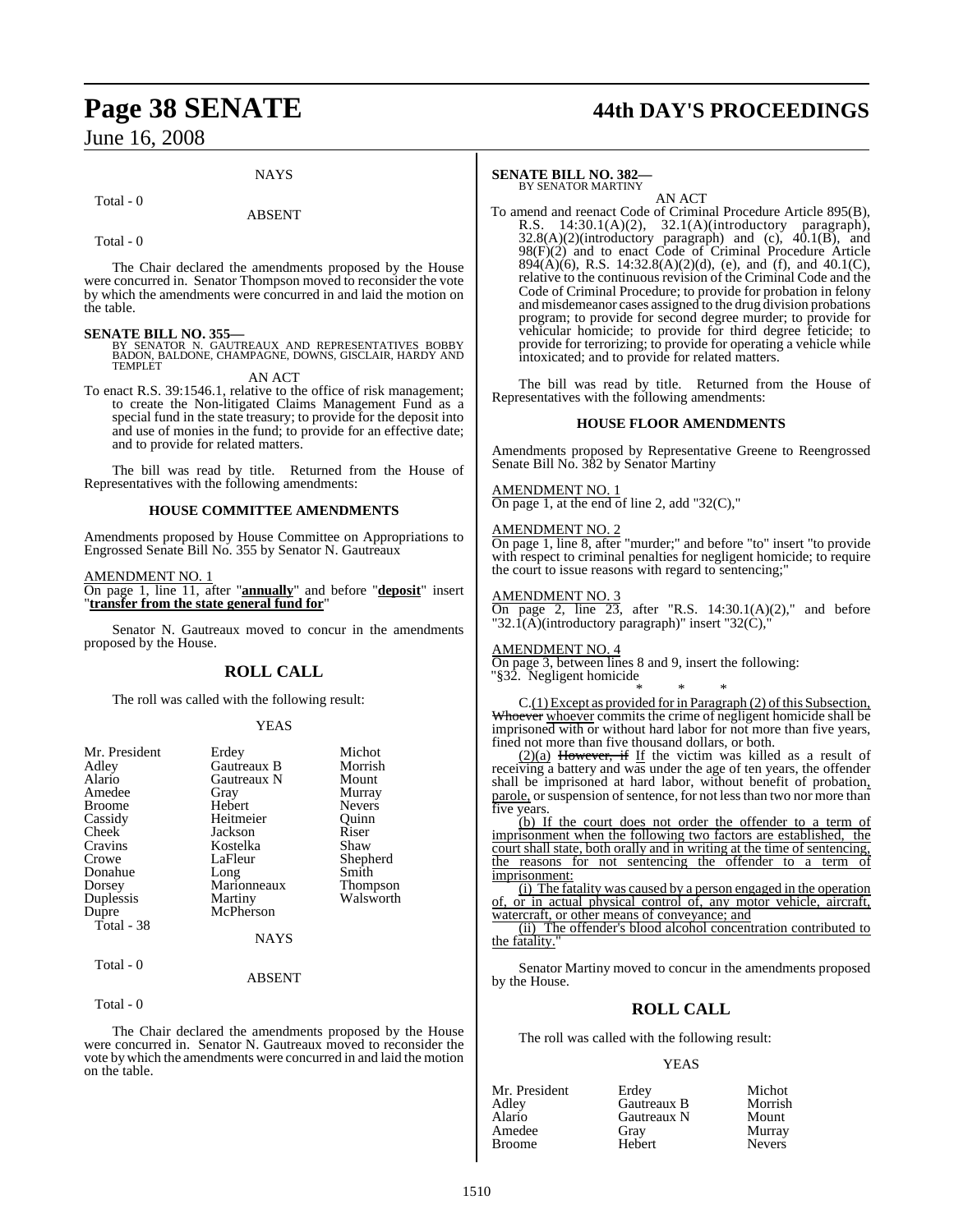# **44th DAY'S PROCEEDINGS Page 39 SENATE**

Cassidy Heitmeier Quinn<br>
Cheek Jackson Riser Cravins Kostelka<br>Crowe LaFleur Total - 38

Cheek Jackson Riser<br>Cravins Kostelka Shaw LaFleur Shepherd<br>Long Smith Donahue Long Smith<br>Dorsey Marionneaux Thompson Dorsey Marionneaux<br>
Duplessis Martiny Duplessis Martiny Walsworth<br>Duppe McPherson McPherson

**NAYS** 

ABSENT

Total - 0

Total - 0

The Chair declared the amendments proposed by the House were concurred in. Senator Martiny moved to reconsider the vote by which the amendments were concurred in and laid the motion on the table.

#### **SENATE BILL NO. 384—** BY SENATOR HEBERT

AN ACT

To amend and reenact R.S.  $30:2054(B)(2)(b)(ix)$ , relative to the powers and duties of the secretary of the Department of Environmental Quality; to provide for record keeping requirements for certain persons who discharge toxic air pollutants into the atmosphere of Louisiana; and to provide for related matters.

On motion of Senator Hebert, the bill was read by title and returned to the Calendar, subject to call.

#### **SENATE BILL NO. 410—** BY SENATOR HEBERT

AN ACT

To amend and reenact R.S. 14:329.6(A)(6), relative to the powers of public officials during times of emergency or disaster; to provide that those powers do not authorize the seizure or confiscation of a firearm or weapon from any person if the firearm or weapon is being possessed or used lawfully; and to provide for related matters.

The bill was read by title. Returned from the House of Representatives with the following amendments:

#### **LEGISLATIVE BUREAU AMENDMENTS**

Amendments proposed by Legislative Bureau to Engrossed Senate Bill No. 410 by Senator Hebert

#### AMENDMENT NO. 1

On page 1, line 7, following "R.S." change "14:329(A)(6)" to "14:329.6(A)(6)"

Senator Hebert moved to concurin the amendments proposed by the House.

#### **ROLL CALL**

The roll was called with the following result:

#### **YEAS**

Morrish Mount Murray Nevers Quinn<br>Riser

Shepherd

Thompson

| Mr. President | Erdey       | Morri |
|---------------|-------------|-------|
| Adley         | Gautreaux B | Moun  |
| Alario        | Gautreaux N | Murra |
| Amedee        | Gray        | Never |
| <b>Broome</b> | Hebert      | Quinn |
| Cassidy       | Heitmeier   | Riser |
| Cheek         | Jackson     | Shaw  |
| Cravins       | Kostelka    | Sheph |
| Crowe         | LaFleur     | Smith |
| Donahue       | Long        | Thom  |

June 16, 2008

| Dorsey<br>Duplessis<br>Dupre | Marionneaux<br>McPherson<br>Michot | Walsworth |
|------------------------------|------------------------------------|-----------|
| Total - 37                   | <b>NAYS</b>                        |           |
| Total - 0                    | ABSENT                             |           |

Martiny

Total - 1

The Chair declared the amendments proposed by the House were concurred in. Senator Hebert moved to reconsider the vote by which the amendments were concurred in and laid the motion on the table.

#### **SENATE BILL NO. 445—** BY SENATOR SMITH

AN ACT

To amend and reenact R.S.  $47:303.1(B)(1)(c)$ , (C) and (D), and to enact R.S. 47:303.1 (B)(3), relative to the Industrial Assistance Program; to provide for the issuance of a Direct Payment Number to taxpayers entering into tax exemption contracts with the Department of Economic Development; to provide that such taxpayers are not responsible for payment of use taxes on purchases when such purchases are exempt pursuant to the annual tax exemption contract cap; to lower the annual purchase threshold for taxpayers to qualify for the issuance of a Direct Payment Number; and to provide for related matters.

The bill was read by title. Returned from the House of Representatives with the following amendments:

#### **LEGISLATIVE BUREAU AMENDMENTS**

Amendments proposed by Legislative Bureau to Engrossed Senate Bill No. 445 by Senator Smith

AMENDMENT NO. 1

On page 2, line 8, following "**.**" and before "**DP**" change "**Such**" to "**The**"

AMENDMENT NO. 2 On page 2, line 17, following "**to**" change "**Subsections B.(1) or (2) of this Section**" to "**Paragraphs (B)(1) or (2) of this Section**"

#### AMENDMENT NO. 3

On page 2, line 25, following "**to**" change "**Subsections B.(1) or (2) of this Section**" to "**Paragraphs (B)(1) or (2) of this Section**"

Senator Smith moved to concur in the amendments proposed by the House.

#### **ROLL CALL**

The roll was called with the following result:

#### YEAS

| Mr. President | Erdey       | Michot        |
|---------------|-------------|---------------|
| Adley         | Gautreaux B | Morrish       |
| Alario        | Gautreaux N | Mount         |
| Amedee        | Gray        | Murray        |
| <b>Broome</b> | Hebert      | <b>Nevers</b> |
| Cassidy       | Heitmeier   | Ouinn         |
| Cheek         | Jackson     | Riser         |
| Cravins       | Kostelka    | Shaw          |
| Crowe         | LaFleur     | Shepherd      |
| Donahue       | Long        | Smith         |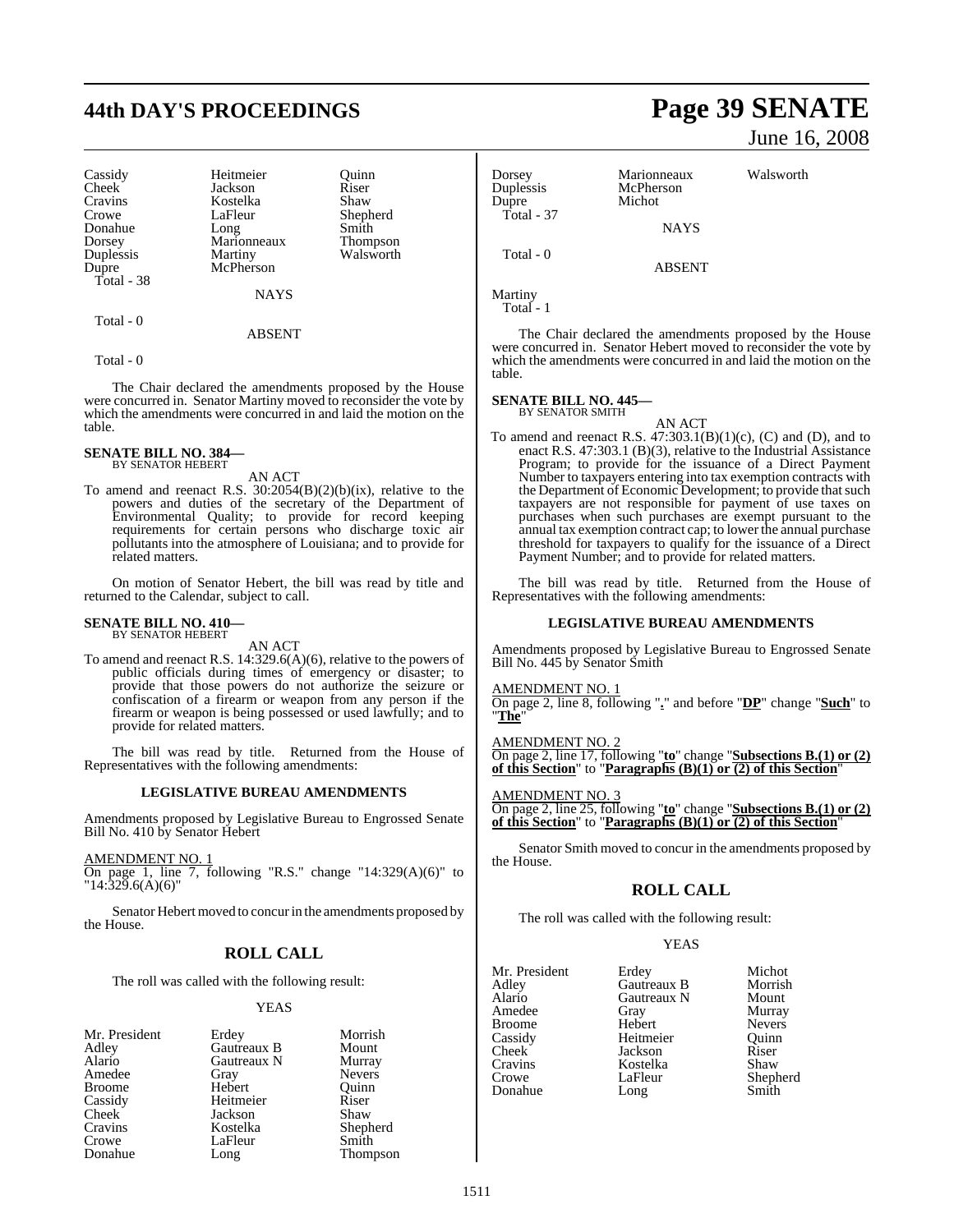| Dorsey     | Marionneaux | Thompson  |  |
|------------|-------------|-----------|--|
| Duplessis  | Martiny     | Walsworth |  |
| Dupre      | McPherson   |           |  |
| Total - 38 |             |           |  |
|            | <b>NAYS</b> |           |  |
|            |             |           |  |
| Total - 0  |             |           |  |

ABSENT

Total - 0

The Chair declared the amendments proposed by the House were concurred in. Senator Smith moved to reconsider the vote by which the amendments were concurred in and laid the motion on the table.

- **SENATE BILL NO. 475—**<br>BY SENATOR GRAY AND REPRESENTATIVES BURRELL, DIXON,<br>HARDY, HARRISON, LABRUZZO, LEGER, MARCHAND, MORRELL,<br>PETERSON AND PATRICIA SMITH AN ACT
- To amend and reenact R.S. 17:3991(D), relative to charter schools; to provide relative to reimbursement for transportation services; and to provide for related matters.

The bill was read by title. Returned from the House of Representatives with the following amendments:

#### **HOUSE COMMITTEE AMENDMENTS**

Amendments proposed by House Committee on Education to Reengrossed Senate Bill No. 475 by Senator Gray

#### AMENDMENT NO. 1

On page 1, line 3, after "services;" and before "and" insert "to provide guidelines for and limitations on such reimbursement; to provide for certain reports to a charter school;"

#### AMENDMENT NO. 2

On page 1, at the beginning of line 12, change  $"(\underline{2})(a)"$  to  $"(\underline{2})(a)(i)"$ 

### AMENDMENT NO. 3

On page 1, at the end of line 13, insert "**student**"

#### AMENDMENT NO. 4

On page 1, between line 16 and 17, add the following:

"**(ii) Providing transportation services pursuant to the provisions of this Paragraph and the amount reimbursed to the local school board by a charter school for such services shall be in accordance with a written agreement entered into for this purpose by the charter school and the local school board prior to any transportation services being provided by the board for students at the charter school.**

**(iii) By not later than ninety days following the end of each fiscal year, a charter school shall be provided by the local school board an itemized accounting of the actual cost of transportation services provided to the charter school students.**"

#### AMENDMENT NO. 5

On page 2, after line 3, add the following:

Section 2. This Act shall become effective on July 1, 2008; if vetoed by the governor and subsequently approved by the legislature, this Act shall become effective on July 1, 2008, or on the day following such approval by the legislature, whichever is later."

#### **LEGISLATIVE BUREAU AMENDMENTS**

Amendments proposed by Legislative Bureau to Reengrossed Senate Bill No. 475 by Senator Gray

#### AMENDMENT NO. 1

In House Committee Amendment No. 4 proposed by the House

# **Page 40 SENATE 44th DAY'S PROCEEDINGS**

Committee on Education to Reengrossed Senate Bill No. 475 by Senator Gray, on line 17, following "**year,**" delete the remainder of the line and insert "**the localschool board shall provide the charter school with an**"

Senator Gray moved to concur in the amendments proposed by the House.

## **ROLL CALL**

The roll was called with the following result:

| Mr. President | Erdey       | Michot        |
|---------------|-------------|---------------|
| Adley         | Gautreaux B | Morrish       |
| Alario        | Gautreaux N | Mount         |
| Amedee        | Gray        | Murray        |
| Broome        | Hebert      | <b>Nevers</b> |
| Cassidy       | Heitmeier   | Ouinn         |
| Cheek         | Jackson     | Riser         |
| Cravins       | Kostelka    | Shaw          |
| Crowe         | LaFleur     | Shepherd      |
| Donahue       | Long        | Smith         |
| Dorsey        | Marionneaux | Thompson      |
| Duplessis     | Martiny     | Walsworth     |
| Dupre         | McPherson   |               |
| Total - 38    |             |               |
|               | <b>NAYS</b> |               |
|               |             |               |

Total - 0

Total - 0

The Chair declared the amendments proposed by the House were concurred in. Senator Gray moved to reconsider the vote by which the amendments were concurred in and laid the motion on the table.

ABSENT

#### **SENATE BILL NO. 482—** BY SENATOR CASSIDY

AN ACT

To enact R.S. 17:3137, relative to dual enrollment of students; to provide relative to the participation of certain students in the dual enrollment program established by the Board of Regents; and to provide for related matters.

The bill was read by title. Returned from the House of Representatives with the following amendments:

#### **HOUSE COMMITTEE AMENDMENTS**

Amendments proposed by House Committee on Education to Engrossed Senate Bill No. 482 by Senator Cassidy

AMENDMENT NO. 1

On page 1, line 3, after "students" and before "in" insert a comma "," and insert "including students in nonpublic high schools and home school programs;"

AMENDMENT NO. 2 On page 1, delete line 16 and insert "**B. The**"

#### AMENDMENT NO. 3

On page 2, line 3, after "**least**" and before "**years**" change "**sixteen**" to "**fifteen**"

#### AMENDMENT NO. 4

On page 2, line 10, after "**participate**" delete the remainder of the line and at the beginning of line 11, delete "**coursework.**" and insert "**in the Board of Regents dual enrollment program.**"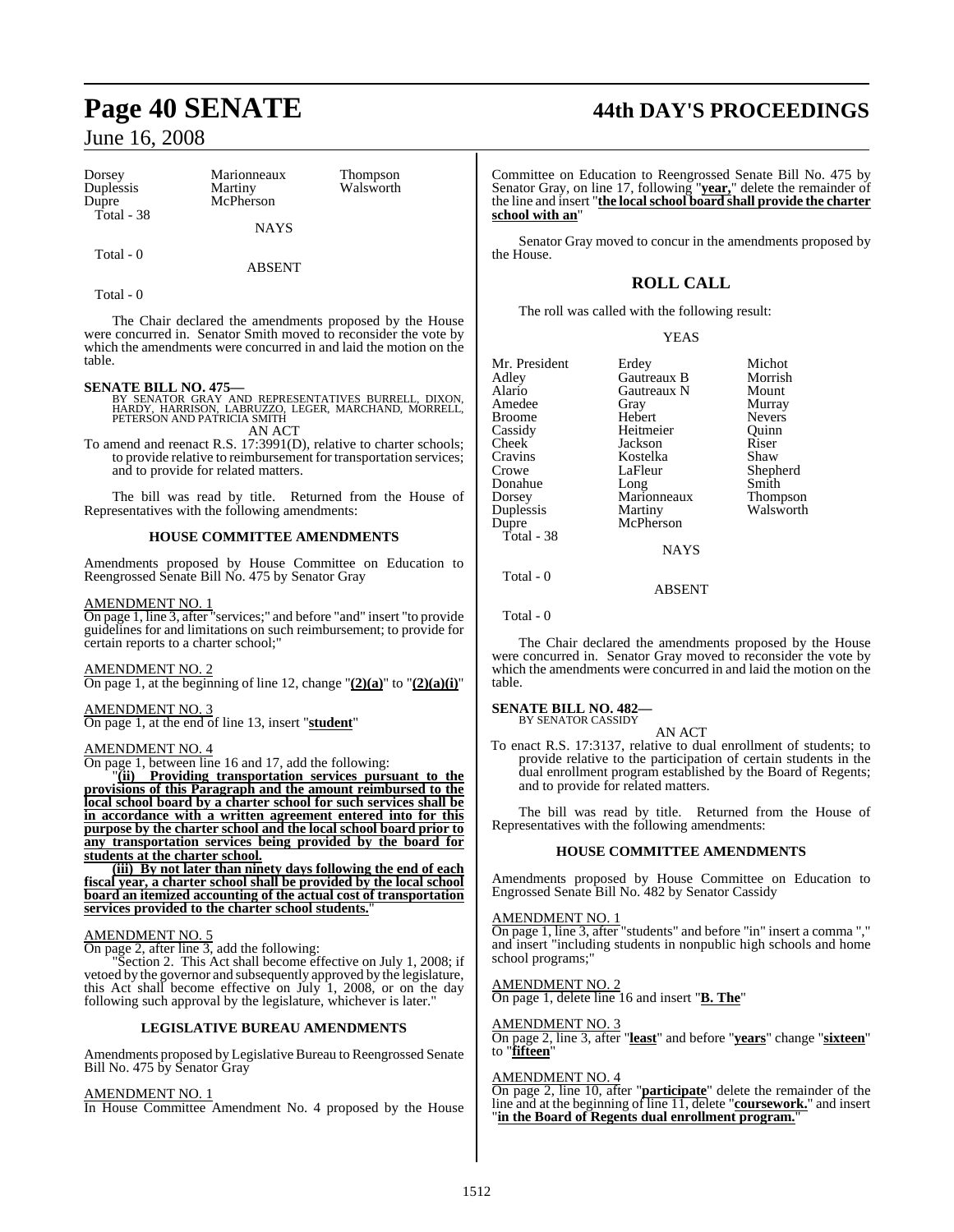# **44th DAY'S PROCEEDINGS Page 41 SENATE**

# June 16, 2008

#### AMENDMENT NO. 5

On page 2, line 13, after "**However**" and before "**the**" insert a comma "**,**"

#### **HOUSE FLOOR AMENDMENTS**

Amendments proposed by Representative Roy to Engrossed Senate Bill No. 482 by Senator Cassidy

#### AMENDMENT NO. 1

On page 1, line 4, after "Regents;" and before "and" insert the following: "to provide relative to a study by the Board of Regents to determine the cost of providing state dollars for the participation in the dual enrollment program of otherwise eligible students who attend nonpublic high schools or participate in home study programs; to provide study guidelines; to provide for a written report;"

#### AMENDMENT NO. 2

On page 2, after line 15, add the following:

"**D. The Board of Regents, in consultation with the Louisiana Student Financial Assistance Commission, shall study and report in writing to the Senate Committee on Education and the House Committee on Education by not later than sixty days prior to the convening of the 2009 Regular Session of the legislature on the estimated cost of providing state dollars, beginning with Fiscal Year 2009-2010 and continuing thereafter, to fund participation in the dual enrollment program of otherwise eligible students who attend nonpublic high schools, both state-approved schools as well as others, or participate in home study programs, both state-approved programs as well as others, in the same manner as provided for eligible students attending public high schools.**"

Senator Cassidy moved to concur in the amendments proposed by the House.

#### **ROLL CALL**

The roll was called with the following result:

#### YEAS

| Mr. President | Erdey       | Michot          |
|---------------|-------------|-----------------|
| Adley         | Gautreaux B | Morrish         |
| Alario        | Gautreaux N | Mount           |
| Amedee        | Gray        | Murray          |
| <b>Broome</b> | Hebert      | <b>Nevers</b>   |
| Cassidy       | Heitmeier   | Quinn           |
| Cheek         | Jackson     | Riser           |
| Cravins       | LaFleur     | Shaw            |
| Crowe         | Long        | Shepherd        |
| Dorsey        | Marionneaux | Smith           |
| Duplessis     | Martiny     | <b>Thompson</b> |
| Dupre         | McPherson   | Walsworth       |
| Total - 36    |             |                 |
|               | <b>NAYS</b> |                 |
| $Total - 0$   |             |                 |

#### ABSENT

Donahue Kostelka

Total - 2

The Chair declared the amendments proposed by the House were concurred in. Senator Cassidy moved to reconsider the vote by which the amendments were concurred in and laid the motion on the table.

#### **SENATE BILL NO. 492—** BY SENATOR QUINN

#### AN ACT

To amend and reenact R.S. 9:346, to enact Civil Code Article 136.1, and to repeal R.S. 9:347, relative to custody and visitation; to provide relative to awards of visitation and custody rights; to

provide relative to certain actions; to provide an action for failure to exercise rights pursuant to a court-ordered schedule; to provide terms, conditions, and procedures; to provide for judgments, awards and orders, and to provide for related **matters** 

On motion of Senator Quinn, the bill was read by title and returned to the Calendar, subject to call.

#### **SENATE BILL NO. 510—**

BY SENATORS AMEDEE, ADLEY, BROOME, CASSIDY, CHAISSON,<br>CHEEK, CRAVINS, CROWE, DONAHUE, DORSEY, DUPLESSIS, DUPRE,<br>ERDEY, B. GAUTREAUX, N. GAUTREAUX, GRAY, HEBERT,<br>HEITMEIER, JACKSON, LONG, MARIONNEAUX, MARTINY,<br>MCPHERSON, MI AN ACT

To amend and reenact R.S.  $14:81.3(A)$  and  $(B)(1)$ , relative to offenses affecting sexual immorality; to provide for the crime of computer-aided solicitation of a minor; to provide for the increase of penalties for such crime; and to provide for related matters.

The bill was read by title. Returned from the House of Representatives with the following amendments:

#### **HOUSE COMMITTEE AMENDMENTS**

Amendments proposed by House Committee on Administration of Criminal Justice to Reengrossed Senate Bill No. 510 by Senator Amedee

#### AMENDMENT NO. 1

On page 1, line 2, after "R.S. 14:81.3(A)" delete "and (B)(1)" and insert  $\sqrt[m]{B(1)}$ , and (C) and R.S. 15:537(A),"

#### AMENDMENT NO. 2

On page 1, line 4, after "crime;" and before "and" insert "to provide with respect to defenses; to provide that a person convicted of computer-aided solicitation of a minor shall be ineligible for diminution of sentence for good behavior;

#### AMENDMENT NO. 3

On page 1, line 7, after "R.S. 14:81.3(A)" and before "are" delete "and  $(\bar{B})(1)$ " and insert " $(B)(1)$ , and  $(C)$ "

#### AMENDMENT NO. 4

On page 1, line 12, after "communication," and before "with" insert "**or utilizes such electronic textual communication to establish any other form of communication**"

#### AMENDMENT NO. 5

On page 1, line 14, after "**seventeen,**" and before "for" insert "**and who is at least two years younger, or reasonably believed to be at least two years younger**"

#### AMENDMENT NO. 6

On page 1, line 15, after "to" delete the remainder of the line and delete lines 16 and 17 in their entirety

## AMENDMENT NO. 7

On page 2, delete lines 1 and 2 in their entirety and insert the following: "**do any of the following:**

**(1) Engage** engage or participate in sexual conduct.

**(2) Engage or participate in**  $\sigma$  a crime of violence as defined in R.S. 14:2(B).

**(3) Engage**, or with the intent to engage or participate in sexual conduct in the presence of the person who has not yet attained the age of eighteen **seventeen**, or the person reasonably believed to have not yet attained the age of eighteen **seventeen**."

#### AMENDMENT NO. 8

On page 2, between lines 17 and 18 insert the following:

 $\overline{C}(1)$  Consent is a defense to a prosecution brought pursuant to this Section if the person under the age of eighteen, or the person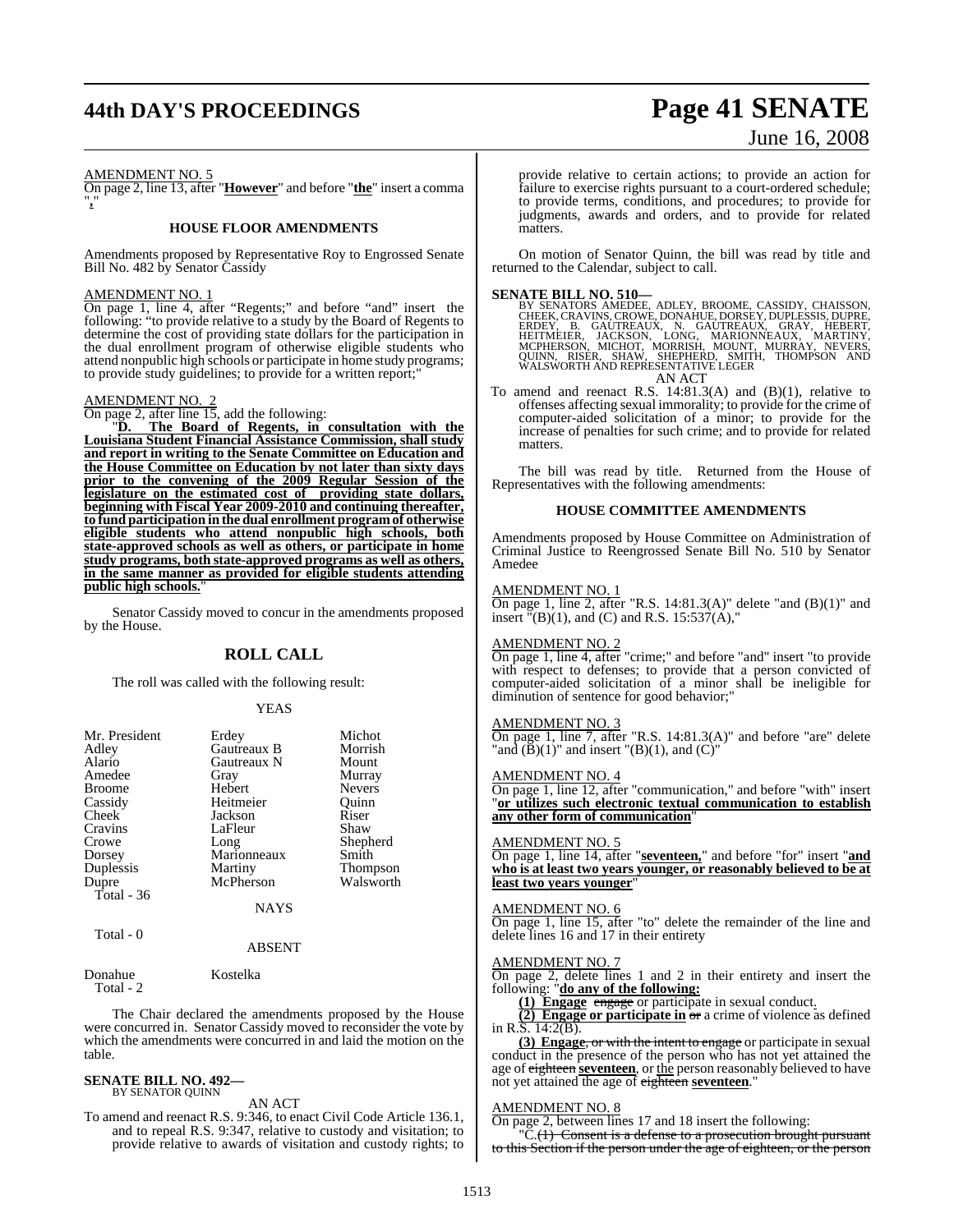reasonably believed to be under the age of eighteen, is at least sixteen years old.

(2) Consent is not a defense to a prosecution brought pursuant to this Section if the person under the age of eighteen, or the person reasonably believed to be under the age of eighteen, is actually under the age of sixteen.

(3) It is **shall** not **constitute** a defense to a prosecution brought pursuant to this Section, on the basis of consent or otherwise, that the person reasonably believed to be under the age of eighteen **seventeen** is actually a law enforcement officer or peace officer acting in his official capacity.

\* \* \* Section 2. R.S. 15:537(A) is hereby amended and reenacted to read as follows:

§537. Sentencing of sexual offenders; serial sexual offenders

A. If a person is convicted of or pleads guilty to, or where adjudication has been deferred or withheld for a violation of R.S. 14:78 (incest), R.S. 14:78.1 (aggravated incest), R.S. 14:80 (felony carnal knowledge of a juvenile), R.S. 14:81 (indecent behavior with juveniles), R.S. 14:81.1 (pornography involving juveniles), R.S. 14:81.2 (molestation of a juvenile), **R.S. 14:81.3 (computer-aided solicitation of a minor)**, R.S. 14:89(A)(1) (crime against nature), R.S. 14:89.1 (aggravated crime against nature), R.S. 14:93.5 (sexual battery of the infirm), or any provision of Subpart C of Part II of Chapter 1 of Title 14 of the Louisiana Revised Statutes of 1950, and is sentenced to imprisonment for a stated number of years or months, the person shall not be eligible for diminution of sentence for good behavior.

\* \* \*"

AMENDMENT NO. 9 On page 2, line 18, change "Section 2." to "Section 3."

#### **HOUSE FLOOR AMENDMENTS**

Amendments proposed by Representative Baldone to Reengrossed Senate Bill No. 510 by Senator Amedee

AMENDMENT NO. 1

On page 1, line 2, change "R.S. 14:81.3(A) and (B)(1)" to "R.S.  $14:81.\overline{3}(B)(1)$ "

AMENDMENT NO. 2 On page 1, line 7, change "R.S. 14:81.3(A) and (B)(1)" to "R.S.  $14:81.\overline{3}$ (B)(1)"

AMENDMENT NO. 3 On page 1, delete lines 10 through 17 in their entirety

AMENDMENT NO. 4 On page 2, delete lines 1 and 2 in their entirety and insert in lieu thereof:

"\* \* \*"

Senator Amedee moved to concur in the amendments proposed by the House.

## **ROLL CALL**

The roll was called with the following result:

#### YEAS

| Mr. President | Gautreaux B | Morrish               |
|---------------|-------------|-----------------------|
| Adley         | Gautreaux N | Mount                 |
| Alario        | Gray        | Murray                |
| Amedee        | Hebert      | <b>Nevers</b>         |
| <b>Broome</b> | Heitmeier   | Ouinn                 |
| Cheek         | Jackson     | Riser                 |
| Cravins       | Kostelka    | Shaw                  |
| Crowe         | LaFleur     | Shepherd              |
| Donahue       | Long        | Smith                 |
| Dorsey        | Marionneaux |                       |
| Duplessis     | Martiny     | Thompson<br>Walsworth |
|               |             |                       |

# **Page 42 SENATE 44th DAY'S PROCEEDINGS**

Dupre McPherson<br>Erdey Michot Michot Total - 37 **NAYS**  Total - 0 ABSENT

Cassidy Total - 1

The Chair declared the amendments proposed by the House were concurred in. Senator Amedee moved to reconsider the vote by which the amendments were concurred in and laid the motion on the table.

## **SENATE BILL NO. 542—** BY SENATOR SMITH

AN ACT

To enact R.S. 47:302.5(E)(5) and 302.54, relative to the dispositions of certain collections in Vernon Parish; to create the Vernon Parish Legislative Improvement Fund No. 2 as a special fund in the state treasury; to provide for the deposit of and use of monies in the fund; to provide for the transfer of certain funds; to provide for an effective date; and to provide for related matters.

The bill was read by title. Returned from the House of Representatives with the following amendments:

#### **HOUSE COMMITTEE AMENDMENTS**

Amendments proposed by House Committee on Appropriations to Reengrossed Senate Bill No. 542 by Senator Smith

AMENDMENT NO. 1 On page 2, delete line 15 and insert the following: "**the fund shall be available exclusively to the Vernon Parish Police Jury for**

**projects in Vernon Parish as determined by the Vernon Parish Police Jury in consultation with the Vernon Parish Legislative Community ImprovementBoardas created by R.S. 47:302.5(D).**"

Senator Smith moved to reject the amendments proposed by the House.

#### **ROLL CALL**

The roll was called with the following result:

#### YEAS

| Mr. President<br>Adley<br>Alario<br>Amedee<br>Broome<br>Cassidy<br>Cheek <sup>-</sup><br>Cravins<br>Crowe<br>Donahue<br>Dorsey<br>Duplessis<br>Dupre<br>Total - 38 | Erdey<br>Gautreaux B<br>Gautreaux N<br>Gray<br>Hebert<br>Heitmeier<br>Jackson<br>Kostelka<br>LaFleur<br>Long<br>Marionneaux<br>Martiny<br>McPherson<br><b>NAYS</b> | Michot<br>Morrish<br>Mount<br>Murray<br><b>Nevers</b><br>Ouinn<br>Riser<br>Shaw<br>Shepherd<br>Smith<br>Thompson<br>Walsworth |
|--------------------------------------------------------------------------------------------------------------------------------------------------------------------|--------------------------------------------------------------------------------------------------------------------------------------------------------------------|-------------------------------------------------------------------------------------------------------------------------------|
| Total - 0                                                                                                                                                          | <b>ABSENT</b>                                                                                                                                                      |                                                                                                                               |

Total - 0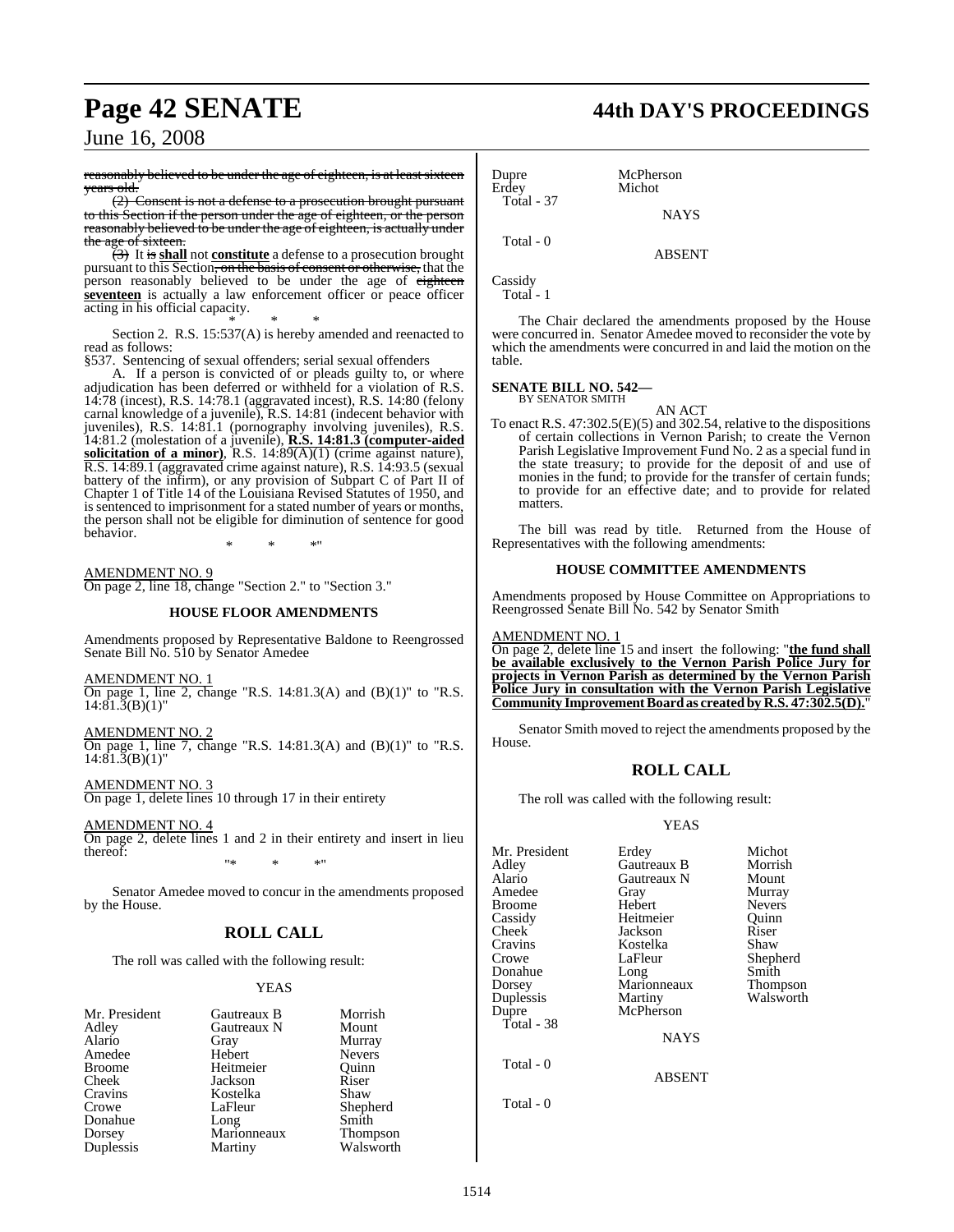# **44th DAY'S PROCEEDINGS Page 43 SENATE**

# June 16, 2008

The Chair declared the amendments proposed by the House were rejected. Senator Smith moved to reconsider the vote by which the amendments were rejected and laid the motion on the table.

**SENATE BILL NO. 546—** BY SENATORS MOUNT AND THOMPSON

AN ACT

To amend and reenact R.S. 37:1031(A) and 1033(A) and (B) and to enact R.S. 37:1033(H), relative to direct service workers; to provide for applicability; to provide for training; and to provide for related matters.

The bill was read by title. Returned from the House of Representatives with the following amendments:

#### **HOUSE COMMITTEE AMENDMENTS**

Amendments proposed by House Committee on Health and Welfare to Engrossed Senate Bill No. 546 by Senator Mount

AMENDMENT NO. 1 On page 1, line 17, change "**community based**" to "**community-**

**based**" and change "**long term**" to "**long-term**"

AMENDMENT NO. 2 On page 3, line 9, between "**the**" and "**Board**" insert "**Louisiana State**"

AMENDMENT NO. 3

On page 3, at the beginning of line 13, before "**Board**" insert "**Louisiana State**"

AMENDMENT NO. 4

On page 3, line 15, between "**the**" and "**Board**" insert "**Louisiana State**"

Senator Mount moved to concurin the amendments proposed by the House.

## **ROLL CALL**

The roll was called with the following result:

#### YEAS

| Mr. President<br>Adley<br>Alario<br>Amedee<br>Broome<br>Cassidy<br>Cheek<br>Cravins<br>Crowe<br>Donahue<br>Dorsey<br>Duplessis<br>Total $-35$ | Dupre<br>Erdey<br>Gautreaux B<br>Gautreaux N<br>Hebert<br>Heitmeier<br>Jackson<br>LaFleur<br>Long<br>Marionneaux<br>Martiny<br>McPherson<br><b>NAYS</b> | Michot<br>Morrish<br>Mount<br>Murray<br><b>Nevers</b><br>Ouinn<br>Shaw<br>Shepherd<br>Smith<br>Thompson<br>Walsworth |
|-----------------------------------------------------------------------------------------------------------------------------------------------|---------------------------------------------------------------------------------------------------------------------------------------------------------|----------------------------------------------------------------------------------------------------------------------|
| Total - 0                                                                                                                                     | <b>ABSENT</b>                                                                                                                                           |                                                                                                                      |
| Gray<br>Total - 3                                                                                                                             | Kostelka                                                                                                                                                | Riser                                                                                                                |

The Chair declared the amendments proposed by the House were concurred in. Senator Mount moved to reconsider the vote by which the amendments were concurred in and laid the motion on the table.

#### **SENATE BILL NO. 548—**

BY SENATOR NEVERS AN ACT

To enact R.S. 17:7(27), relative to duties and functions of the State Board of Elementary and Secondary Education; to require the board to develop a teacher exit interview system for school boards; to provide for forms and interview questions; to provide for reporting data; to provide for effectiveness; and to provide for related matters.

The bill was read by title. Returned from the House of Representatives with the following amendments:

#### **HOUSE COMMITTEE AMENDMENTS**

Amendments proposed by House Committee on Education to Engrossed Senate Bill No. 548 by Senator Nevers

### AMENDMENT NO. 1

On page 2, delete line 4, and insert "**in its system to the State Board of Elementary and Secondary Education in a manner**"

#### AMENDMENT NO. 2

On page 2, at the beginning of line 6, after "**The**" and before "**shall**" change "**state Department of Education**" to "**State Board of Elementary and Secondary Education**"

#### AMENDMENT NO. 3

On page 2, at the beginning of line 10, change "**September**" to "**January**"

#### **LEGISLATIVE BUREAU AMENDMENTS**

Amendments proposed by Legislative Bureau to Engrossed Senate Bill No. 548 by Senator Nevers

AMENDMENT NO. 1 On page 2, line 12, following line 11, delete "\*\*\*"

Senator Nevers moved to concur in the amendments proposed by the House.

#### **ROLL CALL**

The roll was called with the following result:

#### YEAS

| Mr. President<br>Adley<br>Alario<br>Amedee<br><b>Broome</b><br>Cassidy<br>Cheek<br>Cravins<br>Crowe<br>Donahue<br>Dorsey<br>Duplessis<br>Dupre<br>Total - $37$ | Erdey<br>Gautreaux B<br>Gautreaux N<br>Gray<br>Hebert<br>Heitmeier<br>Jackson<br>LaFleur<br>Long<br>Marionneaux<br>Martiny<br>McPherson<br>Michot<br><b>NAYS</b> | Morrish<br>Mount<br>Murray<br><b>Nevers</b><br>Ouinn<br>Riser<br>Shaw<br>Shepherd<br>Smith<br>Thompson<br>Walsworth |
|----------------------------------------------------------------------------------------------------------------------------------------------------------------|------------------------------------------------------------------------------------------------------------------------------------------------------------------|---------------------------------------------------------------------------------------------------------------------|
| Total - 0                                                                                                                                                      | <b>ABSENT</b>                                                                                                                                                    |                                                                                                                     |
| $V_{\text{out}}$ $11_{\text{tot}}$                                                                                                                             |                                                                                                                                                                  |                                                                                                                     |

Kostelka Total - 1

The Chair declared the amendments proposed by the House were concurred in. Senator Nevers moved to reconsider the vote by which the amendments were concurred in and laid the motion on the table.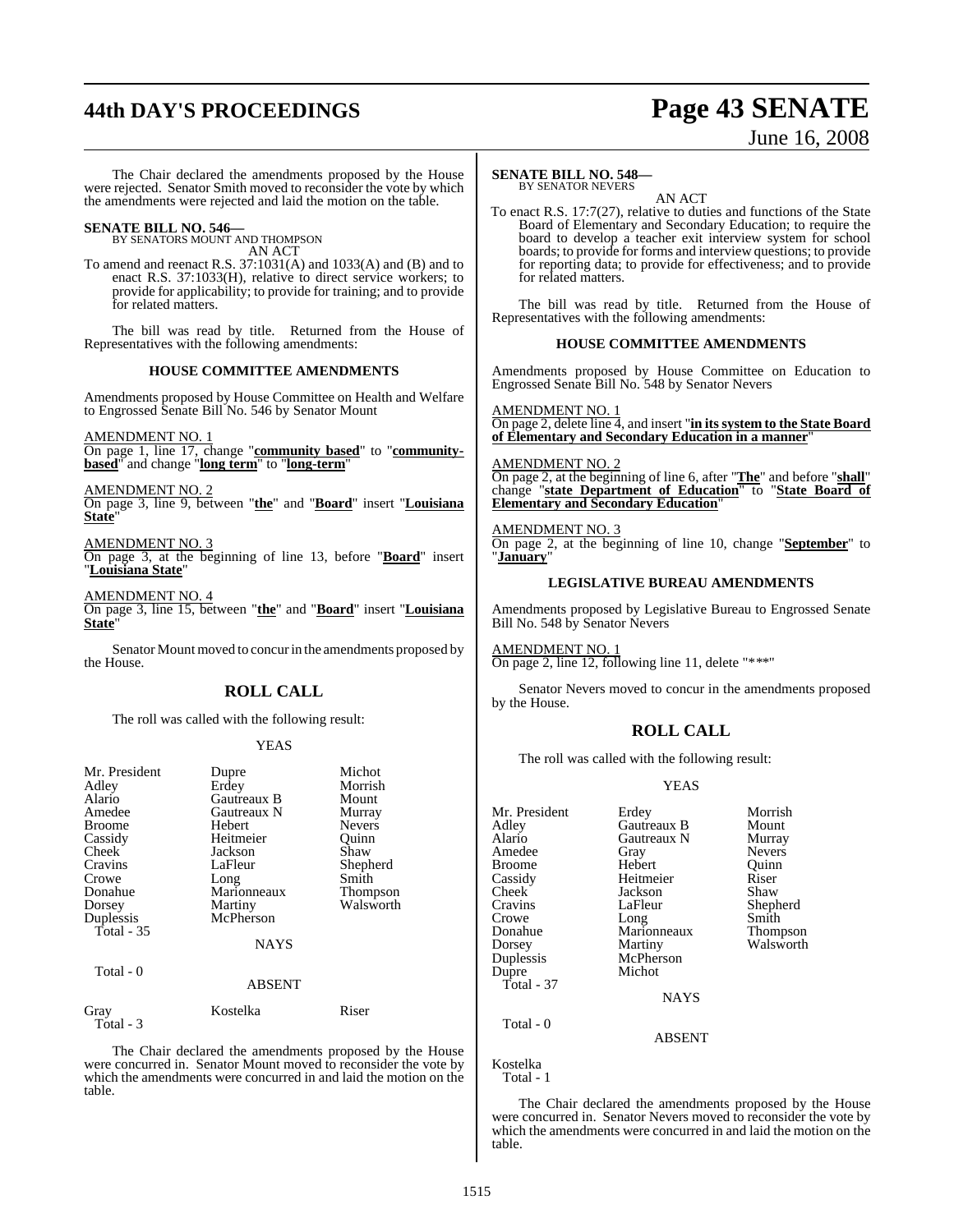# **Page 44 SENATE 44th DAY'S PROCEEDINGS**

## June 16, 2008

#### **SENATE BILL NO. 579—** BY SENATOR MURRAY

AN ACT

To amend and reenact R.S. 13:841.3 and 983(L), R.S. 44:183(F), and Section 8(A)(1) as enacted by Act No. 621 of the 2006 Regular Session of the Legislature, relative to district courts; to provide for the handling of funds by the clerk of the Forty-First Judicial District Court; to provide relative to the fixing and collection of certain costs and charges; to provide forthe depositing of certain collected fees or sums into a specific account; and to provide for related matters.

The bill was read by title. Returned from the House of Representatives with the following amendments:

#### **HOUSE COMMITTEE AMENDMENTS**

Amendments proposed by House Committee on Judiciary to Engrossed Senate Bill No. 579 by Senator Murray

#### AMENDMENT NO. 1

On page 1, line 7, after "'account;" and before "and" insert "to define "clerk"; to provide for purposes for which the fund shall be used;"

#### AMENDMENT NO. 2

On page 1, at the beginning of line 11, before "The" insert "A."

#### AMENDMENT NO. 3

On page 1, between lines 14 and 15, insert the following:

"B. Until a single clerk of court for the Forty-First Judicial District Court is elected, as it relates to the collection of civil filing fees only, the clerk shall mean the clerk of the Civil District Court."

#### AMENDMENT NO. 4

On page 2, line 21, after "Section 8.(A)(1)" and before "Effective" insert "(a)"

#### AMENDMENT NO. 5

On page 2, between lines 26 and 27, insert the following:

"(b) The separate account established by this Act shall be used exclusively by the clerk of court as the parish recorder for purposes connected with the administration or function of the recordation of documents by the office of the clerk of court as the parish recorder, including salaries, benefits, and pension contributions and with the administration of the civil courts. The separate account shall be audited annually, and a copy of the report furnished to the legislative auditor as provided by law.

Senator Murray moved to concur in the amendments proposed by the House.

## **ROLL CALL**

The roll was called with the following result:

#### YEAS

| Mr. President | Erdey       | Michot          |
|---------------|-------------|-----------------|
| Adley         | Gautreaux B | Morrish         |
| Alario        | Gautreaux N | Mount           |
| Amedee        | Gray        | Murray          |
| <b>Broome</b> | Hebert      | <b>Nevers</b>   |
| Cassidy       | Heitmeier   | Ouinn           |
| Cheek         | Jackson     | Riser           |
| Cravins       | Kostelka    | Shaw            |
| Crowe         | LaFleur     | Shepherd        |
| Donahue       | Long        | Smith           |
| Dorsey        | Marionneaux | <b>Thompson</b> |
| Duplessis     | Martiny     | Walsworth       |
| Dupre         | McPherson   |                 |
| Total - 38    |             |                 |
|               | <b>NAYS</b> |                 |

Total - 0

## Total - 0

The Chair declared the amendments proposed by the House were concurred in. Senator Murray moved to reconsider the vote by which the amendments were concurred in and laid the motion on the table.

ABSENT

#### **SENATE BILL NO. 588—**

- BY SENATORS CRAVINS, DUPRE, HEBERT, LONG AND MORRISH AND REPRESENTATIVE KLECKLEY AND SENATORS ADLEY, NALARIO, AMEDER, CHAISSON, CHEEK, DORSEY, ERDEY, NAARIONNEAUX, ORAY, HEITMEIER, JACKSON, KOSTELKA, MARIONNEAUX, MARTINY,
- To amend and reenact R.S. 22:3304(D) and (F) and R.S. 36:696(B) and to enact R.S. 22:3312, relative to the Insure Louisiana Incentive Program; to provide for use of unused monies in the program to assist individuals with homeowners insurance premiums; to create and provide for implementation of a homeowner policy premium assistance program; to provide for participation in the premium program; to provide for coordination of the program by the office of consumer advocacy in the Department of Insurance; to authorize the department to promulgate rules and regulationsto implement the program; and to provide for related matters.

The bill was read by title. Returned from the House of Representatives with the following amendments:

#### **HOUSE COMMITTEE AMENDMENTS**

Amendments proposed by House Committee on Insurance to Reengrossed Senate Bill No. 588 by Senator Cravins

#### AMENDMENT NO. 1

On page 1, at the beginning of line 5, delete "premiums;" and insert "premiums or to accelerate payoff of the Unfunded Accrued Liability of the state retirement systems;"

#### AMENDMENT NO.

On page 2, at the end of line 2, insert the following: "**However, if less than thirty-five million dollars remains in the Insure Louisiana Incentive Fund after responses have been finalized to the three separate invitations for grant applications, then the remaining monies in the fund shall instead be used to accelerate payoff of the Unfunded Accrued Liability of the state retirement systems.**"

#### AMENDMENT NO. 3

On page 2, line 7, after "**of**" delete "**R.S. 22:3312**" and insert "**Subsection D of this Section**"

Senator Cravins moved to concur in the amendments proposed by the House.

#### **ROLL CALL**

The roll was called with the following result:

#### YEAS

| Gautreaux B | Morrish       |
|-------------|---------------|
| Gautreaux N | Mount         |
| Gray        | Murray        |
| Hebert      | <b>Nevers</b> |
| Heitmeier   | Quinn         |
| Jackson     | Riser         |
|             |               |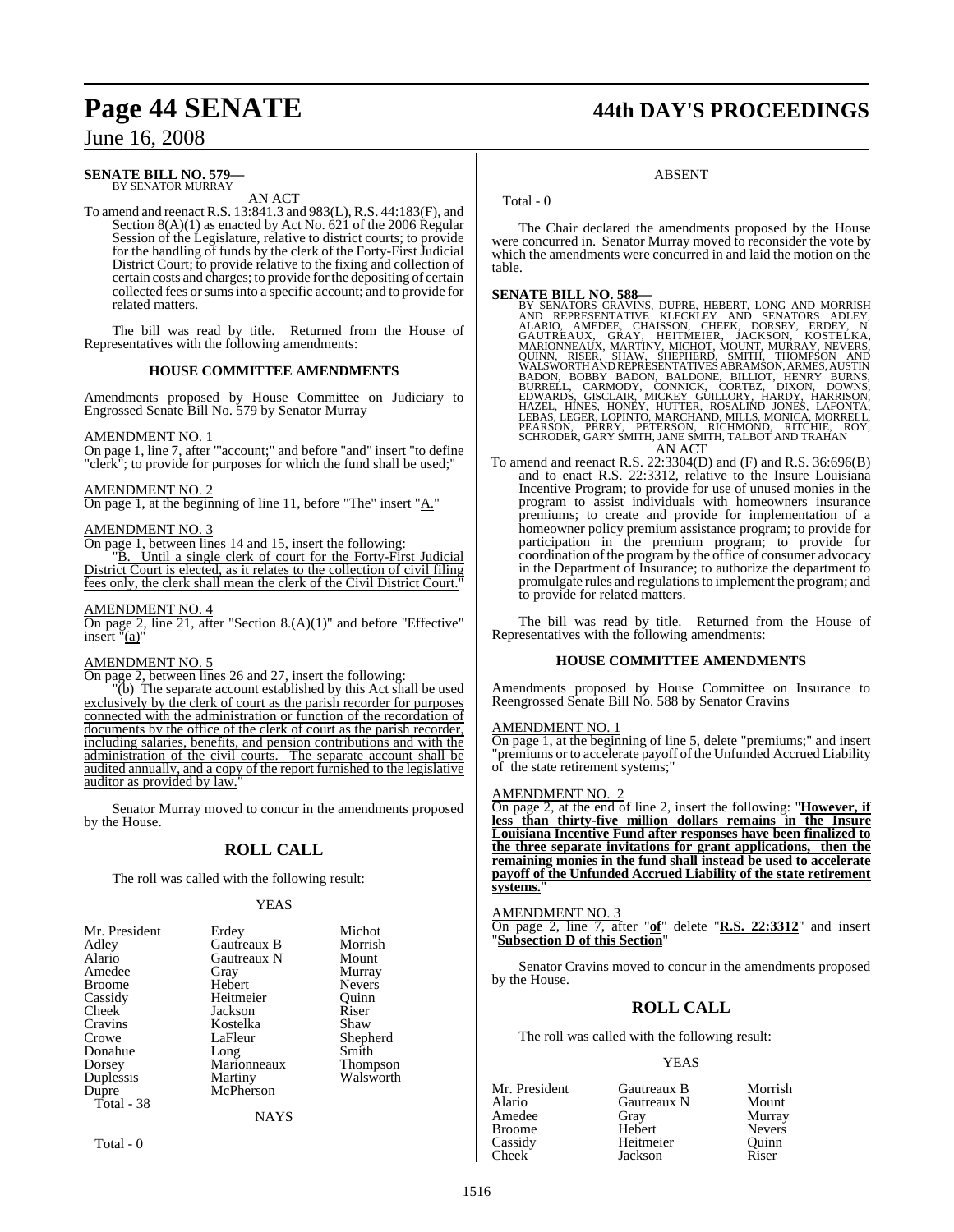# **44th DAY'S PROCEEDINGS Page 45 SENATE**

Duplessis Dupre McPherson<br>Erdey Michot Total - 37

Cravins Kostelka Shaw LaFleur Shepherd<br>Long Smith Donahue Long Smith<br>Dorsey Marionneaux Thompson Marionneaux Thompson<br>Martiny Walsworth Michot

NAYS

Adley Total - 1

#### ABSENT

Total - 0

The Chair declared the amendments proposed by the House were concurred in. Senator Cravins moved to reconsider the vote by which the amendments were concurred in and laid the motion on the table.

#### **SENATE BILL NO. 613—** BY SENATOR MURRAY

AN ACT

To amend and reenact R.S. 13:621.41(B)(1), (D), (E), (F)(1), (H)(1) and (3), 621.43, 621.45(B), 1136, 1137, 1140(A) (introductory paragraph),  $(B)$  and  $(C)$ , 1335, and 1336, and to enact R.S. 13:621.49, relative to the district courtsin the parish of Orleans; to provide for the civil district court in the parish of Orleans; to provide for the judges in the civil district court in the parish of Orleans; to provide for the criminal district court in the parish of Orleans; to provide for the judges in the criminal district court in the parish of Orleans; to provide for the Forty-First Judicial District Court; to provide for the judges and magistrates in the Forty-First Judicial District Court; to provide for reversion to certain offices under certain circumstances; to provide for the jurisdiction, elections, term of office, and powers of such courts; and to provide for related matters.

The bill was read by title. Returned from the House of Representatives with the following amendments:

#### **HOUSE COMMITTEE AMENDMENTS**

Amendments proposed by House Committee on Judiciary to Reengrossed Senate Bill No. 613 by Senator Murray

#### AMENDMENT NO. 1

On page 1, at the end of line 2, insert " $621.44(A)$ ,"

#### AMENDMENT NO. 2

On page 1, at the end of line 11, insert "to extend the terms of office of the judges of the Orleans Parish Juvenile Court; to provide for legislative findings;"

#### AMENDMENT NO. 3

On page 1, line 14, between "621.43," and "621.45," insert  $"621.44(A)"$ 

#### AMENDMENT NO. 4

On page 4, line 3, delete the "asterisks" and insert in lieu thereof the following:

"§621.44. Abolition of Orleans Parish Juvenile Court; extension of terms of office; jurisdiction; conferred on Forty-First Judicial District Court; transfer of cases

A. The Orleans Parish Juvenile Court is abolished effective December 31, 2014. The terms of office of the judges of the juvenile court Orleans Parish Juvenile Court now in office shall be extended until December 31, 2014, and their successors shall be elected at the congressional election of the same year. After the effective date of this Section, no judge shall be elected to the Orleans Parish Juvenile Court except to fill a vacancy and in such case the term of office shall expire on December 31, 2008 2014. \* \* \*"

#### AMENDMENT NO. 5

On page 4, line 15, after "Court" delete the remainder of the line and delete lines 16 through 19 in their entirety and insert in lieu thereof "on January 1, 2009, shall be assigned to the corresponding section or division in the civil and criminal district courts of Orleans Parish in existence prior to the enactment of Act 621 of the 2006 Regular Session of the Louisiana Legislature.

#### AMENDMENT NO. 6

On page 8, after line 17, insert the following: "Section 2. Legislative Findings

Prior to the 2006 Regular Session, the judges of the Orleans Parish juvenile Court were elected to staggered terms every two years. No other Louisiana district judges of the same court are elected to staggered terms. To remove this anomaly dating from the Constitution of 1921 and to achieve uniformity in the election of the judges of the Orleans Parish Juvenile Court, the legislature enacted R.S. 13:621.44 to, among other things, provide a uniform election date for the Orleans Parish Juvenile Court.

In view of the recent court ruling calling into question the validity of Act 621 of the 2006 Regular Session, which established R.S. 13;621.44, the legislature finds that the uniformity of election dates for the judges of the Orleans Parish Juvenile Court is an important legislative goal independent of the contested provisions of Act 621. And further noting that the Louisiana Constitution of 1974 bars the reduction of a judge's term while in office, the only constitutional method to accomplish the goal of a uniform election date is to extend the terms of the judges now in office to the same date. For these reasons, the legislature hereby amends and reenacts R.S. 13:621.44(A)."

#### **LEGISLATIVE BUREAU AMENDMENTS**

Amendments proposed by Legislative Bureau to Reengrossed Senate Bill No. 613 by Senator Murray

#### AMENDMENT NO. 1

In House Committee Amendment No. 3 proposed by the House Committee on Judiciary to Reengrossed Senate Bill No. 613 by Senator Murray, on page 1, line 7, following "and" and before "insert" change "621.45," to "621.45(B),"

#### AMENDMENT NO. 2

In House Committee Amendment No. 6 proposed by the House Committee on Judiciary to Reengrossed Senate Bill No. 613 by Senator Murray, on page 2, line 2, following "established" and before "the legislature" change "R.S. 13;621.44," to "R.S. 13:621.44,"

#### AMENDMENT NO. 3

On page 2, line 26, following "in" and before "courts" change "said" to "the"

#### AMENDMENT NO. 4

On page 2, line 29, following "by" and before "courts" change "said" to "the"

#### **HOUSE FLOOR AMENDMENTS**

Amendments proposed by Representative Abramson to Reengrossed Senate Bill No. 613 by Senator Murray

#### AMENDMENT NO. 1

On page 1, line 4, after "1336," and before "relative" delete "and to enact R.S. 13:621.49,"

#### AMENDMENT NO. 2

On page 1, line 10, after "District Court;" delete the remainder of the line

#### AMENDMENT NO. 3

On page 1, line 16, after "reenacted" and before "to" delete "and R.S. 13:621.49 is hereby enacted"

# June 16, 2008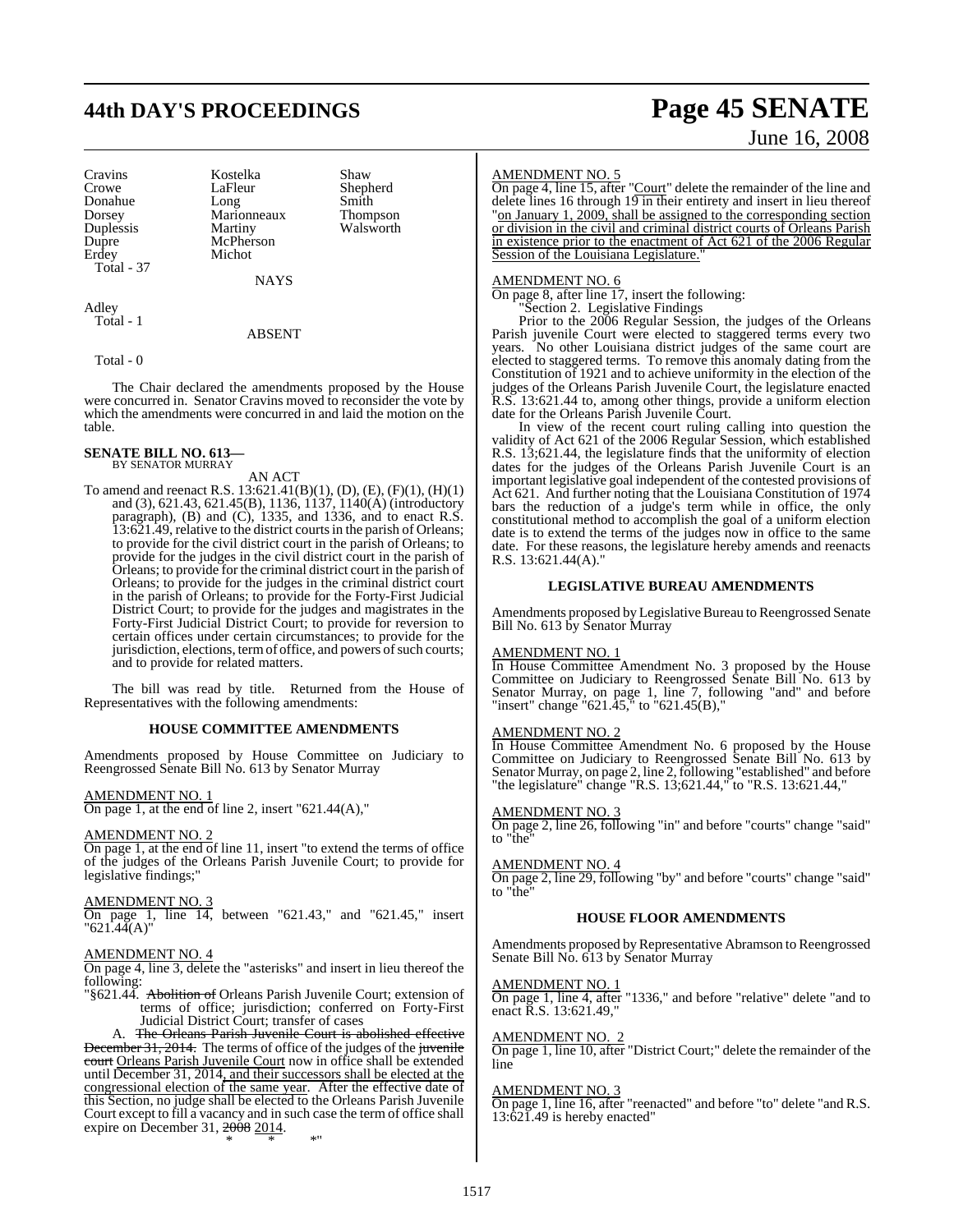#### AMENDMENT NO. 4

On page 4, delete lines 12 through 23 in their entirety

#### AMENDMENT NO. 5

Delete House Committee Amendment No. 5, proposed by the House Committee on Judiciary and adopted by the House of Representatives on May 19, 2008.

#### **HOUSE FLOOR AMENDMENTS**

Amendments proposed by Representative Tucker to Reengrossed Senate Bill No. 613 by Senator Murray

#### AMENDMENT NO. 1

On page 1, line 4, immediately after "1336," add "and to enact R.S.  $9:203(E)(6)$ ,"

#### AMENDMENT NO. 2

On page 1, at the end of line 11, after the semicolon ";" add "to provide for authority of judges of certain district courts of the United States to perform a marriage ceremony for a specific period of time;"

#### AMENDMENT NO. 3

E.

On page 8, after line 17, add the following:

Section 3. R.S.  $9:203(E)(6)$  is hereby enacted to read as follows:

§203. Officiant; judges and justices of the peace \* \* \*

\* \* \* **(6) A judge of a district court of the United States whose official duty station includes a municipality having a population in excess of four hundred seventy thousand according to the latest decennial census may perform marriage ceremonies within his official duty station. The authority granted by this Paragraph shall only be effective fromNovember 1, 2008,through November 30, 2008.**"

#### **HOUSE FLOOR AMENDMENTS**

Amendments proposed by Representative Marchand to Reengrossed Senate Bill No. 613 by Senator Murray

#### AMENDMENT NO. 1

On page 1, line 2, after " $(F)(1)$ ," and before " $(H)(1)$ " insert " $(G)$ ,"

#### AMENDMENT NO. 2

On page 1, line 8, after "Orleans;" and before "to" insert "to provide relative to clerks and sheriffs;"

#### AMENDMENT NO. 3

On page 1, line 14, after " $(F)(1)$ ," and before " $(H)(1)$ " insert " $(G)$ ,"

#### AMENDMENT NO. 4

On page 2, between lines 2 and 3 insert the following:

"G.(1) All judges of the Forty-First Judicial District shall be elected by the qualified electors of the parish for terms of six years at the congressional election immediately preceding the expiration of their terms, and every six years thereafter. Each judge shall take office on the first day of January of the year following election and shall serve through December thirty-first of the last year of his term. Any candidate for election to the office of judge of this court must designate the division for which he is a candidate, and, if elected, shall succeed to the office of judge of the division for which he was a candidate. The judge oldest in continuous service in each division of the district courtshall preside, and in the event two or more judges shall have served the same length of time, the judge oldest in years shall preside.

 $(2)$  Notwithstanding any provision of law to the contrary, the consolidation of the clerks of the civil and criminal district courts of the parish of Orleans and the civil and criminal sheriffs of the parish of Orleans takes effect when the next term of office for the clerks and sheriffs begins after completion of a new district courthouse.

# **Page 46 SENATE 44th DAY'S PROCEEDINGS**

Senator Murray moved to reject the amendments proposed by the House.

### **ROLL CALL**

The roll was called with the following result:

#### YEAS

| Mr. President | Erdey         | McPherso        |
|---------------|---------------|-----------------|
|               |               |                 |
| Adley         | Gautreaux B   | Michot          |
| Alario        | Gautreaux N   | Morrish         |
| Amedee        | Gray          | Murray          |
| <b>Broome</b> | Hebert        | <b>Nevers</b>   |
| Cheek         | Heitmeier     | Ouinn           |
| Cravins       | Jackson       | Riser           |
| Crowe         | Kostelka      | Shaw            |
| Donahue       | LaFleur       | Shepherd        |
| Dorsey        | Long          | Smith           |
| Duplessis     | Marionneaux   | <b>Thompson</b> |
| Dupre         | Martiny       | Walswort        |
| Total - 36    |               |                 |
|               | <b>NTANZO</b> |                 |

Erdey McPherson<br>Gautreaux B Michot Heitmeier Quinn<br>Jackson Riser Jackson Riser<br>Kostelka Shaw Long Smith<br>Marionneaux Thompson Walsworth

Mount Total - 1

ABSENT

NAYS

**Cassidy** Total - 1

The Chair declared the amendments proposed by the House were rejected. Senator Murray moved to reconsider the vote by which the amendments were rejected and laid the motion on the table.

#### **SENATE BILL NO. 624—** BY SENATOR MURRAY

AN ACT

To enact R.S. 13:621.41.1 and R.S. 33:1374, relative to Forty-First Judicial District Court; to provide for an environmental docket for the Forty-First Judicial District Court; to provide terms, conditions, and procedures; to provide with respect to enforcing ordinances and regulations relating to violations with respect to enforcing health, safety and welfare ordinances in Orleans Parish, or otherwise enforcing ordinances relating to violations of public health, housing, fire code, environmental, building code, zoning, historic district, permitting, vegetation and nuisance ordinances in Orleans Parish; to provide for definitions; to provide for an effective date; and to provide for related matters.

The bill was read by title. Returned from the House of Representatives with the following amendments:

#### **HOUSE FLOOR AMENDMENTS**

Amendments proposed by Representative Richmond to Reengrossed Senate Bill No. 624 by Senator Murray

#### AMENDMENT NO. 1

On page 1, line 2, after "To" delete the remainder of the line in its entirety and insert in lieu thereof "amend and reenact R.S. 13:1343 and to enact R.S. 13:621.41(B)(3), 621.41.1, and R.S. 33:1374, relative to the Forty-First Judicial District Court and the Criminal District Court for the parish of Orleans;"

#### AMENDMENT NO. 2

On page 1, line 9, after "definitions;" and before "to" insert "to authorize the creation of a reentry division of the Forty-First Judicial District Court; to authorize the creation of a reentry division of the Criminal District Court for the parish of Orleans;"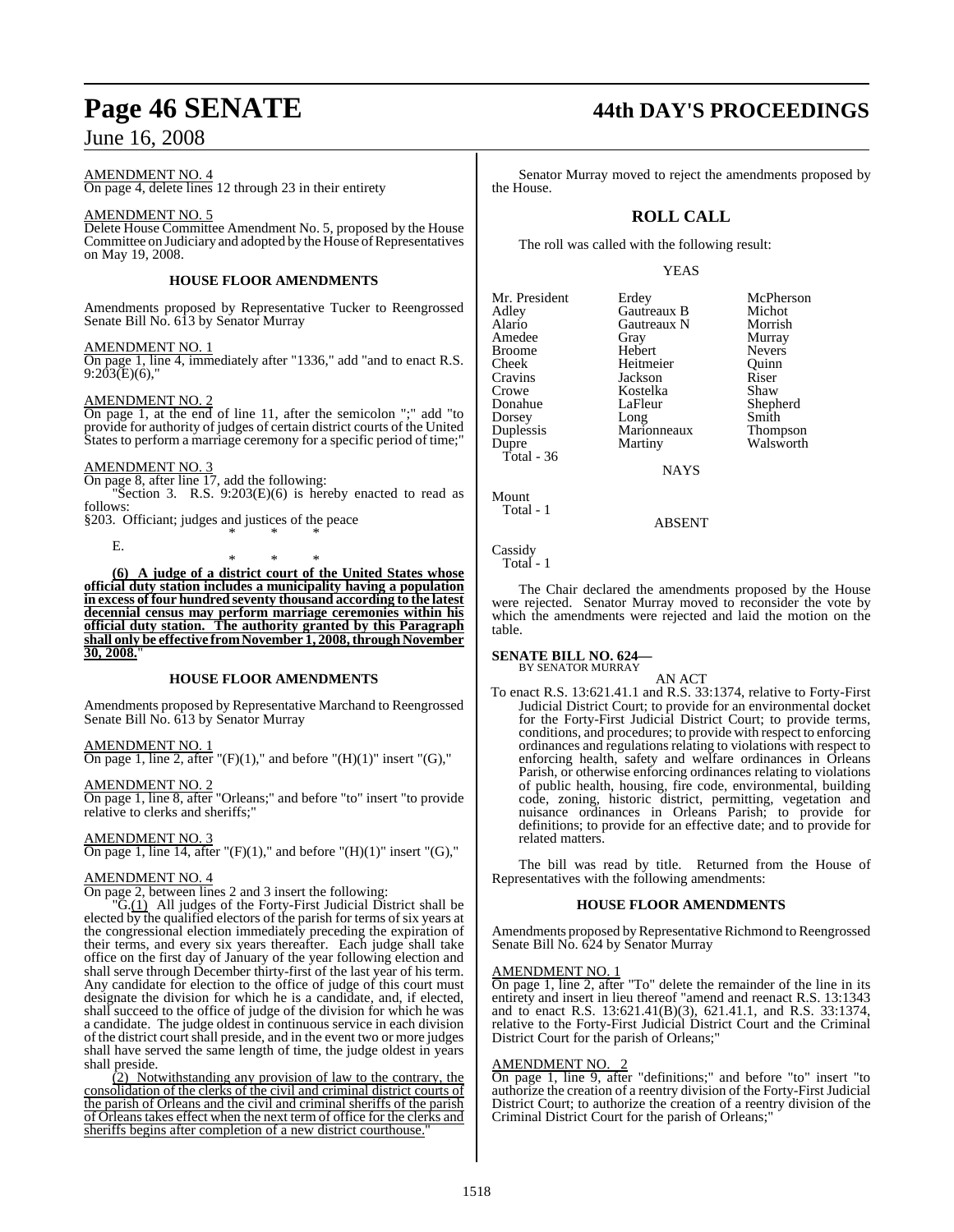# **44th DAY'S PROCEEDINGS Page 47 SENATE**

# June 16, 2008

#### AMENDMENT NO. 3

On page 1, line 12, after "Section 1." delete the remainder of the line in its entirety and insert in lieu thereof "R.S. 13:1343 is hereby amended and reenacted and R.S.  $13:621.41(B)(3)$  and  $621.41.1$  are hereby enacted to read as follows:"

#### AMENDMENT NO. 4

On page 1, between lines 12 and 13, insert the following: "§621.41. Forty-First Judicial District \* \* \*

B.

\* \* \*

(3) The judges of the Forty-First Judicial District Court, by rule adopted by a majority vote of the judges sitting en banc, may assign<br>a certain division of the court as a reentry division of court. The a certain division of the court as a reentry division of court. division shall establish a workforce development sentencing project pilot program. The program shall establish guidelines for the issuance of sentences providing inmate rehabilitation and workforce development. The division of court and sentencing project shall work in conjunction with the Louisiana Workforce Commission and all efforts shall be coordinated and consistent with the provisions of R.S. 23:1 et seq.

#### AMENDMENT NO. 5

On page 2, between lines 1 and 2, insert the following:

"§1343. Allotment of cases among judges; holding of preliminary examination not ground for recusation

\* \* \*"

A. All cases pending in the criminal district court shall be allotted equally among Sections A, B, C, D, E, F, G, H, I, J, K, and L of the court. Except on Sundays, legal holidays, and legal halfholidays, the allotment of cases shall be made public by classes daily at noon by the clerk or a deputy clerk selected by him, in the presence of the district attorney. The fact the accused was committed for trial at a preliminary examination shall not be grounds for the recusation of the trial judge who held the preliminary examination.

B. The judges of the criminal district court, by rule adopted by a majority vote of the judges sitting en banc, may assign a certain division of the court as a reentry division of court. The division shall establish a workforce development sentencing project pilot program. The program shall establish guidelines for the issuance of sentences providing inmate rehabilitation and workforce development. The division of court and sentencing project shall work in conjunction with the Louisiana Workforce Commission and all efforts shall be coordinated and consistent with the provisions of R.S. 23:1 et seq."

Senator Murray moved to concur in the amendments proposed by the House.

#### **ROLL CALL**

The roll was called with the following result:

#### YEAS

| Mr. President | Erdey       | Michot          |
|---------------|-------------|-----------------|
| Adley         | Gautreaux B | Morrish         |
| Alario        | Gautreaux N | Mount           |
| Amedee        | Gray        | Murray          |
| <b>Broome</b> | Hebert      | <b>Nevers</b>   |
| Cassidy       | Heitmeier   | Ouinn           |
| Cheek         | Jackson     | Riser           |
| Cravins       | Kostelka    | Shaw            |
| Crowe         | LaFleur     | Shepherd        |
| Donahue       | Long        | Smith           |
| Dorsey        | Marionneaux | <b>Thompson</b> |
| Duplessis     | Martiny     | Walsworth       |
| Dupre         | McPherson   |                 |
| Total - 38    |             |                 |
|               | NAYS        |                 |

Total - 0

## Total - 0

The Chair declared the amendments proposed by the House were concurred in. Senator Murray moved to reconsider the vote by which the amendments were concurred in and laid the motion on the table.

ABSENT

#### **Senator Broome in the Chair**

#### **SENATE BILL NO. 625—**

BY SENATOR MURRAY

AN ACT To amend and reenact Section 22 of Act No. 621 of the 2006 Regular Session of the Legislature, and to enact R.S. 13:621.49, relative to the civil and criminal district courtsin and for Orleans Parish; to provide relative to consolidation of certain courts; to provide relative to the Forty-First Judicial Court; to provide relative to judges and magistrates and their duties and offices; to provide terms, conditions, and procedures; to provide for an effective date; and to provide for related matters.

The bill was read by title. Returned from the House of Representatives with the following amendments:

#### **HOUSE COMMITTEE AMENDMENTS**

Amendments proposed by House Committee on Judiciary to Reengrossed Senate Bill No. 625 by Senator Murray

#### AMENDMENT NO. 1

On page 1, line 12, change "2010" to "2009"

#### AMENDMENT NO. 2

On page 2, line 4, after "Court," delete the remainder of the line in its entirety and delete lines  $\overline{5}$  through 8 in their entirety and insert in lieu thereof "on January 1, 2009, shall be assigned to the corresponding section or division in the civil and criminal district courts of Orleans Parish in existence prior to the enactment of Act 621 of the 2006 Regular Session of the Louisiana Legislature

#### AMENDMENT NO. 3

On page 2, line 14, change "January 1," to "May 3,"

#### AMENDMENT NO. 4

On page 2, line 20, change "January 1," to "May 3,"

#### AMENDMENT NO. 5

On page 2, between lines 23 and 24, insert the following:

"Section 5. A. The clerk of the Forty-First Judicial District Court shall collect the fees set forth in R.S. 13:1213.1 and shall deposit no less than sixty percent of the amounts collected in the Clerk's Salary Fund. The remaining funds shall be deposited in the Consolidated Judicial Expense Fund.

B. Until a single clerk for the Forty-First Judicial District Court is elected, as it relates to the collection of civil filing fees only, the clerk shall mean the clerk of the Civil District Court.

#### AMENDMENT NO. 6

On page 2, at the beginning of line 24, change "Section 4." to "Section 5."

#### **HOUSE FLOOR AMENDMENTS**

Amendments proposed by Representative Abramson to Reengrossed Senate Bill No. 625 by Senator Murray

#### AMENDMENT NO. 1

On page 1, line 2, change "Section 22" to "Sections 19, 21(C), 22, and  $30$ <sup>"</sup>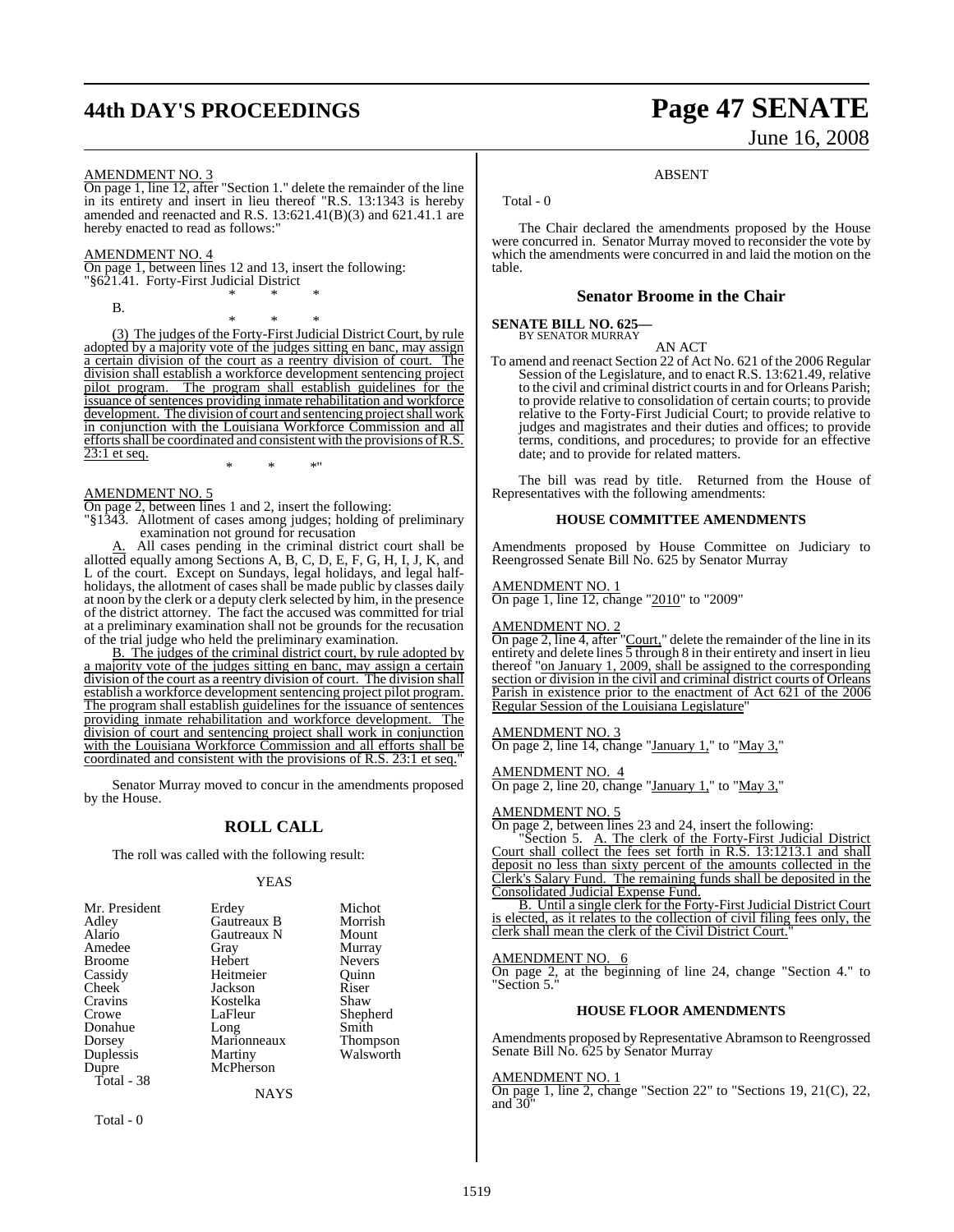#### AMENDMENT NO. 2

On page 1, line 3, after "Legislature" delete the comma "," and change "and to enact R.S. 621.49" to "and R.S. 13:751.1"

#### AMENDMENT NO. 3

On page 1, line 9, change "Section 22" to "Sections 19, 21(C), 22, and  $30'$ 

#### AMENDMENT NO. 4

On page 1, between lines 10 and 11, insert the following: "Section 19.

(A) R.S. 13:1031 through 1147, 1271 through 1312, 1335 through 1347, and 1381.1 through 1400 are hereby repealed in their entirety effective on January 1, 2009 **May 3, 2010**.

(B) R.S. 13:1211 through 1212.1, 1371 through 1372, 1377, and 1381 are hereby repealed in their entirety on the date that the clerk of the Forty-First Judicial District Court takes office.

**(C) Not withstanding any other provision of law to the contrary in this Act, when the Forty-First Judicial District Court comesinto existence, the judges elected to the Civil District Court for the parish of Orleans, the judges elected to the Criminal District Court for the parish of Orleans, and the magistrate judge shall finish the term of office for which they were elected, as judges of the Forty-First Judicial District Court.**

\* \* \*

Section 21.

\* \* \* (C) Section 2 of this Act shall become effective on January 1, 2009 **May 3, 2010.**"

#### AMENDMENT NO. 5

Delete House Committee Amendment No. 1, proposed by the House Committee on Judiciary and adopted by the House of Representatives on May 19, 2008.

#### AMENDMENT NO. 6

On page 1, line 12, change "January 1," to "**May 3,**"

#### AMENDMENT NO. 7

On page 1, line 12, after "**2010**" change the comma "**,**" to a period "**.**"

#### AMENDMENT NO. 8

On page 1, delete lines 13 through 17 in their entirety, and insert in lieu thereof asterisks

"\* \* \*"

#### AMENDMENT NO. 9

Delete House Committee Amendment No. 2, proposed by the House Committee on Judiciary and adopted by the House of Representatives on May 19, 2008.

#### AMENDMENT NO. 10

On page 2, delete lines 1 through 11 in their entirety

#### AMENDMENT NO. 11

On page 2, between lines 11 and 12, insert the following:

"Section 30. The provisions of R.S. 13:751.4 and 841.3 of Section 2 of this Act shall become effective upon signature by the governor, or if not signed by the governor, upon expiration of the time for bills to become law without signature by the governor, as provide by Article III, Section 18 of the Constitution of Louisiana. Until a single clerk for the Forty-First Judicial District Court is elected, the clerk shall mean the clerk of the Civil District Court and the clerk of the Criminal District Court. All fees and costs assessed or collected by the clerk of Civil District Court or the clerk of the Criminal District Court for the parish of Orleans in effect on the effective date of this Section are continued and shall be assessed and collected in accordance with these provisions. On or after January 1, 2009 May 3, 2010, the sixty percent in R.S. 13:841.3 may be renegotiated by the clerk and chief judge of the Forty-First Judicial District Court, but shall not be reduced below fifty percent of the civil filing fees collected by the clerk.

Section 2. R.S.  $13:751.1(A)(2)$  is hereby amended and reenacted to read as follows:

# **Page 48 SENATE 44th DAY'S PROCEEDINGS**

§751.1. Clerk of the Forty-First Judicial District Court A.

\* \* \* (2) Beginning on the date that the judges elected to serve on the Forty-First Judicial District Court take office on <del>January 1, 2009</del> May 3, 2010, and until such date as provided in Subsection B of this Section, the clerk of court for the Civil District Court for the parish of Orleans shall serve as the clerk for the Forty-First Judicial District Court, Civil Section, and the clerk of court for the Criminal District Court for the parish shall serve as the clerk for the Forty-First Judicial District Court, Criminal Section. \* \* \*"

#### AMENDMENT NO. 12

On page 2, line 19, change "**Divisions**" to "**Sections**"

AMENDMENT NO. 13 On page 2, line 20, change "**divisions**" to "**sections**"

#### AMENDMENT NO. 14

On page 2, between lines 23 and 24 insert the following:

"**C. The magistrate judge elected to take office on January 1, 2009, and presiding over the magistrate section of the Criminal District Court for the parish of Orleans shall continue to preside over that magistrate section until May 3, 2010, at which time he shall preside over the magistrate division of the Forty-First Judicial District Court. The magistrate judge shall continue to serve until the thirty-first day of December of the year in which his term expires.**

**D. The four magistrate commissioners appointed to the Criminal District Court for the parish of Orleans shall continue to preside in those magistrate commissioner sections until May 3, 2010, at which time they shall preside in the magistrate commissioner divisions of the Forty-First Judicial District Court. The magistrate commissioners shall continue to serve until the thirtieth day of June of the year in which their terms expire.**"

#### **HOUSE FLOOR AMENDMENTS**

Amendments proposed by Representative Tucker to Reengrossed Senate Bill No. 625 by Senator Murray

#### <u>AMENDMENT NO. 1</u>

 $\frac{\text{AMENDMEN INOL 1}}{\text{On page 1}}$ , line 3, after "Legislature" insert "and R.S. 9:203(E)(6)"

#### AMENDMENT NO. 2

On page 1, line 5, after "Court;" insert "to provide for authority of judges of certain district courts of the United States to perform a marriage ceremony for a specific period of time;"

#### AMENDMENT NO. 3

On page 1, between lines 16 and 17, insert the following: "Section 2. R.S. 9:203(E)(6) is hereby amended and reenacted to read as follows: §203. Officiant; judges and justices of the peace

\* \* \*

E.

\* \* \* **(6) A judge of a district court of the United States whose official duty station includes a municipality having a population in excess of four hundred seventy thousand according to the latest decennial census may perform marriage ceremonies within his official duty station. The authority granted by this Paragraph shall only be effective from November 1, 2008, through November 30, 2008.**"

#### AMENDMENT NO. 4

On page 1, line 17, change "Section 2" to "Section 3"

#### AMENDMENT NO. 5

On page 2, line 12, change "Section 3" to "Section 4"

AMENDMENT NO. 6 On page 2, line 24, change "Section 4" to "Section 5"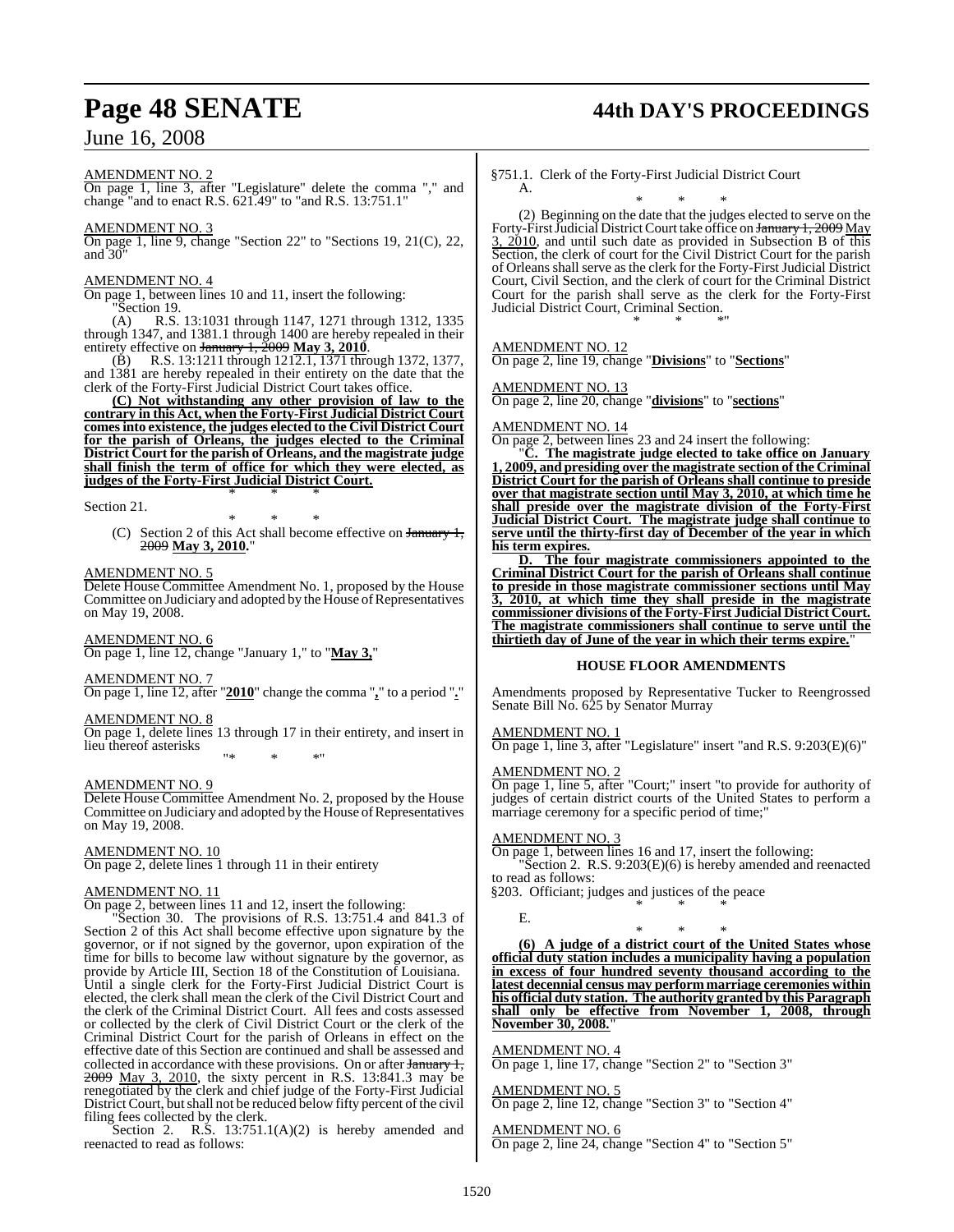# **44th DAY'S PROCEEDINGS Page 49 SENATE**

June 16, 2008

#### **HOUSE FLOOR AMENDMENTS**

Amendments proposed by Representative Abramson to Reengrossed Senate Bill No. 625 by Senator Murray

#### **HOUSE FLOOR AMENDMENTS**

Amendments proposed by Representative Abramson to Reengrossed Senate Bill No. 625 by Senator Murray

#### AMENDMENT NO. 1

On page 1, delete line 3, and insert, "Legislature and R.S. 13:751.1(A)(2), to enact R.S. 9:203(E)(6), and to repeal R.S.  $13:621.42(G)(2)$ , relative to the civil and criminal district<sup>®</sup>

#### AMENDMENT NO. 2

On page 1, line 7 after the semicolon ";" and before "and" insert " to repeal certain provisions relative to the consolidation of the clerks of the civil and criminal district courts and the civil and criminal sheriffs, all of the parish of Orleans;"

#### AMENDMENT NO. 3

On page 2, between lines 23 and 24, insert the following:

"Section 6. R.S.  $13:621.41(\dot{G})(2)$  is hereby repealed in its entirety.

Section 7. The provisions of Section 6 of this Act and this Section shall become effective on August 15, 2008."

Senator Murray moved to concur in the amendments proposed by the House.

### **ROLL CALL**

The roll was called with the following result:

#### **YEAS**

| Mr. President | Dupre       | McPherson       |
|---------------|-------------|-----------------|
| Adley         | Erdey       | Michot          |
|               |             |                 |
| Alario        | Gautreaux B | Morrish         |
| Amedee        | Gautreaux N | Mount           |
| Broome        | Gray        | Murray          |
| Cassidy       | Hebert      | <b>Nevers</b>   |
| Cheek         | Heitmeier   | Ouinn           |
| Cravins       | Jackson     | Shaw            |
| Crowe         | LaFleur     | Shepherd        |
| Donahue       | Long        | Smith           |
| Dorsey        | Marionneaux | <b>Thompson</b> |
| Duplessis     | Martiny     | Walsworth       |
| Total - 36    |             |                 |
|               | <b>NAYS</b> |                 |

Riser Total - 1

#### ABSENT

Kostelka Total - 1

The Chair declared the amendments proposed by the House were concurred in. Senator Murray moved to reconsider the vote by which the amendments were concurred in and laid the motion on the table.

## **SENATE BILL NO. 627—**<br>BY SENATOR THOMPSON

AN ACT

To amend and reenact R.S. 3:3807(B)(2), relative to the retail florist examination; to require the commissioner of agriculture to adopt rules and regulations regarding the demonstration portion of the retail florist examination; and to provide for related matters.

The bill was read by title. Returned from the House of Representatives with the following amendments:

#### **HOUSE COMMITTEE AMENDMENTS**

Amendments proposed by House Committee on Agriculture, Forestry, Aquaculture, and Rural Development to Engrossed Senate Bill No. 627 by Senator Thompson

#### AMENDMENT NO. 1

On page 1, line 3, delete "commissioner of agriculture" and insert "Horticulture Commission"

AMENDMENT NO. 2

On page 1, line 17, change "**commissioner**" to "**commission**"

Senator Thompson moved to concur in the amendments proposed by the House.

#### **ROLL CALL**

The roll was called with the following result:

#### YEAS

Mr. President Erdey Michot<br>Adley Gautreaux B Morrish Adley Gautreaux B Morrish Alario Gautreaux N<br>Amedee Gray **American Cray Murray Murray**<br> **American Mexers** Broome Hebert Nevers<br>
Cassidy Heitmeier Quinn Cassidy Heitmeier Quinn Cheek Jackson Riser<br>Cravins Kostelka Shaw Cravins Kostelka<br>Crowe LaFleur LaFleur Shepherd<br>Long Smith Donahue Long Smith<br>Dorsey Marionneaux Thompson Dorsey Marionneaux<br>
Duplessis Martiny Walsworth Dupre McPherson Total - 38 NAYS

Total - 0

#### Total - 0

The Chair declared the amendments proposed by the House were concurred in. Senator Thompson moved to reconsider the vote by which the amendments were concurred in and laid the motion on the table.

ABSENT

SENATE BILL NO. 632—<br>BY SENATORS GRAY AND JACKSON AND REPRESENTATIVES<br>PETERSON, LEGER, ARNOLD, AUSTIN BADON, BARROW, BILLIOT,<br>HENRY BURNS, BURRELL, CARMODY, CHAMPAGNE, CHANDLER,<br>DIXON, DOWNS, GISCLAIR, HINES, HOFFMANN, MIC AN ACT

To enact Part XII of Chapter 1 of Title 17 of the Louisiana Revised Statutes of Louisiana of 1950, to be comprised of R.S. 17:409 through 409.6, and to enact R.S. 36:651(AA), relative to school facilities; to create and provide for the Louisiana Statewide Educational Facilities Authority in the Department of Education; to provide for a board of commissioners and an advisory council and for their membership, powers, duties, and functions; to provide for rules; to provide relative to program participation; to provide relative to ownership and control of public school facilities funded through the authority; to provide relative to implementation and funding; and to provide for related matters.

The bill was read by title. Returned from the House of Representatives with the following amendments:

#### **HOUSE COMMITTEE AMENDMENTS**

Amendments proposed by House Committee on Education to Reengrossed Senate Bill No. 632 by Senator Gray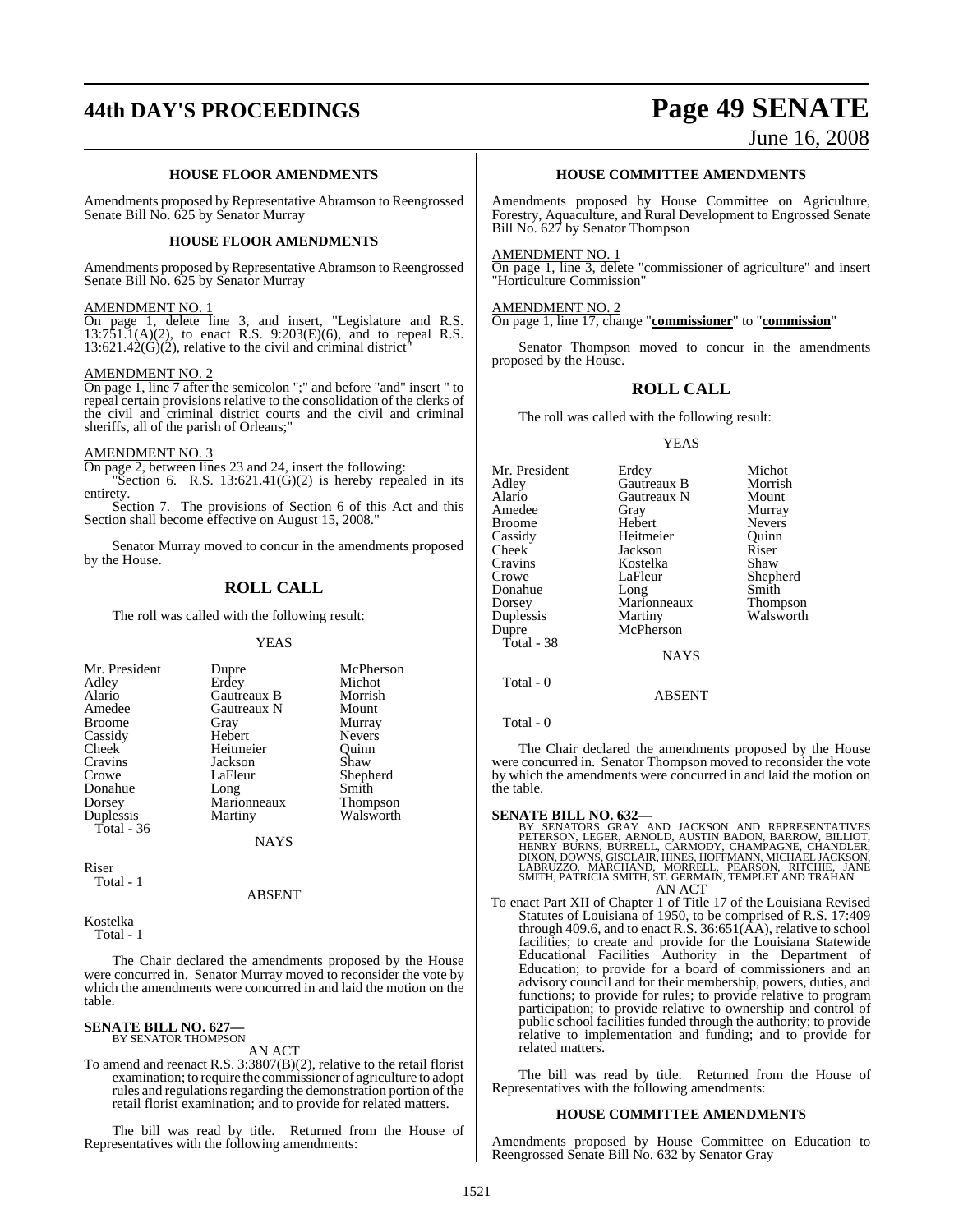## **Page 50 SENATE 44th DAY'S PROCEEDINGS**

Shepherd<br>Smith

AMENDMENT NO. 1

 $\frac{1}{2}$ On page 7, delete line 9 in its entirety and at the beginning of line 10 delete "**appropriation of funds for this purpose.**"

AMENDMENT NO. 2 On page 7, at the end of line 12, add the following: "**Implementation of the provisions of this Part that require the expenditure of funds shall be subject to the availability of public or private** funds, or both, for such purposes.

#### **HOUSE FLOOR AMENDMENTS**

Amendments proposed by Representative Peterson to Reengrossed Senate Bill No. 632 by Senator Gray

AMENDMENT NO. 1 On page 1, line 3, after "R.S." and before "and" change "17:409 through 409.6," to "17:409.1 through 409.7,"

AMENDMENT NO. 2 On page 1, line 13, after "R.S." and before "is" change "17:409 through 409.6," to "17:409.1 through 409.7,"

AMENDMENT NO. 3 On page 1, at the beginning of line 17, change "**§409.**" to "**§409.1.**"

AMENDMENT NO. 4 On page 2, at the beginning of line 3, change "**§409.1.**" to "**§409.2.**"

AMENDMENT NO. 5 On page 2, at the beginning of line 19, change "**§409.2.**" to "**§409.3.**"

AMENDMENT NO. 6 On page 3, at the beginning of line 27, change "**§409.3.**" to "**§409.4.**"

AMENDMENT NO. 7 On page 5, at the beginning of line 26, change "**§409.4.**" to "**§409.5.**"

AMENDMENT NO. 8 On page 6, at the end of line 9, change "**Managers**" to "**Manager's**"

AMENDMENT NO. 9 On page 6, line 21, after "**Authority**" and before "**to inform**" change "**Board of Commissioners**" to "**board of commissioners**"

AMENDMENT NO. 10 On page 6, at the beginning of line 26, change "**§409.5.**" to "**§409.6.**"

AMENDMENT NO. 11 On page 7, at the beginning of line 8, change "**§409.6.**" to "**§409.7.**"

AMENDMENT NO. 12 On page 7, at the beginning of line 19, change "**17:409-409.6)**" to "**17:409.1-409.7)**"

#### **HOUSE FLOOR AMENDMENTS**

Amendments proposed by Representative Peterson to Reengrossed Senate Bill No. 632 by Senator Gray

AMENDMENT NO. 1 On page 5, line 29, after "**of**" and before "**members**" change "**twelve**" to "**thirteen**"

AMENDMENT NO. 2 On page 6, between lines 18 and 19, insert the following: "**(13) A representative of the Associated Professional Educators of Louisiana appointed by the organization.**"

Senator Gray moved to concur in the amendments proposed by the House.

## **ROLL CALL**

The roll was called with the following result:

#### YEAS

Mr. President Gautreaux B Morrish<br>Adley Gautreaux N Mount Gautreaux N Alario Gray Murray Amedee Hebert Nevers<br>Broome Heitmeier Ouinn Broome Heitmeier Quinn<br>
Cassidy Jackson Riser Cassidy Jackson Riser Cheek Kostelka<br>Cravins LaFleur Crowe Long Smith<br>
Donahue Marionneaux Thompson Donahue Marionneaux<br>Dorsey Martiny Martiny Walsworth<br>
McPherson Duplessis<br>Erdey Michot Total - 37

**NAYS** 

ABSENT

Total - 0

Dupre Total - 1

table.

The Chair declared the amendments proposed by the House were concurred in. Senator Gray moved to reconsider the vote by which the amendments were concurred in and laid the motion on the

#### **SENATE BILL NO. 709—**

BY SENATOR DUPLESSIS AN ACT

To amend and reenact R.S. 35:199(A)(2) and to repeal R.S. 44:184.2, relative to notaries; to provide for the registration of certain immovable property in Orleans Parish; and to provide forrelated matters.

The bill was read by title. Returned from the House of Representatives with the following amendments:

#### **HOUSE COMMITTEE AMENDMENTS**

Amendments proposed by House Committee on Civil Law and Procedure to Engrossed Senate Bill No. 709 by Senator Duplessis

#### AMENDMENT NO. 1

On page 1, line 3, after "registration" and before "in" delete "of certain immovable property" and insert a comma "," and insert "recordation, and filing of notarial instruments"

AMENDMENT NO. 2 On page 1, line 8, after "§199." delete the remainder of the line and insert "**Duty to file, register, or record notarial instruments**"

AMENDMENT NO. 3 On page 2, at the beginning of line 3, change "real" to "**immovable**"

AMENDMENT NO. 4 On page 2, line 13, after "**to**" and before "**property**" change "**real**" to "**immovable**"

#### **HOUSE FLOOR AMENDMENTS**

Amendments proposed by Representative Tim Burns to Engrossed Senate Bill No. 709 by Senator Duplessis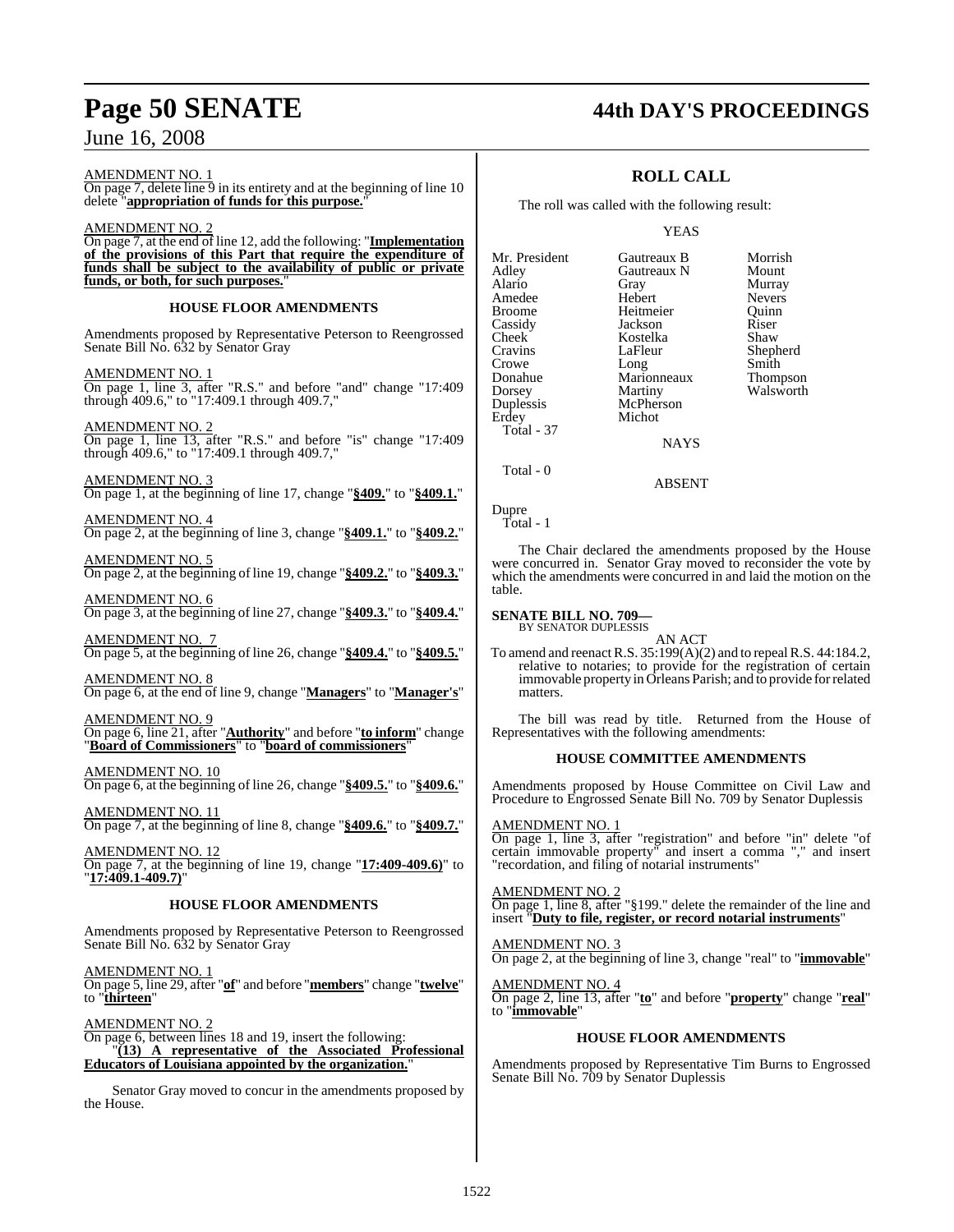# **44th DAY'S PROCEEDINGS Page 51 SENATE**

#### AMENDMENT NO. 1

On page 2, line 17, after "**shall**" and before "**be**" insert a comma "**,**" and insert "**as a condition precedent to such filing in the office of the recorder of mortgages or the register of conveyances for the parish of Orleans,**"

Senator Duplessis moved to concur in the amendments proposed by the House.

#### **ROLL CALL**

The roll was called with the following result:

#### YEAS

| Adley                      | Erdey         | Michot          |
|----------------------------|---------------|-----------------|
| Alario                     | Gautreaux B   | Morrish         |
| Amedee                     | Gautreaux N   | Mount           |
| <b>Broome</b>              | Gray          | Murray          |
| Cassidy                    | Hebert        | <b>Nevers</b>   |
| Cheek                      | Heitmeier     | Ouinn           |
| Cravins                    | Jackson       | Riser           |
| Crowe                      | Kostelka      | Shaw            |
| Donahue                    | Long          | Shepherd        |
| Dorsey                     | Marionneaux   | Smith           |
| Duplessis                  | Martiny       | <b>Thompson</b> |
| Dupre                      | McPherson     | Walsworth       |
| Total $-36$                |               |                 |
|                            | <b>NAYS</b>   |                 |
| Total - 0                  |               |                 |
|                            | <b>ABSENT</b> |                 |
| Mr. President<br>Total - 2 | LaFleur       |                 |

The Chair declared the amendments proposed by the House were concurred in. Senator Duplessis moved to reconsider the vote by which the amendments were concurred in and laid the motion on the table.

#### **SENATE BILL NO. 721—** BY SENATOR CHAISSON

AN ACT

To enact R.S. 13:3714(C), relative to courts, judicial procedure and evidence; to provide for the admissibility of blood alcohol concentration test results from a source other than the office of state police crime laboratory; to authorize judicial rulings on the admissibility of blood alcohol concentration test results when a challenge as to the authenticity, reliability, or accuracy of such results is raised in a timely manner; to provide for an effective date; and to provide for related matters.

The bill was read by title. Returned from the House of Representatives with the following amendments:

#### **HOUSE COMMITTEE AMENDMENTS**

Amendments proposed by House Committee on Civil Law and Procedure to Engrossed Senate Bill No. 721 by Senator Chaisson

AMENDMENT NO. 1

On page 1, line 2, after "to" and before "evidence" delete "courts, judicial procedure and" and insert "the admissibility of certain"

#### AMENDMENT NO. 2

On page 2, at the beginning of line 1, change "**such**" to "**the**"

AMENDMENT NO. 3 On page 2, at the beginning of line 2, change "**such**" to "**the**"

#### AMENDMENT NO. 4

On page 2, line 3, after "**of**" and before "**challenge**" change "**such**" to "**the**"

# June 16, 2008

#### AMENDMENT NO. 5

On page 2, line 3, after "**finds**" delete the remainder of the line and at the beginning of line 4, delete "**evidence,**"

AMENDMENT NO. 6

On page 2, line 4, after "**well-founded,**" and before "**may**" insert "**the court**"

#### AMENDMENT NO. 7

On page 2, at the end of line 5, after the period "." insert "**The provisions of this Subsection shall not apply to a proceeding to suspend or disqualify a driver's license pursuant to R.S. 32:661 et seq., R.S. 32:414, or R.S. 32:414.2.**"

Senator Chaisson moved to concur in the amendments proposed by the House.

#### **ROLL CALL**

The roll was called with the following result:

#### YEAS

Mr. President Erdey Morrish<br>Adley Gautreaux B Mount Adley Gautreaux B Mount Gautreaux N Murray<br>Gray Nevers Amedee Gray Nevers<br>
Broome Hebert Quinn Broome Hebert Quinr<br>
Cassidy Heitmeier Riser Cassidy Heitmeier Riser<br>Cheek Jackson Shaw Cheek Jackson<br>Cravins Kostelka Kostelka Shepherd<br>Long Smith Crowe Long Smith<br>Donahue Marionneaux Thompson Donahue Marionneaux<br>Dorsey Martiny Martiny Walsworth<br>
McPherson Duplessis McPher<br>Dupre Michot Dupre Total - 37 **NAYS** 

ABSENT

LaFleur Total - 1

Total - 0

The Chair declared the amendments proposed by the House were concurred in. Senator Chaisson moved to reconsider the vote by which the amendments were concurred in and laid the motion on the table.

## **SENATE BILL NO. 733— (Substitute of Senate Bill No. 561 by**

- Senator Nevers)<br>BY SENATORS NEVERS, CROWE, RISER AND THOMPSON AND<br>REPRESENTATIVES ARMES, ARNOLD, BARROW, HENRY BURNS, TIM<br>BURNS, BURRELL, CARMODY, CHANDLER, CHANEY, DOERGE,<br>ELLINGTON, FANNIN, MICKEY GUILLORY, GUINN, HARDY, AN ACT
- To enact R.S. 17:285.1, relative to curriculum and instruction; to provide relative to the teaching of scientific subjects in public elementary and secondary schools; to promote students' critical thinking skills and open discussion of scientific theories; to provide relative to support and guidance for teachers; to provide relative to textbooks and instructional materials; to provide for rules and regulations; to provide for effectiveness; and to provide for related matters.

The bill was read by title. Returned from the House of Representatives with the following amendments: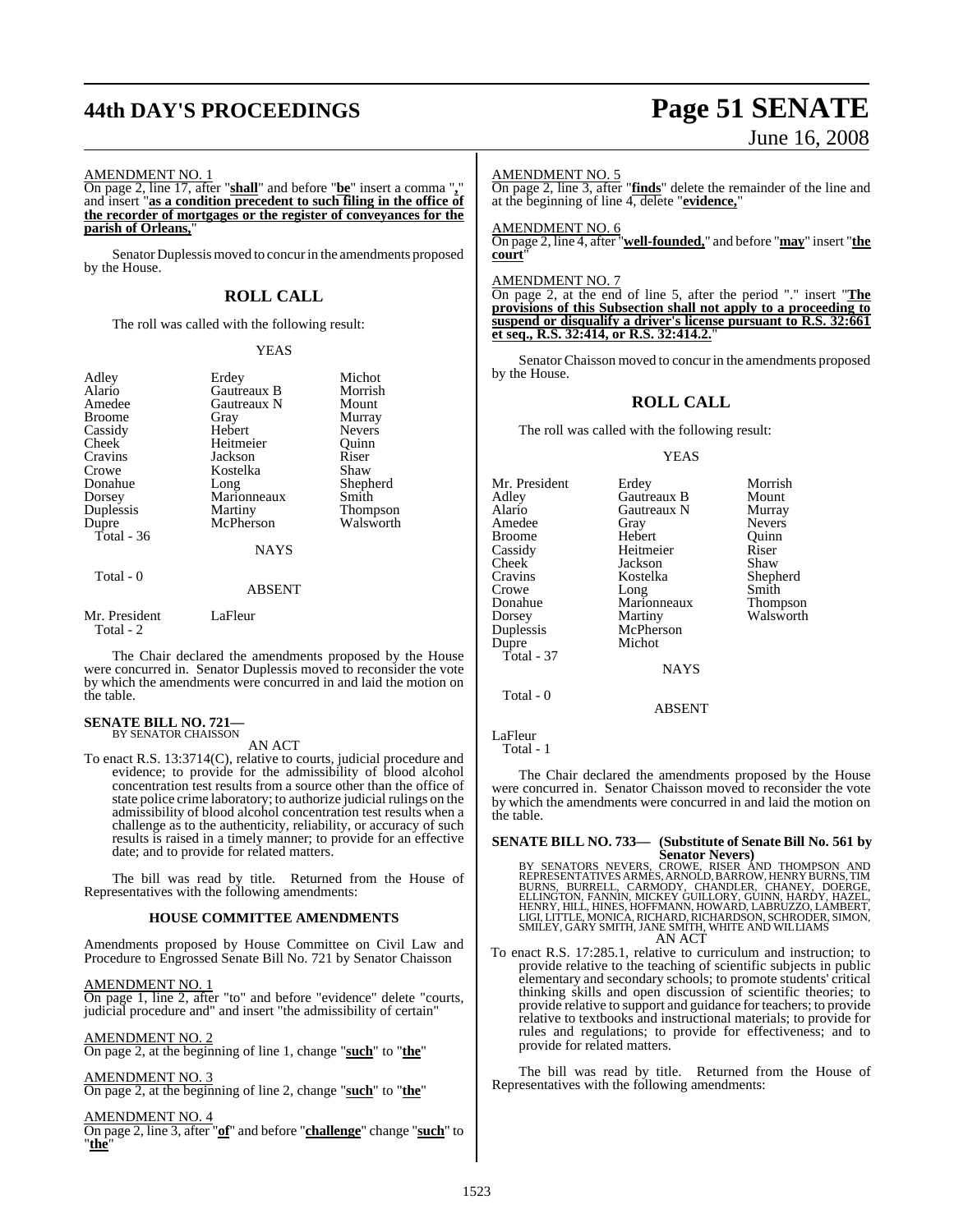# **Page 52 SENATE 44th DAY'S PROCEEDINGS**

## June 16, 2008

#### **HOUSE COMMITTEE AMENDMENTS**

Amendments proposed by House Committee on Education to Reengrossed Senate Bill No. 733 by Senator Nevers

#### AMENDMENT NO. 1

On page 2, at the end of line 11, delete the period "**.**" and add "**unless otherwise prohibited by the State Board of Elementary and <u>Secondary Education.</u>** 

Senator Nevers moved to concur in the amendments proposed by the House.

#### **ROLL CALL**

The roll was called with the following result:

#### YEAS

| Mr. President<br>Adley<br>Alario<br>Amedee<br><b>Broome</b><br>Cassidy<br>Cheek<br>Cravins<br>Crowe<br>Donahue<br>Dorsey<br>Duplessis<br>Total $-36$ | Dupre<br>Erdey<br>Gautreaux B<br>Gautreaux N<br>Hebert<br>Heitmeier<br>Jackson<br>Kostelka<br>Long<br>Marionneaux<br>Martiny<br>McPherson | Michot<br>Morrish<br>Mount<br>Murray<br><b>Nevers</b><br>Ouinn<br>Riser<br>Shaw<br>Shepherd<br>Smith<br><b>Thompson</b><br>Walsworth |
|------------------------------------------------------------------------------------------------------------------------------------------------------|-------------------------------------------------------------------------------------------------------------------------------------------|--------------------------------------------------------------------------------------------------------------------------------------|
|                                                                                                                                                      | <b>NAYS</b>                                                                                                                               |                                                                                                                                      |
| Total - 0                                                                                                                                            | <b>ABSENT</b>                                                                                                                             |                                                                                                                                      |

Gray LaFleur Total - 2

The Chair declared the amendments proposed by the House were concurred in. Senator Nevers moved to reconsider the vote by which the amendments were concurred in and laid the motion on the table.

#### **Mr. President in the Chair**

#### **SENATE BILL NO. 758—** BY SENATOR BROOME

AN ACT

To enact Children's Code Article 1248.1, relative to intrafamily adoptions; to provide for notice of rights of natural parents; to provide terms, conditions, and procedures; and to provide for related matters.

The bill was read by title. Returned from the House of Representatives with the following amendments:

#### **HOUSE COMMITTEE AMENDMENTS**

Amendments proposed by House Committee on Civil Law and Procedure to Reengrossed Senate Bill No. 758 by Senator Broome

AMENDMENT NO. 1 On page 1, line 14, delete "**or children**"

#### AMENDMENT NO. 2

On page 1, at the end of line 16, after "**rights**" insert a period "." and delete "**regarding**"

AMENDMENT NO. 3

On page 1, delete line 17 in its entirety and insert "**A relative of your child**"

AMENDMENT NO. 4

On page 2, line 1, delete "**family member or step-parent,**"

AMENDMENT NO. 5 On page 2, line 2, delete "**seeks to**" and at the end of the line delete "**would**"

AMENDMENT NO. 6 On page 2, line 3, change "**has been asked to**" to "**shall**"

AMENDMENT NO. 7 On page 2, line 6, change "**have custody of your**" to "**custody,** "

AMENDMENT NO. 8 On page 2, line 7, change "**child, to visit your child,**" to "**visitation,**"

AMENDMENT NO. 9 On page 2, at the end of line 7, change "**will**" to "**may**"

AMENDMENT NO. 10 On page 2, line 9, change "**shall be**" to "**are**" and after "**attend**" and before "**as**" insert "**the hearing**"

#### **HOUSE FLOOR AMENDMENTS**

Amendments proposed by Representative Rosalind Jones to Reengrossed Senate Bill No. 758 by Senator Broome

#### AMENDMENT NO. 1

Delete all House Committee Amendments proposed by the House Committee on Civil Law and Procedure and adopted by the House of Representatives on May 22, 2008.

AMENDMENT NO. 2

On page 1, line 2, after "To" and before "enact" insert "amend and reenact Children's Code Articles 1245(A) and to"

#### AMENDMENT NO. 3

On page 1, line 2, change "Article 1248.1" to "Articles 1243.3, 1245(D), 1245.1 and 1248.1"

#### AMENDMENT NO. 4

On page 1, delete line 3 in its entirety and insert the following: "a burden of proof; to provide for the appointment of counsel; to provide for notice of rights of natural parent; to provide for the terms and effects of a final decree; and"

#### AMENDMENT NO. 5

On page 1, delete line 6 in its entirety and insert the following:

'Section 1. Children's Code Article 1245(A) is hereby amended and reenacted and Children's Code Articles 1243.3, 1245(D), 1245.1 and 1248.1 are hereby enacted to read as follows:

#### AMENDMENT NO. 6

On page 1, between lines 6 and 7, insert the following:

"**Art. 1243.3. Costs of counsel A petitioner seeking to adopt a child in accordance with this Chapter may be required to pay the costs of counsel for the child**

**and the natural parent whose parental rights are sought to be limited or terminated by the adoption.** \* \* \*

Art. 1245. Parental consent not necessary

A. The consent of the parent as required by Article 1193 may be dispensed with upon proof **by clear and convincing evidence** of the required elements of either Paragraph B, or C**, or D** of this Article.

\* \* \* **D. The actions of the parent are considered grounds for termination of parental rights in accordance with Article 1015. Art. 1245.1. Right to counsel**

**A. The child and the parent shall be represented by separate counsel.**

The court shall appoint an attorney to represent the **child.**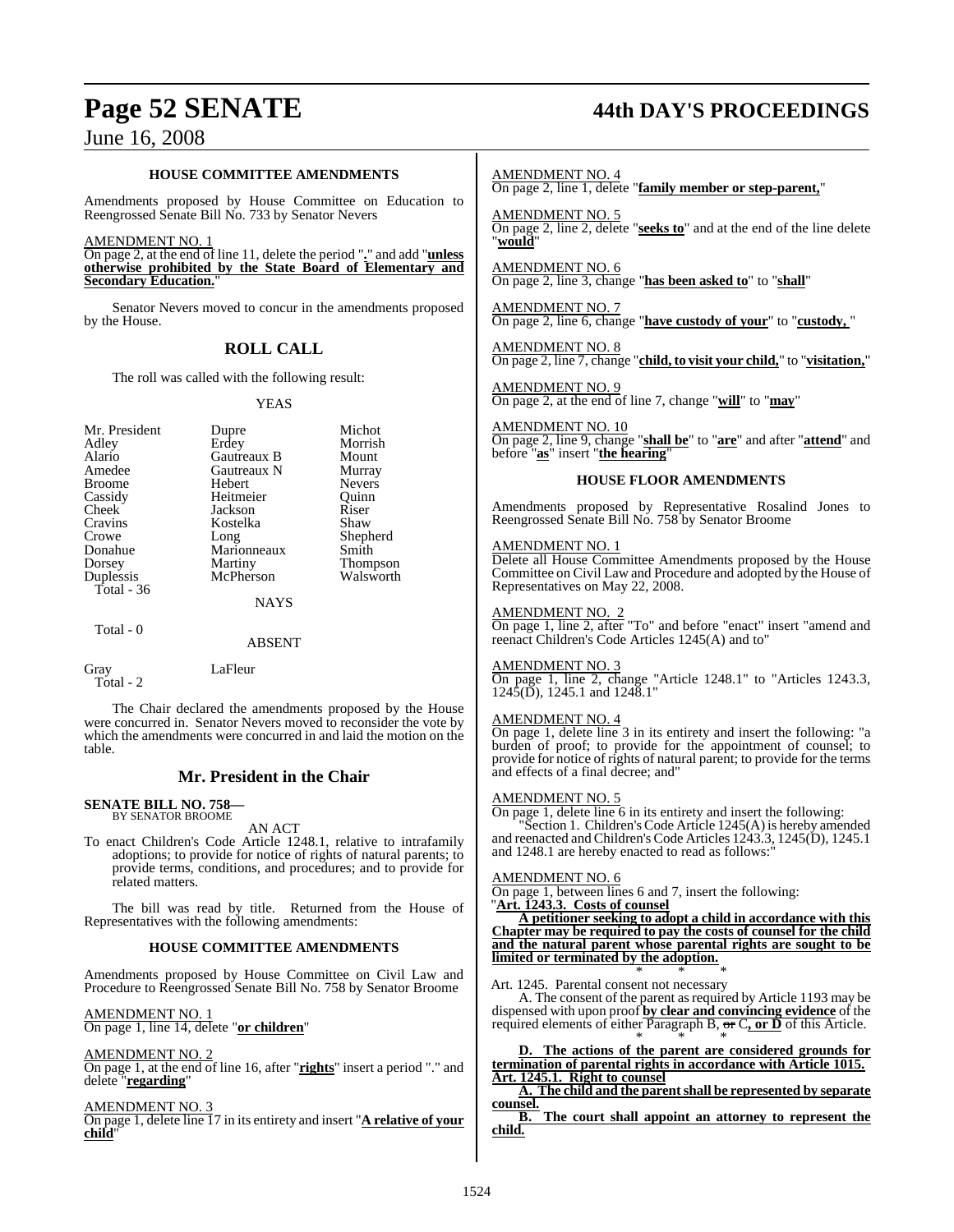# **44th DAY'S PROCEEDINGS Page 53 SENATE**

# June 16, 2008

If the court determines that the parent is financially **unable to afford counsel, the court shall appoint counsel to represent the parent.** \* \* \*" AMENDMENT NO. 7 On page 1, line 8, after "**notice**" and before "**shall**" insert "**summons**" and at the end of the line, delete "**and**" AMENDMENT NO. 8 On page 1, at the beginning of line 9, delete "**summons**" and delete "**are sought to be or**" AMENDMENT NO. 9 On page 1, line 14, delete "**or children**" AMENDMENT NO. 10 On page 1, line 15, change "**waived**" to "**dispensed with**" AMENDMENT NO. 11 On page 1, at the end of line 16, after "**rights**" insert a period "." and delete "**regarding**" AMENDMENT NO. 12 On page 1, delete line 17 in its entirety and insert "**A relative of your child**" AMENDMENT NO. 13 On page 2, line 1, delete "**family member or step-parent,**" and delete "**seeking**" AMENDMENT NO. 14 On page 2, line 2, delete "**seeks to**" and at the end of the line delete "**would**" AMENDMENT NO. 15 On page 2, line 3, change "**has been asked to**" to "**shall**" AMENDMENT NO. 16 On page 2, line 5, change "**waived**" to "**dispensed with**" AMENDMENT NO. 17 On page 2, line 6, change "**have custody of your**" to "**custody,** " AMENDMENT NO. 18 On page 2, line 7, change "**child, to visit your child,**" to "**visitation,**" AMENDMENT NO. 19 On page 2, at the end of line 7, change "**will**" to "**may**" AMENDMENT NO. 20 On page 2, line 9, after "**so**" insert a period "." and delete the remainder of the line in its entirety and at the beginning of line 10, delete "**summoned.**" and insert the following: "**When you come to court, if you cannot afford to hire an attorney, you may qualify to have the court appoint one for you at the expense of the state or the petitioner. Whether or not you decide to hire an attorney,** Total - 0 table.

Senator Broome moved to reject the amendments proposed by the House.

**you have the right to attend all hearings and you are required to**

## **ROLL CALL**

The roll was called with the following result:

#### YEAS

Michot Morrish Mount

| Mr. President | Erdev       | Michot        |
|---------------|-------------|---------------|
| Adlev         | Gautreaux B | Morrish       |
| Alario        | Gautreaux N | Mount         |
| Amedee        | Grav        | Murray        |
| Broome        | Hebert      | <b>Nevers</b> |
|               |             |               |

**attend as summoned.**"

Cassidy Heitmeier Quinn Cheek Jackson Riser<br>Cravins Kostelka Shaw Cravins Kostelka<br>Crowe LaFleur Donahue Long Smith<br>
Dorsey Marionneaux Thompson Dorsey Marionneaux<br>
Duplessis Martiny Duplessis Martiny Walsworth<br>Dupre McPherson Total - 38

LaFleur Shepherd<br>Long Smith McPherson

**NAYS** 

ABSENT

Total - 0

The Chair declared the amendments proposed by the House were rejected. Senator Broome moved to reconsider the vote by which the amendments were rejected and laid the motion on the

**SENATE BILL NO. 764—** BY SENATORS DORSEY AND DUPLESSIS AN ACT

To amend and reenact R.S. 6:969.17 and 1097(B)(6), and R.S. 9:3529, relative to bank charges; to provide charges for checks returned for insufficient funds; to provide for residential loan fees and charges; to provide for installment of consumer credit transactions returned; and to provide for related matters.

The bill was read by title. Returned from the House of Representatives with the following amendments:

#### **HOUSE COMMITTEE AMENDMENTS**

Amendments proposed by House Committee on Commerce to Engrossed Senate Bill No. 764 by Senator Dorsey

AMENDMENT NO. 1

On page 2, line 14, after "(6)" insert "N.S.F. check charges" and delete "**Charges**"

AMENDMENT NO. 2

On page 2, at the end of line 16, insert "**For the purposes of this Section and any contract entered into pursuant to this Section, the phrases "due to insufficient credit or funds" or "N.S.F. check charges" means a check or electronic payment returned unpaid** for any reason."

#### **LEGISLATIVE BUREAU AMENDMENTS**

Amendments proposed by Legislative Bureau to Engrossed Senate Bill No. 764 by Senator Dorsey

AMENDMENT NO. 1 On page 1, line 16, following "of" change "such" to "**the**"

AMENDMENT NO. 2 On page 2, line 3, following "dollars." change "Such" to "**The**"

AMENDMENT NO. 3 On page 3, line 3, following "greater." change "Such" to "**The**"

Senator Duplessis moved to concur in the amendments proposed by the House.

## **ROLL CALL**

The roll was called with the following result:

#### YEAS

Mr. President Erdey Michot<br>Adley Gautreaux B Morrish

Gautreaux B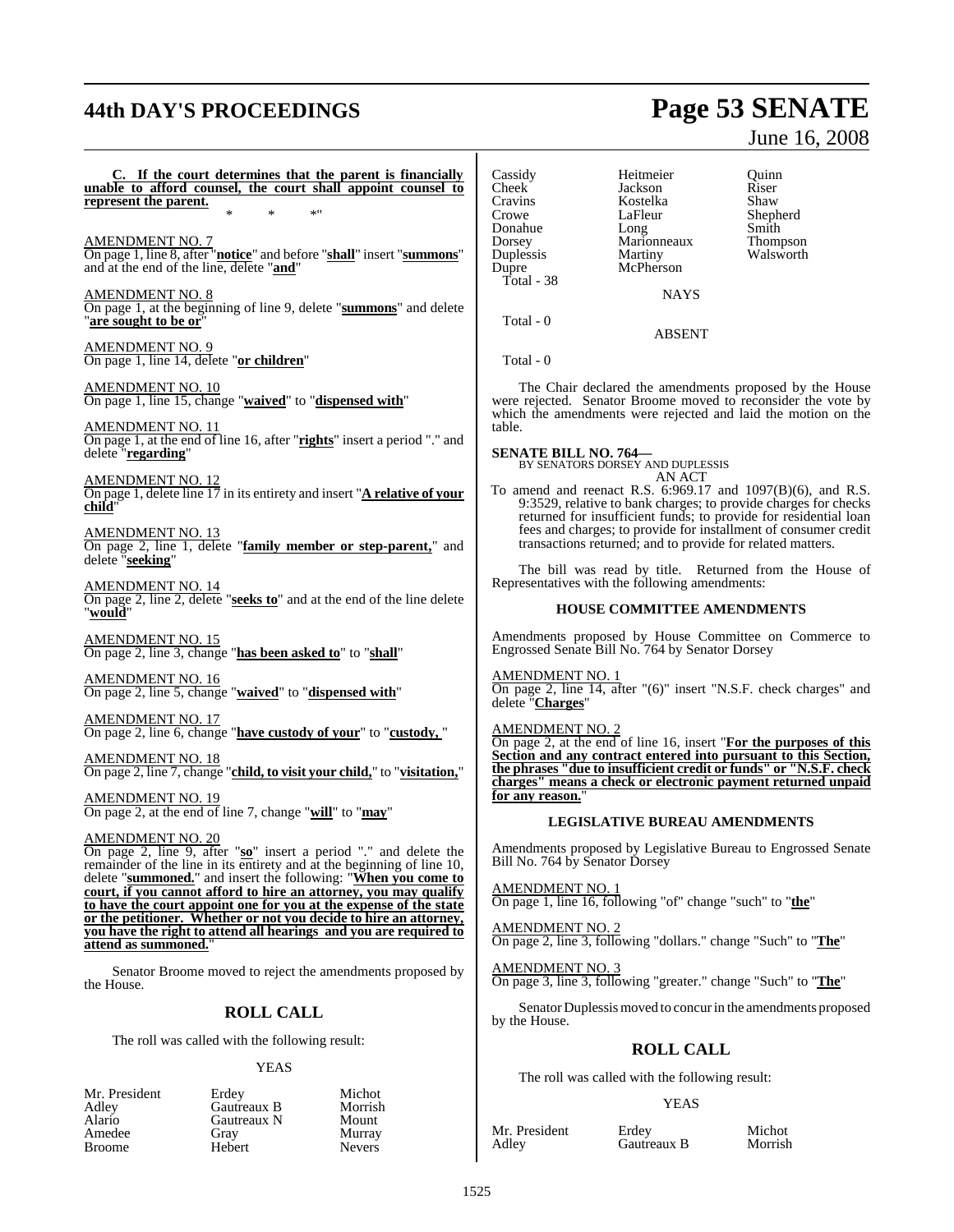| Alario        | Gautreaux N | Mount         |
|---------------|-------------|---------------|
| Amedee        | Gray        | Murray        |
| <b>Broome</b> | Hebert      | <b>Nevers</b> |
| Cassidy       | Heitmeier   | Ouinn         |
| Cheek         | Jackson     | Riser         |
| Cravins       | Kostelka    | Shaw          |
| Crowe         | LaFleur     | Shepherd      |
| Donahue       | Long        | Smith         |
| Dorsey        | Marionneaux | Thompson      |
| Duplessis     | Martiny     | Walsworth     |
| Dupre         | McPherson   |               |
| Total - 38    |             |               |
|               | <b>NAYS</b> |               |
| $Total - 0$   |             |               |

### ABSENT

Total - 0

The Chair declared the amendments proposed by the House were concurred in. Senator Duplessis moved to reconsider the vote by which the amendments were concurred in and laid the motion on the table.

**SENATE BILL NO. 786—** BY SENATOR GRAY

AN ACT

To amend and reenact R.S.  $28:313$  and R.S.  $46:1941.8(A)(3)$ , relative to the Louisiana Youth Enhanced Services Consortium; to provide for funding; to provide for representation of the consortium on the children and youth services advisory boards; and to provide for related matters.

The bill was read by title. Returned from the House of Representatives with the following amendments:

#### **HOUSE COMMITTEE AMENDMENTS**

Amendments proposed by House Committee on Health and Welfare to Engrossed Senate Bill No. 786 by Senator Gray

#### AMENDMENT NO. 1

On page 1, line 2, after "R.S. 46:1941.8(A)(3)" insert "and to enact R.S.  $28:311(B)(13)$ "

AMENDMENT NO. 2 On page 1, line 3, between "Consortium;" and "to" insert "to provide for the membership of the consortium;

AMENDMENT NO. 3

On page 1, line 7, after "reenacted" and before "to" insert "and R.S.  $28:31\bar{1}(B)(13)$  is hereby enacted"

#### AMENDMENT NO. 4

On page 1, between lines 7 and 8, insert the following:

"§311. Creation of the Louisiana Youth Enhanced Services consortium; members \* \* \*

B. The membership of the consortium shall include but not be limited to the following persons: \* \* \*

(13) A representative of the Children's Defense Fund. \* \* \*"

#### AMENDMENT NO. 5

On page 2, line 9, delete "**, and**" and insert a period "."

Senator Gray moved to concur in the amendments proposed by the House.

# **Page 54 SENATE 44th DAY'S PROCEEDINGS**

### **ROLL CALL**

The roll was called with the following result:

YEAS

| Mr. President<br>Adley<br>Alario<br>Amedee<br><b>Broome</b><br>Cassidy<br>Cheek | Erdey<br>Gautreaux B<br>Gautreaux N<br>Gray<br>Hebert<br>Heitmeier<br>Jackson | Morrish<br>Mount<br>Murray<br><b>Nevers</b><br>Ouinn<br>Riser<br>Shaw |
|---------------------------------------------------------------------------------|-------------------------------------------------------------------------------|-----------------------------------------------------------------------|
| Cravins                                                                         | Kostelka                                                                      | Shepherd                                                              |
| Crowe                                                                           | LaFleur                                                                       | Smith                                                                 |
| Donahue                                                                         | Long                                                                          | <b>Thompson</b>                                                       |
| Dorsey                                                                          | Marionneaux                                                                   | Walsworth                                                             |
| Duplessis                                                                       | Martiny                                                                       |                                                                       |
| Dupre                                                                           | Michot                                                                        |                                                                       |
| Total - 37                                                                      |                                                                               |                                                                       |
|                                                                                 | <b>NAYS</b>                                                                   |                                                                       |

Total - 0

McPherson

Total - 1

The Chair declared the amendments proposed by the House were concurred in. Senator Gray moved to reconsider the vote by which the amendments were concurred in and laid the motion on the table.

ABSENT

#### **SENATE BILL NO. 800—**

BY SENATOR MCPHERSON AN ACT

To enact R.S. 41:1217.1, relative to leases of public lands; to provide for the powers and duties of the commissioner of administration and department secretaries; to provide relative to the renewal of certain leases; to provide terms and conditions; and to provide for related matters.

The bill was read by title. Returned from the House of Representatives with the following amendments:

#### **HOUSE COMMITTEE AMENDMENTS**

Amendments proposed by House Committee on Natural Resources and Environment to Engrossed Senate Bill No. 800 by Senator McPherson

#### AMENDMENT NO. 1

On page 2, after line 6, insert the following:

"**C. The commissioner shall promulgate rules and regulations providing for uniform criteria to assess the** management of leased property.

#### **LEGISLATIVE BUREAU AMENDMENTS**

Amendments proposed by Legislative Bureau to Engrossed Senate Bill No. 800 by Senator McPherson

AMENDMENT NO. 1

On page 1, line 14, following "**property**" and before "**access**" change "**to restrict**" to "**from restricting**"

#### **HOUSE FLOOR AMENDMENTS**

Amendments proposed by Representative Lambert to Engrossed Senate Bill No. 800 by Senator McPherson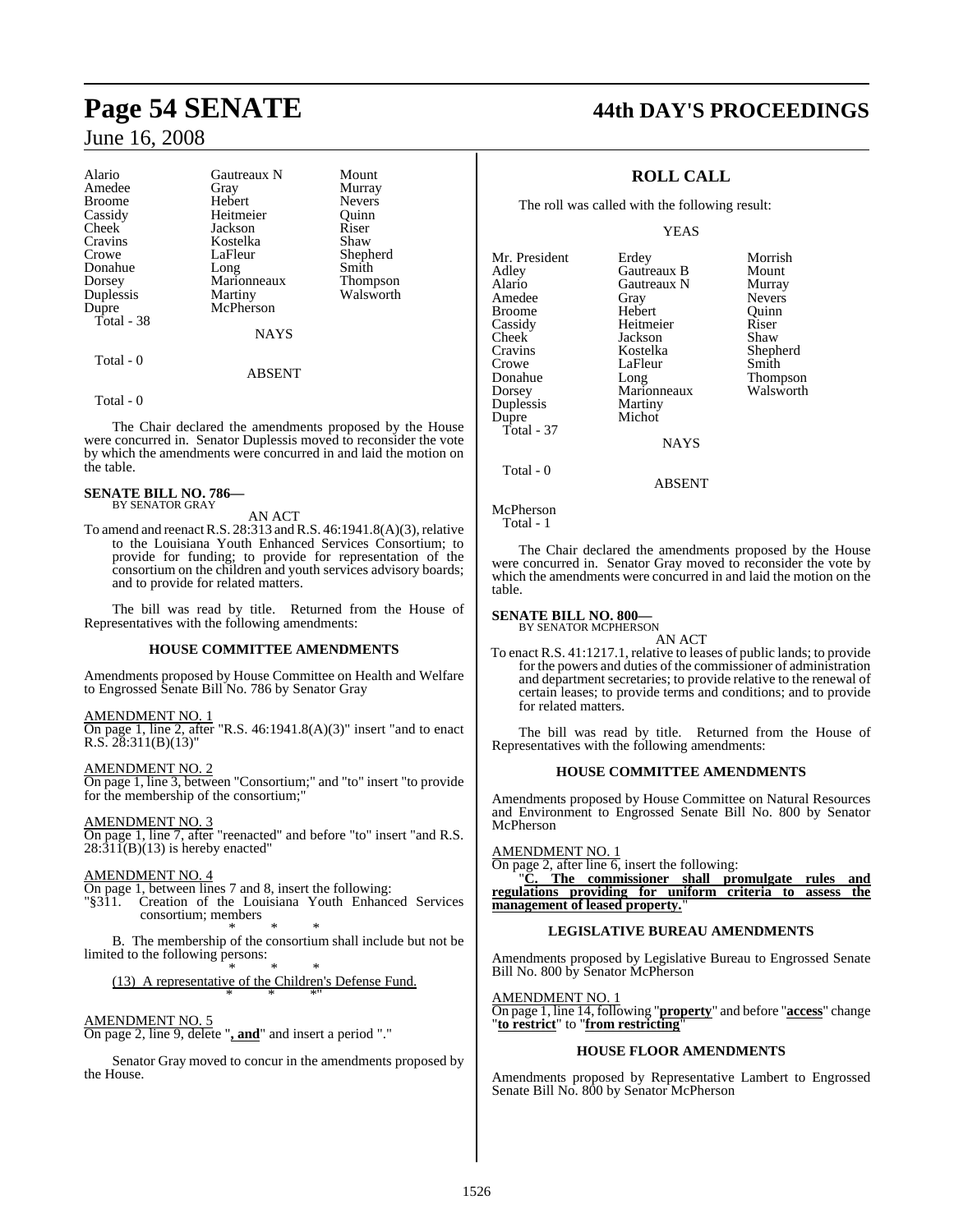# **44th DAY'S PROCEEDINGS Page 55 SENATE**

AMENDMENT NO. 1

On page 2, line 4, after "**leases**" insert a comma "**,**" and insert "**alligator leases,**"

Senator McPherson moved to concur in the amendments proposed by the House.

#### **ROLL CALL**

The roll was called with the following result:

#### YEAS

| Mr. President | Erdey       | Michot          |
|---------------|-------------|-----------------|
| Adley         | Gautreaux B | Morrish         |
| Alario        | Gautreaux N | Mount           |
| Amedee        | Gray        | Murray          |
| <b>Broome</b> | Hebert      | <b>Nevers</b>   |
| Cassidy       | Heitmeier   | Ouinn           |
| Cheek         | Jackson     | Riser           |
| Cravins       | Kostelka    | Shaw            |
| Crowe         | LaFleur     | Shepherd        |
| Donahue       | Long        | Smith           |
| Dorsey        | Marionneaux | <b>Thompson</b> |
| Duplessis     | Martiny     | Walsworth       |
| Dupre         | McPherson   |                 |
| Total - 38    |             |                 |
|               | NAYS        |                 |

Total - 0

#### ABSENT

Total - 0

The Chair declared the amendments proposed by the House were concurred in. Senator McPherson moved to reconsider the vote by which the amendments were concurred in and laid the motion on the table.

#### **SENATE BILL NO. 806— (Substitute of Senate Bill No. 131 by Senator LaFleur)** BY SENATOR LAFLEUR

AN ACT

To amend and reenact Part II of Chapter 10 of Title 37 of the Louisiana Revised Statutes of 1950, composed of R.S. 37:861 through 867, and R.S. 37:831(38) and to enact R.S. 37:831(71) through (80), relative to preneed funeral contracts; to provide for definitions; to provide for preneed funeral plans; to provide for preneed funeral contracts; to provide for funeral goods and services; to provide for cancellation; to provide for restrictions; to provide for penalties; to provide for applicability; and to provide for related matters.

The bill was read by title. Returned from the House of Representatives with the following amendments:

#### **LEGISLATIVE BUREAU AMENDMENTS**

Amendments proposed by Legislative Bureau to Reengrossed Senate Bill No. 806 by Senator LaFleur

AMENDMENT NO. 1

On page 10, line 22, following "**of**" and before "**by**" change "**R.S. 37:865(A) and (B)**" to "**Subsections A and B of this Section**"

#### AMENDMENT NO. 2

On page 11, line 4, following "**under**" and before "**and** "change "**R.S. 37:865(B)**" to "**Subsection B of this Section**"

Senator LaFleur moved to concur in the amendments proposed by the House.

# June 16, 2008

### **ROLL CALL**

The roll was called with the following result:

#### YEAS

| Mr. President | Erdey       | Michot        |
|---------------|-------------|---------------|
| Adley         | Gautreaux B | Morrish       |
| Alario        | Gautreaux N | Mount         |
| Amedee        | Gray        | Murray        |
| <b>Broome</b> | Hebert      | <b>Nevers</b> |
| Cassidy       | Heitmeier   | Ouinn         |
| Cheek         | Jackson     | Riser         |
| Cravins       | Kostelka    | Shaw          |
| Crowe         | LaFleur     | Shepherd      |
| Donahue       | Long        | Smith         |
| Dorsey        | Marionneaux | Thompson      |
| Duplessis     | Martiny     | Walsworth     |
| Dupre         | McPherson   |               |
| Total - 38    |             |               |
|               | <b>NAYS</b> |               |
| Total - 0     |             |               |

```
 Total - 0
```
The Chair declared the amendments proposed by the House were concurred in. Senator LaFleur moved to reconsider the vote by which the amendments were concurred in and laid the motion on the table.

ABSENT

#### **Senate Bills and Joint Resolutions Returned from the House of Representatives with Amendments, Subject to Call**

The following Senate Bills and Joint Resolutions returned from the House of Representatives with amendments, subject to call, were taken up and acted upon as follows:

#### **Called from the Calendar**

Senator Thompson asked that Senate Bill No. 332 be called from the Calendar at this time.

#### **SENATE BILL NO. 332—** BY SENATOR THOMPSON

AN ACT

To enact R.S. 40:1299.96.1, relative to health care information; to provide for the creation of the Health Care Information Technology and Infrastructure Advisory Collaborative; to provide for membership; to provide for powers, duties, and function; and to provide for related matters.

The bill was read by title. Returned from the House of Representatives with the following amendments:

#### **LEGISLATIVE BUREAU AMENDMENTS**

Amendments proposed by Legislative Bureau to Engrossed Senate Bill No. 332 by Senator Thompson

#### AMENDMENT NO. 1

On page 3, lines 2 and 4, following "**January**" and before "**of**" change "**30th**" to "**thirtieth**"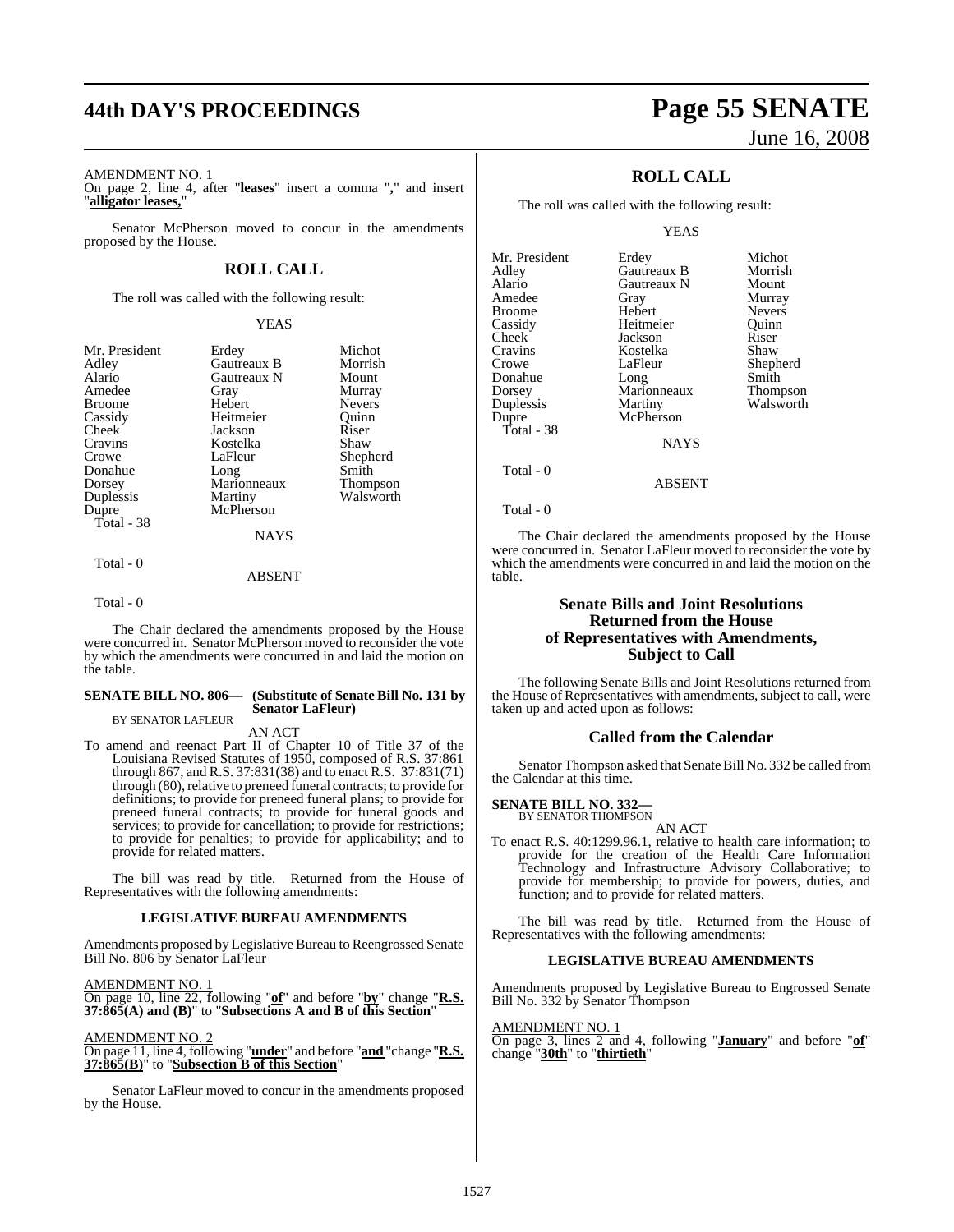#### **HOUSE FLOOR AMENDMENTS**

Amendments proposed by Representative Greene to Engrossed Senate Bill No. 332 by Senator Thompson

#### AMENDMENT NO. 1

On page 1, line 2, between "To" and "enact" insert "amend and reenact R.S.  $40:1299.96(A)(2)(b)$  and to" and between the semi-colon ";" and "to" insert "to provide for charges for health care records; to provide for certification of completeness; to prohibit additional charges for such charges;"

#### AMENDMENT NO. 2

On page 1, line 7, between "1." and "R.S." insert "R.S.  $40:1299.96(A)(2)(b)$  is hereby amended and reenacted and"

\* \* \*

#### AMENDMENT NO. 3

On page 1, between lines 7 and 8, insert the following: "§1299.96. Health care information; records

A.

(2)

\* \* \* (b) Except as provided in R.S. 44:17, a patient or his legal representative, or in the case of a deceased patient, the executor of his will, the administrator of his estate, the surviving spouse, the parents, or the children of the deceased patient, or, after suit has been instituted, the defense counsel or the defense insurance company **after a claim has been made, the insurance company or its counsel, or, after suit has been instituted, defense counsel or a defendant** seeking any medical, hospital, or other record relating to the patient's medical treatment, history, or condition, either personally or through an attorney, shall have a right to obtain a copy of such record upon furnishing a signed authorization and upon payment of a reasonable copying charge, not to exceed one dollar per page for the first twenty-five pages, fifty cents per page for twenty-six to five hundred pages, and twenty-five cents per page thereafter, a handling charge not to exceed fifteen dollars for hospitals, nursing homes, and other health care providers, and actual postage. **If requested, the health care provider shall provide the requestor, at no extra charge, a certification page setting forth the completeness of records on file. The health care provider may not assess additional charges other than those set forth in this Section unless ordered by the court or agreed upon by the parties.** The individuals named herein shall also have the right to obtain copies of patient X-rays, microfilm, and electronic and imaging media, upon payment of reasonable reproduction costs and a handling charge of twenty dollars for hospitals and ten dollars for other health care providers. In the event a hospital record is not complete, the copy of the records furnished hereunder may indicate, through a stamp, coversheet, or otherwise, that the record is incomplete.

Senator Thompson moved to concur in the amendments proposed by the House.

\* \* \*"

Senator Cassidy moved as a substitute motion to reject the House amendments.

Senator Martiny objected.

#### **ROLL CALL**

The roll was called on the substitute motion with the following result:

#### YEAS

| Adley        | Dupre       | Kostelka |
|--------------|-------------|----------|
| Cassidy      | Erdev       | LaFleur  |
| <b>Cheek</b> | Gautreaux B | Long     |
| Cravins      | Gautreaux N | Morrish  |
| Crowe        | Grav        | Mount    |

## **Page 56 SENATE 44th DAY'S PROCEEDINGS**

| Dorsey<br>Duplessis<br>$Total - 21$                                                | Heitmeier<br>Jackson                                                  | <b>Nevers</b><br>Shaw                            |
|------------------------------------------------------------------------------------|-----------------------------------------------------------------------|--------------------------------------------------|
|                                                                                    | <b>NAYS</b>                                                           |                                                  |
| Mr. President<br>Alario<br>Amedee<br><b>Broome</b><br>Donahue<br><b>Total - 15</b> | Hebert<br>Marionneaux<br>Martiny<br>Michot<br>Murray<br><b>ABSENT</b> | Ouinn<br>Riser<br>Smith<br>Thompson<br>Walsworth |
| McPherson<br>Total - 2                                                             | Shepherd                                                              |                                                  |

The Chair declared the amendments proposed by the House were rejected. Senator Cassidy moved to reconsider the vote by which the amendments were rejected and laid the motion on the table.

#### **Called from the Calendar**

Senator Quinn asked that Senate Bill No. 492 be called from the Calendar at this time.

#### **SENATE BILL NO. 492—** BY SENATOR QUINN

AN ACT To amend and reenact R.S. 9:346, to enact Civil Code Article 136.1, and to repeal R.S. 9:347, relative to custody and visitation; to provide relative to awards of visitation and custody rights; to provide relative to certain actions; to provide an action for failure to exercise rights pursuant to a court-ordered schedule; to provide terms, conditions, and procedures; to provide for judgments, awards and orders, and to provide for related matters.

The bill was read by title. Returned from the House of Representatives with the following amendments:

#### **HOUSE COMMITTEE AMENDMENTS**

Amendments proposed by House Committee on Civil Law and Procedure to Engrossed Senate Bill No. 492 by Senator Quinn

AMENDMENT NO. 1 On page 1, line 11, change "**his**" to "**both**"

AMENDMENT NO. 2 On page 1, at the end of line 13, change "**such**" to "**the**"

AMENDMENT NO. 3 On page 2, at the beginning of line 26, change "**(a)**" to "**(1)**"

AMENDMENT NO. 4 On page 2, at the beginning of line 28, change "**(b)**" to "**(2)**"

AMENDMENT NO. 5 On page 3, at the beginning of line 2, change "**(c)**" to "**(3)**"

AMENDMENT NO. 6 On page 3, line 4, change "**(d)**" to "**(4)**" and change "**attorney's**" to "**attorney**"

AMENDMENT NO. 7 On page 3, at the beginning of line 9, change "**(a)**" to "**(1)**"

AMENDMENT NO. 8 On page 3, at the beginning of line 11, change "**(b)**" to "**(2)**"

#### AMENDMENT NO. 9

On page 3, line 13, change "**(c)**" to "**(3)**" and change "**attorney's**" to "**attorney**"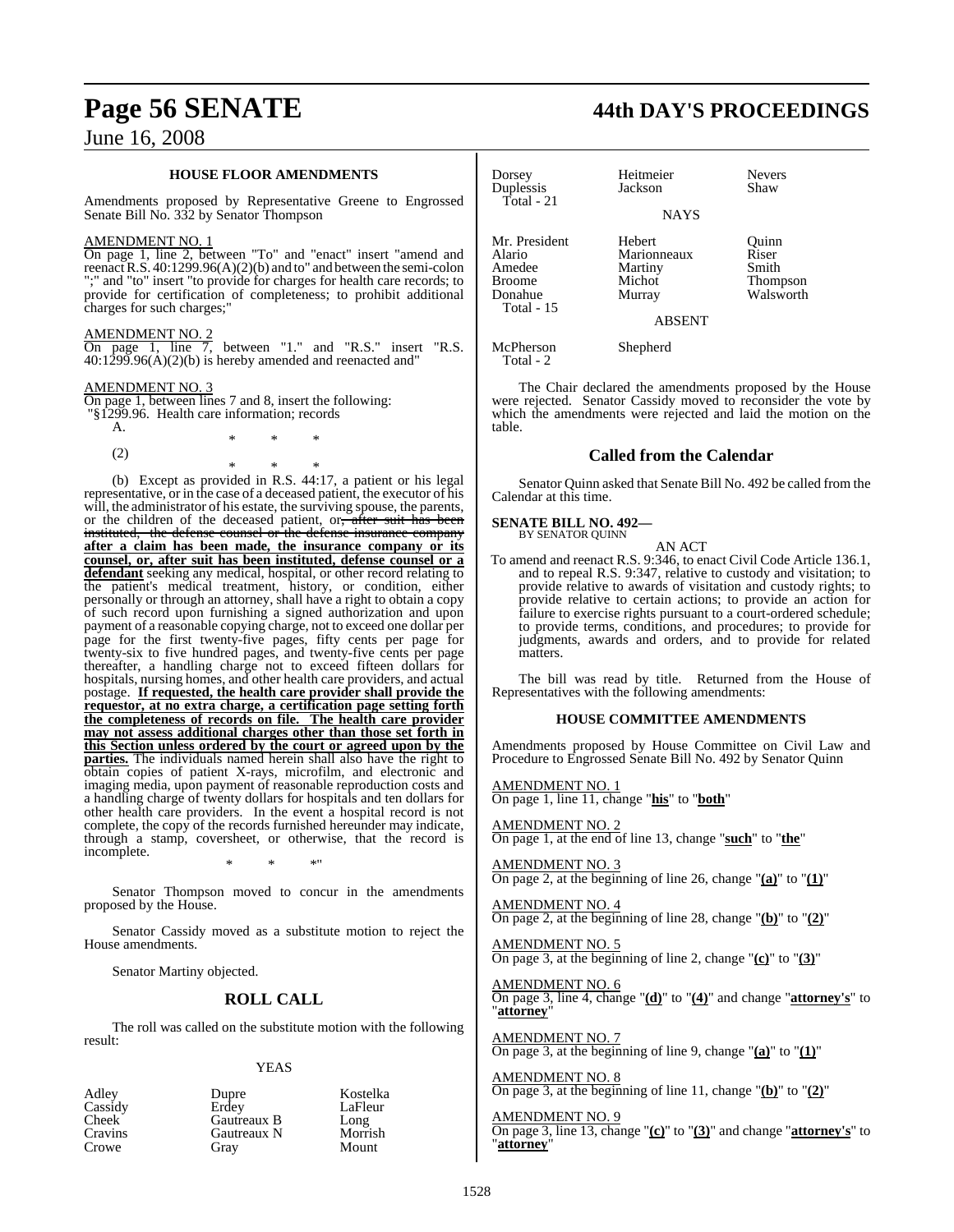# **44th DAY'S PROCEEDINGS Page 57 SENATE**

## AMENDMENT NO. 10

On page 3, between lines 13 and 14, insert "**(4) All costs for counseling for the child which may be necessitated by the defendant's failure to allow visitation, custody, or time rights with the child.**"

#### AMENDMENT NO. 11

On page 3, line 15, after "**to**" and before "**exercise**" insert "**allow or**"

AMENDMENT NO. 12 On page 3, line 22, delete "**to an action under this Section**"

### AMENDMENT NO. 13

On page 3, line 23, after "**to**" and before "**exercise**" insert "**allow or**"

#### AMENDMENT NO. 14

On page 3, line 24, change "**or was**" to a comma "," and at the end of the line after "**defendant**" and before the period "." insert a comma "," and add "**or other good cause shown**"

#### AMENDMENT NO. 15

On page 3, line 26, change "**to allow a party to move for**" to "**for a**"

AMENDMENT NO. 16 On page 3, line 28, delete "**either**"

#### **LEGISLATIVE BUREAU AMENDMENTS**

Amendments proposed by Legislative Bureau to Engrossed Senate Bill No. 492 by Senator Quinn

#### AMENDMENT NO. 1

In House Committee Amendment No. 14 proposed by the House Committee on Civil Law and Procedure to Engrossed Senate Bill No. 492 by Senator Quinn, on page 2, line 4, after "**or**" and before "**other**" insert "**for**"

Senator Quinn moved to concur in the amendments proposed by the House.

#### **ROLL CALL**

The roll was called with the following result:

#### YEAS

| Mr. President<br>Adley<br>Alario<br>Amedee<br><b>Broome</b><br>Cassidy<br>Cheek<br>Cravins<br>Crowe | Erdey<br>Gautreaux B<br>Gautreaux N<br>Hebert<br>Heitmeier<br>Jackson<br>Kostelka<br>LaFleur<br>Long | Morrish<br>Mount<br>Murray<br><b>Nevers</b><br>Ouinn<br>Riser<br>Shaw<br>Shepherd<br>Smith |
|-----------------------------------------------------------------------------------------------------|------------------------------------------------------------------------------------------------------|--------------------------------------------------------------------------------------------|
| Donahue                                                                                             | Marionneaux                                                                                          | <b>Thompson</b>                                                                            |
| Dorsey                                                                                              | Martiny                                                                                              | Walsworth                                                                                  |
| Duplessis                                                                                           | McPherson                                                                                            |                                                                                            |
| Dupre                                                                                               | Michot                                                                                               |                                                                                            |
| Total - 37                                                                                          |                                                                                                      |                                                                                            |
|                                                                                                     | NAYS                                                                                                 |                                                                                            |

Total - 0

#### ABSENT

Gray

Total - 1

The Chair declared the amendments proposed by the House were concurred in. Senator Quinn moved to reconsider the vote by which the amendments were concurred in and laid the motion on the table.

#### **Senate Concurrent Resolutions on Second Reading Reported by Committees**

June 16, 2008

The following Senate Concurrent Resolutions reported by Committees were taken up and acted upon as follows:

# **SENATE CONCURRENT RESOLUTION NO. 104—**<br>BY SENATORS SHEPHERD, DUPLESSIS, GRAY AND MURRAY A CONCURRENT RESOLUTION

To direct the Louisiana Recovery Authority not to spend certain funds for community recovery projects in New Orleans.

Reported favorably by the Committee on Finance.

On motion of Senator Broome, the resolution was read by title and returned to the Calendar, subject to call.

#### **Senate Bills and Joint Resolutions on Third Reading and Final Passage**

The following Senate Bills and Joint Resolutions on Third Reading and Final Passage were taken up and acted upon as follows:

**SENATE BILL NO. 740—** BY SENATORS SHEPHERD, CRAVINS, CROWE, GRAY AND JACKSON AN ACT

To enact Chapter 3-G of Title 40 of the Louisiana Revised Statutes of 1950, to be comprised of R.S. 40:600.81 and R.S. 49:220.5(A)(13) and  $(H)$  and 220.24(M), relative to the Louisiana Road Home Program Applicants' Bill of Rights; to establish the Louisiana Road Home Program Applicants' Bill of Rights Program under the supervision of the Louisiana Recovery Authority; to provide for principles for the operation of the Road Home Program and penalties for violation of applicants' rights; to provide for the duties and functions of the Louisiana Recovery Authority; to provide for certain duties of the state inspector general relative to the Road Home Program; to provide for certain reporting requirements of the state inspector general; to provide for an effective date; and to provide for related matters.

On motion of Senator Broome, the bill was read by title and returned to the Calendar, subject to call.

#### **Motion to Recommit**

Senator Martiny asked for and obtained a suspension of the rules and recommitted House Bill No. 1230 from the Committee on Judiciary A to the Committee on Judiciary B.

#### **Rules Suspended**

Senator Broome asked for and obtained a suspension of the rules for the purpose of advancing to the order of

#### **House Bills and Joint Resolutions on Third Reading and Final Passage**

The following House Bills and Joint Resolutions on Third Reading and Final Passage were taken up and acted upon as follows:

#### **HOUSE BILL NO. 598—** BY REPRESENTATIVE LIGI

AN ACT

To repeal R.S. 17:60.1(K), relative to the Jefferson Parish School Board; to repeal the provision that if a member of the board qualifies for elective office, his school board office is thereby vacated.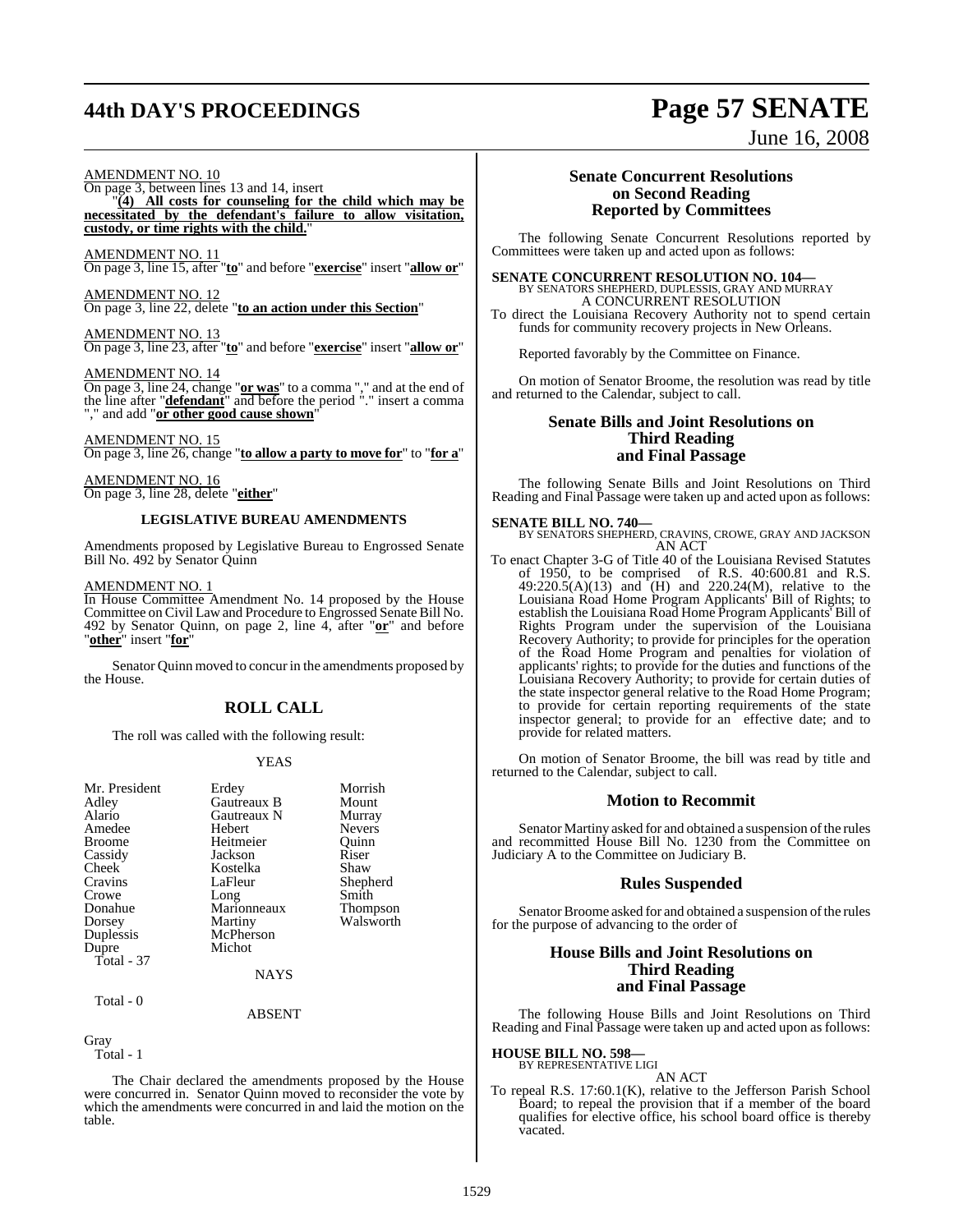# **Page 58 SENATE 44th DAY'S PROCEEDINGS**

### **Floor Amendments Sent Up**

Senator Quinn sent up floor amendments which were read.

#### **SENATE FLOOR AMENDMENTS**

Amendments proposed by Senator Shepherd to Reengrossed House Bill No. 598 by Representative Ligi

#### AMENDMENT NO. 1

On page 1, line 2, after "To" and before "repeal" insert "enact R.S.  $17:60.\mathrm{I(L)}$  and to

AMENDMENT NO. 2 On page 1, line 2, after "Board;" insert "to provide for term limits;"

#### AMENDMENT NO. 3

On page 1, between lines 8 and 9, insert the following: "Section 1. R.S. 17:60.1(L) is hereby enacted to read as follows:

§60.1. Jefferson Parish School Board \* \* \*

L. No member of the Jefferson Parish School Board shall serve more than two four-year terms."

AMENDMENT NO. 4 On page 1, line 9, change "Section 1." to "Section 2."

AMENDMENT NO. 5 On page 1, line 10, change "Section 2." to "Section 3."

On motion of Senator Quinn, the amendments were adopted.

The bill was read by title. Senator Quinn moved the final passage of the amended bill.

#### **ROLL CALL**

The roll was called with the following result:

#### YEAS

| Adley<br>Alario<br>Amedee<br><b>Broome</b><br>Cassidy<br>Cheek<br>Cravins<br>Donahue<br>Dorsey<br>Duplessis<br>Dupre<br>Erdey | Gautreaux B<br>Gautreaux N<br>Gray<br>Hebert<br>Heitmeier<br>Kostelka<br>LaFleur<br>Long<br>Marionneaux<br>Martiny<br>McPherson<br>Michot | Morrish<br>Mount<br>Murray<br><b>Nevers</b><br>Quinn<br>Riser<br>Shaw<br>Shepherd<br>Smith<br><b>Thompson</b><br>Walsworth |
|-------------------------------------------------------------------------------------------------------------------------------|-------------------------------------------------------------------------------------------------------------------------------------------|----------------------------------------------------------------------------------------------------------------------------|
| <b>Total - 35</b><br>Total - 0                                                                                                | NAYS<br><b>ABSENT</b>                                                                                                                     |                                                                                                                            |
| Mr. President                                                                                                                 | rowe:                                                                                                                                     | Jackson                                                                                                                    |

The Chair declared the amended bill was passed and returned to the House. Senator Quinn moved to reconsider the vote by which the bill was passed and laid the motion on the table.

#### **Bagneris Rule**

Senator Mount moved to suspend the rules to temporarily pass over controversial House Bills on Third Reading and Final Passage with the intention of taking them up later, in their regular order.

Without objection, so ordered.

Total - 3

#### **HOUSE BILL NO. 844—**

BY REPRESENTATIVES TUCKER AND GALLOT AN ACT

To enact R.S. 24:53(J), 55(H), and 57(4) and R.S. 49:74(A)(7) and  $(H)$ , 76(H), and 77(5), relative to lobbying; to provide relative to the regulation of lobbying; to provide relative to registration and reporting; to provide for the duties of the Board of Ethics relative thereto; and to provide for related matters.

#### **Floor Amendments Sent Up**

Senator Kostelka sent up floor amendments which were read.

#### **SENATE FLOOR AMENDMENTS**

Amendments proposed by Senator Kostelka to Reengrossed House Bill No. 844 by Representative Tucker

AMENDMENT NO. 1 On page 1, line 10, delete "who"

AMENDMENT NO. 2 On page 2, line 27, delete "who"

On motion of Senator Kostelka, the amendments were adopted.

The bill was read by title. Senator Kostelka moved the final passage of the amended bill.

### **ROLL CALL**

The roll was called with the following result:

LaFleur

McPherson

YEAS

**Alaricaux N** Mount<br> **Gray** Murray

Mr. President Dupre Michot<br>Adley Erdey Morrish Adley Erdey Morrish Amedee Gray<br>Broome Hebert Broome Hebert Nevers<br>
Cassidy Heitmeier Quinn Cassidy Heitmeier Quinn Cheek Kostelka Riser<br>Cravins LaFleur Shaw Crowe Long Shepherd<br>
Donahue Marionneaux Smith Donahue Marionneaux<br>Dorsey Martiny Dorsey Martiny Thompson<br>
Duplessis McPherson Walsworth Total - 36 Total - 0

Gautreaux B Jackson Total - 2

The Chair declared the amended bill was passed and returned to the House. Senator Kostelka moved to reconsider the vote by which the bill was passed and laid the motion on the table.

**NAYS** 

ABSENT

#### **HOUSE BILL NO. 52—**

BY REPRESENTATIVE DANAHAY AN ACT

To amend and reenact R.S. 47:302.12(B), relative to state funds; to provide for use of monies appropriated from the West Calcasieu Community Center Fund; and to provide for related matters.

The bill was read by title. Senator Mount moved the final passage of the bill.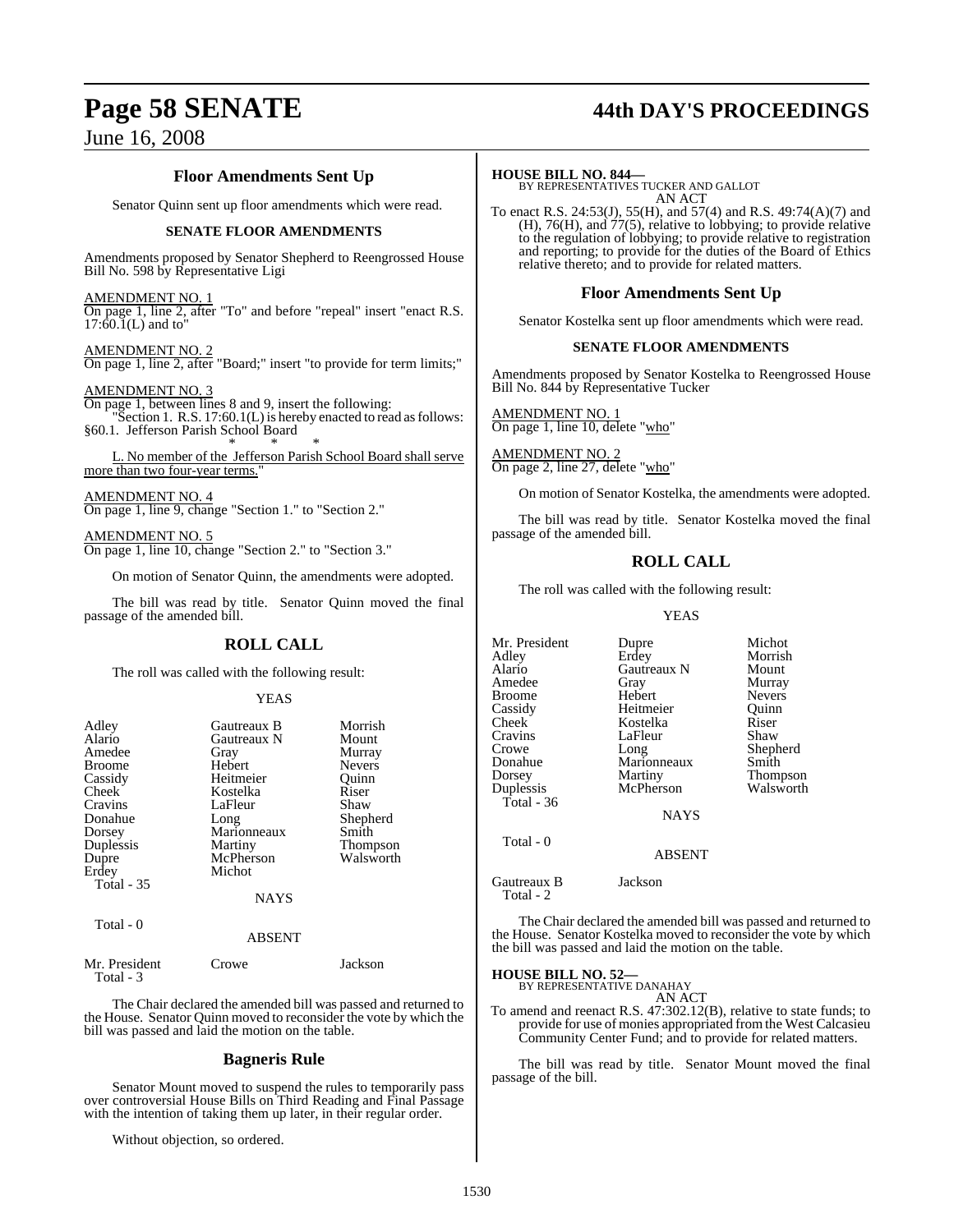# **44th DAY'S PROCEEDINGS Page 59 SENATE**

## **ROLL CALL**

The roll was called with the following result:

#### YEAS

| Mr. President<br>Adley<br>Alario<br>Amedee<br><b>Broome</b><br>Cassidy<br>Cheek<br>Cravins<br>Crowe<br>Donahue<br>Dorsey<br>Duplessis<br>Dupre<br>Total - 37 | Erdey<br>Gautreaux B<br>Gautreaux N<br>Gray<br>Hebert<br>Heitmeier<br>Jackson<br>LaFleur<br>Long<br>Marionneaux<br>Martiny<br>McPherson<br>Michot | Morrish<br>Mount<br>Murray<br><b>Nevers</b><br>Ouinn<br>Riser<br>Shaw<br>Shepherd<br>Smith<br>Thompson<br>Walsworth |
|--------------------------------------------------------------------------------------------------------------------------------------------------------------|---------------------------------------------------------------------------------------------------------------------------------------------------|---------------------------------------------------------------------------------------------------------------------|
|                                                                                                                                                              | <b>NAYS</b>                                                                                                                                       |                                                                                                                     |
|                                                                                                                                                              |                                                                                                                                                   |                                                                                                                     |

Total - 0

Kostelka Total - 1

The Chair declared the bill was passed and returned to the House. Senator Mount moved to reconsider the vote by which the bill was passed and laid the motion on the table.

ABSENT

#### **HOUSE BILL NO. 159—** BY REPRESENTATIVE BOBBY BADON

AN ACT

To amend and reenact R.S.  $11:2260(A)(11)(g)$ , relative to the Firefighters' Retirement System and the Firemen's Pension and Relief Fund for the city of Lafayette; to provide relative to mergers between those systems; to provide relative to benefits and cost-of-living adjustments of individuals who have been merged into the Firefighters' Retirement System; to provide for remedies relative to the rights and benefits accruing to such individuals by virtue of such merger; and to provide for related matters.

#### **Floor Amendments Sent Up**

Senator B. Gautreaux sent up floor amendments which were read.

#### **SENATE FLOOR AMENDMENTS**

Amendments proposed by Senator B. Gautreaux to Engrossed House Bill No. 159 by Representative Bobby Badon

#### AMENDMENT NO. 1

On page 2, delete lines 27 and 28 in their entirety.

On motion of Senator B. Gautreaux, the amendments were adopted.

The bill was read by title. Senator B. Gautreaux moved the final passage of the amended bill.

#### **ROLL CALL**

The roll was called with the following result:

#### YEAS

McPherson Michot Mount Murray

| Dupre       |
|-------------|
| Erdev       |
| Gautreaux B |
| Gautreaux N |
|             |

June 16, 2008

| Broome<br>Cassidy<br>Cheek<br>Cravins<br>Crowe<br>Donahue<br>Dorsey<br>Duplessis<br>Total - 35 | Gray<br>Hebert<br>Heitmeier<br>Jackson<br>Kostelka<br>LaFleur<br>Long<br>Marionneaux<br><b>NAYS</b> | <b>Nevers</b><br>Riser<br>Shaw<br>Shepherd<br>Smith<br><b>Thompson</b><br>Walsworth |
|------------------------------------------------------------------------------------------------|-----------------------------------------------------------------------------------------------------|-------------------------------------------------------------------------------------|
| Total - 0                                                                                      | <b>ABSENT</b>                                                                                       |                                                                                     |
| Martiny<br>Total - 3                                                                           | Morrish                                                                                             | Ouinn                                                                               |

The Chair declared the amended bill was passed and returned to the House. Senator B. Gautreaux moved to reconsider the vote by which the bill was passed and laid the motion on the table.

#### **HOUSE BILL NO. 337—**

BY REPRESENTATIVES BURRELL, AUBERT, AUSTIN BADON, BOBBY<br>BADON, BARRAS, BARROW, BURFORD, HENRY BURNS, CARMODY,<br>CARTER, DIXON, DOWNS, FRANKLIN, GALLOT, HARDY, HENRY,<br>HOFFMANN, HONEY, HOWARD, MICHAEL JACKSON, KATZ,<br>LAFONTA, L

AN ACT

To enact a new Chapter 5 of Subtitle III of Title 47 of the Louisiana Revised Statutes of 1950, formerly comprised of Parts I through III, to be comprised of new Parts I through VII; to enact Part I, to be comprised of R.S. 47:2121 through 2124, Part II, to be comprised of R.S. 47:2126 through 2137, Subpart A of Part III, to be comprised of R.S. 47:2141 through 2147, Subpart B of Part III, to be comprised of R.S. 47:2151 through 2163, Subpart A of Part IV, to be comprised of R.S. 47:2196 through 2197, Subpart B of Part IV, to be comprised of R.S. 47:2201 through 2211, Subpart C of Part IV, to be comprised of R.S. 47:2231 through 2237, Subpart A of Part V, to be comprised of R.S. 47:2241 through 2245, Subpart B of Part V, to be comprised of R.S. 47:2246 and 2247, Subpart A of Part VI, to be comprised of R.S. 47:2266, Subpart B of Part VI, to be comprised of R.S. 47:2271 through 2280, and Part VII, to be comprised of R.S. 47:2286 through 2292, and to repeal R.S. 13:4951, Subparts E, F, and G of Part II of Chapter 6 of Title 33, comprised of R.S. 33:2861 through 2892.9, Chapters 13A, 13B, and 13C of Title 33, comprised of R.S. 33:4720.11 through 4720.49, and Part II of Chapter 4 of Subtitle III of Title 47, comprised of R.S. 47:2101 through 2114; and to repeal former PartsI, II, and III of Chapter 5 of Subtitle III of Title 47, comprised of R.S. 47:2171 through 2194, 2221 through 2230, and 2251 through 2262, all relative to the payment and collection of property taxes, tax sales, and adjudicated property; to provide general provisions and definitions; to provide for payment and collection; to provide for tax sales of movable and immovable property; to provide for adjudicated property; to provide for redemptions; to provide procedures to quiet tax title and for actions to annul; and to provide for related matters.

#### **Floor Amendments Sent Up**

Senator Duplessis sent up floor amendments which were read.

#### **SENATE FLOOR AMENDMENTS**

Amendments proposed by Senator Duplessis to Reengrossed House Bill No. 337 by Representative Burrell

#### AMENDMENT NO. 1

On page 50, line 31, after "reasonable sum" change "of not less than ten" to "not to exceed twenty"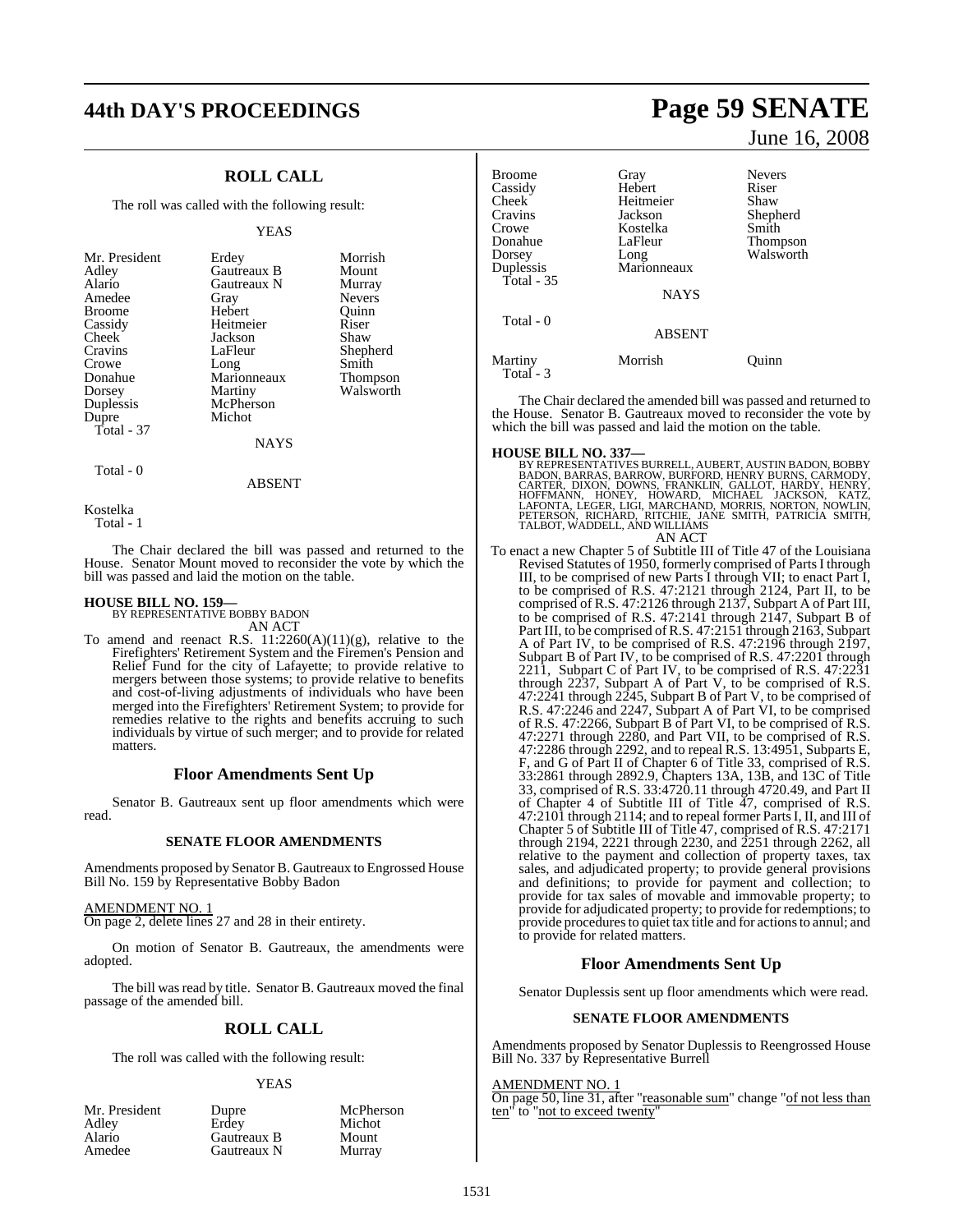#### AMENDMENT NO. 2

On page 50, line 32, after "notice." delete the remainder of the line and delete line 33, and insert the following: "A mortgage holder who has requested notice and paid the fee shall receive notices until such time that the tax collector receives notice of the cancellation of the mortgage inscription.

On motion of Senator Duplessis, the amendments were adopted.

The bill was read by title. Senator Duplessis moved the final passage of the amended bill.

### **ROLL CALL**

The roll was called with the following result:

#### YEAS

| Mr. President         | Dupre         | Michot        |
|-----------------------|---------------|---------------|
| Adley                 | Erdey         | Morrish       |
| Alario                | Gautreaux B   | Mount         |
| Amedee                | Gautreaux N   | Murray        |
| <b>Broome</b>         | Gray          | <b>Nevers</b> |
| Cassidy               | Hebert        | Ouinn         |
| Cheek                 | Heitmeier     | Riser         |
| Cravins               | Jackson       | Shaw          |
| Crowe                 | Long          | Shepherd      |
| Donahue               | Marionneaux   | Smith         |
| Dorsey                | Martiny       | Thompson      |
| Duplessis             | McPherson     | Walsworth     |
| Total - 36            |               |               |
|                       | <b>NAYS</b>   |               |
| Total - 0             |               |               |
|                       | <b>ABSENT</b> |               |
| Kostelka<br>Total - 2 | LaFleur       |               |

The Chair declared the amended bill was passed and returned to the House. Senator Duplessis moved to reconsider the vote by which

**HOUSE BILL NO. 591—** BY REPRESENTATIVE DANAHAY AN ACT

the bill was passed and laid the motion on the table.

To enact R.S. 33:2212(H), relative to the city of Sulphur; to provide relative to the salaries of certain members of the police department; to authorize an increase in salary for certain members; to provide for the calculation of longevity pay; and to provide for related matters.

The bill was read by title. Senator Mount moved the final passage of the bill.

#### **ROLL CALL**

The roll was called with the following result:

#### YEAS

| Mr. President<br>Adley | Erdey<br>Gautreaux B | Michot<br>Morrish |
|------------------------|----------------------|-------------------|
| Alario                 | Gautreaux N          | Mount             |
| Amedee                 | Gray                 | Murray            |
| <b>Broome</b>          | Hebert               | <b>Nevers</b>     |
| Cassidy                | Heitmeier            | Ouinn             |
| <b>Cheek</b>           | Jackson              | Riser             |
| Cravins                | Kostelka             | Shaw              |
| Crowe                  | LaFleur              | Shepherd          |
| Donahue                | Long                 | Smith             |

# **Page 60 SENATE 44th DAY'S PROCEEDINGS**

| Dorsey<br>Duplessis<br>Dupre<br>Total - 38 | Marionneaux<br>Martiny<br>McPherson<br><b>NAYS</b> | Thompson<br>Walsworth |
|--------------------------------------------|----------------------------------------------------|-----------------------|
|                                            |                                                    |                       |
| Total $-0$                                 | <b>ABSENT</b>                                      |                       |
| Total - 0                                  |                                                    |                       |

The Chair declared the bill was passed and returned to the House. Senator Mount moved to reconsider the vote by which the bill was passed and laid the motion on the table.

#### **HOUSE BILL NO. 601—** BY REPRESENTATIVE ARNOLD

AN ACT

To amend and reenact R.S. 33:2002(A)(4)(a) and 2218.2(A)(2)(a), relative to state supplemental pay; to provide relative to supplemental pay for certain commissioned law enforcement officers; to provide relative to supplemental pay for certain fire protection officers; to provide for the locations of headquarters of agencies employing such officers; and to provide for related matters.

The bill was read by title. Senator Murray moved the final passage of the bill.

#### **ROLL CALL**

The roll was called with the following result:

#### YEAS

| Mr. President | Erdey       | Michot        |
|---------------|-------------|---------------|
| Adley         | Gautreaux B | Morrish       |
| Alario        | Gautreaux N | Mount         |
| Amedee        | Gray        | Murray        |
| Broome        | Hebert      | <b>Nevers</b> |
| Cassidy       | Heitmeier   | Ouinn         |
| Cheek         | Jackson     | Riser         |
| Cravins       | Kostelka    | Shaw          |
| Crowe         | LaFleur     | Shepherd      |
| Donahue       | Long        | Smith         |
| Dorsey        | Marionneaux | Thompson      |
| Duplessis     | Martiny     | Walsworth     |
| Dupre         | McPherson   |               |
| Total - 38    |             |               |
|               | <b>NAYS</b> |               |
| Total - 0     |             |               |

Total - 0

The Chair declared the bill was passed and returned to the House. Senator Murray moved to reconsider the vote by which the bill was passed and laid the motion on the table.

ABSENT

## **HOUSE BILL NO. 607—** BY REPRESENTATIVE LOPINTO

AN ACT

To amend and reenact R.S. 47:306(E), relative to license plates for motor vehicles; to provide for an extension for the amount of time a motor vehicle dealer has to remit collected taxes; and to provide for related matters.

The bill was read by title. Senator Martiny moved the final passage of the bill.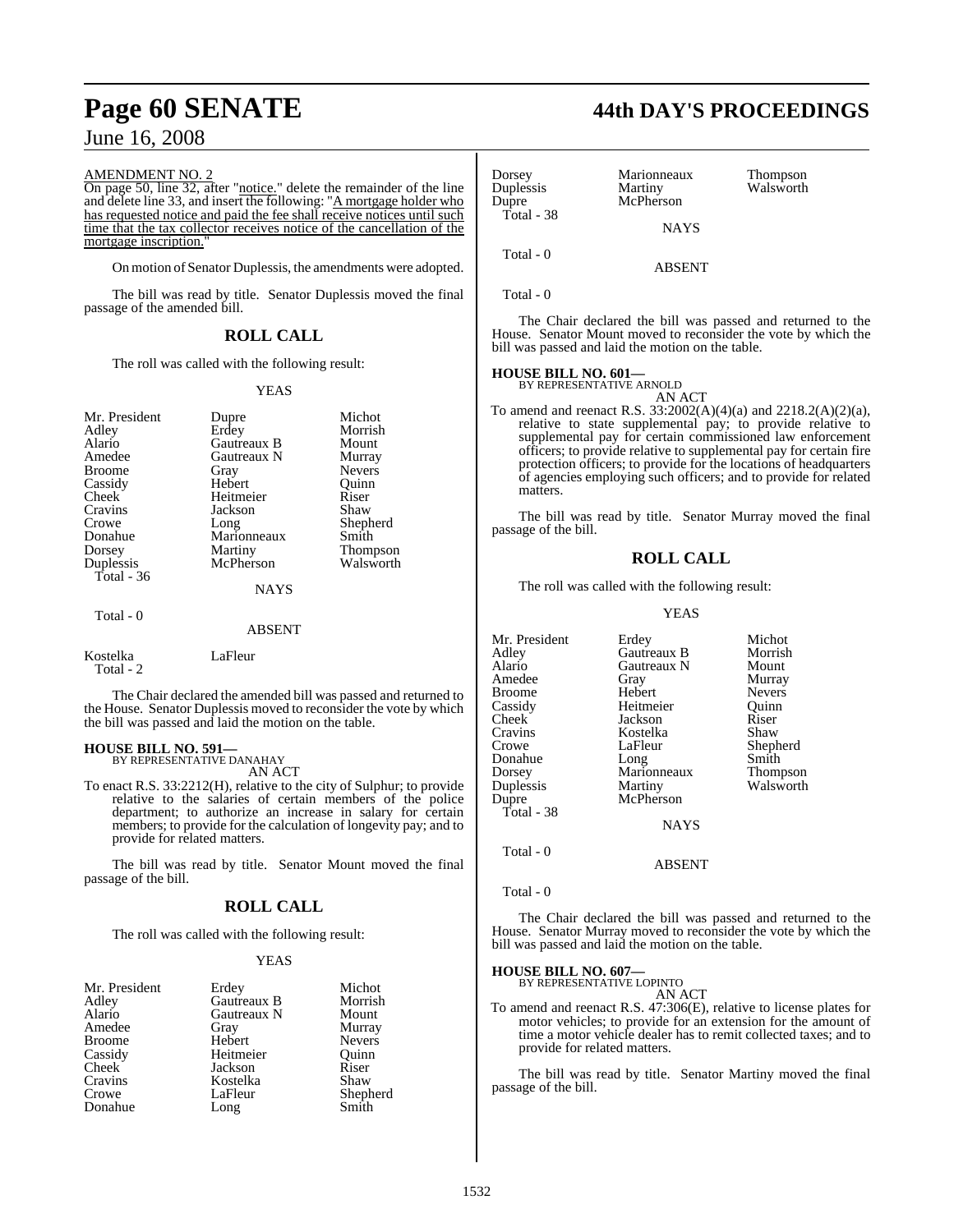## **ROLL CALL**

The roll was called with the following result:

#### YEAS

| Mr. President<br>Adley<br>Alario<br>Amedee<br><b>Broome</b><br>Cassidy<br>Cheek<br>Cravins<br>Crowe<br>Donahue<br>Dorsey | Erdey<br>Gautreaux B<br>Gautreaux N<br>Gray<br>Hebert<br>Jackson<br>Kostelka<br>LaFleur<br>Long<br>Marionneaux<br>Martiny | Morrish<br>Mount<br>Murray<br><b>Nevers</b><br>Ouinn<br>Riser<br>Shaw<br>Shepherd<br>Smith<br>Thompson<br>Walsworth |
|--------------------------------------------------------------------------------------------------------------------------|---------------------------------------------------------------------------------------------------------------------------|---------------------------------------------------------------------------------------------------------------------|
| Duplessis<br>Dupre                                                                                                       | McPherson<br>Michot                                                                                                       |                                                                                                                     |
| Total - 37                                                                                                               | <b>NAYS</b>                                                                                                               |                                                                                                                     |

Total - 0

Heitmeier

Total - 1

The Chair declared the bill was passed and returned to the House. Senator Martiny moved to reconsider the vote by which the bill was passed and laid the motion on the table.

ABSENT

## **HOUSE BILL NO. 718—** BY REPRESENTATIVE TRAHAN

AN ACT

To amend and reenact R.S. 17:3997(B)(2)(c), relative to the leave of absence granted by a city, parish, or other local public school board to an employee who subsequently becomes employed in a charter school, including the maximum time period for which such leave can be authorized and time periods for the taking of certain actions by the employee relative to returning to the system granting the leave; to provide an effective date; and to provide for related matters.

The bill was read by title. Senator Nevers moved the final passage of the bill.

#### **ROLL CALL**

The roll was called with the following result:

#### YEAS

| Mr. President<br>Adley<br>Alario<br>Amedee<br><b>Broome</b><br>Cassidy<br>Cheek<br>Cravins<br>Crowe<br>Donahue<br>Dorsey<br>Duplessis<br>Dupre<br>Total - 37 | Erdey<br>Gautreaux B<br>Gautreaux N<br>Gray<br>Hebert<br>Heitmeier<br>Jackson<br>Kostelka<br>Long<br>Marionneaux<br>Martiny<br>McPherson<br>Michot<br><b>NAYS</b> | Morrish<br>Mount<br>Murray<br><b>Nevers</b><br>Ouinn<br>Riser<br>Shaw<br>Shepherd<br>Smith<br><b>Thompson</b><br>Walsworth |
|--------------------------------------------------------------------------------------------------------------------------------------------------------------|-------------------------------------------------------------------------------------------------------------------------------------------------------------------|----------------------------------------------------------------------------------------------------------------------------|
| Total - 0                                                                                                                                                    | <b>ABSENT</b>                                                                                                                                                     |                                                                                                                            |
| LaFleur                                                                                                                                                      |                                                                                                                                                                   |                                                                                                                            |

Total - 1

# **44th DAY'S PROCEEDINGS Page 61 SENATE** June 16, 2008

The Chair declared the bill was passed and returned to the House. Senator Nevers moved to reconsider the vote by which the bill was passed and laid the motion on the table.

## **HOUSE BILL NO. 723—** BY REPRESENTATIVE ARNOLD

AN ACT

To amend and reenact R.S. 11:158(B) and 3361 and to enact R.S. 11:3391, relative to the Firefighters' Pension and Relief Fund in the city of New Orleans; to provide for the purchase of service credit; to provide for technical changes; and to provide for related matters.

The bill was read by title. Senator B. Gautreaux moved the final passage of the bill.

#### **ROLL CALL**

The roll was called with the following result:

#### YEAS

| Erdey       | Michot        |
|-------------|---------------|
| Gautreaux B | Morrish       |
| Gautreaux N | Mount         |
| Gray        | Murray        |
| Hebert      | <b>Nevers</b> |
| Heitmeier   | Ouinn         |
| Jackson     | Riser         |
| Kostelka    | Shaw          |
| LaFleur     | Shepherd      |
| Long        | Smith         |
| Marionneaux | Thompson      |
| Martiny     | Walsworth     |
| McPherson   |               |
|             |               |
| <b>NAYS</b> |               |
|             |               |
|             |               |

Total - 0

The Chair declared the bill was passed and returned to the House. Senator B. Gautreaux moved to reconsider the vote by which the bill was passed and laid the motion on the table.

ABSENT

## **HOUSE BILL NO. 750—** BY REPRESENTATIVE LAMBERT

AN ACT

To amend and reenact R.S. 33:130.16 through 130.18, relative to industrial areas; to correct statutory references; and to provide for related matters.

The bill was read by title. Senator Morrish moved the final passage of the bill.

#### **ROLL CALL**

The roll was called with the following result:

#### YEAS

Mr. President Erdey Michot<br>Adley Gautreaux B Morrish Adley Gautreaux B Morrish Gautreaux N Mount<br>Gray Murray Amedee Gray Murray Broome Hebert Nevers<br>
Cassidy Heitmeier Quinn Cassidy Heitmeier Quinn Cheek Jackson Riser Cravins Kostelka<br>Crowe LaFleur Shepherd<br>Smith Donahue Long Smith<br>Dorsey Marionneaux Thompson Marionneaux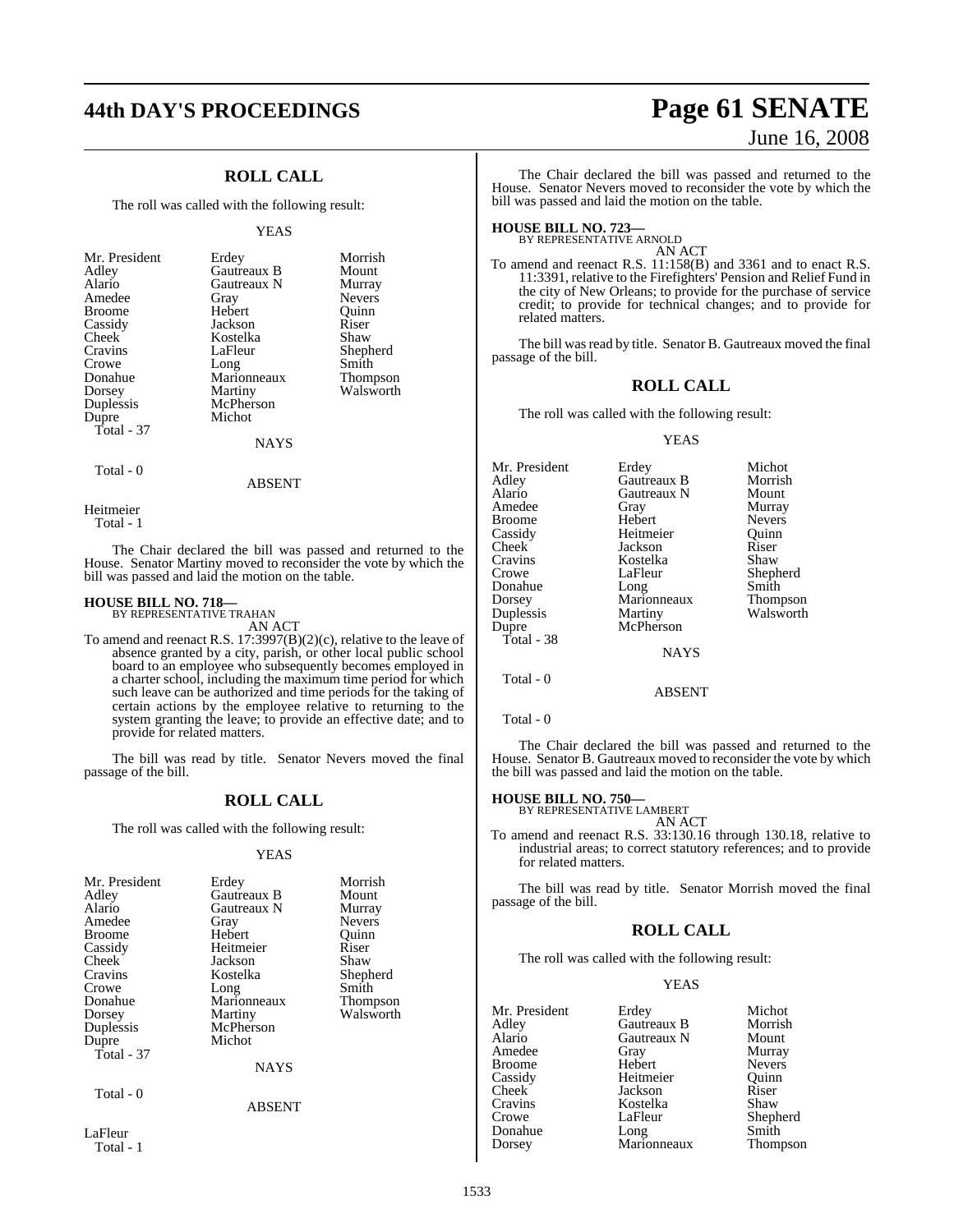| Duplessis<br>Dupre | Martiny<br>McPherson | Walsworth |
|--------------------|----------------------|-----------|
| Total - $38$       | <b>NAYS</b>          |           |
| Total - 0          | ABSENT               |           |

Total - 0

The Chair declared the bill was passed and returned to the House. Senator Morrish moved to reconsider the vote by which the bill was passed and laid the motion on the table.

#### **HOUSE BILL NO. 845—** BY REPRESENTATIVE PERRY

AN ACT

To amend and reenact R.S. 32:402(B)(1)(c)(introductory paragraph) and to enact R.S.  $32:402(B)(1)(c)(iii)$  through (vi), relative to driving without a license; to provide for penalties for driving without a license to be the same as the penalties for driving with a suspended license; and to provide for related matters.

#### **Floor Amendments Sent Up**

Senator N. Gautreaux sent up floor amendments which were read.

#### **SENATE FLOOR AMENDMENTS**

Amendments proposed bySenator N. Gautreaux to Engrossed House Bill No. 845 by Representative Perry

AMENDMENT NO. 1 On page 1, line 2, change "and" to a comma ","

AMENDMENT NO. 2 On page 1, line  $3$ , after "(vi)," insert "and to repeal R.S. 32:402(B)(1)(c)(i),"

AMENDMENT NO. 3 On page 2, between lines 26 and 27, insert:

"Section 2. R.S.  $32:402(B)(1)(c)(i)$  is hereby repealed."

AMENDMENT NO. 4 On page 2, line 27, change "Section 2." to "Section 3."

On motion of Senator N. Gautreaux, the amendments were adopted.

The bill was read by title. Senator N. Gautreaux moved the final passage of the amended bill.

#### **ROLL CALL**

The roll was called with the following result:

#### YEAS

| Mr. President | Erdey       | Michot          |
|---------------|-------------|-----------------|
| Adley         | Gautreaux B | Morrish         |
| Alario        | Gautreaux N | Mount           |
| Amedee        | Gray        | Murray          |
| <b>Broome</b> | Hebert      | <b>Nevers</b>   |
| Cassidy       | Heitmeier   | Ouinn           |
| Cheek         | Jackson     | Riser           |
| Cravins       | Kostelka    | Shaw            |
| Crowe         | LaFleur     | Shepherd        |
| Donahue       | Long        | Smith           |
| Dorsey        | Marionneaux | <b>Thompson</b> |
| Duplessis     | Martiny     | Walsworth       |
| Dupre         | McPherson   |                 |
| Total - 38    |             |                 |

# **Page 62 SENATE 44th DAY'S PROCEEDINGS**

**NAYS** 

ABSENT

Total - 0

Total - 0

The Chair declared the amended bill was passed and returned to the House. Senator N. Gautreaux moved to reconsider the vote by which the bill was passed and laid the motion on the table.

## **HOUSE BILL NO. 888—** BY REPRESENTATIVE HENRY

AN ACT

To amend and reenact R.S. 39:33.1(B)(1) and to enact R.S. 39:33.1(B)(4), relative to the expenditure of state funds; to provide for determination of the expenditure limit; to provide for the factors and method of calculation of the expenditure limit; and to provide for related matters.

The bill was read by title. Senator Walsworth moved the final passage of the bill.

### **ROLL CALL**

The roll was called with the following result:

#### YEAS

| Mr. President | Dupre              | McPherson       |
|---------------|--------------------|-----------------|
| Adley         | Erdey              | Michot          |
| Alario        | <b>Gautreaux B</b> | Morrish         |
| Amedee        | Gautreaux N        | Murray          |
| <b>Broome</b> | Gray               | <b>Nevers</b>   |
| Cassidy       | Hebert             | Ouinn           |
| Cheek         | Heitmeier          | Riser           |
| Cravins       | Jackson            | Shaw            |
| Crowe         | Kostelka           | Shepherd        |
| Donahue       | Long               | Smith           |
| Dorsey        | Marionneaux        | <b>Thompson</b> |
| Duplessis     | Martiny            | Walsworth       |
| Total - 36    |                    |                 |
|               | <b>NAYS</b>        |                 |
| Total - 0     |                    |                 |
|               | ABSENT             |                 |

LaFleur Mount

Total - 2

The Chair declared the bill was passed and returned to the House. Senator Walsworth moved to reconsider the vote by which the bill was passed and laid the motion on the table.

#### **HOUSE BILL NO. 909—**

BY REPRESENTATIVE MORRELL AN ACT

To amend and reenact R.S. 17:10.7(C); to provide for the time period for which the Recovery School District shall retain jurisdiction over any school transferred to it; to provide relative to the return of a transferred school; to require certain reports; to provide relative to the powers and duties of the State Board of Elementary and Secondary Education; to provide an effective date; and to provide for related matters.

#### **Floor Amendments Sent Up**

Senator Duplessis sent up floor amendments which were read.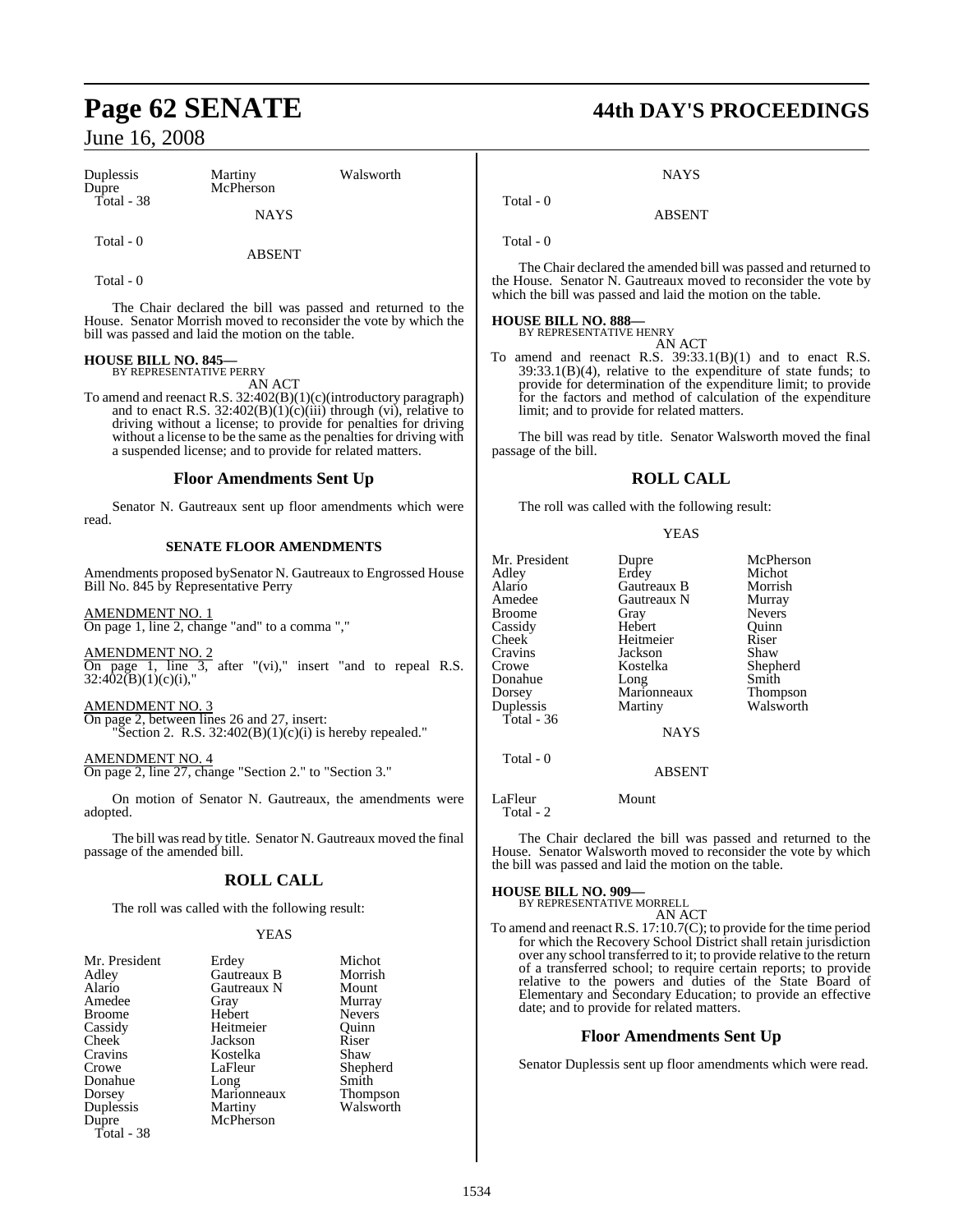# **44th DAY'S PROCEEDINGS Page 63 SENATE**

#### **SENATE FLOOR AMENDMENTS**

Amendments proposed by Senator Duplessis to Reengrossed House Bill No. 909 by Representative Morrell

AMENDMENT NO. 1

On page 1, line 2, after "17:10.7" and before " $(C)$ " insert " $(A)(2)$  and" AMENDMENT NO. 2

On page 1, line 8, after "17:10.7" and before "(C)" insert "(A)(2) and"

AMENDMENT NO. 3 On page 1, line 8, change "is" to "are"

AMENDMENT NO. 4

On page 1, between lines 10 and 11, insert: "A.

\* \* \* (2) On and after November 15, 2008 2009, no additional schools shall be transferred to the jurisdiction of the recovery district pursuant to this Section."

On motion of Senator Duplessis, the amendments were adopted.

The bill was read by title. Senator Duplessis moved the final passage of the amended bill.

#### **ROLL CALL**

The roll was called with the following result:

#### YEAS

| Mr. President<br>Adlev | Erdey<br>Gautreaux B | Michot<br>Morrish |
|------------------------|----------------------|-------------------|
| Alario                 | Gautreaux N          | Mount             |
| Amedee                 | Gray                 | Murray            |
| Broome                 | Hebert               | <b>Nevers</b>     |
| Cassidy                | Heitmeier            | Ouinn             |
| Cheek                  | Jackson              | Riser             |
| Cravins                | Kostelka             | Shaw              |
| Crowe                  | LaFleur              | Shepherd          |
| Donahue                | Long                 | Smith             |
| Dorsey                 | Marionneaux          | Thompson          |
| Duplessis              | Martiny              | Walsworth         |
| Dupre                  | McPherson            |                   |
| Total - 38             |                      |                   |
|                        | <b>NAYS</b>          |                   |
| Total $-0$             |                      |                   |
|                        | <b>ABSENT</b>        |                   |
|                        |                      |                   |

Total - 0

The Chair declared the amended bill was passed and returned to the House. Senator Duplessis moved to reconsider the vote by which the bill was passed and laid the motion on the table.

#### **HOUSE BILL NO. 928—** BY REPRESENTATIVE SAM JONES

AN ACT

To enact R.S. 25:912(15) and 914, relative to certain cemeteries within the state of Louisiana; to provide for the creation of a historic cemetery register within the division of historic preservation, office of cultural development, Department of Culture, Recreation and Tourism; to provide relative to the nomination, review, and approval of any such cemetery for inclusion on the state register; to provide relative to the adoption of rules and regulations by the division; and to provide for related matters.

The bill was read by title. Senator B. Gautreaux moved the final passage of the bill.

# June 16, 2008

## **ROLL CALL**

The roll was called with the following result:

YEAS

| Mr. President | Erdey       | Michot          |
|---------------|-------------|-----------------|
| Adley         | Gautreaux B | Morrish         |
| Alario        | Gautreaux N | Mount           |
| Amedee        | Gray        | Murray          |
| Broome        | Hebert      | <b>Nevers</b>   |
| Cassidy       | Heitmeier   | Ouinn           |
| Cheek         | Jackson     | Riser           |
| Cravins       | Kostelka    | Shaw            |
| Crowe         | LaFleur     | Shepherd        |
| Donahue       | Long        | Smith           |
| Dorsey        | Marionneaux | <b>Thompson</b> |
| Duplessis     | Martiny     | Walsworth       |
| Dupre         | McPherson   |                 |
| Total - 38    |             |                 |
|               | <b>NAYS</b> |                 |
|               |             |                 |

Total - 0

Total - 0

The Chair declared the bill was passed and returned to the House. Senator B. Gautreaux moved to reconsider the vote by which the bill was passed and laid the motion on the table.

ABSENT

#### **HOUSE BILL NO. 945—**

BY REPRESENTATIVE MONICA AN ACT

To amend and reenact R.S. 32:473.1, relative to abandoned motor vehicles; to provide relative to the removal of abandoned vehicles from highways by parishes and municipalities; to provide relative to liability; to provide for notice of removal; and to provide for related matters.

The bill was read by title. Senator Amedee moved the final passage of the bill.

#### **ROLL CALL**

The roll was called with the following result:

#### YEAS

| Mr. President | Erdey         | Michot        |
|---------------|---------------|---------------|
| Adley         | Gautreaux B   | Morrish       |
| Alario        | Gautreaux N   | Mount         |
| Amedee        | Gray          | Murray        |
| <b>Broome</b> | Hebert        | <b>Nevers</b> |
| Cassidy       | Heitmeier     | Ouinn         |
| <b>Cheek</b>  | Jackson       | Riser         |
| Cravins       | Kostelka      | Shaw          |
| Crowe         | LaFleur       | Shepherd      |
| Donahue       | Long          | Smith         |
| Dorsey        | Marionneaux   | Thompson      |
| Duplessis     | Martiny       | Walsworth     |
| Dupre         | McPherson     |               |
| Total - 38    |               |               |
|               | <b>NAYS</b>   |               |
| Total - 0     | <b>ABSENT</b> |               |

Total - 0

The Chair declared the bill was passed and returned to the House. Senator Amedee moved to reconsider the vote by which the bill was passed and laid the motion on the table.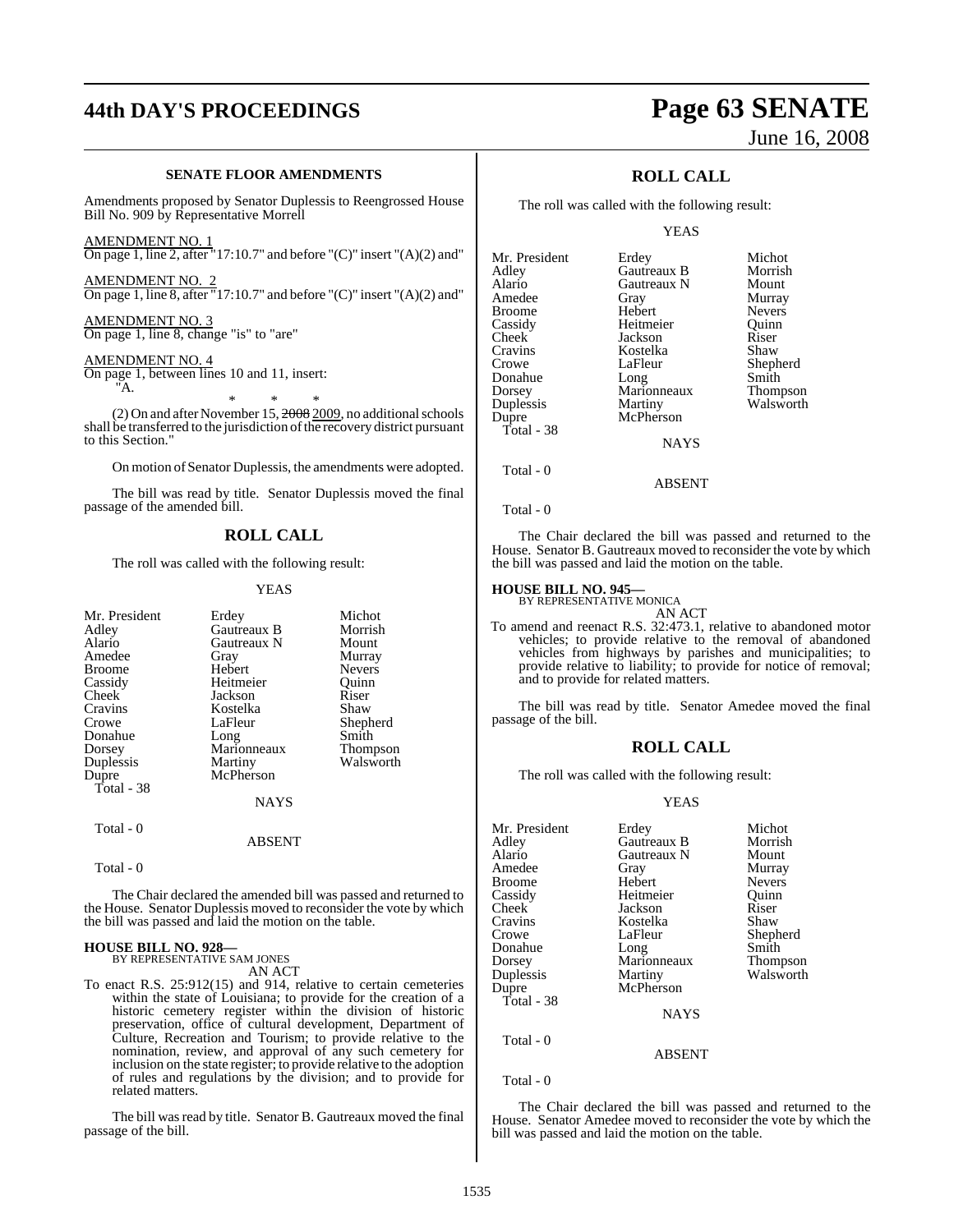#### **HOUSE BILL NO. 964—**

BY REPRESENTATIVE ARNOLD AN ACT

To amend and reenact R.S.  $11:3685(C)(4)(a)$ ,  $(5)$ ,  $(7)$ , and  $(11)$ , relative to the Harbor Police Retirement System; to provide with respect to the deferred retirement option plan; to provide for eligibility for certain members; to provide for exclusion of accumulated leave at time of entry; to provide for duration of DROP participation period; to provide with respect to the type of service and benefits accrued during the DROP period; to provide for an effective date; and to provide for related matters.

The bill was read by title. Senator Shepherd moved the final passage of the bill.

#### **ROLL CALL**

The roll was called with the following result:

#### YEAS

| Mr. President | Erdey       | Morrish         |
|---------------|-------------|-----------------|
| Adley         | Gautreaux B | Mount           |
| Alario        | Gautreaux N | Murray          |
| Amedee        | Gray        | <b>Nevers</b>   |
| <b>Broome</b> | Hebert      | Ouinn           |
| Cassidy       | Heitmeier   | Riser           |
| Cheek         | Jackson     | Shaw            |
| Cravins       | LaFleur     | Shepherd        |
| Crowe         | Long        | Smith           |
| Donahue       | Marionneaux | <b>Thompson</b> |
| Dorsey        | Martiny     | Walsworth       |
| Duplessis     | McPherson   |                 |
| Dupre         | Michot      |                 |
| Total - 37    |             |                 |
|               | <b>NAYS</b> |                 |

#### Total - 0

ABSENT

Kostelka

Total - 1

The Chair declared the bill was passed and returned to the House. Senator Shepherd moved to reconsider the vote by which the bill was passed and laid the motion on the table.

## **HOUSE BILL NO. 970—** BY REPRESENTATIVE HONEY

AN ACT

To enact R.S. 33:2589, relative to the municipal fire and police civil service; to provide relative to policemen and firemen employed by certain municipalities; to provide relative to the compensation for work on holidays of any such fireman and policeman; to provide limitations; and to provide for related matters.

The bill was read by title. Senator Murray moved the final passage of the bill.

#### **ROLL CALL**

The roll was called with the following result:

#### YEAS

| Mr. President | Erdey       | Michot        |
|---------------|-------------|---------------|
| Adley         | Gautreaux B | Morrish       |
| Alario        | Gautreaux N | Mount         |
| Amedee        | Gray        | Murray        |
| <b>Broome</b> | Hebert      | <b>Nevers</b> |
| Cassidy       | Heitmeier   | Quinn         |
| <b>Cheek</b>  | Jackson     | Riser         |
| Cravins       | Kostelka    | Shaw          |

## **Page 64 SENATE 44th DAY'S PROCEEDINGS**

| Crowe<br>Donahue<br>Dorsey<br>Duplessis | LaFleur<br>Long<br>Marionneaux<br>Martiny | Shepherd<br>Smith<br>Thompson<br>Walsworth |
|-----------------------------------------|-------------------------------------------|--------------------------------------------|
| Dupre<br>Total - 38                     | McPherson                                 |                                            |
|                                         | <b>NAYS</b>                               |                                            |
| Total $-0$                              | ABSENT                                    |                                            |

Total - 0

The Chair declared the bill was passed and returned to the House. Senator Murray moved to reconsider the vote by which the bill was passed and laid the motion on the table.

## **HOUSE BILL NO. 976—** BY REPRESENTATIVE ARNOLD

AN ACT To amend and reenact R.S. 11:3384(B), relative to the Firefighters' Pension and Relief Fund in the city of New Orleans; to change the accrual rate of retirement benefits for certain members; to change certain ages at which such accrual rates apply; to provide for an effective date; and to provide for related matters.

The bill was read by title. Senator Shepherd moved the final passage of the bill.

#### **ROLL CALL**

The roll was called with the following result:

#### YEAS

| Mr. President | Erdey       | Michot          |
|---------------|-------------|-----------------|
| Adley         | Gautreaux B | Morrish         |
| Alario        | Gautreaux N | Mount           |
| Amedee        | Gray        | Murray          |
| Broome        | Hebert      | <b>Nevers</b>   |
| Cassidy       | Heitmeier   | Ouinn           |
| Cheek         | Jackson     | Riser           |
| Cravins       | Kostelka    | Shaw            |
| Crowe         | LaFleur     | Shepherd        |
| Donahue       | Long        | Smith           |
| Dorsey        | Marionneaux | <b>Thompson</b> |
| Duplessis     | Martiny     | Walsworth       |
| Dupre         | McPherson   |                 |
| Total - 38    |             |                 |
|               | <b>NAYS</b> |                 |
| Total - 0     |             |                 |

Total - 0

The Chair declared the bill was passed and returned to the House. Senator Shepherd moved to reconsider the vote by which the bill was passed and laid the motion on the table.

ABSENT

## **HOUSE BILL NO. 994—** BY REPRESENTATIVE ARNOLD

AN ACT

To amend and reenact R.S. 11:3684(E), relative to the Harbor Police Retirement System (Port of New Orleans); to provide with respect to leave conversion; to establish rights of conversion at regular retirement; to establish rights of conversion upon entry into the deferred retirement option plan; to provide for an effective date; and to provide for related matters.

The bill was read by title. Senator Gray moved the final passage of the bill.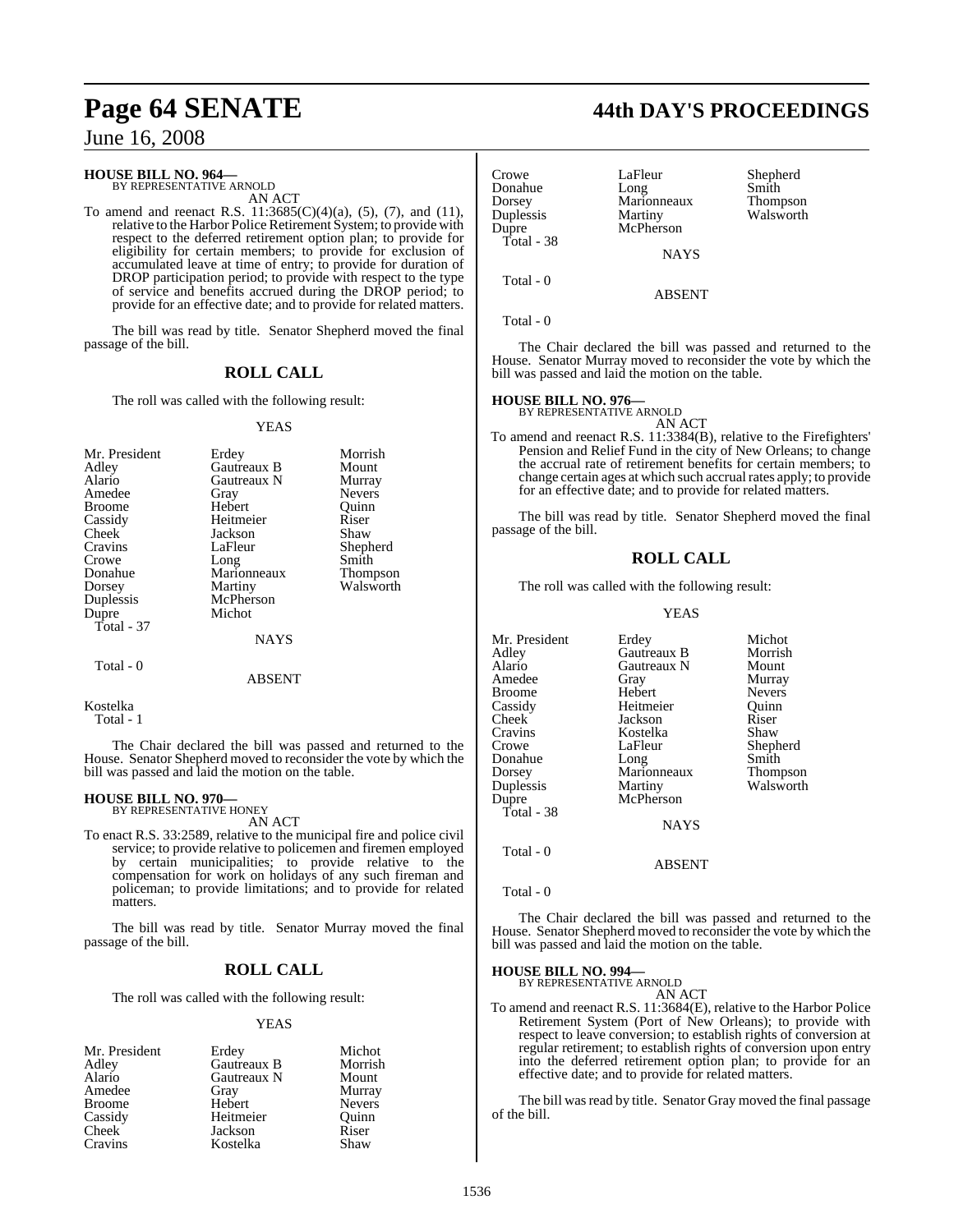# **44th DAY'S PROCEEDINGS Page 65 SENATE**

## **ROLL CALL**

The roll was called with the following result:

#### YEAS

| Erdey<br>Gautreaux B<br>Gautreaux N<br>Gray<br>Hebert<br>Heitmeier<br>Jackson<br>Kostelka<br>LaFleur<br>Long<br>Marionneaux<br>Martiny<br>McPherson | Michot<br>Morrish<br>Mount<br>Murray<br><b>Nevers</b><br>Ouinn<br>Riser<br>Shaw<br>Shepherd<br>Smith<br>Thompson<br>Walsworth |
|-----------------------------------------------------------------------------------------------------------------------------------------------------|-------------------------------------------------------------------------------------------------------------------------------|
| <b>NAYS</b>                                                                                                                                         |                                                                                                                               |
|                                                                                                                                                     |                                                                                                                               |

Total - 0

Total - 0

The Chair declared the bill was passed and returned to the House. Senator Gray moved to reconsider the vote by which the bill was passed and laid the motion on the table.

ABSENT

#### **HOUSE BILL NO. 1006—**

BY REPRESENTATIVE ARNOLD AN ACT

To amend and reenact R.S. 11:3385.1(L), relative to the Firefighters' Pension and Relief Fund in the city of New Orleans; to provide relative to the deferred retirement option plan; to provide for eligibility for a retroactive deferred retirement option plan benefit; and to provide for related matters.

The bill was read by title. Senator Gray moved the final passage of the bill.

#### **ROLL CALL**

The roll was called with the following result:

#### YEAS

| Mr. President<br>Adley<br>Alario<br>Amedee<br><b>Broome</b><br>Cassidy<br>Cheek<br>Cravins<br>Crowe<br>Donahue<br>Dorsey<br>Duplessis<br>Dupre<br>Total $-37$ | Erdey<br>Gautreaux N<br>Gray<br>Hebert<br>Heitmeier<br>Jackson<br>Kostelka<br>LaFleur<br>Long<br>Marionneaux<br>Martiny<br>McPherson<br>Michot<br>NAYS | Morrish<br>Mount<br>Murray<br><b>Nevers</b><br>Ouinn<br>Riser<br>Shaw<br>Shepherd<br>Smith<br>Thompson<br>Walsworth |
|---------------------------------------------------------------------------------------------------------------------------------------------------------------|--------------------------------------------------------------------------------------------------------------------------------------------------------|---------------------------------------------------------------------------------------------------------------------|
| Total - 0                                                                                                                                                     | <b>ABSENT</b>                                                                                                                                          |                                                                                                                     |

Gautreaux B Total - 1

The Chair declared the bill was passed and returned to the House. Senator Gray moved to reconsider the vote by which the bill was passed and laid the motion on the table.

# June 16, 2008

**HOUSE BILL NO. 1054—** BY REPRESENTATIVE PETERSON AND SENATOR GRAY AN ACT

To enact R.S. 17:100.10, relative to authorizing city, parish, and other local public school boards to create public benefit corporations and enter into contracts with such public benefit corporations for the planning, renovation, construction, leasing, subleasing, management, and improvement of school properties; to exempt such school boards from certain limitations relative to property dispositions under certain circumstances; to authorize such school boards to enter into financing arrangements with their public benefit corporations and certain other private parties to construct new schools and to renovate existing school properties; and to provide for related matters.

#### **Floor Amendments Sent Up**

Senator Gray sent up floor amendments which were read.

#### **SENATE FLOOR AMENDMENTS**

Amendments proposed by Senator Gray to Reengrossed House Bill No. 1054 by Representative Peterson

#### AMENDMENT NO. 1

Delete Senate Committee Amendment No. 1 proposed by the Senate Committee on Revenue and Fiscal Affairs and adopted by the Senate on June 10, 2008.

### AMENDMENT NO. 2

On page 1, line 17, change "R.S. 12:202.1(D)" to the following: "all of the powers, duties, and limitations defined in R.S.  $12:202.1(\overline{D})$ regardless of the population of the school board's district, except that any transaction between the public benefit corporation and a third party shall be subject to the advertisement and bid requirements of R.S. 38:2212. Such public benefit corporations shall be created"

On motion of Senator Gray, the amendments were adopted.

The bill was read by title. Senator Gray moved the final passage of the amended bill.

#### **ROLL CALL**

The roll was called with the following result:

#### YEAS

| Mr. President<br>Adley<br>Alario<br>Amedee<br><b>Broome</b><br>Cassidy<br><b>Cheek</b><br>Cravins<br>Crowe<br>Donahue<br>Dorsey<br>Duplessis<br>Dupre<br>Total - 38 | Erdey<br>Gautreaux B<br>Gautreaux N<br>Gray<br>Hebert<br>Heitmeier<br>Jackson<br>Kostelka<br>LaFleur<br>Long<br>Marionneaux<br>Martiny<br>McPherson | Michot<br>Morrish<br>Mount<br>Murray<br><b>Nevers</b><br>Ouinn<br>Riser<br>Shaw<br>Shepherd<br>Smith<br>Thompson |
|---------------------------------------------------------------------------------------------------------------------------------------------------------------------|-----------------------------------------------------------------------------------------------------------------------------------------------------|------------------------------------------------------------------------------------------------------------------|
|                                                                                                                                                                     |                                                                                                                                                     | Walsworth                                                                                                        |
|                                                                                                                                                                     |                                                                                                                                                     |                                                                                                                  |
|                                                                                                                                                                     | <b>NAYS</b>                                                                                                                                         |                                                                                                                  |
| Total - 0                                                                                                                                                           |                                                                                                                                                     |                                                                                                                  |
|                                                                                                                                                                     | <b>ABSENT</b>                                                                                                                                       |                                                                                                                  |
| Total - 0                                                                                                                                                           |                                                                                                                                                     |                                                                                                                  |

The Chair declared the amended bill was passed and returned to the House. Senator Gray moved to reconsider the vote by which the bill was passed and laid the motion on the table.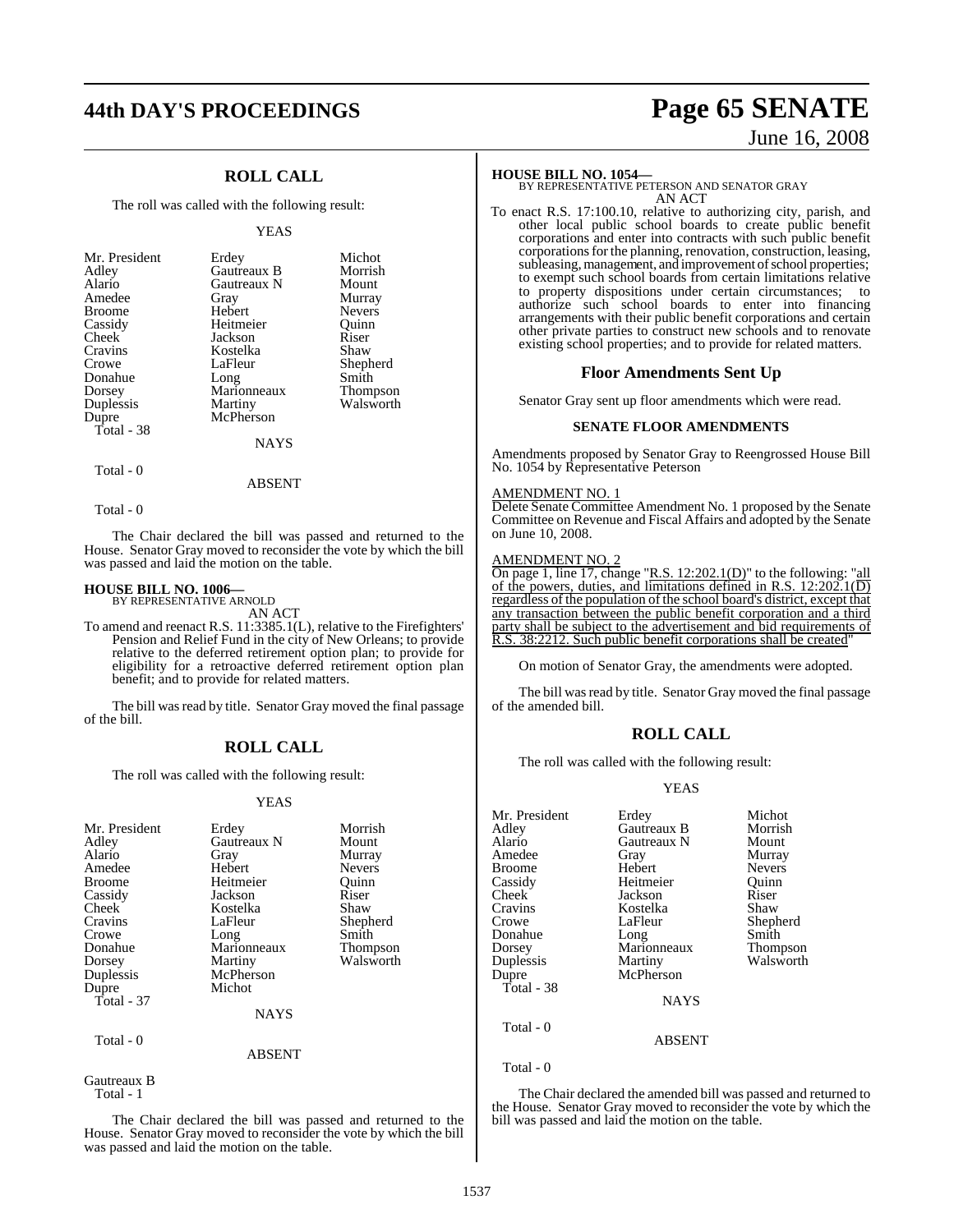#### **HOUSE BILL NO. 1105—**

BY REPRESENTATIVE TRAHAN AN ACT

To amend and reenact R.S. 17:3995(A)(1)(introductory paragraph) and (4), relative to charter schools; to provide relative to charter school funding, including for Type 5 charter schools; to authorize the imposition of certain fees by chartering authorities; to provide relative to charges for the purchase of certain services by a charter school; to provide limitations; to provide for certain reports to a charter school; to provide an effective date; and to provide for related matters.

#### **Floor Amendments Sent Up**

Senator Nevers sent up floor amendments which were read.

#### **SENATE FLOOR AMENDMENTS**

Amendments proposed by Senator Nevers to Reengrossed House Bill No. 1105 by Representative Trahan

#### AMENDMENT NO. 1

On page 1, line 19, between "purpose." and "The" insert "Type 2 charter schools authorized by the State Board of Elementary and Secondary Education after July 1, 2008, shall receive a per pupil amount each year as provided in the Minimum Foundation Program approved formula.

On motion of Senator Nevers, the amendments were adopted.

### **Floor Amendments Sent Up**

Senator Duplessis sent up floor amendments which were read.

#### **SENATE FLOOR AMENDMENTS**

Amendments proposed by Senator Duplessis to Reengrossed House Bill No. 1105 by Representative Trahan

AMENDMENT NO. 1

On page 2, line 12, between "(a)" and "chartering" change "A" to "For the application period and first year of operation, a"

### AMENDMENT NO. 2

On page 2, line 17, between "performance." and "Such" insert "For a charter school's second year of operation and each year thereafter, the charter school and its chartering authority may negotiate a fee for such administrative overhead costs not to exceed three percent of the total per pupil amount as defined by this Subsection."

#### AMENDMENT NO. 3

On page 3, at the beginning of line 2, change "and library services" to "library services, health services, and health benefitsfor active and retired employees"

On motion of Senator Duplessis, the amendments were adopted.

The bill was read by title. Senator Nevers moved the final passage of the amended bill.

## **ROLL CALL**

The roll was called with the following result:

#### YEAS

Mr. President Erdey Michot<br>Adley Gautreaux B Morrish Adley Gautreaux B Morrish Gautreaux N Amedee Gray Murray Broome Hebert Nevers<br>
Cassidy Heitmeier Ouinn Cassidy Heitmeier Quinn Cheek Jackson Riser<br>Cravins Kostelka Shaw Kostelka

Donahue Long Smith Dorsey Marionneaux<br>
Duplessis Martiny Duplessis Martiny Walsworth Total - 38

Crowe LaFleur Shepherd<br>
Donahue Long Smith

**NAYS** 

**McPherson** 

ABSENT

Total - 0

Total - 0

The Chair declared the amended bill was passed and returned to the House. Senator Nevers moved to reconsider the vote by which the bill was passed and laid the motion on the table.

**HOUSE BILL NO. 1135—**<br>BY REPRESENTATIVES ST. GERMAIN, ANDERS, BOBBY BADON,<br>BARRAS, CHAMPAGNE, CORTEZ, ELBERT GUILLORY, MICKEY<br>GUILLORY, GUINN, HARRISON, HENDERSON, SAMJONES, LAMBERT,<br>LEBAS, LEGER, MILLS, MONTOUCET, MORRIS AN ACT

To amend and reenact R.S. 30:2000.2, 2000.4(A)(5)(introductory paragraph) and (B)(4), (6), (7), and (9), 2000.5, 2000.8(C), and 2000.9(C), to enact R.S. 30:2000.4(A)(1.1) and (B)(11), 2000.11, and 2000.12, and to repeal R.S. 30:2000.4(B)(8) and 2000.10, relative to the Atchafalaya Basin program; to provide for an annual plan to be submitted to the legislature; to provide relative to the duties of the secretary of the Department of Natural Resources; to provide for the duties of the Atchafalaya Basin Research and Promotion Board; to provide for the duties of the Atchafalaya Basin Advisory Committee; to create the technical advisory group and provide for its chair and responsibilities; to provide relative to an annual plan; to create the Atchafalaya Basin Conservation Fund; to provide for revenues and expenditures for the fund; and to provide for related matters.

The bill was read by title. Senator B. Gautreaux moved the final passage of the bill.

## **ROLL CALL**

The roll was called with the following result:

#### YEAS

| Mr. President<br>Adley<br>Alario<br>Amedee<br><b>Broome</b><br>Cassidy<br>Cheek<br>Cravins<br>Crowe<br>Donahue<br>Dorsey | Erdey<br>Gautreaux B<br>Gautreaux N<br>Gray<br>Hebert<br>Heitmeier<br>Jackson<br>Kostelka<br>LaFleur<br>Long<br>Marionneaux | Michot<br>Morrish<br>Mount<br>Murray<br><b>Nevers</b><br>Ouinn<br>Riser<br>Shaw<br>Shepherd<br>Smith<br>Thompson |
|--------------------------------------------------------------------------------------------------------------------------|-----------------------------------------------------------------------------------------------------------------------------|------------------------------------------------------------------------------------------------------------------|
| Duplessis                                                                                                                | Martiny                                                                                                                     | Walsworth                                                                                                        |
| Dupre<br>Total - $38$                                                                                                    | McPherson<br><b>NAYS</b>                                                                                                    |                                                                                                                  |
| Total - 0                                                                                                                | <b>ABSENT</b>                                                                                                               |                                                                                                                  |

Total - 0

The Chair declared the bill was passed and returned to the House. Senator B. Gautreaux moved to reconsider the vote by which the bill was passed and laid the motion on the table.

## **Page 66 SENATE 44th DAY'S PROCEEDINGS**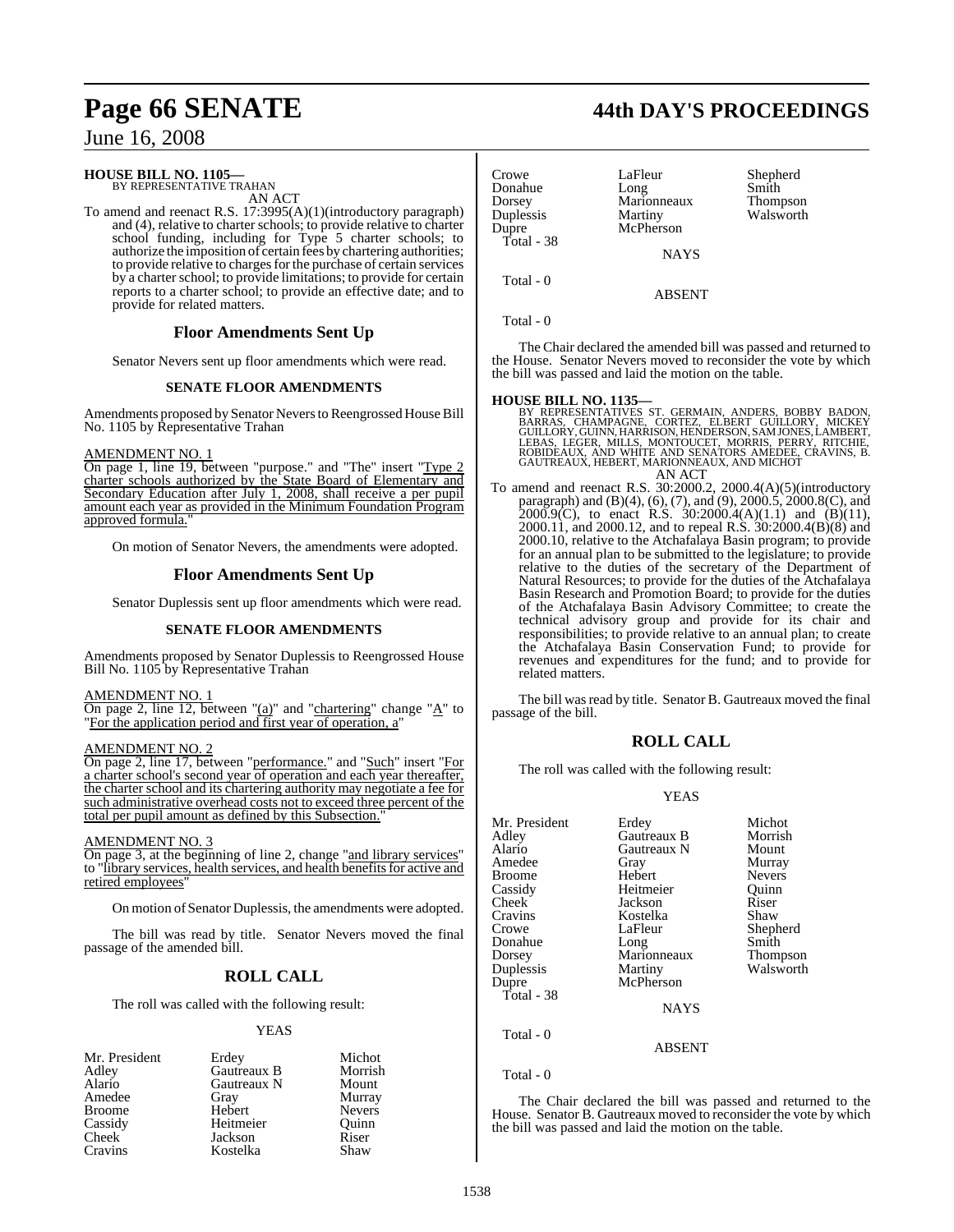# **44th DAY'S PROCEEDINGS Page 67 SENATE**

**HOUSE BILL NO. 1145—**

BY REPRESENTATIVE FOIL AND SENATOR DORSEY AN ACT

To amend and reenact R.S. 17:3351.6(B) and to enact R.S. 17:3351.6(A)(4), (5), and (6), relative to authorizing the Board of Supervisors of Louisiana State University and Agricultural and Mechanical College to increase tuition and nonresident fee amounts for students at the Paul M. Hebert Law Center; to authorize proportional amounts for part-time students and for summer sessions; to provide limitations; to provide for effectiveness; to provide for an effective date; and to provide for related matters.

The bill was read by title. Senator LaFleur moved the final passage of the bill.

### **ROLL CALL**

The roll was called with the following result:

#### YEAS

| Morrish<br>Mount<br>Murray<br><b>Nevers</b><br>Quinn<br>Shaw<br>Shepherd<br>Smith |
|-----------------------------------------------------------------------------------|
| <b>Thompson</b><br>Walsworth                                                      |
|                                                                                   |
|                                                                                   |

ABSENT

Gautreaux N Total - 1

Total - 4

The Chair declared the bill was passed and returned to the House. Senator LaFleur moved to reconsider the vote by which the bill was passed and laid the motion on the table.

#### **Notice Regarding Vote**

Senator Jackson stated she had voted in error on House Bill No. 1145. She voted yea on the bill and had intended to vote nay. She asked that the Official Journal so state.

#### **Notice Regarding Vote**

Senator Murray stated he had voted in error on House Bill No. 1145. He voted yea on the bill and had intended to vote nay. He asked that the Official Journal so state.

### **Notice Regarding Vote**

Senator Shepherd stated he had voted in error on House Bill No. 1145. He voted yea on the bill and had intended to vote nay. He asked that the Official Journal so state.

**HOUSE BILL NO. 1149—** BY REPRESENTATIVES MICHAEL JACKSON, ARMES, AUBERT, AUSTIN BADON, CARTER, CHAMPAGNE, RITCHIE, PATRICIA SMITH, AND TRAHAN AN ACT

To enact R.S. 17:85.13, relative to naming a stadium; to authorize the parish school board in certain parishes to name a stadium in

honor of a former principal; to provide limitations; and to provide for related matters.

The bill was read by title. Senator Broome moved the final passage of the bill.

### **ROLL CALL**

The roll was called with the following result:

|--|--|--|

| Mr. President<br>Adley<br>Alario<br>Amedee<br><b>Broome</b><br>Cassidy<br>Cheek<br>Cravins<br>Crowe<br>Donahue<br>Dorsey<br>Duplessis<br>Dupre<br>Total - $37$ | Erdey<br>Gautreaux B<br>Gautreaux N<br>Gray<br>Hebert<br>Heitmeier<br>Jackson<br>Kostelka<br>LaFleur<br>Long<br>Marionneaux<br>Martiny<br>McPherson<br><b>NAYS</b> | Michot<br>Morrish<br>Mount<br>Murray<br><b>Nevers</b><br>Ouinn<br>Riser<br>Shepher<br>Smith<br><b>Thomps</b><br>Walswo |
|----------------------------------------------------------------------------------------------------------------------------------------------------------------|--------------------------------------------------------------------------------------------------------------------------------------------------------------------|------------------------------------------------------------------------------------------------------------------------|
| Total - 0                                                                                                                                                      |                                                                                                                                                                    |                                                                                                                        |

Gray Murray<br>Hebert Nevers Nevers<br>Quinn Heitmeier Quinn<br>Jackson Riser Shepherd<br>Smith Thompson Marionneaux Walsworth

Shaw Total - 1

The Chair declared the bill was passed and returned to the House. Senator Broome moved to reconsider the vote by which the bill was passed and laid the motion on the table.

ABSENT

**HOUSE BILL NO. 1164—** BY REPRESENTATIVE MORRIS AN ACT

To amend and reenact R.S. 17:85 and to repeal R.S. 17:85.1, 85.2, 85.3, 85.5, 85.8, 85.11, and 85.12, relative to the naming of facilities; to authorize school boards to name athletic facilities after living persons; to repeal prior grants of similar authority and to provide relative to actions taken by school boards under such grants of authority; and to provide for related matters.

The bill was read by title. Senator Shaw moved the final passage of the bill.

#### **ROLL CALL**

The roll was called with the following result:

#### YEAS

|               |             | Michot          |
|---------------|-------------|-----------------|
| Mr. President | Erdey       |                 |
| Adley         | Gautreaux B | Morrish         |
| Alario        | Gautreaux N | Mount           |
| Amedee        | Gray        | Murray          |
| <b>Broome</b> | Hebert      | <b>Nevers</b>   |
| Cassidy       | Heitmeier   | Ouinn           |
| Cheek         | Jackson     | Riser           |
| Cravins       | Kostelka    | Shaw            |
| Crowe         | LaFleur     | Shepherd        |
| Donahue       | Long        | Smith           |
| Dorsey        | Marionneaux | <b>Thompson</b> |
| Duplessis     | Martiny     | Walsworth       |
| Dupre         | McPherson   |                 |
| Total - 38    |             |                 |
|               | NAYS        |                 |

Total - 0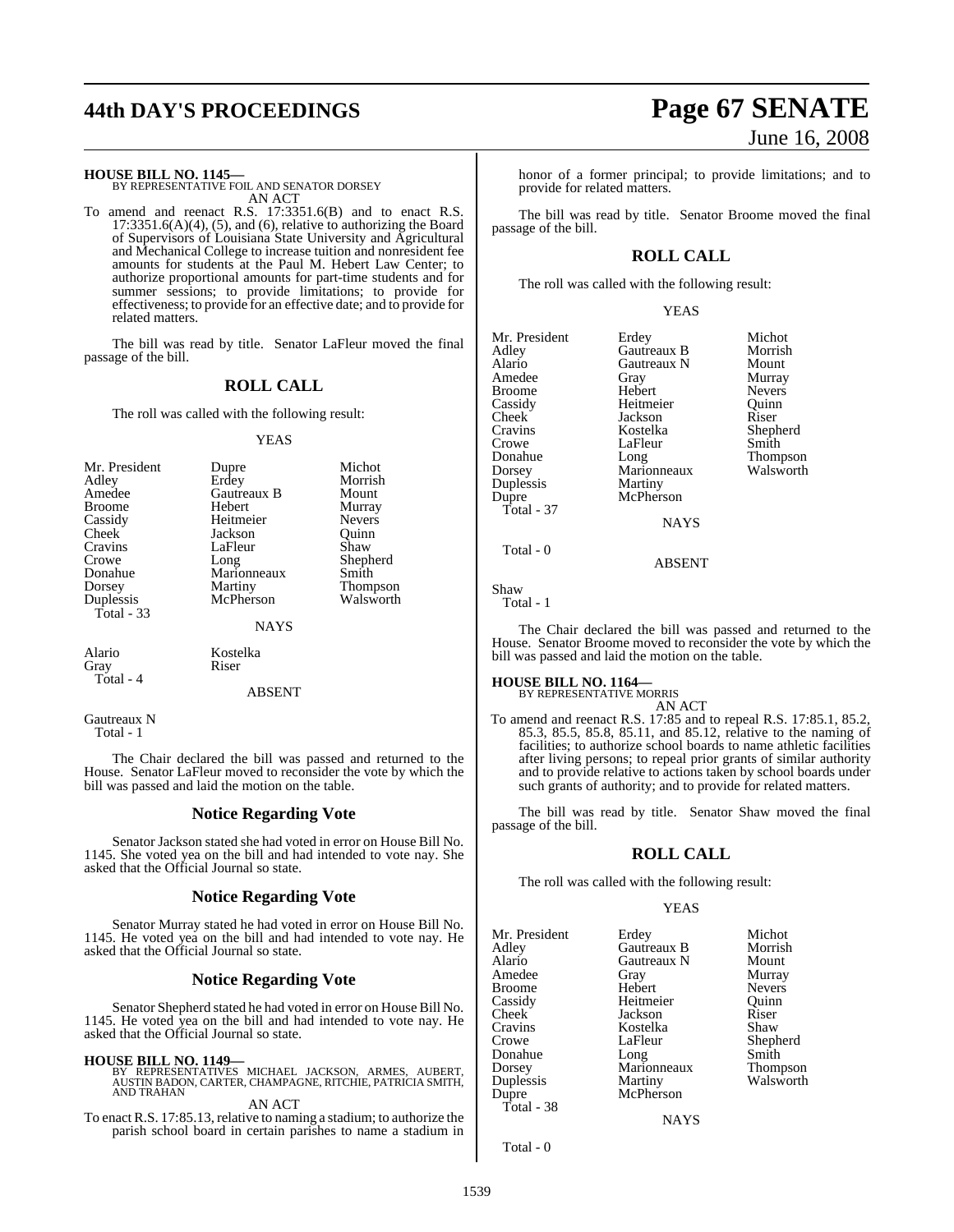#### ABSENT

Total - 0

The Chair declared the bill was passed and returned to the House. Senator Shaw moved to reconsider the vote by which the bill was passed and laid the motion on the table.

# **HOUSE BILL NO. 1184—** BY REPRESENTATIVE LEGER

AN ACT

To amend and reenact R.S. 17:3390(D)(1) and to enact R.S. 17:3390(D)(3), relative to certain entities that support public institutions of higher education; to provide relative to certain requirements regarding the financial affairs of such entities; to provide relative to audits; to provide for the preparation of certain certificates and financial statements under certain circumstances; to provide for the content of such certificates and financial statements; to provide for effectiveness; and to provide for related matters.

The bill was read by title. Senator Duplessis moved the final passage of the bill.

#### **ROLL CALL**

The roll was called with the following result:

#### YEAS

| Mr. President<br>Adley<br>Alario<br>Amedee<br>Broome<br>Cassidy<br>Cheek<br>Cravins<br>Crowe<br>Donahue<br>Dorsey<br>Duplessis<br>Dupre<br>Total - 38 | Erdey<br>Gautreaux B<br>Gautreaux N<br>Gray<br>Hebert<br>Heitmeier<br>Jackson<br>Kostelka<br>LaFleur<br>Long<br>Marionneaux<br>Martiny<br>McPherson | Michot<br>Morrish<br>Mount<br>Murray<br><b>Nevers</b><br>Ouinn<br>Riser<br>Shaw<br>Shepherd<br>Smith<br>Thompson<br>Walsworth |
|-------------------------------------------------------------------------------------------------------------------------------------------------------|-----------------------------------------------------------------------------------------------------------------------------------------------------|-------------------------------------------------------------------------------------------------------------------------------|
|                                                                                                                                                       | NAYS                                                                                                                                                |                                                                                                                               |
| Total - 0                                                                                                                                             |                                                                                                                                                     |                                                                                                                               |
|                                                                                                                                                       | ABSENT                                                                                                                                              |                                                                                                                               |

Total - 0

The Chair declared the bill was passed and returned to the House. Senator Duplessis moved to reconsider the vote by which the bill was passed and laid the motion on the table.

# **HOUSE BILL NO. 1232—** BY REPRESENTATIVE RICHARD

AN ACT

To amend and reenact R.S. 44:4.1(B)(29) and R.S. 47:2106, relative to the postponement of the payment of ad valorem taxes; to provide for an exception to the laws relative to public records; to provide for the postponement of the payment of ad valorem taxes; to provide for definitions; to provide conditions and requirements under which postponement may be permitted; to provide for the application and reapplication process and to provide forms; to provide time limits; to provide for notification to political subdivisions; to provide for an objection to postponement and a review process; to provide for an effective date; to provide for notice to the tax debtor of the right to have the payment of ad valorem taxes postponed; to provide for the payment of the postponed taxes in installments; to provide for

## **Page 68 SENATE 44th DAY'S PROCEEDINGS**

a tax sale if an installment is not timely paid; to provide for the tax collector to compile a list of all persons whose taxes were postponed; to provide for the remission of the postponed taxes; and to provide for related matters.

The bill was read by title. Senator Dupre moved the final passage of the bill.

### **ROLL CALL**

The roll was called with the following result:

| Mr. President | Erdey       | Morrish       |
|---------------|-------------|---------------|
| Adley         | Gautreaux B | Mount         |
| Alario        | Gray        | Murray        |
| Amedee        | Hebert      | <b>Nevers</b> |
| Broome        | Heitmeier   | Ouinn         |
| Cassidy       | Jackson     | Riser         |
| Cheek         | Kostelka    | Shaw          |
| Cravins       | LaFleur     | Shepherd      |
| Crowe         | Long        | Smith         |
| Donahue       | Marionneaux | Thompson      |
| Dorsey        | Martiny     | Walsworth     |
| Duplessis     | McPherson   |               |
| Dupre         | Michot      |               |
| Total - 37    |             |               |
|               | <b>NAYS</b> |               |
|               |             |               |

Total - 0

Gautreaux N Total - 1

The Chair declared the bill was passed and returned to the House. Senator Dupre moved to reconsider the vote by which the bill was passed and laid the motion on the table.

ABSENT

#### **HOUSE BILL NO. 1247—**

BY REPRESENTATIVE RICHARDSON

- AN ACT
- To enact R.S. 17:221.4, relative to the placement in public elementary school classrooms of children born at the same birth event; to provide relative to parental requests for such placement; to provide guidelines, timelines, and procedures for such requests; to provide for review of initial placement decisions; to provide limitations; to provide definitions; to provide effectiveness, to provide an effective date; and to provide for related matters.

The bill was read by title. Senator Nevers moved the final passage of the bill.

#### **ROLL CALL**

The roll was called with the following result:

YEAS

| Mr. President      | Erdey       | Michot        |
|--------------------|-------------|---------------|
| Adley              | Gautreaux B | Morrish       |
| Alario             | Gautreaux N | Mount         |
| Amedee             | Gray        | Murray        |
| Broome             | Hebert      | <b>Nevers</b> |
| Cassidy            | Heitmeier   | Ouinn         |
| Cheek <sup>1</sup> | Jackson     | Riser         |
| Cravins            | Kostelka    | Shaw          |
| Crowe              | LaFleur     | Shepherd      |
| Donahue            | Long        | Smith         |
|                    |             |               |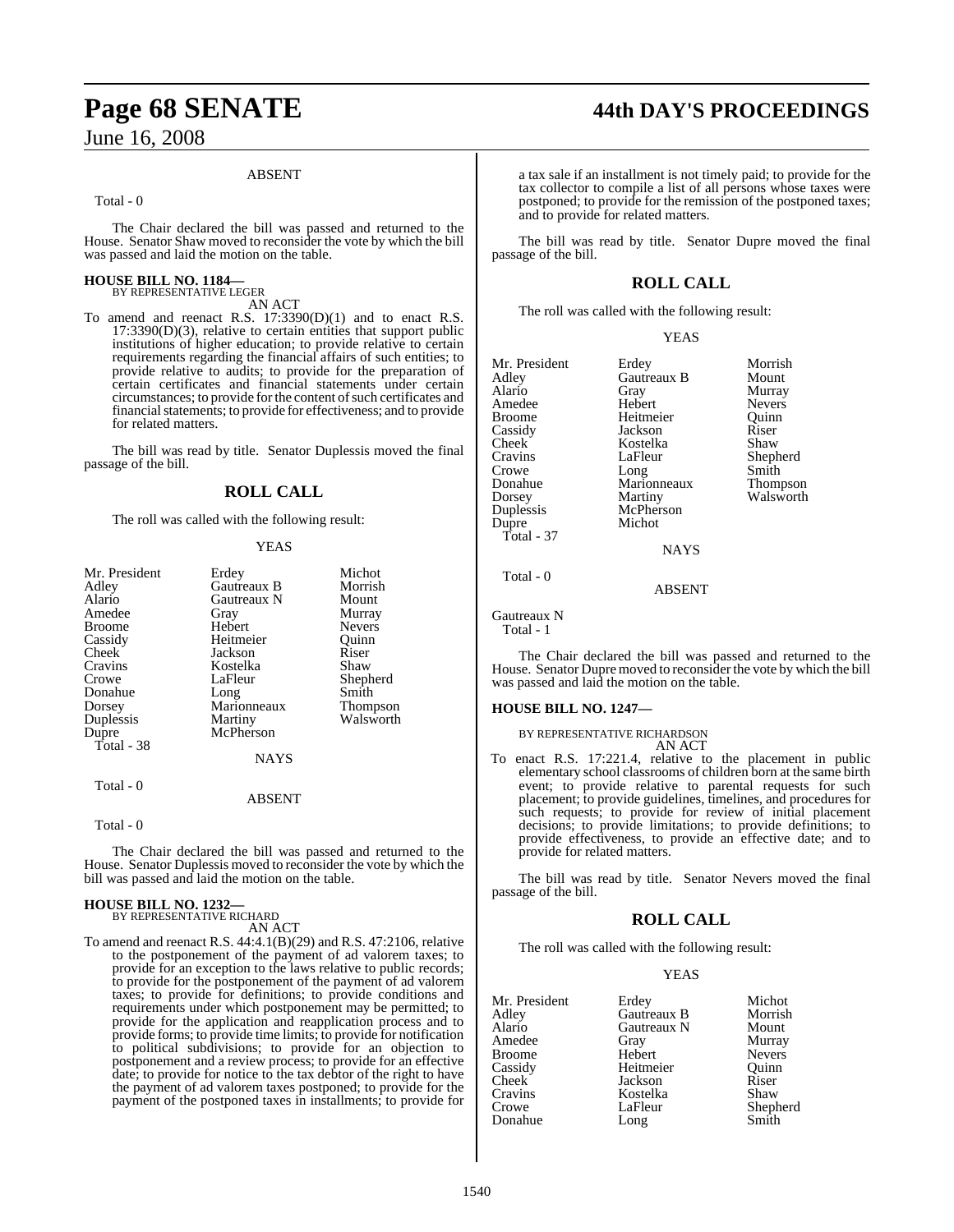# **44th DAY'S PROCEEDINGS Page 69 SENATE**

| Dorsey<br>Duplessis | Marionneaux<br>Martiny | Thompson<br>Walsworth |
|---------------------|------------------------|-----------------------|
| Dupre               | McPherson              |                       |
| Total - 38          | <b>NAYS</b>            |                       |
| Total - 0           |                        |                       |

ABSENT

Total - 0

The Chair declared the bill was passed and returned to the House. Senator Nevers moved to reconsider the vote by which the bill was passed and laid the motion on the table.

## **HOUSE BILL NO. 1248—** BY REPRESENTATIVE JOHNSON

AN ACT

To enact R.S. 45:561 and 562, relative to railroad safety; to provide for the Public Service Commission; to implement the Federal Railroad Safety State Participation program; to authorize inspection of railroad facilities; and to provide for related matters.

The bill was read by title. Senator McPherson moved the final passage of the bill.

#### **ROLL CALL**

The roll was called with the following result:

#### YEAS

| Mr. President<br>Adley<br>Alario<br>Amedee<br>Broome<br>Cassidy<br>Cheek<br>Cravins<br>Crowe<br>Donahue<br>Dorsey<br>Duplessis<br>Dupre<br>Total - 38 | Erdey<br>Gautreaux B<br>Gautreaux N<br>Gray<br>Hebert<br>Heitmeier<br>Jackson<br>Kostelka<br>LaFleur<br>Long<br>Marionneaux<br>Martiny<br>McPherson | Michot<br>Morrish<br>Mount<br>Murray<br><b>Nevers</b><br>Ouinn<br>Riser<br>Shaw<br>Shepherd<br>Smith<br>Thompson<br>Walsworth |
|-------------------------------------------------------------------------------------------------------------------------------------------------------|-----------------------------------------------------------------------------------------------------------------------------------------------------|-------------------------------------------------------------------------------------------------------------------------------|
|                                                                                                                                                       | <b>NAYS</b>                                                                                                                                         |                                                                                                                               |
| Total - 0                                                                                                                                             | <b>ABSENT</b>                                                                                                                                       |                                                                                                                               |

Total - 0

The Chair declared the bill was passed and returned to the House. Senator McPherson moved to reconsider the vote by which the bill was passed and laid the motion on the table.

#### **HOUSE BILL NO. 1253—** BY REPRESENTATIVE SIMON

AN ACT<br>and reenact R.S. To amend and reenact R.S. 3:304, 496, 544(D), 556.3(B)(introductory paragraph), 557.4(A), (C), and (D), 558.3(B), 561(3), 562, 563, 565, 567(E) and (F), 663(1) and (2), 665(A) and (B), 666(5), 671, 732(A), 742,  $1204(A)(1)(a)(introducing paragramh)$  and  $(b), (2), and (3), (B),$ (C), and (D)(5), (7), (8), (9), (10), and (12),  $1205(A)(4)$ , (B), (C), (D), (E), (F)(1) and (5), (G), (H), (I)(1), (2), (3), (4), (5), and (7), (J), (K), and (L), 1206, 1207(B) and (G), 1311(2), 1312(A), 1432(A), 1891(5) and (13), 1892(A)(1), 1961, 1962, 1963, 1965, 1967, 1968, 1969, 1970, 2005, 2091(A), (B)(1), (7), and (9), and (L), 2093(introductory paragraph) and (8), 2094,

## June 16, 2008

2095, 2096, 2097(A)(3), 2099, 2100(A), 2131, 2171, 2172, 2173, 2174, 2175, 2176, 2177, 2178, 2180, 2181, 2182, 2183, 2184, 2186, 2187, 2221(A) and (C), 2223, 2224, 2226, 2228, 2232, 2261, 2262, 2263, 2264, 2341, 2342, 2343, 2344, 2345, 2346, 2347, 2358.1, 2358.3(8), 2358.4, 2358.5(introductory paragraph) and (1), 2358.6, 2358.7(A) and (B), 2358.8(A), 2358.9, 2358.10, 2358.11, 2358.12(B), (C), and (D), 2358.13(1), (2),(3),(4), and (8), 2358.14(B), 2391, 2433, 2435, 2436, 2437, 2438, 2452(A), 2453(A), 2651, 2802(1), 2859(A), 3002(1), 3106(A), 3112, 3202(8), 3362(3), 3363(A) and (B)(3),  $3801(A)(1)$ , (B), and (C)(4), (6), and (8), and  $3807(B)(4)$ , R.S. 30:2011(D)(20), and R.S. 36:621(C)(1), 627(A) and (E), 628(A) and (B), 629(O), and 802.12 and to enact R.S. 3:1(4), 559.4(K), and  $2091(B)(16)$  and (M), relative to the Department of Agriculture and Forestry; to provide for technical changes; to provide for definitions; to provide for Louisiana Crawfish Promotion and Research Board; to provide for the Catfish Promotion and Research Program; to provide for a name change of the Louisiana State Livestock Sanitary Board; to provide for commission members; to provide for a name change of the assistant commissioner of the office of marketing; to provide for the Dairy Industry Promotion Board; to provide for Louisiana Aquaculture Development Act; to provide for the Livestock Brand Commission; to provide for the authority of the commissioner; to provide for the power to deal with contagious diseases of animals; to provide for a name change of the United States Bureau of Animal Industry; to provide for the name change for pet turtles; and to provide for related matters.

#### **Floor Amendments Sent Up**

Senator Thompson sent up floor amendments which were read.

#### **SENATE FLOOR AMENDMENTS**

Amendments proposed by Senator Thompson to Reengrossed House Bill No. 1253 by Representative Simon

#### AMENDMENT NO. 1

On page 1, line 13, change "2358.3(8)" to "2358.3(6) and (8)"

#### AMENDMENT NO. 2 On page 2, line 20, change "2358.3(8)" to "2358.3(6) and (8)"

AMENDMENT NO. 3

On page 43, line 5, change "Margaropus Annulatus" to "*Margaropus annulatus*"

#### AMENDMENT NO. 4

On page 55, line 13, change "brucella" to "*Brucella*"

#### AMENDMENT NO. 5

On page 55, line 14, change "abortus" to "*abortus*"

#### AMENDMENT NO. 6

On page 59, between lines 20 and 21, insert the following: "When used in this Part, the following terms shall have the following meanings, unless the context clearly indicates otherwise:

#### AMENDMENT NO. 7

On page 59, between lines 21 and 22, insert the following:

 $\sigma$ "Licensed pet turtle farm" means any individual, firm, corporation, or entity engaged in the collection, hatching, sale, shipping, or distribution of turtles using the Siebeling method or any other sanitization method which may be required by the Department of Agriculture and Forestry. \* \* \*"

## AMENDMENT NO. 8

On page 59, line 25, change "*Arizona*" to "*arizona*"

#### AMENDMENT NO. 9

On page 61, line 26, change "*Arizona*" to "*arizona*"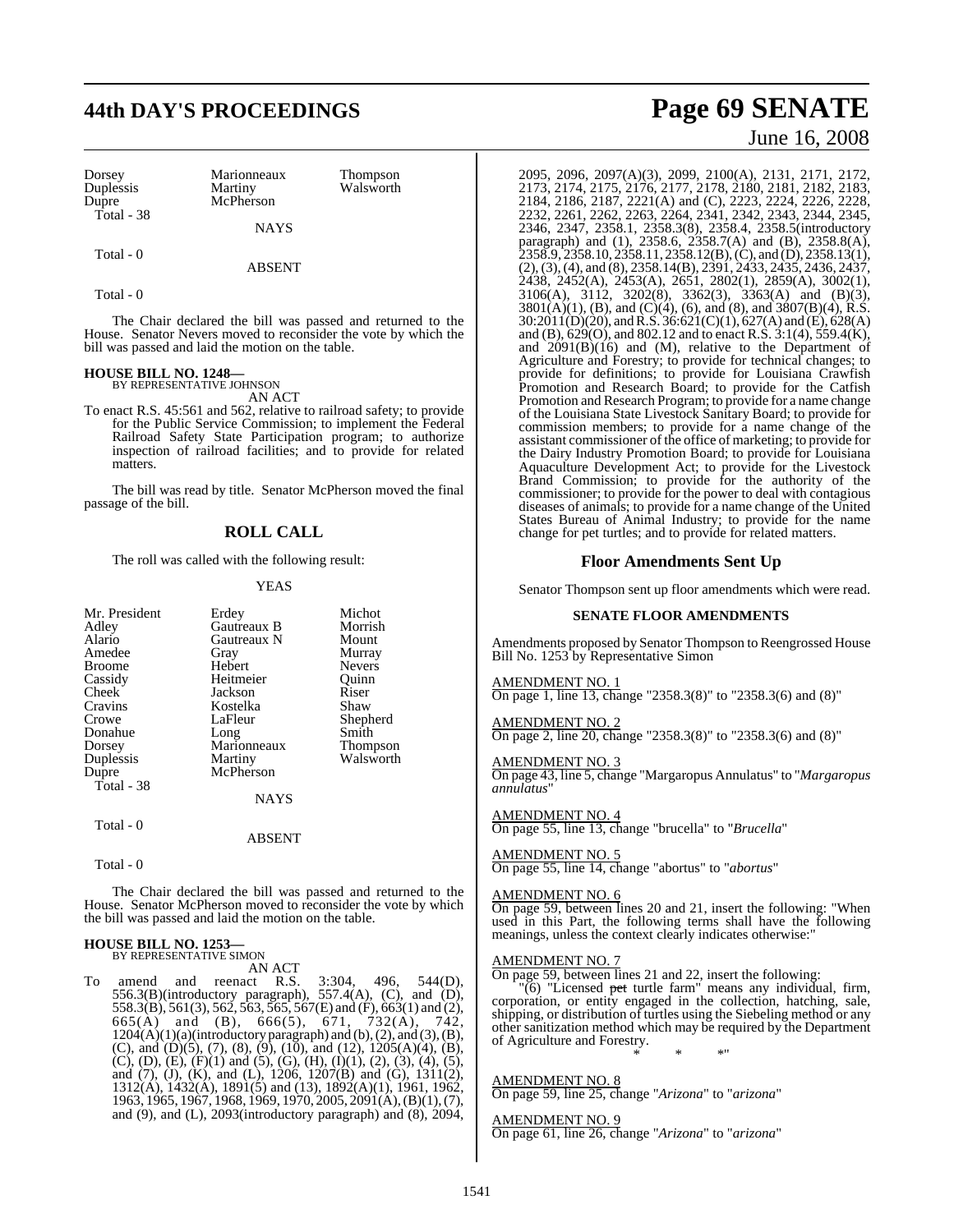# **Page 70 SENATE 44th DAY'S PROCEEDINGS**

## June 16, 2008

AMENDMENT NO. 10

On page 62, line 5, change "*Arizona*" to "*arizona*"

AMENDMENT NO. 11 On page 62, line 19, change "*Arizona*" to "*arizona*"

On motion of Senator Thompson, the amendments were adopted.

### **Floor Amendments Sent Up**

Senator Thompson sent up floor amendments which were read.

#### **SENATE FLOOR AMENDMENTS**

Amendments proposed by Senator Thompson to Reengrossed House Bill No. 1253 by Representative Simon

#### AMENDMENT NO. 1

On page 1, line 2, after "557.4(A)" delete the comma "," and at the beginning of line 3, change  $(C)$ , and  $(D)$ " to "and  $(C)$ "

AMENDMENT NO. 2

On page 1, line 4, after "732(A)," insert "734," and after "742," insert "75 $\hat{1}(\check{A})$  and  $(B)$ ,"

#### AMENDMENT NO. 3

On page 1, line 18, after "3807(B)(4)," insert "R.S. 14:67.1(D) and  $(E)$ 

#### AMENDMENT NO. 4

On page 2, line 5, after "Commission;" insert "to provide relative to the authority of Livestock brand inspectors; to provide relative to the theft of livestock;'

AMENDMENT NO. 5

On page 2, at the end of line 6, insert "to provide relative to the population control program;"

#### AMENDMENT NO. 6

On page 2, line 10, change "557.4(A), (C)," to "557.4(A) and (C)," and at the beginning of line 11, delete "and (D),"

## AMENDMENT NO. 7

On page 2, line 12, after "732(A)," insert "734," and after "742," insert  $"751(A)$  and (B),"

AMENDMENT NO. 8

On page 4, line 18, after "consist of" insert "nine" and delete "eight"

AMENDMENT NO. 9 On page 4, at the beginning of line 19, insert "eight" and delete "seven"

AMENDMENT NO. 10 On page 4, line 25, delete "two" and insert "three"

#### AMENDMENT NO. 11

On page 5, line 4, after "C. The" insert "ninth" and delete "eighth"

#### AMENDMENT NO. 12

On page 5, delete lines 7 through 14

#### AMENDMENT NO. 13

On page 12, between lines 3 and 4, insert the following: "§734. Livestock brand inspectors

A. Livestock brand inspectors employed by the commissioner and the director and assistant director of the commission shall be commissioned by the Department of Public Safety and Corrections for the purposes of this Part, shall have the same power and authority as is vested in the state police. Inspectors shall have general

jurisdiction throughout the state to enforce the provisions of the Louisiana Criminal Code as set forth in Paragraph (B)(1) of this Section, this Part and the rules and regulations adopted under the provisions of this Part.

B. Personnel of the commission who are commissioned peace officers shall be under the direction, control, and supervision of the commissioner and shall have the following powers and duties:

(1) To provide for the protection of the assets and property of the Department of Agriculture and Forestry and to enforce all of the provisions of this Part, and the rules and regulations adopted under the provisions of this Part, including provisions in the Louisiana Criminal Code relating to the theft of animals, the illegal branding or marking of animals, the disposition of strayed animals, the control of feral nuisance animals, the theft of any farm machinery, equipment, or supplies, and to perform such duties with respect to any other farm-related crime.

(2) To take the following actions, with or without a warrant, when the inspector has probable cause to believe that the provisions of the Louisiana Criminal Code as set forth in Paragraph (B)(1) of this Section or this Part, or of the rules and regulations adopted under the provisions of this Part, have been violated:

(a) To enter upon private land or premises.

(b) To stop and search any airplane, automobile, truck, boat, or other vehicle.

(c) To enter any establishment where livestock or carcasses are slaughtered, butchered, stored, or sold.

(d) To hold livestock, carcasses, parts of carcasses, or hides for a reasonable time for the purposes of investigation and determination of ownership.

(3) To arrest, with or without a warrant, any person who the inspector has probable cause to believe has violated the criminal provisions of this Part or the Louisiana Criminal Code as set forth in Paragraph (B)(1) of this Section.

(4) To serve all warrants and other processes issued by courts of competent jurisdiction in connection with violations of the provisions ofthis Part and the rules and regulations adopted underthe provisions of this Part or the Louisiana Criminal Code as set forth in Paragraph (B)(1) of this Section.

 $(5)$  To cooperate with all other peace officers in the enforcement of the Louisiana Criminal Code as set forth in Paragraph (B)(1) of this Section, the provisions of this Part and the rules and regulations adopted under the provisions of this Part.

(6) To be attired in a uniformapproved by the commissioner and carry proper credentials evidencing their authority, which shall be exhibited upon demand of any person. Notwithstanding the provisions of R.S. 49:121(D), every automobile, truck, or other vehicle belonging to the state that is used by an inspector shall conform with the provisions of R.S.  $49:121(A)(1)$ , (B), and (C). \* \* \*"

#### AMENDMENT NO. 14

Delete Senate Committee Amendment No. 6 proposed by the Senate Committee on Agriculture, Forestry, Aquaculture, and Rural Development and adopted by the Senate on June 4, 2008.

#### AMENDMENT NO. 15

On page 12, between lines 15 and 16, insert the following: "\* \* \*

#### §751. Beaver, coyote, and coydog control program

A. There is hereby established a beaver, nuisance feral swine, coyote, and coydog control program which shall be developed by the LouisianaDepartment of Agriculture and Forestry to be administered by the Livestock Brand Commission. The program shall be limited to population control of beavers, nuisance feral swine, coyotes, and coydogs on private or public lands, excluding federally-owned lands, but including lands whereupon servitudes are granted to a federal entity.<br>B.

Any state, local, or private funds available to the commissioner to fund the program may be used to match federal funds available for such purpose. The commissioner may execute such agreements with any agency of the federal government to obtain matching funds to finance the beaver, nuisance feral swine, coyote, and coydog control program.

\* \* \*"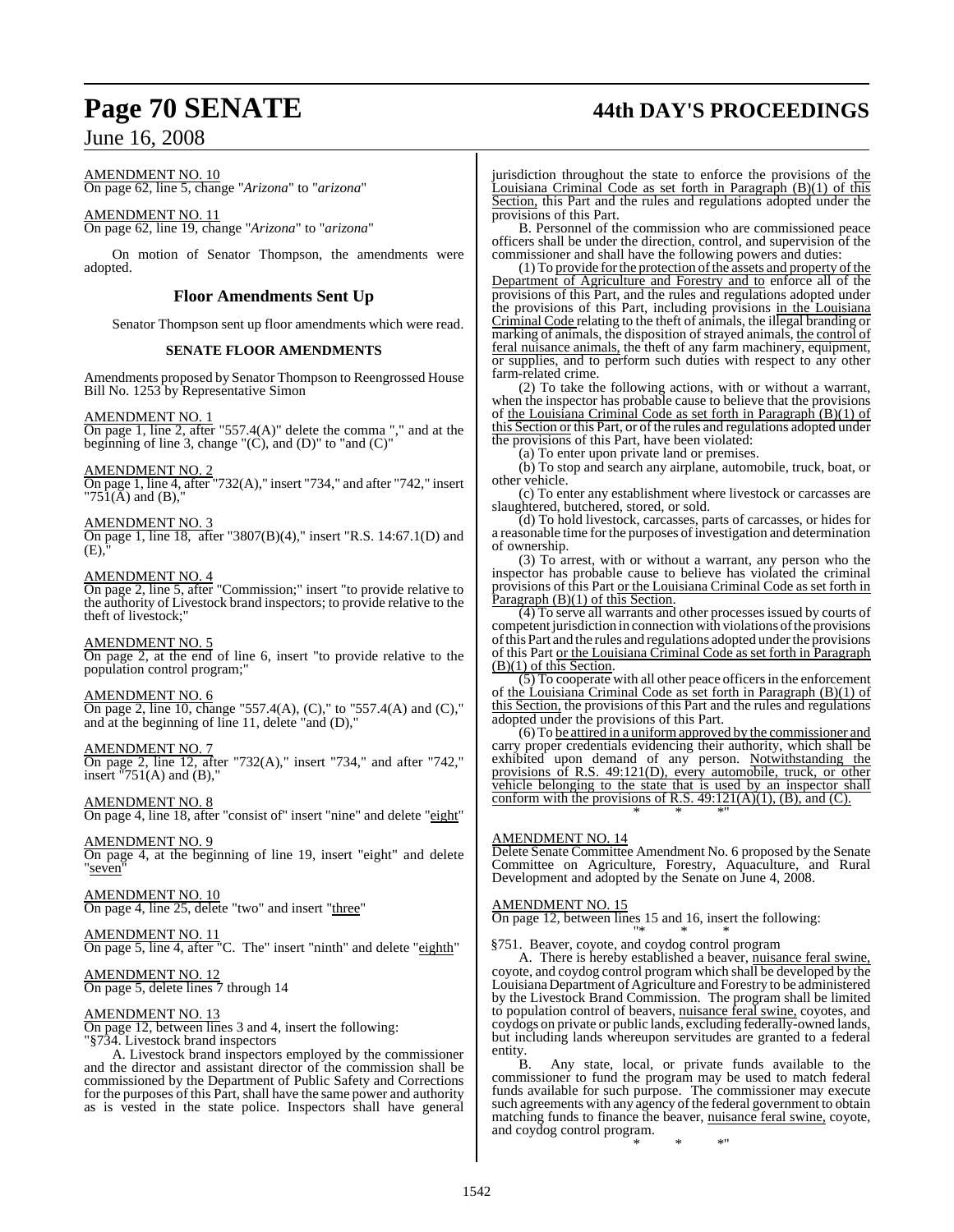# **44th DAY'S PROCEEDINGS Page 71 SENATE**

AMENDMENT NO. 16

On page 70, after line 28, insert the following: "Section 2. R.S. 14:67.1(D) and (E) are hereby amended and reenacted to read as follows: §67.1. Theft of livestock

\* \* \* D. "Livestock" means any animal except dogs and cats, bred, kept, maintained, raised, or used for profit, that is used in agriculture, aquaculture, agritourism, competition, recreation, or silvaculture, or for other related purposes or used in the production of crops, animals, or plant or animal products for market. This definition includes but is not limited to cattle, buffalo, bison, oxen, and other bovine; horses, mules, donkeys, and other equine; goats; sheep; swine; chickens, turkeys, and other poultry; domestic rabbits; imported exotic deer and antelope, elk, farm-raised white-tailed deer, farm-raised ratites, and other farm-raised exotic animals; fish, pet turtles, and other animals identified with aquaculture which are located in artificial reservoirs or enclosures that are both on privately owned property and constructed so as to prevent, at all times, the ingress and egress of fish life from public waters; any commercial crawfish from any crawfish pond; and any hybrid, mixture, or mutation of any such animal.

E. The Livestock Brand Commission of the state of Louisiana shall have primary responsibility for the enforcement and collection of information in such cases and Livestock brand inspectors shall aid all police law enforcement agencies in such investigations. \* \* \*"

AMENDMENT NO. 17 On page 71, line 1, change "Section 2." to "Section 3."

AMENDMENT NO. 18 On page 71, line 18, change "Section 3." to "Section 4."

AMENDMENT NO. 19 On page 73, line 15, change "Section 4." to "Section 5."

On motion of Senator Thompson, the amendments were adopted.

## **Floor Amendments Sent Up**

Senator McPherson sent up floor amendments which were read.

#### **SENATE FLOOR AMENDMENTS**

Amendments proposed by Senator McPherson to Reengrossed House Bill No. 1253 by Representative Simon

#### AMENDMENT NO. 1

In Senate Committee Amendment No. 8 proposed by the Senate Committee on Agriculture, Forestry, Aquaculture, and Rural Development and adopted by the Senate on June 4, 2008, on page 2, line 10, after "purchased" insert "or contracted"

On motion of Senator McPherson, the amendments were adopted.

#### **Floor Amendments Sent Up**

Senator McPherson sent up floor amendments which were read.

#### **SENATE FLOOR AMENDMENTS**

Amendments proposed by Senator McPherson to Reengrossed House Bill No. 1253 by Representative Simon

#### AMENDMENT NO. 1

In Amendment No. 8 proposed by the Senate Committee on Agriculture, Forestry, Aquaculture, and Rural Development, and adopted by the Senate on June 4, 2008, on page 2 line 27 after "insolvent" insert "after January 1, 2008"

# June 16, 2008

On motion of Senator McPherson, the amendments were adopted.

The bill was read by title. Senator Thompson moved the final passage of the amended bill.

#### **ROLL CALL**

The roll was called with the following result:

YEAS

| Mr. President | Erdey       | Michot        |
|---------------|-------------|---------------|
| Adley         | Gautreaux B | Morrish       |
| Alario        | Gautreaux N | Mount         |
| Amedee        | Gray        | Murray        |
| <b>Broome</b> | Hebert      | <b>Nevers</b> |
| Cassidy       | Heitmeier   | Ouinn         |
| Cheek         | Jackson     | Riser         |
| Cravins       | Kostelka    | Shaw          |
| Crowe         | LaFleur     | Shepherd      |
| Donahue       | Long        | Smith         |
| Dorsey        | Marionneaux | Thompson      |
| Duplessis     | Martiny     | Walsworth     |
| Dupre         | McPherson   |               |
| Total - 38    |             |               |
|               | <b>NAYS</b> |               |

Total - 0

Total - 0

The Chair declared the amended bill was passed and returned to the House. Senator Thompson moved to reconsider the vote by which the bill was passed and laid the motion on the table.

ABSENT

#### **HOUSE BILL NO. 1267—**

BY REPRESENTATIVE MONTOUCET AN ACT

To amend and reenact R.S. 13:1883(J), relative to the marshal of the city of Rayne; to authorize an increase in salary; and to provide for related matters.

The bill was read by title. Senator N. Gautreaux moved the final passage of the bill.

#### **ROLL CALL**

The roll was called with the following result:

#### YEAS

ABSENT

| Mr. President | Erdey       | Michot        |
|---------------|-------------|---------------|
| Adley         | Gautreaux B | Morrish       |
| Alario        | Gautreaux N | Mount         |
| Amedee        | Gray        | Murray        |
| Broome        | Hebert      | <b>Nevers</b> |
| Cassidy       | Heitmeier   | Ouinn         |
| Cheek         | Jackson     | Riser         |
| Cravins       | Kostelka    | Shaw          |
| Crowe         | LaFleur     | Shepherd      |
| Donahue       | Long        | Smith         |
| Dorsey        | Marionneaux | Thompson      |
| Duplessis     | Martiny     | Walsworth     |
| Dupre         | McPherson   |               |
| Total - 38    |             |               |
|               | <b>NAYS</b> |               |
| $Total - 0$   |             |               |

Total - 0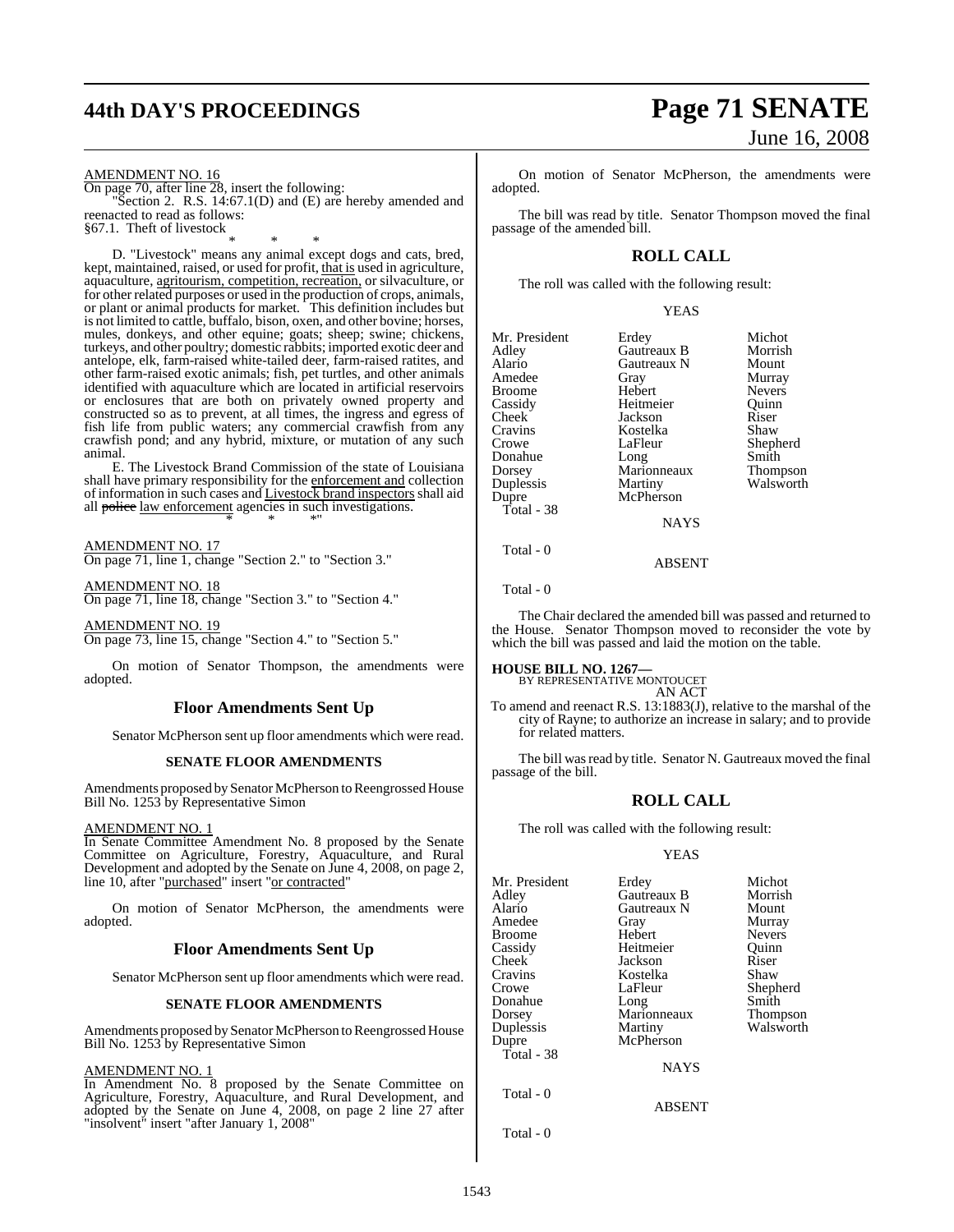The Chair declared the bill was passed and returned to the House. Senator N. Gautreaux moved to reconsider the vote by which the bill was passed and laid the motion on the table.

## **HOUSE BILL NO. 1314—** BY REPRESENTATIVE MICHAEL JACKSON

AN ACT

To amend and reenact R.S. 17:1855(D)(2) and to enact R.S. 17:1855(D)(3), relative to tuition; to authorize the Board of Supervisors of Southern University and Agricultural and Mechanical College to increase tuition amounts for students in future years entering the law center; to authorize proportional amounts for part-time and for summer sessions; to provide limitations; to provide for effectiveness; and to provide for related matters.

The bill was read by title. Senator Dorsey moved the final passage of the bill.

## **ROLL CALL**

The roll was called with the following result:

#### **YEAS**

| Mr. President<br>Adley<br>Amedee<br>Cheek<br>Crowe<br>Donahue<br>Dorsey<br>Duplessis<br>Total - 22 | Dupre<br>Erdey<br>Gautreaux B<br>Hebert<br>Heitmeier<br>LaFleur<br>Long<br>Michot | Mount<br><b>Nevers</b><br>Quinn<br>Shaw<br>Smith<br>Walsworth |
|----------------------------------------------------------------------------------------------------|-----------------------------------------------------------------------------------|---------------------------------------------------------------|
|                                                                                                    | <b>NAYS</b>                                                                       |                                                               |
| Alario<br>Cravins<br>Gautreaux N<br>Total - 9                                                      | Gray<br>Jackson<br>Kostelka<br><b>ABSENT</b>                                      | Murray<br>Riser<br>Thompson                                   |
| <b>Broome</b><br>Cassidy<br>Marionneaux<br>Total - 7                                               | Martiny<br>McPherson<br>Morrish                                                   | Shepherd                                                      |

The Chair declared the bill failed to pass.

#### **Notice of Reconsideration**

Senator Dorsey, pursuant to Senate Rule Number 11.12, gave notice that before the expiration of the Morning Hour of the next succeeding legislative day of the Senate, she would move to reconsider the vote by which the bill failed to pass.

**HOUSE BILL NO. 1325—** BY REPRESENTATIVES DIXON, ARMES, CHANDLER, CHANEY, EDWARDS, RICHARDSON, RITCHIE, AND ELBERT GUILLORY AN ACT

To enact R.S. 17:3312(B), relative to the use of sick leave by unclassified employees at public colleges and universities; to provide relative to the use of sick leave for personal purposes by certain employees; to provide guidelines and limitations; to provide applicability; and to provide for related matters.

The bill was read by title. Senator Long moved the final passage of the bill.

# **Page 72 SENATE 44th DAY'S PROCEEDINGS**

## **ROLL CALL**

The roll was called with the following result:

YEAS

| Mr. President | Erdey       | Michot          |
|---------------|-------------|-----------------|
| Adlev         | Gautreaux B | Morrish         |
| Alario        | Gautreaux N | Mount           |
| Amedee        | Gray        | Murray          |
| Broome        | Hebert      | <b>Nevers</b>   |
| Cassidy       | Heitmeier   | Riser           |
| Cheek         | Jackson     | Shaw            |
| Cravins       | Kostelka    | Shepherd        |
| Crowe         | LaFleur     | Smith           |
| Donahue       | Long        | <b>Thompson</b> |
| Dorsey        | Marionneaux | Walsworth       |
| Duplessis     | Martiny     |                 |
| Dupre         | McPherson   |                 |
| Total - 37    |             |                 |
|               | <b>NAYS</b> |                 |
|               |             |                 |

Total - 0

Quinn Total - 1

The Chair declared the bill was passed and returned to the House. Senator Long moved to reconsider the vote by which the bill was passed and laid the motion on the table.

ABSENT

#### **HOUSE BILL NO. 1335—** BY REPRESENTATIVE DOERGE

AN ACT To enact Chapter 5-R of Title 25 of the Louisiana Revised Statutes of 1950, to be comprised of R.S. 25:380.151 through 380.156, and R.S. 36:744(BB) and 801.21, to create the Germantown Colony Museum in the Department of State; to provide relative to the governing authority of the museum including its composition, powers, duties, responsibilities, meetings, and officers; to provide for the adoption of rules and regulations including fees; to provide for receipt and use of funds and property; to provide relative to the authority of the secretary of state and the Department of State with respect to the museum; to provide relative to personnel and budgets of the museum; and to provide for related matters.

The bill was read by title. Senator Adley moved the final passage of the bill.

#### **ROLL CALL**

The roll was called with the following result:

#### YEAS

| Mr. President | Erdey       | Michot        |
|---------------|-------------|---------------|
| Adley         | Gautreaux B | Morrish       |
| Alario        | Gautreaux N | Mount         |
| Amedee        | Gray        | Murray        |
| <b>Broome</b> | Hebert      | <b>Nevers</b> |
| Cassidy       | Heitmeier   | Ouinn         |
| Cheek         | Jackson     | Riser         |
| Cravins       | Kostelka    | Shaw          |
| Crowe         | LaFleur     | Shepherd      |
| Donahue       | Long        | Smith         |
| Dorsey        | Marionneaux | Thompson      |
| Duplessis     | Martiny     | Walsworth     |
| Dupre         | McPherson   |               |
| Total - 38    |             |               |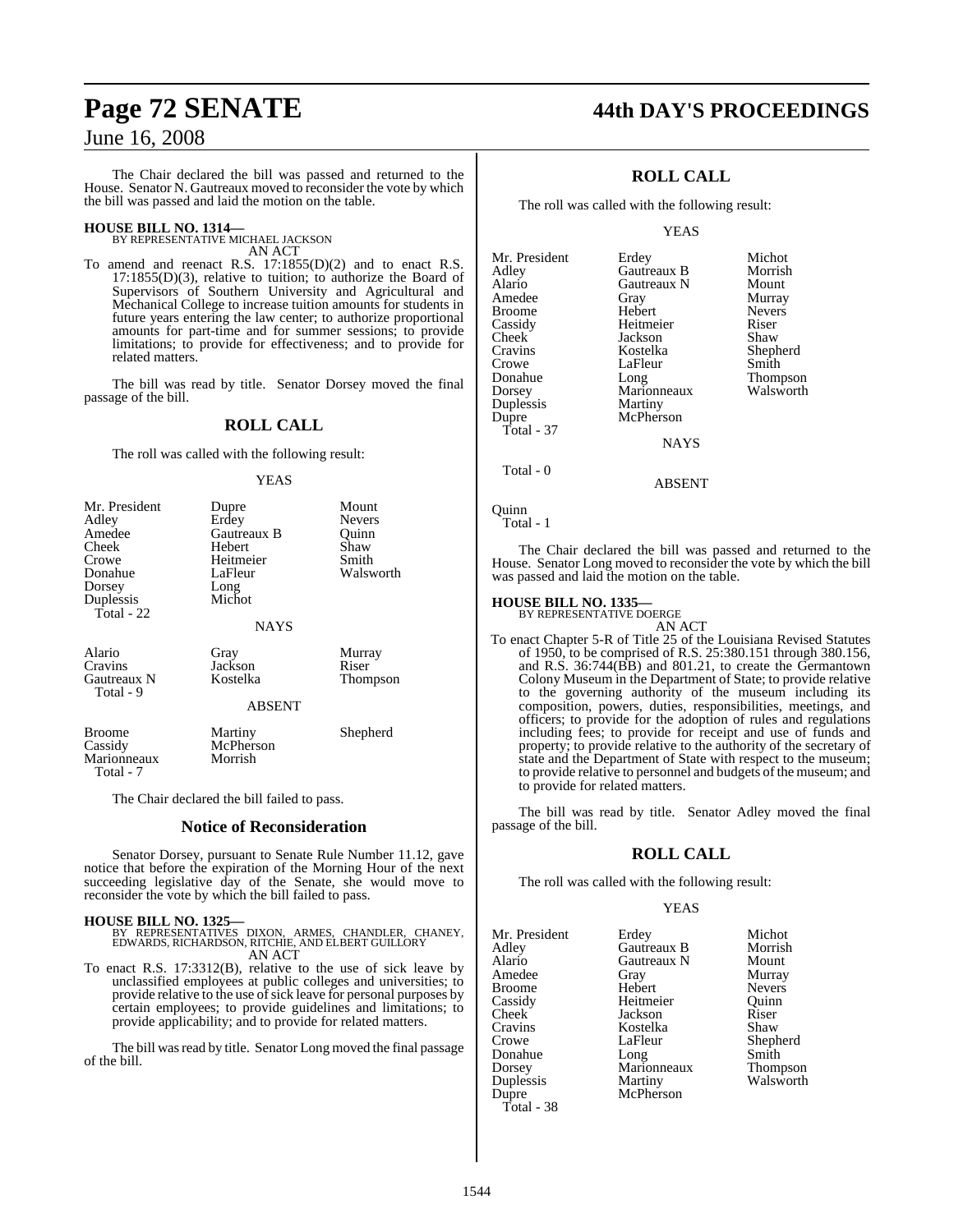# **44th DAY'S PROCEEDINGS Page 73 SENATE**

#### **NAYS**

#### Total - 0

#### ABSENT

Total - 0

The Chair declared the bill was passed and returned to the House. Senator Adley moved to reconsider the vote by which the bill was passed and laid the motion on the table.

### **HOUSE BILL NO. 1367— (Substitute for HouseBill No. 451 by Representative Hardy)** BY REPRESENTATIVES HARDY AND GISCLAIR

AN ACT

To enact R.S. 32:77.1, relative to passing in school zones; to prohibit passing in school zones; to provide for penalties for operators of motor vehicles who pass other motor vehicles in school zones; and to provide for related matters.

#### **Floor Amendments Sent Up**

Senator McPherson sent up floor amendments which were read.

#### **SENATE FLOOR AMENDMENTS**

Amendments proposed bySenator McPherson to Reengrossed House Bill No. 1367 by Representative Hardy

#### AMENDMENT NO. 1

Delete Senate Committee No. 1 proposed by the Senate Committee on Transportation, Highways, and Public Works and adopted by the Senate on June 10, 2008.

#### AMENDMENT NO. 2

On page 1, delete lines 8 through 10 and insert:

A. The driver of a vehicle upon a two-lane highway or street shall not overtake and pass another vehicle during posted hours within a school zone.

On motion of Senator McPherson, the amendments were adopted.

The bill was read by title. Senator McPherson moved the final passage of the amended bill.

#### **ROLL CALL**

The roll was called with the following result:

#### YEAS

| Mr. President | Erdey       | Michot          |
|---------------|-------------|-----------------|
| Adley         | Gautreaux B | Morrish         |
| Alario        | Gautreaux N | Mount           |
| Amedee        | Gray        | Murray          |
| <b>Broome</b> | Hebert      | <b>Nevers</b>   |
| Cassidy       | Heitmeier   | Ouinn           |
| Cheek         | Jackson     | Riser           |
| Cravins       | Kostelka    | Shaw            |
| Crowe         | LaFleur     | Shepherd        |
| Donahue       | Long        | Smith           |
| Dorsey        | Marionneaux | <b>Thompson</b> |
| Duplessis     | Martiny     | Walsworth       |
| Dupre         | McPherson   |                 |
| Total - 38    |             |                 |

NAYS

Total - 0

# June 16, 2008

#### ABSENT

Total - 0

The Chair declared the amended bill was passed and returned to the House. Senator McPherson moved to reconsider the vote by which the bill was passed and laid the motion on the table.

**HOUSE BILL NO. 10—** BY REPRESENTATIVE RICHARDSON AN ACT

To enact R.S. 33:452, relative to mayors' courts; to establish a mayor's court in the city of Central, East Baton Rouge Parish; to provide for the territorial jurisdiction of the court; to provide for the powers and authority of the mayor as magistrate of the court and other officers of the court; to provide relative to subject matter jurisdiction of the court; and to provide for related matters.

The bill was read by title. Senator LaFleur moved the final passage of the bill.

#### **ROLL CALL**

The roll was called with the following result:

#### YEAS

| Mr. President | Erdey       | Michot        |
|---------------|-------------|---------------|
|               |             |               |
| Adley         | Gautreaux B | Morrish       |
| Alario        | Gautreaux N | Mount         |
| Amedee        | Gray        | Murray        |
| Broome        | Hebert      | <b>Nevers</b> |
| Cassidy       | Heitmeier   | Ouinn         |
| Cheek         | Jackson     | Riser         |
| Cravins       | Kostelka    | Shaw          |
| Crowe         | LaFleur     | Shepherd      |
| Donahue       | Long        | Smith         |
| Dorsey        | Marionneaux | Thompson      |
| Duplessis     | Martiny     | Walsworth     |
| Dupre         | McPherson   |               |
| Total - 38    |             |               |
|               | <b>NAYS</b> |               |
|               |             |               |

ABSENT

#### Total - 0

Total - 0

The Chair declared the bill was passed and returned to the House. Senator LaFleur moved to reconsider the vote by which the bill was passed and laid the motion on the table.

**HOUSE BILL NO. 12—** BY REPRESENTATIVE RICHARDSON

### AN ACT

To enact R.S. 33:441.31, relative to municipal courts; to provide that the mayor of the city of Central may appoint a court magistrate to preside over the mayor's court; to provide for the magistrate's duties and salary; to provide an effective date; and to provide for related matters.

The bill was read by title. Senator LaFleur moved the final passage of the bill.

### **ROLL CALL**

The roll was called with the following result:

#### YEAS

| Mr. President | Erdev       | Michot  |
|---------------|-------------|---------|
| Adley         | Gautreaux B | Morrish |
| Alario        | Gautreaux N | Mount   |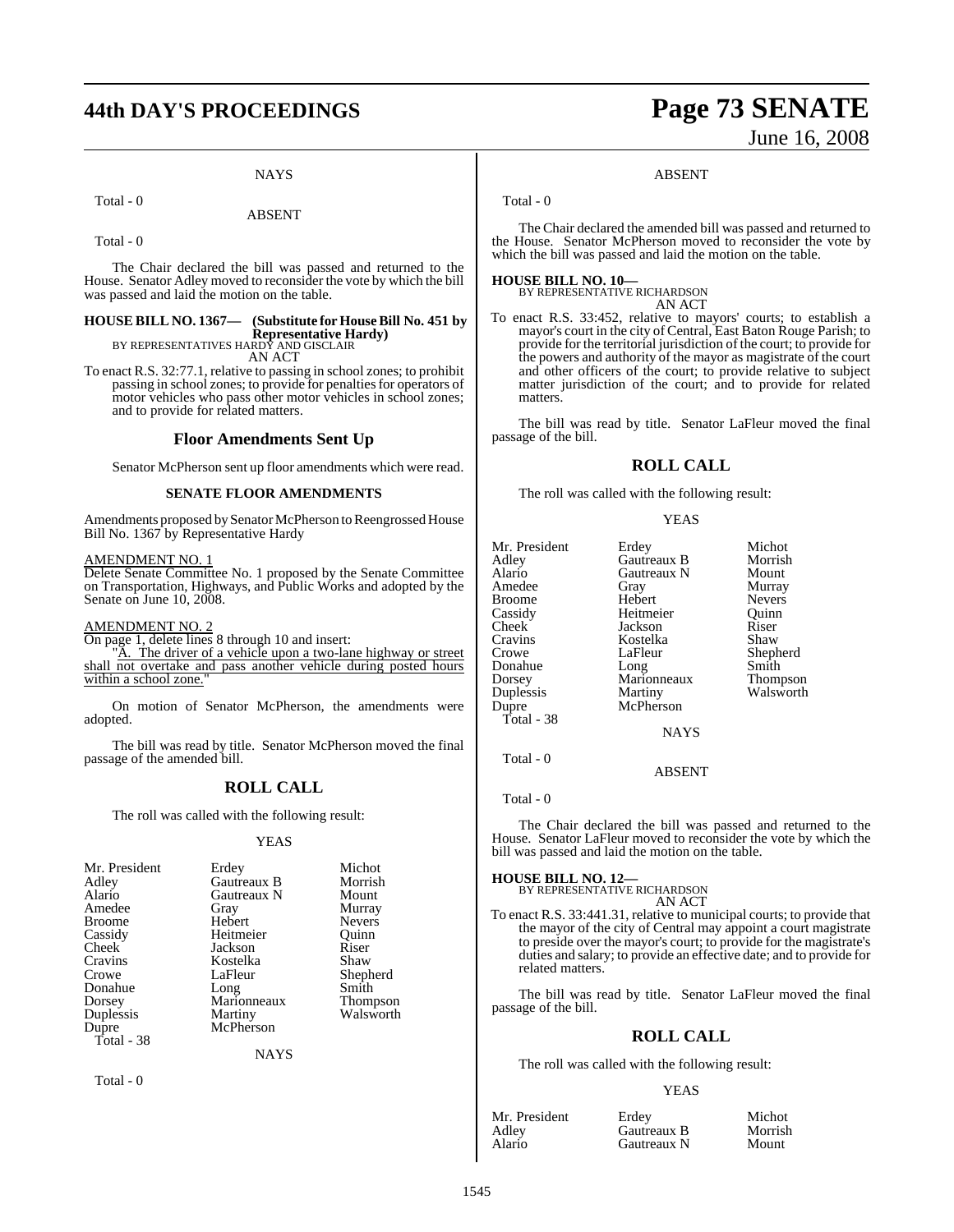| Amedee        | Gray        | Murray        |
|---------------|-------------|---------------|
| <b>Broome</b> | Hebert      | <b>Nevers</b> |
| Cassidy       | Heitmeier   | Ouinn         |
| Cheek         | Jackson     | Riser         |
| Cravins       | Kostelka    | Shaw          |
| Crowe         | LaFleur     | Shepherd      |
| Donahue       | Long        | Smith         |
| Dorsey        | Marionneaux | Thompson      |
| Duplessis     | Martiny     | Walsworth     |
| Dupre         | McPherson   |               |
| Total - 38    |             |               |
|               | <b>NAYS</b> |               |
| Total - 0     |             |               |
|               | ABSENT      |               |

Total - 0

The Chair declared the bill was passed and returned to the House. Senator LaFleur moved to reconsider the vote by which the bill was passed and laid the motion on the table.

## **HOUSE BILL NO. 69—** BY REPRESENTATIVE RICHMOND

- AN ACT
- To amend and reenact R.S. 13:61(A) and (B), relative to duties of the Judicial Council; to require the council to adopt determinate standards and guidelines to be applied in determining the necessity of splitting or merging a court; to require the council to provide information to the appropriate standing committees of the House of Representatives or of the Senate as to its recommendations; and to provide for related matters.

The bill was read by title. Senator Murray moved the final passage of the bill.

#### **ROLL CALL**

The roll was called with the following result:

#### YEAS

| Mr. President | Erdey       | Morrish         |
|---------------|-------------|-----------------|
| Adley         | Gautreaux N | Mount           |
| Alario        | Gray        | Murray          |
| Amedee        | Hebert      | <b>Nevers</b>   |
| <b>Broome</b> | Heitmeier   | Ouinn           |
| Cassidy       | Jackson     | Riser           |
| Cheek         | Kostelka    | Shaw            |
| Cravins       | LaFleur     | Shepherd        |
| Crowe         | Long        | Smith           |
| Donahue       | Marionneaux | <b>Thompson</b> |
| Dorsey        | Martiny     | Walsworth       |
| Duplessis     | McPherson   |                 |
| Dupre         | Michot      |                 |
| Total - 37    |             |                 |
|               | <b>NAYS</b> |                 |
| Total - 0     |             |                 |
|               | ABSENT      |                 |

Gautreaux B Total - 1

The Chair declared the bill was passed and returned to the House. Senator Murray moved to reconsider the vote by which the bill was passed and laid the motion on the table.

# **Page 74 SENATE 44th DAY'S PROCEEDINGS**

#### **HOUSE BILL NO. 79—**

BY REPRESENTATIVE RICHMOND AN ACT

To enact Code of Civil Procedure Article 192.2 and Code of Criminal Procedure Article 25.1, relative to powers of the court; to provide for appointment of a competent interpreter for a non-English-speaking person who is a principal party in interest or a witness in a proceeding before the court; and to provide for related matters.

The bill was read by title. Senator Murray moved the final passage of the bill.

#### **ROLL CALL**

The roll was called with the following result:

YEAS

| Mr. President<br>Adley<br>Alario<br>Amedee<br>Broome<br>Cassidy<br>Cheek<br>Cravins<br>Crowe<br>Donahue<br>Dorsey<br>Duplessis<br>Dupre<br>Total - 37 | Erdey<br>Gautreaux N<br>Gray<br>Hebert<br>Heitmeier<br>Jackson<br>Kostelka<br>LaFleur<br>Long<br>Marionneaux<br>Martiny<br>McPherson<br>Michot<br><b>NAYS</b> | Morrish<br>Mount<br>Murray<br><b>Nevers</b><br>Ouinn<br>Riser<br>Shaw<br>Shepherd<br>Smith<br>Thompson<br>Walsworth |
|-------------------------------------------------------------------------------------------------------------------------------------------------------|---------------------------------------------------------------------------------------------------------------------------------------------------------------|---------------------------------------------------------------------------------------------------------------------|
|                                                                                                                                                       |                                                                                                                                                               |                                                                                                                     |
|                                                                                                                                                       |                                                                                                                                                               |                                                                                                                     |

Total - 0

Gautreaux B Total - 1

The Chair declared the bill was passed and returned to the House. Senator Murray moved to reconsider the vote by which the bill was passed and laid the motion on the table.

ABSENT

#### **HOUSE BILL NO. 100—**

| BY REPRESENTATIVE RICHMOND |  |
|----------------------------|--|
| AN ACT                     |  |

To amend and reenact R.S. 13:4341, relative to public sales; to provide for the location of sales by auction; to provide for sales at courthouse annexes in certain circumstances; and to provide for related matters.

The bill was read by title. Senator Murray moved the final passage of the bill.

#### **ROLL CALL**

The roll was called with the following result:

#### YEAS

|             | Michot               |
|-------------|----------------------|
|             |                      |
|             | Morrish              |
| Gautreaux N | Mount                |
| Gray        | Murray               |
| Hebert      | <b>Nevers</b>        |
| Heitmeier   | Ouinn                |
| Jackson     | Riser                |
| Kostelka    | Shaw                 |
| LaFleur     | Shepherd             |
|             | Erdey<br>Gautreaux B |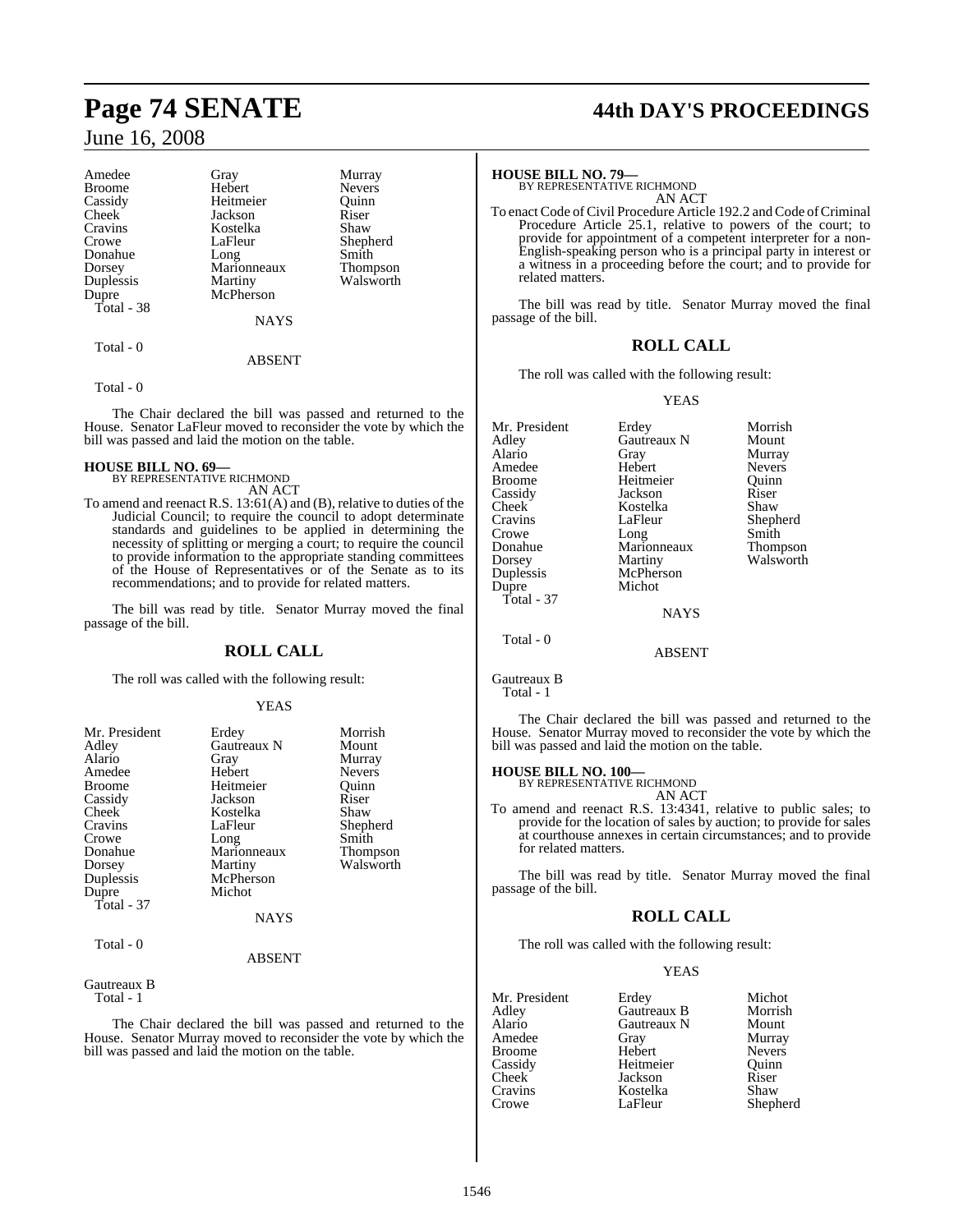## **44th DAY'S PROCEEDINGS Page 75 SENATE**

Donahue Long Smith<br>Dorsey Marionneaux Thompson Dorsey Marionneaux<br>
Duplessis Martiny Duplessis Martiny Walsworth<br>
Dupre McPherson Total - 38

McPherson

NAYS

Total - 0

ABSENT

Total - 0

The Chair declared the bill was passed and returned to the House. Senator Murray moved to reconsider the vote by which the bill was passed and laid the motion on the table.

**HOUSE BILL NO. 115—** BY REPRESENTATIVES LAMBERT, HAZEL, AND NORTON AN ACT

To enact Children's Code Article 412(K), relative to juvenile records; to provide for a disclosure exception for the confidentiality of juvenile records when there is an escape from a juvenile detention center; and to provide for related matters.

The bill was read by title. Senator Amedee moved the final passage of the bill.

#### **ROLL CALL**

The roll was called with the following result:

#### YEAS

| Mr. President<br>Adley<br>Alario<br>Amedee<br>Broome | Erdey<br>Gautreaux B<br>Gautreaux N<br>Gray<br>Hebert | Michot<br>Morrish<br>Mount<br>Murray<br><b>Nevers</b> |
|------------------------------------------------------|-------------------------------------------------------|-------------------------------------------------------|
| Cassidy                                              | Heitmeier                                             | Ouinn                                                 |
| Cheek                                                | Jackson                                               | Riser                                                 |
| Cravins                                              | Kostelka                                              | Shaw                                                  |
| Crowe                                                | LaFleur                                               | Shepherd                                              |
| Donahue                                              | Long                                                  | Smith                                                 |
| Dorsey                                               | Marionneaux                                           | <b>Thompson</b>                                       |
| Duplessis                                            | Martiny                                               | Walsworth                                             |
| Dupre                                                | McPherson                                             |                                                       |
| Total - 38                                           |                                                       |                                                       |
|                                                      | <b>NAYS</b>                                           |                                                       |
| Total - 0                                            |                                                       |                                                       |
|                                                      | <b>ABSENT</b>                                         |                                                       |

Total - 0

The Chair declared the bill was passed and returned to the House. Senator Amedee moved to reconsider the vote by which the bill was passed and laid the motion on the table.

#### **HOUSE BILL NO. 133—** BY REPRESENTATIVE LOPINTO

AN ACT

To amend and reenact Code of Civil Procedure Article 4521 and to enact Code of Civil Procedure Articles 4272(C) and 4522, relative to minors; to provide for structured settlements; to provide for court approval of payments to minors; to provide for judgments in favor of minors; to provide procedures; and to provide for related matters.

The bill was read by title. Senator Quinn moved the final passage of the bill.

# June 16, 2008

### **ROLL CALL**

The roll was called with the following result:

YEAS

| Mr. President | Erdey       | Michot          |
|---------------|-------------|-----------------|
| Adlev         | Gautreaux B | Morrish         |
| Alario        | Gautreaux N | Mount           |
| Amedee        | Gray        | Murray          |
| Broome        | Hebert      | <b>Nevers</b>   |
| Cassidy       | Heitmeier   | Ouinn           |
| Cheek         | Jackson     | Riser           |
| Cravins       | Kostelka    | Shaw            |
| Crowe         | LaFleur     | Shepherd        |
| Donahue       | Long        | Smith           |
| Dorsey        | Marionneaux | <b>Thompson</b> |
| Duplessis     | Martiny     | Walsworth       |
| Dupre         | McPherson   |                 |
| Total - 38    |             |                 |
|               | <b>NAYS</b> |                 |
|               |             |                 |

Total - 0

Total - 0

The Chair declared the bill was passed and returned to the House. Senator Quinn moved to reconsider the vote by which the bill was passed and laid the motion on the table.

ABSENT

#### **Senator Marionneaux in the Chair**

### **HOUSE BILL NO. 190—**

BY REPRESENTATIVE MILLS

AN ACT To enact R.S. 40:6(G), relative to the state Sanitary Code; to authorize the Department of Health and Hospitals to make an order of the secretary and state health officer executory in a state district court; and to provide for related matters.

The bill was read by title. Senator Kostelka moved the final passage of the bill.

### **ROLL CALL**

The roll was called with the following result:

#### YEAS

| Mr. President<br>Adley<br>Alario<br>Amedee<br><b>Broome</b><br>Cassidy<br>Cheek<br>Cravins<br>Crowe<br>Donahue<br>Dorsey | Dupre<br>Erdey<br>Gautreaux N<br>Gray<br>Hebert<br>Heitmeier<br>Jackson<br>Kostelka<br>Long<br>Marionneaux<br>Martiny | Michot<br>Morrish<br>Mount<br>Murray<br><b>Nevers</b><br>Quinn<br>Riser<br>Shaw<br>Shepherd<br>Smith<br>Thompson |
|--------------------------------------------------------------------------------------------------------------------------|-----------------------------------------------------------------------------------------------------------------------|------------------------------------------------------------------------------------------------------------------|
| Duplessis<br>Total - $35$<br>Total - 0                                                                                   | McPherson<br><b>NAYS</b>                                                                                              |                                                                                                                  |
| Gautreaux B                                                                                                              | <b>ABSENT</b><br>LaFleur                                                                                              | Walsworth                                                                                                        |

Total - 3

The Chair declared the bill was passed and returned to the House. Senator Kostelka moved to reconsider the vote by which the bill was passed and laid the motion on the table.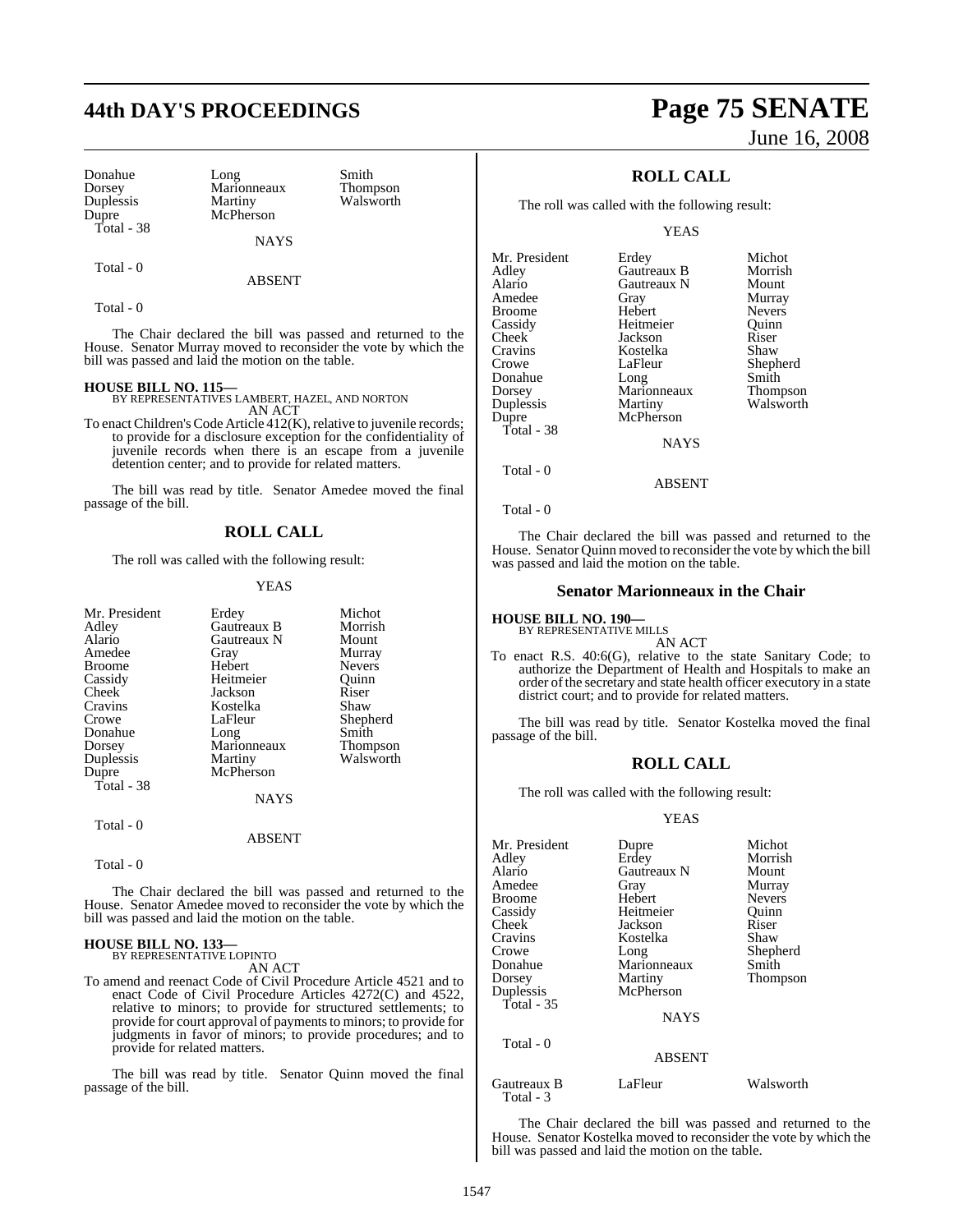#### **HOUSE BILL NO. 193—** BY REPRESENTATIVE KATZ

AN ACT

To amend and reenact R.S. 40:1299.39(A)(1)(a)(ii), relative to medicalmalpractice coverage; to provide that voluntary services provided by physicians for the state via telemedicine be included in medical malpractice coverage; and to provide for related matters.

The bill was read by title. Senator Mount moved the final passage of the bill.

#### **ROLL CALL**

The roll was called with the following result:

#### YEAS

| Mr. President | Erdey       | Michot          |
|---------------|-------------|-----------------|
| Adley         | Gautreaux B | Morrish         |
| Alario        | Gautreaux N | Mount           |
| Amedee        | Gray        | Murray          |
| <b>Broome</b> | Hebert      | <b>Nevers</b>   |
| Cassidy       | Heitmeier   | Ouinn           |
| Cheek         | Jackson     | Riser           |
| Cravins       | Kostelka    | Shaw            |
| Crowe         | LaFleur     | Shepherd        |
| Donahue       |             | Smith           |
|               | Long        |                 |
| Dorsey        | Marionneaux | <b>Thompson</b> |
| Duplessis     | Martiny     | Walsworth       |
| Dupre         | McPherson   |                 |
| Total - $38$  |             |                 |
|               | <b>NAYS</b> |                 |
| Total - 0     |             |                 |
|               | ABSENT      |                 |

Total - 0

The Chair declared the bill was passed and returned to the House. Senator Mount moved to reconsider the vote by which the bill was passed and laid the motion on the table.

#### **Mr. President in the Chair**

#### **HOUSE BILL NO. 335—**

BY REPRESENTATIVES WILLMOTT, JOHNSON, AND LOPINTO AN ACT

To amend and reenact R.S. 9:315.5 and 315.16(A) and to enact R.S. 9:315.16(B)(11), relative to child support; to provide for the time period for determining extraordinary medical expenses; to provide for the review of the guidelines; to provide for the membership of the review committee; and to provide for related matters.

#### **Floor Amendments Sent Up**

Senator Quinn sent up floor amendments which were read.

#### **SENATE FLOOR AMENDMENTS**

Amendments proposed by Senator Quinn to Reengrossed House Bill No. 335 by Representative Willmott

#### AMENDMENT NO. 1

On page 1, at the end of line 2, delete the comma and insert "and R.S.  $46:236.1.11$ 

#### AMENDMENT NO. 2

On page 1, line 5, after "committee;" insert "to provide for certain electronic data matching and cooperation between the Department of Social Services and certain insurance companies; to provide relative to disclosure of certain information and to liability; to provide terms, conditions, procedures, and requirements;"

## **Page 76 SENATE 44th DAY'S PROCEEDINGS**

AMENDMENT NO. 3

On page 2, after line 10, insert

"Section 2. R.S. 46:236.1.11 is hereby enacted to read as

#### follows:<br>§236.1.11. **§236.1.11. Family and child support programs; insurance companies; data matching and cooperation; responsibilities**

**A.(1) The department shall be authorized to obtain, through an interagency agreement with Department of Health and Hospitals, health insurance enrollment data currently being provided in accordance with federal law and R.S. 44:14.**

**(2) The provisions of Paragraph (A)(1) of this Section shall not apply to the following types of insurance: limited benefit health and accident; Civilian Health and Medical Program of the Uniformed Services (CHAMPUS); dental; disability income; fixed indemnity; long-term care; Medicare supplement; Medicare Advantage; specified disease; vision; basic hospital expense; and basic medical-surgical expense.**

**B. (1) If any state employee or any person working under a contract with the state knowingly, or by reason of gross negligence, discloses data match information of an individual in violation of any provision ofthis Section,the aggrieved individual may bring a civil action for damages against such person in any court of competent jurisdiction of this state in accordance with Subsection C of this Section.**

**(2) No liability shall arise under this Section with respect to any disclosure which results from a good faith, but erroneous, interpretation of this Section except in cases of gross negligence.**

**C.In any action brought under this Section for unauthorized disclosure, upon a finding of liability on the part of the defendant, the defendant shall be liable to the aggrieved individual in an amount equal to the greater of one thousand dollars for each act of unauthorized disclosure of data match information with respect to which such defendant is found liable or the actual damages sustained by the aggrieved individual as a result of such unauthorized disclosure. In the case of a willful disclosure or a disclosure which is the result of gross negligence, the defendant shall be liable for punitive damages and all costs** and attorney fees.

On motion of Senator Quinn, the amendments were adopted.

The bill was read by title. Senator Quinn moved the final passage of the amended bill.

### **ROLL CALL**

The roll was called with the following result:

#### YEAS

| Erdey<br>Gautreaux N<br>Gray<br>Hebert<br>Heitmeier<br>Jackson<br>Kostelka<br>LaFleur<br>Long<br>Marionneaux<br>Martiny<br>McPherson<br>Michot<br><b>NAYS</b> | Morrish<br>Mount<br>Murray<br><b>Nevers</b><br>Quinn<br>Riser<br>Shaw<br>Shepherd<br>Smith<br>Thompson<br>Walsworth |
|---------------------------------------------------------------------------------------------------------------------------------------------------------------|---------------------------------------------------------------------------------------------------------------------|
| <b>ABSENT</b>                                                                                                                                                 |                                                                                                                     |
|                                                                                                                                                               |                                                                                                                     |

Gautreaux B Total - 1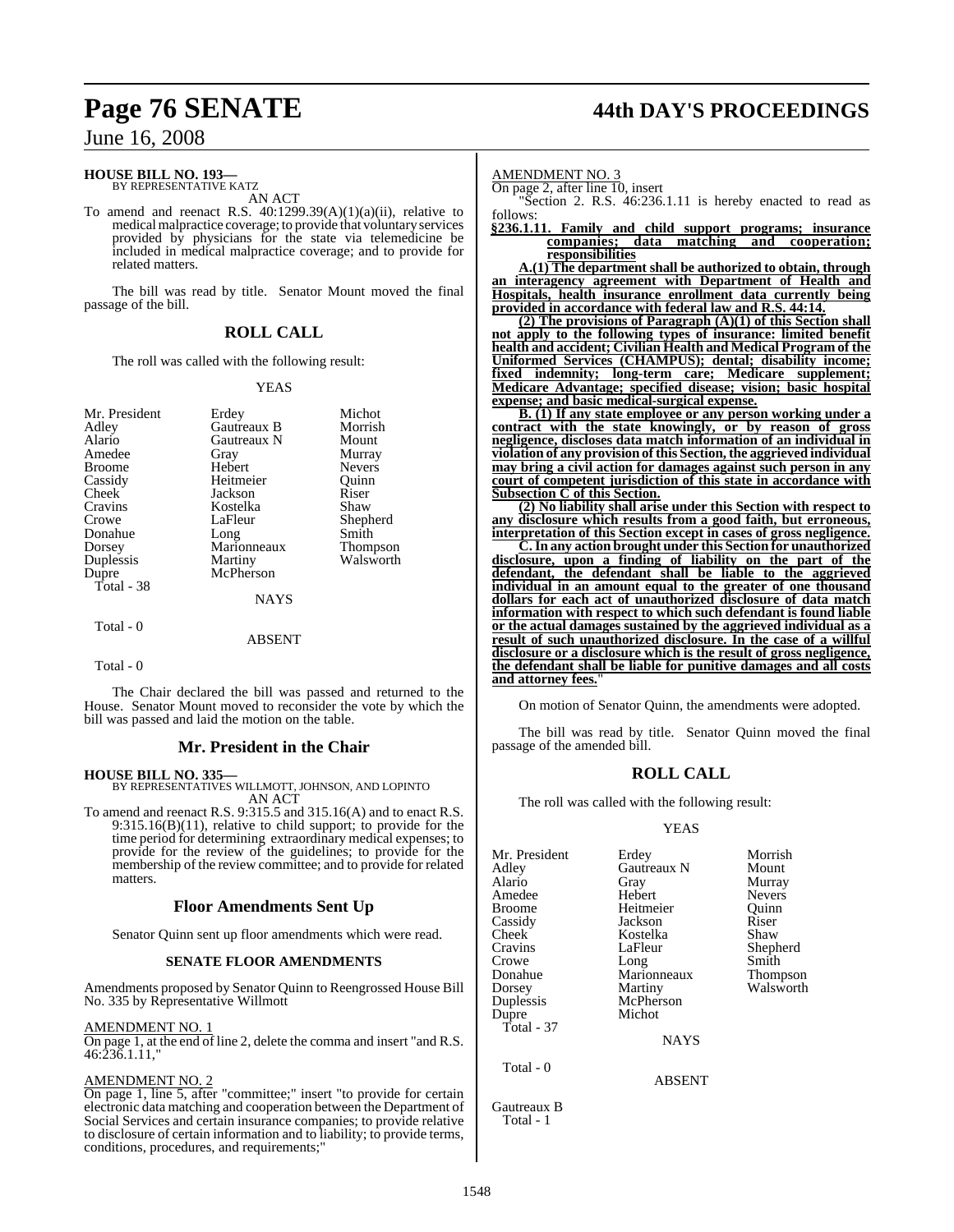# **44th DAY'S PROCEEDINGS Page 77 SENATE**

The Chair declared the amended bill was passed and returned to the House. Senator Quinn moved to reconsider the vote by which the bill was passed and laid the motion on the table.

**HOUSE BILL NO. 341—** BY REPRESENTATIVES JOHNSON, LOPINTO, AND WILLMOTT AN ACT

To amend and reenact R.S. 9:315.2(A) and to enact R.S. 9:315.1.1, relative to child support guidelines; to provide for the determination of income; to provide for the admissibility of evidence of income; to provide for required documentation; and to provide for related matters.

#### **Floor Amendments Sent Up**

Senator N. Gautreaux sent up floor amendments which were read.

#### **SENATE FLOOR AMENDMENTS**

Amendments proposed by Senator N. Gautreaux to Engrossed House Bill No. 341 by Representative Johnson

#### AMENDMENT NO. 1

On page 1, line 2, after "R.S. 9:315.2(A)" delete the remainder of the line and insert "and R.S. 46:236.15(D)(1)(introductory paragraph) and (a) and to enact R.S.9:315.1.1 and R.S. 27:2(C) and  $(D)$  and  $24(A)(5)$ , relative to child support"

### AMENDMENT NO. 2

On page 1, line 4, after "documentation;" insert the following: "to provide for public policy guidelines regarding gaming and child support; to provide guidelines relative to the intercept and seizure of payments of progressive slot machine annuities and cash gaming winnings for the payment of child support and overpayments to the department;"

### AMENDMENT NO. 3

On page 3, between lines 7 and 8, insert the following:

Section 2. R.S. 27:2(C) and (D) and  $24(A)(5)$  are hereby enacted to read as follows:

§2. Public policy of state concerning gaming; status of licenses, contracts, and permits

\* \* \*

**C. The legislature further finds and declares it to be the public policy of the state that parents should provide financial support to their minor children who cannot care for themselves. Thus, intervention by the state, through the enforcement of child support orders and the collection of child support, is in the best interest of its citizens and is necessary when the parents fail to meet their support obligations. Since children are adversely affected when parents who have outstanding support obligations divert their financial support to gaming, a parent's winnings from money diverted from a child's support should be applied to the parent's outstanding support obligations. The legislature further finds and declares that this policy is consistent with the public policy of protecting the general welfare of the state's people.**

**D. In accordance with this finding, the Department of Social Services shall report to the joint committees on Civil Law and Procedure and Judiciary A, no later than fifteen days following the commencement of the regular legislative session each year, on the interception and seizure of gaming winnings for the payment of child support and overpayments owed to the department. This report shall be a public record and shall include but not be limited to the number of jackpots intercepted pursuant to this Section and the amount of each jackpot intercepted.** \* \* \*

#### §24. Rulemaking authority; fees and fines, collection

A. The board, in accordance with the Administrative Procedure Act and R.S. 27:15(B)(8), shall promulgate all rules and regulations necessary to carry out the provisions of this Title, including but not limited to the following:

\* \* \*

# June 16, 2008

**(5) A procedure requiring the withholding of payments of progressive slot machine annuities and cash gaming winnings of persons who have outstanding child support arrearages or owing child support overpayments, prior to the payment of a progressive slot machine annuity, beginning with the second annuity payment, or cash gaming winnings. Progressive slot machine annuities or cash gaming winnings shall only include payments for which the entity licensed or permitted under Chapters 1, 4, 5 or 7 of Title 27 of the Louisiana Revised Statutes of 1950, is required to file form W2-G, or a substantially equivalentform, withtheUnitedStatesInternal Revenue Service.**

**(a) The board may require that the agency reporting current child support arrearages or overpayments provide information relating to such arrearages or overpayments in a manner, format, or record approved by the board that gives the entity licensed or permitted under Chapters 1, 4, 5 or 7 of Title 27 of the Louisiana Revised Statutes of 1950, real-time or immediate access to the information. If the information relating to such arrearages or overpayments by the agency reporting current child support arrearages or overpayments is not available through real-time or immediate access, the licensee shall not be responsible for withholding cash gaming winnings in accordance with the provisions of this Subparagraph.**

**(b) The board or any entity licensed or permitted under Chapters 1, 4, 5 or 7 of Title 27 of the Louisiana Revised Statutes of 1950, including any of its officers, employees, attorneys, accountants, or other agents, shall not be civilly or criminally liable to any person, including any customer, for any disclosure of information made in accordance with this Section, for encumbering or surrendering assets in response to information provided by the Department of Social Services, or for withholding or failing to withhold any progressive slot machine annuities or cash gaming winnings, based upon information provided to it.**

**(c) If any entity licensed or permitted under Chapters 1, 4, 5 or 7 of Title 27 of the Louisiana Revised Statutes of 1950, determines that the winner of a progressive slot machine annuity or cash gaming winnings is a person who has outstanding child support arrearages or owes child support overpayments, the entity licensed or permitted under Chapters 1, 4, 5 or 7 of Title 27 of the Louisiana Revised Statutes of 1950, shall deduct the child support arrearage or child support overpayment from the payment of the progressive slot machine annuity or cash gaming winnings. The deducted amount shall be forwarded to the Department of Social Services and the entity licensed or permitted under Chapters 1, 4, 5 or 7 of Title 27 of the Louisiana Revised Statutes of 1950, shall pay the remainder to the person who has outstanding child support arrearages or owes child support overpayments. If the remainder is equal to or less than zero, the person who has an outstanding child support arrearage or child support overpayment shall not receive a payment.**

**(d) Any entity licensed or permitted under Chapters 1, 4, 5 or 7 of Title 27 of the Louisiana Revised Statutes of 1950, may deduct an administrative fee from each payment of a progressive slot machine annuity, beginning with the second annuity payment, or cash gaming winnings, of persons who have outstanding child support arrearages or owe child support overpayments per singular or periodic payment, not to exceed thirty-five dollars.**

**(e) The board shall also require that the entity licensed or permitted under Chapters 1, 4, 5, or 7 of Title 27 of the Louisiana Revised Statutes of 1950, adopt procedures designed to prevent employees from willfully failing to withhold payments of progressive slot machine annuities or cash gaming winningsfrom persons who have outstanding child support arrearages or child support overpayments, based upon the information provided by the Department of Social Services that allows the licensee to identify such persons.**

**(f) The board shall enact such rules and regulations in accordance with the provisions of this Subparagraph by January 1, 2009.**

\* \* \* \* \* \*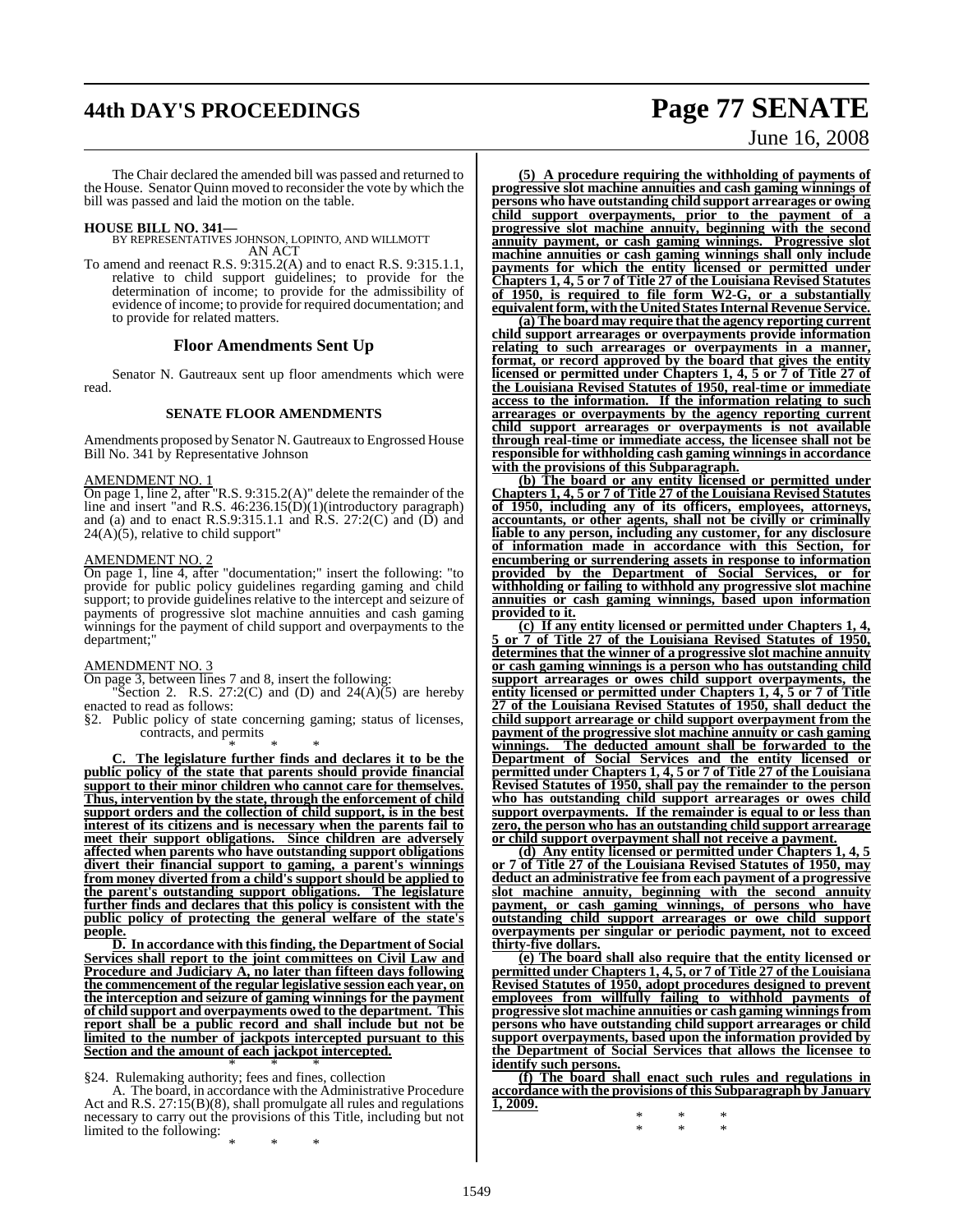# **Page 78 SENATE 44th DAY'S PROCEEDINGS**

### June 16, 2008

Section 3. R.S. 46:236.15(D)(1)(introductory paragraph) and (a) are hereby amended and reenacted to read as follows: §236.15. Limited administrative authority for certain paternity and

child support actions

\* \* \* D. Authority to seize and intercept.

(1) In cases in which there is a child support arrearage or child support overpayment made to a custodial parent, and after notice of such arrearage or overpayment has been made by certified **or regular** mail, personal service, or domiciliary service, the agency shall have the administrative authority to:

(a) Intercept, encumber, freeze, or seize periodic or lump sum payments from a state or local agency or any entity licensed or permitted by any state agency or board under Chapters 1, 4, 5, or 7 of Title 27 of the Louisiana Revised Statutes of 1950, including but not limited to unemployment compensation benefits, workers' compensation, and other benefits, judgments, settlements, lottery winnings, progressive slot machine annuities beginning with the second annuity payment, **cash gaming winnings,** assets held in financial institutions, and public and private retirement funds. The provisions of R.S. 13:3881 providing general exemptions from seizure are applicable to the provisions of this Subparagraph. After the agency encumbers, intercepts, or freezes any assets set out in this Subsection, it shall notify the payor that he has thirty days to advise the agency that he wishes to appeal the seizing of said assets. Upon receipt of such notice, the agency shall either release the property or schedule a hearing with the appropriate court. If the payor fails to file an appeal within thirty days, the agency may institute proceedings through administrative process to seize or sell the property in accordance with state law."

#### AMENDMENT NO. 4

On page 3, line 8, change "Section 2." to "Section 4."

AMENDMENT NO. 5 On page 3, line 9, after "provisions" insert "of Section 1"

On motion of Senator N. Gautreaux, the amendments were adopted.

The bill was read by title. Senator N. Gautreaux moved the final passage of the amended bill.

#### **ROLL CALL**

The roll was called with the following result:

#### YEAS

| Mr. President<br>Adley<br>Alario<br>Amedee<br><b>Broome</b><br>Cassidy<br>Cheek<br>Cravins<br>Crowe<br>Donahue<br>Dorsey<br>Duplessis<br>Dupre<br>Total - 37 | Erdey<br>Gautreaux N<br>Gray<br>Hebert<br>Heitmeier<br>Jackson<br>Kostelka<br>LaFleur<br>Long<br>Marionneaux<br>Martiny<br>McPherson<br>Michot | Morrish<br>Mount<br>Murray<br><b>Nevers</b><br>Ouinn<br>Riser<br>Shaw<br>Shepherd<br>Smith<br><b>Thompson</b><br>Walsworth |
|--------------------------------------------------------------------------------------------------------------------------------------------------------------|------------------------------------------------------------------------------------------------------------------------------------------------|----------------------------------------------------------------------------------------------------------------------------|
|                                                                                                                                                              | <b>NAYS</b>                                                                                                                                    |                                                                                                                            |
| Total - 0                                                                                                                                                    |                                                                                                                                                |                                                                                                                            |

#### ABSENT

Gautreaux B Total - 1

The Chair declared the amended bill was passed and returned to the House. Senator N. Gautreaux moved to reconsider the vote by which the bill was passed and laid the motion on the table.

#### **HOUSE BILL NO. 374—**

BY REPRESENTATIVE CHANDLER AN ACT

To amend and reenact R.S. 9:334(B)(2) and (E) and Children's Code Article 439, relative to mediation; to provide for the qualifications of child custody mediators; and to provide for related matters.

The bill was read by title. Senator Long moved the final passage of the bill.

#### **ROLL CALL**

The roll was called with the following result:

#### YEAS

| Mr. President      | Erdey       | Morrish       |
|--------------------|-------------|---------------|
| Adlev              | Gautreaux N | Mount         |
| Alario             | Gray        | Murray        |
| Amedee             | Hebert      | <b>Nevers</b> |
| Broome             | Heitmeier   | Ouinn         |
| Cassidy            | Jackson     | Riser         |
| Cheek <sup>-</sup> | Kostelka    | Shaw          |
| Cravins            | LaFleur     | Shepherd      |
| Crowe              | Long        | Smith         |
| Donahue            | Marionneaux | Thompson      |
| Dorsey             | Martiny     | Walsworth     |
| Duplessis          | McPherson   |               |
| Dupre              | Michot      |               |
| <b>Total</b> - 37  |             |               |
|                    | <b>NAYS</b> |               |
| Total - 0          |             |               |
|                    | ABSENT      |               |

Gautreaux B

Total - 1

The Chair declared the bill was passed and returned to the House. Senator Long moved to reconsider the vote by which the bill was passed and laid the motion on the table.

### **HOUSE BILL NO. 444—** BY REPRESENTATIVE TEMPLET

AN ACT To amend and reenact Children's Code Articles 1123(B) and (C), 1124, 1125, 1126, 1127, 1127.1, 1137(D), 1172, 1173(A)(2), 1185, 1186(A) and (B), 1188, 1189, 1190(A) and (C), 1191, 1192, 1269.1, 1269.2(B), 1269.6, 1270(A) and (C), 1272(C) and (D), and 1276 and to enact Children's Code Articles  $1122(B)(12)$ , (13), and (14), (F)(18), (19), and (20), (G)(18) and (19), and (H), 1123(D), 1190(D), 1269.1.1, and 1270(F), relative to the adoption of children; to provide for the act of surrender; to provide for the statement of family history; to provide for the age of a child eligible for adoption; to provide for the validity of continued contact agreements; to provide for the preplacement home study; to provide for counseling; and to provide forrelated matters.

#### **Floor Amendments Sent Up**

Senator Quinn sent up floor amendments which were read.

#### **SENATE FLOOR AMENDMENTS**

Amendments proposed by Senator Quinn to Engrossed House Bill No. 444 by Representative Templet

#### AMENDMENT NO. 1

On page 15, line 24, between "If" and "identifying" insert "the court determines that"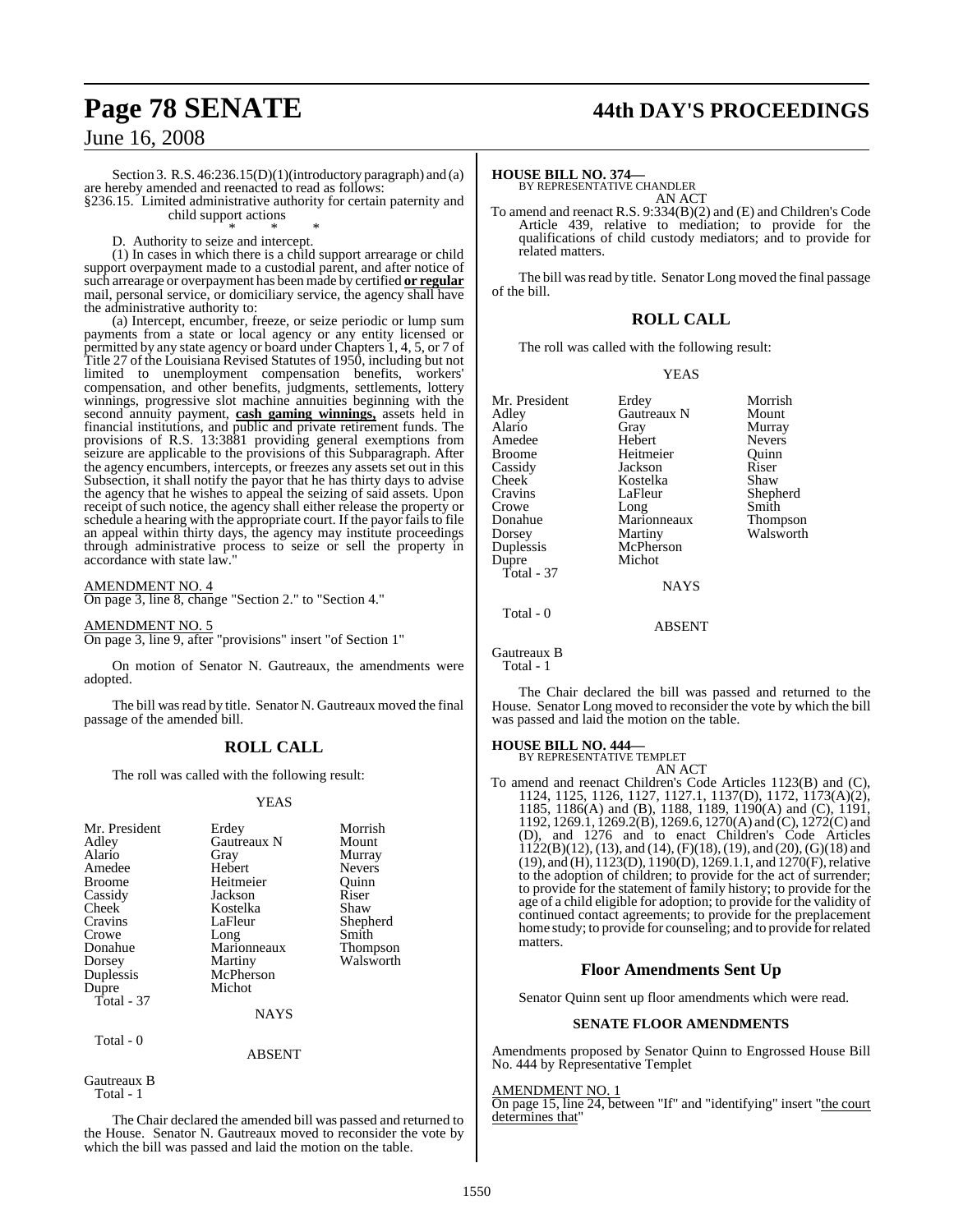# **44th DAY'S PROCEEDINGS Page 79 SENATE**

On motion of Senator Quinn, the amendments were adopted.

The bill was read by title. Senator Heitmeier moved the final passage of the amended bill.

#### **ROLL CALL**

The roll was called with the following result:

#### YEAS

| Mr. President | Erdey       | Morrish         |
|---------------|-------------|-----------------|
| Adley         | Gautreaux N | Mount           |
| Alario        | Gray        | Murray          |
| Amedee        | Hebert      | <b>Nevers</b>   |
| <b>Broome</b> | Heitmeier   | Ouinn           |
| Cassidy       | Jackson     | Riser           |
| Cheek         | Kostelka    | Shaw            |
| Cravins       | LaFleur     | Shepherd        |
| Crowe         | Long        | Smith           |
| Donahue       | Marionneaux | <b>Thompson</b> |
| Dorsey        | Martiny     | Walsworth       |
| Duplessis     | McPherson   |                 |
| Dupre         | Michot      |                 |
| Total - 37    |             |                 |
|               | <b>NAYS</b> |                 |
|               |             |                 |

#### Total - 0

#### ABSENT

Gautreaux B Total - 1

The Chair declared the amended bill was passed and returned to the House. Senator Heitmeier moved to reconsider the vote by which the bill was passed and laid the motion on the table.

### **HOUSE BILL NO. 498—** BY REPRESENTATIVE EDWARDS

AN ACT

To enact Children's Code Articles 739(E) and 821(F), relative to continued custody hearings; to provide that continued custody hearings may be conducted in any parish within a judicial district when the judicial district is comprised of more than one parish; and to provide for related matters.

The bill was read by title. Senator Nevers moved the final passage of the bill.

#### **ROLL CALL**

The roll was called with the following result:

#### YEAS

| Dupre       | McPherson       |
|-------------|-----------------|
| Erdey       | Michot          |
| Gautreaux N | Morrish         |
| Gray        | Murray          |
| Hebert      | <b>Nevers</b>   |
| Heitmeier   | Ouinn           |
| Jackson     | Riser           |
| LaFleur     | Shaw            |
|             | Shepherd        |
| Marionneaux | Smith           |
| Martiny     | <b>Thompson</b> |
|             |                 |
|             | Long            |

**NAYS** 

Total - 0

# June 16, 2008

#### ABSENT

Amedee Kostelka Walsworth<br>Gautreaux B Mount Gautreaux B Total - 5

Michot Morrish Mount Nevers<br>Riser

Shepherd<br>Smith

Thompson Walsworth

The Chair declared the bill was passed and returned to the House. Senator Nevers moved to reconsider the vote by which the bill was passed and laid the motion on the table.

#### **HOUSE BILL NO. 530—**

BY REPRESENTATIVE RICHMOND AN ACT

To amend and reenact R.S. 13:621.44(A), relative to the Orleans Parish Juvenile Court; to provide for the term of office for a judge with the court in case of vacancy; and to provide for related matters.

The bill was read by title. Senator Murray moved the final passage of the bill.

#### **ROLL CALL**

The roll was called with the following result:

#### YEAS

| Mr. President | Erdey         | Micho |
|---------------|---------------|-------|
| Adley         | Gautreaux N   | Morri |
| Alario        | Gray          | Moun  |
| Broome        | Hebert        | Never |
| Cassidy       | Heitmeier     | Riser |
| Cheek         | Jackson       | Shaw  |
| Cravins       | Kostelka      | Sheph |
| Crowe         | LaFleur       | Smith |
| Donahue       | Long          | Thom  |
| Dorsey        | Marionneaux   | Walsy |
| Duplessis     | Martiny       |       |
| Dupre         | McPherson     |       |
| Total - 34    |               |       |
|               | <b>NAYS</b>   |       |
| Total - 0     |               |       |
|               | <b>ABSENT</b> |       |
| Amedee        | Murray        |       |
| Gautreaux B   | Ouinn         |       |
| Total - 4     |               |       |

The Chair declared the bill was passed and returned to the House. Senator Murray moved to reconsider the vote by which the bill was passed and laid the motion on the table.

**HOUSE BILL NO. 585—** BY REPRESENTATIVE ABRAMSON AN ACT

To amend and reenact Code of Civil Procedure Article 4553, relative to post-judgment proceedings related to the interdiction; to provide that temporary restraining orders and injunctions shall be included as post-judgment proceedings related to the interdiction; to provide relative to the court and division conducting post-judgment proceedings related to an interdiction; to provide for proceedings related to an interdiction; to provide for legislative intent; and to provide for related matters.

#### **Floor Amendments Sent Up**

Senator Murray sent up floor amendments which were read.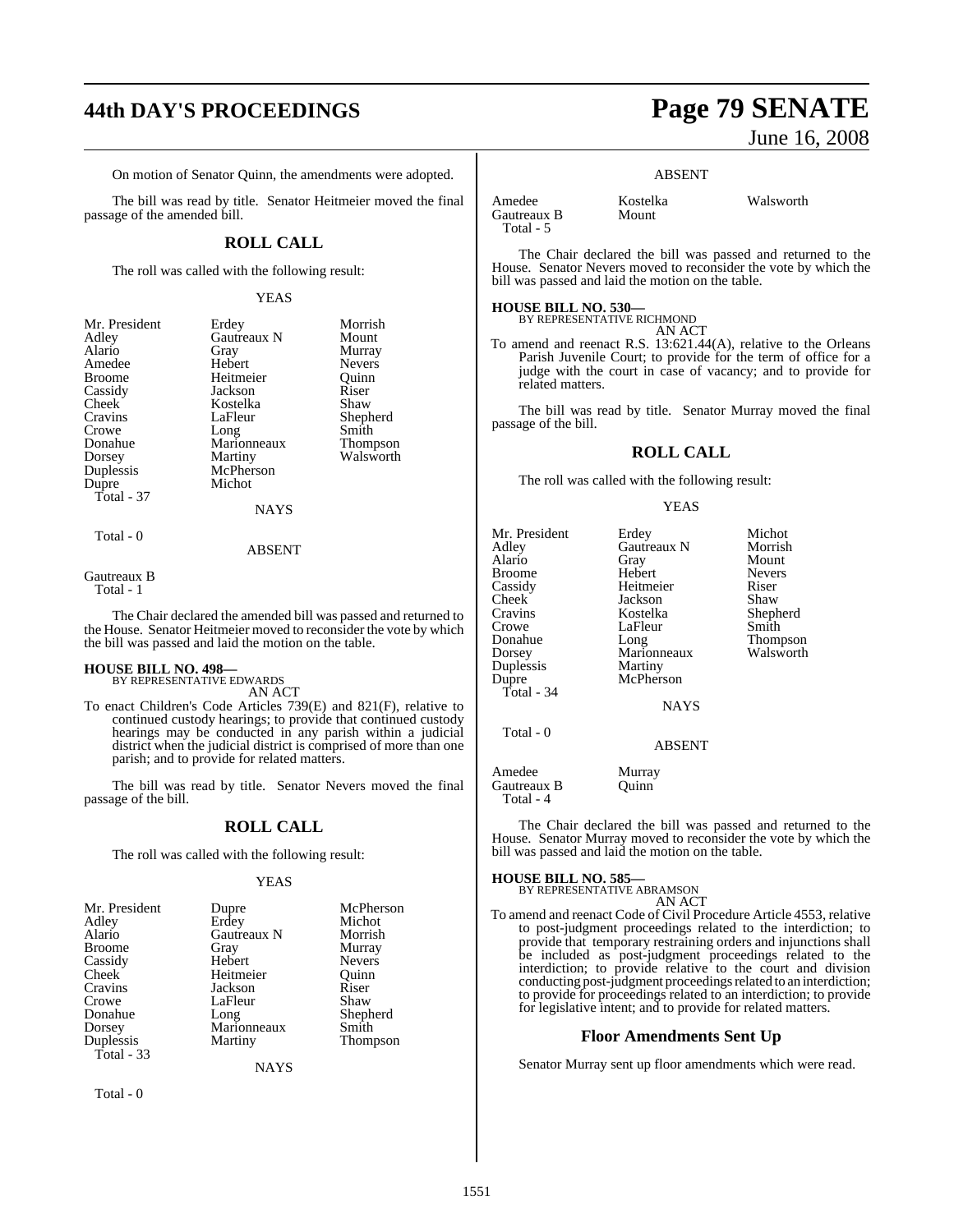#### **SENATE FLOOR AMENDMENTS**

Amendments proposed by Senator Murray to Engrossed House Bill No. 585 by Representative Abramson

#### AMENDMENT NO. 1

On page 2, delete lines 7 through 10 and insert

"Section 3. The provisions of this Act shall be given prospective application and shall apply only to claims arising or actions filed on and after its effective date.

On motion of Senator Murray, the amendments were adopted.

The bill was read by title. Senator Murray moved the final passage of the amended bill.

#### **ROLL CALL**

The roll was called with the following result:

#### YEAS

| Mr. President<br>Adley<br>Alario<br><b>Broome</b><br>Cassidy<br><b>Cheek</b><br>Cravins<br>Crowe<br>Donahue<br>Dorsey | Erdey<br>Gautreaux N<br>Gray<br>Hebert<br>Heitmeier<br>Jackson<br>Kostelka<br>LaFleur<br>Long<br>Marionneaux | Michot<br>Morrish<br>Mount<br>Murray<br><b>Nevers</b><br>Ouinn<br>Riser<br>Shaw<br>Shepherd<br>Smith |
|-----------------------------------------------------------------------------------------------------------------------|--------------------------------------------------------------------------------------------------------------|------------------------------------------------------------------------------------------------------|
| Duplessis<br>Dupre                                                                                                    | Martiny<br>McPherson                                                                                         | Thompson                                                                                             |
| Total $-35$                                                                                                           |                                                                                                              |                                                                                                      |
|                                                                                                                       | <b>NAYS</b>                                                                                                  |                                                                                                      |
| Total - 0                                                                                                             | <b>ABSENT</b>                                                                                                |                                                                                                      |

Amedee Gautreaux B Walsworth

The Chair declared the amended bill was passed and returned to the House. Senator Murray moved to reconsider the vote by which the bill was passed and laid the motion on the table.

#### **Senator Broome in the Chair**

**HOUSE BILL NO. 605—** BY REPRESENTATIVE TIM BURNS

Total - 3

AN ACT

To amend and reenactR.S. 9:2271 through 2275, 2283, and 2291 and the heading of Chapter 2 of Code Title II of Code Book III, the heading of Part I of Chapter 2 of Code Title II of Code Book III, and the heading of Part II of Chapter 2 of Code Title II of Code Book III of Title 9 of the Louisiana Revised Statutes of 1950, to enact R.S. 9:2290, and to repeal R.S. 9:2276 through 2280 and 2292 through 2295, relative to trusts for charitable, benevolent, or eleemosynary purposes and to donations for charitable purposes; to provide for trusts for charitable purposes, to provide for trustees of a charitable trust; to provide for the application of the Louisiana Trust Code; to provide for standing to enforce a charitable trust; to provide for the governing instrument of a charitable trust; to provide for the duration of a charitable trust; to provide for the termination of a small charitable trust; to provide for an effective date; and to provide for related matters.

The bill was read by title. Senator Donahue moved the final passage of the bill.

### **Page 80 SENATE 44th DAY'S PROCEEDINGS**

### **ROLL CALL**

The roll was called with the following result:

#### YEAS

| Mr. President | Dupre       | McPherson     |
|---------------|-------------|---------------|
| Adley         | Erdey       | Michot        |
| Alario        | Gautreaux N | Morrish       |
| Amedee        | Gray        | Mount         |
| <b>Broome</b> | Hebert      | Murray        |
| Cassidy       | Heitmeier   | <b>Nevers</b> |
| Cheek         | Jackson     | Ouinn         |
| Cravins       | Kostelka    | Riser         |
| Crowe         | LaFleur     | Shaw          |
| Donahue       | Long        | Shepherd      |
| Dorsey        | Marionneaux | Smith         |
| Duplessis     | Martiny     | Thompson      |
| Total - $36$  |             |               |
|               | <b>NAYS</b> |               |

ABSENT

Gautreaux B Walsworth

Total - 2

Total - 0

The Chair declared the bill was passed and returned to the House. Senator Donahue moved to reconsider the vote by which the bill was passed and laid the motion on the table.

## **HOUSE BILL NO. 715—** BY REPRESENTATIVE GEYMANN

AN ACT

To direct the Department of Public Safety and Corrections to not implement the provisions of the Federal Real ID Act of 2005; and to provide for related matters.

The bill was read by title. Senator N. Gautreaux moved the final passage of the bill.

#### **ROLL CALL**

The roll was called with the following result:

#### YEAS

| Mr. President | Dupre       | McPherson     |
|---------------|-------------|---------------|
| Adley         | Erdey       | Michot        |
| Alario        | Gautreaux B | Morrish       |
| Amedee        | Gautreaux N | Mount         |
| <b>Broome</b> | Hebert      | <b>Nevers</b> |
| Cassidy       | Heitmeier   | Ouinn         |
| Cheek         | Jackson     | Riser         |
| Cravins       | Kostelka    | Shaw          |
| Crowe         | LaFleur     | Shepherd      |
| Donahue       | Long        | Smith         |
| Dorsey        | Marionneaux | Thompson      |
| Duplessis     | Martiny     | Walsworth     |
| Total - 36    |             |               |
|               | <b>NAYS</b> |               |
| Gray          | Murray      |               |
| Total - 2     |             |               |
|               | ABSENT      |               |

Total - 0

The Chair declared the bill was passed and returned to the House. Senator N. Gautreaux moved to reconsider the vote by which the bill was passed and laid the motion on the table.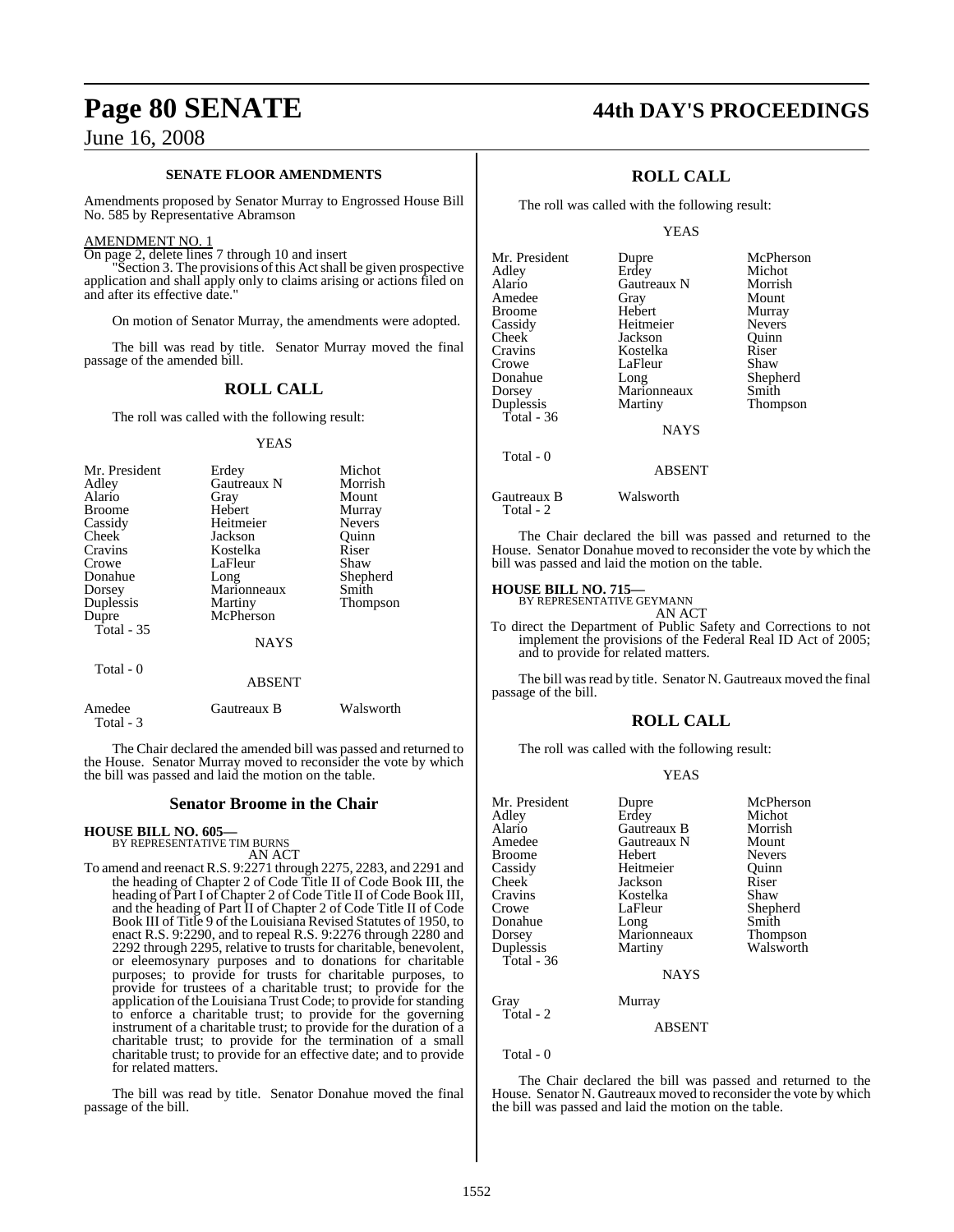# **44th DAY'S PROCEEDINGS Page 81 SENATE**

**HOUSE BILL NO. 726**<br>BY REPRESENTATIVES HARDY, ABRAMSON, ARMES, AUBERT,<br>AUSTIN BADON, BALDONE, BARROW, BURRELL, CHAMPAGNE,<br>CORTEZ, DIXON, FRANKLIN, GISCLAIR, HINES, HONEY, GIROD<br>JACKSON, LAFONTA, LEGER, MARCHAND, MILLS, MO **TRAHAN** 

AN ACT

To enact R.S. 14:40.5, relative to the public display of a noose for the purpose of intimidation; to create the crime of public display of a noose with the intent to intimidate; to provide for penalties; and to provide for related matters.

The bill was read by title. Senator Hebert moved the final passage of the bill.

#### **ROLL CALL**

The roll was called with the following result:

#### YEAS

| Mr. President      | Erdey               | Morrish         |
|--------------------|---------------------|-----------------|
| Adley              | Gautreaux B         | Mount           |
| Alario             | Gautreaux N         | Murray          |
| Amedee             | Gray                | <b>Nevers</b>   |
| <b>Broome</b>      | Hebert              | Ouinn           |
| Cassidy            | Heitmeier           | Riser           |
| Cheek              | Jackson             | Shaw            |
| Cravins            | LaFleur             | Shepherd        |
| Donahue            | Marionneaux         | <b>Thompson</b> |
| Dorsey             | Martiny             | Walsworth       |
| Duplessis<br>Dupre | McPherson<br>Michot |                 |
| Total - 37         | <b>NAYS</b>         |                 |

Total - 0

ABSENT

#### Kostelka

Total - 1

The Chair declared the bill was passed and returned to the House. Senator Hebert moved to reconsider the vote by which the bill was passed and laid the motion on the table.

# **HOUSE BILL NO. 759—** BY REPRESENTATIVE HARRISON

AN ACT

To amend and reenact R.S. 9:311(A), relative to child support; to provide for a material change in circumstances; to provide for documentation; to require the Department of Social Services to provide information, rules and forms; to require the clerks of court to make forms available; to require a hearing within a certain period of time; to provide for retroactivity to the date of filing; and to provide for related matters.

#### **Floor Amendments Sent Up**

Senator Quinn sent up floor amendments which were read.

#### **SENATE FLOOR AMENDMENTS**

Amendments proposed by Senator Quinn to Reengrossed House Bill No. 759 by Representative Harrison

AMENDMENT NO. 1 On page 1, delete lines 15 through 20

AMENDMENT NO. 2 On page 2, delete line 1

# June 16, 2008

#### AMENDMENT NO. 3 On page 2, change "(3)**"** to "(2)"

AMENDMENT NO. 4

On page 2, delete lines 8 through 10

On motion of Senator Quinn, the amendments were adopted.

The bill was read by title. Senator Quinn moved the final passage of the amended bill.

#### **ROLL CALL**

The roll was called with the following result:

#### YEAS

| Mr. President | Erdey         | Michot        |
|---------------|---------------|---------------|
| Adley         | Gautreaux B   | Morrish       |
|               |               |               |
| Alario        | Gautreaux N   | Mount         |
| Amedee        | Gray          | Murray        |
| Broome        | Hebert        | <b>Nevers</b> |
| Cassidy       | Heitmeier     | Ouinn         |
| Cheek         | Jackson       | Riser         |
| Cravins       | Kostelka      | Shaw          |
| Crowe         | LaFleur       | Shepherd      |
| Donahue       | Long          | Smith         |
| Dorsey        | Marionneaux   | Thompson      |
| Duplessis     | Martiny       | Walsworth     |
| Dupre         | McPherson     |               |
| Total - 38    |               |               |
|               | <b>NAYS</b>   |               |
| Total - 0     |               |               |
|               | <b>ABSENT</b> |               |

Total - 0

The Chair declared the amended bill was passed and returned to the House. Senator Quinn moved to reconsider the vote by which the bill was passed and laid the motion on the table.

#### **HOUSE BILL NO. 954—**

BY REPRESENTATIVE ELLINGTON AN ACT

To amend and reenact R.S. 40:1299.40(A)(1), (B), and (E)(6) and to enact Part XXII-A of Chapter 5 of Title 40 of the Louisiana Revised Statutes of 1950, to be comprised of R.S. 40:1299.40.1, relative to electronic health care transactions; to permit consent to medical treatment to be given by other than written means, including electronic means; to authorize the use of electronic signature authentication and identification with respect to individually identifiable health information; to establish permitted features of an electronic signature authentication and identification system; and to provide for related matters.

The bill was read by title. Senator Thompson moved the final passage of the bill.

#### **ROLL CALL**

The roll was called with the following result:

#### YEAS

| Mr. President | Erdey       | Michot        |
|---------------|-------------|---------------|
| Adley         | Gautreaux B | Morrish       |
| Alario        | Gautreaux N | Mount         |
| Amedee        | Gray        | Murray        |
| <b>Broome</b> | Hebert      | <b>Nevers</b> |
| Cassidy       | Heitmeier   | Ouinn         |
| Cheek         | Jackson     | Riser         |
| Cravins       | Kostelka    | Shaw          |
| Crowe         | LaFleur     | Shepherd      |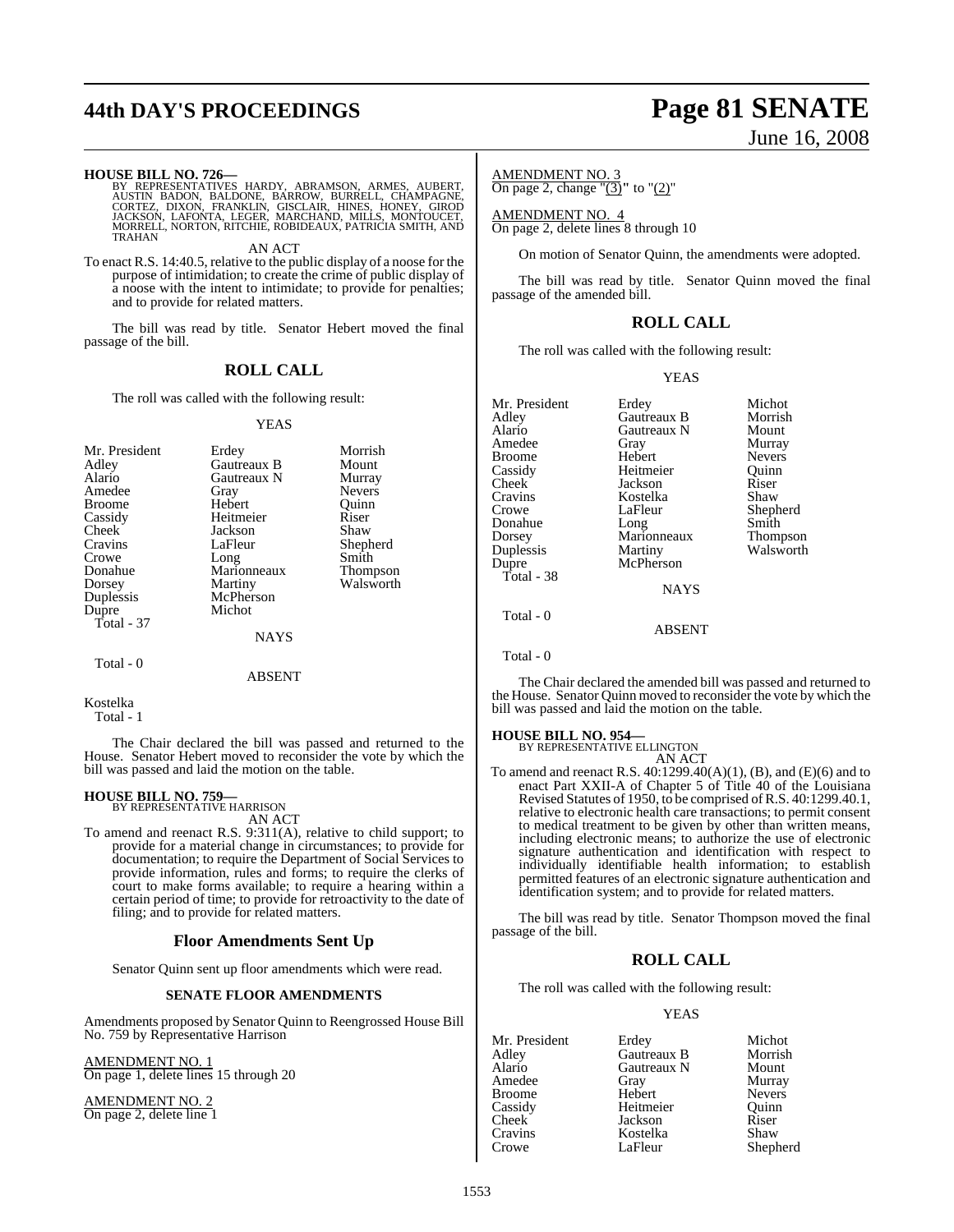| Donahue    | Long        | Smith     |
|------------|-------------|-----------|
| Dorsey     | Marionneaux | Thompson  |
| Duplessis  | Martiny     | Walsworth |
| Dupre      | McPherson   |           |
| Total - 38 |             |           |
|            | <b>NAYS</b> |           |
|            |             |           |

Total - 0

Total - 0

The Chair declared the bill was passed and returned to the House. Senator Thompson moved to reconsider the vote by which the bill was passed and laid the motion on the table.

ABSENT

#### **Mr. President in the Chair**

#### **HOUSE BILL NO. 1031—**

BY REPRESENTATIVES GALLOT AND DOWNS AND SENATOR KOSTELKA AN ACT

To amend and reenact the heading of Part III-F of Title 19 of the Louisiana Revised Statutes of 1950 and R.S. 19:135, 135.1(A), 135.2(3)(a), 135.3, 135.4, and 135.7(1) and to repeal Section 2 of Act No. 1212 of the 2003 Regular Session of the Legislature as amended by Act No. 538 of the 2006 Regular Session of the Legislature, relative to the expropriation of property by the city of Ruston; to authorize the city to expropriate by a declaration of taking; to define terms; to provide for purposes of the expropriation; to repeal termination dates; and to provide for related matters.

The bill was read by title. Senator Kostelka moved the final passage of the bill.

### **ROLL CALL**

The roll was called with the following result:

#### YEAS

| Mr. President<br>Adley<br>Alario<br>Amedee<br><b>Broome</b><br>Cassidy<br>Cheek<br>Cravins<br>Crowe<br>Donahue | Erdey<br>Gautreaux B<br>Gautreaux N<br>Gray<br>Hebert<br>Heitmeier<br>Jackson<br>Kostelka<br>LaFleur<br>Long | Michot<br>Morrish<br>Mount<br>Murray<br><b>Nevers</b><br>Ouinn<br>Riser<br>Shaw<br>Shepherd<br>Smith |
|----------------------------------------------------------------------------------------------------------------|--------------------------------------------------------------------------------------------------------------|------------------------------------------------------------------------------------------------------|
| Dorsey<br>Duplessis                                                                                            | Marionneaux<br>Martiny                                                                                       | Thompson<br>Walsworth                                                                                |
| Dupre                                                                                                          | McPherson                                                                                                    |                                                                                                      |
| Total - 38                                                                                                     |                                                                                                              |                                                                                                      |
|                                                                                                                | <b>NAYS</b>                                                                                                  |                                                                                                      |
| Total - 0                                                                                                      | <b>ARSENT</b>                                                                                                |                                                                                                      |

Total - 0

The Chair declared the bill was passed and returned to the House. Senator Kostelka moved to reconsider the vote by which the bill was passed and laid the motion on the table.

# **Page 82 SENATE 44th DAY'S PROCEEDINGS**

**HOUSE BILL NO. 1040—** BY REPRESENTATIVES ABRAMSON AND LORUSSO AN ACT

To amend and reenact R.S. 13:4711(A), 4712, 4713(A) and (C)(2), and 4715, relative to nuisances; to provide for definitions; to provide for the award of damages; to authorize certain people to file petitions; to provide for evidence; to provide for the closing of the premises; and to provide for related matters.

The bill was read by title. Senator Murray moved the final passage of the bill.

#### **ROLL CALL**

The roll was called with the following result:

#### YEAS

| Mr. President<br>Adley<br>Alario<br>Amedee<br>Broome<br>Cassidy<br>Cheek <sup>-</sup><br>Cravins<br>Crowe<br>Donahue<br>Dorsey<br>Duplessis<br>Dupre<br>Total - 38 | Erdey<br>Gautreaux B<br>Gautreaux N<br>Gray<br>Hebert<br>Heitmeier<br>Jackson<br>Kostelka<br>LaFleur<br>Long<br>Marionneaux<br>Martiny<br>McPherson<br><b>NAYS</b> | Michot<br>Morrish<br>Mount<br>Murray<br><b>Nevers</b><br>Ouinn<br>Riser<br>Shaw<br>Shepherd<br>Smith<br>Thompson<br>Walsworth |
|--------------------------------------------------------------------------------------------------------------------------------------------------------------------|--------------------------------------------------------------------------------------------------------------------------------------------------------------------|-------------------------------------------------------------------------------------------------------------------------------|
|                                                                                                                                                                    |                                                                                                                                                                    |                                                                                                                               |
| Total - 0                                                                                                                                                          | ABSENT                                                                                                                                                             |                                                                                                                               |

Total - 0

The Chair declared the bill was passed and returned to the House. Senator Murray moved to reconsider the vote by which the bill was passed and laid the motion on the table.

### **HOUSE BILL NO. 1243—** BY REPRESENTATIVE LAFONTA

AN ACT

To enact R.S. 14:67.26, relative to theft; to provide for the crime of theft of copper from a religious building or cemetery or graveyard; to provide for definitions; to provide for penalties; and to provide for related matters.

The bill was read by title. Senator Murray moved the final passage of the bill.

#### **ROLL CALL**

The roll was called with the following result:

#### YEAS

| Mr. President | Gautreaux B |
|---------------|-------------|
| Adley         | Gautreaux N |
| Alario        | Hebert      |
| <b>Broome</b> | Heitmeier   |
| Cassidy       | Jackson     |
| Cheek         | Kostelka    |
| Cravins       | LaFleur     |
| Donahue       | Long        |
| Dorsey        | Marionneaux |
| Duplessis     | Martiny     |
| Dupre         | McPherson   |
| Erdey         | Michot      |
| $Total - 35$  |             |

Mr. President Gautreaux B Morrish Murray<br>Nevers Quinn<br>Riser Xostelka Riser<br>AFleur Shaw Donahue Long Shepherd Aarionneaux Smith<br>Aartiny Thom Aartiny Thompson<br>AcPherson Walsworth Walsworth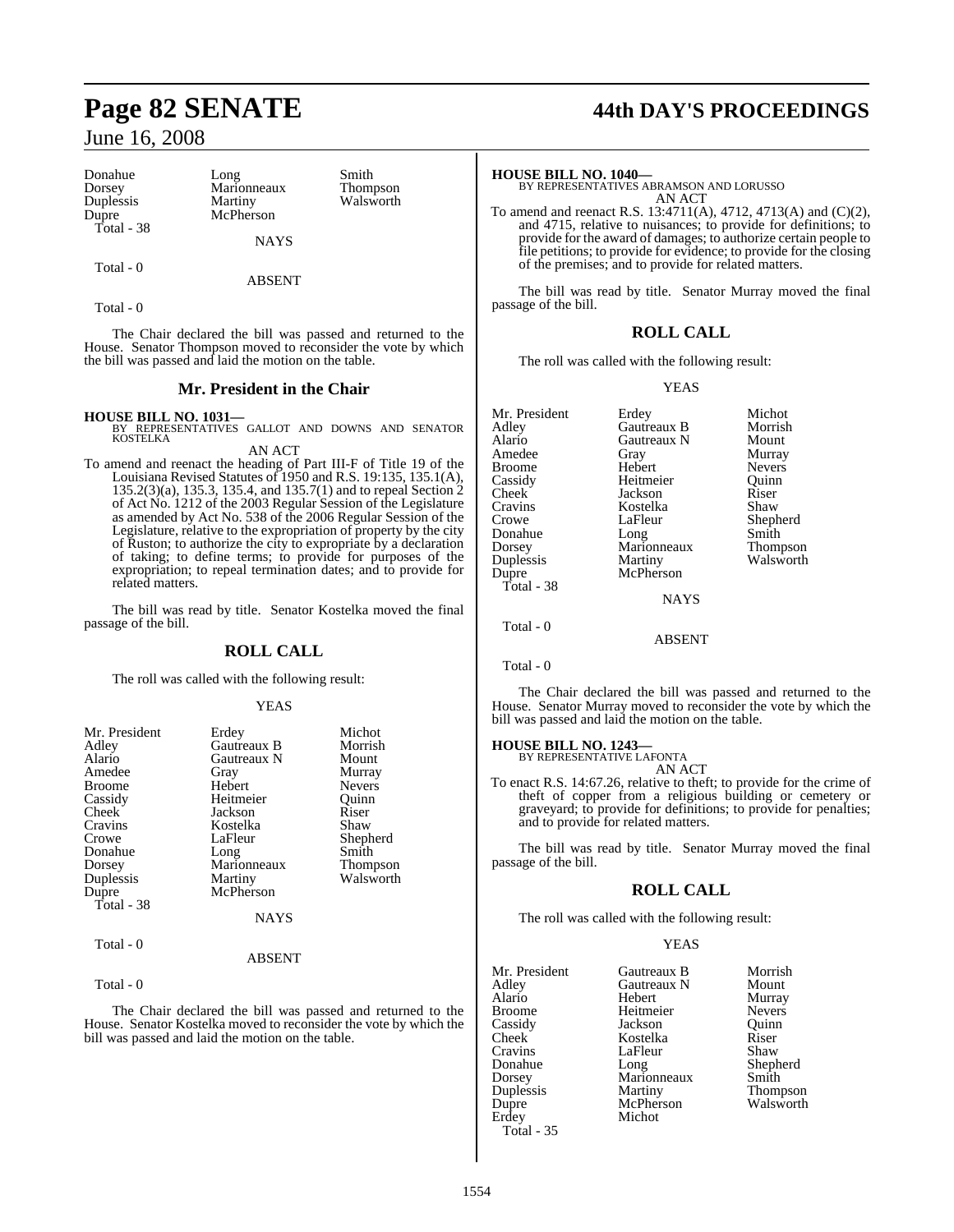### **44th DAY'S PROCEEDINGS Page 83 SENATE**

#### **NAYS**

Total - 0

ABSENT

| Amedee    | Crowe | Gray |
|-----------|-------|------|
| Total - 3 |       |      |

The Chair declared the bill was passed and returned to the House. Senator Murray moved to reconsider the vote by which the bill was passed and laid the motion on the table.

# **HOUSE BILL NO. 1258—** BY REPRESENTATIVE EDWARDS

AN ACT

To amend and reenact R.S. 13:4366(A)(1) and (2), relative to feesfor appraisals conducted prior to a sheriff's sale; to increase the fees for appraisals conducted prior to a sheriff's sale on movables; and to provide for related matters.

The bill was read by title. Senator Nevers moved the final passage of the bill.

#### **ROLL CALL**

The roll was called with the following result:

#### YEAS

| Mr. President | Erdey       | Michot          |
|---------------|-------------|-----------------|
| Adley         | Gautreaux B | Morrish         |
| Alario        | Gautreaux N | Mount           |
| Amedee        | Gray        | Murray          |
| <b>Broome</b> | Hebert      | <b>Nevers</b>   |
| Cassidy       | Heitmeier   | Ouinn           |
| Cheek         | Jackson     | Riser           |
| Cravins       | Kostelka    | Shaw            |
| Crowe         | LaFleur     | Shepherd        |
| Donahue       | Long        | Smith           |
| Dorsey        | Marionneaux | <b>Thompson</b> |
| Duplessis     | Martiny     | Walsworth       |
| Dupre         | McPherson   |                 |
| Total - 38    |             |                 |
|               | <b>NAYS</b> |                 |
| Total - 0     |             |                 |

#### ABSENT

Total - 0

The Chair declared the bill was passed and returned to the House. Senator Nevers moved to reconsider the vote by which the bill was passed and laid the motion on the table.

### **HOUSE BILL NO. 1286—** BY REPRESENTATIVE LAMBERT

AN ACT

To enact Code of Civil Procedure Article 2088(B) and to designate the undesignated introductory paragraph of Code of Civil Procedure Article 2088 as Paragraph A thereof, relative to civil appeals; to provide for jurisdiction; to provide for the retention of jurisdiction by the trial court; to provide for the conversion of an appeal; and to provide for related matters.

The bill was read by title. Senator Amedee moved the final passage of the bill.

# June 16, 2008

### **ROLL CALL**

The roll was called with the following result:

YEAS

| Mr. President | Erdey       | Michot          |
|---------------|-------------|-----------------|
|               |             |                 |
| Adley         | Gautreaux B | Morrish         |
| Alario        | Gautreaux N | Mount           |
| Amedee        | Gray        | Murray          |
| Broome        | Hebert      | <b>Nevers</b>   |
| Cassidy       | Heitmeier   | Ouinn           |
| Cheek         | Jackson     | Riser           |
| Cravins       | Kostelka    | Shaw            |
| Crowe         | LaFleur     | Shepherd        |
| Donahue       | Long        | Smith           |
| Dorsey        | Marionneaux | <b>Thompson</b> |
| Duplessis     | Martiny     | Walsworth       |
| Dupre         | McPherson   |                 |
| Total - 38    |             |                 |
|               | <b>NAYS</b> |                 |
|               |             |                 |

Total - 0

Total - 0

The Chair declared the bill was passed and returned to the House. Senator Amedee moved to reconsider the vote by which the bill was passed and laid the motion on the table.

ABSENT

### **HOUSE BILL NO. 1373— (Substitute for House Bill No. 1052**

by Representative Baldone)<br>BY REPRESENTATIVES BALDONE, ARMES, ARNOLD, BOBBY BADON,<br>HENRY BURNS, CHAMPAGNE, DOVE, GISCLAIR, HARDY,<br>HENDERSON, HOFFMANN, HONEY, LABRUZZO, LEGER, LORUSSO,<br>MILLS, MONTOUCET, MORRELL, NORTON, PEA

To amend and reenact R.S.  $15:241, 541(1)(d)$ , (e), (f), (g), (h), (i), (j), and (k), (14.1), and (14.2)(a) and (f),  $542(C)(2)$ ,  $542.1(A)(1)(e)$ and (2)(a), 542.1.1(A)(1) and (B), 542.1.3(A), (B), and (F), 542.1.5(A)(1) and (2)(a) and (F), 542.1.6, 543(B)(introductory paragraph) and (6), 543.1, and 544(A), (B), (C), and (D)(3)(d), to enact R.S. 15:541(1)(1) and (m), 542.1.3(H), and 544(E), and to repeal R.S.  $15:541(14.2)$ (k) and  $542.1.1$ (A)(4), relative to sex offenses and offenses involving child victims; to provide with respect to victims of sex offenses; to provide with respect to the requirements of sex offender and child predator registration and notification provisions; to provide for definitions; to provide for the time period in which an offender must comply with registration and notification requirements; to provide for the duties of the Department of Public Safety and Corrections and the office of youth development; to provide relative to the duration ofregistration and notification requirements; to provide for written notification by the courts; and to provide for related matters.

#### **Floor Amendments Sent Up**

Senator Amedee sent up floor amendments which were read.

#### **SENATE FLOOR AMENDMENTS**

Amendments proposed by Senator Amedee to Reengrossed House Bill No. 1373 by Representative Baldone

#### AMENDMENT NO. 1

On page 9, delete line 27, and insert the following:

"A. Except as otherwise provided in Subsections B and C of this"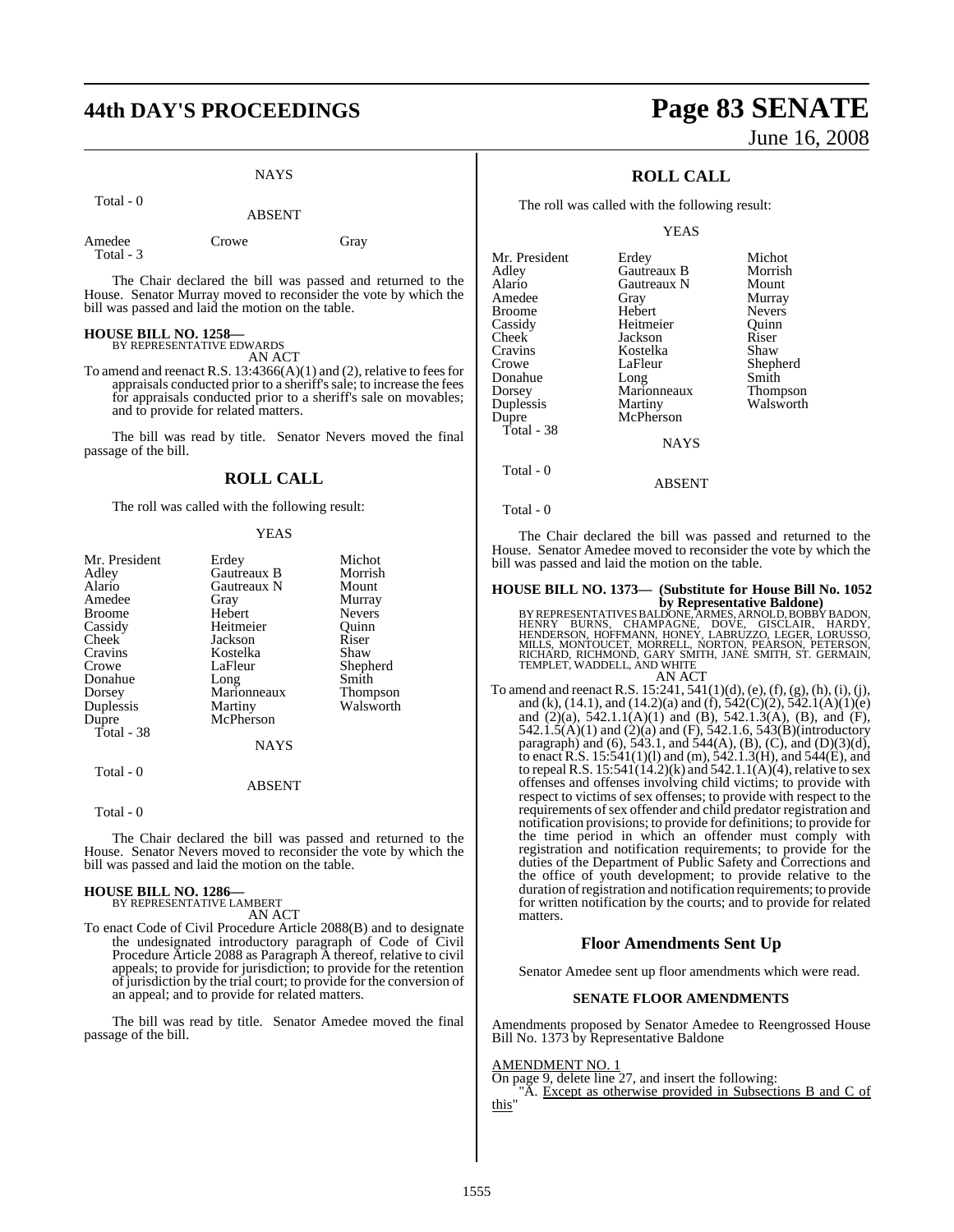#### AMENDMENT NO. 2 On page 10, line 8, change " $(2)$ " to " $\underline{B}$ ."

AMENDMENT NO. 3 On page 10, line 17, change "(3)" to "C."

AMENDMENT NO. 4 On page 10, line 25, change " $(4)$ " to "D."

AMENDMENT NO. 5 On page 11, line 3, change "(5)" to "E."

AMENDMENT NO. 6 On page 11, line 9, change "(6)" to "*F*."

AMENDMENT NO. 7 On page 16, line 27, between "occur" and "each" insert "within twenty-one days of"

On motion of Senator Amedee, the amendments were adopted.

The bill was read by title. Senator Amedee moved the final passage of the amended bill.

### **ROLL CALL**

The roll was called with the following result:

#### YEAS

| Mr. President      | Erdey       | Michot        |
|--------------------|-------------|---------------|
| Adley              | Gautreaux B | Morrish       |
| Alario             | Gautreaux N | Mount         |
| Amedee             | Gray        | Murray        |
| Broome             | Hebert      | <b>Nevers</b> |
| Cassidy            | Heitmeier   | Ouinn         |
| Cheek <sup>-</sup> | Jackson     | Riser         |
| Cravins            | Kostelka    | Shaw          |
| Crowe              | LaFleur     | Shepherd      |
| Donahue            | Long        | Smith         |
| Dorsey             | Marionneaux | Thompson      |
| Duplessis          | Martiny     | Walsworth     |
| Dupre              | McPherson   |               |
| Total - 38         |             |               |
|                    | <b>NAYS</b> |               |
| Total - 0          |             |               |

#### ABSENT

#### Total - 0

The Chair declared the amended bill was passed and returned to the House. Senator Amedee moved to reconsider the vote by which the bill was passed and laid the motion on the table.

### **HOUSE BILL NO. 1374— (Substitute for House Bill No. 1283**

**by Representative Norton)**<br>BILLIOT, HENRY BURNS, BURTON, ARMES, BARROW,<br>GISCLAIR, GREENE, ELBERT GUILLORY, HARDY, HAZEL, HINES,<br>HOWARD, HUTTER, LIGI, LOPINTO, MILLS, MONICA, ROBIDEAUX,<br>SCHRODER, SIMON, JANE SMITH, TEMPLET AN ACT

To enact R.S. 14:107.4, relative to offenses affecting the general peace and order; to create the crime of unlawful filming or recording of criminal activity; to provide for penalties; to provide for exceptions; and to provide for related matters.

The bill was read by title. Senator Jackson moved the final passage of the bill.

### **Page 84 SENATE 44th DAY'S PROCEEDINGS**

### **ROLL CALL**

The roll was called with the following result:

#### YEAS

| Mr. President | Gautreaux B | Michot          |
|---------------|-------------|-----------------|
| Adley         | Gautreaux N | Morrish         |
| Alario        | Gray        | Mount           |
| Amedee        | Hebert      | Murray          |
| <b>Broome</b> | Heitmeier   | <b>Nevers</b>   |
| Cassidy       | Jackson     | Ouinn           |
| Cheek         | Kostelka    | Riser           |
| Cravins       | LaFleur     | Shaw            |
| Donahue       | Long        | Shepherd        |
| Duplessis     | Marionneaux | Smith           |
| Dupre         | Martiny     | <b>Thompson</b> |
| Erdey         | McPherson   | Walswort        |
| Total - 36    |             |                 |
|               |             |                 |

Thompson<br>Walsworth

**NAYS** 

#### ABSENT

Crowe Dorsey

Total - 2

Total - 0

The Chair declared the bill was passed and returned to the House. Senator Jackson moved to reconsider the vote by which the bill was passed and laid the motion on the table.

### **HOUSE BILL NO. 1377— (Substitute for HouseBill No. 561 by Representative Abramson)** BY REPRESENTATIVE ABRAMSON

AN ACT

To amend and reenact R.S. 33:441(A)(1), relative to mayor's courts; to authorize that a certain amount of court costs assessed may be allocated to the Louisiana Association of Chiefs of Police for certain purposes; to provide for deposit of funds; to provide for transmittal to the association; and to provide for related matters.

The bill was read by title. Senator Quinn moved the final passage of the bill.

#### **ROLL CALL**

The roll was called with the following result:

#### YEAS

| Mr. President<br>Adley<br>Alario<br>Amedee<br><b>Broome</b><br>Cassidy<br>Cheek<br>Cravins<br>Crowe<br>Donahue<br>Dorsey<br>Duplessis<br>Dupre<br>Total - 38 | Erdey<br>Gautreaux B<br>Gautreaux N<br>Gray<br>Hebert<br>Heitmeier<br>Jackson<br>Kostelka<br>LaFleur<br>Long<br>Marionneaux<br>Martiny<br>McPherson<br><b>NAYS</b> | Michot<br>Morrish<br>Mount<br>Murray<br><b>Nevers</b><br>Ouinn<br>Riser<br>Shaw<br>Shepherd<br>Smith<br>Thompson<br>Walsworth |
|--------------------------------------------------------------------------------------------------------------------------------------------------------------|--------------------------------------------------------------------------------------------------------------------------------------------------------------------|-------------------------------------------------------------------------------------------------------------------------------|
| Total - 0                                                                                                                                                    |                                                                                                                                                                    |                                                                                                                               |

Total - 0

The Chair declared the bill was passed and returned to the House. Senator Quinn moved to reconsider the vote by which the bill was passed and laid the motion on the table.

ABSENT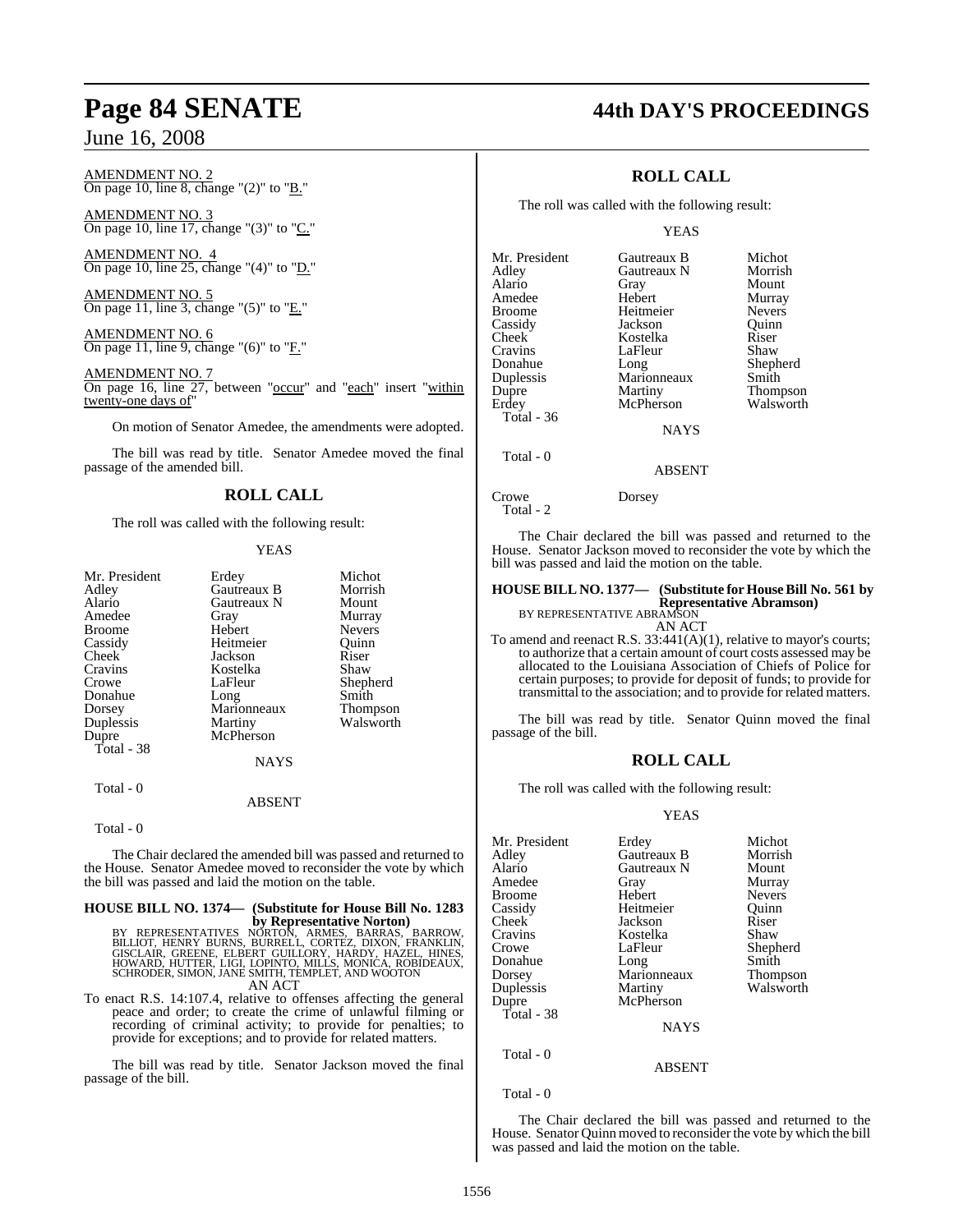# **44th DAY'S PROCEEDINGS Page 85 SENATE**

#### **HOUSE BILL NO. 1378— (Substitute for HouseBill No. 611 by Representative Simon)**

BY REPRESENTATIVE SIMON AN ACT

To enact Chapter 24-D of Title 40 of the Louisiana Revised Statutes of 1950, to be comprised of R.S. 40:2529, relative to a Silver Alert Network for reporting and locating missing persons with a mental impairment; to provide for a Silver Alert Steering Committee; to provide for authority and duties of the committee; to provide for recommendations to the legislature; and to provide for related matters.

The bill was read by title. Senator Nevers moved the final passage of the bill.

#### **ROLL CALL**

The roll was called with the following result:

#### YEAS

| Mr. President | Erdey               | Michot          |
|---------------|---------------------|-----------------|
| Adley         | Gautreaux B         | Morrish         |
| Alario        | Gautreaux N         | Mount           |
| Amedee        | Gray                | Murray          |
| <b>Broome</b> | Hebert              | <b>Nevers</b>   |
| Cassidy       | Heitmeier           | Ouinn           |
| Cheek         | Jackson             | Riser           |
| Cravins       | Kostelka            | Shaw            |
| Crowe         | LaFleur             | Shepherd        |
| Donahue       |                     | Smith           |
| Dorsey        | Long<br>Marionneaux | <b>Thompson</b> |
| Duplessis     | Martiny             | Walsworth       |
| Dupre         | McPherson           |                 |
| Total - 38    |                     |                 |
|               | NAYS                |                 |

Total - 0

 $Total - 0$ 

The Chair declared the bill was passed and returned to the House. Senator Nevers moved to reconsider the vote by which the bill was passed and laid the motion on the table.

ABSENT

### **HOUSE BILL NO. 1379— (Substitute for HouseBill No. 838 by**

**Representative Tucker)**<br>BY REPRESENTATIVES TUCKER, ARMES, ARNOLD, AUBERT, AUSTIN<br>BADON, BOBBY BADON, BALDONE, BARROW, BILLIOT, TIM BURNS,<br>FANNIN, GALLOT, GISCLAIR, GREENE, MICKEY GUILLORY, GUINN,<br>HAZEL, HINES, HOFFMANN, H

#### AN ACT

To enact R.S. 29:735.3 and R.S. 40:1299.39.3, relative to health care services rendered during an emergency; to provide for legislative findings and intent; to provide for a review of health care services rendered during a state of emergency prior to criminal prosecution; to provide for an Emergency/Disaster Medicine Review Panel; to provide for membership of the review panel; to provide for a procedure for the review of health care services rendered during the state of emergency; to provide for definitions; to provide with respect to confidentiality; and to provide for related matters.

The bill was read by title. Senator N. Gautreaux moved the final passage of the bill.

# June 16, 2008

### **ROLL CALL**

The roll was called with the following result:

YEAS

| Mr. President | Erdey       | Michot          |
|---------------|-------------|-----------------|
| Adley         | Gautreaux B | Morrish         |
| Alario        | Gautreaux N | Mount           |
| Amedee        | Gray        | Murray          |
| Broome        | Hebert      | <b>Nevers</b>   |
| Cassidy       | Heitmeier   | Ouinn           |
| Cheek         | Jackson     | Riser           |
| Cravins       | Kostelka    | Shaw            |
| Crowe         | LaFleur     | Shepherd        |
| Donahue       | Long        | Smith           |
| Dorsey        | Marionneaux | <b>Thompson</b> |
| Duplessis     | Martiny     | Walsworth       |
| Dupre         | McPherson   |                 |
| Total - 38    |             |                 |
|               | <b>NAYS</b> |                 |
|               |             |                 |

Total - 0

Total - 0

The Chair declared the bill was passed and returned to the House. Senator N. Gautreaux moved to reconsider the vote by which the bill was passed and laid the motion on the table.

ABSENT

### **HOUSE BILL NO. 1386— (Substitute for HouseBill No. 758 by**

**REPRESENTATIVES PONTI, ABRAMSON, HENRY BURNS, BURNELL, CHAMPAGNE, DIXON, GUINN, HARDY, HINES, PONTI, ABRAMSON, HENRY BURNS, HENRY BURNS, HENRY BURNS, HENRY BURNS, HENRY BURNS, HENRY BURNS, HENRY BURNS, HINES, PONTI, AND S** 

AN ACT

To amend and reenact Code of Civil Procedure Article 151(A) and (B), relative to the recusation of judges in civil matters; to provide for mandatory grounds for recusal; to provide for permissive grounds for recusal; and to provide for related matters.

The bill was read by title. Senator Murray moved the final passage of the bill.

#### **ROLL CALL**

The roll was called with the following result:

#### YEAS

| Mr. President | Erdey         | Michot        |
|---------------|---------------|---------------|
| Adlev         | Gautreaux B   | Morrish       |
| Alario        | Gautreaux N   | Mount         |
| Amedee        | Gray          | Murray        |
| Broome        | Hebert        | <b>Nevers</b> |
| Cassidy       | Heitmeier     | Quinn         |
| Cheek         | Jackson       | Riser         |
| Cravins       | Kostelka      | Shaw          |
| Crowe         | LaFleur       | Shepherd      |
| Donahue       | Long          | Smith         |
| Dorsey        | Marionneaux   | Thompson      |
| Duplessis     | Martiny       | Walsworth     |
| Dupre         | McPherson     |               |
| Total - 38    |               |               |
|               | <b>NAYS</b>   |               |
| Total - 0     |               |               |
|               | <b>ABSENT</b> |               |
| Total - 0     |               |               |
|               |               |               |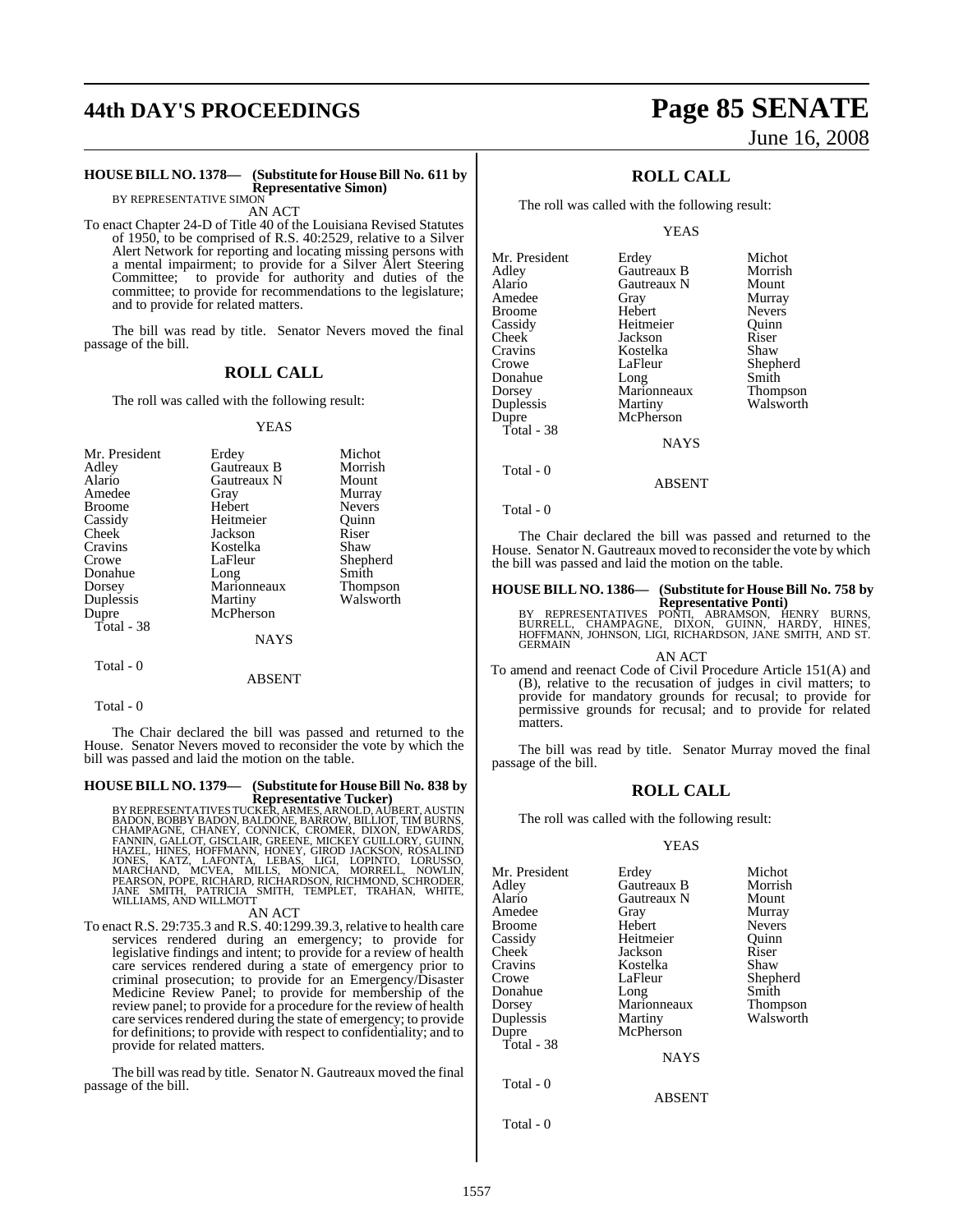# **Page 86 SENATE 44th DAY'S PROCEEDINGS**

### June 16, 2008

The Chair declared the bill was passed and returned to the House. Senator Murray moved to reconsider the vote by which the bill was passed and laid the motion on the table.

#### **Rules Suspended**

Senator Broome asked for and obtained a suspension of the rules for the purpose of taking up:

#### **House Bills and Joint Resolutions on Third Reading and Final Passage, Subject to Call**

The following House Bills and Joint Resolutions on Third Reading and Final Passage, subject to call, were taken up and acted upon as follows:

#### **Called from the Calendar**

Senator Hebert asked that House Bill No. 539 be called from the Calendar at this time for its final passage.

# **HOUSE BILL NO. 539—** BY REPRESENTATIVE LAMBERT

AN ACT

To amend and reenact R.S. 30:2066(B) and to enact R.S. 30:2066(D), relative to fees paid in severe and extreme ozone nonattainment zones; to provide for feesto be paid with respect to the one-hour ozone national ambient air quality standard; to require the Department of Environmental Quality to adopt rules and regulations in response to certain actions by congress, the Environmental Protection Agency, or a court; and to provide for related matters.

#### **Floor Amendments Sent Up**

Senator Hebert sent up floor amendments which were read.

#### **SENATE FLOOR AMENDMENTS**

Amendments proposed by Senator Hebert to Reengrossed House Bill No. 539 by Representative Lambert

#### AMENDMENT NO. 1

Delete Senate Committee Amendment No. 1 proposed by the Senate Committee on Environmental Quality on May 20, 2008 and adopted by the Senate on May 21, 2008.

On motion of Senator Hebert, the amendments were adopted.

#### **Floor Amendments Sent Up**

Senator Hebert sent up floor amendments which were read.

#### **SENATE FLOOR AMENDMENTS**

Amendments proposed by Senator Hebert to Reengrossed House Bill No. 539 by Representative Lambert

#### AMENDMENT NO. 1

Delete Amendment No. 1 adopted by the Senate Committee on Environmental Quality on May 20, 2008 to restore deleted language on page 1, line 20 as follows: after "requirements", add "whichever is less,"

On motion of Senator Hebert, the amendments were adopted.

The bill was read by title. Senator Hebert moved the final passage of the amended bill.

### **ROLL CALL**

The roll was called with the following result:

#### YEAS

| Adley<br>Alario   | Gautreaux B<br>Gray | Morrish<br>Mount |
|-------------------|---------------------|------------------|
| Amedee            | Hebert              | Murray           |
| Broome            | Heitmeier           | <b>Nevers</b>    |
| Cassidy           | Jackson             | Ouinn            |
| Cheek             | Kostelka            | Riser            |
| Cravins           | LaFleur             | Shaw             |
| Donahue           | Long                | Shepherd         |
| Dorsey            | Martiny             | Smith            |
| Duplessis         | McPherson           | Thompson         |
| Erdey             | Michot              |                  |
| <b>Total - 32</b> |                     |                  |
|                   | <b>NAYS</b>         |                  |
| Marionneaux       |                     |                  |
| Total - 1         | <b>ABSENT</b>       |                  |
|                   |                     |                  |

Mr. President Dupre Walsworth<br>Crowe Gautreaux N Gautreaux N Total - 5

The Chair declared the amended bill was passed and returned to the House. Senator Hebert moved to reconsider the vote by which the bill was passed and laid the motion on the table.

#### **Called from the Calendar**

Senator Crowe asked that House Bill No. 413 be called from the Calendar at this time for its final passage.

**HOUSE BILL NO. 413—**

BY REPRESENTATIVE WOOTON

AN ACT To enact R.S. 14:67.26, relative to the theft of a motor vehicle; to create the crime of theft of a motor vehicle; to provide for the procedure for reporting a theft of a motor vehicle; to provide for penalties; and to provide for related matters.

The bill was read by title. Senator Crowe moved the final passage of the bill.

### **ROLL CALL**

The roll was called with the following result:

#### YEAS

Mr. President Erdey McPherson<br>Adley Gautreaux B Michot Adley Gautreaux B Michot Amedee Gray Mount Broome Hebert Murray Cassidy Heitmeier Nevers Cravins Jackson Riser Crowe Kostelka<br>Donahue LaFleur Dorsey Long Smith Duplessis Marionneaux<br>
Dupre Martiny Total - 36

Gautreaux N

LaFleur Shepherd<br>Long Smith Walsworth

NAYS

Total - 0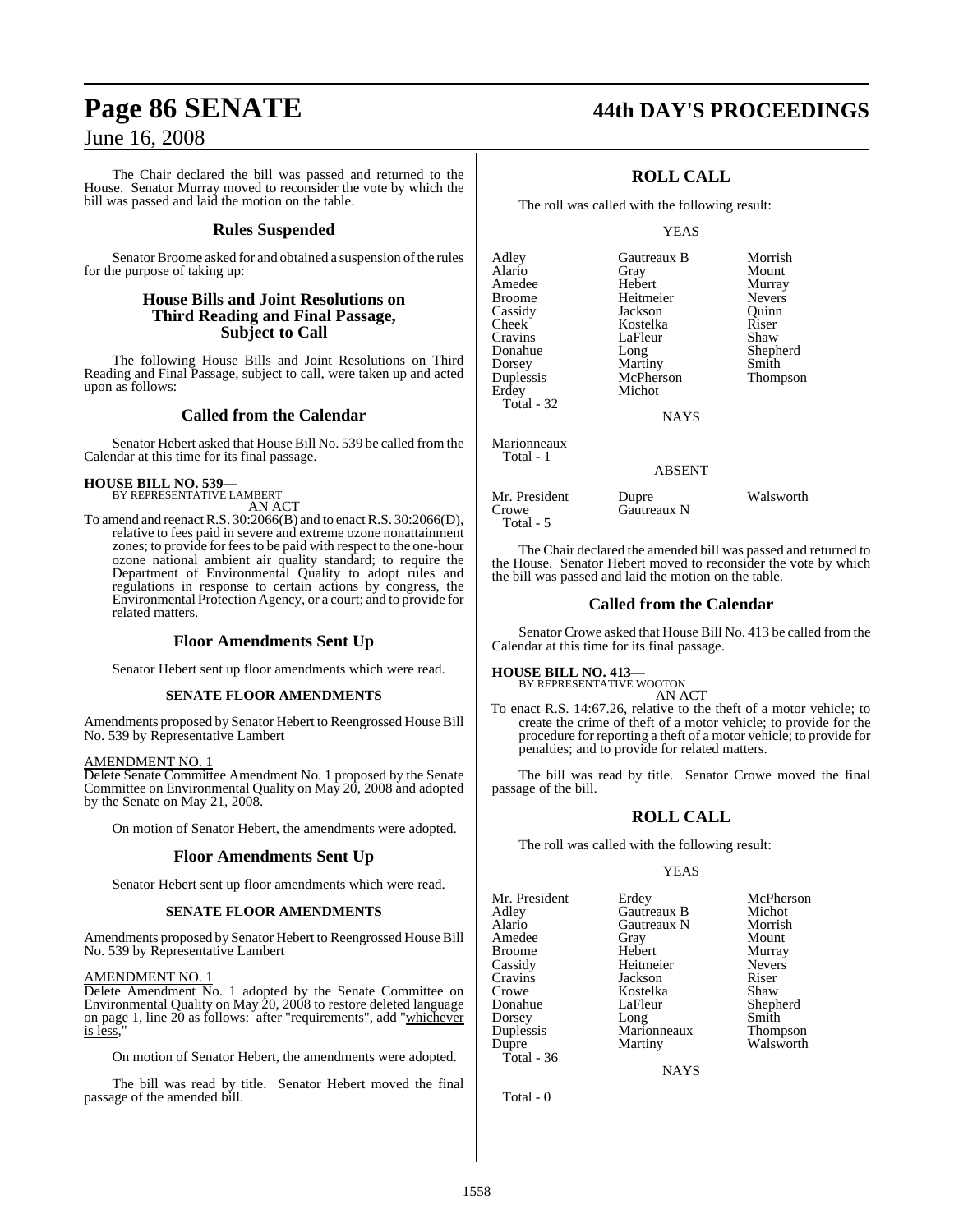# **44th DAY'S PROCEEDINGS Page 87 SENATE**

#### ABSENT

Cheek Ouinn

Total - 2

The Chair declared the bill was passed and returned to the House. Senator Crowe moved to reconsider the vote by which the bill was passed and laid the motion on the table.

#### **Called from the Calendar**

Senator Duplessis asked that House Bill No. 1170 be called from the Calendar at this time for its final passage.

### **HOUSE BILL NO. 1170—** BY REPRESENTATIVE ARNOLD

AN ACT

To enact R.S. 32:1274(E), relative to licensing fees charged by the Louisiana Motor Vehicle Commission; to provide for licensing fees of warrantors; and to provide for related matters.

The bill was read by title. Senator Duplessis moved the final passage of the bill.

#### **ROLL CALL**

The roll was called with the following result:

#### YEAS

| Mr. President | Erdey       | Michot        |
|---------------|-------------|---------------|
| Adley         | Gautreaux B | Morrish       |
| Alario        | Gautreaux N | Mount         |
| Amedee        | Gray        | Murray        |
| Broome        | Hebert      | <b>Nevers</b> |
| Cassidy       | Heitmeier   | Ouinn         |
| Cheek         | Jackson     | Riser         |
| Cravins       | Kostelka    | Shaw          |
| Crowe         | LaFleur     | Shepherd      |
| Donahue       | Long        | Smith         |
| Dorsey        | Marionneaux | Thompson      |
| Duplessis     | Martiny     | Walsworth     |
| Dupre         | McPherson   |               |
| Total - 38    |             |               |
|               | <b>NAYS</b> |               |
| Total - 0     |             |               |

#### ABSENT

Total - 0

The Chair declared the bill was passed and returned to the House. Senator Duplessis moved to reconsider the vote by which the bill was passed and laid the motion on the table.

#### **Called from the Calendar**

Senator Duplessis asked that House Bill No. 502 be called from the Calendar at this time for its final passage.

### **HOUSE BILL NO. 502—** BY REPRESENTATIVE ARNOLD

AN ACT

To enact R.S. 32:702(16) and 718, relative to the sale of auto hulks; to provide for the definition of auto hulk; to provide for regulation of the sale of an auto hulk to a scrap metal processor or a licensed automotive dismantler and parts recycler; and to provide for related matters.

The bill was read by title. Senator Duplessis moved the final passage of the bill.

# June 16, 2008

### **ROLL CALL**

The roll was called with the following result:

YEAS

| Mr. President | Erdey       | Michot          |
|---------------|-------------|-----------------|
| Adley         | Gautreaux B | Morrish         |
| Alario        | Gautreaux N | Mount           |
| Amedee        | Gray        | Murray          |
| Broome        | Hebert      | <b>Nevers</b>   |
| Cassidy       | Heitmeier   | Ouinn           |
| Cheek         | Jackson     | Riser           |
| Cravins       | Kostelka    | Shaw            |
| Crowe         | LaFleur     | Shepherd        |
| Donahue       | Long        | Smith           |
| Dorsey        | Marionneaux | <b>Thompson</b> |
| Duplessis     | Martiny     | Walsworth       |
| Dupre         | McPherson   |                 |
| Total - 38    |             |                 |
|               | <b>NAYS</b> |                 |
|               |             |                 |

Total - 0

Total - 0

The Chair declared the bill was passed and returned to the House. Senator Duplessis moved to reconsider the vote by which the bill was passed and laid the motion on the table.

ABSENT

#### **Called from the Calendar**

Senator Duplessis asked that House Bill No. 73 be called from the Calendar at this time for its final passage.

#### **HOUSE BILL NO. 73—**

BY REPRESENTATIVE AUSTIN BADON AN ACT

To enact R.S. 14:95.1.2, relative to offenses affecting the public safety; to create the crime of illegally supplying a felon with ammunition; to provide for definitions; to provide for penalties; and to provide for related matters.

The bill was read by title. Senator Duplessis moved the final passage of the bill.

#### **ROLL CALL**

The roll was called with the following result:

#### YEAS

| Mr. President<br>Adley<br>Alario<br>Broome<br>Cassidy<br>Cheek <sup>-</sup><br>Cravins<br>Crowe<br>Donahue<br>Dorsey<br>Duplessis<br>Dupre<br>Total - 35<br>Total - 0 | Erdey<br>Gautreaux B<br>Gautreaux N<br>Hebert<br>Heitmeier<br>Jackson<br>Kostelka<br>LaFleur<br>Long<br>Marionneaux<br>Martiny<br>McPherson<br><b>NAYS</b><br><b>ABSENT</b> | Michot<br>Morrish<br>Mount<br>Murray<br><b>Nevers</b><br>Ouinn<br>Riser<br>Shaw<br>Shepherd<br>Smith<br>Walsworth |
|-----------------------------------------------------------------------------------------------------------------------------------------------------------------------|-----------------------------------------------------------------------------------------------------------------------------------------------------------------------------|-------------------------------------------------------------------------------------------------------------------|
| Amedee                                                                                                                                                                | Gray                                                                                                                                                                        | Thompson                                                                                                          |
| Total - 3                                                                                                                                                             |                                                                                                                                                                             |                                                                                                                   |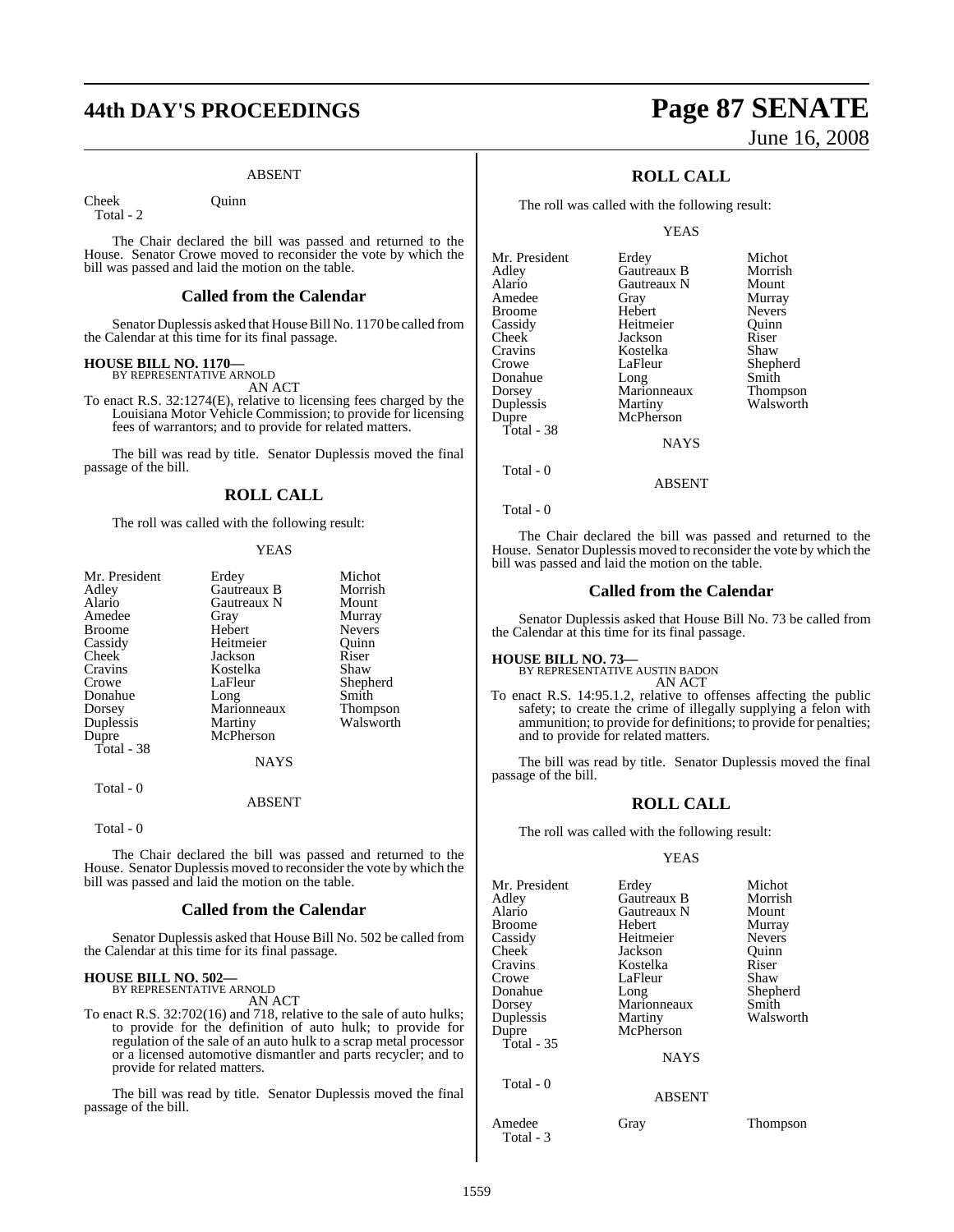The Chair declared the bill was passed and returned to the House. Senator Duplessis moved to reconsider the vote by which the bill was passed and laid the motion on the table.

#### **Called from the Calendar**

Senator Cheek asked that House Bill No. 939 be called from the Calendar at this time for its final passage.

### **HOUSE BILL NO. 939—** BY REPRESENTATIVE ARNOLD

AN ACT

To amend and reenact R.S. 45:1162, relative to the salaries of the Louisiana Public Service Commission; to increase the salaries for the members of the Louisiana Public Service Commission; and to provide for related matters.

The bill was read by title. Senator Cheek moved the final passage of the bill.

### **ROLL CALL**

The roll was called with the following result:

#### YEAS

| Mr. President<br>Adley<br>Alario<br>Cheek<br>Cravins<br>Donahue<br>Dorsey<br>Duplessis<br>Total - $23$ | Dupre<br>Erdey<br>Gautreaux B<br>Gray<br>Hebert<br>Heitmeier<br>LaFleur<br>Marionneaux<br><b>NAYS</b> | Martiny<br>Michot<br>Morrish<br>Mount<br>Murray<br>Smith<br>Thompson |
|--------------------------------------------------------------------------------------------------------|-------------------------------------------------------------------------------------------------------|----------------------------------------------------------------------|
| Crowe<br>Gautreaux N<br>Long<br>Total - 7                                                              | Riser<br>Shaw<br>Shepherd<br><b>ABSENT</b>                                                            | Walsworth                                                            |
| Amedee<br><b>Broome</b><br>Cassidy<br>Total - 8                                                        | Jackson<br>Kostelka<br>McPherson                                                                      | <b>Nevers</b><br>Ouinn                                               |

The Chair declared the bill was passed and returned to the House. Senator Cheek moved to reconsider the vote by which the bill was passed and laid the motion on the table.

#### **Called from the Calendar**

Senator Amedee asked that House Bill No. 241 be called from the Calendar at this time for its final passage.

### **HOUSE BILL NO. 241—** BY REPRESENTATIVE WOOTON

AN ACT

To enact R.S. 14:72.1.1, relative to misappropriation without violence; to create the crime of forgery of insurance or an insurance identification card; to provide for definitions; to provide for penalties; and to provide for related matters.

The bill was read by title. Senator Amedee moved the final passage of the bill.

# **Page 88 SENATE 44th DAY'S PROCEEDINGS**

### **ROLL CALL**

The roll was called with the following result:

#### YEAS

| Mr. President | Erdey       | Morrish         |
|---------------|-------------|-----------------|
| Adley         | Gautreaux N | Mount           |
| Alario        | Gray        | Murray          |
| Amedee        | Hebert      | <b>Nevers</b>   |
| Broome        | Heitmeier   | Ouinn           |
| Cassidy       | Jackson     | Riser           |
| Cheek         | Kostelka    | Shaw            |
| Cravins       | LaFleur     | Shepherd        |
| Crowe         | Long        | Smith           |
| Donahue       | Marionneaux | <b>Thompson</b> |
| Dorsey        | Martiny     | Walsworth       |
| Duplessis     | McPherson   |                 |
| Dupre         | Michot      |                 |
| Total - 37    |             |                 |
|               | <b>NAYS</b> |                 |
|               |             |                 |

Total - 0

```
Gautreaux B
   Total - 1
```
The Chair declared the bill was passed and returned to the House. Senator Amedee moved to reconsider the vote by which the bill was passed and laid the motion on the table.

ABSENT

#### **Called from the Calendar**

Senator Adley asked that House Bill No. 586 be called from the Calendar at this time for its final passage.

### **HOUSE BILL NO. 586—**

BY REPRESENTATIVE HARDY

AN ACT To amend and reenact R.S. 15:262(C), relative to the protection of witnesses; to provide that witness protection may include the establishment of a new identity and relocation and twenty-fourhour security; to provide for legislative appropriation of funds; and to provide for related matters.

The bill was read by title. Senator Adley moved the final passage of the bill.

#### **ROLL CALL**

The roll was called with the following result:

#### YEAS

Mr. President Erdey Morrish<br>Adley Gautreaux N Mount Adley Gautreaux N<br>Alario Gray Broome Hebert Nevers<br>
Cassidy Heitmeier Quinn Cassidy Heitmeier Quinn Cheek Jackson Riser<br>Cravins LaFleur Shaw Cravins LaFleur<br>Crowe Long Crowe Long Shepherd Dorsey Martiny Thompson Duplessis Dupre Michot Total - 35

Gray Murray<br>Hebert Nevers

NAYS

Marionneaux<br>Martiny

Total - 0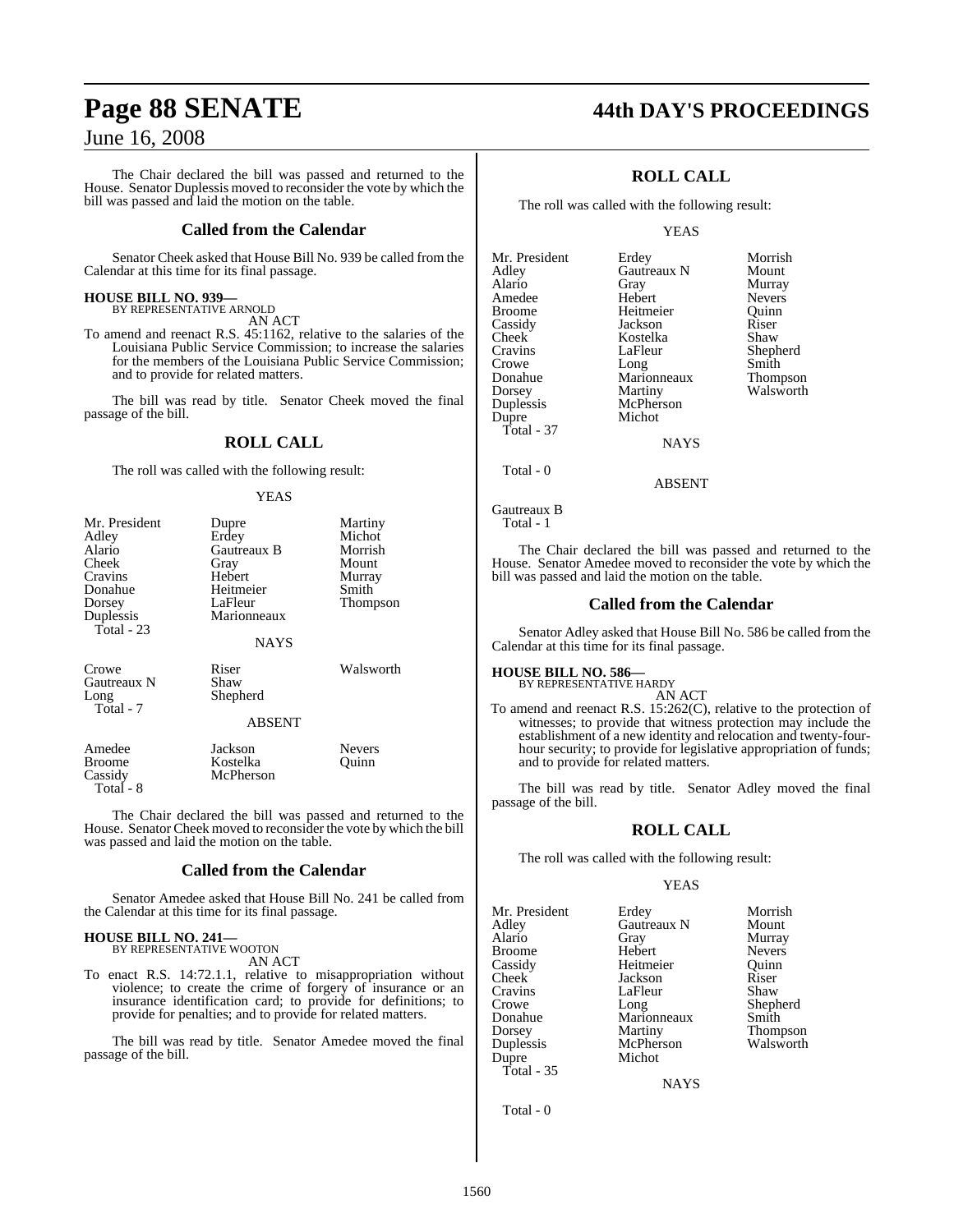# **44th DAY'S PROCEEDINGS Page 89 SENATE**

#### ABSENT

Total - 3

Amedee Gautreaux B Kostelka

The Chair declared the bill was passed and returned to the House. Senator Adley moved to reconsider the vote by which the bill was passed and laid the motion on the table.

#### **Called from the Calendar**

Senator Thompson asked that House Bill No. 633 be called from the Calendar at this time for its final passage.

#### **HOUSE BILL NO. 633—**

BY REPRESENTATIVE ANDERS AN ACT

To enact R.S. 9:2795.5, relative to civil liability; to provide a limitation of liability for certain agritourism activities; to provide for definitions; to provide for exceptions; to require certain warnings; and to provide for related matters.

#### **Floor Amendments Sent Up**

Senator Marionneaux sent up floor amendments which were read.

#### **SENATE FLOOR AMENDMENTS**

Amendments proposed by Senator Marionneaux to Reengrossed House Bill No. 633 by Representative Anders

#### AMENDMENT NO. 1

On page 3, between lines 16 and 17, insert "(4) The provisions of this Act shall not apply to a for profit agritourism activity."

Senator Marionneaux moved adoption of the amendments.

Senator Thompson objected.

#### **ROLL CALL**

The roll was called with the following result:

#### YEAS

| Mr. President<br>Alario<br><b>Broome</b><br>Cravins<br>Dorsey<br>Total - $13$        | Dupre<br>Gautreaux B<br>Gray<br>Hebert<br>Heitmeier<br><b>NAYS</b>                           | Jackson<br>Marionneaux<br>Murray                                   |
|--------------------------------------------------------------------------------------|----------------------------------------------------------------------------------------------|--------------------------------------------------------------------|
| Amedee<br>Cassidy<br>Cheek<br>Crowe<br>Donahue<br>Erdey<br>Gautreaux N<br>Total - 20 | Kostelka<br>LaFleur<br>Long<br>Martiny<br>Morrish<br>Mount<br><b>Nevers</b><br><b>ABSENT</b> | Riser<br>Shaw<br>Shepherd<br>Smith<br><b>Thompson</b><br>Walsworth |

Adley McPherson Quinn<br>
Duplessis Michot Duplessis Total - 5

The Chair declared the amendments were rejected.

Senator Marionneaux moved to return the bill to the Involuntary Calendar.

Senator Thompson objected.

# June 16, 2008

### **ROLL CALL**

The roll was called with the following result:

YEAS

**NAYS** 

Mr. President Dupre LaFleur<br>Alario Gautreaux B Marion Broome Gray Murray<br>
Broome Gray Hebert Shepher Duplessis Total - 14

Cassidy Kostelka Riser Cheek Long Shaw<br>Cravins Martiny Smith Cravins Martiny<br>Crowe Morrish Crowe Morrish Thompson Gautreaux N Total - 17

Adley Jackson Quinn Erdey Total - 7

Gautreaux B Marionneaux<br>Gray Murray Hebert Shepherd<br>Heitmeier

Mount Walsworth<br>Nevers

ABSENT

The Chair declared the Senate refused to return the bill to the Involuntary Calendar.

The bill was read by title. Senator Thompson moved the final passage of the bill.

#### **ROLL CALL**

The roll was called with the following result:

McPherson<br>Michot

#### YEAS

| Alario<br>Broome<br>Cassidy<br>Cheek <sup>-</sup><br>Cravins<br>Crowe<br>Donahue<br>Dorsey<br>Duplessis<br>Dupre<br>Erdey<br>Total - 31 | Gautreaux B<br>Gautreaux N<br>Hebert<br>Heitmeier<br>Jackson<br>Kostelka<br>LaFleur<br>Long<br>Martiny<br>Michot<br>Morrish | Mount<br><b>Nevers</b><br>Quinn<br>Riser<br>Shaw<br>Shepherd<br>Smith<br>Thompson<br>Walsworth |
|-----------------------------------------------------------------------------------------------------------------------------------------|-----------------------------------------------------------------------------------------------------------------------------|------------------------------------------------------------------------------------------------|
|                                                                                                                                         | <b>NAYS</b>                                                                                                                 |                                                                                                |
| Marionneaux<br>Total - 2                                                                                                                | Murray<br><b>ABSENT</b>                                                                                                     |                                                                                                |
| Mr. President<br>Adley<br>Total - 5                                                                                                     | Amedee<br>Gray                                                                                                              | McPherson                                                                                      |

The Chair declared the bill was passed and returned to the House. Senator Thompson moved to reconsider the vote by which the bill was passed and laid the motion on the table.

#### **Called from the Calendar**

Senator Murray asked that House Bill No. 299 be called from the Calendar at this time for its final passage.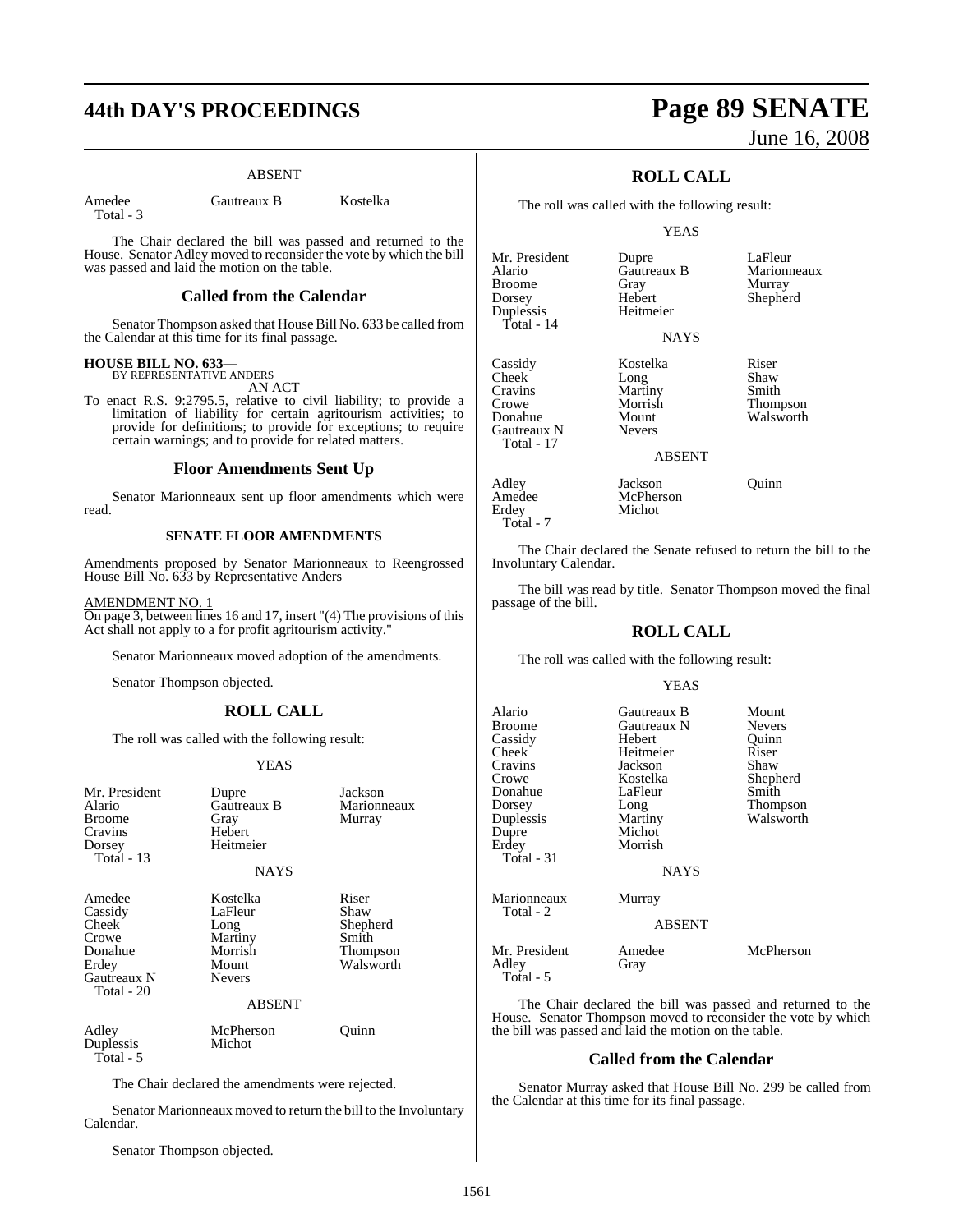#### **HOUSE BILL NO. 299—**

BY REPRESENTATIVE MORRELL AN ACT

To enact R.S. 33:2740.69, relative to Orleans Parish; to create the Gentilly Development District within the parish; to provide relative to the boundaries, purpose, and powers and duties of the district; to provide relative to district funding, including the authority to levy taxes; and to provide for related matters.

#### **Floor Amendments Sent Up**

Senator Murray sent up floor amendments which were read.

#### **SENATE FLOOR AMENDMENTS**

Amendments proposed bySenator Murray to Reengrossed House Bill No. 299 by Representative Morrell

#### AMENDMENT NO. 1

On page 1, line 18, after the colon ":" delete the remainder of the line and delete line 19 in its entirety and insert the following: "Beginning at the intersection of Bayou St. John and Robert E. Lee Boulevard; then following Robert E. Lee Boulevard to its intersection with Leon C. Simon Boulevard; then Leon C. Simon Boulevard to its intersection with the Industrial Canal; then along the Industrial Canal to its intersection with I-10; then along I-10 to its intersection with I-610; then along I-610 to Bayou St. John; then Bayou St. John to the point of beginning.

On motion of Senator Murray, the amendments were adopted.

#### **Floor Amendments Sent Up**

Senator Duplessis sent up floor amendments which were read.

#### **SENATE FLOOR AMENDMENTS**

Amendments proposed by Senator Duplessis to Reengrossed House Bill No. 299 by Representative Morrell

#### AMENDMENT NO. 1

On page 3, line 12, after "**district**", delete "**shall**" and insert "**may**"

AMENDMENT NO. 2

On page 3, line 17, after "**otherwise,**", delete "**shall**" and insert "**may**"

AMENDMENT NO. 3 On page 3, line 25, after "**facilities**", delete "**shall**" and insert "**may**"

On motion of Senator Duplessis, the amendments were adopted.

#### **Floor Amendments Sent Up**

Senator Shepherd sent up floor amendments which were read.

#### **SENATE FLOOR AMENDMENTS**

Amendments proposed by Senator Shepherd to Reengrossed House Bill No. 299 by Representative Morrell

AMENDMENT NO. 1

On page 2, delete lines 14 and 15 in their entirety

AMENDMENT NO. 2

On page 2, line 16, delete "business in or own property in the district.

On motion of Senator Shepherd, the amendments were adopted.

The bill was read by title. Senator Murray moved the final passage of the amended bill.

### **Page 90 SENATE 44th DAY'S PROCEEDINGS**

### **ROLL CALL**

The roll was called with the following result:

YEAS

| Mr. President | Erdey       | Michot          |
|---------------|-------------|-----------------|
| Adley         | Gautreaux B | Morrish         |
| Alario        | Gautreaux N | Mount           |
| Amedee        | Gray        | Murray          |
| Broome        | Hebert      | <b>Nevers</b>   |
| Cassidy       | Heitmeier   | Ouinn           |
| Cheek         | Jackson     | Riser           |
| Cravins       | Kostelka    | Shaw            |
| Crowe         | LaFleur     | Shepherd        |
| Donahue       | Long        | Smith           |
| Dorsey        | Marionneaux | <b>Thompson</b> |
| Duplessis     | Martiny     | Walsworth       |
| Dupre         | McPherson   |                 |
| Total - 38    |             |                 |
|               | <b>NAYS</b> |                 |

Total - 0

Total - 0

The Chair declared the amended bill was passed and returned to the House. Senator Murray moved to reconsider the vote by which the bill was passed and laid the motion on the table.

ABSENT

#### **Rules Suspended**

Senator Mount asked for and obtained a suspension of the rules for the purpose of reverting to the Morning Hour.

#### **Messages from the Governor**

The following messages from the Governor were received and read as follows:

#### **STATE OF LOUISIANA Office of the Governor**

June 16, 2008

The Honorable President and Members of the Senate

Ladies and Gentlemen:

I have appointed the following persons on the attached list to the offices indicated.

In compliance with Article IV, Section 5(H)(3) of the Louisiana Constitution of 1974, I do hereby present these names for your review.

> Sincerely, BOBBY JINDAL Governor

**Administration, Division of (State Department)**  Barbara E. Goodson

**Aging, Louisiana Executive Board on** Raymond A. Franklin **Peggy B. Gehbauer**<br> **Annette A. Kelly Properties** Frankling S. Williams Myrtle Winbush

June S. Williams

**Amite River Basin Drainage & Water Conservation District** Dale Sidney Zuelke

**Animal Welfare Commission, Louisiana**  Samuel F. Burke, Jr.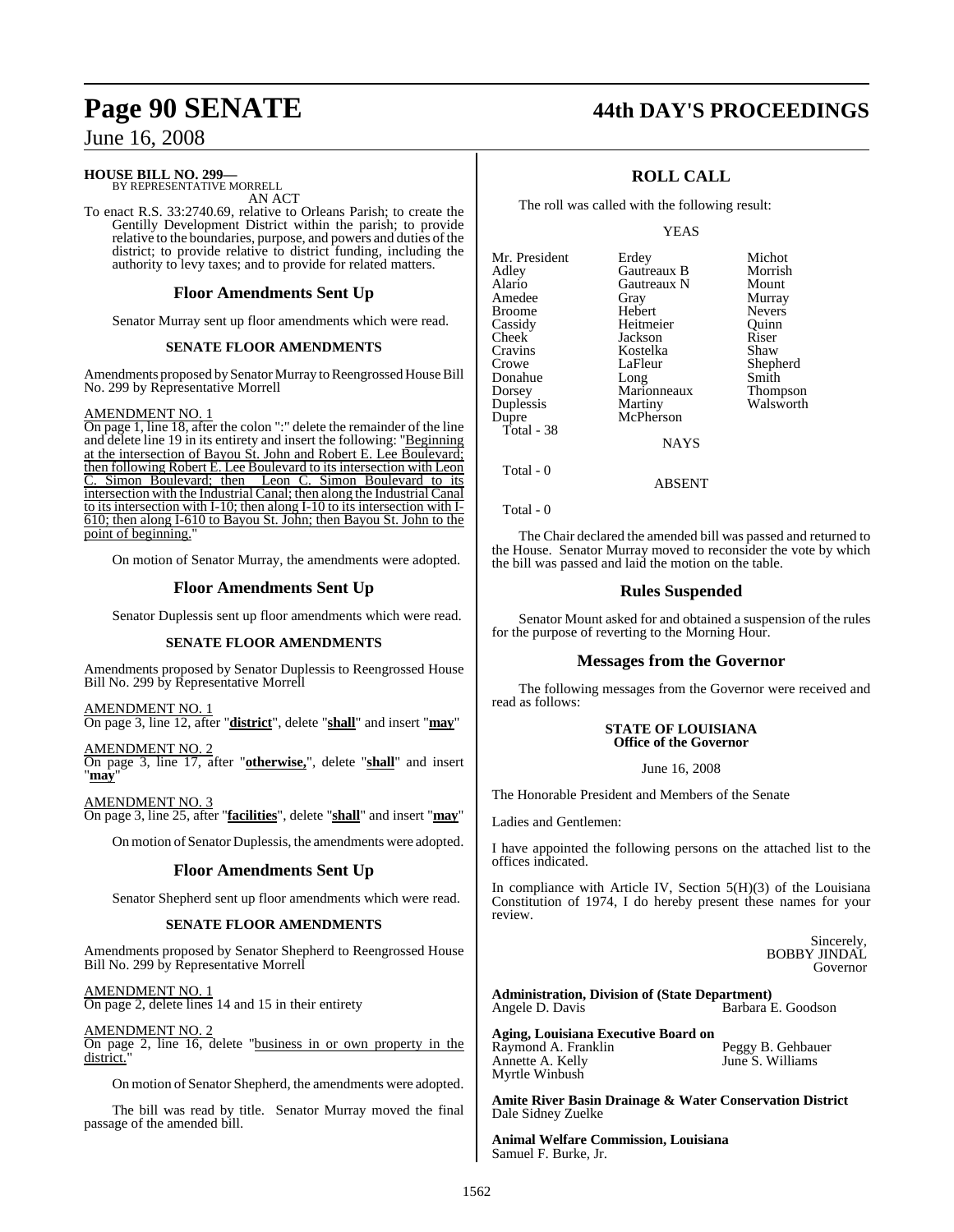# **44th DAY'S PROCEEDINGS Page 91 SENATE**

#### **Associated Branch Pilots for the Port of Lake Charles** William J. Neal

**Associated Branch Pilots of the Port of New Orleans** Malcolm L. Lincoln, Jr. Jeffery R. Robicheaux

**Auctioneers Licensing Board**  Tessa S. Steinkamp

Gregory L. Bordelon Charles Clayton Brister James K. Comer, Jr. Delmar "Buster" E. Gay Freddie L. Graves Freddie L. Phillips, Jr.<br>Robert L. Graves Freddie L. Phillips, Jr.

**Bar Pilots-New Orleans Examiners Board**  Hayes T. Booksh

**Barber Board of Examiners** James A. Adams, Jr.

**Bayou D'Arbonne Lake Watershed District Commission** Willie T. Sensely, Jr.

**BESE**

Tammie Ashley McDaniel

Penny Matherne Dastugue

**Boxing and Wrestling Commission**  Bobby Paul Dupre A.L. "Buddy" Embanato, Jr.<br>John Green. Jr. Patrick C. McGinity Patrick C. McGinity<br>Alvin J. Topham John "Johnny" T. Raymond Alvin J. Topham Harold Lee Williams, Jr. **Caddo Levee District, Bd of Commissioners**  Carolyn C. Prator

#### **Capital Area Groundwater Conservation District Board**

Zahir "Bo" Bolourchi Joey Hebert Roland T. Jackson<br>
Harold W. Kirby<br>
Harold W. Kirby<br>
1990 Jerome 'Jerry' Mark E. Walton

Jerome "Jerry" M. Klier

**Children's Cabinet Advisory Board**  Marketa Garner Gautreau

**Children's Cabinet, Louisiana**  Angelic Sutherland-Adams

**Citizens Property Insurance Corporate Board of Directors**  Ann Marie Metrailer

**Coastal Protection and Restoration Authority**  Garrett Graves

# **Commerce & Industry, Board of**

Bryan L. Bossier, Sr.<br>Mark Delesdernier. Jr. Mark Delesdernier, Jr. Jeffery Wayne Elmore Ronnie Charles Harris *Jerald Norman Jones*<br>William V. "Bill" King **Martin Albert Mayer** William V. "Bill" King Martin Albert Mayer Gale Potts-Roque Wilda Shows Smith Charles J. Soprano Gregory Martin Walker Jennifer Romero Wallace

Lance B. Belcher<br>Gordon A. Burgess Richard Allen Gonsoulin<br>Jerald Norman Jones

**Community and Technical Colleges Board of Supervisors** Stephen M. Toups

# **Cosmetology Board**

Allen D. Crochet John J. Gaspard, Jr.<br>Vivian L. Glaze Taquilla F. Hamilto Frances K. Hand Geneva L. Jones<br>Carolyn L. Robicheaux Aleshia J. Smith Carolyn L. Robicheaux

Taquilla F. Hamilton<br>Geneva L. Jones

**Crescent City Connection Oversight Authority**  Reuben J. DeTiege II Glenn P. Orgeron **David Pavlovich**<br>
Rosalind M. Peychaud **D. David Pavlovich** Rosalind M. Peychaud

**D.A.R.E. Advisory Board** 

Leslie Denise Aguillard Debbie C. Bain<br>
James D "Buddy" Caldwell John S. "Sam" Craft James D "Buddy" Caldwell<br>J. Austin Daniel William "Willie" L. Graves<br>Leland D. Guin Leland D. Guin Victor E. Jones, Jr. Mike Stone

**Deaf, Louisiana Commission for the** 

**Dentistry Board, Louisiana State**  Wilton A. Guillory, DDS Dean L. Manning, DDS Marija G. LaSalle, DDS

**Economic Development Corporation, Louisiana** Thomas A. Cotten Shelley M. Ferro Shelley M. Ferro Sibal S. Holt Anthony J. Roy III

**Economic Development, State Department of**  Donald Myron Pierson, Jr. Stephen Moret

**Board of Control for Southern Regional Education** Francis C. Thompson

**Educational Commission of the States** Andre G. Coudrain Paul G. Pastorek<br>Phyllis Taylor Paul Vallas Phyllis Taylor

**Educational Television Authority, (LETA) Louisiana** Barbara Decuir

Christain Goudeau

**Embalmers & Funeral Directors Board**  Louis Charbonnet III<br>Andrew W. Haves Louis Charbonnet III<br>
Andrew W. Hayes<br>
Eugene Pellerin<br>
Eugene Pellerin<br>
Margaret Shehee Kelly Rush Williams

Margaret Shehee

**Environment Quality, State Department of**  Louis E. Buatt Peggy Hatch Harold "Hal" Leggett Cheryl Sonnier Nolan

**Fifth Louisiana Levee District, Board of Commissioners** Phillip B. Brown

**Folklife Commission** Dr. Charles R. McGimsey

Vincent Sagnibene

**Gaming Control Board, Louisiana**  Claryce J. Minor

**Governor, Office of the** Dr. James Bulot<br>
Dr. James Bulot<br>
Mark Cooper
Brandon Burris<br>
Mark Cooper
Brandon Brandon Burris Mark Cooper John P. Ducrest Jimmy R. Faircloth, Jr. Mark Ford Jimmy R. Faircloth, Jr.<br>
Garrett Graves Roland J. Guidry<br>
Stephen Street Timmy P. Teepel Stephen M. Waguespack

Timmy P. Teepell<br>Thomas "Tommy" E. Williams

**Greater Baton Rouge Port Commission**  Blaine J. Sheets

**Greater New Orleans Biosciences Economic Development Board** Karen Bollinger Desalvo

**Greater New Orleans Expressway Commission** James Ravannack

# June 16, 2008

Lyndon Steven Gibson<br>Bobby Joseph Guidroz James Ralph Rimes

Thelma Scanlan Covello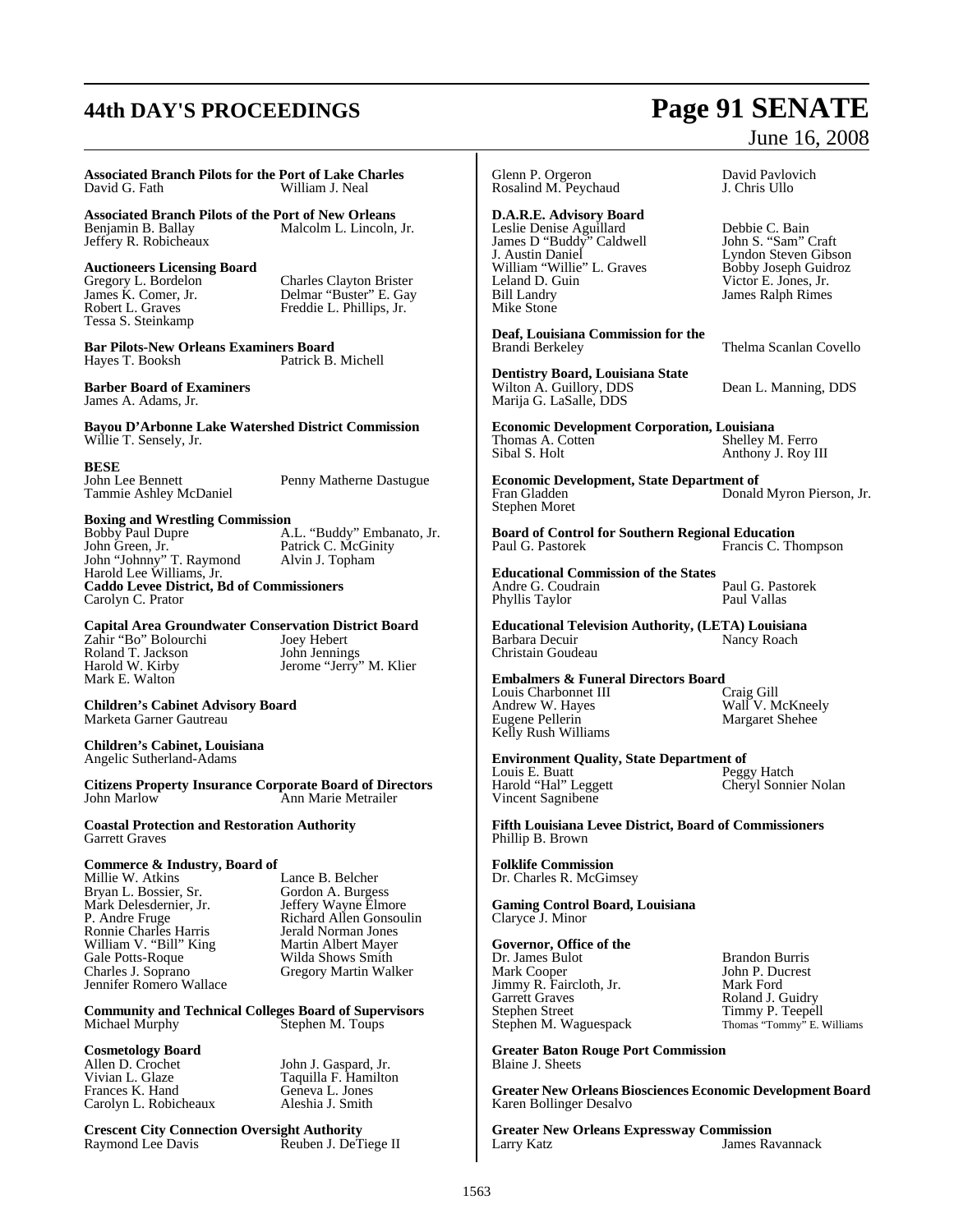# **Health and Hospitals, State Department of**

Charles F. Castille<br>Hugh Elev Kathy Kliebert Alan Levine

#### **Highway Safety Commission**

Rodney Arbuckle Randall Bryan<br>Robert Buckley Jim Craft Robert Buckley Jim Craft<br>
Bobby W. Deen Johnny Gaspard Bobby W. Deen Johnny Gaspard Stephen J. Gremillion Alexcie Guillory, Sr. Tommy Head John LeBlanc<br>Anthony "Tony" Mancuso, Jr. Charles McDonald Anthony "Tony" Mancuso, Jr.<br>Russ McInnis Dwayne Munch<br>Carl Pendley Reggie Skains

M. Rony Francois<br>Jennifer Kopke

Ray Morvant<br>Mark S. Oxley Bobbie J. Price<br>Warren Vedros

**Housing & Community Development Adv Task Force** James  $\breve{\!}$  Gilmore Jr.

**Housing Finance Agency, Louisiana** Michael Airhart

#### **Labor, State Department of**

Thomas A. Barfield, Jr. Stacy E. Bonnaffons<br>
Chris Broadwater Bennett J. Soulier Marianne Sullivan

Bennett J. Soulier

#### **Lafitte Area Independent Levee District**

Barron C. Burmaster Dena Frickey Timothy P. Kerner Allen Dale Moore Frank Rawle

#### **Lafourche Basin Levee District, Board of Commissioners** Robert H. LeBlanc

#### **Lake Charles Harbor & Terminal District Board**  Kay C. Barnett

C. Wade Shaddock, Jr.

Douglas L. Hebert, Jr.<br>Jerry L. Jones

R. Christopher Nevils

Randy J. Maxwell

Patrick Yoes

Nancy Amato Konrad<br>James "Jay" P. Lemoine

### **Law Enforcement & Administration of Criminal Justice Commission** Michael B. Cazes Paul D. Connick, Jr. J. Austin Daniel Larry C. Deen Judy Dupuy "Ricky" E. Edwards, Jr. Cayce Hunter Grimes<br>
Douglas L. Hebert. Jr. Bobby D. Hickman David R. Kent<br>Arthur S. Lawson, Jr. Anthony"Tony" S. Mancuso, Jr.<br>Steven E. May<br>Harry J. Morel, Jr. E. Rudolph McIntyre, Jr. Harry J. Morel, Jr. Walter Philip Reed Mark W. Shumate John Dale "J.D." Thornton Jeffrey F. Wiley

**Library, Board of Commissioners of the Louisiana State**  Bennie Bibb C. Ingram

**Licensed Professional Counselors Board of Examiner** Gloria M. Bockrath Norman T. "Tom" Moore

**Liquefied Petroleum Gas Commission** Carol Ann Cleveland

# **Massage Therapy, Louisiana Board of**

Janeth "Jan" DeBenedetto<br>Joe Bruce Evans Casey Allen Little Mary Donker Syvertsen

Jack E. Hightower, Jr.<br>Pamela D. Little

# **Page 92 SENATE 44th DAY'S PROCEEDINGS**

#### **Medicaid Pharmaceutical & Therapeutics Committee**  Larry Hebert **Anita Kablinger**<br>Alan Levine **Anita Kablinger**<br>Fred Mills. Jr. Fred Mills, Jr.

### **Mineral Board, State**

John "Juba" C. Diez Bay E. Ingram Ben S. Katz W. Paul Segura, Jr. Darryl D. Smith Helen Godfrey Smith Matthew J. Ungarino

Thomas L. Arnold, Jr.<br>
John "Juba" C. Diez<br>
Bay E. Ingram

**Morgan City-Berwick Port Pilot Commissioners and Examiners** Jimmy D. Skiles

# **Morial-N.O. Exhibition Hall Authority**

Klara Cvitanovich Anthony M. DiLeo Edward D. E "Ed" Markle Melvin Joseph Rodrigue, Jr. Fredrick W. Sawyer II Carroll W. Suggs James Bryan Wagner

# **Motor Vehicle Commissioner, Louisiana**

Raymond "Ray" J. Brandt Donna Shetler Corl<br>Troy Joseph Duhon Maurice C. Guidry Troy Joseph Duhon<br>Don Paul Hargroder Don Paul Hargroder Dallas Long Hixson Alexis D. Hocevar Joyce Collier LaCour<br>
V. Price LeBlanc, Jr. Kent Warren Richards Arthur W. Tait

# **Museum Board of Directors, State**

Christian T. Brown Elna P. Dease William K. Greiner **Janet V. Haedicke**<br>Henry "Wayne" McCullen **Charlotte D. Walter** Henry "Wayne" McCullen Charlotte D. Walter Donna B. Winters

# **Natural Resources, State Department of**

Marjorie A. McKeithen

**Office Facilities Corporation**  Jim Tucker

**Orleans Parish Public Administrator** Marlene M. Babin

**Pardons, Board of**  Larry W. Clark Leonard "Pop" R. Hataway<br>
Kenneth A. Jones Clement LaFleur, Jr. Henry "Tank" W. Powell

# **Parish Boards of Election Supervisors**

Shaune S. Abendroth<br>Margie Alvene Bass Margie Alyene Bass **Ronnie L. Broughton**<br>
Lavelle Brown **Anh Quang Cao** Gwendolynn P. Cheramie<br>Josesph V. Greco Josesph V. Greco Michael J. Jaubert, Sr.<br>
Louis W. Laborde Harold A. LaCour Elizabeth Weber Levy<br>Richard M. Newton Daniel F. Parker Vinson J. S<br>Albert Simien, Sr. New York Hrvin Smith Albert Simien, Sr. Irvin Smith<br>Evans C. Spiceland, Jr. Thomas F. Usrey Evans C. Spiceland, Jr. Thomas F. Usrey Cora Mae Vital

**Parole, Board of**  Greta W. Jones<br>Albert Mims, Jr. Jimmy Wise

James M. "Jim" Besselman, Jr.<br>Anthony M. DiLeo

Frank J. Borne, Jr.<br>Donna Shetler Corley Kent Warren Richards<br>Cloid White

Tracie L. Boutte<br>Elna P. Dease

Robert "Bob" D. Harper<br>James H. Welsh

Clement LaFleur, Jr.

Anh Quang Cao<br>Albert Paul Fleming Harold A. LaCour<br>Charles E. Mizell Deborah C. Noland<br>Vinson J. Serio

Winzer Rose Andrews, Sr.<br>C.A. Lowe, Jr. Clause "Wayne" Morein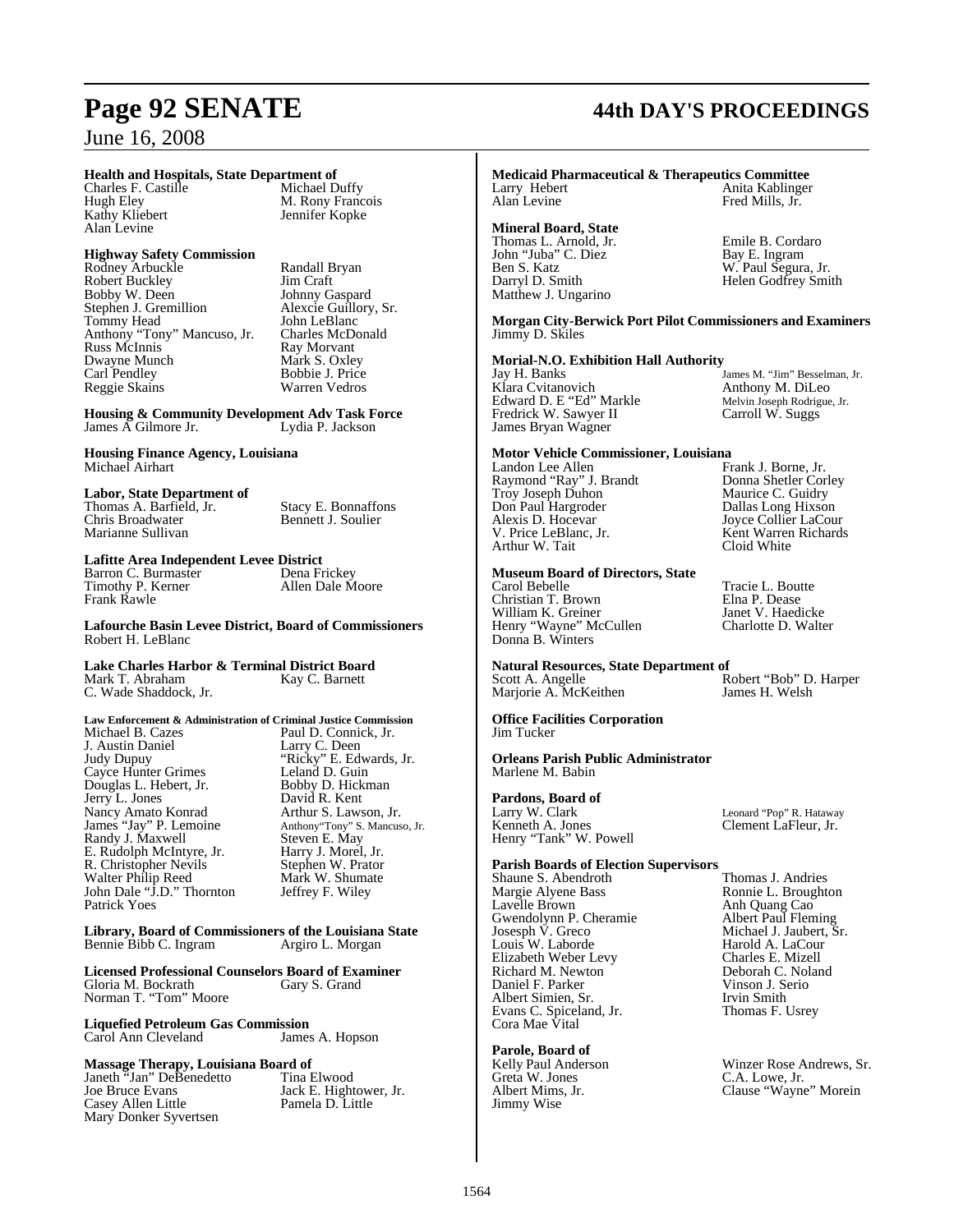# **44th DAY'S PROCEEDINGS Page 93 SENATE**

**Patient's Compensation Fund Oversight Board**  Vincent A. Culotta, Jr. MD

**Peace Officer Standards & Training Council**<br>Larry C. Deen Cayce Hunter Arthur S. Lawson, Jr.<br>Harry J. Morel, Jr. Jeffrey F. Wiley

Cayce Hunter Grimes Chad J. Leger<br>Stephen W. Prator

**Pharmacy, Louisiana Board of** Sydnie Mae Durand

**Physical Therapy Examiners, State Board of**  Al C. Moreau JoAnn Swanson-Robichaux

**Pontchartrain Levee District** William Addison

**Port of South Louisiana Commission, The**  Paul "Joey" Murray III

**Private Security Examiners, State Board of Thomas L. Baer Kenneth R.** Denise R. Lockett<br>George F. Rojas

Kenneth R. Kennedy<br>Albert S. Neathery Christine M. Vinson

**Professional Engineering & Land Surveying Bd., Louisiana**  James E. Bowie, Jr.

**Public Defender Board** Frank X. Nuener, Jr.

**Real Estate Commission** 

**Public Safety & Corrections, State Department of**<br>Frank D. Blackburn Bernard E. "Trev" Bou

Frank D. Blackburn Bernard E. "Trey" Boudreaux III<br>
Jill Boudreaux Hillary "Butch" Browning Ir Whalen Gibbs, Jr. Kay B. Hodges<br>James "Jimmy" Myles LeBlanc Richard M. Thompson, Ph.D. James "Jimmy" Myles LeBlanc

Patrick T. Caffery, Jr. Timothy J. Flavin

Hillary "Butch" Browning, Jr.<br>Kay B. Hodges

**Recovery Authority, Louisiana**  Jaswant "Jas" S. Gill Patricia S. LeBlanc Paul Rainwater

# **Recreational and Used Motor Vehicle Commission, Louisiana**

Ronald Duplessis<br>Clement F. Garon, Jr. Vanessa J. Hudson Gayle U. Materne Michael R. McTurner Henry A. Smith Eugene Smith Phillip S. Snyder<br>
Curtis O. Stewart E. Brandt Thiac Curtis O. Stewart

Kevin P. Calmes<br>George R. Floyd Addison "Jeff" Hilliard<br>Gayle U. Materne

**Revenue, State Department of**  Cynthia J. Bridges<br>
Clarence J. Lymon<br>
Murphy J. Painter Clarence J. Lymon Murphy J. Painter<br>
Shone T. Pierre Kurt F. Van Brock

**River Port Pilots for the Port of New Orleans**<br>Gabriel W. Arnoult Charles T. Cr. Gabriel W. Arnoult Charles T. Crawford, Jr.<br>Chad Gonzales Charles Jonathon H. McNeelv Chad Gonzales Jonathon H. McNeely

Kerri Turgeau-Malcolm

Kurt F. Van Brocklin

# **Seafood Promotion & Marketing Board**

Gary M. Bauer, Sr.<br>Craig B. Borges John Folse **Peter M. Gerica**<br>Alan A. Gibson **Miriam M. Juban** Alan A. Gibson<br>Steve Minvielle Miriam M. Juban<br>Harlon H. Pearce. Darrel J. Rivere Don C. Schwab Henry W. Truelove Kevin Michael Voisin

Craig B. Borges Kimberly K. Chauvin<br>
John Folse Peter M. Gerica Steve Minvielle Harlon H. Pearce, Jr.<br>
Den C. Schwab<br>
Don C. Schwab

# June 16, 2008

**Social Services, State Department of**  Edward "Eddie" Ashworth Marketa Garner Gautreau

Ann Silverberg Williamson Adren O. Wilson

**Social Work, Board of Examiners** Wade Tyler

# **Soybean & Grain Research and Promotion**

Donald H. Marshall<br>Carlos Polotzola Robert J. Thevis Darrell J. Vandeven

Jules K. Bordelon Charles J. Cannatella Jerry D. Hunter<br>Joey Olivier Carlos Polotzola Raymond S. Schexnayder, Jr.

**Speech Pathology & Audiology Examiners Board**  Kerrilyn K. Phillips

**St. Bernard Port, Harbor & Terminal District, Board of Commissioners**  Charles H. Reppel, Sr.

**St. Mary Levee District**  Junius Hebert, Jr. Luther Smith William H. Hidalgo, Sr.

**Stadium & Exposition District Commissioners** 

John E. "J.E." Brignac, Jr. Robert John Bruno David E. Chozen Timothy Paul Coulon L. Ronald "Ron" Forman Julio A. Melara William C. "Bill" Windham

# **State Parks and Recreation Commission**

Michael R. Bayham **David J. Camardelle**<br>
Eustis J. Guillemet **David Martin P. Guillorv** Eustis J. Guillemet Martin P. Guillory

**Tax Appeals Board**  Gary J. Ortego Mitchell R. Theriot Richard H. Young

**Tax Commission, Louisiana**  Paul B. Hargrove Belinda B. Hazel Kenneth P. Naquin, Jr. James D. "Pete" Peters Harold J. Vercher, Jr.

**Tourism Development** 

Riley G. Armantrout III John Ed Bartmess<br>
Christoper Kim Carver Curtis J. Hue Christoper Kim Carver Curtis J. Hue<br>
Curtis Joseph Joubert Mary Ann Nunley Curtis Joseph Joubert<br>Paul Prudhomme Carolyn G. Whitfield

**Transportation & Development, State Department of**  William "Bill" Ankner<br>Eric Kalivoda Gordon Nelson

**Uniform Construction Code Council, Louisiana State**  Michael K. Henderson

**University of Louisiana System Board of Supervisors** Edward J. Crawford III **Veterans Affairs Commission**  Richard L. Garner

**Veterans Affairs, Department of**  Lane A. Carson David C. Perkins

**Veterinary Medicine, Louisiana Board of**  Steven V. Slaton DVM

**White Lake Property Advisory Board** 

Miriam L. Davey Sean S. Gayle R. Martin "Marty" Guidry Steve D. Linscombe, Ph.D. Armond Kemp Cooper Schwing

Gerard Moreau, Sr. Willie J. Young, Sr.

Gregory M. Reggio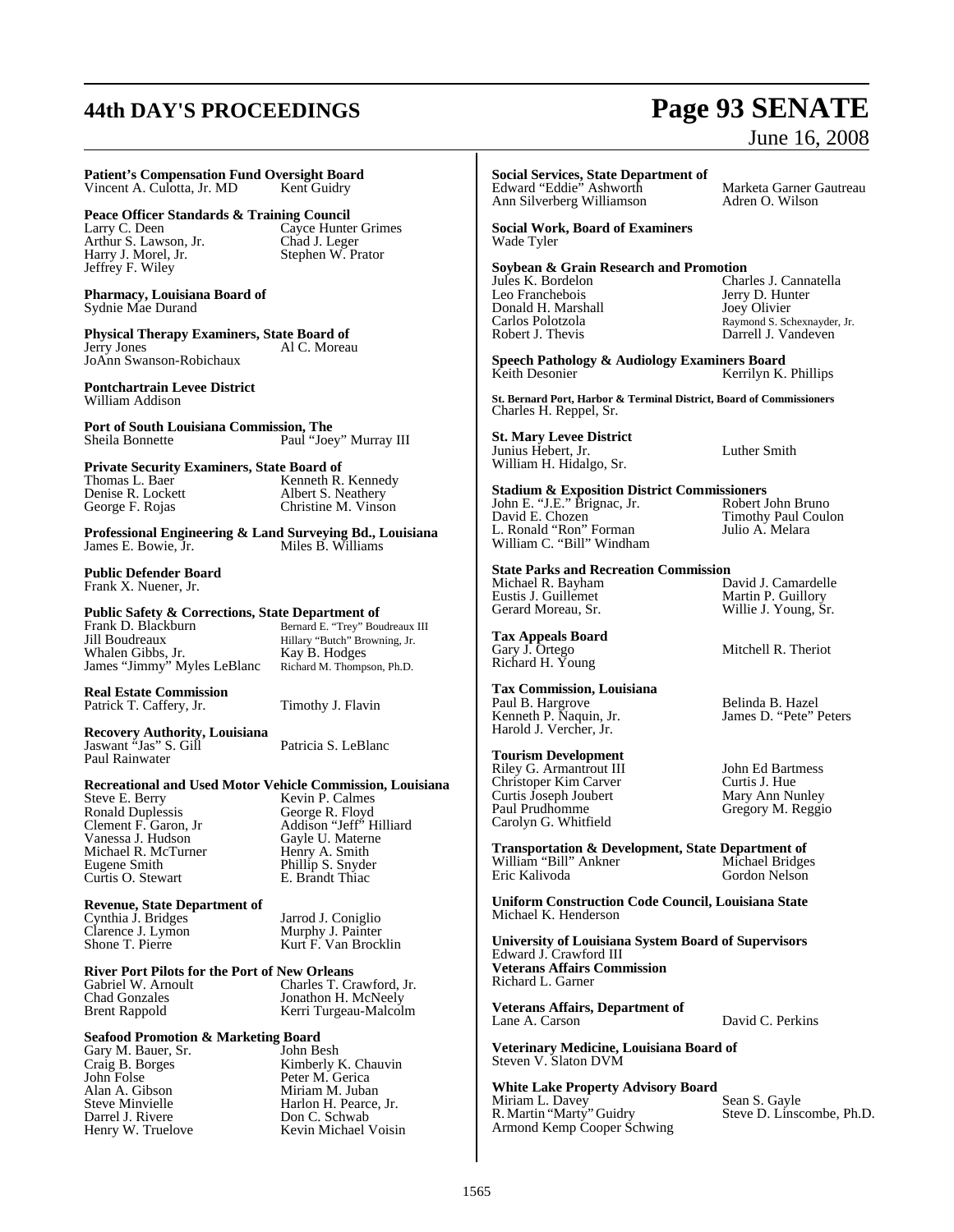**Wildlife & Fisheries Commission**  Stephen W. Sagrera

**Wildlife & Fisheries, State Department of**<br>Jimmy L. Anthony Robert J. Barham Jimmy L. Anthony<br>
Janice A. Lansing<br>
Randy Pausina Janice A. Lansing

**Workers Compensation Corporation** Sibal S. Holt David R. Voelker

#### **Messages from the House**

The following Messages from the House were received and read as follows:

### **Message from the House**

#### **PASSED SENATE BILLS AND JOINT RESOLUTIONS**

#### June 16, 2008

To the Honorable President and Members of the Senate:

I am directed to inform your honorable body that the House of Representatives has finally passed the following Senate Bills and Joint Resolutions:

# **SENATE BILL NO. 295—** BY SENATORS MURRAY AND DORSEY

A JOINT RESOLUTION Proposing to add Article I, Section 4(H)(5) of the Constitution of Louisiana, relative to property; to provide relative to the right to property; to provide relative to the taking of property; to provide relative to the taking of property in the city of Baton Rouge, the city of New Orleans, and in Jefferson Parish for certain purposes; to specify an election for submission of the proposition to electors; and to provide a ballot proposition.

Reported with amendments.

#### **SENATE BILL NO. 329** BY SENATOR ADLEY

AN ACT

To enact R.S. 47:337.101, relative to the Uniform Local Sales Tax Code; to provide for procedures to determine whether a law, rule, regulation, policy, or interpretation of local sales and use tax law, ordinance, rules, or regulations violates the requirement of uniformity of interpretation; and to provide for related matters.

Reported with amendments.

#### **SENATE BILL NO. 520—** BY SENATOR MORRISH

AN ACT

To enact R.S. 9:1149.4(C), relative to the immobilization of manufactured homes; to prohibit certain actionsto collect tax on the purchase of certain manufactured homes used as residences; and to provide for related matters.

Reported with amendments.

### **SENATE BILL NO. 569—** BY SENATOR MORRISH

#### AN ACT

To enact Subpart P of Part II-A of Subtitle I of Title 39 of the Louisiana Revised Statues of 1950, to be comprised of R.S. 39:100.71, relative to the Manufactured Home Tax Fairness Fund; and to enact R.S. 47:1508(B)(26), relative to the confidential character of tax records; to provide for the deposit

# **Page 94 SENATE 44th DAY'S PROCEEDINGS**

and credit of certain money to the fund; to require appropriations for refunding certain tax, penalty, interest or other charges paid on the purchase of manufactured homes used or intended for use solely as residential housing; and to provide for related matters.

Reported with amendments.

**SENATE BILL NO. 699—** BY SENATOR QUINN

AN ACT

To amend and reenact Children's Code Articles 1106(A) and (C), and R.S. 40:34(B)(1)(h)(ii) and (D), to enact R.S. 40:34(F), and to repeal R.S.  $40:34(B)(1)(h)(v)$  and (vi), relative to vital records forms; to provide for the recordation of acknowledgment by authentic act for children born in Louisiana and judgments of filiation; to provide for voluntary acknowledgments to be signed by both parents; to provide for amendments to birth records; to designate the office of vital records as the central repository for all paternity acknowledgments and adjudications; and to provide for related matters.

Reported with amendments.

**SENATE BILL NO. 789—**<br>BY SENATORS HEBERT AND N. GAUTREAUX AND<br>REPRESENTATIVES BARRAS, CHAMPAGNE, PERRY AND TRAHAN<br>AN ACT

To enact Chapter 31-A of Title 48 of the Louisiana Revised Statutes of 1950, to be comprised of R.S. 48:2106, relative to expressway commissions; to provide for membership on certain such commissions; and to provide for related matters.

Reported with amendments.

#### **SENATE BILL NO. 448—** BY SENATOR SHEPHERD

AN ACT

To amend and reenact R.S. 40:1149(A) and (C) and to enact R.S. 40:1149(D), relative to water supply and sewerage systems; to provide for certified operators; and to provide for related matters.

Reported with amendments.

#### **SENATE BILL NO. 742—** BY SENATOR CHEEK

AN ACT

To enact R.S.  $33:1981(C)(4)$  and  $2201(C)(3)$ , relative to survivor benefits for firefighters and law enforcement officers; to provide relative to financial security of surviving children of such persons; to provide for the designation of trustees for the children of such persons in certain circumstances; to provide for an effective date; and to provide for related matters.

Reported with amendments.

#### **SENATE BILL NO. 78—** BY SENATOR HEBERT

AN ACT

To amend and reenact R.S. 11:1530(A)(3), relative to the Clerks' of Court Retirement and Relief Fund; to provide for eligibility to participate in the Deferred Retirement Option Plan; to make such eligibility concurrent with eligibility for retirement; to provide for an effective date; and to provide for related matters.

Reported without amendments.

#### **SENATE BILL NO. 181—** BY SENATOR CASSIDY

AN ACT

To amend and reenact R.S. 11:106(A) and (B) and 107, relative to employer contribution rates of statewide public retirement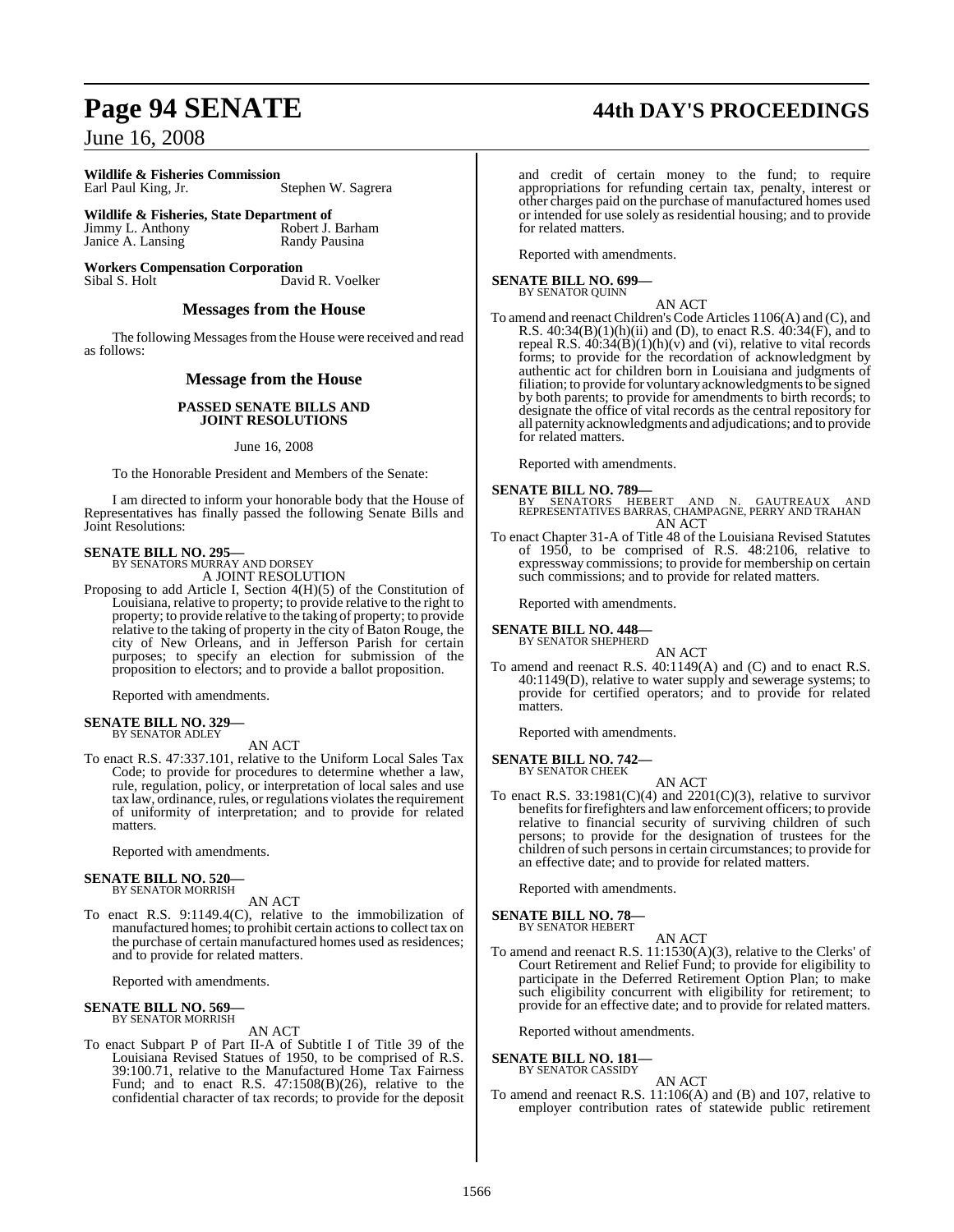# **44th DAY'S PROCEEDINGS Page 95 SENATE**

# June 16, 2008

systems; to authorize the boards of trustees of certain systems to require payment of additional employer contributions; to provide for conditions for requiring such additional contributions; to provide for an effective date; and to provide for related matters.

Reported without amendments.

# **SENATE BILL NO. 195—** BY SENATOR HEBERT

AN ACT To amend and reenact R.S. 11:1522 and to repeal R.S. 11:201, relative to the Clerks' of Court Retirement and Relief Fund; to provide relative to disability benefits for members of such fund; to provide for eligibility for and calculation of such benefits; to provide for an effective date; and to provide for related matters.

Reported without amendments.

#### **SENATE BILL NO. 201—** BY SENATOR ALARIO

AN ACT

To amend and reenact R.S. 11:1002(12), relative to the Louisiana School Employees' Retirement System; to provide for definitions; to include in the definition of earnable compensation for such system any pay received by a school bus driver for school-related extracurricular activities; to provide for an effective date; and to provide for related matters.

Reported without amendments.

#### **SENATE BILL NO. 230—** BY SENATOR MOUNT

AN ACT

To enact R.S. 33:2338, relative to mutual aid; to authorize the Louisiana Association of Chiefs of Police Emergency Response Task Force to provide mutual aid; to provide for definitions; to provide for liability; to provide for certain criteria; and to provide for related matters.

Reported without amendments.

#### **SENATE BILL NO. 391—** BY SENATOR GRAY

AN ACT

To amend and reenact R.S. 11:3384(B), relative to the Firefighters' Pension and Relief Fund in the city of New Orleans; to increase the accrual rate of retirement benefits for members with twelve or more years of service; to provide for an effective date; and to provide for related matters.

Reported without amendments.

#### **SENATE BILL NO. 478—** BY SENATOR MURRAY

AN ACT

To enact R.S. 11:2175(C)(3)(c), relative to the Sheriffs' Pension and Relief Fund; to provide for purchase of permissive service credit; to provide for eligibility to make such purchase; to provide for calculation of the cost of such purchase; to provide for an effective date; and to provide for related matters.

Reported without amendments.

#### **SENATE BILL NO. 734—** BY SENATOR JACKSON

AN ACT

To amend and reenact R.S.  $33:2740.38(B)$  and  $(C)(1)(f)$ , relative to the Shreveport Downtown Development District; to provide for the boundaries of the Shreveport Downtown Development District; to provide for the composition of the governing board; and to provide for related matters.

Reported without amendments.

#### **SENATE BILL NO. 735—**

BY SENATORS MORRISH AND MOUNT AN ACT

To enact R.S. 33:7729, relative to the Cameron Parish Mosquito Abatement District No. 1; to authorize an increase in the membership of the board of directors; and to provide for related matters.

Reported without amendments.

### **SENATE BILL NO. 736—** BY SENATOR MORRISH

AN ACT

To enact R.S. 33:3819(E), relative to the Jefferson Davis Parish Water and Sewer Commission No. 1; to authorize an increase in the per diem paid to the board of commissioners of the district; and to provide for related matters.

Reported without amendments.

### **SENATE BILL NO. 787—** BY SENATOR WALSWORTH

AN ACT

To enact R.S. 33:1236(65), relative to police juries and other parish governing authorities; to provide for the powers of police juries and other parish governing authorities; to authorize parish governing authorities to adopt ordinances establishing a juvenile curfew; and to provide for related matters.

Reported without amendments.

### **SENATE BILL NO. 108—** BY SENATOR MORRISH

AN ACT

To amend and reenact R.S.40:2852, relative to pretrial diversion programs; to provide relative to housing and the administration of such programs and housing by the Department of Public Safety and Corrections; and to provide for related matters.

Reported without amendments.

#### **SENATE BILL NO. 109—** BY SENATOR MORRISH

- AN ACT
- To amend and reenact R.S. 39:128(B)(1) and (2), relative to certain higher education capital outlay projects; to increase the threshold for exclusion of certain higher education projects from the capital outlay budget; to increase the exemption threshold for professional service contracts which are related to certain higher education capital outlay projects; and to provide for related matters.

Reported without amendments.

Respectfully submitted, ALFRED W. SPEER Clerk of the House of Representatives

#### **Appointment of Conference Committee on House Bill No. 548**

The President of the Senate appointed on the Conference Committee on House Bill No. 548 the following members of the Senate: Senators Marionneaux, Quinn and Chaisson.

#### **Introduction of Resolutions, Senate and Concurrent**

Senator Gray asked for and obtained a suspension of the rules for the purpose of introducing and reading the following Resolutions, Senate and Concurrent, a first and second time and acting upon them as follows: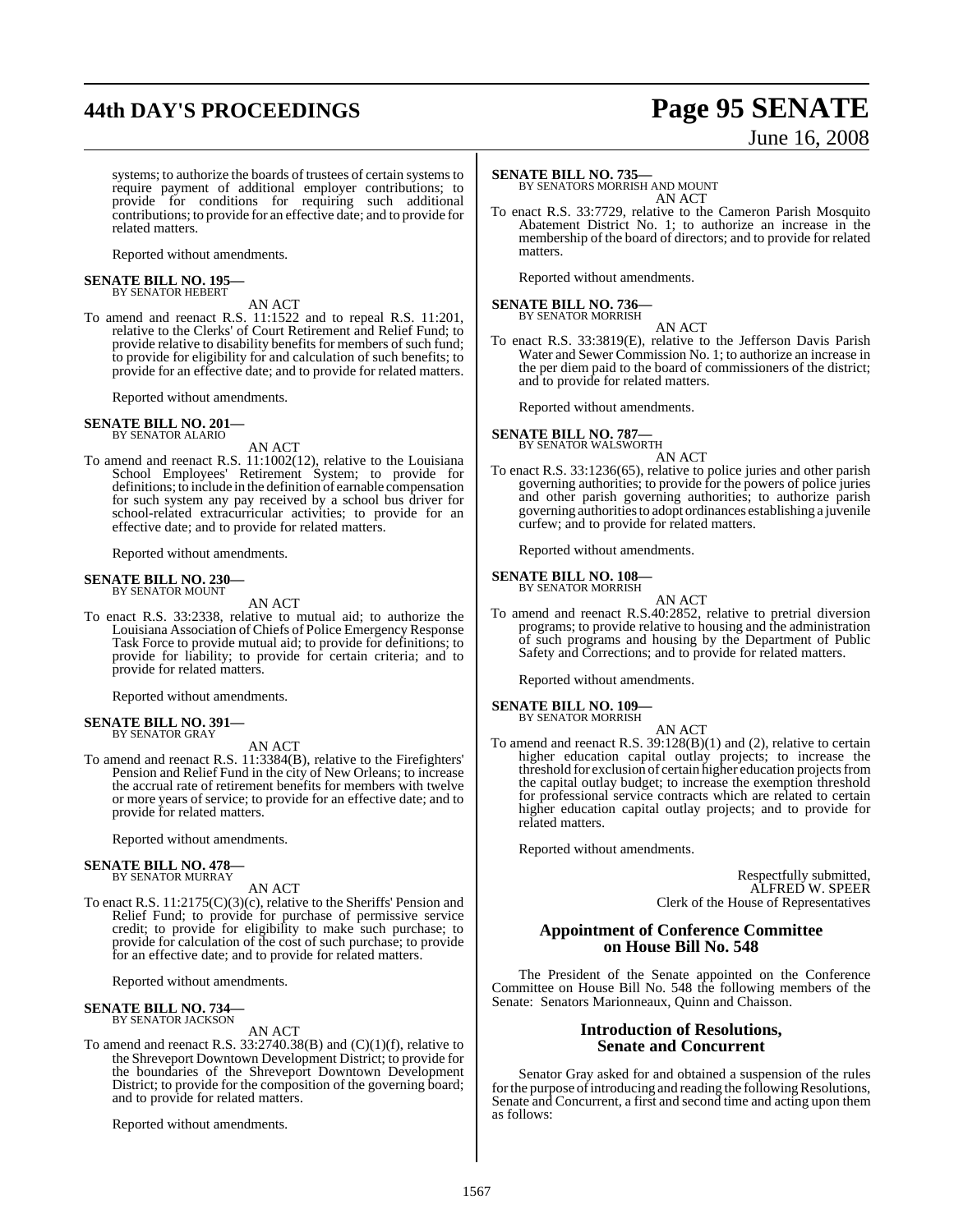#### **SENATE RESOLUTION NO. 128—**

BY SENATOR GRAY A RESOLUTION

To commend the efforts of Rebuilding Together New Orleans.

On motion of Senator Gray, the resolution was read by title and adopted.

### **SENATE RESOLUTION NO. 129—**

BY SENATOR WALSWORTH A RESOLUTION

To commend the Reverend Larry Stafford for receiving the Louisiana Moral and Civic Foundation Preaching Award.

On motion of Senator Walsworth, the resolution was read by title and adopted.

#### **SENATE RESOLUTION NO. 130—**

BY SENATOR ALARIO A RESOLUTION

To express the sincere condolences of the Senate of the Legislature of Louisiana upon the death of Tyrone G. Boudreaux.

On motion of Senator Alario, the resolution was read by title and adopted.

# **SENATE CONCURRENT RESOLUTION NO. 107—** BY SENATOR CASSIDY

A CONCURRENT RESOLUTION To designate May 12, 2008 as Mary Kay Day throughout Louisiana.

The resolution was read by title. Senator Cassidy moved to adopt the Senate Concurrent Resolution.

#### **ROLL CALL**

The roll was called with the following result:

#### YEAS

| Mr. President<br>Adley<br>Alario<br>Amedee<br><b>Broome</b><br>Cassidy<br>Cheek<br>Cravins<br>Donahue<br>Dorsey<br>Duplessis<br>Dupre<br>Erdey<br><b>Total - 37</b> | Gautreaux B<br>Gautreaux N<br>Gray<br>Hebert<br>Heitmeier<br>Jackson<br>Kostelka<br>LaFleur<br>Long<br>Marionneaux<br>Martiny<br>McPherson<br>Michot<br><b>NAYS</b> | Morrish<br>Mount<br>Murray<br><b>Nevers</b><br>Ouinn<br>Riser<br>Shaw<br>Shepherd<br>Smith<br><b>Thompson</b><br>Walsworth |
|---------------------------------------------------------------------------------------------------------------------------------------------------------------------|---------------------------------------------------------------------------------------------------------------------------------------------------------------------|----------------------------------------------------------------------------------------------------------------------------|
| Total - 0                                                                                                                                                           |                                                                                                                                                                     |                                                                                                                            |

ABSENT

Crowe

Total - 1

The Chair declared the Senate had adopted the Senate Concurrent Resolution and ordered it sent to the House.

#### **SENATE CONCURRENT RESOLUTION NO. 108—** BY SENATOR GRAY

#### A CONCURRENT RESOLUTION

To urge and request the Louisiana Recovery Authority and the office of community development to include minority businesses in the Hazard Mitigation Grant Program.

The resolution was read by title. Senator Gray moved to adopt the Senate Concurrent Resolution.

# **Page 96 SENATE 44th DAY'S PROCEEDINGS**

### **ROLL CALL**

The roll was called with the following result:

#### YEAS

| Mr. President | Erdey       | Michot          |
|---------------|-------------|-----------------|
| Adley         | Gautreaux B | Morrish         |
| Alario        | Gautreaux N | Mount           |
| Amedee        | Gray        | Murray          |
| Broome        | Hebert      | <b>Nevers</b>   |
| Cassidy       | Heitmeier   | Ouinn           |
| Cheek         | Jackson     | Riser           |
| Cravins       | Kostelka    | Shaw            |
| Crowe         | LaFleur     | Shepherd        |
| Donahue       | Long        | Smith           |
| Dorsey        | Marionneaux | <b>Thompson</b> |
| Duplessis     | Martiny     | Walsworth       |
| Dupre         | McPherson   |                 |
| Total - 38    |             |                 |
|               | <b>NAYS</b> |                 |
|               |             |                 |

Total - 0

The Chair declared the Senate had adopted the Senate Concurrent Resolution and ordered it sent to the House.

ABSENT

### **SENATE CONCURRENT RESOLUTION NO. 109—** BY SENATOR CASSIDY

A CONCURRENT RESOLUTION

To express support for Israel and the Jewish people in their right to live in freedom, free of terrorism in the safe and secure borders of their forefathers.

The resolution was read by title. Senator Cassidy moved to adopt the Senate Concurrent Resolution.

### **ROLL CALL**

The roll was called with the following result:

#### YEAS

| Mr. President<br>Adley<br>Alario<br>Amedee<br><b>Broome</b><br>Cassidy<br><b>Cheek</b><br>Cravins<br>Crowe<br>Donahue<br>Dorsey<br>Duplessis<br>Total - 36 | Dupre<br>Erdey<br>Gautreaux B<br>Gray<br>Hebert<br>Heitmeier<br>Jackson<br>Kostelka<br>LaFleur<br>Long<br>Marionneaux<br>Martiny<br><b>NAYS</b> | McPherson<br>Michot<br>Morrish<br>Mount<br>Murray<br>Ouinn<br>Riser<br>Shaw<br>Shepherd<br>Smith<br>Thompson<br>Walsworth |
|------------------------------------------------------------------------------------------------------------------------------------------------------------|-------------------------------------------------------------------------------------------------------------------------------------------------|---------------------------------------------------------------------------------------------------------------------------|
| Total - 0                                                                                                                                                  | <b>ABSENT</b>                                                                                                                                   |                                                                                                                           |

Gautreaux N Nevers Total  $-2$ 

The Chair declared the Senate had adopted the Senate Concurrent Resolution and ordered it sent to the House.

Total - 0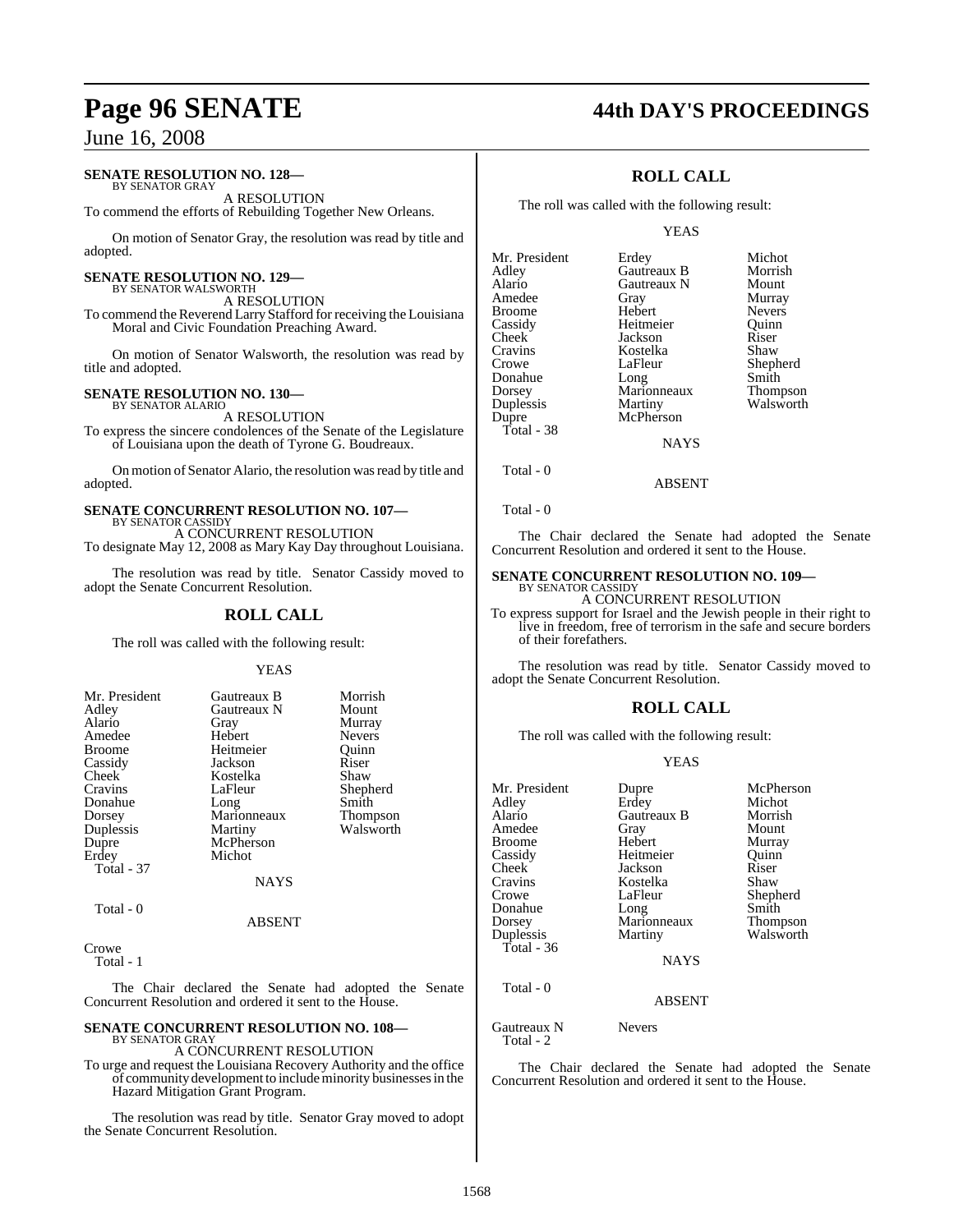# **44th DAY'S PROCEEDINGS Page 97 SENATE**

### June 16, 2008

**SENATE CONCURRENT RESOLUTION NO. 110—**<br>BY SENATORS JACKSON AND CHEEK<br>A CONCURRENT RESOLUTION

To commend Dr. John Clifton McDonald upon the occasion of his retirement as Chancellor and Dean of the LSU Health Sciences Center at Shreveport.

The resolution was read by title. Senator Jackson moved to adopt the Senate Concurrent Resolution.

### **ROLL CALL**

The roll was called with the following result:

#### YEAS

| Mr. President | Erdey       |
|---------------|-------------|
| Adley         | Gautreaux I |
| Alario        | Gautreaux N |
| Amedee        | Gray        |
| Broome        | Hebert      |
| Cassidy       | Heitmeier   |
| Cheek         | Jackson     |
| Cravins       | Kostelka    |
| Crowe         | LaFleur     |
| Donahue       | Long        |
| Dorsey        | Marionneau  |
| Duplessis     | Martiny     |
| Dupre         | McPherson   |
| Total - 38    |             |
|               | NA.         |

Erdey Michot<br>
Gautreaux B Morrish Gautreaux B Morrish<br>Gautreaux N Mount Gautreaux N<br>Gray Heitmeier Quinn<br>
Jackson Riser Jackson Riser<br>Kostelka Shaw Long Smith<br>Marionneaux Thompson Marionneaux<br>Martiny

Murray<br>Nevers

Shepherd<br>Smith

Walsworth

#### NAYS

Total - 0

ABSENT

Total - 0

The Chair declared the Senate had adopted the Senate Concurrent Resolution and ordered it sent to the House.

#### **Messages from the House**

The following Messages from the House were received and read as follows:

### **Message from the House**

#### **ASKING CONCURRENCE IN HOUSE CONCURRENT RESOLUTIONS**

#### June 16, 2008

To the Honorable President and Members of the Senate:

I am directed to inform your honorable body that the House of Representatives has finally passed and asks your concurrence in the following House Concurrent Resolutions:

# **HOUSE CONCURRENT RESOLUTION NO. 218—** BY REPRESENTATIVE RICHMOND A CONCURRENT RESOLUTION

To welcome the 2008 International Legislative Drafting Institute participants to the state capitol and to commend the participants and their respective governments for their investment in the program and to further commend the Institute upon its return to Louisiana.

#### **HOUSE CONCURRENT RESOLUTION NO. 173—** BY REPRESENTATIVE HINES

A CONCURRENT RESOLUTION

To urge and request the Department of Public Safety and Corrections to study the need for legislation to impose living restrictions on persons who commit certain crimes in this state.

### **HOUSE CONCURRENT RESOLUTION NO. 174—** BY REPRESENTATIVE HINES A CONCURRENT RESOLUTION

To urge and request the Department of Health and Hospitals to study issues related to prohibiting the possession of tobacco products by persons under the age of twenty-one and to report its findings to the House and Senate committees on health and welfare no later than April 1, 2009.

### **HOUSE CONCURRENT RESOLUTION NO. 175—** BY REPRESENTATIVE KATZ A CONCURRENT RESOLUTION

To extend the work of the Adult Abuse and Neglect Study Group, herein referred to asthe "study group", to study the existing laws on adult abuse and neglect and the need for lawsto protect those who cannot adequately protect themselves; to examine the structure, operation, and outcomes of the programs established to protect vulnerable adults from abuse and neglect in Louisiana; to investigate existing jurisdictions; to explore ways to maximize resources necessary to viably operate a program that is cost-effective and administratively efficient for the protection of vulnerable adults; and other related issues.

# **HOUSE CONCURRENT RESOLUTION NO. 192—** BY REPRESENTATIVE MICKEY GUILLORY

A CONCURRENT RESOLUTION To direct the Louisiana Vital Records Registry to process and issue certified copies of vital records in a timely manner.

# **HOUSE CONCURRENT RESOLUTION NO. 197—** BY REPRESENTATIVE SIMON

A CONCURRENT RESOLUTION

To urge and request the Department of Health and Hospitals, office of public health, center for community preparedness, bureau of emergency medical services, to produce the deliverables as defined in interagency agreement RC 4054 and implement the provisions of R.S. 40:1231.1 and 1232.4(6) and (8).

**HOUSE CONCURRENT RESOLUTION NO. 213—**<br>BY REPRESENTATIVES ROSALIND JONES, ABRAMSON, ANDERS,<br>ARMES, ARNOLD, AUBERT, AUSTIN BADON, BOBBY BADON,<br>BALDONE, BARRAS, BILLIOT, BURFORD, HENRY BURNS, BURRELL, CARTER, CHAMPAGNE, CHANDLER, CHANEY, CONNICK, CORTEZ, DANAHAY, DIXON, DOERGE, DOVE, DOWNS, ELLINGTON, FANNIN,<br>FRANKLIN, GALLOT, GISCLAIR, ELBERT GUILLORY, GUINN, HARDY,<br>HARRISON, HAZZEL, HENDERSON, HILL, HINES, HOFFMANN, H

To direct the Department of Public Safety and Corrections, office of state police, to study the nature of accidentsinvolving log trucks and causes of these accidents.

# **HOUSE CONCURRENT RESOLUTION NO. 217—** BY REPRESENTATIVE TUCKER

A CONCURRENT RESOLUTION

To urge and request the Department of Labor, Department of Health and Hospitals, and the Louisiana Community and Technical College System to work together and combine their efforts to study and design a plan for recruitment, retention, and training of direct support workers.

> Respectfully submitted, ALFRED W. SPEER Clerk of the House of Representatives

#### **House Concurrent Resolutions**

Senator Murray asked for and obtained a suspension of the rules to take up at this time the following House Concurrent Resolutions just received from the House which were taken up, read a first and second time by their titles and acted upon as follows: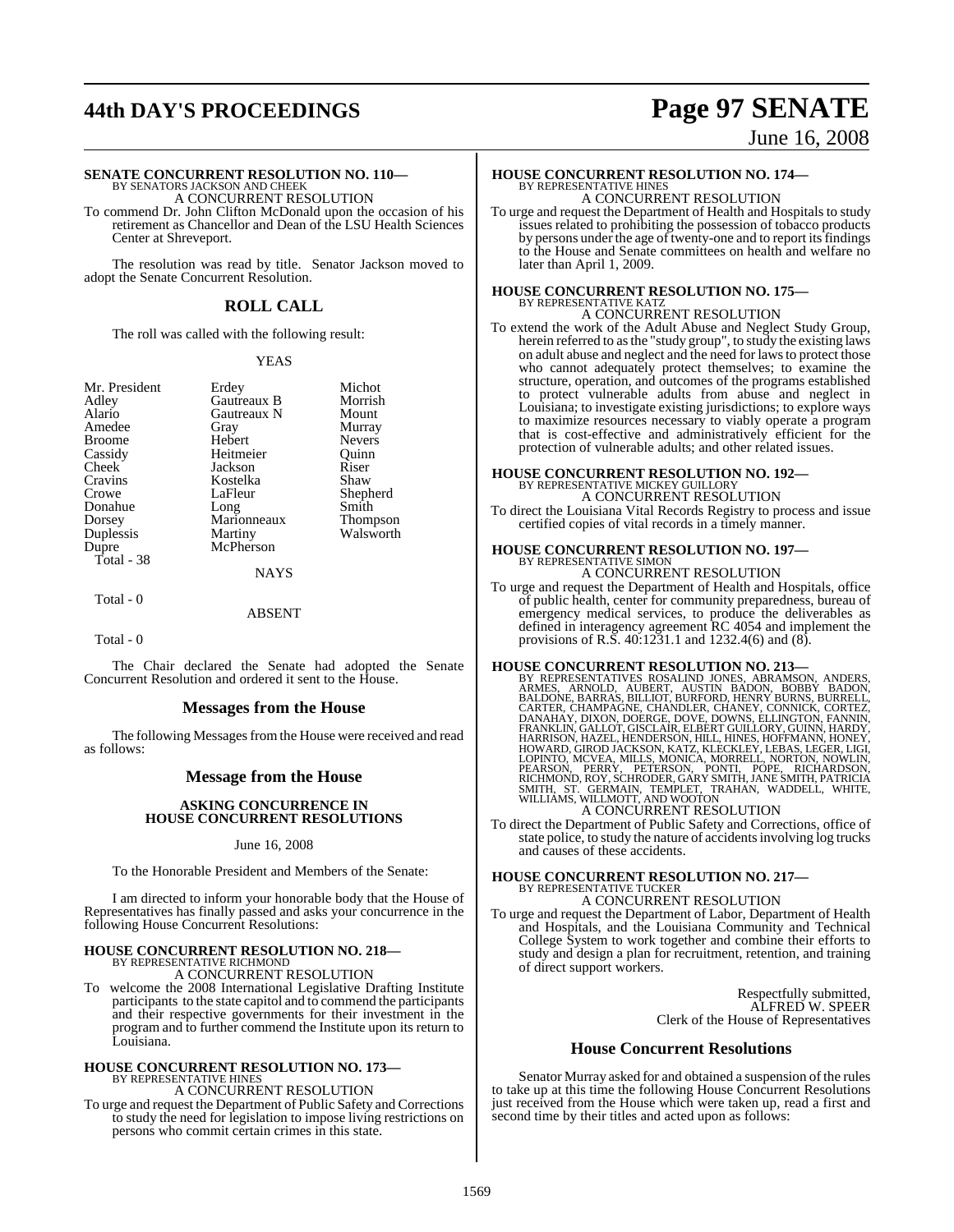#### **HOUSE CONCURRENT RESOLUTION NO. 173—**

BY REPRESENTATIVE HINES A CONCURRENT RESOLUTION

To urge and request the Department of Public Safety and Corrections to study the need for legislation to impose living restrictions on persons who commit certain crimes in this state.

The resolution was read by title. Senator Murray moved to concur in the House Concurrent Resolution.

### **ROLL CALL**

The roll was called with the following result:

#### YEAS

| Mr. President |
|---------------|
| Adley         |
| Alario        |
| Amedee        |
| Broome        |
| Cassidy       |
| Cheek         |
| Cravins       |
| Crowe         |
| Donahue       |
| Dorsey        |
| Duplessis     |
| Dupre         |
| Total - 38    |
|               |

Erdey Michot<br>Gautreaux B Morrish Gautreaux B Morrish<br>Gautreaux N Mount Gautreaux N<br>Gray Hebert Heitmeier Quinn<br>Jackson Riser Jackson Riser<br>Kostelka Shaw Kostelka<br>LaFleur Long Smith<br>Marionneaux Thompson Marionneaux<br>Martiny

Murray<br>Nevers

Shepherd<br>Smith

Walsworth

### McPherson NAYS

Total - 0

ABSENT

Total - 0

The Chair declared the Senate had concurred in the House Concurrent Resolution and ordered it returned to the House.

### **HOUSE CONCURRENT RESOLUTION NO. 174—**

BY REPRESENTATIVE HINES A CONCURRENT RESOLUTION

To urge and request the Department of Health and Hospitals to study issues related to prohibiting the possession of tobacco products by persons under the age of twenty-one and to report its findings to the House and Senate committees on health and welfare no later than April 1, 2009.

The resolution was read by title. Senator Murray moved to concur in the House Concurrent Resolution.

### **ROLL CALL**

The roll was called with the following result:

#### **YEAS**

| Mr. President | Erdey       | Michot          |
|---------------|-------------|-----------------|
| Adley         | Gautreaux B | Morrish         |
| Alario        | Gautreaux N | Mount           |
| Amedee        | Gray        | Murray          |
| <b>Broome</b> | Hebert      | <b>Nevers</b>   |
| Cassidy       | Heitmeier   | Ouinn           |
| Cheek         | Jackson     | Riser           |
| Cravins       | Kostelka    | Shaw            |
| Crowe         | LaFleur     | Shepherd        |
| Donahue       | Long        | Smith           |
| Dorsey        | Marionneaux | <b>Thompson</b> |
| Duplessis     | Martiny     | Walsworth       |
| Dupre         | McPherson   |                 |
| Total - 38    |             |                 |

### **Page 98 SENATE 44th DAY'S PROCEEDINGS**

**NAYS** 

ABSENT

Total - 0

Total - 0

The Chair declared the Senate had concurred in the House Concurrent Resolution and ordered it returned to the House.

### **HOUSE CONCURRENT RESOLUTION NO. 175—** BY REPRESENTATIVE KATZ A CONCURRENT RESOLUTION

To extend the work of the Adult Abuse and Neglect Study Group, herein referred to asthe "study group", to study the existing laws on adult abuse and neglect and the need for lawsto protect those who cannot adequately protect themselves; to examine the structure, operation, and outcomes of the programs established to protect vulnerable adults from abuse and neglect in Louisiana; to investigate existing jurisdictions; to explore ways to maximize resources necessary to viably operate a program that is cost-effective and administratively efficient for the protection of vulnerable adults; and other related issues.

The resolution was read by title. Senator Walsworth moved to concur in the House Concurrent Resolution.

### **ROLL CALL**

The roll was called with the following result:

#### YEAS

| Mr. President<br>Adley<br>Alario<br>Amedee<br><b>Broome</b><br>Cassidy<br>Cheek<br>Cravins<br>Crowe | Erdey<br>Gautreaux B<br>Gautreaux N<br>Gray<br>Hebert<br>Heitmeier<br>Jackson<br>Kostelka<br>LaFleur | Michot<br>Morrish<br>Mount<br>Murray<br><b>Nevers</b><br>Ouinn<br>Riser<br>Shaw<br>Shepherd |
|-----------------------------------------------------------------------------------------------------|------------------------------------------------------------------------------------------------------|---------------------------------------------------------------------------------------------|
| Donahue                                                                                             | Long                                                                                                 | Smith                                                                                       |
| Dorsey<br>Duplessis                                                                                 | Marionneaux<br>Martiny                                                                               | Thompson<br>Walsworth                                                                       |
| Dupre<br>Total - 38                                                                                 | McPherson                                                                                            |                                                                                             |
|                                                                                                     | <b>NAYS</b>                                                                                          |                                                                                             |

Total - 0

Total - 0

The Chair declared the Senate had concurred in the House Concurrent Resolution and ordered it returned to the House.

ABSENT

**HOUSE CONCURRENT RESOLUTION NO. 192—** BY REPRESENTATIVE MICKEY GUILLORY A CONCURRENT RESOLUTION To direct the Louisiana Vital Records Registry to process and issue

certified copies of vital records in a timely manner.

The resolution was read by title. Senator Cravins moved to concur in the House Concurrent Resolution.

#### **ROLL CALL**

The roll was called with the following result:

#### YEAS

Mr. President Erdey Michot<br>Adley Gautreaux B Morrish

Gautreaux B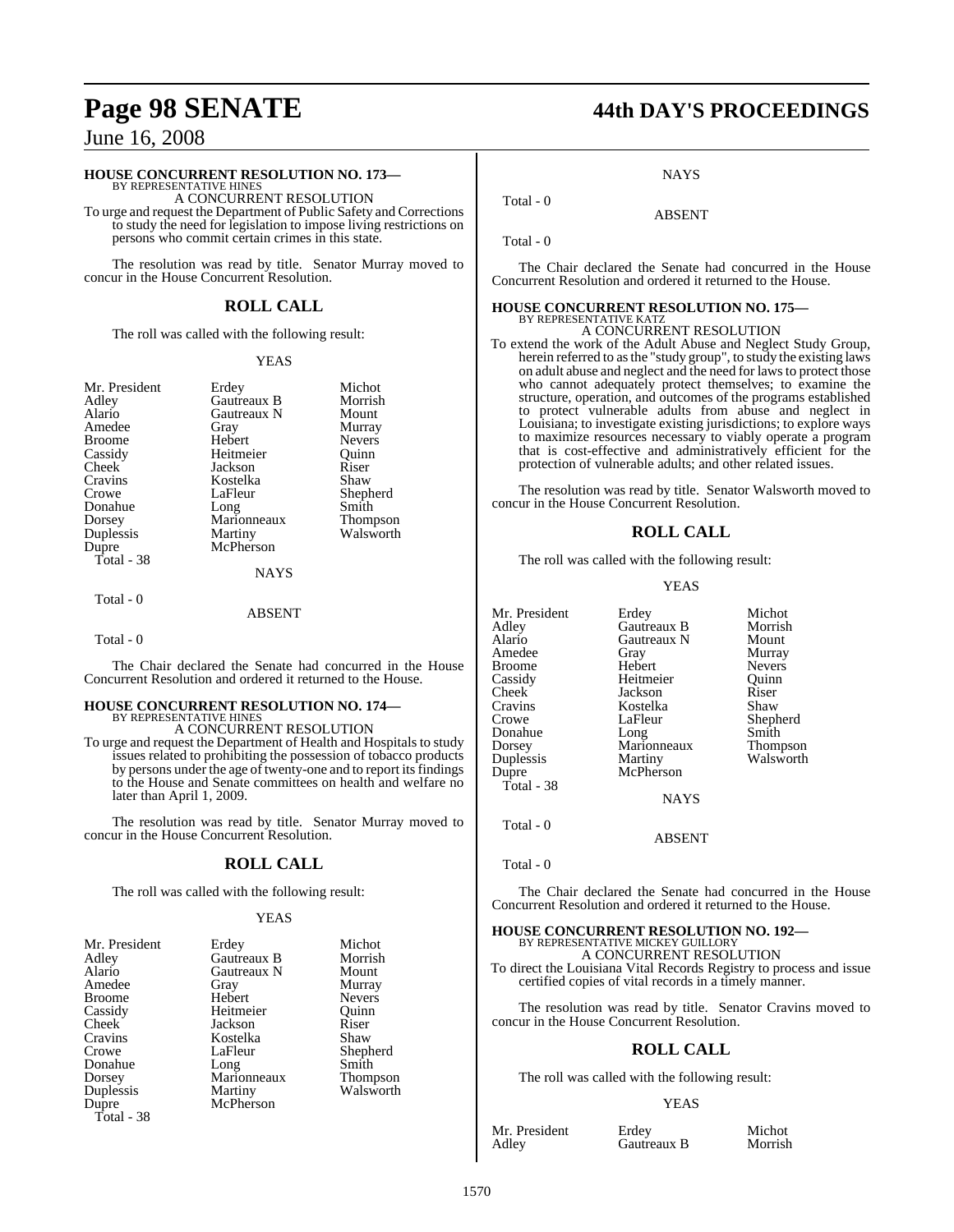# **44th DAY'S PROCEEDINGS Page 99 SENATE**

| Gautreaux N | Mount                          |
|-------------|--------------------------------|
| Gray        | Murray                         |
| Hebert      | <b>Nevers</b>                  |
| Heitmeier   | Ouinn                          |
| Jackson     | Riser                          |
| Kostelka    | Shaw                           |
| LaFleur     | Shepherd                       |
|             | Smith                          |
|             | Thompson                       |
|             | Walsworth                      |
| McPherson   |                                |
|             |                                |
| <b>NAYS</b> |                                |
|             | Long<br>Marionneaux<br>Martiny |

Total - 0

Total - 0

The Chair declared the Senate had concurred in the House Concurrent Resolution and ordered it returned to the House.

ABSENT

#### **HOUSE CONCURRENT RESOLUTION NO. 197—** BY REPRESENTATIVE SIMON A CONCURRENT RESOLUTION

To urge and request the Department of Health and Hospitals, office of public health, center for community preparedness, bureau of emergency medical services, to produce the deliverables as defined in interagency agreement RC 4054 and implement the provisions of R.S. 40:1231.1 and 1232.4(6) and (8).

The resolution was read by title. Senator Nevers moved to concur in the House Concurrent Resolution.

#### **ROLL CALL**

The roll was called with the following result:

#### YEAS

| Mr. President     | Gautreaux B | Morrish         |
|-------------------|-------------|-----------------|
| Adley             | Gautreaux N | Mount           |
| Alario            | Gray        | Murray          |
| Broome            | Hebert      | <b>Nevers</b>   |
| Cassidy           | Heitmeier   | Ouinn           |
| Cheek             | Jackson     | Riser           |
| Cravins           | Kostelka    | Shaw            |
| Crowe             | LaFleur     | Shepherd        |
| Donahue           | Long        | Smith           |
| Dorsey            | Marionneaux | <b>Thompson</b> |
| Duplessis         | Martiny     | Walsworth       |
| Dupre             | McPherson   |                 |
| Erdey             | Michot      |                 |
| <b>Total - 37</b> |             |                 |
|                   | <b>NAYS</b> |                 |
|                   |             |                 |

Total - 0

#### ABSENT

Amedee Total - 1

The Chair declared the Senate had concurred in the House Concurrent Resolution and ordered it returned to the House.

#### **HOUSE CONCURRENT RESOLUTION NO. 213—**

BY REPRESENTATIVES ROSALIND JONES, ABRAMSON, ANDERS,<br>ARMES, ARNOLD, AUBERT, AUSTIN BADON, BOBBY BADON,<br>BALDONE, BARRAS,BILLIOT,BURFORD,HENRY BURNS,BURRELL, CARTER, CHAMPAGNE, CHANDLER, CHANEY, CONNICK, CORTEZ,<br>DANAHAY, DIXON, DOERGE, DOVE, DOWNS, ELLINGTON, FANNIN,<br>FRANKLIN, GALLOT, GISCLAIR, ELBERT GUILLORY, GUINN, HARDY,<br>HARRISON, HAZEL, HENDERSON, HILL, HINES, HOFFMANN, HO

### June 16, 2008

HOWARD, GIROD JACKSON, KATZ, KLECKLEY, LEBAS, LEGER, LIGI,<br>LOPINTO, MCVEA, MILLS, MONICA, MORRELL, NORTON, NOWLIN,<br>PEARSON, PERRY, PETERSON, PONTI, POPE, RICHARDSON,<br>RICHMOND, ROY, SCHRODER, GARY SMITH, JANE SMITH, PATRICI

### A CONCURRENT RESOLUTION

To direct the Department of Public Safety and Corrections, office of state police, to study the nature of accidents involving log trucks and causes of these accidents.

The resolution was read by title. Senator Walsworth moved to concur in the House Concurrent Resolution.

#### **ROLL CALL**

The roll was called with the following result:

#### YEAS

Mr. President Erdey McPherson<br>Adley Gautreaux B Michot Adley Gautreaux B Michot Gautreaux N Morrish<br>Gray Mount Broome Gray Mount<br>Cassidy Hebert Murray Exassidy Hebert Murray<br>Cheek Heitmeier Nevers Cheek Heitmeier Nevers<br>Cravins Jackson Quinn Cravins Jackson Quinn Crowe Kostelka<br>Donahue LaFleur LaFleur Shepherd<br>Long Smith Dorsey Long Smith<br>
Duplessis Marionneaux Thompson Duplessis Marionneaux<br>
Dupre Martiny Walsworth Total - 36 **NAYS** 

Total - 0

Amedee Riser Total - 2

The Chair declared the Senate had concurred in the House Concurrent Resolution and ordered it returned to the House.

ABSENT

#### **HOUSE CONCURRENT RESOLUTION NO. 217—** BY REPRESENTATIVE TUCKER

A CONCURRENT RESOLUTION

To urge and request the Department of Labor, Department of Health and Hospitals, and the Louisiana Community and Technical College System to work together and combine their efforts to study and design a plan for recruitment, retention, and training of direct support workers.

The resolution was read by title. Senator Chaisson moved to concur in the House Concurrent Resolution.

#### **ROLL CALL**

The roll was called with the following result:

#### YEAS

| Mr. President | Erdey       | Michot        |
|---------------|-------------|---------------|
| Adley         | Gautreaux B | Morrish       |
| Alario        | Gautreaux N | Mount         |
| Amedee        | Gray        | Murray        |
| <b>Broome</b> | Hebert      | <b>Nevers</b> |
| Cassidy       | Heitmeier   | Quinn         |
| Cheek         | Jackson     | Riser         |
| Cravins       | Kostelka    | Shaw          |
| Crowe         | LaFleur     | Shepherd      |
| Donahue       | Long        | Smith         |
| Dorsey        | Marionneaux | Thompson      |
| Duplessis     | Martiny     | Walsworth     |
| Dupre         | McPherson   |               |
| Total - 38    |             |               |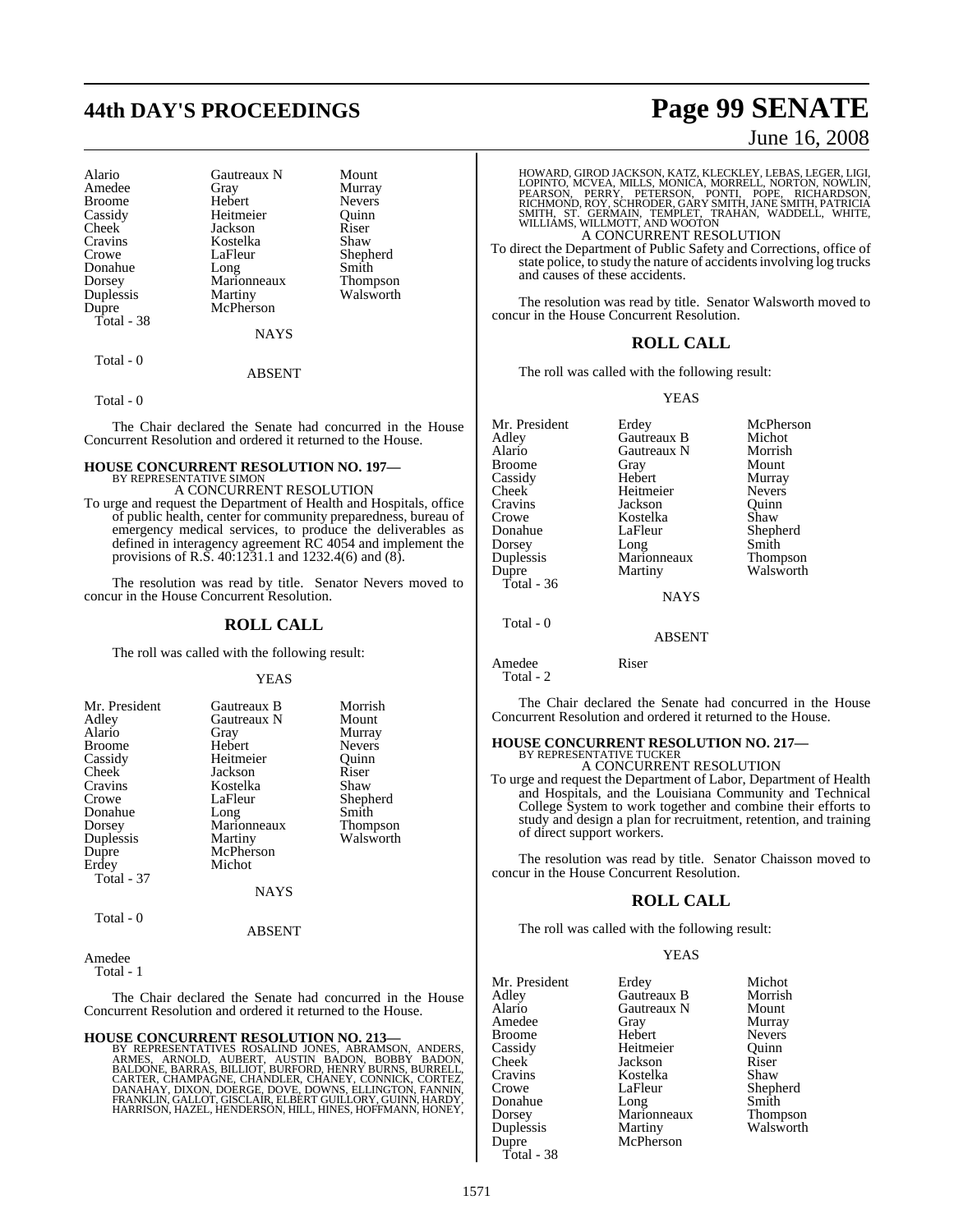#### **NAYS**

Total - 0

ABSENT

Total - 0

The Chair declared the Senate had concurred in the House Concurrent Resolution and ordered it returned to the House.

### **HOUSE CONCURRENT RESOLUTION NO. 218—** BY REPRESENTATIVE RICHMOND A CONCURRENT RESOLUTION

To welcome the 2008 International Legislative Drafting Institute participants to the state capitol and to commend the participants and their respective governments for their investment in the program and to further commend the Institute upon its return to Louisiana.

The resolution was read by title. Senator Shepherd moved to concur in the House Concurrent Resolution.

### **ROLL CALL**

The roll was called with the following result:

#### YEAS

| Mr. President<br>Adley<br>Alario<br><b>Broome</b><br>Cassidy<br>Cheek<br>Cravins<br>Crowe<br>Donahue<br>Dorsey<br>Duplessis<br>Dupre | Gautreaux B<br>Gautreaux N<br>Gray<br>Hebert<br>Heitmeier<br>Jackson<br>Kostelka<br>LaFleur<br>Long<br>Marionneaux<br>Martiny<br>McPherson<br>Michot | Morrish<br>Mount<br>Murray<br><b>Nevers</b><br>Ouinn<br>Riser<br>Shaw<br>Shepherd<br>Smith<br><b>Thompson</b><br>Walsworth |
|--------------------------------------------------------------------------------------------------------------------------------------|------------------------------------------------------------------------------------------------------------------------------------------------------|----------------------------------------------------------------------------------------------------------------------------|
| Erdey<br>Total - 37<br>Total - 0                                                                                                     | <b>NAYS</b>                                                                                                                                          |                                                                                                                            |

ABSENT

Amedee Total - 1

The Chair declared the Senate had concurred in the House Concurrent Resolution and ordered it returned to the House.

#### **Rules Suspended**

Senator Shepherd asked for and obtained a suspension of the rules for the purpose of taking up at this time.

### **House Concurrent Resolutions on Second Reading**

The following House Concurrent Resolutions just advanced to a second reading were read and acted upon as follows:

### **HOUSE CONCURRENT RESOLUTION NO. 207—** BY REPRESENTATIVE TRAHAN A CONCURRENT RESOLUTION

To provide for legislative approval of the formula to determine the cost of a minimum foundation program of education in all public elementary and secondary schools as well as to equitably allocate the funds to parish and city school systems as developed by the State Board of Elementary and Secondary Education and adopted by the board on June 6, 2008.

# **Page 100 SENATE 44th DAY'S PROCEEDINGS**

The resolution was read by title and referred by the President to the Committee on Education.

### **Reports of Committees**

The following reports of committees were received and read:

#### **REPORT OF COMMITTEE ON**

#### **REVENUE AND FISCAL AFFAIRS**

Senator Robert M. Marionneaux, Jr., Chairman on behalf of the Committee on Revenue and Fiscal Affairs, submitted the following report:

June 16, 2008

To the President and Members of the Senate:

I am directed by your Committee on Revenue and Fiscal Affairs to submit the following report:

#### **HOUSE BILL NO. 186—**

BY REPRESENTATIVE HONEY AN ACT

To amend and reenact R.S. 23:1552(B)(6) and to repeal R.S. 23:1552(B)(7), relative to unemployment compensation; to provide with respect to reimbursement of unemployment claims paid as a result of Hurricanes Katrina and Rita; and to provide for related matters.

Reported with amendments.

### **HOUSE BILL NO. 383—**

BY REPRESENTATIVE LEBAS AN ACT

To enact R.S. 47:337.11.1, relative to local sales and use taxes; to provide relative to the collection of local sales taxes on prescription drugs and pharmacist services under certain circumstances; to require health insurance issuers, members, or insureds to pay local sales taxes on prescription drugs and pharmacist services under certain circumstances; to provide for an effective date; and to provide for related matters.

Reported with amendments.

#### **HOUSE BILL NO. 579—**

BY REPRESENTATIVES JANE SMITH AND GREENE AN ACT

To amend and reenact R.S. 47:1621(H) and to enact R.S. 47:1621(D)(3), relative to refunds of overpayment; to provide for a time limit for certain refunds; to require the secretary to report any refunds which were not timely paid; and to provide for related matters.

Reported with amendments.

**HOUSE BILL NO. 766—** BY REPRESENTATIVE RICHARDSON

- AN ACT
- To enact R.S. 47:2060.1, relative to tax collectors; to provide a procedure for the settlement of erroneous payments; and to provide for related matters.

Reported favorably.

Respectfully submitted, ROBERT M. MARIONNEAUX, JR. Chairman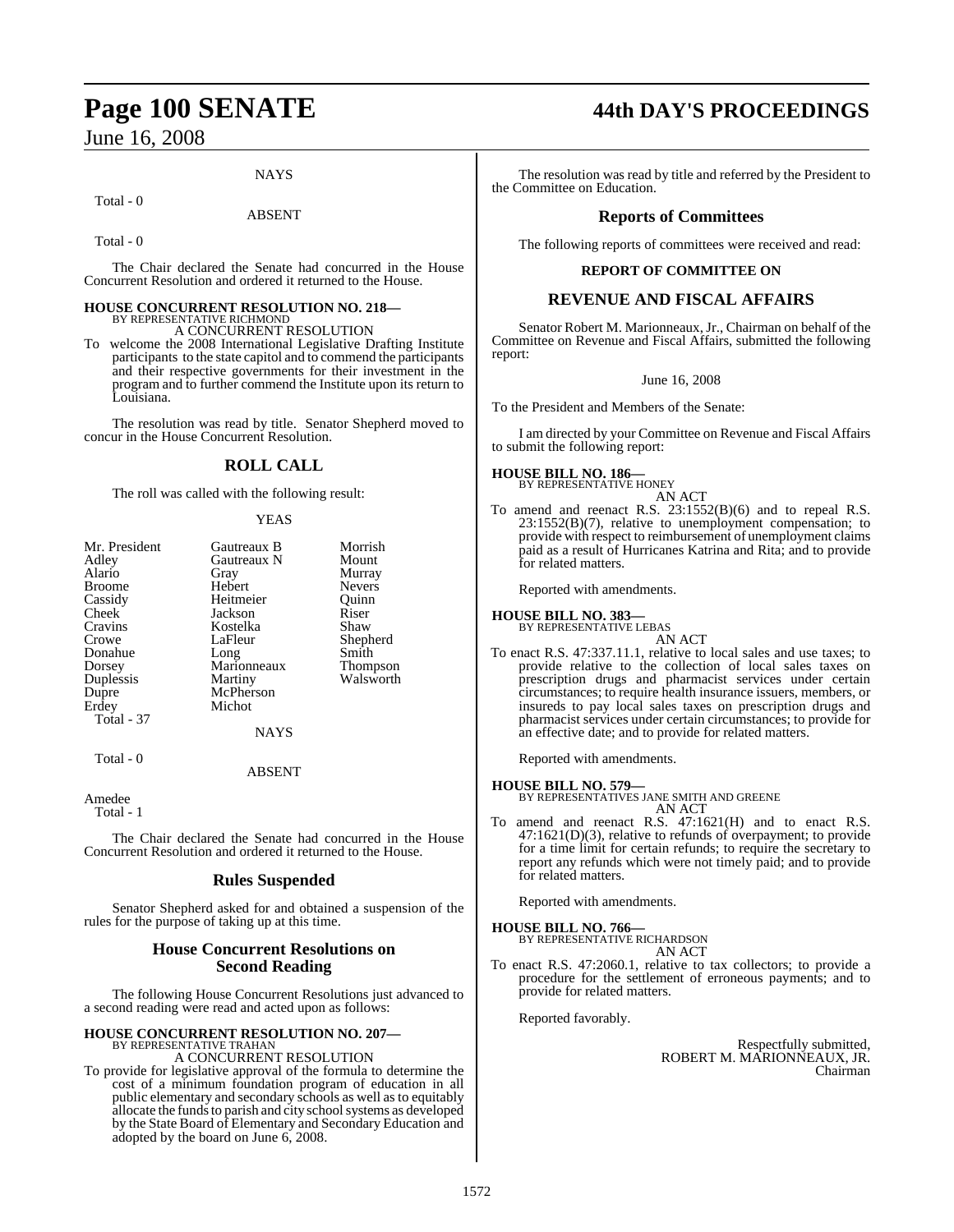# **44th DAY'S PROCEEDINGS Page 101 SENATE**

# June 16, 2008

#### **House Bills and Joint Resolutions on Second Reading Reported by Committees**

Senator Marionneaux asked for and obtained a suspension of the rules to take up at this time the following House Bills and Joint Resolutions just reported by Committees.

### **HOUSE BILL NO. 186—** BY REPRESENTATIVE HONEY

AN ACT

To amend and reenact R.S. 23:1552(B)(6) and to repeal R.S. 23:1552(B)(7), relative to unemployment compensation; to provide with respect to reimbursement of unemployment claims paid as a result of Hurricanes Katrina and Rita; and to provide for related matters.

Reported with amendments by the Committee on Revenue and Fiscal Affairs.

#### **SENATE COMMITTEE AMENDMENTS**

Amendments proposed by Senate Committee on Revenue and Fiscal Affairs to Engrossed House Bill No. 186 by Representative Honey

#### AMENDMENT NO. 1

On page 2, at the end of line 5, after "recouped." insert: "In the event that any employer pursuant to this Section was insured by private entities offering any formofinsurances, bonds, certificates of deposit or any other form of guarantee against unemployment claims chargeable to the employers account, the state shall have the right to recoup such funds from those private entities or their insurer for repayment of funds paid out of the unemployment compensation trust fund for any unemployment claims covered in this Section.'

On motion of Senator Marionneaux, the committee amendment was adopted. Under the provisions of Joint Rule No. 3 of the Rules of the Senate, the amended bill was read by title and referred to the Legislative Bureau.

## **HOUSE BILL NO. 383—** BY REPRESENTATIVE LEBAS

AN ACT

To enact R.S. 47:337.11.1, relative to local sales and use taxes; to provide relative to the collection of local sales taxes on prescription drugs and pharmacist services under certain circumstances; to require health insurance issuers, members, or insureds to pay local sales taxes on prescription drugs and pharmacist services under certain circumstances; to provide for an effective date; and to provide for related matters.

Reported with amendments by the Committee on Revenue and Fiscal Affairs.

#### **SENATE COMMITTEE AMENDMENTS**

Amendments proposed by Senate Committee on Revenue and Fiscal Affairs to Reengrossed House Bill No. 383 by Representative LeBas

#### AMENDMENT NO. 1

On page 2, line 3, after "services." delete the remainder of the line and delete lines 4 through 11, and insert: "The health insurance issuer or its agent shall notify the pharmacist electronically at the point of sale of prescription drugs or at the time of rendering pharmacist services if the insurer is responsible for the payment of the sales and use tax and the percentage thereof."

On motion of Senator Marionneaux, the committee amendment was adopted. Under the provisions of Joint Rule No. 3 of the Rules of the Senate, the amended bill was read by title and referred to the Legislative Bureau.

#### **HOUSE BILL NO. 579—**

BY REPRESENTATIVES JANE SMITH AND GREENE AN ACT

To amend and reenact R.S. 47:1621(H) and to enact R.S. 47:1621(D)(3), relative to refunds of overpayment; to provide for a time limit for certain refunds; to require the secretary to report any refunds which were not timely paid; and to provide for related matters.

Reported with amendments by the Committee on Revenue and Fiscal Affairs.

#### **SENATE COMMITTEE AMENDMENTS**

Amendments proposed by Senate Committee on Revenue and Fiscal Affairs to Engrossed House Bill No. 579 by Representative Jane Smith

#### AMENDMENT NO. 1

On page 1, at the beginning of line 16, change "thirty" to "forty-five"

On motion of Senator Marionneaux, the committee amendment was adopted. Under the provisions of Joint Rule No. 3 of the Rules of the Senate, the amended bill was read by title and referred to the Legislative Bureau.

**HOUSE BILL NO. 766—** BY REPRESENTATIVE RICHARDSON AN ACT

To enact R.S. 47:2060.1, relative to tax collectors; to provide a procedure for the settlement of erroneous payments; and to provide for related matters.

Reported favorably by the Committee on Revenue and Fiscal Affairs. Under the provisions of Joint Rule No. 3 of the Rules of the Senate, the bill was read by title and referred to the Legislative **Bureau** 

#### **Rules Suspended**

Senator Shepherd asked for and obtained a suspension of the rules for the purpose of taking up at this time.

#### **Senate Concurrent Resolutions to be Adopted, Subject to Call**

The following Senate Concurrent Resolutions to be adopted, subject to call, were taken up and acted upon as follows:

#### **Called from the Calendar**

Senator Shepherd asked that Senate Concurrent Resolution No. 104 be called from the Calendar at this time.

# **SENATE CONCURRENT RESOLUTION NO. 104—**<br>BY SENATORS SHEPHERD, DUPLESSIS, GRAY AND MURRAY<br>A CONCURRENT RESOLUTION

To direct the Louisiana Recovery Authority not to spend certain funds for community recovery projects in New Orleans.

Reported favorably by the Committee on Finance.

The resolution was read by title. Senator Shepherd moved to adopt the Senate Concurrent Resolution.

### **ROLL CALL**

The roll was called with the following result:

#### YEAS

| Mr. President | Erdev       | Morrish |
|---------------|-------------|---------|
| Adley         | Gautreaux B | Mount   |
| Alario        | Gautreaux N | Murray  |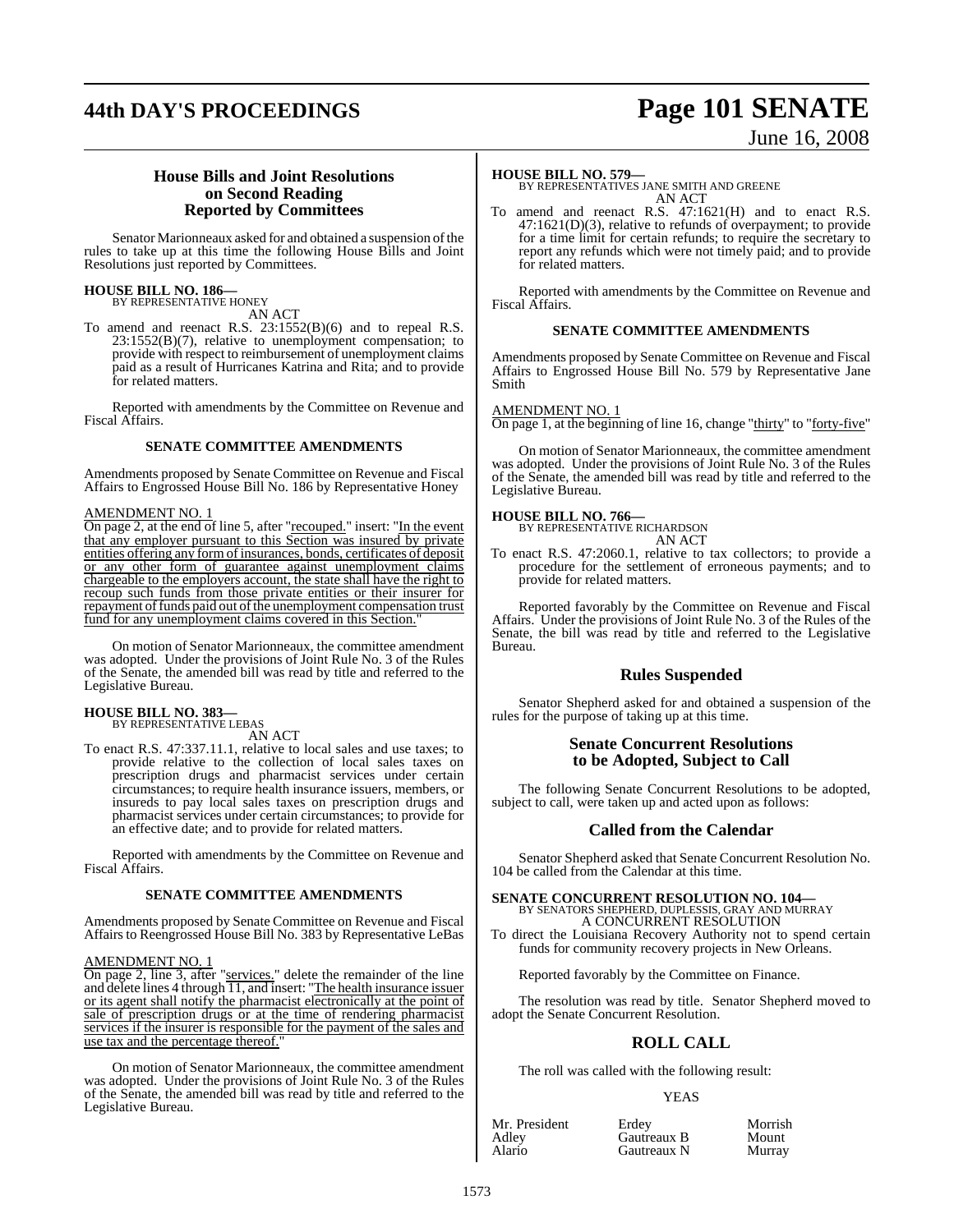Amedee Gray Nevers<br>Broome Hebert Quinn Cheek Jackson<br>Cravins LaFleur Dupre Total - 37

Broome Hebert Quinn<br>
Cassidy Heitmeier Riser Cassidy Heitmeier Riser<br>Cheek Jackson Shaw Crowe Long Smith Donahue Marionneaux Thompson Dorsey Martiny Walsworth<br>
Duplessis McPherson McPherson<br>Michot

Shepherd

**NAYS** 

Total - 0

ABSENT

Kostelka Total - 1

The Chair declared the Senate had adopted the Senate Concurrent Resolution and ordered it sent to the House.

### **Messages from the House**

The following Messages from the House were received and read as follows:

#### **Message from the House**

#### **DISAGREEMENT TO HOUSE BILL**

#### June 16, 2008

To the Honorable President and Members of the Senate:

I am directed to inform your honorable body that the House of Representatives has refused to concur in the proposed Senate Amendment(s) to House Bill No. 665 by Representative Mills, and ask the President to appoint on the part of the Senate a committee to confer with a like committee from the House on the disagreement.

> Respectfully submitted, ALFRED W. SPEER Clerk of the House of Representatives

#### **Message from the House**

#### **DISAGREEMENT TO HOUSE BILL**

June 16, 2008

To the Honorable President and Members of the Senate:

I am directed to inform your honorable body that the House of Representatives has refused to concur in the proposed Senate Amendment(s) to House Bill No. 748 by Representative Wooton, and ask the President to appoint on the part of the Senate a committee to confer with a like committee from the House on the disagreement.

> Respectfully submitted, ALFRED W. SPEER Clerk of the House of Representatives

#### **Message from the House**

#### **DISAGREEMENT TO HOUSE BILL**

#### June 16, 2008

To the Honorable President and Members of the Senate:

I am directed to inform your honorable body that the House of Representatives has refused to concur in the proposed Senate

# **Page 102 SENATE 44th DAY'S PROCEEDINGS**

Amendment(s) to House Bill No. 768 by Representative Abramson, and ask the President to appoint on the part of the Senate a committee to confer with a like committee from the House on the disagreement.

> Respectfully submitted, ALFRED W. SPEER Clerk of the House of Representatives

#### **Message from the House**

#### **DISAGREEMENT TO HOUSE BILL**

June 16, 2008

To the Honorable President and Members of the Senate:

I am directed to inform your honorable body that the House of Representatives has refused to concur in the proposed Senate Amendment(s) to House Bill No. 781 by Representative Waddell, and ask the President to appoint on the part of the Senate a committee to confer with a like committee from the House on the disagreement.

> Respectfully submitted, ALFRED W. SPEER Clerk of the House of Representatives

#### **Message from the House**

#### **DISAGREEMENT TO HOUSE BILL**

June 16, 2008

To the Honorable President and Members of the Senate:

I am directed to inform your honorable body that the House of Representatives has refused to concur in the proposed Senate Amendment(s) to House Bill No. 931 by Representative Geymann, and ask the President to appoint on the part of the Senate a committee to confer with a like committee from the House on the disagreement.

> Respectfully submitted, ALFRED W. SPEER Clerk of the House of Representatives

#### **Rules Suspended**

Senator Adley asked for and obtained a suspension of the rules for the purpose of recalling House Bill No. 550 from the Committee on Revenue and Fiscal Affairs.

#### **HOUSE BILL NO. 550—**

BY REPRESENTATIVE HENRY AN ACT

To amend and reenact R.S. 45:161, 162(2), (5)(a) and (c), (6), (6.1), (7), (10), and (13), 163(A),  $164(\text{\AA})$  and (E)(1), 167, and 169.1(A)(1) and (C)(1) and (2), to enact R.S. 32:1526, and to repeal R.S.  $45:163(D)(3)$ , 163.1, and 194, relative to the Unified Carrier Registration Agreement; to require participation in the Unified Carrier Registration Agreement; to create the Unified Carrier Registration Fund; to give authority to the Department of Public Safety and Corrections; to provide for the deposit of funds into the state treasury; to provide for the use of funds deposited into the state treasury; to provide for the regulation of common carriers operating intrastate; to provide for powers of the Louisiana Public Safety Commission; to provide for definitions; to provide for common carriers' certificates and permits; to provide for the defraying of the cost of regulation; to repeal certain provisions pertaining to the regulation of common carriers; and to provide for related matters.

Under the provisions of Joint Rule No. 3 of the Rules of the Senate, the bill was read by title and referred to the Legislative Bureau.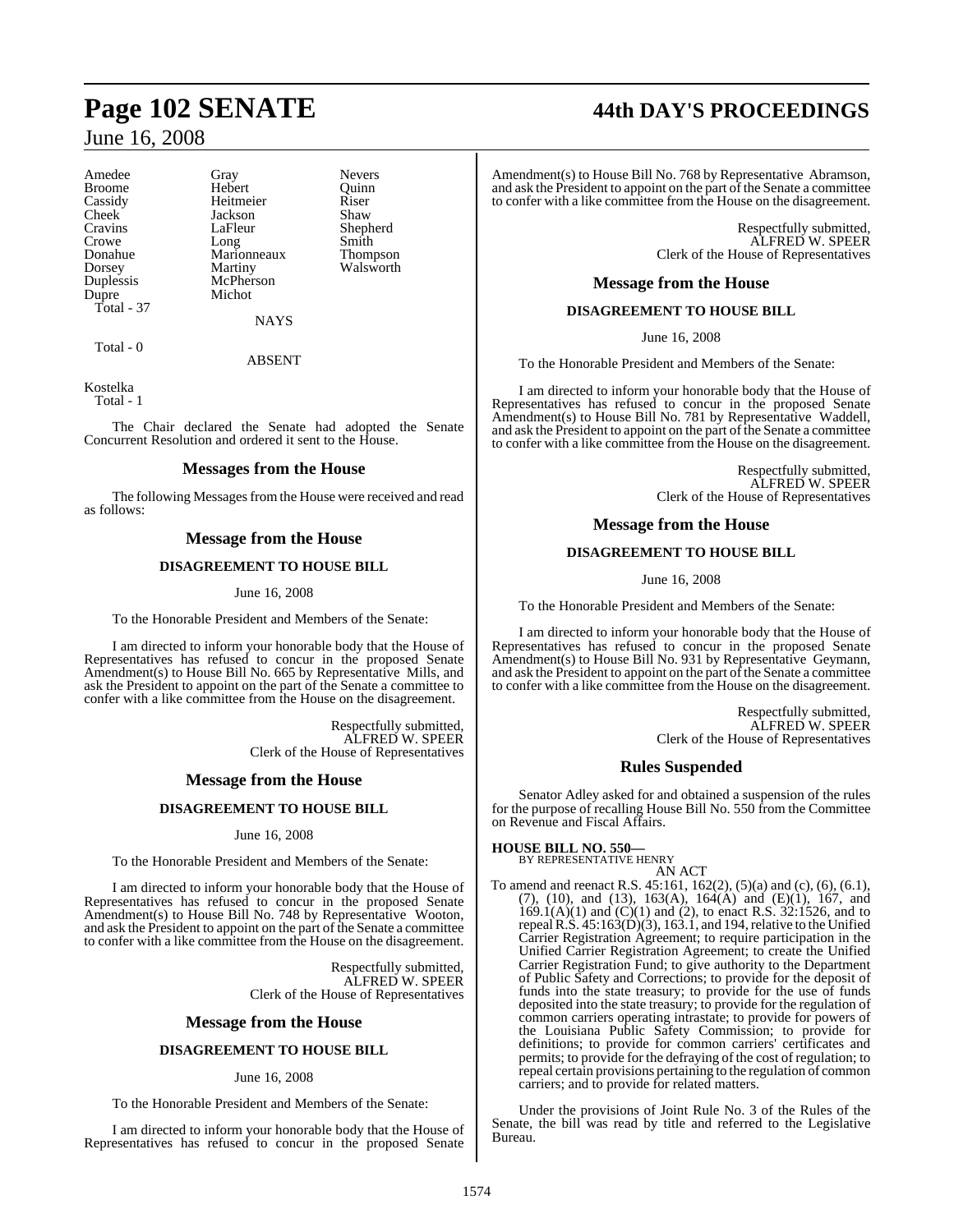### **44th DAY'S PROCEEDINGS Page 103 SENATE**

### June 16, 2008

#### **Privilege Report of the Committee on Senate and Governmental Affairs**

#### **ENROLLMENTS**

Senator Kostelka, Chairman on behalf of the Committee on Senate and Governmental Affairs, submitted the following report:

June 16, 2008

To the President and Members of the Senate:

I am directed by your Committee on Senate and Governmental Affairs to submit the following report:

The following Senate Resolutions have been properly enrolled:

#### **SENATE RESOLUTION NO. 98—**

BY SENATOR SMITH A RESOLUTION

To commend Lina Miller for her fifty years of volunteer service and induction into the Louisiana 4-H Hall of Fame.

#### **SENATE RESOLUTION NO. 101—** BY SENATOR CHAISSON

A RESOLUTION

To commend the University of New Orleans for its significant and lasting contributions to the state and to designate Monday, June 2, 2008, as "UNO Day at the Louisiana Legislature."

#### **SENATE RESOLUTION NO. 102—**

BY SENATORS BROOME, ADLEY, ALARIO, AMEDEE, CASSIDY,<br>CHAISSON, CHEEK, CRAVINS, CROWE, DONAHUE, DORSEY,<br>DUPLESSIS,DUPRE,ERDEY,B.GAUTREAUX,N.GAUTREAUX,GRAY,<br>HEBERT, HEITMEIER, JACKSON, KOSTELKA, LAFLEUR, LONG,<br>MARIONNEAUX, MA

A RESOLUTION

To commend and congratulate the players, coach, owner, and staff of the New Orleans Hornets Basketball Team for a phenomenal season in the 2007-2008 National Basketball Association.

SENATE RESOLUTION NO. 103—<br>BY SENATORS MARIONNEAUX, ADLEY, ALARIO, AMEDEE, BROOME, CASSIDY, CHAISSON, CHEEK, CRAVINS, CROWE, DONAHUE,<br>DORSEY, DUPLESSIS, DUPRE, ERDEY, B. GAUTREAUX, N.<br>GAUTREAUX, GRAY, HEBERT, HEITMEIER, JA

A RESOLUTION

To express the sincere and heartfelt condolences of the Senate of the Legislature of Louisiana to the family of United States Army Chief Warrant Officer Terry M. Thomas upon his death in an aircraft crash in Southern Germany.

### **SENATE RESOLUTION NO. 104—** BY SENATORS MARIONNEAUX AND WALSWORTH

A RESOLUTION

To commend the Blue Star Mothers of Louisiana for their tireless and unending efforts in supporting Louisiana soldiers and their families and for promoting patriotism throughout the state and nation.

SENATE RESOLUTION NO. 105—<br>BY SENATORS MARIONNEAUX, ADLEY, ALARIO, AMEDEE, BROOME, CASSIDY, CHAISSON, CHEEK, CRAVINS, CROWE, DONAHUE,<br>CASSIDY, CHAISSON, CHEEK, ERDEY, B. GAUTREAUX, N.<br>GAUTREAUX, GRAY, HEBERT, HEITMEIER, JA

#### A RESOLUTION

To commend Senate Sergeant-At-Arms David Mayeaux for his brave service and dedication to his country while on active duty with the Louisiana Army National Guard during ground combat operations in Iraq.

SENATE RESOLUTION NO. 106—<br>BY SENATORS MARIONNEAUX, ADLEY, ALARIO, AMEDEE, BROOME, CASSIDY, CHAISSON, CHEEK, CRAVINS, CROWE, DONAHUE, DORSEY, DUPLESSIS, DUPRE, ERDEY, B. GAUTREAUX, N.<br>GAUTREAUX, GRAY, HEBERT, HEITMEIER, JA A RESOLUTION

To express the sincere and heartfelt condolences of the Senate of the Legislature of Louisiana to the family of United States Army National Guard Sergeant Terrell Gilmore upon his death in ground combat in Iraq.

SENATE RESOLUTION NO. 107—<br>BY SENATORS MARIONNEAUX, ADLEY, ALARIO, AMEDEE, BROOME, CASSIDY, CHAISSON, CHEEK, CRAVINS, CROWE, DONAHUE, DORSEY, DUPLESSIS, DUPRE, ERDEY, B. GAUTREAUX, N.<br>GAUTREAUX, GRAY, HEBERT, HEITMEIER, JA A RESOLUTION

To commend United States Army National Guard Captain Joseph Mayeaux for his brave service on behalf of his country and his outstanding leadership of histroops during combat operationsin Afghanistan.

SENATE RESOLUTION NO. 99—<br>BY SENATORS MARIONNEAUX, ADLEY, ALARIO, AMEDEE, BROOME, CASSIDY, CHAISSON, CHEEK, CRAVINS, CROWE, DONAHUE,<br>DORSEY, DUPLESSIS, DUPRE, ERDEY, B. GAUTREAUX, N.<br>GAUTREAUX, GRAY, HEBERT, HEITMEIER, JAC A RESOLUTION

To express the sincere and heartfelt condolences of the Senate of the Legislature of Louisiana to the family of United States Marine Corps Lance Corporal Thomas Adams, Jr., for his loss in the Desert Shield Theater of Operations while bravely serving his country during the mission to restore freedom and democracy to the conquered people of Kuwait.

SENATE RESOLUTION NO. 108—<br>BY SENATORS MARIONNEAUX, ADLEY, ALARIO, AMEDEE, BROOME, CASSIDY, CHAISSON, CHEEK, CRAVINS, CROWE, DONAHUE, DORSEY, DUPLESSIS, DUPRE, ERDEY, B. GAUTREAUX, N.<br>GAUTREAUX, GRAY, HEBERT, HEITMEIER, JA A RESOLUTION

To express the sincere and heartfelt condolences of the Senate of the Legislature of Louisiana to the family of Louisiana Army National Guard Sergeant Brandon Boudreaux upon his death on active duty.

SENATE RESOLUTION NO. 109—<br>BY SENATORS MARIONNEAUX, ADLEY, ALARIO, AMEDEE, BROOME, CASSIDY, CHAISSON, CHEEK, CRAVINS, CROWE, DONAHUE,<br>DORSEY, DUPLESSIS, DUPRE, ERDEY, B. GAUTREAUX, N.<br>GAUTREAUX, GRAY, HEBERT, HEITMEIER, JA A RESOLUTION

To express the sincere and heartfelt condolences of the Senate of the Legislature of Louisiana to the family of United States Army Sergeant Terrell W. Gilmore upon his death in combat in Operation Iraqi Freedom.

#### **SENATE RESOLUTION NO. 100—** BY SENATOR MARIONNEAUX

A RESOLUTION

To express the sincere and heartfelt condolences of the Senate of the Legislature of Louisiana to the family of United States Army Specialist Marisol Heredia upon her death in Operation Iraqi Freedom.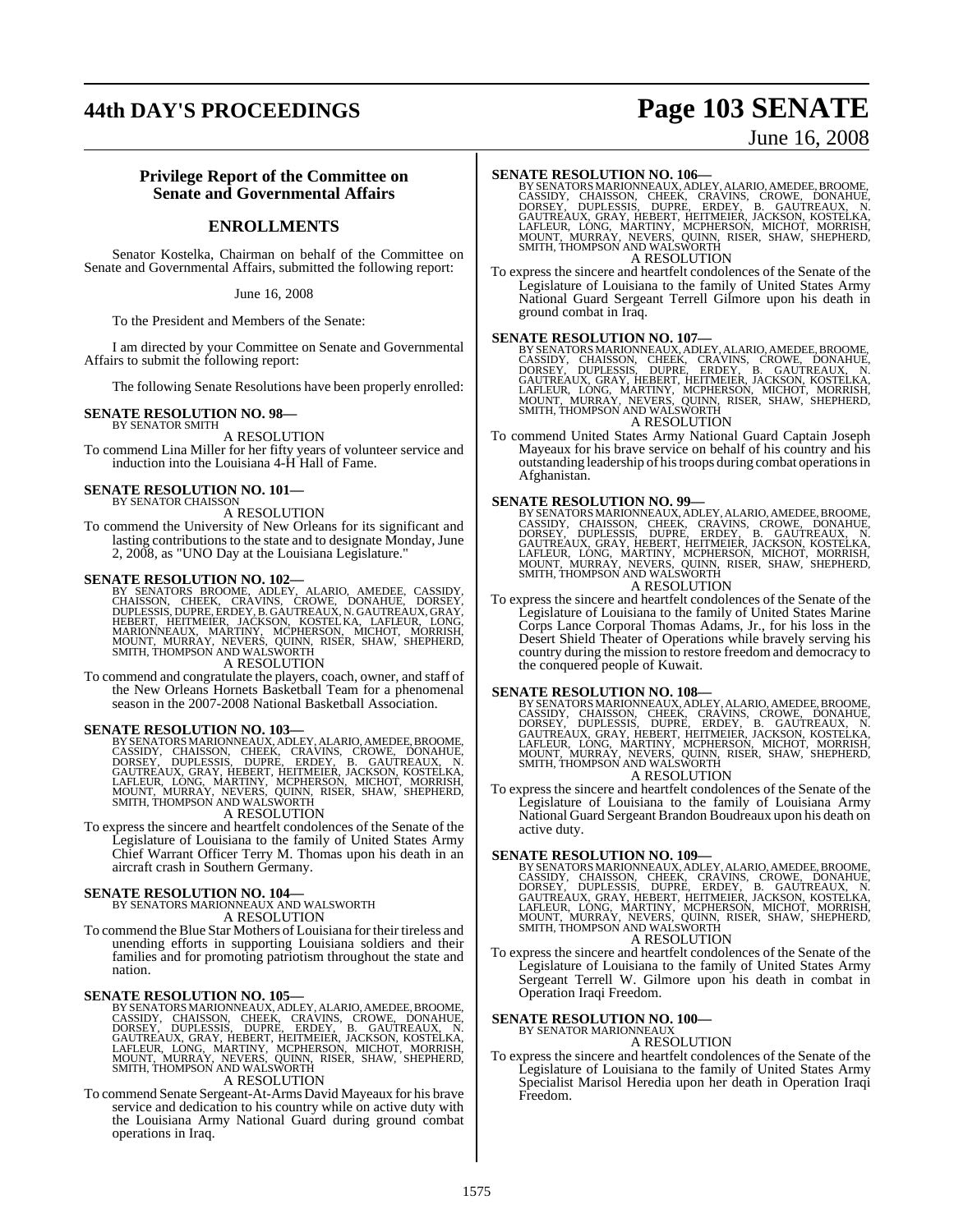# **Page 104 SENATE 44th DAY'S PROCEEDINGS**

### June 16, 2008

#### **SENATE RESOLUTION NO. 110—**

BY SENATOR CHEEK A RESOLUTION

To urge and request the Department of Health and Hospitals to study and consider a provision which provides non-emergency transportation for new mothers to allow them to visit the hospital and bring their breast milk for their babies.

**SENATE RESOLUTION NO. 111—**<br>BY SENATORS KOSTELKA AND WALSWORTH A RESOLUTION

To express the sincere condolences of the Senate of the Legislature of Louisiana to the family of James Arthur "Trey" Altick III, upon his untimely loss in a water craft accident on Bayou DeSiard.

#### **SENATE RESOLUTION NO. 112—** BY SENATOR DUPLESSIS

A RESOLUTION

To create and provide the Healthy Food Retail Study Group to investigate the lack of access to fresh healthy foods in certain rural and urban areas in Louisiana and to develop recommendations for the creation of a statewide financing program to bring fresh food retailers into underserved areas and a plan to implement such a program.

# **SENATE RESOLUTION NO. 113—** BY SENATORS MOUNT AND CASSIDY

A RESOLUTION

To create a task force to study and make recommendations to the legislature on the most efficient and effective utilization of disproportionate share financing in Louisiana for the provision of health care services to the uninsured, including options for partnership with the business community.

#### **SENATE RESOLUTION NO. 114—** BY SENATOR MICHOT

A RESOLUTION

To commend John P. Ducrest, commissioner of the Louisiana office of financial institutions, upon his election as secretary of the Conference of State Bank Supervisors for 2008-2009.

#### **SENATE RESOLUTION NO. 115—** BY SENATOR CASSIDY

A RESOLUTION

To create the Healthy People of Louisiana Task Force to study and make recommendations to the appropriate Senate committees concerning the current and future impact of those chronic diseases which have the greatest impact on the citizens, commerce, workforce, social fabric and insurance costs in Louisiana and to study innovative methods with which to combat those chronic diseases across all age groups and socioeconomic classes.

SENATE RESOLUTION NO. 116—<br>BY SENATORS NEVERS, MARIONNEAUX, ADLEY, ALARIO, AMEDEE, BROOME, CASSIDY, CHAISSON, CHEEK, CRAVINS, CROWE, DONAHUE, DORSEY, DUPLESSIS, DUPRE, ERDEY, B. GAUTREAUX, N.<br>GAUTREAUX, GRAY, HEBERT, HEITM

#### A RESOLUTION

To express the sincere and heartfelt condolences of the Senate of the Legislature of Louisiana to the family of United States Army Specialist Justin R. Mixon upon his death in ground combat operations in Iraq.

# **SENATE RESOLUTION NO. 117—** BY SENATOR SHEPHERD

#### A RESOLUTION

To urge and request the State Board of Elementary and Secondary Education to adopt a policy requiring each city, parish, and other local public school boards to incorporate into its student code of conduct a discipline policy that requires students committing any of the following offenses to perform one hour of custodial work at the school, as directed by the school principal, while wearing a hot pink jumpsuit: fighting, showing disrespect to a teacher or other faculty member, unexcused absence from school, or defacing school property.

#### **SENATE RESOLUTION NO. 118—** BY SENATOR GRAY

A RESOLUTION

To commend Laquante M. Nichols on his gradation from the Louisiana National Guard Youth Challenge Program.

#### **SENATE RESOLUTION NO. 119—** BY SENATOR GRAY

A RESOLUTION

To commend Rogers Youngblood of New Orleans, Louisiana, on his determined pursuit of educational objectives and on the completion of the graduate exit exam.

# **SENATE RESOLUTION NO. 120—** BY SENATOR SHEPHERD

A RESOLUTION

To commend and congratulate Eugene Beresford Martin Green upon achieving the rank of Eagle Scout as a member of Troop 189 of the Fleur de Lis District of the Southeast Louisiana Council of the Boy Scouts of America.

#### **SENATE RESOLUTION NO. 121—**

BY SENATOR HEITMEIER A RESOLUTION

To urge and request the Department of Health and Hospitals to study opportunities for optimizing Medicaid reimbursement to hospitals in parishes which contribute funds for health care services.

#### **SENATE RESOLUTION NO. 122—**

BY SENATOR JACKSON A RESOLUTION

To urge and request the Department of Social Services, the Department of Health and Hospitals and the office of family and youth development within the Department of Education, to jointly conduct a study and develop a comprehensive continuum of support from birth to adulthood for Louisiana's children, and to report to the Senate Select Committee on Women and Children prior to September 1, 2009.

#### **SENATE RESOLUTION NO. 123—**

BY SENATOR DUPLESSIS A RESOLUTION

To create the Notary Public Study Committee to study the responsibilities of notaries public, to develop recommendations regarding such responsibilities and an action plan to implement the committee's findings, and to report such findings to the legislature.

> Respectfully submitted, ROBERT W. "BOB" KOSTELKA Chairman

The foregoing Senate Resolutions were signed by the President of the Senate and presented to the Secretary of State by the Secretary.

#### **Message to the Secretary of State**

### **SIGNED SENATE CONCURRENT RESOLUTIONS**

#### June 16, 2008

To the Honorable Secretary of State:

The President of the Senate and the Speaker of the House of Representatives have signed the following Senate Concurrent Resolutions: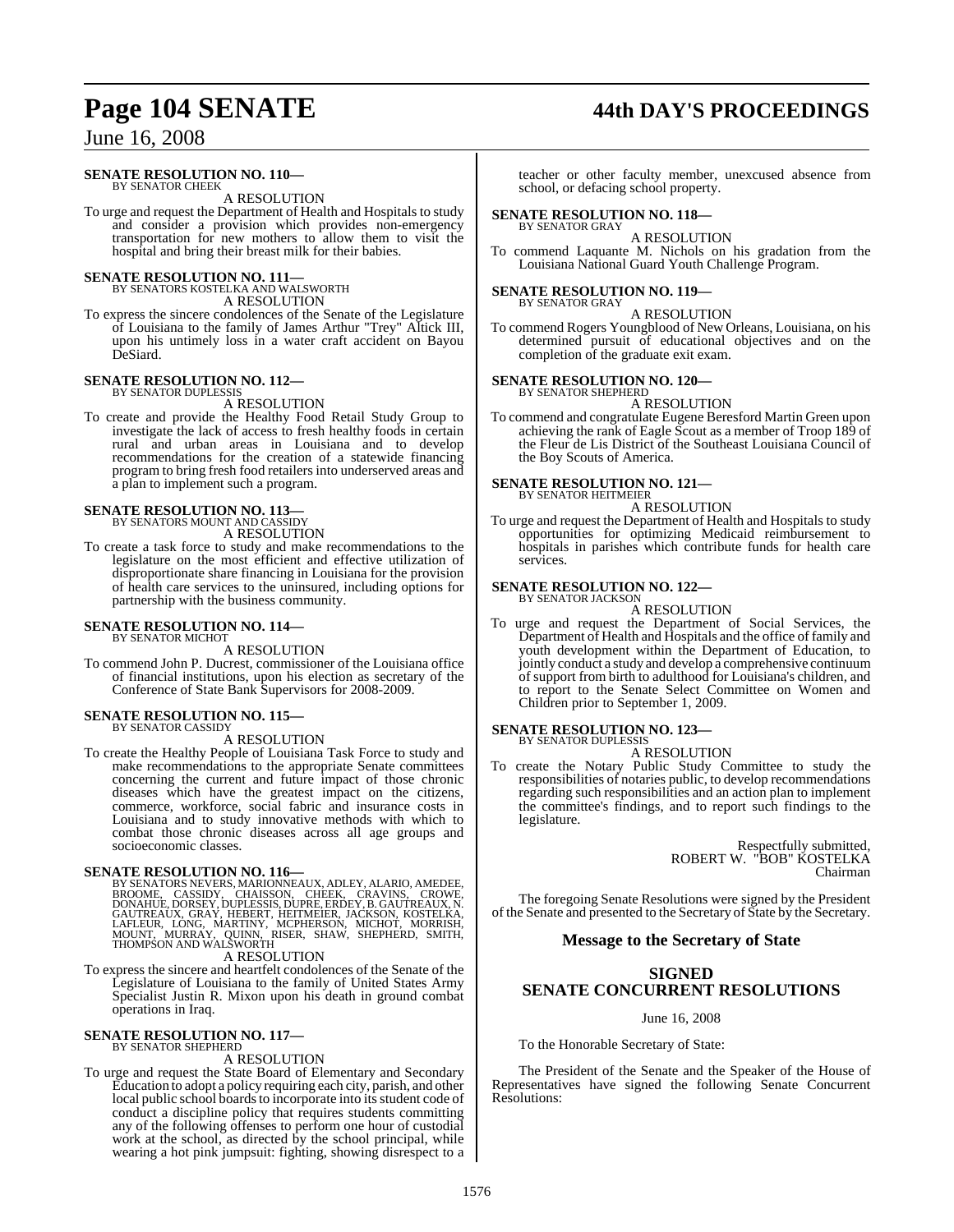# **44th DAY'S PROCEEDINGS Page 105 SENATE**

### June 16, 2008

#### **SENATE CONCURRENT RESOLUTION NO. 65—**

BY SENATOR CROWE A CONCURRENT RESOLUTION

To memorialize the Congress of the United States to provide financial support for the establishment and construction of a general aviation facility in the lower portion of Plaquemines Parish.

#### **SENATE CONCURRENT RESOLUTION NO. 79—**

BY SENATOR MOUNT A CONCURRENT RESOLUTION To commend St. Louis High School Girls Track and Field Team for winning the Class 3-A Track and Field State Championship.

### **SENATE CONCURRENT RESOLUTION NO. 87—** BY SENATOR QUINN A CONCURRENT RESOLUTION

To commend and congratulate the players, coach, owner, and staff of the New Orleans Hornets Basketball Team for a terrific season in the 2007-2008 National Basketball Association.

#### **SENATE CONCURRENT RESOLUTION NO. 88—** BY SENATOR CHAISSON AND REPRESENTATIVE WOOTON A CONCURRENT RESOLUTION

To commend James Michael Bell of Hahnville High School, son of Beth and Marlon Bell, upon his selection as a representative of Louisiana at the Hugh O'Brian World Leadership Congress in Washington, D.C.

# **SENATE CONCURRENT RESOLUTION NO. 90—**<br>BY SENATOR GRAY AND REPRESENTATIVE PETERSON A CONCURRENT RESOLUTION

To commend Delta Sigma Theta Sorority, Inc., for its achievements and community service and to designate June 4, 2008, as Delta Sigma Theta Sorority "Red and White" Day at the Legislature of Louisiana.

### **SENATE CONCURRENT RESOLUTION NO. 91—** BY SENATOR LONG AND REPRESENTATIVE NOWLIN A CONCURRENT RESOLUTION

To commend Katy Jordan of Natchitoches Central High School, daughter of Kathy and Robin Jordan upon her selection as an alternate representative of Louisiana at the Hugh O'Brian World Leadership Congress in Washington, D.C.

#### **SENATE CONCURRENT RESOLUTION NO. 94—** BY SENATOR QUINN

A CONCURRENT RESOLUTION

To commend Washington-St. TammanyElectric Co-operative (WST Electric) for seventy years of business serving the citizens of Washington, St. Tammany and Tangipahoa parishes.

# **SENATE CONCURRENT RESOLUTION NO. 97—** BY SENATOR NEVERS

A CONCURRENT RESOLUTION

To urge and request the Board of Regents to establish a group to review the core curriculum and other eligibility requirements currently established for the TOPS-Tech Award and to make recommendations regarding any changes deemed appropriate or necessary to ensure maximum utilization of the award by eligible students.

> Respectfully submitted, GLENN A. KOEPP Secretary of the Senate

#### **Message from the House**

#### **SIGNED HOUSE CONCURRENT RESOLUTIONS**

#### June 12, 2008

To the Honorable President and Members of the Senate:

I am directed to inform your honorable body that the Speaker of the House of Representatives has signed the following House Concurrent Resolutions:

# **HOUSE CONCURRENT RESOLUTION NO. 143—** BY REPRESENTATIVE HARDY

A CONCURRENT RESOLUTION

To request the Department of Public Safety and Corrections to study and make recommendations on the feasibility of sentencing certain offenderswho violate the Uniform Controlled Dangerous Substances Law to military service as an alternative to incarceration.

**HOUSE CONCURRENT RESOLUTION NO. 203—** BY REPRESENTATIVES GALLOT, HONEY, MICHAEL JACKSON, AND PATRICIA SMITH AND SENATORS BROOME AND DORSEY A CONCURRENT RESOLUTION

To express sincere and heartfelt condolences upon the death of Drucilla S. Thomas.

### **HOUSE CONCURRENT RESOLUTION NO. 204—** BY REPRESENTATIVE HAZEL AND SENATOR RISER A CONCURRENT RESOLUTION

To commend Brittany Stephenson of Buckeye High School, daughter of Christina and Bobby Mink, upon herselection as an alternate representative of Louisiana at the Hugh O'Brian World Leadership Congress in Washington, D.C.

**HOUSE CONCURRENT RESOLUTION NO. 206—**<br>BY REPRESENTATIVES HENRY, CONNICK, GISCLAIR, LABRUZZO,<br>LIGI, LOPINTO, TALBOT, TEMPLET, AND WILLMOTT AND SENATORS<br>MARTINY, QUINN, AND SHEPHERD<br>A CONCURRENT RESOLUTION

To urge and request the state of Louisiana and the governor to properly and completely fund cutting of grass along certain routes within Jefferson Parish.

# **HOUSE CONCURRENT RESOLUTION NO. 119—** BY REPRESENTATIVE WOOTON

A CONCURRENT RESOLUTION

To urge and request nonprofit corporations located within the state of Louisiana who conduct charitable gaming to utilize charitable gaming proceeds solely for educational, charitable, patriotic, religious, or public-spirited purposes within the state of Louisiana.

**HOUSE CONCURRENT RESOLUTION NO. 131—**<br>BY REPRESENTATIVES ROY, ANDERS, FRANKLIN, KLECKLEY,<br>LAFONTA, MONICA, AND PEARSON<br>A CONCURRENT RESOLUTION

To urge and request the Department of Insurance to conduct a study on statutorily mandated health insurance benefits to determine what each such statutory mandate costs in terms of absolute dollars and as a percentage of total health insurance premiums.

**HOUSE CONCURRENT RESOLUTION NO. 210—** BY REPRESENTATIVES LOPINTO, HENRY, LABRUZZO, LIGI, TALBOT, AND WILLMOTT

### A CONCURRENT RESOLUTION

To commend the New Orleans Metropolitan Association of Realtors on its new office headquarters and its long-term investment in the New Orleans region.

# **HOUSE CONCURRENT RESOLUTION NO. 211—** BY REPRESENTATIVES SAM JONES AND NOWLIN A CONCURRENT RESOLUTION

To recognize October seventh annually as Susan Harling Robinson - Steel Magnolias Day.

and asked that the President of the Senate affix his signature to the same.

> Respectfully submitted, ALFRED W. SPEER Clerk of the House of Representatives

The House Concurrent Resolutions contained herein were signed by the President of the Senate.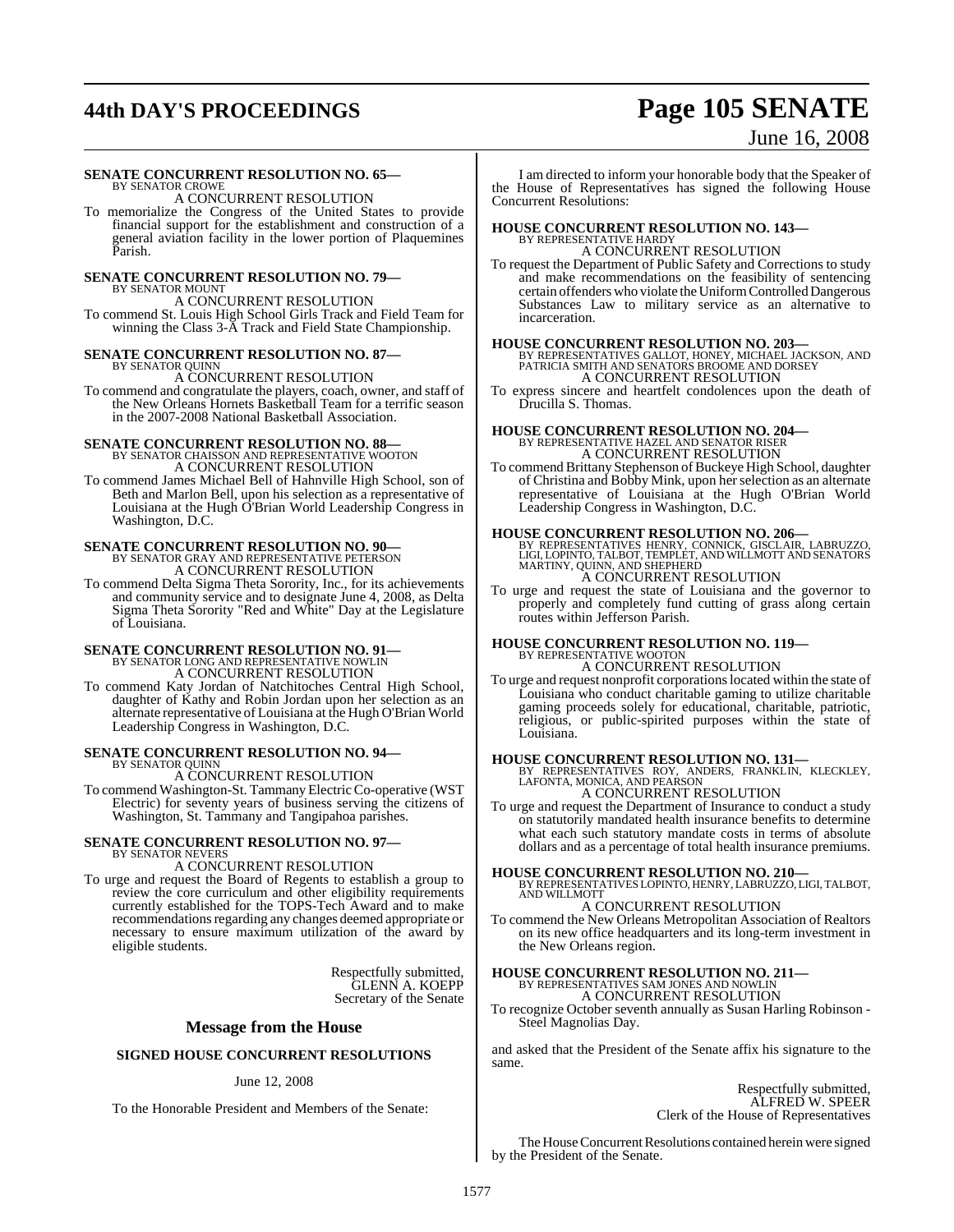# **Page 106 SENATE 44th DAY'S PROCEEDINGS**

June 16, 2008

#### **Message from the House**

#### **SIGNED HOUSE BILLS AND JOINT RESOLUTIONS**

#### June 13, 2008

To the Honorable President and Members of the Senate:

I am directed to inform your honorable body that the Speaker of the House of Representatives has signed the following House Bills and Joint Resolutions:

## **HOUSE BILL NO. 120—** BY REPRESENTATIVE WOOTON

AN ACT

To amend and reenact R.S. 15:833(A), (B)(1) and (3), and (C) and to enact R.S. 15:833(D) and 833.2, relative to the temporary release of inmates; to provide for eligibility for temporary furlough; to provide for the release of inmates for medical care under certain circumstances; to provide for temporary secured release of inmates; to provide for applicability; and to provide for related matters.

**HOUSE BILL NO. 124—** BY REPRESENTATIVES WOOTON AND BALDONE AN ACT

To amend and reenact R.S. 14:134.1, relative to malfeasance in office; to provide relative to prohibited sexual conduct between persons confined in correctional institutions and law enforcement officers; to expand the crime to include workrelease facilities and the division of probation and parole; to make technical changes; to provide that the penalty provision provides that the sentence imposed be served at hard labor; and to provide for related matters.

### **HOUSE BILL NO. 136—** BY REPRESENTATIVE HENRY

AN ACT

To amend and reenact R.S. 13:917(A) and to enact R.S. 13:2562.26, relative to the destruction of useless records by clerks of court; to provide for time limitations on the destruction of records; to provide for conformity of such provisions in parish courts in Jefferson Parish, including limitation of actions against the clerk or judge for destruction of such records; and to provide for related matters.

#### **HOUSE BILL NO. 139—**

BY REPRESENTATIVE HENRY

AN ACT To amend and reenact Children's Code Article 415(B) and to enact Children's Code Article 415(A)(3), relative to the destruction of inactive and closed files; to provide for destruction of certain domestic relations and adoption reports and records; to provide guidelines for electronic reproduction; and to provide for related matters.

#### **HOUSE BILL NO. 258—** BY REPRESENTATIVE LITTLE

AN ACT

To enact R.S. 48:390(G), relative to railroad grade crossings; to provide for prescription regarding certain crossings; to require re-opening of certain crossings; to provide for retroactivity; and to provide for related matters.

### **HOUSE BILL NO. 399—** BY REPRESENTATIVE WOOTON

AN ACT

To amend and reenact R.S. 40:1379.3(A)(2) and (D)(1)(a), (b), (c), (e), and  $(g)$ (introductory paragraph) and  $(T)(2)$  and to enact R.S.  $40:1379.3(J)(4)$  and  $(T)(3)$ , relative to statewide permits for concealed handguns; to amend provisions regarding approved firearms courses required to demonstrate competency; to provide a time limit fromcompletion of a course and submission of an application for a concealed handgun permit; to provide for definitions; to provide with respect to reciprocity with other

states; to provide regarding handgun competence and length of time; to provide for the confidentiality of certain information related to an application for a concealed handgun permit; and to provide for related matters.

#### **HOUSE BILL NO. 492—** BY REPRESENTATIVE RICHMOND

AN ACT

To amend and reenact R.S. 32:663, relative to toxicology laboratories; to provide that certain professional organizations may be considered for certification; to provide for termination of certification; and to provide for related matters.

#### **HOUSE BILL NO. 523—**

BY REPRESENTATIVES CONNICK AND WILLMOTT AN ACT

To enact R.S. 33:1373(F), relative to Jefferson Parish; to authorize the parish to take certain judicial actions against certain owners of certain premises; and to provide for related matters.

**HOUSE BILL NO. 608—** BY REPRESENTATIVE TIM BURNS AND SENATOR MARIONNEAUX AN ACT

To amend and reenact R.S. 47:490.19(A), relative to special prestige license plates; to remove certain provisions for certain specified plates requiring a minimum number of applicants; to provide relative to military honor license plates; and to provide for related matters.

### **HOUSE BILL NO. 610—** BY REPRESENTATIVE WHITE

AN ACT

To amend and reenact R.S. 38:2212(A)(1)(f) and 2212.1(B)(4), relative to public contracts; to provide the option for contractors to electronically submit bids for public contracts; to provide for the receipt of electronic bids by political subdivisions; and to provide for related matters.

**HOUSE BILL NO. 798—** BY REPRESENTATIVES HUTTER AND BALDONE

AN ACT<br>Louisiana A To repeal Louisiana Administrative Code 76.V.501(B)(1)(introductory paragraph) and (3)(b), relative to oyster leases and to provide for a process for lifting of the moratorium on new oyster leases.

### **HOUSE BILL NO. 198—** BY REPRESENTATIVE ARNOLD

AN ACT

To amend and reenact R.S. 40:1730.22(C), 1730.26(2), and 1730.28(A)(introductory paragraph) and (C), relative to the adoption of the state uniform construction code; to provide for the adoption of an amendment to the state uniform construction code after a showing that the amendment provides a reasonable degree of affordability; to require the review and evaluation of each new edition of the International Residential Code upon its release; to require the update of the state uniform construction code within two years of the release of the latest edition; to require the evaluation, adoption, and amendment of only the latest editions of the codes and standards comprising the state uniform construction code; to require the evaluation and adoption of the latest edition of the International Residential Code; and to provide for related matters.

#### **HOUSE BILL NO. 296—**

BY REPRESENTATIVE DANAHAY AN ACT

To amend and reenact Section 3 of Act No. 82 of the 1948 Regular Session of the Legislature, relative to the parish of Calcasieu; to provide relative to community center and playground districts in Calcasieu Parish; to provide relative to the board of commissioners of each such district; to provide relative to the appointment and terms of board members; to provide relative to the filling of vacancies on the board; and to provide for related matters.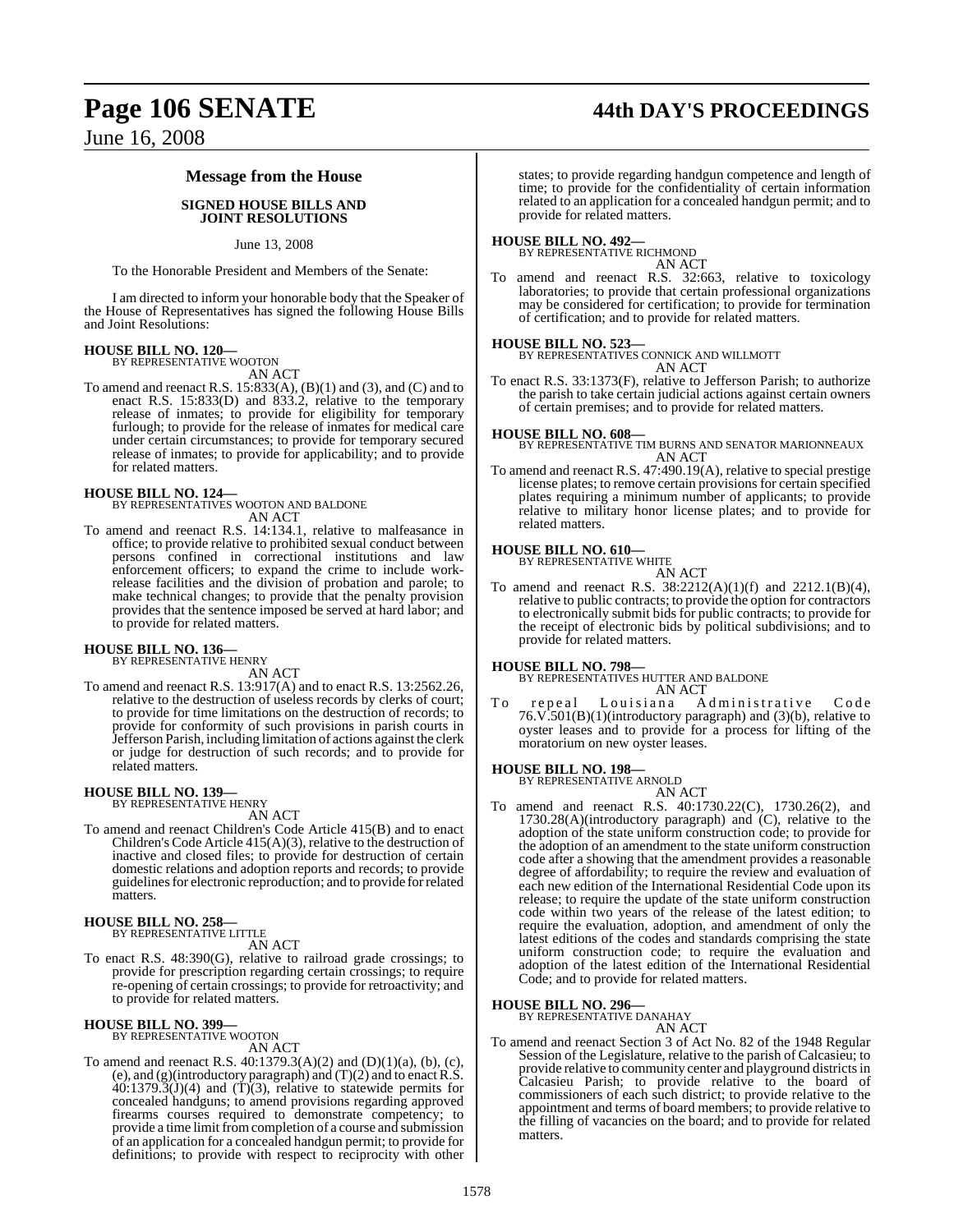# **44th DAY'S PROCEEDINGS Page 107 SENATE**

# June 16, 2008

#### **HOUSE BILL NO. 350—** BY REPRESENTATIVE LEGER

AN ACT

To amend and reenact R.S. 17:1990(B)(2)(a), relative to the operation of schools transferred to the Recovery School District; to authorize the Recovery School District to contract with forprofit providers for the operation of schools under its jurisdiction; and to provide for related matters.

#### **HOUSE BILL NO. 417—**

BY REPRESENTATIVE BALDONE AN ACT

To amend and reenact R.S. 47:2101(A)(3), relative to the payment of ad valorem taxes; to change the deadline interest begins to accrue on delinquent ad valorem taxes; and to provide for related matters.

#### **HOUSE BILL NO. 463—**

BY REPRESENTATIVES TRAHAN AND TUCKER AN ACT

To amend and reenact R.S. 17:10.5(C), relative to the Recovery School District; to provide relative to the retention period for certain schools transferred to the Recovery School District; to require the Recovery School District to report certain information to the State Board of Elementary and Secondary Education on the status of such schools; to provide for information to be included in the report, including recommendations of the Recovery School District; to provide timelines relative to such reporting and actions taken by the State Board of Elementary and Secondary Education on such recommendations; and to provide for related matters.

#### **HOUSE BILL NO. 478—**

BY REPRESENTATIVE HENRY BURNS AN ACT

To enact R.S. 14:108.2, relative to offenses affecting law enforcement; to create the crime of resisting a police officer with force or violence; to provide for definitions; to provide for penalties; and to provide for related matters.

#### **HOUSE BILL NO. 525—**

BY REPRESENTATIVE ARNOLD AN ACT

To enact R.S. 11:3688(A)(11), relative to the Harbor Police Retirement System (Port of New Orleans); to provide with respect to per diem; to establish the requirements for the receipt of per diem and the amount allowable; to provide for an effective date; and to provide for related matters.

#### **HOUSE BILL NO. 534—** BY REPRESENTATIVE ARNOLD

AN ACT

To amend and reenact R.S. 11:3690(D)(12), relative to the Harbor Police Retirement System; to provide with respect to the method of financing administrative expenses; to increase the amount of system funds which may be used for administrative expenses; to provide for an effective date; and to provide for related matters.

**HOUSE BILL NO. 654—**<br>BY REPRESENTATIVES WOOTON, ABRAMSON, ANDERS, ARMES, ARNOLD, AUBERT, AUSTIN BADON, BOBBY BADON, BALDONE, BILLIOT, BURFORD, HENRY BURNS, BURRELL, CARMODY, CHANPAGNE, CHANEY, CONNICK, DOWNS, GALLOT, GISC

To amend and reenact R.S. 14:67.4(C), (D), and (E), 67.16(C)(4), (D), (E), (F), and (G), 67.22(C), 70.4(E)(1), (2), and (3), 71.1(B), and 72.2(B) and to enact R.S. 14:67.16(H), 67.22(D),  $70.4(E)(4)$ ,  $71.1(C)$ , and  $72.2(D)$ , relative to offenses against property; to amend the criminal penalties for certain offenses against property; to require that persons convicted of certain offenses against property be ordered to make restitution; to provide for periodic payment plans when the offender is found to be indigent; and to provide for related matters.

## **HOUSE BILL NO. 1147—** BY REPRESENTATIVE CROMER

AN ACT

To amend and reenact R.S. 40:1429, relative to the insurance fraud investigation unit within the Department of Public Safety and Corrections, public safety services, office of state police; to extend the termination date of the unit; and to provide for related matters.

#### **HOUSE BILL NO. 1204—**

BY REPRESENTATIVE WILLIAMS

AN ACT To amend and reenact R.S. 13:2586(D) and to enact R.S.  $13:2586(C)(5)$  and  $2589(C)$ , relative to justice of the peace courts in Caddo Parish; to provide for jurisdiction over property standards violations; to provide for summons and subpoenas by constables; to provide relative to appeals; to provide for reimbursement; and to provide for related matters.

### **HOUSE BILL NO. 1359— (Substitute for House Bill No. 162 by Representative Girod Jackson)** BY REPRESENTATIVE GIROD JACKSON

AN ACT

To amend and reenact R.S. 15:542(F), relative to sex offender registration and notification requirements; to authorize certain persons convicted of carnal knowledge of a juvenile to petition the court to waive sex offender registration and notification provisions; to provide for procedures; to provide for eligibility; to provide for a contradictory hearing; and to provide for related matters.

#### **HOUSE BILL NO. 53—**

BY REPRESENTATIVE MILLS AND SENATOR WALSWORTH AN ACT

To amend and reenact R.S. 29:735.2(A), relative to immunity of health care providers providing emergency health care during a declared state of emergency; to extend the immunity of health care providers when rendering such care anywhere in the state; to provide for limitations; and to provide for related matters.

**HOUSE BILL NO. 157—** BY REPRESENTATIVES CONNICK, BILLIOT, HENRY, LABRUZZO, LIGI, LOPINTO, WILLMOTT, AND WOOTON AND SENATORS HEITMEIER AND MARTINY

- AN ACT
- To amend and reenact R.S. 33:1373(D) and (E) and to enact R.S. 33:1373(F) and (G), relative to powers of parish governing authorities; to provide for civil judicial proceedings instituted on the environmental docket; to provide for appeals; to provide for security; to provide for contempt; and to provide for related matters.

#### **HOUSE BILL NO. 197—**

BY REPRESENTATIVE EDWARDS

AN ACT To amend and reenact R.S. 32:1261(2)(j), relative to the repair of school buses; to allow additional service providers for body work performed on school buses; and to provide for related matters.

**HOUSE BILL NO. 220—** BY REPRESENTATIVE ARNOLD

- AN ACT To amend and reenact R.S. 37:2156(A), 2168, and 2188(A), relative to licensing by the Louisiana State Licensing Board for
- Contractors; to provide for single or multiple year licensing of contractors; to provide for new expiration dates on a contractor's license; to provide for certain options for new licenses; and to provide for related matters.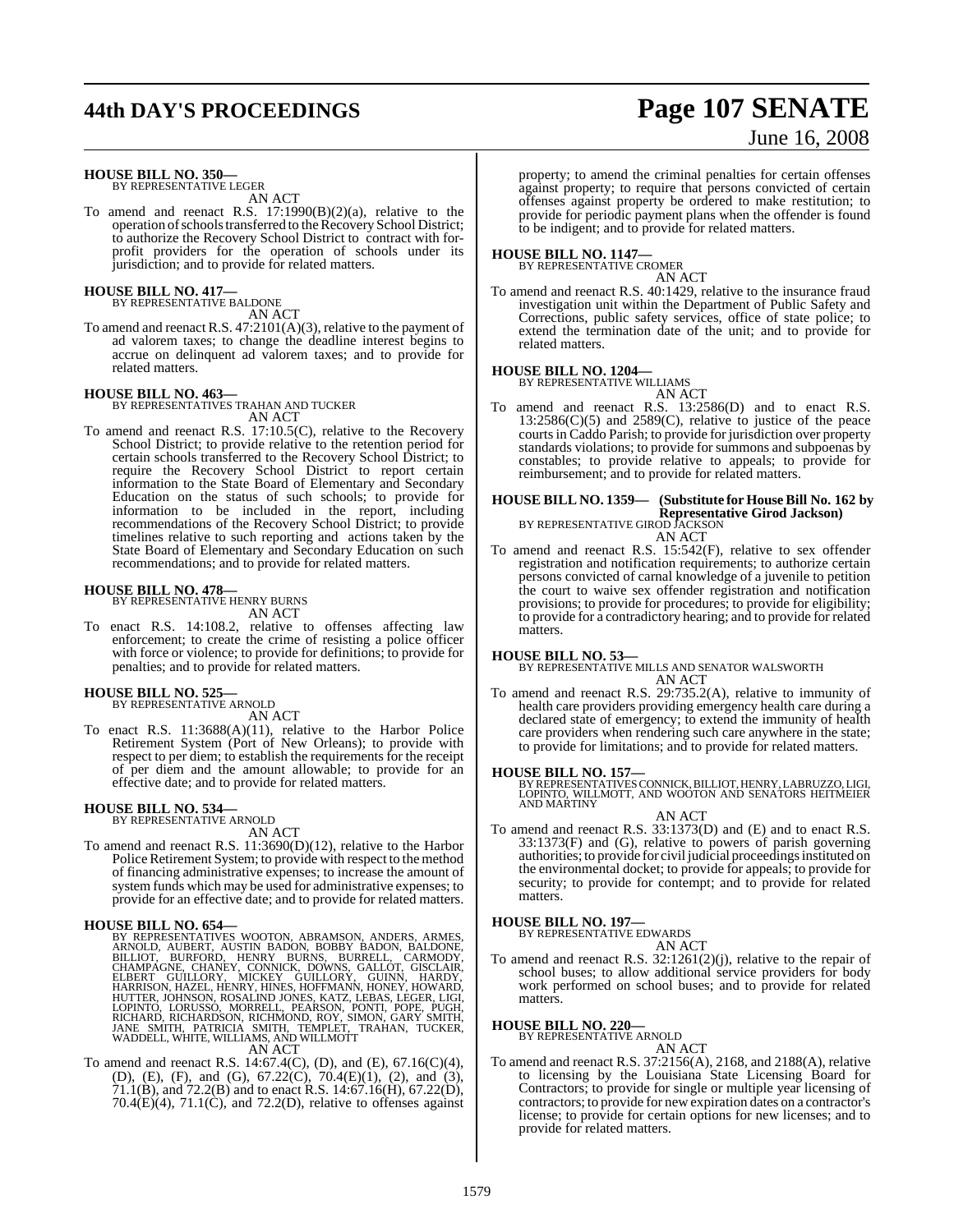#### **HOUSE BILL NO. 370—**

BY REPRESENTATIVES HENRY, AUSTIN BADON, BOBBY BADON, BARRAS, BARROW, BURFORD, HENRY BURNS, CARNODY, CARNEOR, CHAMPAGNE, CHANEY, CONNICK, CORTEZ, GROMER, DANAHAY, EDWARDS, ELLINGTON, FANNIN, GEYMANN, GEYMANN, GEYMANN, GEYMA

AN ACT

To enact R.S. 40:1299.36, relative to human cloning; to prohibit the expenditure of public funding for the purpose of human cloning; to provide for exceptions; to provide for an effective date; and to provide for related matters.

# **HOUSE BILL NO. 375—** BY REPRESENTATIVE DOVE

AN ACT

To amend and reenact R.S. 3:4383(C), R.S. 30:6.1(C), 77, 90(A), 101.10(A), 142(E)(3), 144(B), 1355(C)(4), 1356, 1402(A),  $2004(9)$ ,  $2011(D)(16)$  and  $(21)(e)$ ,  $2050.7(E)(3)$ , 2058(introductory paragraph) and (1), 2060(N)(10), 2106(B)(3), 2117(D) and (G),  $216\overline{2}$ (A)(2), 2179(C), 2191.1, 2195(B) and  $(E)$ ,  $2195.9(A)(6)$ ,  $2226(B)(introductory paragraph)$  and  $(E)$ , 2377 (introductory paragraph), 2378(B), 2413( $\tilde{A}$ )( $\tilde{B}$ ) and (9)(b),  $2418(H)$ (introductory paragraph) and (3) and (J),  $2457(C)(1)$ ,  $2458(A)(1)(c), 2525(\overline{C})(18), \text{ and } 2551(\overline{H}), R.S. 31:149(\overline{A}), R.S.$ 38:245(B)(3), 3097.3(C)(10), and 3097.6(A), R.S. 41:16(B), 134(D), 140(B), (C), and (F), 151(B), (C), (G), and (H),1702(D)(introductory paragraph) and (2)(d), and 1733(D), R.S.  $49:213.4(A)(3)$ ,  $213.6(D)(1)$ ,  $214.7(C)$ ,  $214.9(C)$ , 214.12(A)(1)(o), 214.37, 953(F)(3)(h), and 968(B)(11), (13), and (22), and R.S. 56:109.2(B), 266(F), 279(E), 360.3(A)(5), 409.1(C), 431.1(A)(2)(c), 575, 699.21(B)(12), 700.2(A)(3), 700.3(C), and 700.14(C), relative to the House Committee on Natural Resources and Environment; to provide for the oversight of rules and regulations, the receipt of certain reports, and the approval of certain actions by the House Committee on Natural Resources and Environment; to provide for instructions to the Louisiana State Law Institute; and to provide for related matters.

#### **HOUSE BILL NO. 466—**

BY REPRESENTATIVE RICHARD AN ACT

To amend and reenact R.S. 40:1300.256(B)(11), relative to the Louisiana Smokefree Air Act; to provide for the exception which permits smoking in designated well- ventilated rooms of nursing homes; and to provide for related matters.

- **HOUSE BILL NO. 805—** BY REPRESENTATIVES HENRY BURNS, JANE SMITH, AND ST. GERMAIN AND SENATORS ADLEY AND B. GAUTREAUX AN ACT
- To enact R.S. 47:463.136, relative to motor vehicle special prestige license plates; to provide for the creation of the St. Jude Children's Research Hospital special prestige license plate; to provide for the issuance of such plate; to provide relative to the fee for such plate; to provide for the use of such fee; to authorize the promulgation of rules and regulations; to provide for an effective date; and to provide for related matters.

### **HOUSE BILL NO. 809—** BY REPRESENTATIVE LOPINTO

AN ACT

To amend and reenact R.S.  $32:410(A)(3)(a)(ii)$  and  $707(B)$  and to enact R.S. 32:707.4 and 47:501(C), relative to requirements for driver's licenses, motor vehicle and trailer registrations, and certificates of title; to provide for the definition of full legal

# **Page 108 SENATE 44th DAY'S PROCEEDINGS**

name; to provide relative to application requirements for motor vehicle registrations and certificates of title; to provide certain terms, conditions, procedures, and requirements; to provide procedures for title and registration of certain trailers and mobile homes; to provide relative to rules and regulations; and to provide for related matters.

HOUSE BILL NO. 958—<br>
BY REPRESENTATIVES ANDERS, ARMES, ARNOLD, AUBERT, BOBBY<br>
REPRESENTATIVES ANDERS, ARMES, ARNOLD, AUBERT, BOBBY<br>
BADON, BALDONE, BARRAS, BARROW, BILLIOT, HENRY BURNS, TIM<br>
BURNS, BURRELL, CARTER, CHAMPAG

#### AN ACT

To enact R.S. 22:215.26 and to repeal R.S. 22:669(A)(1)(b)(iii) and (viii), relative to health insurance; to require health insurance policies, contracts, and plans, including health maintenance organization contracts or agreements, to provide coverage ofthe diagnosis and treatment of autism spectrum disorders in individuals less than seventeen years of age; to provide for certain limitations and exceptions; to delete pervasive developmental disorder or autism and Asperger's Disorder from the definition of severe mental illnesses mandated to be covered; and to provide for related matters.

### **HOUSE BILL NO. 1044—** BY REPRESENTATIVE ABRAMSON

AN ACT

To enact R.S. 18:1463.1, relative to campaign practices; to require certain identification of the sources of telephone campaign communications; to provide for the content of such identification; to require certain approvals prior to causing such calls to be made; to provide definitions; to provide penalties for violations; and to provide for related matters.

**HOUSE BILL NO. 1112—** BY REPRESENTATIVES GARY SMITH, BILLIOT, DIXON, AND GISCLAIR

AN ACT To amend and reenactR.S. 38:100(introductory paragraph), 101, and 103(B), relative to the Westwego to Harvey Canal hurricane protection project; to provide for the extension of the West Bank and vicinity hurricane protection project; and to provide for related matters.

#### **HOUSE BILL NO. 1113—** BY REPRESENTATIVE MONICA

AN ACT

To amend and reenact R.S. 22:1021, 1024, and 1027 and to repeal R.S. 22:1023, 1025, and 1026, relative to statutory deposits of insurers; to provide for the amount of the deposit; to provide for delivery of home state certifications; to eliminate surety bonds in lieu of deposits; to eliminate additional deposits of surety insurers; to eliminate conditions of additional deposits; and to provide for related matters.

**HOUSE BILL NO. 1198—** BY REPRESENTATIVES TIM BURNS AND MORRELL AN ACT

To enact Part II-A of Chapter 15 of Title 42 of the Louisiana Revised Statutes of 1950, to be comprised of R.S. 42:1130.1 through 1130.6, relative to the code of ethics; to provide relative to unethical election practices; to prohibit certain false statements by candidates; to prohibit push polling that contains any false